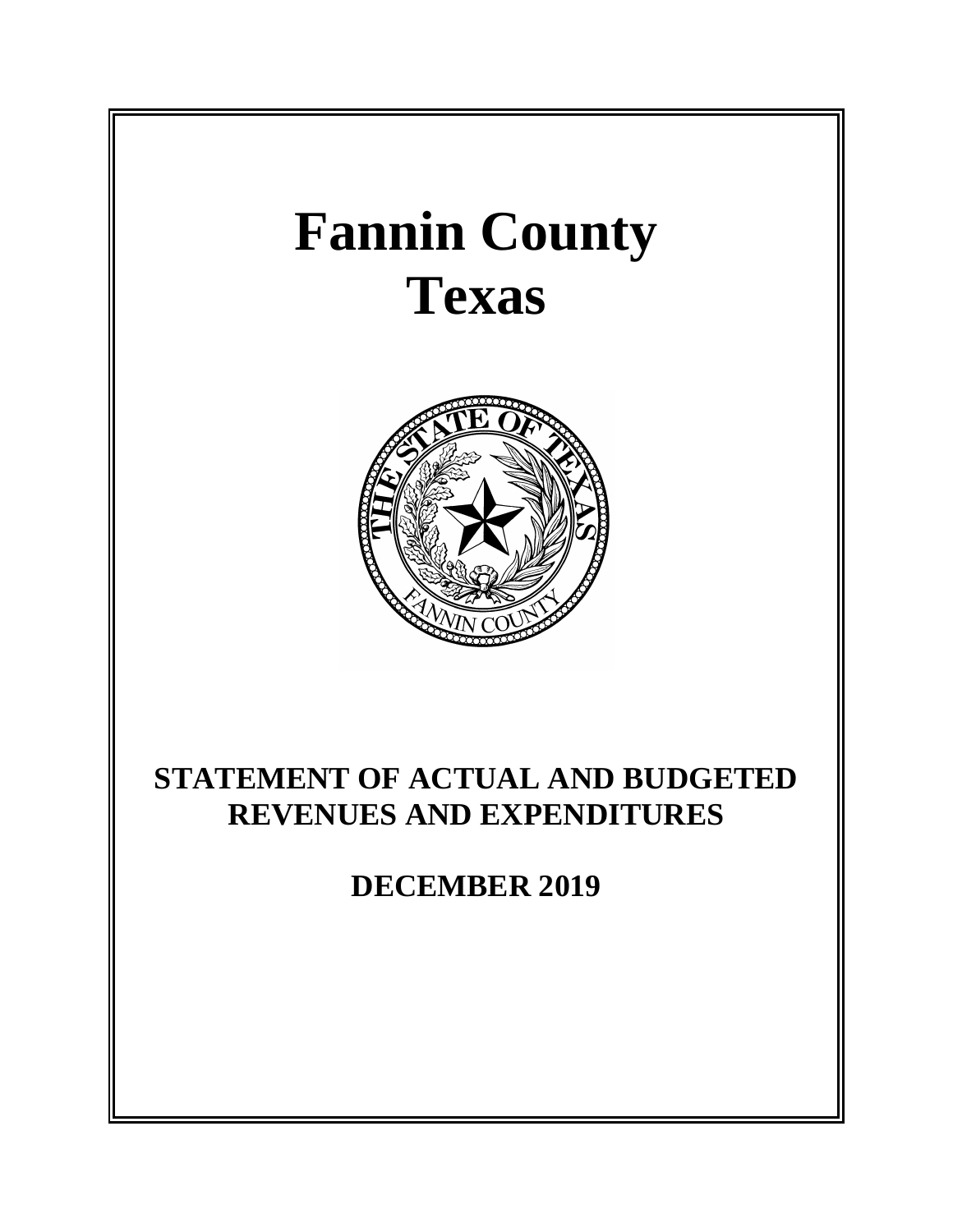|          | 01-02-2020**BUDGET ANALYSIS USAGE REPORT ** ASSET LIABILITY INCOME & EXPENSE<br>TIME: 07:12 AM - EFFECTIVE MONTH: 12 - FOR MONTH ENDING 12-31-19 |          |         |            |                                                                                 |                   | PAGE<br>PREPARER: 0004                                                        | 1 |
|----------|--------------------------------------------------------------------------------------------------------------------------------------------------|----------|---------|------------|---------------------------------------------------------------------------------|-------------------|-------------------------------------------------------------------------------|---|
| ACT      | NUM ACCOUNT-TITLE                                                                                                                                | ORIGINAL | AMENDED | ENCUMBERED | ACTIVITY<br>BUDGET-AMOUNT BUDGET-AMOUNT YEAR-TO-DATE YEAR-TO-DATE MONTH-TO-DATE | ACTIVITY          | <b>CURRENT USED</b><br>BALANCE PCT                                            |   |
|          | REPORTING FUND: 0010 GENERAL FUND                                                                                                                |          |         |            |                                                                                 |                   | EFFECTIVE MONTH - 12                                                          |   |
|          | 0100 PAYROLL                                                                                                                                     |          |         |            |                                                                                 |                   |                                                                               |   |
| ---- --- | 0100 PAYROLL                                                                                                                                     |          |         |            |                                                                                 |                   | 530.51- 434.44 282.51                                                         |   |
|          | PAYROLL                                                                                                                                          |          |         |            | $530.51 -$                                                                      | 434.44            | 282.51                                                                        |   |
|          | 0103 CASH                                                                                                                                        |          |         |            |                                                                                 |                   |                                                                               |   |
|          | 0100 GENERAL-COMBINED FUNDS CHECKING                                                                                                             |          |         |            |                                                                                 |                   | 969, 340.15 373, 816.41 1, 362, 072.31                                        |   |
|          | 0110 BUSINESS MONEY FUND ACCOUNT                                                                                                                 |          |         |            | 997,682.09-                                                                     |                   | 27.70 23,926.39                                                               |   |
|          | 0175 TEXPOOL                                                                                                                                     |          |         |            |                                                                                 |                   | 888,068.42- 3,972.18 2,503,971.98                                             |   |
|          | CASH                                                                                                                                             |          |         |            |                                                                                 |                   | ---------- ------------ ----------<br>916, 410.36- 377, 816.29 3, 889, 970.68 |   |
|          | 0104 PETTY CASH                                                                                                                                  |          |         |            |                                                                                 |                   |                                                                               |   |
|          | 0560 SHERIFF PETTY CASH                                                                                                                          |          |         |            | 0.00                                                                            | 0.00              | 200.00                                                                        |   |
|          | PETTY CASH                                                                                                                                       |          |         |            | 0.00                                                                            | 0.00              | ---------<br>200.00                                                           |   |
|          | 0105 CHANGE FUND                                                                                                                                 |          |         |            |                                                                                 |                   |                                                                               |   |
|          | 0003 COUNTY CLERK CHANGE FUND                                                                                                                    |          |         |            | 0.00                                                                            | 0.00              | 100.00                                                                        |   |
|          | 0075 CO. ATTORNEY CHANGE FUND                                                                                                                    |          |         |            | 0.00                                                                            | 0.00              | 0.00                                                                          |   |
|          | 0115 JURY CASH ON HAND                                                                                                                           |          |         |            | 0.00                                                                            | 0.00              | 1,000.00                                                                      |   |
|          | 0450 DISTRICT CLK. CHANGE FUND                                                                                                                   |          |         |            | 0.00                                                                            | 0.00              | 50.00                                                                         |   |
|          | 0455 JP#1 CASH ON HAND                                                                                                                           |          |         |            | 0.00                                                                            | 0.00              | 100.00                                                                        |   |
|          | 0457 JP#3 CASH ON HAND                                                                                                                           |          |         |            | 0.00                                                                            | 0.00              | 100.00                                                                        |   |
|          | 0499 TAX ASSESSOR CHANGE FUND                                                                                                                    |          |         |            | 0.00                                                                            | 0.00              | 1,400.00                                                                      |   |
|          | CHANGE FUND                                                                                                                                      |          |         |            | 0.00                                                                            | 0.00              | 2,750.00                                                                      |   |
|          | 0120 RECEIVABLES                                                                                                                                 |          |         |            |                                                                                 |                   |                                                                               |   |
|          | 0305 FINES RECEIVABLE                                                                                                                            |          |         |            | 0.00                                                                            | 0.00              | 6, 459, 373. 14                                                               |   |
|          | 0306 ALLOWANCE FOR UNCOLLECTIBLES                                                                                                                |          |         |            | 0.00                                                                            | 0.00              | 1,861,839.03-                                                                 |   |
|          | 0307 ALOWANCE FOR UNCOLLECTIBLES HOSPIT                                                                                                          |          |         |            | 0.00                                                                            | 0.00              | 100,000.00-                                                                   |   |
|          | 0311 TAXES RECEIVABLE                                                                                                                            |          |         |            | 0.00                                                                            | 0.00              | 650, 315.52                                                                   |   |
|          | 0312 DUE FROM OTHER GOVERNMENTS                                                                                                                  |          |         |            | 0.00                                                                            | 0.00              | 161,132.87                                                                    |   |
|          | 0313 DUE FROM OTHER FUNDS                                                                                                                        |          |         |            | 0.00                                                                            | 0.00              | 65,602.51                                                                     |   |
|          | 0314 ACCOUNTS RECEIVABLE<br>------------------------ -----------                                                                                 |          |         |            | 0.00                                                                            | 0.00<br>--------- | 108,835.30<br>-------------                                                   |   |
|          | RECEIVABLES                                                                                                                                      |          |         |            | 0.00                                                                            | 0.00              | 5,483,420.31                                                                  |   |
|          | 0133 ADVANCE TO FUND                                                                                                                             |          |         |            |                                                                                 |                   |                                                                               |   |
|          | 0089 DUE FROM T.J.P.C.                                                                                                                           |          |         |            | 0.00                                                                            | 0.00              | 0.00                                                                          |   |
|          | ADVANCE TO FUND                                                                                                                                  |          |         |            | 0.00                                                                            | 0.00              | 0.00                                                                          |   |
|          | 0200 LIABILITY ACCOUNT                                                                                                                           |          |         |            |                                                                                 |                   |                                                                               |   |
|          |                                                                                                                                                  |          |         |            | 0.00                                                                            |                   |                                                                               |   |
|          | 0097 DUE TO OTHER GOVERNMENTS-FINES<br>0099 DUE TO OTHERS-FINES                                                                                  |          |         |            | 0.00                                                                            | 0.00<br>0.00      | 731,991.23<br>2,495,464.32                                                    |   |
|          | 0150 ACCRUED SALARY PAYABLE                                                                                                                      |          |         |            | 0.00                                                                            | 0.00              | 163,017.73                                                                    |   |
|          |                                                                                                                                                  |          |         |            |                                                                                 |                   |                                                                               |   |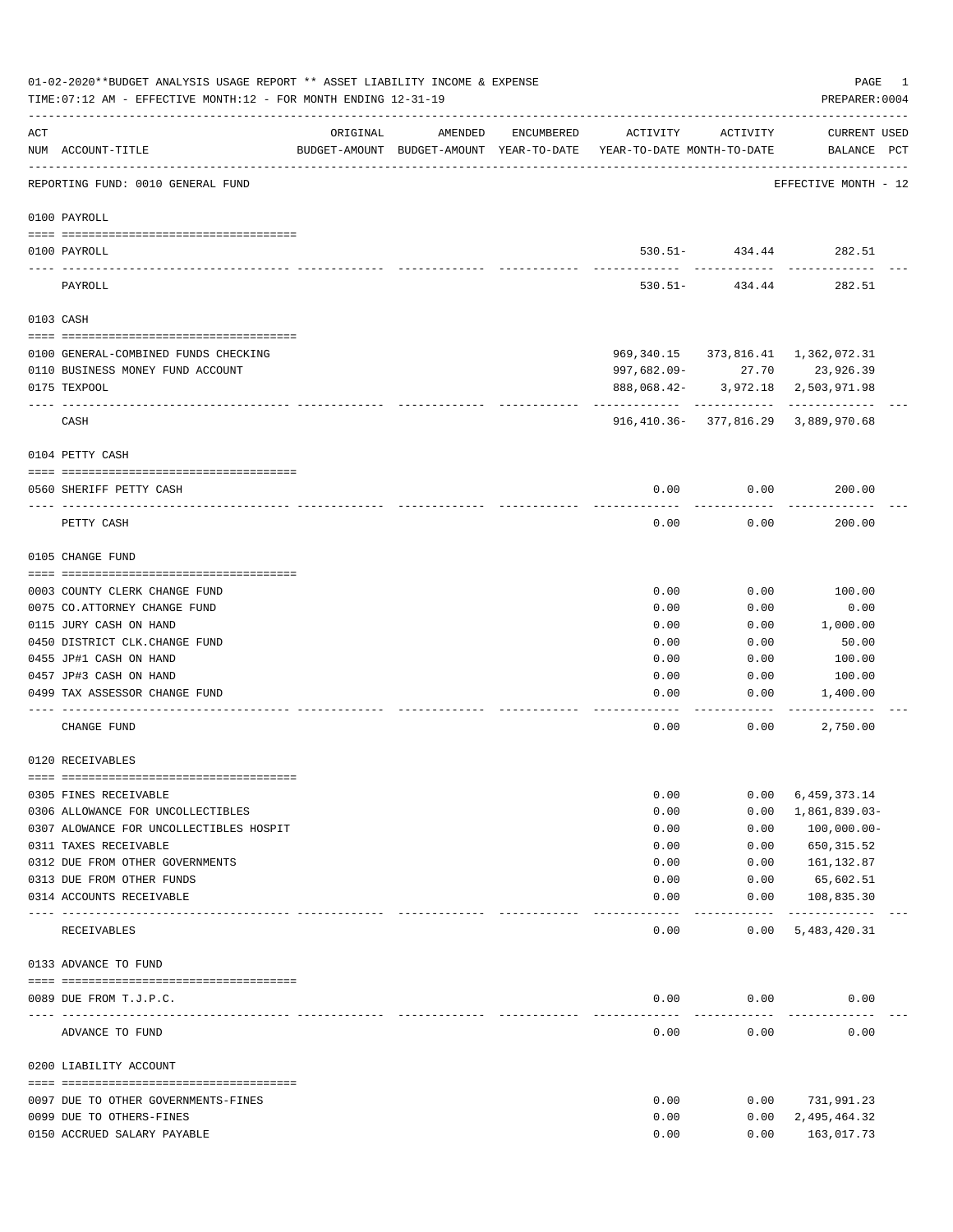|     | 01-02-2020**BUDGET ANALYSIS USAGE REPORT ** ASSET LIABILITY INCOME & EXPENSE<br>TIME: 07:12 AM - EFFECTIVE MONTH: 12 - FOR MONTH ENDING 12-31-19 |                                 |                                                     |            |                                                                 |                                           | PAGE<br>PREPARER: 0004             |                |
|-----|--------------------------------------------------------------------------------------------------------------------------------------------------|---------------------------------|-----------------------------------------------------|------------|-----------------------------------------------------------------|-------------------------------------------|------------------------------------|----------------|
| ACT | NUM ACCOUNT-TITLE                                                                                                                                | ORIGINAL                        | AMENDED<br>BUDGET-AMOUNT BUDGET-AMOUNT YEAR-TO-DATE | ENCUMBERED | ACTIVITY<br>YEAR-TO-DATE MONTH-TO-DATE                          | ACTIVITY                                  | <b>CURRENT USED</b><br>BALANCE PCT |                |
|     | REPORTING FUND: 0010 GENERAL FUND                                                                                                                |                                 |                                                     |            |                                                                 |                                           | EFFECTIVE MONTH - 12               |                |
|     | 0155 ACCRUED FRINGE BENEFITS                                                                                                                     |                                 |                                                     |            | 0.00                                                            | 0.00                                      | 74,745.32                          |                |
|     | 0200 DEFERRED TAX REVENUE                                                                                                                        |                                 |                                                     |            | 0.00                                                            |                                           | $0.00$ 620,022.87                  |                |
|     | 0205 DEFERRED FINE REVENUE                                                                                                                       |                                 |                                                     |            | 0.00                                                            |                                           | 0.00 1,370,078.58                  |                |
|     | 0900 SYSTEM ADDED LIABILITY LINE-ITEM                                                                                                            |                                 |                                                     |            | 0.00                                                            | 0.00                                      | 0.00                               |                |
|     | 0910 SYSTEM ADDED LIABILITY LINE-ITEM                                                                                                            |                                 |                                                     |            | 468,924.27-                                                     |                                           | $8,729.53 - 468,924.27 -$          |                |
|     | LIABILITY ACCOUNT                                                                                                                                |                                 |                                                     |            |                                                                 | 468, 924. 27- 8, 729. 53- 4, 986, 395. 78 |                                    |                |
|     | 0207 DUE TO FUND                                                                                                                                 |                                 |                                                     |            |                                                                 |                                           |                                    |                |
|     | 0070 DUE TO R.O.W.                                                                                                                               |                                 |                                                     |            | 0.00                                                            | 0.00                                      | 0.00                               |                |
|     | 0089 DUE TO T.J.P.C.                                                                                                                             |                                 |                                                     |            | 0.00                                                            | 0.00                                      | 0.00                               |                |
|     | 0090 DUE TO CJD                                                                                                                                  |                                 |                                                     |            | 0.00                                                            | 0.00                                      | 1,794.00                           |                |
|     | 0970 DUE TO OTHER GOVERNMENTS                                                                                                                    |                                 |                                                     |            | 0.00                                                            | 0.00                                      | 0.00                               |                |
|     | 0990 DUE TO OTHERS                                                                                                                               |                                 |                                                     |            | 0.00                                                            | 0.00                                      | 344.79                             |                |
|     | DUE TO FUND                                                                                                                                      |                                 |                                                     |            | 0.00                                                            | 0.00                                      | 2,138.79                           |                |
|     | 0225 LONG TERM LIABILITIES                                                                                                                       |                                 |                                                     |            |                                                                 |                                           |                                    |                |
|     | 0510 TIME PYMT. WARRANTS ON COMPUTERS                                                                                                            |                                 |                                                     |            | 0.00                                                            | 0.00                                      | 0.00                               |                |
|     | LONG TERM LIABILITIES                                                                                                                            |                                 |                                                     |            | 0.00                                                            | 0.00                                      | 0.00                               |                |
|     | 0271 EQUITY ACCOUNT                                                                                                                              |                                 |                                                     |            |                                                                 |                                           |                                    |                |
|     | 0200 EQUITY ACCOUNT                                                                                                                              |                                 |                                                     |            | 0.00                                                            |                                           | $0.00 \quad 4,836,105.53$          |                |
|     |                                                                                                                                                  |                                 |                                                     |            |                                                                 |                                           |                                    |                |
|     | EQUITY ACCOUNT                                                                                                                                   |                                 |                                                     |            | 0.00                                                            |                                           | $0.00 \quad 4,836,105.53$          |                |
|     | 0300 CASH                                                                                                                                        |                                 |                                                     |            |                                                                 |                                           |                                    |                |
|     |                                                                                                                                                  |                                 |                                                     |            |                                                                 |                                           |                                    |                |
|     | 0110 UNENCUMBERED FUND BALANCE                                                                                                                   | 1, 262, 560. 22 1, 262, 560. 22 |                                                     |            | 0.00                                                            |                                           | $0.00 \quad 1,262,560.22 \quad 00$ |                |
|     | CASH                                                                                                                                             |                                 | 1, 262, 560. 22 1, 262, 560. 22                     | 0.00       |                                                                 | $0.00$ $0.00$ $1,262,560.22$ 00           |                                    |                |
|     | 0310 PROPERTY TAXES                                                                                                                              |                                 |                                                     |            |                                                                 |                                           |                                    |                |
|     |                                                                                                                                                  |                                 |                                                     |            |                                                                 |                                           |                                    |                |
|     | 0110 CURRENT TAXES                                                                                                                               |                                 | 8,860,179.82 8,860,179.82                           |            |                                                                 | 2,038,371.08 1,357,422.25 6,821,808.74    |                                    | 23             |
|     | 0120 DELINQUENT TAXES                                                                                                                            | ------------                    | 200,000.00 200,000.00<br>-------------              |            |                                                                 | 58, 116.84   17, 885.58   141, 883.16     |                                    | 29             |
|     | PROPERTY TAXES                                                                                                                                   |                                 | 9,060,179.82 9,060,179.82                           |            | $0.00 \quad 2.096.487.92 \quad 1.375.307.83 \quad 6.963.691.90$ |                                           |                                    | 23             |
|     | 0318 OTHER TAXES                                                                                                                                 |                                 |                                                     |            |                                                                 |                                           |                                    |                |
|     | 0120 PAY N LIEU TAX/GRASSLAND                                                                                                                    | 16,000.00                       | 16,000.00                                           |            | 1,143.00                                                        | 0.00                                      | 14,857.00                          | 07             |
|     | 0121 PAY N LIEU TAX/UPPER TRINITY                                                                                                                | 14,402.00                       | 14,402.00                                           |            | 11,286.17                                                       | 0.00                                      | 3,115.83                           | 78             |
|     | 0122 TAX ABATEMENT/APPLICATION                                                                                                                   | 18,300.00                       | 18,300.00                                           |            | 17,300.00                                                       | 0.00                                      | 1,000.00                           | 95             |
|     | 0128 FINES AND REIMBURSEMENTS                                                                                                                    | 0.00                            | 0.00                                                |            | 0.00                                                            | 0.00                                      | 0.00                               |                |
|     | 0129 STATE FINES AND REIMBURSEMENTS                                                                                                              | 0.00                            | 0.00                                                |            | 0.00                                                            | 0.00                                      | 0.00                               |                |
|     | 0130 COURT COSTS/ARREST FEES                                                                                                                     | 260,000.00                      | 260,000.00                                          |            | 27,996.37                                                       | 5,128.37                                  | 232,003.63                         | 11             |
|     | 0132 ATTORNEYS & DOCTORS                                                                                                                         | 14,000.00                       | 14,000.00                                           |            | 0.05                                                            | 0.00                                      | 13,999.95                          | 0 <sub>0</sub> |
|     | 0140 TAX ON MIXED DRINKS                                                                                                                         | 19,900.00                       | 19,900.00                                           |            | 4,520.29                                                        | 0.00                                      | 15,379.71                          | 23             |
|     | 0160 SALES TAX REVENUES                                                                                                                          | 900,000.00                      | 900,000.00                                          |            | 271,177.22                                                      | 87,603.92                                 | 628,822.78                         | 30             |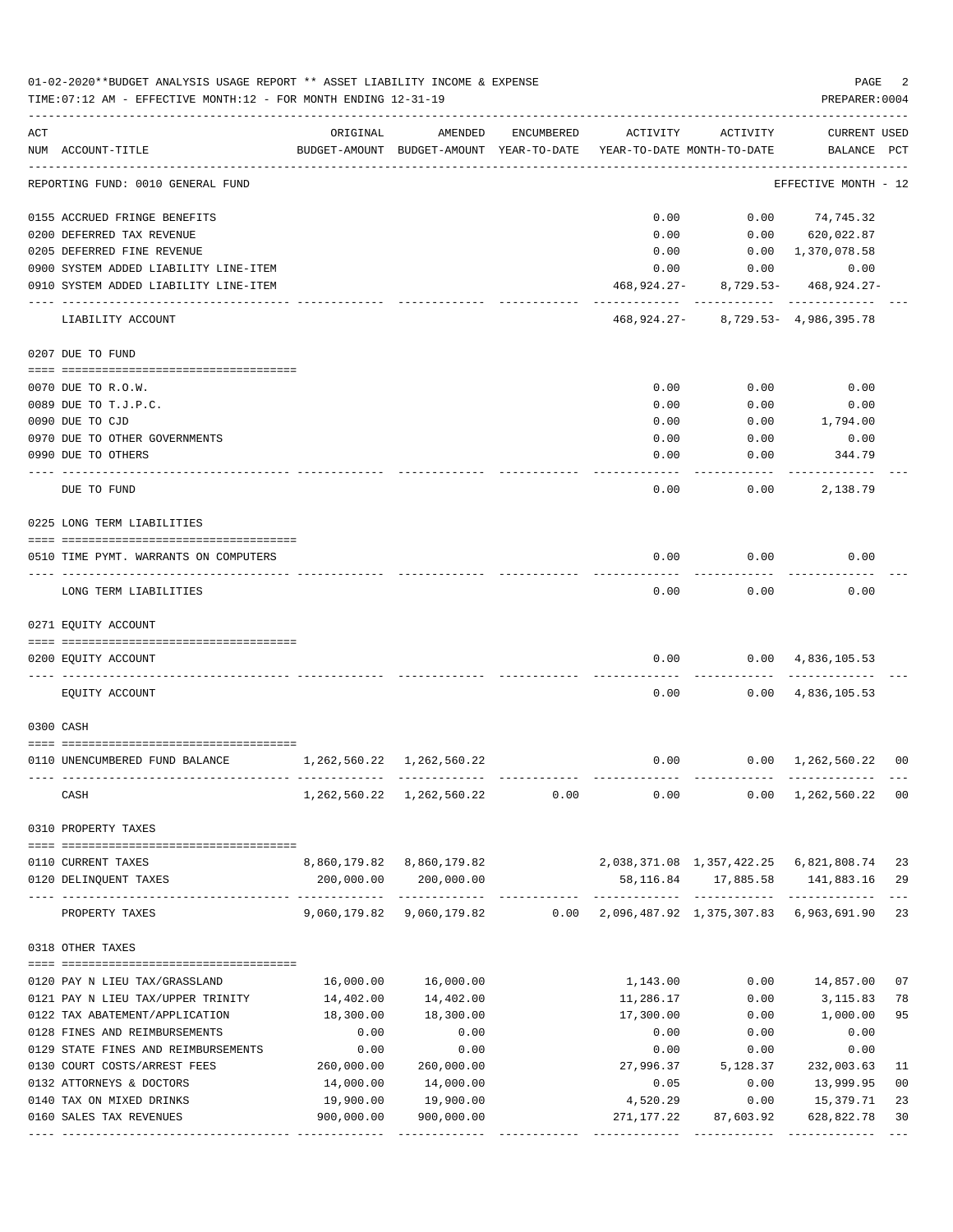| 01-02-2020**BUDGET ANALYSIS USAGE REPORT ** ASSET LIABILITY INCOME & EXPENSE |  |  |  | PAGE |  |
|------------------------------------------------------------------------------|--|--|--|------|--|
|                                                                              |  |  |  |      |  |

|     | TIME: 07:12 AM - EFFECTIVE MONTH: 12 - FOR MONTH ENDING 12-31-19<br>PREPARER: 0004 |                          |                   |            |              |                                                                                 |                             |        |  |  |  |
|-----|------------------------------------------------------------------------------------|--------------------------|-------------------|------------|--------------|---------------------------------------------------------------------------------|-----------------------------|--------|--|--|--|
| ACT | NUM ACCOUNT-TITLE                                                                  | ORIGINAL                 | AMENDED           | ENCUMBERED | ACTIVITY     | ACTIVITY<br>BUDGET-AMOUNT BUDGET-AMOUNT YEAR-TO-DATE YEAR-TO-DATE MONTH-TO-DATE | CURRENT USED<br>BALANCE PCT |        |  |  |  |
|     | REPORTING FUND: 0010 GENERAL FUND                                                  |                          |                   |            |              |                                                                                 | EFFECTIVE MONTH - 12        |        |  |  |  |
|     | OTHER TAXES                                                                        |                          |                   |            |              | $1,242,602.00$ $1,242,602.00$ 0.00 333,423.10 92,732.29 909,178.90 27           |                             |        |  |  |  |
|     | 0319 F.C. DETENTION CENTER                                                         |                          |                   |            |              |                                                                                 |                             |        |  |  |  |
|     |                                                                                    |                          |                   |            |              |                                                                                 |                             |        |  |  |  |
|     | 0420 JAIL PAY PHONE COMMISSION                                                     |                          |                   |            |              | 57,170.00 38,618.14 102,830.00                                                  |                             | 36     |  |  |  |
|     | 0429 SCHOLARSHIP FUNDS                                                             | 0.00                     | 0.00              |            | 0.00         | 0.00                                                                            | 0.00                        |        |  |  |  |
|     | 0551 ANNUAL PAYMENT                                                                | 0.00                     | 0.00              |            | 0.00         | 0.00                                                                            | 0.00                        |        |  |  |  |
|     | 0552 MONTHLY MONITORING PAYMEN                                                     | 0.00                     | 0.00              |            | 0.00         | 0.00                                                                            | 0.00                        |        |  |  |  |
|     | 0553 ADMINISTRATIVE FEE                                                            | 0.00                     | 0.00              |            |              | $0.00$ 0.00 0.00                                                                |                             |        |  |  |  |
|     | 0554 REIMB.FOR CONFINEMENT EXP.<br>-------------------                             | 0.00                     | 0.00              |            | 0.00         | 0.00                                                                            | 0.00                        |        |  |  |  |
|     | F.C. DETENTION CENTER                                                              |                          |                   |            |              | 160,000.00  160,000.00   0.00   57,170.00   38,618.14   102,830.00   36         |                             |        |  |  |  |
|     | 0320 LICENSES & PERMITS                                                            |                          |                   |            |              |                                                                                 |                             |        |  |  |  |
|     | 0200 ALCOHLIC BEVERAGE LICENSE                                                     |                          | 2,500.00 2,500.00 |            |              | 287.00 235.00 2,213.00 11                                                       |                             |        |  |  |  |
|     | 0300 SEWAGE PERMITS/INSPECTIONS                                                    | 100,000.00 100,000.00    |                   |            |              |                                                                                 |                             |        |  |  |  |
|     | 0545 FOOD SERV.PERMITS/CLASSES                                                     | 0.00                     | 0.00              |            | 0.00         | 29,145.56 10,095.00 70,854.44 29<br>0.00                                        | 0.00                        |        |  |  |  |
|     | 0546 \$5 COUNTY FEE/FOOD HANDLERS CLASS                                            | 0.00                     | 0.00              |            | 0.00         | 0.00                                                                            | 0.00                        |        |  |  |  |
|     | LICENSES & PERMITS                                                                 |                          |                   |            |              | $102,500.00$ $102,500.00$ 0.00 $29,432.56$ 10,330.00 73,067.44 29               |                             |        |  |  |  |
|     | 0321 FEES OF TAX COLLECTOR                                                         |                          |                   |            |              |                                                                                 |                             |        |  |  |  |
|     |                                                                                    |                          |                   |            |              |                                                                                 |                             |        |  |  |  |
|     | 0200 COMMISSIONS ON CAR REGIST                                                     | 108,000.00    108,000.00 |                   |            |              | 23,578.20 8,538.00 84,421.80                                                    |                             | 22     |  |  |  |
|     | 0250 COMMISSION ON CAR TITLES                                                      | 45,000.00                | 45,000.00         |            |              | 9,925.00 3,590.00 35,075.00                                                     |                             | 22     |  |  |  |
|     | 0251 COMM.ON SALES TAX COLLECTIONS 340,000.00                                      |                          | 340,000.00        |            | 0.00         |                                                                                 | $0.00$ 340,000.00           | 00     |  |  |  |
|     | 0252 TOLL COLLECTIONS                                                              | 0.00                     | 0.00              |            | 705.96       | 569.72                                                                          | $705.96+$                   |        |  |  |  |
|     | 0901 TAX CERTIFICATES                                                              | 8,500.00                 | 8,500.00          |            | 2,274.35     | 691.49                                                                          | 6,225.65                    | 27     |  |  |  |
|     | FEES OF TAX COLLECTOR                                                              |                          |                   |            |              | 501,500.00   501,500.00      0.00    36,483.51   13,389.21   465,016.49  07     |                             |        |  |  |  |
|     | 0330 GRANTS                                                                        |                          |                   |            |              |                                                                                 |                             |        |  |  |  |
|     | 0396 RIFLE RESISTANT BODY ARMOR 3439801                                            | 0.00                     | 0.00              |            | 0.00         | 0.00                                                                            | 0.00                        |        |  |  |  |
|     | 0403 TEAM REDEVELOPMENT TRAINING                                                   | 0.00                     | 0.00              |            | 0.00         | 0.00                                                                            | 0.00                        |        |  |  |  |
|     | 0437 INDIGENT DEFENSE GRANT                                                        | 34,000.00                | 34,000.00         |            | 8,819.50     | 0.00                                                                            | 25,180.50                   | 26     |  |  |  |
|     | GRANTS                                                                             | 34,000.00                | 34,000.00         | 0.00       | 8,819.50     | 0.00                                                                            | 25, 180.50 26               |        |  |  |  |
|     | 0340 FEES OF OFFICE                                                                |                          |                   |            |              |                                                                                 |                             |        |  |  |  |
|     |                                                                                    |                          |                   |            |              |                                                                                 |                             |        |  |  |  |
|     | 0135 FAMILY PROTECTION FEE                                                         | 0.00                     | 0.00              |            | 631.26       | 210.44                                                                          | $631.26+$                   |        |  |  |  |
|     | 0400 COUNTY JUDGE FEES                                                             | 0.00                     | 0.00              |            | 0.00         | 0.00                                                                            | 0.00                        |        |  |  |  |
|     | 0403 COUNTY CLERK FEES                                                             | 230,000.00               | 230,000.00        |            | 0.00         | 0.00                                                                            | 230,000.00                  | 00     |  |  |  |
|     | 0450 DISTRICT CLERK FEES                                                           | 75,000.00                | 75,000.00         |            | 16,841.24    | 5,923.51                                                                        | 58,158.76                   | 22     |  |  |  |
|     | 0455 J. P. #1 FEES                                                                 | 6,000.00                 | 6,000.00          |            | 0.00         | 0.00                                                                            | 6,000.00                    | 00     |  |  |  |
|     | 0456 J. P. #2 FEES                                                                 | 5,800.00                 | 5,800.00          |            | 2,349.40     | 0.00                                                                            | 3,450.60                    | 41     |  |  |  |
|     | 0457 J. P. #3 FEES                                                                 | 11,500.00                | 11,500.00         |            | 0.00         | 0.00                                                                            | 11,500.00                   | $00\,$ |  |  |  |
|     | 0475 DISTRICT ATTORNEY FEES                                                        | 5,000.00<br>0.00         | 5,000.00<br>0.00  |            | 15.72        | 6.00                                                                            | 4,984.28<br>0.00            | $00\,$ |  |  |  |
|     | 0480 BOND APPLICATION FEE<br>0484 ELECTION REIMBURSEMENTS                          | 0.00                     | 0.00              |            | 0.00<br>0.00 | 0.00<br>0.00                                                                    | 0.00                        |        |  |  |  |
|     | 0551 CONSTABLE PCT. 1 FEES                                                         |                          |                   |            | 640.00       | 210.00                                                                          |                             | 06     |  |  |  |
|     |                                                                                    | 10,000.00                | 10,000.00         |            |              |                                                                                 | 9,360.00                    |        |  |  |  |
|     | 0552 CONSTABLE PCT. 2 FEES                                                         | 2,500.00                 | 2,500.00          |            | 1,080.00     | 0.00                                                                            | 1,420.00                    | 43     |  |  |  |

0553 CONSTABLE PCT. 3 FEES  $\begin{array}{ccccccccc}\n 0.553 & 0.00 & 0.00 & 0.00 & 0.00 & 0.00 & 0.00 & 0.00 & 0.00 & 0.00 & 0.00 & 0.00 & 0.00 & 0.00 & 0.00 & 0.00 & 0.00 & 0.00 & 0.00 & 0.00 & 0.00 & 0.00 & 0.00 & 0.00 & 0.00 & 0.00 & 0.00 & 0.00 & 0.00 & 0.00 & 0.$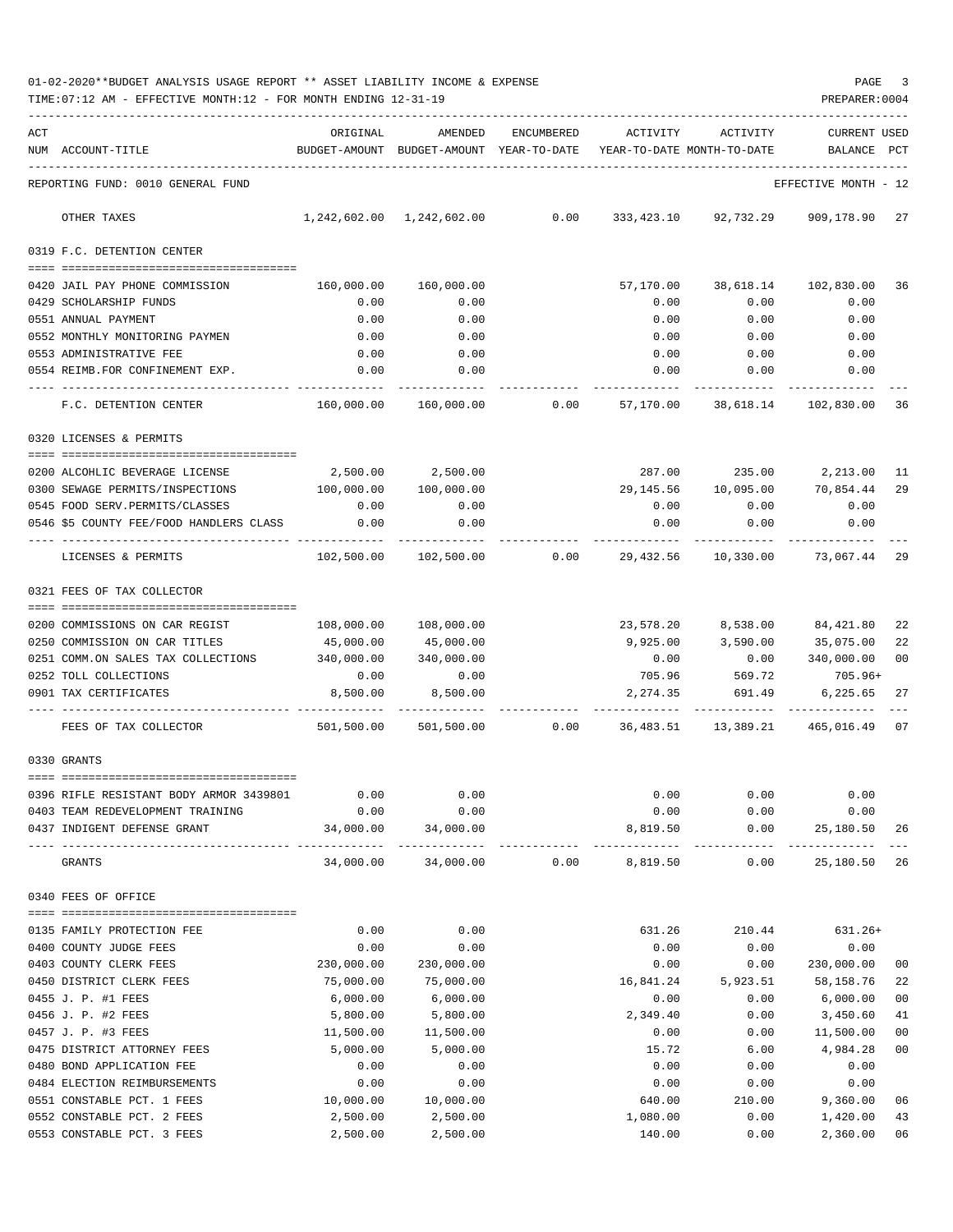TIME:07:12 AM - EFFECTIVE MONTH:12 - FOR MONTH ENDING 12-31-19 PREPARER:0004

| ACT        |                                                             | ORIGINAL               | AMENDED                    | ENCUMBERED     | ACTIVITY                           | ACTIVITY           | <b>CURRENT USED</b>         |                |
|------------|-------------------------------------------------------------|------------------------|----------------------------|----------------|------------------------------------|--------------------|-----------------------------|----------------|
|            | NUM ACCOUNT-TITLE                                           | BUDGET-AMOUNT          | BUDGET-AMOUNT YEAR-TO-DATE |                | YEAR-TO-DATE MONTH-TO-DATE         |                    | BALANCE PCT                 |                |
|            | REPORTING FUND: 0010 GENERAL FUND                           |                        |                            |                |                                    |                    | EFFECTIVE MONTH - 12        |                |
|            | 0560 SHERIFF FEES                                           | 45,000.00              | 45,000.00                  |                | 2,532.00                           | 720.59             | 42,468.00                   | 06             |
|            | 0573 BOND SUPERVISION FEES                                  | 70,000.00              | 70,000.00                  |                | 23,054.12                          | 8,290.00           | 46,945.88                   | 33             |
|            | 0600 D.C.6TH COURT OF APPEALS FEE                           | 1,500.00               | 1,500.00                   |                | 417.81                             | 115.15             | 1,082.19                    | 28             |
|            | 0601 C.C.6TH COURT OF APPEALS FEE                           | 800.00                 | 800.00                     |                | 0.00                               | 0.00               | 800.00                      | 0 <sub>0</sub> |
|            | 0652 SUBDIVISION FEES                                       | 8,500.00               | 8,500.00                   |                | 1,766.89                           | 611.44             | 6,733.11                    | 21             |
|            | 0653 ZONING APPLICATION FEES                                | 600.00                 | 600.00                     |                | 0.00                               | 0.00               | 600.00                      | 0 <sub>0</sub> |
|            | 0654 FLOOD PLAIN FEES                                       | 0.00                   | 0.00                       |                | 0.00                               | 0.00               | 0.00                        |                |
|            | 0655 BUILDING PERMITS                                       | 0.00                   | 0.00                       |                | 0.00                               | 0.00               | 0.00                        |                |
|            | 0900 OTHER FEES                                             | 0.00                   | 0.00                       |                | 0.00                               | 0.00               | 0.00                        |                |
|            | FEES OF OFFICE                                              | 474,700.00             | 474,700.00                 | 0.00           | 49,468.44                          | 16,087.13          | 425,231.56                  | 10             |
| 0350 FINES |                                                             |                        |                            |                |                                    |                    |                             |                |
|            | 0455 J. P. #1 FINES                                         | 5,000.00               | 5,000.00                   |                | 0.00                               | 0.00               | 5,000.00                    | 00             |
|            | 0456 J. P. #2 FINES                                         | 500.00                 | 500.00                     |                | 336.00                             | 0.00               | 164.00                      | 67             |
|            | 0457 J. P. #3 FINES                                         | 2,500.00               | 2,500.00                   |                | 0.00                               | 0.00               | 2,500.00                    | 0 <sub>0</sub> |
|            | FINES                                                       | 8,000.00               | 8,000.00                   | 0.00           | 336.00                             | 0.00               | 7,664.00                    | 0 <sub>4</sub> |
|            | 0352 FINES & FORFEITURES                                    |                        |                            |                |                                    |                    |                             |                |
|            |                                                             |                        |                            |                |                                    |                    |                             |                |
|            | 0100 10% COMM.ON SURETY BAIL BOND FEE                       | 700.00                 | 700.00                     |                |                                    | 229.50 0.00 470.50 |                             | 33             |
|            | 0201 BOND FORFEITURES                                       | 5,000.00               | 5,000.00                   |                | 3,125.00                           | 2,500.00           | 1,875.00                    | 63             |
|            | FINES & FORFEITURES                                         | 5,700.00               | 5,700.00                   | 0.00           | 3,354.50                           | 2,500.00           | 2,345.50                    | 59             |
|            | 0360 INTEREST EARNINGS                                      |                        |                            |                |                                    |                    |                             |                |
|            | 0100 INTEREST EARNINGS                                      | 40,000.00              | 40,000.00                  |                | $17,095.89$ $4,484.15$ $22,904.11$ |                    |                             | 43             |
|            | 0110 INTEREST EARNINGS BUSINESS MONEY F                     | 10,000.00              | 10,000.00                  |                | 2,317.91                           | 27.70              | 7,682.09                    | 23             |
|            | INTEREST EARNINGS                                           | 50,000.00              |                            | 50,000.00 0.00 | 19,413.80  4,511.85  30,586.20     |                    |                             | 39             |
|            | 0364 SALE OF ASSETS LAND/BUILDING                           |                        |                            |                |                                    |                    |                             |                |
|            |                                                             |                        |                            |                |                                    |                    |                             |                |
|            | 0162 SALE OF ASSETS LAND/BUILDING<br>0163 SALE OF EQUIPMENT | 0.00                   | 1,000.00 1,000.00<br>0.00  |                | 0.00<br>20,605.79                  | 0.00<br>0.00       | 1,000.00 00<br>$20,605.79+$ |                |
|            | SALE OF ASSETS LAND/BUILDING                                | ----------<br>1,000.00 | --------------<br>1,000.00 | 0.00           | 20,605.79                          | 0.00               | $19,605.79+61$              |                |
|            | 0370 MISCELLANEOUS                                          |                        |                            |                |                                    |                    |                             |                |
|            |                                                             |                        |                            |                |                                    |                    |                             |                |
|            | 0100 KFYN-RADIO TOWER RENT                                  | 2,400.00               | 2,400.00                   |                | 600.00                             | 200.00             | 1,800.00                    | 25             |
|            | 0112 TOBACCO SETTLEMENT                                     | 19,000.00              | 19,000.00                  |                | 0.00                               | 0.00               | 19,000.00                   | 0 <sub>0</sub> |
|            | 0115 RENT- VERIZON TOWER                                    | 11,109.00              | 11,109.00                  |                | 3,193.83                           | 1,064.61           | 7,915.17                    | 29             |
|            | 0120 CONTRIBUTION IHC TRUST                                 | 4,000.00               | 4,000.00                   |                | 0.00                               | 0.00               | 4,000.00                    | 0 <sub>0</sub> |
|            | 0125 IHC STATE REIMBURSEMENT                                | 0.00                   | 0.00                       |                | 0.00                               | 0.00               | 0.00                        |                |
|            | 0130 REFUNDS & MISCELLANEOUS                                | 10,000.00              | 10,000.00                  |                | 4,421.17                           | 1,731.96           | 5,578.83                    | 44             |
|            | 0131 AUTOMOBILE INSURANCE LOSS PAYMENTS                     | 0.00                   | 0.00                       |                | 0.00                               | 0.00               | 0.00                        |                |
|            | 0132 PROPERTY INSURANCE LOSS PAYMENTS                       | 0.00                   | 0.00                       |                | 0.00                               | 0.00               | 0.00                        |                |
|            | 0135 HEALTH INS. SURPLUS DISTRIBUTION                       | 4,000.00               | 4,000.00                   |                | 0.00                               | 0.00               | 4,000.00                    | 0 <sub>0</sub> |
|            | 0139 STATE JUROR REIMB.FEE                                  | 20,000.00              | 20,000.00                  |                | 2,516.00                           | 0.00               | 17,484.00                   | 13             |
|            | 0143 D.A.SALARY REIMB.                                      | 27,500.00              | 27,500.00                  |                | 0.00                               | 0.00               | 27,500.00                   | 0 <sub>0</sub> |
|            |                                                             |                        |                            |                |                                    |                    |                             |                |

0144 CO. JUDGE COURT FEES SALARY REIMB.  $0.00$  0.00 0.00 0.00 0.00 0.00 0.00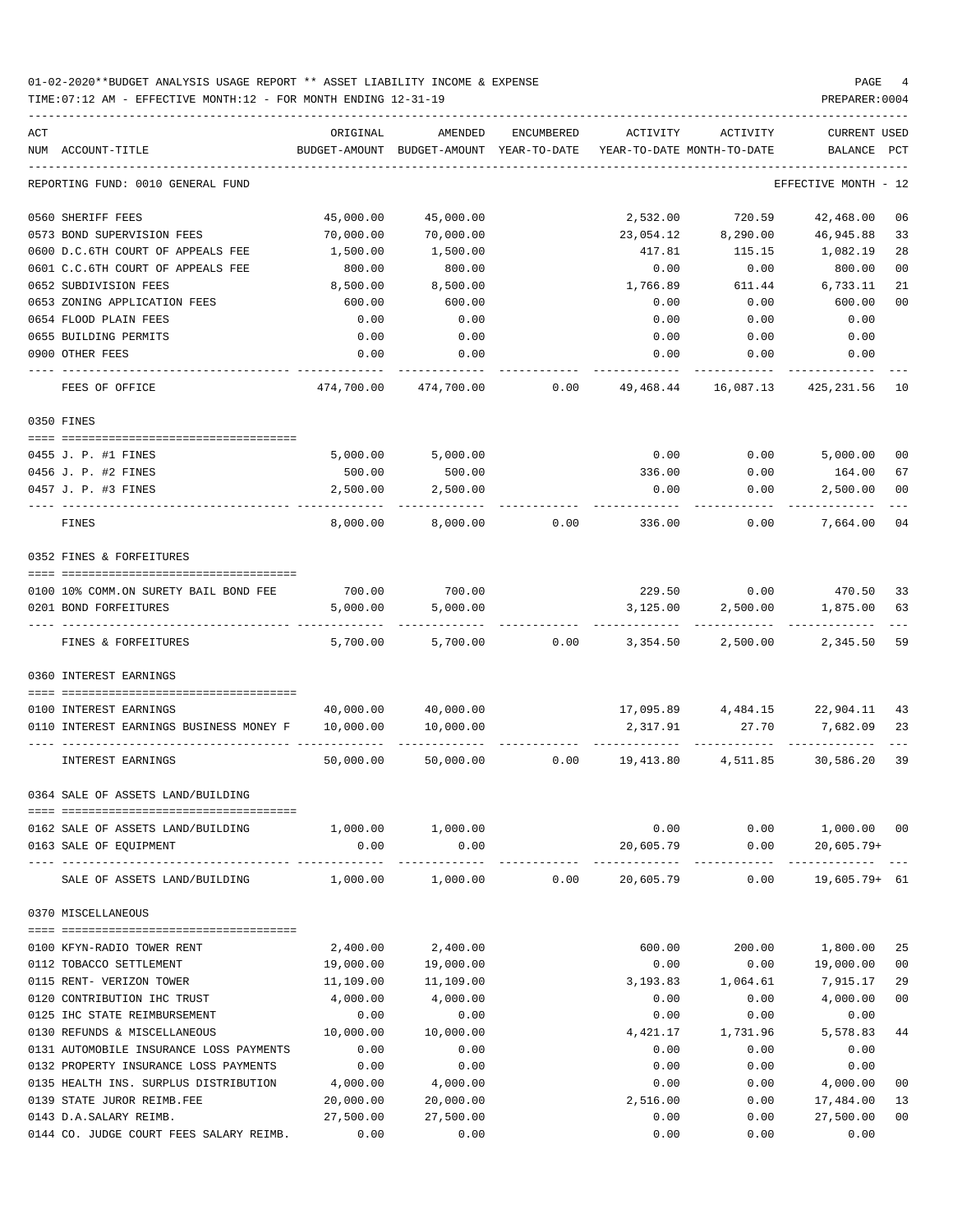TIME:07:12 AM - EFFECTIVE MONTH:12 - FOR MONTH ENDING 12-31-19 PREPARER:0004

| ACT |                                       | ORIGINAL                                                            | AMENDED                                                      | ENCUMBERED | ACTIVITY  | ACTIVITY  | <b>CURRENT USED</b>  |     |
|-----|---------------------------------------|---------------------------------------------------------------------|--------------------------------------------------------------|------------|-----------|-----------|----------------------|-----|
|     | NUM ACCOUNT-TITLE                     | BUDGET-AMOUNT BUDGET-AMOUNT YEAR-TO-DATE YEAR-TO-DATE MONTH-TO-DATE |                                                              |            |           |           | BALANCE              | PCT |
|     | REPORTING FUND: 0010 GENERAL FUND     |                                                                     |                                                              |            |           |           | EFFECTIVE MONTH - 12 |     |
|     | 0147 UTILITIES REIMBURSEMENT          | 14,000.00                                                           | 14,000.00                                                    |            | 3,586.85  | 879.66    | 10,413.15            | 26  |
|     | 0151 ASST. DA LONGEVITY PAY           | 4,400.00                                                            | 4,400.00                                                     |            | 1,260.00  | 0.00      | 3,140.00             | 29  |
|     | 0152 HB 9 D.A. SUPPLEMENTAL FUNDS     | 0.00                                                                | 0.00                                                         |            | 0.00      | 0.00      | 0.00                 |     |
|     | 0162 COURT REPORTER SERVICE FEE       | 6,000.00                                                            | 6,000.00                                                     |            | 1,253.37  | 345.44    | 4,746.63             | 21  |
|     | 0163 ADM.OF COURT JUSTICE 10% SB 1417 | 800.00                                                              | 800.00                                                       |            | 56.40     | 17.12     | 743.60               | 07  |
|     | 0164 TIME PAYMENT FEE 40% SB 1417     | 4,000.00                                                            | 4,000.00                                                     |            | 225.68    | 68.50     | 3,774.32             | 06  |
|     | 0166 JUDICIAL SUPP.FEE(60 CENTS)      | 700.00                                                              | 700.00                                                       |            | 85.82     | 39.46     | 614.18               | 12  |
|     | 0167 JUROR REIMB.FEE                  | 5,000.00                                                            | 5,000.00                                                     |            | 339.25    | 26.49     | 4,660.75             | 07  |
|     | 0408 COUNTY WELLNESS PROGRAM          | 1,100.00                                                            | 1,100.00                                                     |            | 0.00      | 0.00      | 1,100.00             | 00  |
|     | 0410 CO CT AT LAW SUPPLEMENT          | 84,000.00                                                           | 84,000.00                                                    |            | 21,000.00 | 21,000.00 | 63,000.00            | 25  |
|     | 0432 PROCEEDS OF SALE OF LIVESTOCK    | 0.00                                                                | 0.00                                                         |            | 0.00      | 0.00      | 0.00                 |     |
|     | 0450 DIST. CLK. PASSPORT PHOTO        | 1,500.00                                                            | 1,500.00                                                     |            | 210.00    | 90.00     | 1,290.00             | 14  |
|     | 0453 REIMB.CEC ODYSSEY SAAS           | 21,593.00                                                           | 21,593.00                                                    |            | 5,398.25  | 5,398.25  | 16,194.75            | 25  |
|     | 0509 CANDY MACHINE COMMISSION         | 0.00                                                                | 0.00                                                         |            | 0.00      | 0.00      | 0.00                 |     |
|     | 0510 DR. PEPPER COMMISSION            | 0.00                                                                | 0.00                                                         |            | 0.00      | 0.00      | 0.00                 |     |
|     | 0553 DONATION CONST.3 RADIO EQUIP.    | 0.00                                                                | 0.00                                                         |            | 0.00      | 0.00      | 0.00                 |     |
|     | 0562 STATE REIMB.OFFENDER TRANSPORT   | 8,000.00                                                            | 8,000.00                                                     |            | 2,300.70  | 2,300.70  | 5,699.30             | -29 |
|     | 0565 COCA-COLA COMMISSIONS            | 0.00                                                                | 0.00                                                         |            | 0.00      | 0.00      | 0.00                 |     |
|     |                                       |                                                                     |                                                              |            |           |           |                      |     |
|     | MISCELLANEOUS                         |                                                                     | 249,102.00 249,102.00 0.00 46,447.32 33,162.19 202,654.68 19 |            |           |           |                      |     |
|     | 0400 COUNTY JUDGE                     |                                                                     |                                                              |            |           |           |                      |     |
|     | 0101 SALARY ELECTED OFFICIAL          | 66,658.37                                                           | 66,658.37                                                    | 0.00       | 17,946.46 | 5,127.56  | 48,711.91            | 27  |
|     | 0104 STATE PROBATE SALARY SUPPLEMENT  | 0.00                                                                | 0.00                                                         | 0.00       | 0.00      | 0.00      | 0.00                 |     |
|     | 0105 SALARY SECRETARY                 | 30,300.92                                                           | 30,300.92                                                    | 0.00       | 8,157.94  | 2,330.84  | 22,142.98            | 27  |
|     | 0201 SOCIAL SECURITY TAXES            | 6,650.02                                                            | 6,650.02                                                     | 0.00       | 1,714.57  | 496.52    | 4,935.45             | 26  |
|     | 0202 GROUP HEALTH & DENTAL INSURANCE  | 12,219.84                                                           | 12,219.84                                                    | 0.00       | 3,053.04  | 1,017.68  | 9,166.80             | 25  |
|     | 0203 RETIREMENT                       | 12,047.52                                                           | 12,047.52                                                    | 0.00       | 3,046.96  | 873.82    | 9,000.56             | 25  |
|     | 0204 WORKERS' COMPENSATION            | 309.18                                                              | 309.18                                                       | 0.00       | 154.59    | 154.59    | 154.59               | 50  |
|     | 0205 MEDICARE TAX                     | 1,555.25                                                            | 1,555.25                                                     | 0.00       | 400.99    | 116.12    | 1,154.26             | 26  |
|     | 0225 TRAVEL ALLOWANCE                 | 4,200.00                                                            | 4,200.00                                                     | 0.00       | 1,050.00  | 350.00    | 3,150.00             | 25  |
|     | 0310 OFFICE SUPPLIES                  | 800.00                                                              | 800.00                                                       | 0.00       | 271.01    | 124.44    | 528.99               | 34  |
|     | 0311 POSTAL EXPENSES                  | 200.00                                                              | 200.00                                                       | 0.00       | 0.00      | 0.00      | 200.00               | 00  |
|     | 0427 OUT OF COUNTY TRAVEL/TRAINING    | 5,500.00                                                            | 5,500.00                                                     | 0.00       | 50.00     | 0.00      | 5,450.00             | 01  |
|     | 0431 LOCAL TRAVEL                     | 0.00                                                                | 0.00                                                         | 0.00       | 0.00      | 0.00      | 0.00                 |     |
|     | 0435 PRINTING                         | 200.00                                                              | 200.00                                                       | 0.00       | 0.00      | 0.00      | 200.00               | 00  |
|     | 0437 COURT REPORTER EXPENSE           | 0.00                                                                | 0.00                                                         | 0.00       | 0.00      | 0.00      | 0.00                 |     |
|     | 0468 JUVENILE BOARD SALARY            | 2,400.00                                                            | 2,400.00                                                     | 0.00       | 600.00    | 200.00    | 1,800.00             | 25  |
|     | 0480 BOND                             | 0.00                                                                | 0.00                                                         | 0.00       | 0.00      | 0.00      | 0.00                 |     |
|     | 0481 DUES                             | 335.00                                                              | 335.00                                                       | 0.00       | 0.00      | 0.00      | 335.00               | 00  |
|     | 0572 OFFICE EQUIPMENT                 | 800.00                                                              | 800.00                                                       | 0.00       | 0.00      | 0.00      | 800.00               | 00  |
|     | 0574 TECHNOLOGY                       | 0.00                                                                | 0.00                                                         | 0.00       | 0.00      | 0.00      | 0.00                 |     |
|     | 0590 BOOKS                            | 0.00                                                                | 0.00                                                         | 0.00       | 42.50     | 0.00      | $42.50 -$            |     |
|     | COUNTY JUDGE                          | 144,176.10                                                          | 144,176.10                                                   | 0.00       | 36,488.06 | 10,791.57 | 107,688.04 25        |     |
|     | 0401 911 COORDINATOR                  |                                                                     |                                                              |            |           |           |                      |     |
|     |                                       |                                                                     |                                                              |            |           |           |                      |     |
|     | 0403 TCOG RURAL ADDRESSING            | 23,000.00                                                           | 23,000.00                                                    | 0.00       | 0.00      | 0.00      | 23,000.00 00         |     |
|     | 911 COORDINATOR                       | 23,000.00                                                           | 23,000.00                                                    | 0.00       | 0.00      | 0.00      | 23,000.00            | 00  |

0403 COUNTY CLERK

==== ===================================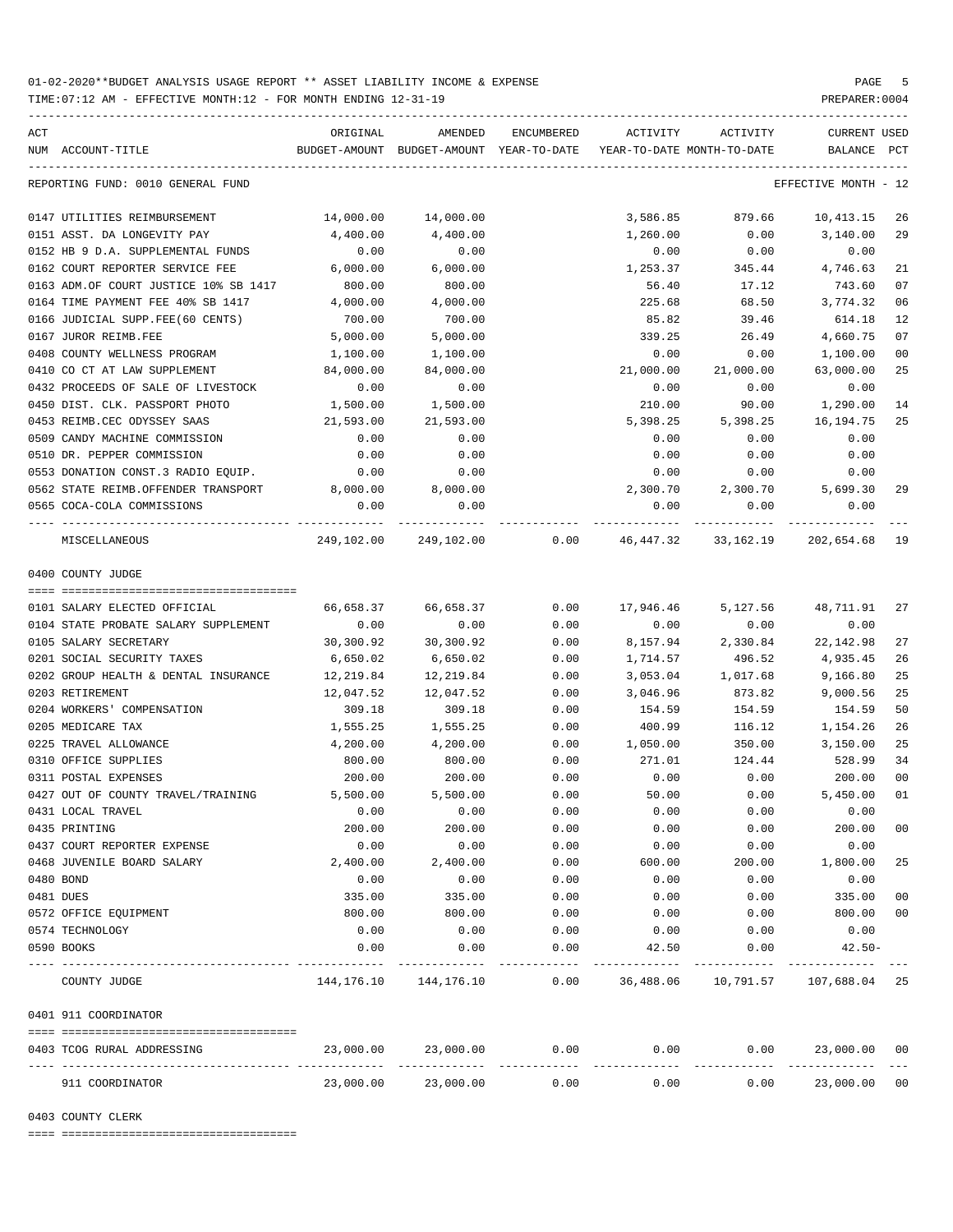TIME:07:12 AM - EFFECTIVE MONTH:12 - FOR MONTH ENDING 12-31-19 PREPARER:0004

| ACT<br>NUM ACCOUNT-TITLE                            | ORIGINAL         | AMENDED<br>BUDGET-AMOUNT BUDGET-AMOUNT YEAR-TO-DATE | ENCUMBERED   | ACTIVITY<br>YEAR-TO-DATE MONTH-TO-DATE | ACTIVITY            | CURRENT USED<br>BALANCE                | PCT            |
|-----------------------------------------------------|------------------|-----------------------------------------------------|--------------|----------------------------------------|---------------------|----------------------------------------|----------------|
|                                                     |                  |                                                     |              |                                        |                     |                                        |                |
| REPORTING FUND: 0010 GENERAL FUND                   |                  |                                                     |              |                                        |                     | EFFECTIVE MONTH - 12                   |                |
| 0101 SALARY ELECTED OFFICIAL                        | 58,237.97        | 58,237.97                                           | 0.00         | 15,679.44                              | 4,479.84            | 42,558.53                              | 27             |
| 0104 SALARY DEPUTIES                                | 176,860.96       | 176,860.96                                          | 0.00         | 42,917.40                              | 12,874.28           | 133,943.56                             | 24             |
| 0107 REGULAR-TEMP. PART-TIME                        | 18,096.00        | 18,096.00                                           | 0.00         | 4,977.00                               | 1,464.00            | 13,119.00                              | 28             |
| 0201 SOCIAL SECURITY TAXES                          | 15,718.58        | 15,718.58                                           | 0.00         | 3,820.89                               | 1,127.67            | 11,897.69                              | 24             |
| 0202 GROUP HEALTH & DENTAL INSURANCE                | 83,096.16        | 83,096.16                                           | 0.00         | 17,808.18                              | 5,936.06            | 65,287.98                              | 21             |
| 0203 RETIREMENT                                     | 29,609.06        | 29,609.06                                           | 0.00         | 7,253.69                               | 2,147.12            | 22,355.37                              | 24             |
| 0204 WORKERS COMPENSATION                           | 760.58           | 760.58                                              | 0.00         | 387.32                                 | 387.32              | 373.26                                 | 51             |
| 0205 MEDICARE TAX                                   | 3,676.12         | 3,676.12                                            | 0.00         | 893.66                                 | 263.75              | 2,782.46                               | 24             |
| 0310 OFFICE SUPPLIES                                | 3,760.00         | 3,760.00                                            | 0.00         | 1,221.46                               | 681.47              | 2,538.54                               | 32             |
| 0311 POSTAL EXPENSES                                | 1,500.00         | 1,500.00                                            | 0.00         | 140.75                                 | 0.00                | 1,359.25                               | 09             |
| 0420 UTILITIES TELEPHONE                            | 0.00             | 0.00                                                | 0.00         | 0.00                                   | 0.00                | 0.00                                   |                |
| 0427 OUT OF COUNTY TRAVEL/TRAINING                  | 4,000.00         | 4,000.00                                            | 0.00         | 481.78                                 | 29.46               | 3,518.22                               | 12             |
| 0431 LOCAL TRAVEL                                   | 0.00             | 0.00                                                | 0.00         | 0.00                                   | 0.00                | 0.00                                   |                |
| 0435 PRINTING                                       | 1,400.00         | 1,400.00                                            | 0.00         | 229.75                                 | 229.75              | 1,170.25                               | 16             |
| 0437 IMAGING/INDEXING                               | 14,000.00        | 14,000.00                                           | 0.00         | 0.00                                   | 0.00                | 14,000.00                              | 0 <sub>0</sub> |
| 0480 BOND                                           | 350.00           | 350.00                                              | 0.00         | 50.00                                  | 0.00                | 300.00                                 | 14             |
| 0481 DUES                                           | 225.00           | 225.00                                              | 0.00         | 0.00                                   | 0.00                | 225.00                                 | 0 <sub>0</sub> |
| 0572 OFFICE EOUIPMENT                               | 2,000.00         | 2,000.00                                            | 0.00         | 166.98                                 | 0.00                | 1,833.02                               | 08             |
| COUNTY CLERK                                        |                  | 413,290.43 413,290.43                               | 0.00         |                                        | 96,028.30 29,620.72 | 317,262.13                             | 23             |
| 0404 ELECTION                                       |                  |                                                     |              |                                        |                     |                                        |                |
| 0109 SALARY                                         | 15,900.00        | 15,900.00                                           | 0.00         | 6,911.00                               | 0.00                | 8,989.00                               | 43             |
| 0201 SOCIAL SECURITY TAXES                          | 625.00           | 625.00                                              | 0.00         | 0.00                                   | 0.00                | 625.00                                 | 0 <sub>0</sub> |
| 0203 RETIREMENT                                     | 0.00             | 0.00                                                | 0.00         | 0.00                                   | 0.00                | 0.00                                   |                |
| 0205 MEDICARE TAX                                   | 175.00           | 175.00                                              | 0.00         | 0.00                                   | 0.00                | 175.00                                 | 0 <sub>0</sub> |
| 0310 ELECTION SUPPLIES                              | 5,500.00         | 5,500.00                                            | 125.00       | 279.35                                 | 0.00                | 5,095.65                               | 07             |
| 0311 POSTAGE                                        | 8,500.00         | 8,500.00                                            | 0.00         | 5,374.58                               | 0.00                | 3,125.42                               | 63             |
| 0421 ELECTION INTERNET                              | 925.00           | 925.00                                              | 0.00         | 227.94                                 | 75.98               | 697.06                                 | 25             |
| 0423 CELL PHONE                                     | 240.00           | 240.00                                              | 0.00         | 60.00                                  | 20.00               | 180.00                                 | 25             |
|                                                     | 2,500.00         |                                                     |              |                                        |                     |                                        | 10             |
| 0427 ELECTION TRAVEL/TRAINING                       |                  | 2,500.00                                            | 0.00         | 242.44                                 | 0.00                | 2,257.56                               |                |
| 0428 EMPLOYEE TRAINING<br>0429 DPS BACKGROUND CHECK | 0.00             | 0.00<br>50.00                                       | 0.00         | 0.00                                   | 0.00                | 0.00                                   | 0 <sub>0</sub> |
| 0430 BIDS AND NOTICES                               | 50.00            | 600.00                                              | 0.00<br>0.00 | 0.00<br>169.06                         | 0.00                | 50.00                                  | 28             |
|                                                     | 600.00<br>200.00 | 200.00                                              | 0.00         | 0.00                                   | 0.00<br>0.00        | 430.94<br>200.00                       | 0 <sub>0</sub> |
| 0442 PROFESSIONAL SERVICE/TRANSLATOR                | 300.00           |                                                     | 0.00         |                                        | 0.00                | 300.00                                 | 0 <sub>0</sub> |
| 0481 DUES                                           |                  | 300.00<br>2,000.00                                  |              | 0.00<br>$0.00$ 1,515.27 1,291.78       |                     | 484.73                                 |                |
| 0483 VOTER REGISTRATION                             | 2,000.00         | 16,221.00                                           |              | $0.00$ 16,221.00                       |                     |                                        | 76             |
| 0485 ELECTION MAINT. AGREEMENT 16,221.00            |                  |                                                     |              |                                        | 0.00                | $0.00$ 100                             |                |
| 0573 ELECTION EQUIPMENT                             | 0.00             | 0.00<br>-------------                               | 0.00         | 0.00                                   | 0.00                | 0.00                                   |                |
| ELECTION                                            |                  | 53,736.00 53,736.00                                 |              |                                        |                     | 125.00 31,000.64 1,387.76 22,610.36 58 |                |
| 0405 VETERANS'SERVICE                               |                  |                                                     |              |                                        |                     |                                        |                |
|                                                     |                  |                                                     |              |                                        |                     |                                        |                |
| 0102 SALARY APPOINTED OFFICIAL                      | 39,856.00        | 39,856.00                                           | 0.00         |                                        | 10,730.44 3,065.84  | 29,125.56                              | 27             |
| 0201 SOCIAL SECURITY TAXES                          | 2,471.07         | 2,471.07                                            | 0.00         | 656.16                                 | 187.04              | 1,814.91                               | 27             |
| 0202 GROUP HEALTH & DENTAL INSURANCE                | 11,870.88        | 11,870.88                                           | 0.00         | 2,966.76                               | 988.92              | 8,904.12                               | 25             |
| 0203 RETIREMENT                                     | 4,659.17         | 4,659.17                                            | 0.00         | 1,224.37                               | 349.82              | 3,434.80                               | 26             |
| 0204 WORKERS' COMPENSATION                          | 119.57           | 119.57                                              | 0.00         | 60.97                                  | 60.97               | 58.60                                  | 51             |
| 0205 MEDICARE TAX                                   | 577.91           | 577.91                                              | 0.00         | 153.45                                 | 43.74               | 424.46                                 | 27             |
| 0310 OFFICE SUPPLIES                                | 250.00           | 250.00                                              | 0.00         | 0.00                                   | 0.00                | 250.00                                 | 0 <sub>0</sub> |
| 0311 POSTAL EXPENSES                                | 200.00           | 200.00                                              | 0.00         | 0.00                                   | 0.00                | 200.00                                 | 0 <sub>0</sub> |
| 0427 OUT OF COUNTY TRAVEL/TRAINING                  | 1,250.00         | 1,250.00                                            | 0.00         | 675.60                                 | 675.60              | 574.40                                 | 54             |

0428 TRAINING/TUITION 0.00 0.00 0.00 0.00 0.00 0.00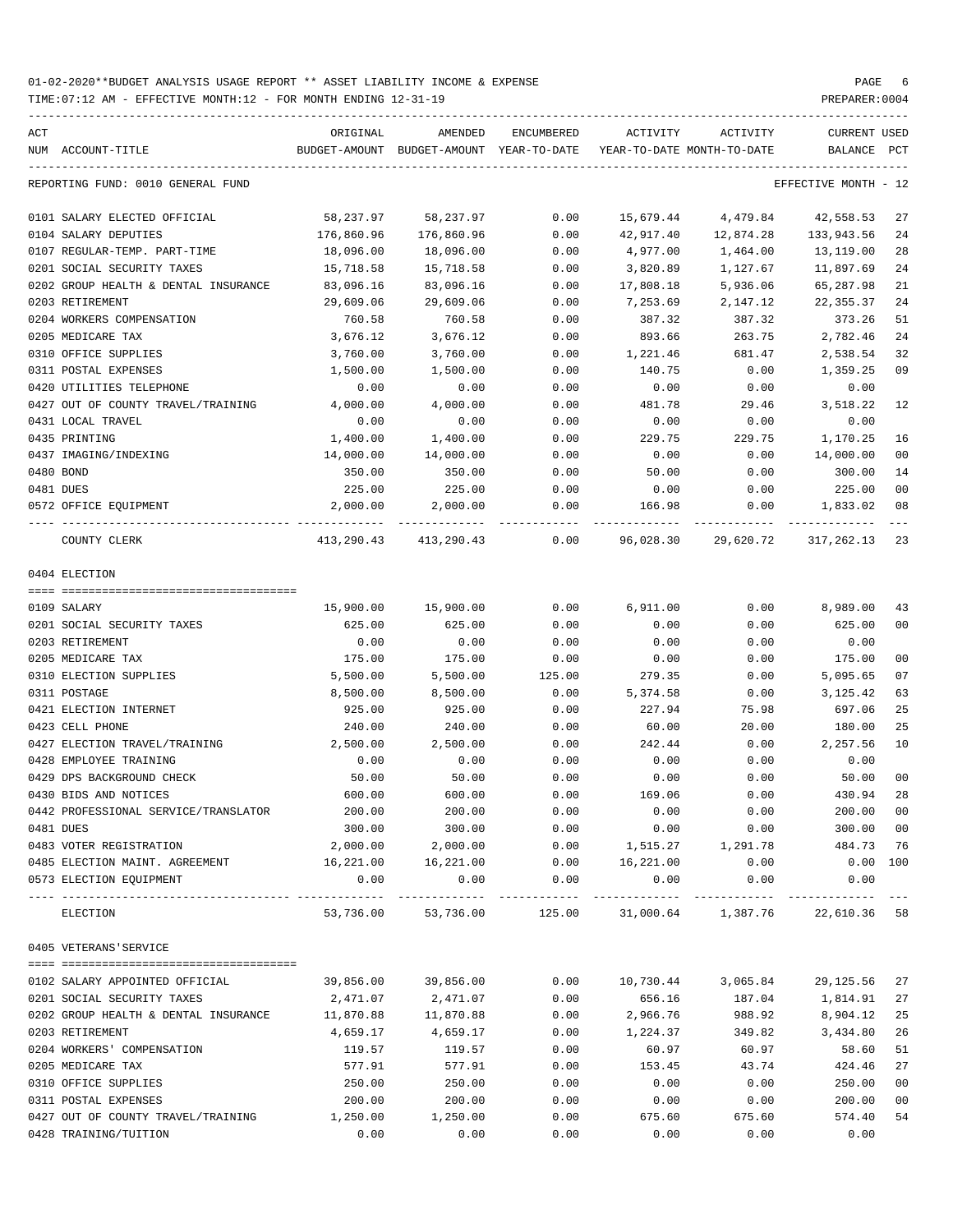TIME:07:12 AM - EFFECTIVE MONTH:12 - FOR MONTH ENDING 12-31-19 PREPARER:0004

| ACT |                                            | ORIGINAL   | AMENDED                                  | ENCUMBERED | ACTIVITY   | ACTIVITY                   | <b>CURRENT USED</b>  |                |
|-----|--------------------------------------------|------------|------------------------------------------|------------|------------|----------------------------|----------------------|----------------|
|     | NUM ACCOUNT-TITLE                          |            | BUDGET-AMOUNT BUDGET-AMOUNT YEAR-TO-DATE |            |            | YEAR-TO-DATE MONTH-TO-DATE | BALANCE PCT          |                |
|     | REPORTING FUND: 0010 GENERAL FUND          |            |                                          |            |            |                            | EFFECTIVE MONTH - 12 |                |
|     | 0435 PRINTING                              | 200.00     | 200.00                                   | 0.00       | 0.00       | 0.00                       | 200.00               | 0 <sub>0</sub> |
|     | 0453 COMPUTER SOFTWARE                     | 0.00       | 0.00                                     | 0.00       | 0.00       | 0.00                       | 0.00                 |                |
|     | 0572 OFFICE EQUIPMENT<br>---- ------------ | 750.00     | 750.00                                   | 0.00       | 0.00       | 0.00                       | 750.00               | 00             |
|     | VETERANS ' SERVICE                         | 62,204.60  | 62,204.60                                | 0.00       | 16,467.75  | 5,371.93                   | 45,736.85            | 26             |
|     | 0406 EMERGENCY MANAGEMENT                  |            |                                          |            |            |                            |                      |                |
|     | 0103 SALARY                                | 33,228.00  | 33,228.00                                | 0.00       | 8,946.00   | 2,556.00                   | 24,282.00            | 27             |
|     | 0107 SALARY TEMP./EXTRA                    | 0.00       | 0.00                                     | 0.00       | 0.00       | 0.00                       | 0.00                 |                |
|     | 0201 SOCIAL SECURITY TAXES                 | 2,089.90   | 2,089.90                                 | 0.00       | 562.12     | 160.96                     | 1,527.78             | 27             |
|     | 0202 GROUP HEALTH & DENTAL INS             | 0.00       | 0.00                                     | 0.00       | 7.62       | 2.54                       | $7.62-$              |                |
|     | 0203 RETIREMENT                            | 3,884.35   | 3,884.35                                 | 0.00       | 1,020.74   | 291.64                     | 2,863.61             | 26             |
|     | 0204 WORKERS' COMPENSATION                 | 99.68      | 99.68                                    | 0.00       | 50.83      | 50.83                      | 48.85                | 51             |
|     | 0205 MEDICARE TAX                          | 488.77     | 488.77                                   | 0.00       | 131.45     | 37.64                      | 357.32               | 27             |
|     | 0225 TRAVEL ALLOWANCE                      | 0.00       | 0.00                                     | 0.00       | 0.00       | 0.00                       | 0.00                 |                |
|     | 0310 OFFICE SUPPLIES                       | 200.00     | 200.00                                   | 0.00       | 96.81      | 0.00                       | 103.19               | 48             |
|     | 0311 POSTAL EXPENSE                        | 50.00      | 50.00                                    | 0.00       | 0.00       | 0.00                       | 50.00                | 0 <sub>0</sub> |
|     | 0330 AUTO EXPENSE-GAS & OIL                | 1,000.00   | 1,000.00                                 | 0.00       | 0.00       | 0.00                       | 1,000.00             | 0 <sub>0</sub> |
|     | 0421 EMERGENCY INTERNET                    | 455.00     | 455.00                                   | 0.00       | 113.97     | 37.99                      | 341.03               | 25             |
|     | 0422 R&M RADIO                             | 0.00       | 0.00                                     | 0.00       | 0.00       | 0.00                       | 0.00                 |                |
|     | 0423 CELL PHONE ALLOWANCE                  | 480.00     | 480.00                                   | 0.00       | 120.00     | 40.00                      | 360.00               | 25             |
|     | 0427 OUT OF COUNTY TRAVEL/TRAINING         | 1,000.00   | 1,000.00                                 | 0.00       | 0.00       | 0.00                       | 1,000.00             | 0 <sub>0</sub> |
|     | 0428 TRAINING & TUITION                    | 0.00       | 0.00                                     | 0.00       | 0.00       | 0.00                       | 0.00                 |                |
|     | 0453 R&M EQUIPMENT                         | 220.00     | 220.00                                   | 0.00       | 0.00       | 0.00                       | 220.00               | 0 <sub>0</sub> |
|     | 0454 R&M AUTO                              | 1,000.00   | 1,000.00                                 | 0.00       | 621.37     | 233.50                     | 378.63               | 62             |
|     | 0487 TRAILER/AUTO INSURANCE                | 700.00     | 700.00                                   | 0.00       | 592.00     | 0.00                       | 108.00               | 85             |
|     | 0489 CODE RED EARLY WARNING SYSTEM         | 12,768.00  | 12,768.00                                | 0.00       | 12,768.00  | 0.00                       | 0.00                 | 100            |
|     | 0490 911 RADIO TOWER BUILDING              | 500.00     | 500.00                                   | 0.00       | 0.00       | 0.00                       | 500.00               | 0 <sup>0</sup> |
|     | 0573 RADIO EQUIPMENT                       | 0.00       | 0.00                                     | 0.00       | 0.00       | 0.00                       | 0.00                 |                |
|     |                                            |            |                                          |            |            |                            |                      |                |
|     | EMERGENCY MANAGEMENT                       | 58,163.70  | 58,163.70                                | 0.00       | 25,030.91  | 3,411.10                   | 33,132.79            | 43             |
|     | 0409 NON-DEPARTMENTAL                      |            |                                          |            |            |                            |                      |                |
|     | 0100 COMPENSATION PAY                      | 0.00       | 0.00                                     | 0.00       | 0.00       | 0.00                       | 0.00                 |                |
|     | 0201 SOCIAL SECURITY TAXES                 | 0.00       | 0.00                                     | 0.00       | 0.00       | 0.00                       | 0.00                 |                |
|     | 0203 RETIREMENT                            | 0.00       | 0.00                                     | 0.00       | 0.00       | 0.00                       | 0.00                 |                |
|     | 0204 WORKERS' COMPENSATION                 | 1,000.00   | 1,000.00                                 | 0.00       | 389.54     | 389.54                     | 610.46               | 39             |
|     | 0205 MEDICARE TAX                          | 0.00       | 0.00                                     | 0.00       | 0.00       | 0.00                       | 0.00                 |                |
|     | 0206 UNEMPLOYMENT EXPENSE                  | 0.00       | 0.00                                     | 0.00       | 0.00       | 0.00                       | 0.00                 |                |
|     | 0395 ERRORS AND OMISSIONS                  | 0.00       | 0.00                                     | 0.00       | 0.00       | 0.00                       | 0.00                 |                |
|     | 0399 CLAIMS SETTLEMENTS                    | 5,000.00   | 5,000.00                                 | 0.00       | 0.00       | 0.00                       | 5,000.00             | 00             |
|     | 0400 LEGAL FEES                            | 15,000.00  | 15,000.00                                | 0.00       | 0.00       | 0.00                       | 15,000.00            | 00             |
|     | 0401 AUDIT EXPENSE                         | 45,000.00  | 45,000.00                                | 0.00       | 0.00       | 0.00                       | 45,000.00            | 0 <sub>0</sub> |
|     | 0404 911 EMERGENCY SERVICE                 | 8,917.00   | 8,917.00                                 | 0.00       | 2,229.25   | 2,229.25                   | 6,687.75             | 25             |
|     | 0406 TAX APPRAISAL DISTRICT                | 530,970.32 | 530,970.32                               | 0.00       | 270,648.23 | 166,420.46                 | 260, 322.09          | 51             |
|     | 0408 COUNTY WELLNESS PROGRAM               | 1,100.00   | 1,100.00                                 | 0.00       | 417.73     | 204.93                     | 682.27               | 38             |
|     | 0426 PROFESSIONAL FEES                     | 30,000.00  | 30,000.00                                | 0.00       | 0.00       | 0.00                       | 30,000.00            | 00             |
|     | 0430 BIDS & NOTICES                        | 3,000.00   | 3,000.00                                 | 0.00       | 148.59     | 99.06                      | 2,851.41             | 05             |
|     | 0444 LAWN MAINTENANCE                      | 0.00       | 0.00                                     | 0.00       | 0.00       | 0.00                       | 0.00                 |                |
|     | 0481 DUES                                  | 8,000.00   | 8,000.00                                 | 0.00       | 6,234.54   | 3,830.00                   | 1,765.46             | 78             |

0483 PUBLIC OFFICIALS INS.  $17,000.00$   $17,000.00$   $0.00$   $14,834.48$  0.00  $2,165.52$  87 0484 GENERAL LIABILITY INSURANCE 8,000.00 8,000.00 0.00 7,073.00 0.00 927.00 88 0485 WATER SUPPLY AGENCY  $1,000.00$   $1,000.00$  0.00 0.00 0.00 0.00 1,000.00 00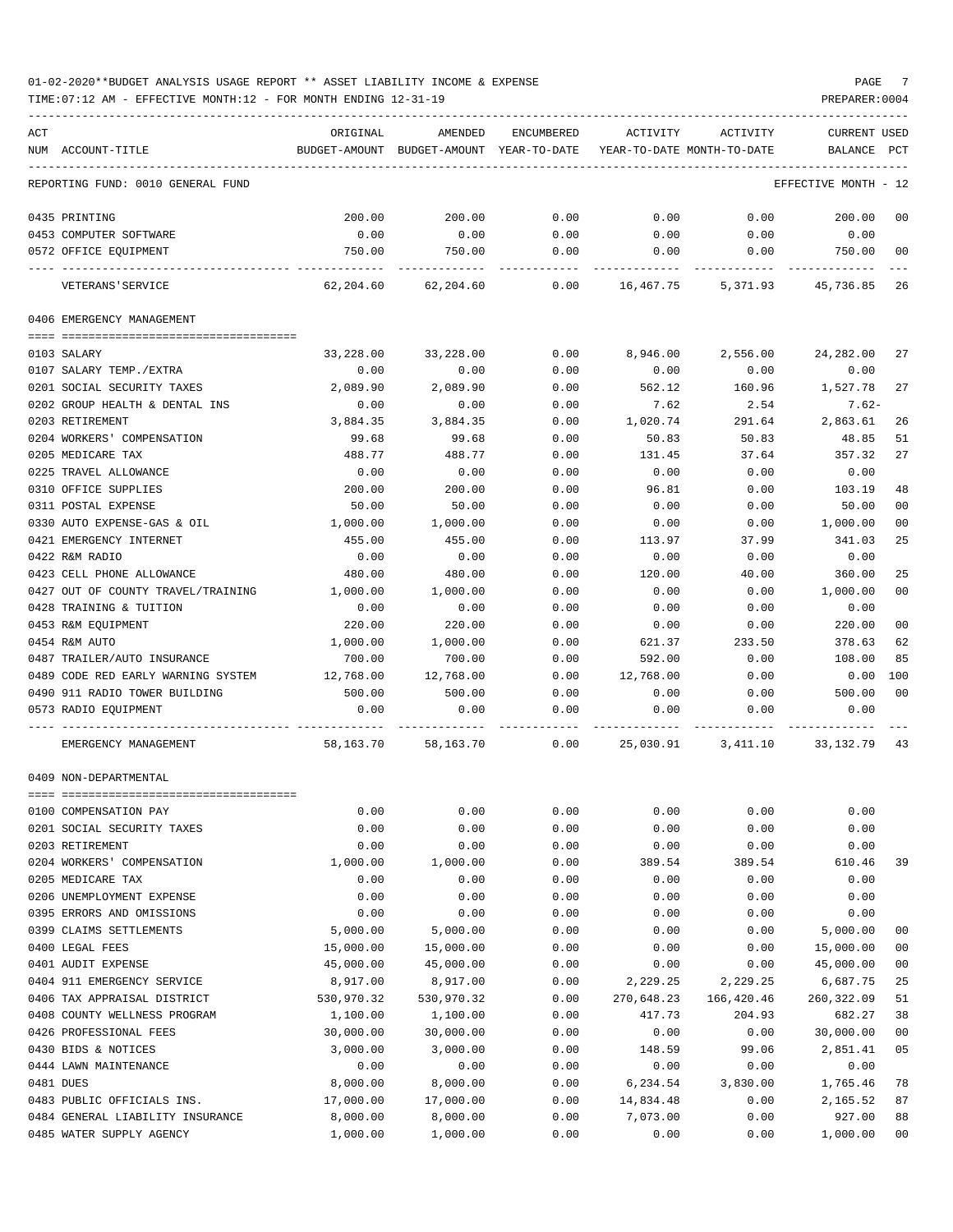| ACT |                                         | ORIGINAL   | AMENDED                                  | ENCUMBERED | ACTIVITY                   | ACTIVITY                           | <b>CURRENT USED</b>  |        |
|-----|-----------------------------------------|------------|------------------------------------------|------------|----------------------------|------------------------------------|----------------------|--------|
|     | NUM ACCOUNT-TITLE                       |            | BUDGET-AMOUNT BUDGET-AMOUNT YEAR-TO-DATE |            | YEAR-TO-DATE MONTH-TO-DATE |                                    | BALANCE              | PCT    |
|     |                                         |            |                                          |            |                            |                                    |                      |        |
|     | REPORTING FUND: 0010 GENERAL FUND       |            |                                          |            |                            |                                    | EFFECTIVE MONTH - 12 |        |
|     | 0487 TCOG-REG. INTERLOCAL AGREEMENT     | 0.00       | 0.00                                     | 0.00       | 0.00                       | 0.00                               | 0.00                 |        |
|     | 0488 FANNIN RURAL RAIL DIST             | 0.00       | 0.00                                     | 0.00       | 0.00                       | 0.00                               | 0.00                 |        |
|     | 0489 COURT COSTS/ARREST FEES            | 240,000.00 | 240,000.00                               | 0.00       | 1,758.06-                  | 139.08                             | 241,758.06           | 01     |
|     | 0490 MISCELLANEOUS                      | 0.00       | 0.00                                     | 0.00       | 0.00                       | 0.00                               | 0.00                 |        |
|     | 0491 SULPHUR RIVER REGIONAL MOBILITY AU | 0.00       | 0.00                                     | 0.00       | 0.00                       | 0.00                               | 0.00                 |        |
|     | 0495 '98 JAIL BOND PAYMENT              | 0.00       | 0.00                                     | 0.00       | 0.00                       | 0.00                               | 0.00                 |        |
|     | 0499 BANK SERVICE FEES                  | 8,675.00   | 8,675.00                                 | 0.00       | 2,200.00                   | 700.00                             | 6,475.00             | 25     |
|     | 0500 6TH COURT OF APPEALS FEE           | 2,500.00   | 2,500.00                                 | 0.00       | 0.00                       | 0.00                               | 2,500.00             | 00     |
|     | 0590 TCEQ PERMITS ENVIRONMENTAL DEV     | 0.00       | 0.00                                     | 0.00       | 0.00                       | 0.00                               | 0.00                 |        |
|     | NON-DEPARTMENTAL                        | 925,162.32 | 925,162.32                               | 0.00       | 302,417.30 174,012.32      |                                    | 622,745.02           | 33     |
|     | 0410 COUNTY COURT AT LAW                |            |                                          |            |                            |                                    |                      |        |
|     |                                         |            |                                          |            |                            |                                    |                      |        |
|     | 0101 SALARY ELECTED OFFICIAL            | 167,000.00 | 167,000.00                               | 0.00       | 44,961.56                  | 12,846.16                          | 122,038.44           | 27     |
|     | 0103 SALARY COURT COORDINATOR           | 32,239.08  | 32,239.08                                | 0.00       | 8,679.72                   | 2,479.92                           | 23,559.36            | 27     |
|     | 0110 SALARY COURT REPORTER              | 67,046.10  | 67,046.10                                | 0.00       | 17,875.89                  | 5,157.40                           | 49,170.21            | 27     |
|     | 0130 BAILIFF                            | 40,348.41  | 40,348.41                                | 0.00       | 10,862.95                  | 3,103.70                           | 29,485.46            | 27     |
|     | 0201 SOCIAL SECURITY TAXES              | 18,440.88  | 18,440.88                                | 0.00       | 4,189.14                   | 702.81                             | 14,251.74            | 23     |
|     | 0202 GROUP HEALTH & DENTAL INS          | 41,548.08  | 41,548.08                                | 0.00       | 10,529.47                  | 3,509.58                           | 31,018.61            | 25     |
|     | 0203 RETIREMENT                         | 36,126.03  | 36,126.03                                | 0.00       | 9,467.98                   | 2,714.08                           | 26,658.05            | 26     |
|     | 0204 WORKERS COMPENSATION               | 927.10     | 927.10                                   | 0.00       | 472.73                     | 472.73                             | 454.37               | 51     |
|     | 0205 MEDICARE TAX                       | 4,480.99   | 4,480.99                                 | 0.00       | 1,222.85                   | 353.53                             | 3,258.14             | 27     |
|     | 0310 OFFICE SUPPLIES                    | 0.00       | 0.00                                     | 0.00       | 0.00                       | 0.00                               | 0.00                 |        |
|     | 0311 POSTAGE                            | 0.00       | 0.00                                     | 0.00       | 0.00                       | 0.00                               | 0.00                 |        |
|     | 0315 COPIER RENTAL                      | 1,300.00   | 1,300.00                                 | 0.00       | 210.40                     | 105.25                             | 1,089.60             | 16     |
|     | 0395 BAILIFF UNIFORMS                   | 0.00       | 0.00                                     | 0.00       | 0.00                       | 0.00                               | 0.00                 |        |
|     | 0420 TELEPHONE                          | 0.00       | 0.00                                     | 0.00       | 0.00                       | 0.00                               | 0.00                 |        |
|     | 0421 DSL INTERNET                       | 0.00       | 0.00                                     | 0.00       | 0.00                       | 0.00                               | 0.00                 |        |
|     | 0424 INDIGENT ATTORNEY FEES             | 55,000.00  | 55,000.00                                | 0.00       | 5,225.00                   | 2,400.00                           | 49,775.00            | 10     |
|     | 0425 PROFESSIONAL SERVICES              | 1,200.00   | 1,200.00                                 | 0.00       | 995.00                     | 620.00                             | 205.00               | 83     |
|     | 0427 OUT OF COUNTY TRAVEL/TRAINING      | 2,000.00   | 2,000.00                                 | 0.00       | 0.00                       | 0.00                               | 2,000.00             | 00     |
|     | 0435 PRINTING                           | 150.00     | 150.00                                   | 0.00       | 0.00                       | 0.00                               | 150.00               | 00     |
|     | 0437 COURT REPORTER EXPENSE             | 5,000.00   | 5,000.00                                 | 0.00       | 1,425.00                   | 725.00                             | 3,575.00             | 29     |
|     | 0439 WITNESS EXPENSE                    | 500.00     | 500.00                                   | 0.00       | 0.00                       | 0.00                               | 500.00               | 00     |
|     | 0453 R&M EQUIPMENT                      | 200.00     | 200.00                                   | 0.00       | 0.00                       | 0.00                               | 200.00               | 00     |
|     | 0467 VISITING JUDGE                     | 1,200.00   | 1,200.00                                 | 0.00       | 0.00                       | 0.00                               | 1,200.00             | 00     |
|     | 0468 JUVENILE BOARD SALARY              | 2,400.00   | 2,400.00                                 | 0.00       | 600.00                     | 200.00                             | 1,800.00             | 25     |
|     | 0480 BONDS                              | 0.00       | 0.00                                     | 0.00       | 0.00                       | 0.00                               | 0.00                 |        |
|     | 0481 DUES                               | 0.00       | 0.00                                     | 0.00       | 0.00                       | 0.00                               | 0.00                 |        |
|     | 0572 OFFICE EQUIPMENT                   | 200.00     | 200.00                                   | 0.00       | 0.00                       | 0.00                               | 200.00               | $00\,$ |
|     | 0574 TECHNOLOGY                         | 5,100.00   | 5,100.00                                 | 0.00       | 0.00                       | 0.00                               | 5,100.00             | $00\,$ |
|     | 0590 BOOKS & PUBLICATIONS               | 0.00       | 0.00                                     | 0.00       | 0.00                       | 0.00                               | 0.00                 |        |
|     | 0591 LEXIS NEXIS ONLINE LEGAL           | 0.00       | 0.00                                     | 0.00       | 0.00                       | 0.00                               | 0.00                 |        |
|     | COUNTY COURT AT LAW                     |            | 482,406.67 482,406.67                    | 0.00       |                            | 116,717.69 35,390.16 365,688.98 24 |                      |        |
|     | 0425 COURT ADMINISTRATION               |            |                                          |            |                            |                                    |                      |        |
|     | 0201 SOCIAL SECURITY                    | 0.00       | 0.00                                     | 0.00       | 0.00                       | 0.00                               | 0.00                 |        |
|     | 0205 MEDICARE TAX                       | 0.00       | 0.00                                     | 0.00       | 0.00                       | 0.00                               | 0.00                 |        |
|     | 0311 JURY POSTAGE                       | 4,000.00   | 4,000.00                                 | 0.00       | 328.65                     | 0.00                               | 3,671.35             | 08     |
|     | 0312 DISTRICT JURY SUPPLIES             | 1,000.00   | 1,000.00                                 | 284.48     | 62.72                      | 0.00                               | 652.80               | 35     |
|     | 0313 GRAND JURY EXPENSE                 | 5,500.00   | 5,500.00                                 | 0.00       | 1,108.06                   | 386.68                             | 4,391.94             | 20     |
|     | 0314 PETIT JURY EXPENSE                 | 30,000.00  | 30,000.00                                | 70.22      | 4,660.00                   | 1,210.00                           | 25, 269. 78 16       |        |
|     |                                         |            |                                          |            |                            |                                    |                      |        |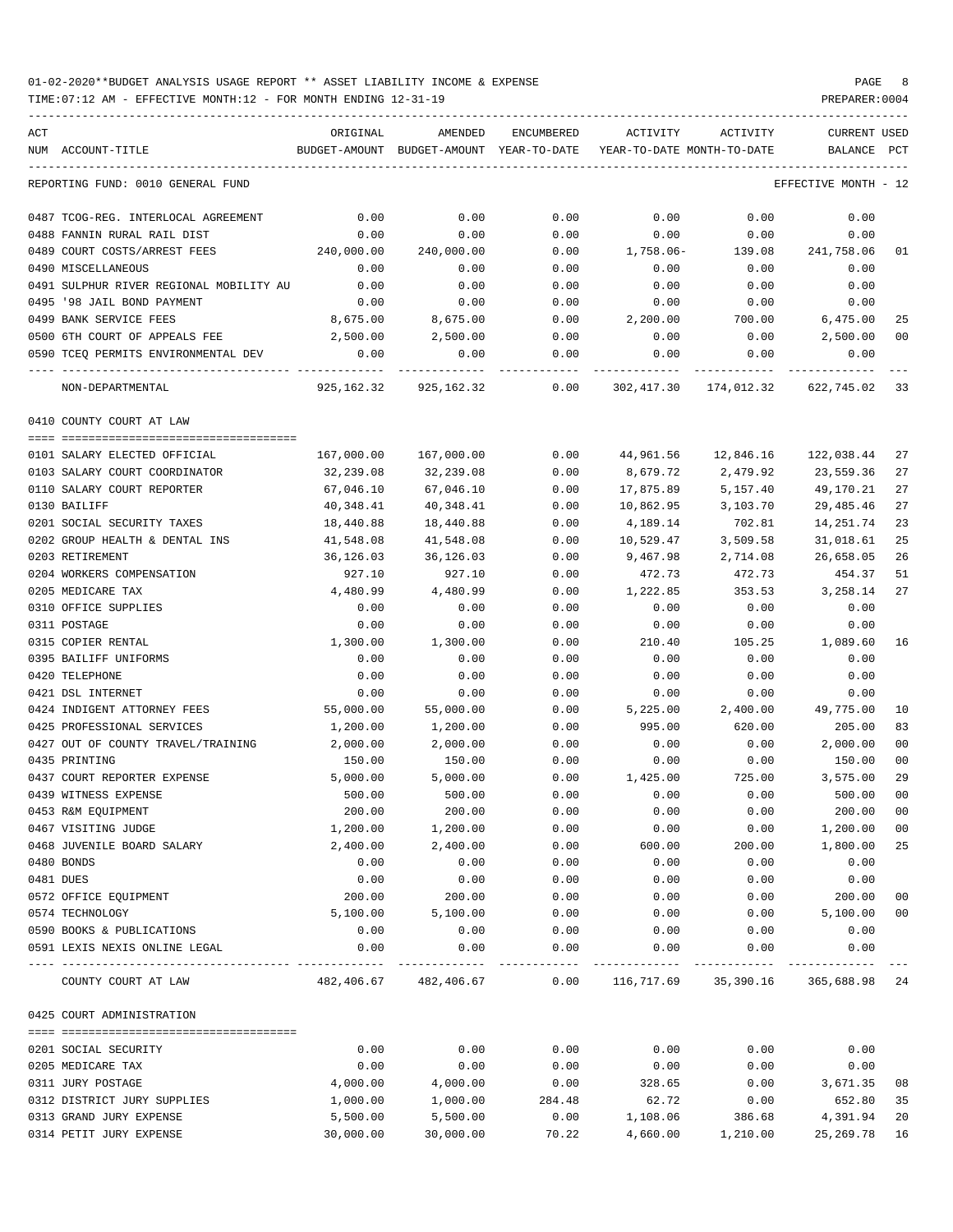TIME:07:12 AM - EFFECTIVE MONTH:12 - FOR MONTH ENDING 12-31-19 PREPARER:0004

| ACT                                                                                     | ORIGINAL      | AMENDED                                                     | ENCUMBERED          | ACTIVITY       | ACTIVITY                   | CURRENT USED         |                |
|-----------------------------------------------------------------------------------------|---------------|-------------------------------------------------------------|---------------------|----------------|----------------------------|----------------------|----------------|
| NUM ACCOUNT-TITLE                                                                       |               | BUDGET-AMOUNT BUDGET-AMOUNT YEAR-TO-DATE                    |                     |                | YEAR-TO-DATE MONTH-TO-DATE | BALANCE PCT          |                |
| REPORTING FUND: 0010 GENERAL FUND                                                       |               |                                                             |                     |                |                            | EFFECTIVE MONTH - 12 |                |
| 0316 COUNTY COURT JURY EXP.                                                             | 0.00          | 0.00                                                        | 0.00                | 0.00           | 0.00                       | 0.00                 |                |
| 0317 COURT REPORTER SUPPLIES                                                            | 0.00          | 0.00                                                        | 0.00                | 0.00           | 0.00                       | 0.00                 |                |
| 0318 J.P. JURY EXPENSE                                                                  | 800.00        | 800.00                                                      | 0.00                | 0.00           | 0.00                       | 800.00               | 00             |
| 0319 CO.CT.@LAW JURY EXPENSE                                                            | 2,000.00      | 2,000.00                                                    | 0.00                | 640.00         | 180.00                     | 1,360.00             | 32             |
| 0422 REGIONAL INDIGENT DEFENSE PROGRAM                                                  | 14,461.00     | 14,461.00                                                   | 0.00                | 14,461.00      | 0.00                       | 0.00 100             |                |
| 0424 CO.CT. ATTORNEY FEES                                                               | 6,000.00      | 6,000.00                                                    | 0.00                | 270.00         | 0.00                       | 5,730.00             | 05             |
| 0425 CO.CT. PROFESSIONAL SERVICES                                                       | 0.00          | 0.00                                                        | 0.00                | 0.00           | 0.00                       | 0.00                 |                |
| 0426 COUNTY COURT SUPPLIES                                                              | 0.00          | 0.00                                                        | 0.00                | 0.00           | 0.00                       | 0.00                 |                |
| 0435 PRINTING                                                                           | 1,500.00      | 1,500.00                                                    | 885.95              | 0.00           | 0.00                       | 614.05               | 59             |
| 0465 PHYSICAL EVID. ANALYSES                                                            | 1,500.00      | 1,500.00                                                    | 0.00                | 0.00           | 0.00                       | 1,500.00             | 0 <sub>0</sub> |
| 0466 AUTOPSIES                                                                          | 50,000.00     | 50,000.00                                                   | 0.00                | 6,533.75       | 4,690.00                   | 43,466.25            | 13             |
| 0467 VISITING JUDGE EXPENSE                                                             | 2,000.00      | 2,000.00                                                    | 0.00                | 0.00           | 0.00                       | 2,000.00             | 0 <sub>0</sub> |
| ---- ------------------<br>COURT ADMINISTRATION                                         | _____________ | $118,761.00$ $118,761.00$ $1,240.65$ $28,064.18$ $6,466.68$ |                     | -------------- |                            | 89,456.17            | 25             |
| 0435 336TH DISTRICT COURT ADMINISTRATIO                                                 |               |                                                             |                     |                |                            |                      |                |
| 0103 SALARY COURT COORDINATOR                                                           | 37,453.37     | 37,453.37                                                   | 0.00                | 8,665.53       | 2,881.02                   | 28,787.84            | 23             |
| 0110 SALARY COURT REPORTER                                                              | 84,383.26     | 84,383.26                                                   | 0.00                | 22,718.57      | 6,491.02                   | 61,664.69            | 27             |
| 0130 BAILIFF                                                                            | 41,276.95     | 41,276.95                                                   | 0.00                | 11,113.06      | 3,175.16                   | 30,163.89            | 27             |
| 0201 SOCIAL SECURITY                                                                    | 10,336.24     | 10,336.24                                                   | 0.00                | 2,566.52       | 806.33                     | 7,769.72             | 25             |
| 0202 GROUP HEALTH INSURANCE                                                             | 35,612.64     | 35,612.64                                                   | 0.00                | 7,205.57       | 2,966.76                   | 28,407.07            | 20             |
| 0203 RETIREMENT                                                                         | 19,488.82     | 19,488.82                                                   | 0.00                | 4,951.60       | 1,465.86                   | 14,537.22            | 25             |
| 0204 WORKERS COMPENSATION                                                               | 489.34        | 489.34                                                      | 0.00                | 249.52         | 249.52                     | 239.82               | 51             |
| 0205 MEDICARE                                                                           | 2,417.35      | 2,417.35                                                    | 0.00                | 600.29         | 188.60                     | 1,817.06             | 25             |
| 0310 OFFICE SUPPLIES                                                                    | 1,800.00      | 1,800.00                                                    | 94.09               | 243.53         | 0.00                       | 1,462.38             | 19             |
| 0311 DISTRICT JUDGE POSTAGE                                                             | 300.00        | 300.00                                                      | 0.00                | 11.00          | 0.00                       | 289.00               | 0 <sub>4</sub> |
| 0352 GPS/SCRAM MONITORS                                                                 | 0.00          | 0.00                                                        | 0.00                | 0.00           | 0.00                       | 0.00                 |                |
| 0395 BAILIFF UNIFORMS                                                                   | 400.00        | 400.00                                                      | 0.00                | 0.00           | 0.00                       | 400.00               | 0 <sub>0</sub> |
| 0421 LEXIS NEXIS ONLINE LEGAL                                                           | 0.00          | 0.00                                                        | 0.00                | 0.00           | 0.00                       | 0.00                 |                |
| 0427 OUT OF CO TRAVEL/TRAINING                                                          | 6,000.00      | 6,000.00                                                    | 0.00                | 40.00          | 0.00                       | 5,960.00             | 01             |
| 0428 TRAINING/TUITION                                                                   | 0.00          | 0.00                                                        | 0.00                | 0.00           | 0.00                       | 0.00                 |                |
| 0432 ATTORNEY FEES JUVENILE                                                             | 20,000.00     | 20,000.00                                                   | 0.00                | 2,250.00       | 0.00                       | 17,750.00            | 11             |
| 0433 ATTORNEY FEES DRUG CT                                                              | 0.00          | 0.00                                                        | 0.00                | 0.00           | 0.00                       | 0.00                 |                |
| 0434 APPEAL COURT TRANSCRIPTS                                                           | 40,000.00     | 40,000.00                                                   | 0.00                | 792.00         | 0.00                       | 39,208.00            | 02             |
| 0435 ATTORNEYS FEES APPEALS CT                                                          | 15,000.00     | 15,000.00                                                   | 0.00                | 1,300.00       | 0.00                       | 13,700.00            | 09             |
| 0436 ATTORNEY FEES- CPS CASES                                                           | 375,000.00    | 375,000.00                                                  | 0.00                | 54,989.89      | 9,999.50                   | 320,010.11           | 15             |
| 0437 ATTORNEY FEES                                                                      | 200,000.00    | 200,000.00                                                  | 0.00                | 35,062.56      | 12,735.26                  | 164,937.44           | 18             |
| 0438 COURT REPORTER EXPENSE                                                             | 10,000.00     | 10,000.00                                                   | 0.00                | 1,214.50       | 975.00                     | 8,785.50             | 12             |
| 0439 INVESTIGATOR EXPENSE                                                               | 8,500.00      | 8,500.00                                                    | 0.00                | 456.00         | 456.00                     | $8$ ,044.00          | 05             |
| 0440 PHYSICIANS EXPENSE                                                                 | 0.00          | 0.00                                                        | 0.00                | 0.00           | 0.00                       | 0.00                 |                |
| 0442 OTHER PROFESSIONAL SERV.                                                           | 30,000.00     | 30,000.00                                                   | 0.00                | 2,414.00       | 1,975.00                   | 27,586.00            | 08             |
| 0468 JUVENILE BOARD SALARY                                                              | 3,600.00      | 3,600.00                                                    | 0.00                | 900.00         | 300.00                     | 2,700.00             | 25             |
| 0481 DUES                                                                               | 525.00        | 525.00                                                      | 0.00                | 0.00           | 0.00                       | 525.00               | 0 <sub>0</sub> |
| 0572 OFFICE EQUIPMENT                                                                   | 2,000.00      | 2,000.00                                                    | 0.00                | 0.00           | 0.00                       | 2,000.00             | 0 <sub>0</sub> |
| 0574 TECHNOLOGY                                                                         | 45,800.00     |                                                             | 45,800.00 31,967.99 | 0.00           | 0.00                       | 13,832.01            | 70             |
| 0590 DISTRICT JUDGE BOOKS                                                               | 300.00        | 300.00                                                      | 0.00                | 503.00         | 0.00                       | $203.00 - 168$       |                |
| 336TH DISTRICT COURT ADMINISTRATIO 990,682.97 990,682.97 32,062.08 158,247.14 44,665.03 |               |                                                             |                     |                |                            | 800,373.75 19        |                |
| 0450 DISTRICT CLERK                                                                     |               |                                                             |                     |                |                            |                      |                |
| 0101 SALARY ELECTED OFFICIAL                                                            | 58,237.97     | 58,237.97                                                   | 0.00                | 15,679.44      | 4,479.84                   | 42,558.53            | 27             |
| 0103 SALARY ASST. DIST. CLERK                                                           | 40,566.53     | 40,566.53                                                   | 0.00                | 10,921.75      | 3,120.50                   | 29,644.78            | 27             |
| 0104 SALARIES DEPUTIES                                                                  | 170,710.86    | 170,710.86                                                  | 0.00                | 46,017.65      | 13,131.98                  | 124,693.21           | 27             |
|                                                                                         |               |                                                             |                     |                |                            |                      |                |

-----------------------------------------------------------------------------------------------------------------------------------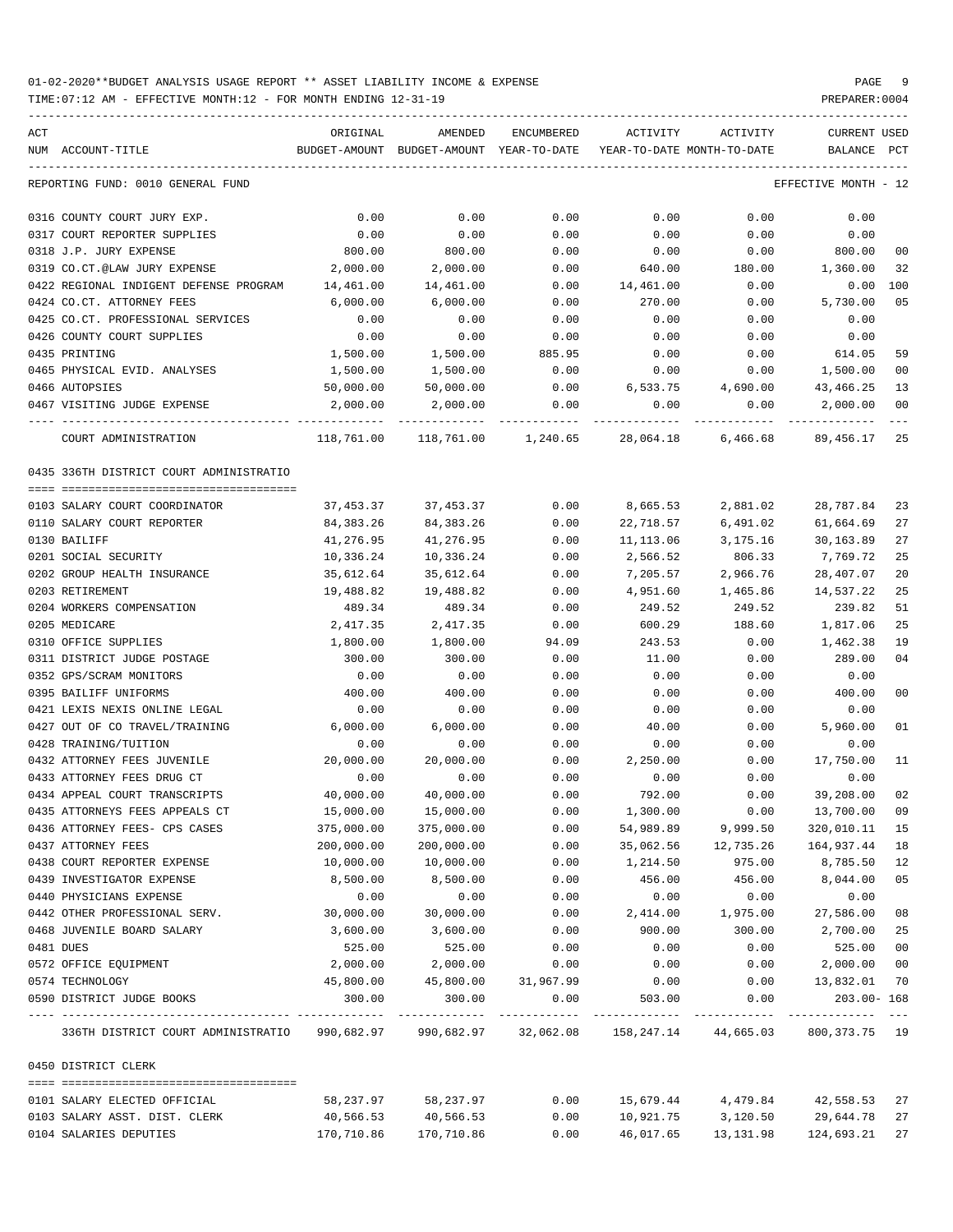TIME:07:12 AM - EFFECTIVE MONTH:12 - FOR MONTH ENDING 12-31-19 PREPARER:0004

| ACT | NUM ACCOUNT-TITLE                                                                                   | ORIGINAL  | AMENDED<br>BUDGET-AMOUNT BUDGET-AMOUNT YEAR-TO-DATE                    | ENCUMBERED |           | ACTIVITY ACTIVITY<br>YEAR-TO-DATE MONTH-TO-DATE | CURRENT USED<br>BALANCE PCT |                |
|-----|-----------------------------------------------------------------------------------------------------|-----------|------------------------------------------------------------------------|------------|-----------|-------------------------------------------------|-----------------------------|----------------|
|     | REPORTING FUND: 0010 GENERAL FUND                                                                   |           |                                                                        |            |           |                                                 | EFFECTIVE MONTH - 12        |                |
|     | 0107 SALARY PART-TIME                                                                               | 29,952.00 | 29,952.00                                                              | 0.00       | 8,163.78  | 2,304.00                                        | 21,788.22                   | 27             |
|     | 0201 SOCIAL SECURITY TAXES                                                                          | 18,566.98 | 18,566.98                                                              | 0.00       | 4,729.21  | 1,340.14                                        | 13,837.77                   | 25             |
|     | 0202 GROUP HEALTH & DENTAL INSURANCE                                                                | 94,967.04 | 94,967.04                                                              | 0.00       | 24,636.26 | 7,733.94                                        | 70,330.78                   | 26             |
|     | 0203 RETIREMENT                                                                                     | 35,007.73 | 35,007.73                                                              | 0.00       | 9,217.22  | 2,628.42                                        | 25,790.51                   | 26             |
|     | 0204 WORKERS COMPENSATION                                                                           | 898.40    | 898.40                                                                 | 0.00       | 458.10    | 458.10                                          | 440.30                      | 51             |
|     | 0205 MEDICARE TAX                                                                                   | 4,342.28  | 4,342.28                                                               | 0.00       | 1,106.00  | 313.42                                          | 3,236.28                    | 25             |
|     | 0310 OFFICE SUPPLIES                                                                                | 4,000.00  | 4,000.00                                                               | 0.00       | 1,086.42  | 137.36                                          | 2,913.58                    | 27             |
|     | 0311 POSTAL EXPENSES                                                                                | 4,000.00  | 4,000.00                                                               | 0.00       | 308.75    | 0.00                                            | 3,691.25                    | 08             |
|     | 0313 PASSPORT PHOTO SUPPLIES                                                                        | 1,200.00  | 1,200.00                                                               | 0.00       | 0.00      | 0.00                                            | 1,200.00                    | 0 <sub>0</sub> |
|     | 0315 COPIER RENTAL                                                                                  | 0.00      | 0.00                                                                   | 0.00       | 0.00      | 0.00                                            | 0.00                        |                |
|     | 0353 COMPUTER EXPENSE                                                                               | 1,000.00  | 1,000.00                                                               | 0.00       | 0.00      | 0.00                                            | 1,000.00                    | 0 <sub>0</sub> |
|     | 0423 CELL PHONE                                                                                     | 0.00      | 0.00                                                                   | 0.00       | 0.00      | 0.00                                            | 0.00                        |                |
|     | 0427 OUT OF COUNTY TRAVEL/TRAINING                                                                  | 5,500.00  | 5,500.00                                                               | 0.00       | 1,929.72  | 0.00                                            | 3,570.28                    | 35             |
|     | 0428 EMPLOYEE TRAINING                                                                              | 0.00      | 0.00                                                                   | 0.00       | 0.00      | 0.00                                            | 0.00                        |                |
|     | 0431 LOCAL TRAVEL                                                                                   | 0.00      | 0.00                                                                   | 0.00       | 0.00      | 0.00                                            | 0.00                        |                |
|     | 0435 PRINTING                                                                                       | 2,000.00  | 2,000.00                                                               | 200.00     | 0.00      | 0.00                                            | 1,800.00                    | 10             |
|     | 0480 BONDS                                                                                          | 450.00    | 450.00                                                                 | 0.00       | 50.00     | 0.00                                            | 400.00                      | 11             |
|     | 0481 DUES                                                                                           | 225.00    | 225.00                                                                 | 0.00       | 50.00     | 50.00                                           | 175.00                      | 22             |
|     | 0572 OFFICE EQUIPMENT                                                                               | 800.00    | 800.00                                                                 | 0.00       | 0.00      | 0.00                                            | 800.00                      | 0 <sub>0</sub> |
|     | DISTRICT CLERK                                                                                      |           | 472, 424.79  472, 424.79  200.00  124, 354.30  35, 697.70  347, 870.49 |            |           |                                                 |                             | 26             |
|     | 0455 JUSTICE OF PEACE PCT # 1                                                                       |           |                                                                        |            |           |                                                 |                             |                |
|     |                                                                                                     |           |                                                                        |            |           |                                                 |                             |                |
|     | 0101 SALARY ELECTED OFFICIAL                                                                        | 44,483.43 | 44,483.43                                                              | 0.00       | 11,976.30 | 3,421.80                                        | 32,507.13                   | 27             |
|     | 0103 SALARY ASSISTANTS                                                                              | 65,373.80 | 65,373.80                                                              | 0.00       | 17,600.66 | 5,028.76                                        | 47,773.14                   | 27             |
|     | 0201 SOCIAL SECURITY TAXES                                                                          | 6,974.83  | 6,974.83                                                               | 0.00       | 1,856.41  | 531.48                                          | 5,118.42                    | 27             |
|     | 0202 GROUP HEALTH & DENTAL INSURANCE                                                                | 35,612.64 | 35,612.64                                                              | 0.00       | 8,900.28  | 2,966.76                                        | 26,712.36                   | 25             |
|     | 0203 RETIREMENT                                                                                     | 12,842.31 | 12,842.31                                                              | 0.00       | 3,374.70  | 964.20                                          | 9,467.61                    | 26             |
|     | 0204 WORKERS' COMPENSATION                                                                          | 472.49    | 472.49                                                                 | 0.00       | 168.05    | 168.05                                          | 304.44                      | 36             |
|     | 0205 MEDICARE TAX                                                                                   | 1,631.21  | 1,631.21                                                               | 0.00       | 434.23    | 124.32                                          | 1,196.98                    | 27             |
|     | 0225 TRAVEL ALLOWANCE                                                                               | 2,400.00  | 2,400.00                                                               | 0.00       | 600.00    | 200.00                                          | 1,800.00                    | 25             |
|     | 0310 OFFICE SUPPLIES                                                                                | 600.00    | 600.00                                                                 | 19.99      | 477.47    | 192.49                                          | 102.54                      | 83             |
|     | 0311 POSTAL EXPENSES                                                                                | 500.00    | 500.00                                                                 | 0.00       | 15.90     | 0.00                                            | 484.10                      | 03             |
|     | 0420 UTILITIES TELEPHONE                                                                            | 0.00      | 0.00                                                                   | 0.00       | 0.00      | 0.00                                            | 0.00                        |                |
|     | 0422 R & M RADIO                                                                                    | 0.00      | 0.00                                                                   | 0.00       | 0.00      | 0.00                                            | 0.00                        |                |
|     | 0423 CELL PHONE ALLOWANCE                                                                           | 240.00    | 240.00                                                                 | 0.00       | 60.00     | 20.00                                           | 180.00                      | 25             |
|     | 0427 OUT OF COUNTY TRAVEL/TRAINING                                                                  | 3,000.00  | 3,000.00                                                               | 0.00       | 835.00    | 0.00                                            | 2,165.00                    | 28             |
|     | 0435 PRINTING                                                                                       | 300.00    | 300.00                                                                 | 0.00       | 0.00      | 0.00                                            | 300.00                      | 0 <sub>0</sub> |
|     | 0480 BOND                                                                                           | 165.00    | 165.00                                                                 | 0.00       | 0.00      | 0.00                                            | 165.00                      | 0 <sub>0</sub> |
|     | 0481 DUES                                                                                           | 135.00    | 135.00                                                                 | 0.00       | 0.00      | 0.00                                            | 135.00                      | 0 <sub>0</sub> |
|     | 0572 OFFICE EQUIPMENT                                                                               | 1,800.00  | 1,800.00                                                               | 0.00       | 514.98    | 514.98                                          | 1,285.02                    | 29             |
|     | 0573 RADIO EQUIPMENT                                                                                | 0.00      | 0.00                                                                   | 0.00       | 0.00      | 0.00                                            | 0.00                        |                |
|     | 0574 TECHNOLOGY                                                                                     | 0.00      | 0.00                                                                   | 0.00       | 0.00      | 0.00                                            | 0.00<br>-------------       |                |
|     | JUSTICE OF PEACE PCT # 1 $176,530.71$ 176,530.71 126,530.71 19.99 46,813.98 14,132.84 129,696.74 27 |           |                                                                        |            |           |                                                 |                             |                |
|     | 0456 JUSTICE OF PEACE PCT # 2                                                                       |           |                                                                        |            |           |                                                 |                             |                |
|     |                                                                                                     |           |                                                                        |            |           |                                                 |                             |                |
|     | 0101 SALARY ELECTED OFFICIAL                                                                        | 44,483.43 | 44,483.43                                                              | 0.00       |           | 11,976.30 3,421.80 32,507.13                    |                             | 27             |
|     | 0104 SALARY DEPUTY                                                                                  | 40,565.13 | 40,565.13                                                              | 0.00       | 10,921.40 | 3,120.40                                        | 29,643.73                   | 27             |
|     | 0201 SOCIAL SECURITY TAXES                                                                          | 5,436.69  | 5,436.69                                                               | 0.00       | 1,460.59  | 419.26                                          | 3,976.10                    | 27             |
|     | 0202 GROUP HEALTH & DENTAL INSURANCE                                                                | 23,741.76 | 23,741.76                                                              | 0.00       | 5,927.82  | 1,975.94                                        | 17,813.94                   | 25             |
|     | 0203 RETIREMENT                                                                                     | 9,942.18  | 9,942.18                                                               | 0.00       | 2,612.61  | 746.46                                          | 7,329.57                    | 26             |

0204 WORKERS' COMPENSATION 255.15 255.15 0.00 130.10 130.10 125.05 51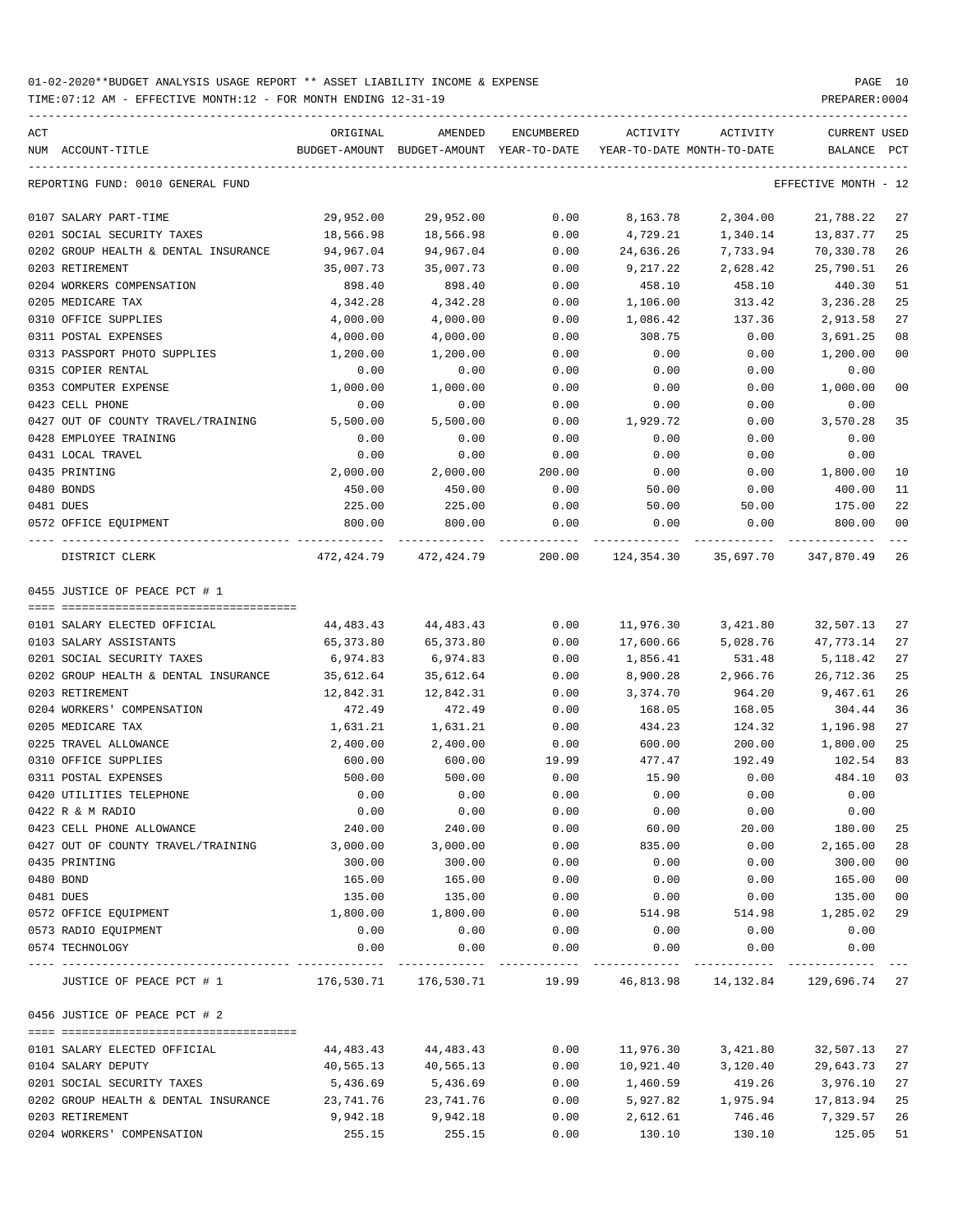| ACT |                                                                    | ORIGINAL                 | AMENDED                                  | ENCUMBERED    | ACTIVITY             | ACTIVITY                             | CURRENT USED            |          |
|-----|--------------------------------------------------------------------|--------------------------|------------------------------------------|---------------|----------------------|--------------------------------------|-------------------------|----------|
|     | NUM ACCOUNT-TITLE                                                  |                          | BUDGET-AMOUNT BUDGET-AMOUNT YEAR-TO-DATE |               |                      | YEAR-TO-DATE MONTH-TO-DATE           | BALANCE                 | PCT      |
|     | REPORTING FUND: 0010 GENERAL FUND                                  |                          |                                          |               |                      |                                      | EFFECTIVE MONTH - 12    |          |
|     | 0205 MEDICARE TAX                                                  | 1,271.48                 | 1,271.48                                 | 0.00          | 341.55               | 98.04                                | 929.93                  | 27       |
|     | 0225 TRAVEL ALLOWANCE                                              | 2,400.00                 | 2,400.00                                 | 0.00          | 600.00               | 200.00                               | 1,800.00                | 25       |
|     | 0310 OFFICE SUPPLIES                                               | 600.00                   | 600.00                                   | 31.00         | 316.23               | 0.00                                 | 252.77                  | 58       |
|     | 0311 POSTAL EXPENSES                                               | 350.00                   | 350.00                                   | 0.00          | 0.00                 | 0.00                                 | 350.00                  | 00       |
|     | 0420 UTILITIES TELEPHONE                                           | 0.00                     | 0.00                                     | 0.00          | 0.00                 | 0.00                                 | 0.00                    |          |
|     | 0421 DSL LINE                                                      | 2,092.00                 | 2,092.00                                 | 0.00          | 427.85               | 172.95                               | 1,664.15                | 20       |
|     | 0422 R & M RADIO                                                   | 100.00                   | 100.00                                   | 0.00          | 0.00                 | 0.00                                 | 100.00                  | 00       |
|     | 0423 CELL PHONE ALLOWANCE                                          | 240.00                   | 240.00                                   | 0.00          | 60.00                | 20.00                                | 180.00                  | 25       |
|     | 0427 OUT OF COUNTY TRAVEL/TRAINING                                 | 3,500.00                 | 3,500.00                                 | 0.00          | 575.00               | 0.00                                 | 2,925.00                | 16       |
|     | 0435 PRINTING                                                      | 200.00                   | 200.00                                   | 0.00          | 0.00                 | 0.00                                 | 200.00                  | 00       |
|     | 0460 OFFICE RENTAL                                                 | 4,200.00                 | 4,200.00                                 | 0.00          | 1,050.00             | 350.00                               | 3,150.00                | 25       |
|     | 0480 BOND                                                          | 100.00                   | 100.00                                   | 0.00          | 100.00               | 100.00                               | 0.00                    | 100      |
|     | 0481 DUES                                                          | 95.00                    | 95.00                                    | 0.00          | 0.00                 | 0.00                                 | 95.00                   | 00       |
|     | 0572 OFFICE EQUIPMENT                                              | 1,200.00                 | 1,200.00                                 | 0.00          | 0.00                 | 0.00                                 | 1,200.00                | 00       |
|     | 0573 RADIO EQUIPMENT                                               | 0.00                     | 0.00                                     | 0.00          | 0.00                 | 0.00                                 | 0.00                    |          |
|     | 0574 TECHNOLOGY                                                    | 0.00                     | 0.00                                     | 0.00          | 0.00                 | 0.00                                 | 0.00                    |          |
|     | JUSTICE OF PEACE PCT # 2                                           | 140,772.82 140,772.82    |                                          |               |                      | 31.00 36,499.45 10,754.95 104,242.37 |                         | 26       |
|     | 0457 JUSTICE OF THE PEACE # 3                                      |                          |                                          |               |                      |                                      |                         |          |
|     |                                                                    |                          |                                          | 0.00          |                      |                                      |                         | 27       |
|     | 0101 SALARY ELECTED OFFICIAL                                       | 44,483.43                | 44,483.43                                |               | 11,976.30            | 3,421.80                             | 32,507.13               |          |
|     | 0103 SALARY ASSISTANT                                              | 28,000.00                | 28,000.00                                | 0.00          | 7,467.77             | 2,083.17                             | 20,532.23               | 27       |
|     | 0201 SOCIAL SECURITY TAXES<br>0202 GROUP HEALTH & DENTAL INSURANCE | 4,657.00<br>23,741.76    | 4,657.00<br>23,741.76                    | 0.00<br>0.00  | 1,246.48<br>6,016.59 | 354.96<br>1,977.84                   | 3,410.52<br>17,725.17   | 27<br>25 |
|     | 0203 RETIREMENT                                                    | 8,431.36                 | 8,431.36                                 | 0.00          | 2,218.55             | 628.11                               | 6,212.81                | 26       |
|     | 0204 WORKERS' COMPENSATION                                         | 217.45                   | 217.45                                   | 0.00          | 110.88               | 110.88                               | 106.57                  | 51       |
|     | 0205 MEDICARE TAX                                                  | 1,089.29                 | 1,089.29                                 | 0.00          | 291.52               | 83.01                                | 797.77                  | 27       |
|     | 0225 TRAVEL ALLOWANCE                                              | 2,400.00                 | 2,400.00                                 | 0.00          | 600.00               | 200.00                               | 1,800.00                | 25       |
|     | 0310 OFFICE SUPPLIES                                               | 500.00                   | 500.00                                   | 32.26         | 20.48                | 0.00                                 | 447.26                  | 11       |
|     | 0311 POSTAL EXPENSES                                               | 250.00                   | 250.00                                   | 0.00          | 0.00                 | 0.00                                 | 250.00                  | 00       |
|     |                                                                    |                          |                                          |               |                      |                                      |                         |          |
|     | 0420 UTILITIES TELEPHONE                                           | 0.00                     | 0.00                                     | 0.00          | 0.00                 | 0.00                                 | 0.00                    |          |
|     | 0423 CELL PHONE ALLOWANCE                                          | 240.00                   | 240.00                                   | 0.00          | 60.00                | 20.00                                | 180.00                  | 25       |
|     | 0427 OUT OF COUNTY TRAVEL/TRAINING                                 | 1,500.00                 | 1,500.00                                 | 0.00          | 260.00               | 0.00                                 | 1,240.00                | 17       |
|     | 0435 PRINTING                                                      | 250.00                   | 250.00                                   | 0.00          | 0.00<br>208.33       | 0.00                                 | 250.00<br>291.67 42     | 00       |
|     | 0460 OFFICE RENTAL                                                 | 500.00                   | 500.00                                   | 0.00          |                      | 0.00                                 |                         |          |
|     | 0480 BOND<br>0481 DUES                                             | 50.00<br>60.00           | 50.00<br>60.00                           | 0.00<br>0.00  | 0.00<br>60.00        | 0.00<br>60.00                        | 50.00<br>0.00 100       | 00       |
|     |                                                                    |                          | 1,200.00                                 | 0.00          | 0.00                 | 0.00                                 |                         | 00       |
|     | 0572 OFFICE EQUIPMENT<br>0574 TECHNOLOGY                           | 1,200.00<br>1,000.00     | 1,000.00                                 | 0.00          | 0.00                 | 0.00                                 | 1,200.00<br>1,000.00 00 |          |
|     |                                                                    |                          |                                          | ------------- |                      |                                      | -----------             |          |
|     | JUSTICE OF THE PEACE # 3                                           | 118,570.29    118,570.29 |                                          | 32.26         |                      | 30,536.90 8,939.77 88,001.13 26      |                         |          |
|     | 0475 DISTRICT & CO. ATTORNEY                                       |                          |                                          |               |                      |                                      |                         |          |
|     | 0101 DA. SALARY SUPPLEMENT                                         | 6,250.00                 | 6,250.00                                 | 0.00          | 1,682.66             | 480.76                               | 4,567.34                | 27       |
|     | 0102 HB 9 D.A. SUPPLEMENTAL FUNDS                                  | 0.00                     | 0.00                                     | 0.00          | 0.00                 | 0.00                                 | 0.00                    |          |
|     | 0103 SALARY ASSISTANT D.A.                                         | 309,214.36               | 309,214.36                               | 0.00          | 78,155.60            | 20,729.07                            | 231,058.76              | 25       |
|     | 0104 ASST. DA LONGEVITY PAY                                        | 5,080.00                 | 5,080.00                                 | 0.00          | 1,280.00             | 440.00                               | 3,800.00                | 25       |
|     | 0105 SALARIES SECRETARIES                                          | 188,651.04               | 188,651.04                               | 0.00          | 50,790.67            | 14,511.62                            | 137,860.37              | 27       |
|     | 0106 DA SALARY REIMB. GC CH 46                                     | 27,500.00                | 27,500.00                                | 0.00          | 8,505.17             | 2,747.02                             | 18,994.83               | 31       |
|     | 0107 SALARY TEMP./EXTRA                                            | 18,096.00                | 18,096.00                                | 0.00          | 5,061.00             | 1,227.00                             | 13,035.00               | 28       |
|     | 0108 INVESTIGATOR CRIMES AGAINST WOMEN                             | 0.00                     | 0.00                                     | 0.00          | 0.00                 | 0.00                                 | 0.00                    |          |
|     | 0109 INVESTIGATOR                                                  | 61,443.53                | 61, 443.53                               | 0.00          | 16,542.54            | 4,726.44                             | 44,900.99               | 27       |
|     | 0110 DISCOVERY CLERK                                               | 37, 211.20               | 37, 211.20                               | 0.00          | 10,018.40            | 2,862.40                             | 27,192.80               | 27       |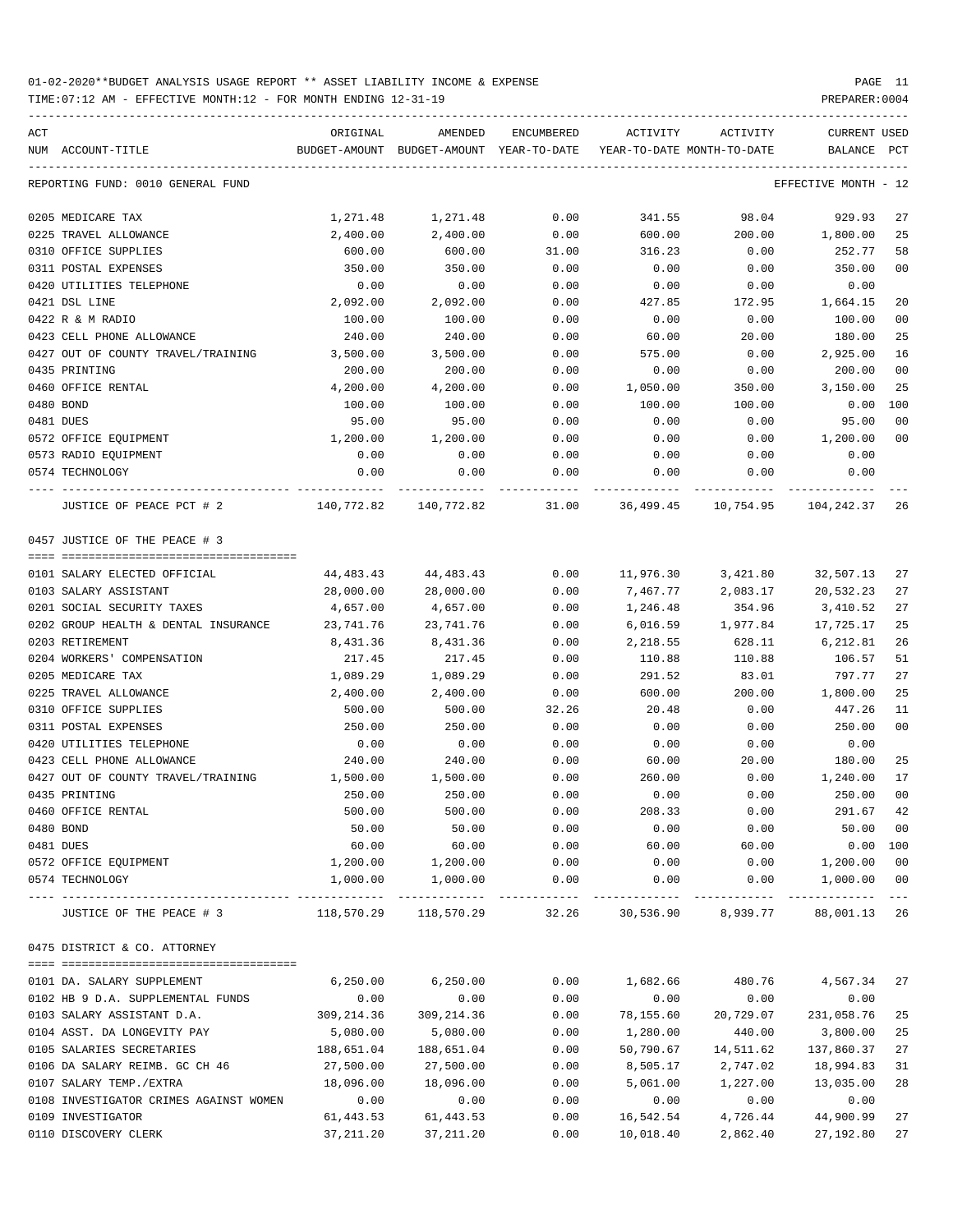| ACT | NUM ACCOUNT-TITLE                    | ORIGINAL   | AMENDED<br>BUDGET-AMOUNT BUDGET-AMOUNT YEAR-TO-DATE | ENCUMBERED | ACTIVITY   | ACTIVITY<br>YEAR-TO-DATE MONTH-TO-DATE | CURRENT USED<br>BALANCE | PCT         |
|-----|--------------------------------------|------------|-----------------------------------------------------|------------|------------|----------------------------------------|-------------------------|-------------|
|     |                                      |            |                                                     |            |            |                                        |                         |             |
|     | REPORTING FUND: 0010 GENERAL FUND    |            |                                                     |            |            |                                        | EFFECTIVE MONTH - 12    |             |
|     | 0201 SOCIAL SECURITY TAXES           | 40,535.98  | 40,535.98                                           | 0.00       | 10,350.79  | 2,844.17                               | 30,185.19               | 26          |
|     | 0202 GROUP HEALTH INSURANCE          | 130,579.68 | 130,579.68                                          | 0.00       | 31,640.88  | 10,876.60                              | 98,938.80               | 24          |
|     | 0203 RETIREMENT                      | 76,387.85  | 76,387.85                                           | 0.00       | 19,629.38  | 5,445.38                               | 56,758.47               | 26          |
|     | 0204 WORKERS' COMPENSATION           | 1,340.28   | 1,340.28                                            | 0.00       | 633.26     | 633.26                                 | 707.02                  | 47          |
|     | 0205 MEDICARE TAX                    | 9,840.19   | 9,840.19                                            | 0.00       | 2,420.73   | 665.14                                 | 7,419.46                | 25          |
|     | 0225 TRAVEL ALLOWANCE                | 4,860.00   | 4,860.00                                            | 0.00       | 0.00       | 0.00                                   | 4,860.00                | 00          |
|     | 0310 OFFICE SUPPLIES                 | 9,000.00   | 9,000.00                                            | 160.17     | 1,253.37   | 206.17                                 | 7,586.46                | 16          |
|     | 0311 POSTAL EXPENSES                 | 2,400.00   | 2,400.00                                            | 0.00       | 61.50      | $6.80-$                                | 2,338.50                | 03          |
|     | 0315 COPIER EXPENSE                  | 1,500.00   | 1,500.00                                            | 0.00       | 222.23     | 107.58                                 | 1,277.77                | 15          |
|     | 0421 INTERNET/ONLINE LEGAL RE        | 8,815.00   | 8,815.00                                            | 0.00       | 1,444.73   | 738.64                                 | 7,370.27                | 16          |
|     | 0422 INVESTIGATOR CELL PHONE         | 360.00     | 360.00                                              | 0.00       | 90.00      | 30.00                                  | 270.00                  | 25          |
|     | 0427 OUT OF COUNTY TRAVEL/TRAINING   | 15,000.00  | 15,000.00                                           | 0.00       | 4,192.35   | 1,609.97                               | 10,807.65               | 28          |
|     | 0428 TRAINING/TUITION                | 0.00       | 0.00                                                | 0.00       | 0.00       | 0.00                                   | 0.00                    |             |
|     |                                      |            |                                                     |            |            |                                        |                         |             |
|     | 0431 LOCAL TRAVEL                    | 0.00       | 0.00                                                | 0.00       | 0.00       | 0.00                                   | 0.00                    |             |
|     | 0435 PRINTING                        | 1,000.00   | 1,000.00                                            | 0.00       | 0.00       | 0.00                                   | 1,000.00                | 00          |
|     | 0438 CT.REPORTER-TRANSCRIPTS         | 8,500.00   | 8,500.00                                            | 0.00       | 489.50     | 489.50                                 | 8,010.50                | 06          |
|     | 0439 WITNESS EXPENSE                 | 5,000.00   | 5,000.00                                            | 0.00       | 0.00       | 0.00                                   | 5,000.00                | 00          |
|     | 0465 PHYS. EVIDENCE ANALYSIS         | 4,000.00   | 4,000.00                                            | 0.00       | 0.00       | 0.00                                   | 4,000.00                | 00          |
|     | 0469 DPS TESTING                     | 0.00       | 0.00                                                | 0.00       | 0.00       | 0.00                                   | 0.00                    |             |
|     | 0480 BOND                            | 165.00     | 165.00                                              | 0.00       | 0.00       | 0.00                                   | 165.00                  | 00          |
|     | 0481 DUES                            | 3,500.00   | 3,500.00                                            | 0.00       | 185.00     | 0.00                                   | 3,315.00                | 05          |
|     | 0572 OFFICE EQUIPMENT                | 4,000.00   | 4,000.00                                            | 0.00       | 0.00       | 0.00                                   | 4,000.00                | 00          |
|     | 0574 TECHNOLOGY                      | 2,000.00   | 2,000.00                                            | 0.00       | 0.00       | 0.00                                   | 2,000.00                | 00          |
|     | 0590 BOOKS                           | 750.00     | 750.00                                              | 565.00     | 111.66     | 0.00                                   | 73.34                   | 90          |
|     | DISTRICT & CO. ATTORNEY              |            | 982,980.11 982,980.11                               | 725.17     | 244,761.42 | 71,363.92                              | 737,493.52              | $---$<br>25 |
|     | 0495 COUNTY AUDITOR                  |            |                                                     |            |            |                                        |                         |             |
|     | 0102 SALARY APPOINTED OFFICIAL       | 73,258.37  | 73,258.37                                           | 0.00       | 19,723.41  | 5,635.26                               | 53,534.96               | 27          |
|     | 0103 SALARIES ASSISTANTS             | 129,985.11 | 129,985.11                                          | 0.00       | 34,664.17  | 9,948.36                               | 95,320.94               | 27          |
|     | 0201 SOCIAL SECURITY TAXES           | 12,601.10  | 12,601.10                                           | 0.00       | 3,237.46   | 904.08                                 | 9,363.64                | 26          |
|     |                                      | 47,483.52  |                                                     |            |            |                                        |                         | 25          |
|     | 0202 GROUP HEALTH & DENTAL INSURANCE |            | 47,483.52                                           | 0.00       | 11,867.04  | 3,955.68                               | 35,616.48               |             |
|     | 0203 RETIREMENT                      | 23,759.16  | 23,759.16                                           | 0.00       | 6,205.57   | 1,778.08                               | 17,553.59               | 26          |
|     | 0204 WORKERS COMPENSATION            | 609.73     | 609.73                                              | 0.00       | 310.90     | 310.90                                 | 298.83                  | 51          |
|     | 0205 MEDICARE TAX                    | 2,947.03   | 2,947.03                                            | 0.00       | 757.15     | 211.44                                 | 2,189.88 26             |             |
|     | 0310 OFFICE SUPPLIES                 | 800.00     | 800.00                                              | 0.00       | 368.64     | 334.65                                 | 431.36                  | 46          |
|     | 0353 COMPUTER SOFTWARE MAINTENANCE   | 5,225.00   | 5,225.00                                            | 0.00       | 5,225.00   | 375.00                                 | 0.00 100                |             |
|     | 0427 OUT OF COUNTY TRAVEL/TRAINING   | 4,000.00   | 4,000.00                                            | 0.00       | 1,277.96   | 395.00                                 | 2,722.04                | 32          |
|     | 0431 LOCAL TRAVEL                    | 0.00       | 0.00                                                | 0.00       | 0.00       | 0.00                                   | 0.00                    |             |
|     | 0435 PRINTING                        | 50.00      | 50.00                                               | 0.00       | 0.00       | 0.00                                   | 50.00                   | $00\,$      |
|     | 0452 R & M EQUIPMENT                 | 100.00     | 100.00                                              | 0.00       | 0.00       | 0.00                                   | 100.00                  | $00\,$      |
|     | 0480 BOND                            | 100.00     | 100.00                                              | 0.00       | 0.00       | 0.00                                   | 100.00                  | $00\,$      |
|     | 0481 DUES                            | 590.00     | 590.00                                              | 0.00       | 0.00       | 0.00                                   | 590.00                  | 00          |
|     | 0572 OFFICE EQUIPMENT                | 500.00     | 500.00                                              | 0.00       | 0.00       | 0.00                                   | 500.00                  | 00          |
|     | COUNTY AUDITOR                       |            | 302,009.02 302,009.02                               | 0.00       |            | 83,637.30 23,848.45                    | 218,371.72 28           |             |
|     | 0496 COUNTY PURCHASING               |            |                                                     |            |            |                                        |                         |             |
|     |                                      |            |                                                     |            |            |                                        |                         |             |
|     | 0103 SALARY PURCHASING AGENT         | 52,735.70  | 52,735.70                                           | 0.00       | 14,197.82  | 4,056.52                               | 38,537.88               | 27          |
|     | 0201 SOCIAL SECURITY TAXES           | 3,291.93   | 3,291.93                                            | 0.00       | 871.27     | 249.20                                 | 2,420.66                | 26          |
|     | 0202 GROUP HEALTH INSURANCE          | 11,870.88  | 11,870.88                                           | 0.00       | 2,966.76   | 988.92                                 | 8,904.12                | 25          |
|     | 0203 RETIREMENT                      | 6,164.80   | 6,164.80                                            | 0.00       | 1,619.94   | 462.84                                 | 4,544.86                | 26          |
|     | 0204 WORKERS' COMPENSATION           | 158.21     | 158.21                                              | 0.00       | 80.67      | 80.67                                  | 77.54                   | 51          |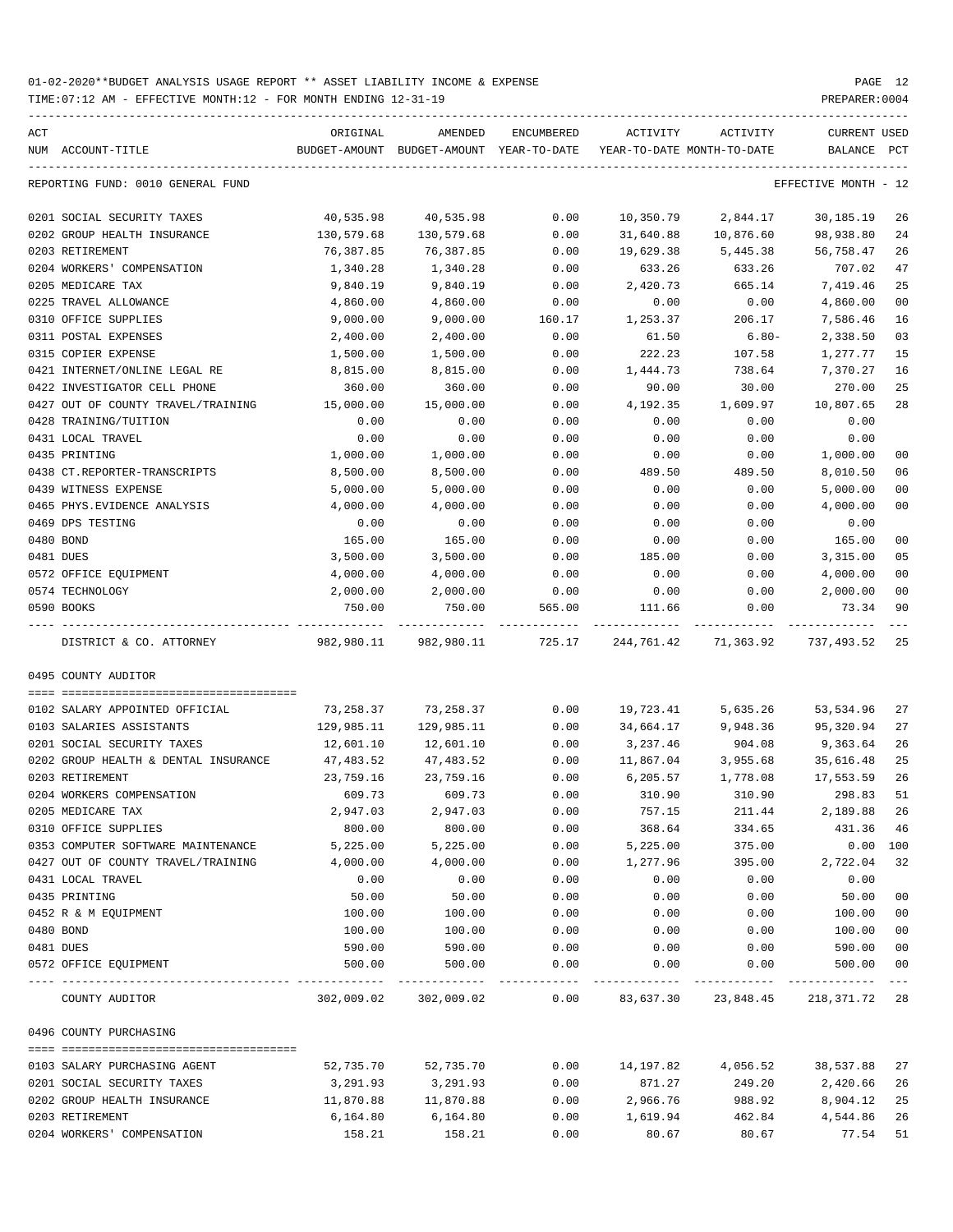TIME:07:12 AM - EFFECTIVE MONTH:12 - FOR MONTH ENDING 12-31-19 PREPARER:0004

| ACT                                  | ORIGINAL      | AMENDED                    | ENCUMBERED | ACTIVITY  | ACTIVITY                   | <b>CURRENT USED</b>  |                |
|--------------------------------------|---------------|----------------------------|------------|-----------|----------------------------|----------------------|----------------|
| NUM ACCOUNT-TITLE                    | BUDGET-AMOUNT | BUDGET-AMOUNT YEAR-TO-DATE |            |           | YEAR-TO-DATE MONTH-TO-DATE | BALANCE              | PCT            |
| REPORTING FUND: 0010 GENERAL FUND    |               |                            |            |           |                            | EFFECTIVE MONTH - 12 |                |
| 0205 MEDICARE TAX                    | 769.89        | 769.89                     | 0.00       | 203.76    | 58.28                      | 566.13               | 26             |
| 0310 OFFICE SUPPLIES                 | 400.00        | 400.00                     | 0.00       | 28.90     | 0.00                       | 371.10               | 07             |
| 0353 COMPUTER SOFTWARE MAINTENANCE   | 655.00        | 655.00                     | 0.00       | 655.00    | 31.00                      | $0.00$ 100           |                |
| 0421 CELL PHONE                      | 360.00        | 360.00                     | 0.00       | 90.00     | 30.00                      | 270.00               | 25             |
| 0427 OUT OF COUNTY TRAVEL            | 3,000.00      | 3,000.00                   | 0.00       | 111.36    | 111.36                     | 2,888.64             | 04             |
| 0431 LOCAL TRAVEL                    | 0.00          | 0.00                       | 0.00       | 0.00      | 0.00                       | 0.00                 |                |
| 0435 PRINTING                        | 70.00         | 70.00                      | 0.00       | 0.00      | 0.00                       | 70.00                | 0 <sub>0</sub> |
| 0452 R & M EQUIPMENT                 | 0.00          | 0.00                       | 0.00       | 0.00      | 0.00                       | 0.00                 |                |
| 0480 BOND                            | 0.00          | 0.00                       | 0.00       | 0.00      | 0.00                       | 0.00                 |                |
| 0481 DUES                            | 450.00        | 450.00                     | 0.00       | 75.00     | 75.00                      | 375.00               | 17             |
| 0572 OFFICE EQUIPMENT                | 300.00        | 300.00                     | 0.00       | 0.00      | 0.00                       | 300.00               | 00             |
| COUNTY PURCHASING                    | 80,226.41     | 80,226.41                  | 0.00       | 20,900.48 | 6,143.79                   | 59,325.93            | 26             |
| 0497 COUNTY TREASURER                |               |                            |            |           |                            |                      |                |
|                                      |               |                            |            |           |                            |                      |                |
| 0101 SALARY ELECTED OFFICIAL         | 58,237.97     | 58,237.97                  | 0.00       | 15,679.44 | 4,479.84                   | 42,558.53            | 27             |
| 0103 SALARY ASSISTANT                | 48,040.00     | 48,040.00                  | 0.00       | 12,933.83 | 3,695.38                   | 35,106.17            | 27             |
| 0201 SOCIAL SECURITY TAXES           | 6,589.23      | 6,589.23                   | 0.00       | 1,397.26  | 391.32                     | 5,191.97             | 21             |
| 0202 GROUP HEALTH & DENTAL INSURANCE | 23,741.76     | 23,741.76                  | 0.00       | 5,930.88  | 1,976.96                   | 17,810.88            | 25             |
| 0203 RETIREMENT                      | 12,423.89     | 12,423.89                  | 0.00       | 3,264.73  | 932.78                     | 9,159.16             | 26             |
| 0204 WORKERS' COMPENSATION           | 318.83        | 318.83                     | 0.00       | 162.58    | 162.58                     | 156.25               | 51             |
| 0205 MEDICARE TAX                    | 1,541.03      | 1,541.03                   | 0.00       | 326.79    | 91.52                      | 1,214.24             | 21             |
| 0310 OFFICE SUPPLIES                 | 300.00        | 300.00                     | 169.75     | 113.09    | 113.09                     | 17.16                | 94             |
| 0427 OUT OF COUNTY TRAVEL/TRAINING   |               |                            | 0.00       |           |                            |                      | 0 <sub>0</sub> |
|                                      | 1,500.00      | 1,500.00                   |            | 0.00      | 0.00                       | 1,500.00             |                |
| 0431 LOCAL TRAVEL                    | 0.00          | 0.00                       | 0.00       | 0.00      | 0.00                       | 0.00                 |                |
| 0435 PRINTING                        | 100.00        | 100.00                     | 0.00       | 0.00      | 0.00                       | 100.00               | 00             |
| 0452 R&M EQUIPMENT                   | 100.00        | 100.00                     | 0.00       | 0.00      | 0.00                       | 100.00               | 0 <sub>0</sub> |
| 0453 COMPUTER SOFTWARE MAINTEN       | 2,410.00      | 2,410.00                   | 0.00       | 2,410.00  | 64.00                      | 0.00                 | 100            |
| 0480 BOND                            | 0.00          | 0.00                       | 0.00       | 0.00      | 0.00                       | 0.00                 |                |
| 0481 DUES                            | 175.00        | 175.00                     | 0.00       | 0.00      | 0.00                       | 175.00               | 0 <sup>0</sup> |
| 0572 OFFICE EQUIPMENT                | 0.00          | 0.00                       | 0.00       | 0.00      | 0.00                       | 0.00                 |                |
| 0574 TECHNOLOGY                      | 0.00          | 0.00                       | 0.00       | 0.00      | 0.00                       | 0.00                 |                |
| COUNTY TREASURER                     | 155,477.71    | 155,477.71                 | 169.75     | 42,218.60 | 11,907.47                  | 113,089.36           | 27             |
| 0499 TAX ASSESSOR-COLLECTOR          |               |                            |            |           |                            |                      |                |
|                                      |               |                            |            |           |                            |                      |                |
| 0101 SALARIES ELECTED OFFICIAL       | 58,237.97     | 58,237.97                  | 0.00       | 15,679.44 | 4,479.84                   | 42,558.53            | 27             |
| 0103 SALARIES ASSISTANTS             | 41,752.36     | 41,752.36                  | 0.00       | 11,241.02 | 3, 211.72                  | 30,511.34            | 27             |
| 0104 SALARIES DEPUTIES               | 100,866.15    | 100,866.15                 | 0.00       | 27,156.29 | 7,758.94                   | 73,709.86            | 27             |
| 0107 SALARY TEMP./EXTRA              | 18,096.00     | 18,096.00                  | 0.00       | 4,872.00  | 1,392.00                   | 13,224.00            | 27             |
| 0201 SOCIAL SECURITY TAXES           | 13,575.05     | 13,575.05                  | 0.00       | 3,512.52  | 998.20                     | 10,062.53            | 26             |
| 0202 GROUP HEALTH & DENTAL INSURANCE | 59,354.40     | 59, 354.40                 | 0.00       | 14,833.80 | 4,944.60                   | 44,520.60            | 25             |
| 0203 RETIREMENT                      | 25,595.54     | 25,595.54                  | 0.00       | 6,726.02  | 1,921.72                   | 18,869.52            | 26             |
| 0204 WORKERS COMPENSATION            | 656.86        | 656.86                     | 0.00       | 334.93    | 334.93                     | 321.93               | 51             |
| 0205 MEDICARE TAX                    | 3,174.81      | 3,174.81                   | 0.00       | 821.39    | 233.42                     | 2,353.42             | 26             |
| 0225 LEONARD OFFICE TRAVEL           | 900.00        | 900.00                     | 0.00       | 167.50    | 148.48                     | 732.50               | 19             |
| 0310 OFFICE SUPPLIES                 | 1,200.00      | 1,200.00                   | 0.00       | 270.58    | 0.00                       | 929.42               | 23             |
| 0311 POSTAL EXPENSES                 | 2,400.00      | 2,400.00                   | 0.00       | 200.81    | 0.00                       | 2,199.19             | 08             |
| 0315 COPIER EXPENSE                  | 1,200.00      | 1,200.00                   | 0.00       | 190.74    | 93.76                      | 1,009.26             | 16             |
| 0420 TELEPHONE LEONARD OFFICE        | 0.00          | 0.00                       | 0.00       | 0.00      | 0.00                       | 0.00                 |                |
| 0423 CELL PHONE                      | 0.00          | 0.00                       | 0.00       | 0.00      | 0.00                       | 0.00                 |                |
| 0427 OUT OF COUNTY TRAVEL/TRAINING   | 4,000.00      | 4,000.00                   | 0.00       | 1,891.49  | 890.10                     | 2,108.51             | 47             |

0435 PRINTING 200.00 200.00 0.00 0.00 0.00 200.00 00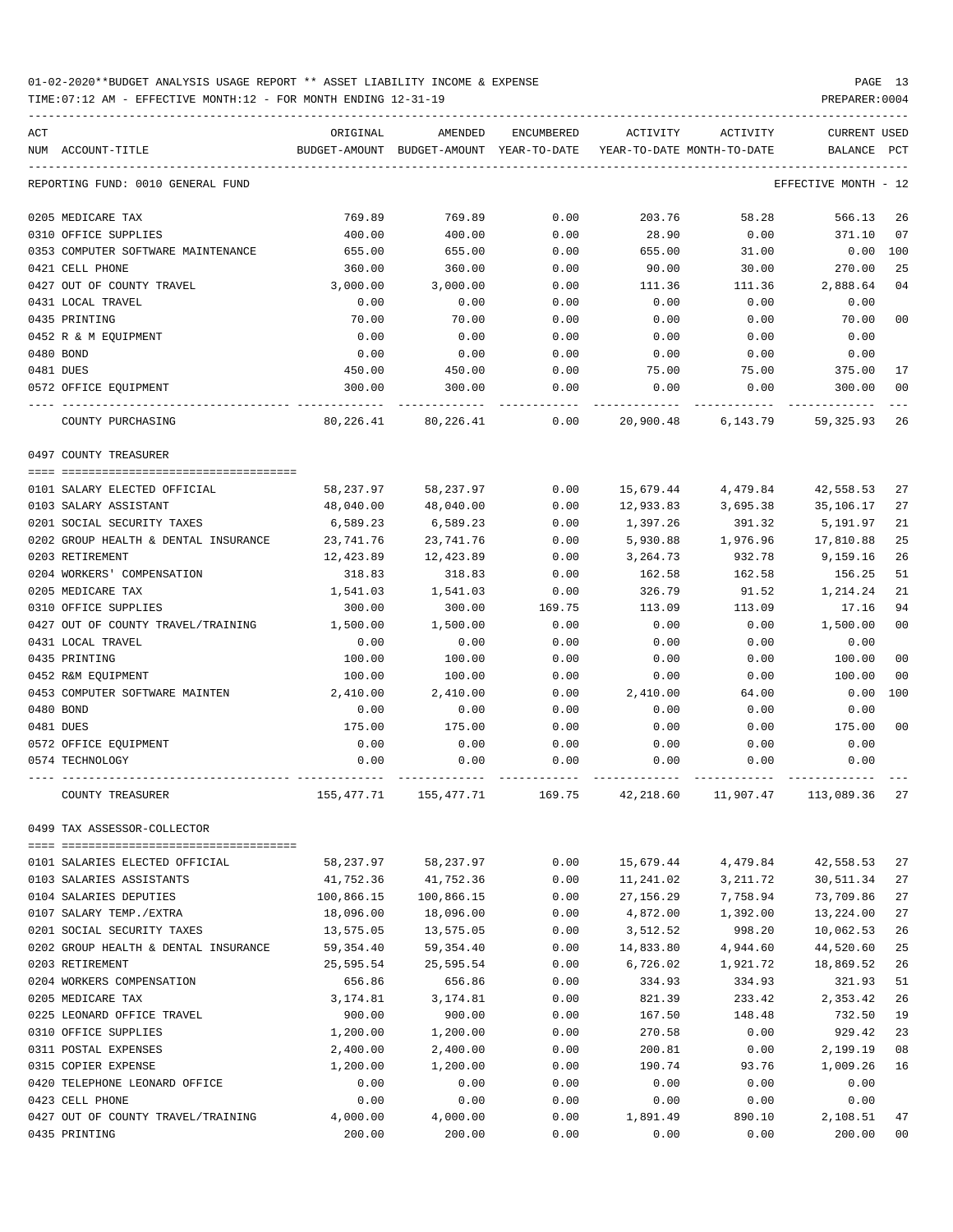TIME:07:12 AM - EFFECTIVE MONTH:12 - FOR MONTH ENDING 12-31-19 PREPARER:0004

| ACT                                  | ORIGINAL    | AMENDED                                  | ENCUMBERED | ACTIVITY                   | ACTIVITY  | <b>CURRENT USED</b>  |                |
|--------------------------------------|-------------|------------------------------------------|------------|----------------------------|-----------|----------------------|----------------|
| NUM ACCOUNT-TITLE                    |             | BUDGET-AMOUNT BUDGET-AMOUNT YEAR-TO-DATE |            | YEAR-TO-DATE MONTH-TO-DATE |           | BALANCE PCT          |                |
|                                      |             |                                          |            |                            |           |                      |                |
| REPORTING FUND: 0010 GENERAL FUND    |             |                                          |            |                            |           | EFFECTIVE MONTH - 12 |                |
| 0460 LEONARD OFFICE RENT             | 1,200.00    | 1,200.00                                 | 0.00       | 300.00                     | 100.00    | 900.00               | 25             |
| 0480 BOND                            | 368.00      | 368.00                                   | 0.00       | 0.00                       | 0.00      | 368.00               | 00             |
| 0481 DUES                            | 175.00      | 175.00                                   | 0.00       | 175.00                     | 175.00    | 0.00                 | 100            |
| 0572 OFFICE EQUIPMENT                | 700.00      | 700.00                                   | 0.00       | 0.00                       | 0.00      | 700.00               | 0 <sub>0</sub> |
| 0574 TECHNOLOGY                      | 0.00        | 0.00                                     | 0.00       | 0.00                       | 0.00      | 0.00                 |                |
| TAX ASSESSOR-COLLECTOR               | 333,652.14  | 333,652.14                               | 0.00       | 88,373.53                  | 26,682.71 | 245,278.61           | 26             |
| 0503 COMPUTER/IT DEPT.               |             |                                          |            |                            |           |                      |                |
|                                      |             |                                          |            |                            |           |                      |                |
| 0103 SALARY-TECHNICIAN               | 42,297.02   | 42,297.02                                | 0.00       | 11,387.67                  | 3,253.62  | 30,909.35            | 27             |
| 0107 PART TIME TECHNICIAN            | 20,101.64   | 20,101.64                                | 0.00       | 2,805.90                   | 0.00      | 17,295.74            | 14             |
| 0201 SOCIAL SECURITY                 | 3,868.72    | 3,868.72                                 | 0.00       | 820.70                     | 179.98    | 3,048.02             | 21             |
| 0202 GROUP HEALTH INSURANCE          | 11,870.88   | 11,870.88                                | 0.00       | 2,966.76                   | 988.92    | 8,904.12             | 25             |
| 0203 RETIREMENT                      | 7,294.40    | 7,294.40                                 | 0.00       | 1,619.50                   | 371.24    | 5,674.90             | 22             |
| 0204 WORKERS COMPENSATION            | 224.64      | 224.64                                   | 0.00       | 98.26                      | 98.26     | 126.38               | 44             |
| 0205 MEDICARE TAX                    | 904.78      | 904.78                                   | 0.00       | 191.97                     | 42.10     | 712.81               | 21             |
| 0225 TRAVEL ALLOWANCE                | 828.00      | 828.00                                   | 0.00       | 169.30                     | 40.00     | 658.70               | 20             |
| 0310 OFFICE SUPPLIES                 | 100.00      | 100.00                                   | 0.00       | 0.00                       | 0.00      | 100.00               | 00             |
| 0421 CELL PHONE ALLOWANCE            | 414.00      | 414.00                                   | 0.00       | 84.67                      | 20.00     | 329.33               | 20             |
| 0423 EMERGENCY INTERNET              | 455.88      | 455.88                                   | 0.00       | 113.97                     | 37.99     | 341.91               | 25             |
| 0427 OUT OF COUNTY TRAVEL/TRAINING   | 750.00      | 750.00                                   | 0.00       | 0.00                       | 0.00      | 750.00               | 0 <sub>0</sub> |
| 0435 PRINTING                        | 0.00        | 0.00                                     | 0.00       | 0.00                       | 0.00      | 0.00                 |                |
| 0453 R&M COMPUTER/TRAINING           | 0.00        | 0.00                                     | 0.00       | 0.00                       | 0.00      | 0.00                 |                |
| 0572 OFFICE EQUIPMENT                | 1,700.00    | 1,700.00                                 | 0.00       | 0.00                       | 0.00      | 1,700.00             | 00             |
| 0574 COMPUTER/WEB SOFTWARE           | 3,000.00    | 3,000.00                                 | 0.00       | 0.00                       | 0.00      | 3,000.00             | 00             |
| 0576 COUNTY COMPUTER REPLACEMENT     | 5,000.00    | 5,000.00                                 | 0.00       | 0.00                       | 0.00      | 5,000.00             | 0 <sub>0</sub> |
| COMPUTER/IT DEPT.                    | 98,809.96   | 98,809.96                                | 0.00       | 20,258.70                  | 5,032.11  | 78,551.26            | 21             |
| 0509 CONTINGENCY                     |             |                                          |            |                            |           |                      |                |
| 0475 CONTINGENCY                     | 250,000.00  | 250,000.00                               | 45,568.25  | 0.00                       | 0.00      | 204,431.75           | 18             |
| CONTINGENCY                          | 250,000.00  | 250,000.00                               | 45,568.25  | 0.00                       | 0.00      | 204, 431.75          | 18             |
| 0510 COURTHOUSE                      |             |                                          |            |                            |           |                      |                |
| 0107 REGULAR TEMP. - PART TIME       | 9,750.00    | 9,750.00                                 | 0.00       | 0.00                       | 0.00      | 9,750.00             | 0 <sub>0</sub> |
| 0115 SALARY JANITOR                  | 40,567.92   | 40,567.92                                | 0.00       | 10,922.10                  | 3,120.60  | 29,645.82            | 27             |
| 0201 SOCIAL SECURITY TAXES           | 2,515.21    | 2,515.21                                 | 0.00       | 668.06                     | 190.44    | 1,847.15             | 27             |
| 0202 GROUP HEALTH & DENTAL INSURANCE | 11,870.88   | 11,870.88                                | 0.00       | 2,966.76                   | 988.92    | 8,904.12             | 25             |
| 0203 RETIREMENT                      | 4,782.96    | 4,782.96                                 | 0.00       | 1,246.21                   | 356.06    | 3,536.75             | 26             |
| 0204 WORKERS' COMPENSATION           | 1,671.40    | 1,671.40                                 | 0.00       | 717.31                     | 717.31    | 954.09               | 43             |
| 0205 MEDICARE TAX                    | 2,515.21    | 2,515.21                                 | 0.00       | 156.24                     | 44.54     | 2,358.97             | 06             |
| 0310 OFFICE SUPPLIES                 | 3,500.00    | 3,500.00                                 | 223.31     | 490.13                     | 351.49    | 2,786.56             | 20             |
| 0311 POSTAL EXPENSE                  | 9,000.00    | 9,000.00                                 | 0.00       | 198.96-                    | 660.26    | 9,198.96             | 02             |
| 0315 COPIER RENTAL                   | 4,900.00    | 4,900.00                                 | 0.00       | 1,538.48                   | 706.98    | 3,361.52             | 31             |
| 0316 EMPLOYEE AWARDS BANQUET         | 3,600.00    | 3,600.00                                 | 0.00       | 3,588.57                   | 3,064.67  | 11.43                | 100            |
| 0330 AUTO EXPENSE-GAS AND OIL        | 100.00      | 100.00                                   | 0.00       | 0.00                       | 0.00      | 100.00               | 0 <sub>0</sub> |
| 0332 JANITOR SUPPLIES                | 0.00        | 0.00                                     | 0.00       | 0.00                       | 0.00      | 0.00                 |                |
| 0353 R&M COMPUTER                    | 0.00        | 0.00                                     | 0.00       | 0.00                       | 0.00      | 0.00                 |                |
| 0420 TELEPHONE                       | 43, 291. 12 | 43,291.12                                | 0.00       | 11,002.75                  | 3,584.25  | 32,288.37            | 25             |
| 0421 INTERNET LINES                  | 0.00        | 0.00                                     | 0.00       | 0.00                       | 0.00      | 0.00                 |                |
|                                      |             |                                          |            |                            |           |                      |                |

0423 CELL PHONE 340.00 340.00 0.00 79.74 26.58 260.26 23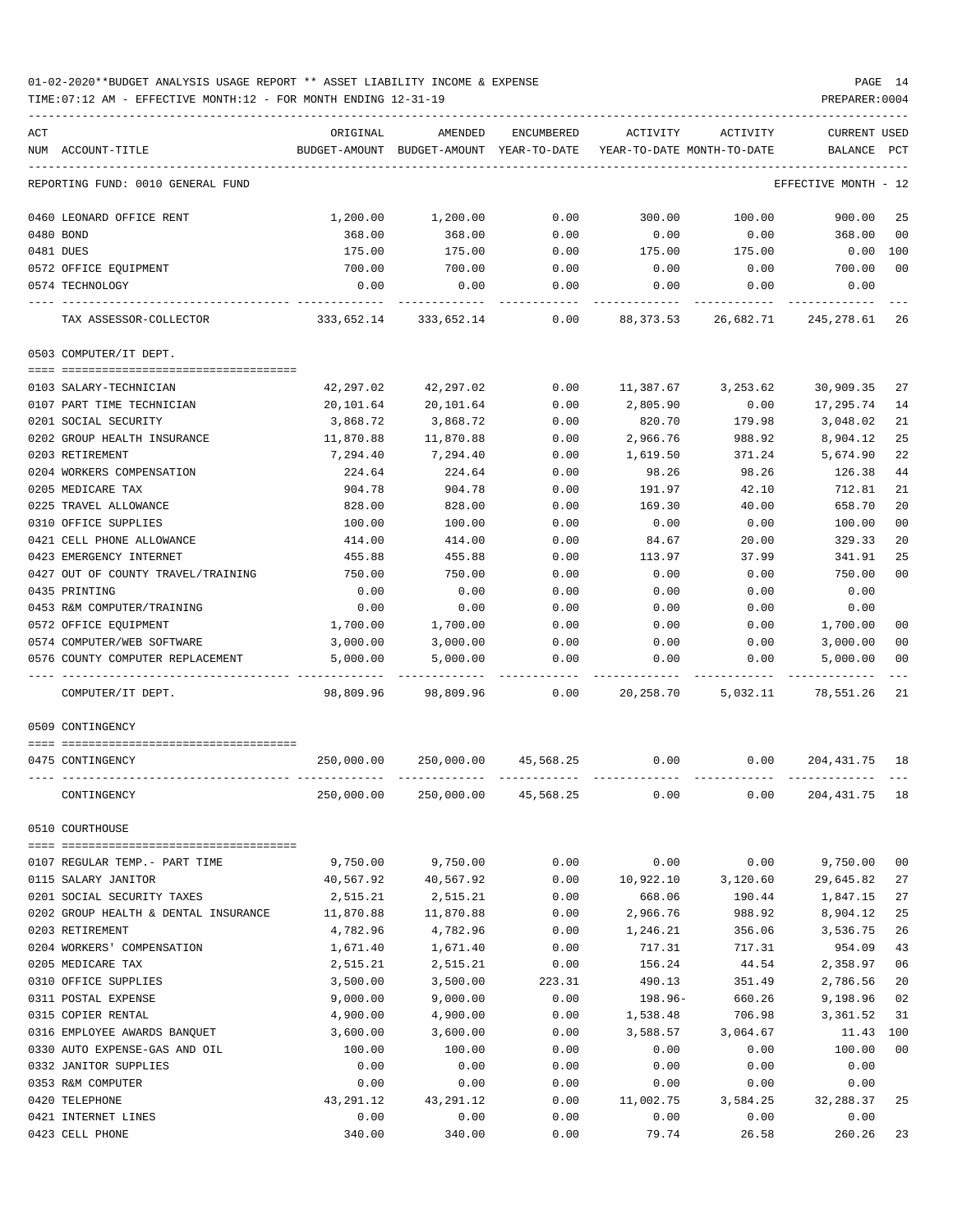| ACT       | NUM ACCOUNT-TITLE                 | ORIGINAL              | AMENDED<br>BUDGET-AMOUNT BUDGET-AMOUNT YEAR-TO-DATE | ENCUMBERED            | ACTIVITY<br>YEAR-TO-DATE MONTH-TO-DATE | ACTIVITY                                                        | CURRENT USED<br>BALANCE   | PCT |
|-----------|-----------------------------------|-----------------------|-----------------------------------------------------|-----------------------|----------------------------------------|-----------------------------------------------------------------|---------------------------|-----|
|           | REPORTING FUND: 0010 GENERAL FUND |                       |                                                     |                       |                                        |                                                                 | EFFECTIVE MONTH - 12      |     |
|           | 0440 UTILITIES ELECTRICITY        | 7,000.00              | 7,000.00                                            | 0.00                  | 70.45                                  | 0.00                                                            | 6,929.55                  | 01  |
|           | 0441 UTILITIES GAS                | 0.00                  | 0.00                                                | 0.00                  | 0.00                                   | 0.00                                                            | 0.00                      |     |
|           | 0442 UTILITIES WATER              | 3,600.00              | 3,600.00                                            | 0.00                  | 0.00                                   | 0.00                                                            | 3,600.00                  | 00  |
|           | 0443 TRASH PICK-UP                | 1,020.00              | 1,020.00                                            | 0.00                  | 168.52                                 | 84.26                                                           | 851.48                    | 17  |
|           | 0445 AIR CONDITIONER MAINTENANCE  | 0.00                  | 0.00                                                | 0.00                  | 0.00                                   | 0.00                                                            | 0.00                      |     |
|           | 0446 ELEVATOR MAINTENANCE CONTR   | 0.00                  | 0.00                                                | 0.00                  | 0.00                                   | 0.00                                                            | 0.00                      |     |
|           | 0450 R & M BUILDINGS              | 0.00                  | 0.00                                                | 0.00                  | 0.00                                   | 0.00                                                            | 0.00                      |     |
|           | 0453 COMPUTER SOFTWARE MAINTEN    | 269,874.50            | 269,874.50                                          | 0.00                  | 68,189.50                              | 39,534.50                                                       | 201,685.00                | 25  |
|           | 0463 RENTAL PERSONNEL PAGER       | 0.00                  | 0.00                                                | 0.00                  | 0.00                                   | 0.00                                                            | 0.00                      |     |
|           | 0482 FIRE INSURANCE               | 28,500.00             | 28,500.00                                           | 0.00                  | 0.00                                   | 0.00                                                            | 28,500.00                 | 00  |
| 0500 LAND |                                   | 0.00                  | 0.00                                                | 0.00                  | 0.00                                   | 0.00                                                            | 0.00                      |     |
|           | 0530 PERMANENT IMPROVEMENTS       | 0.00                  | 0.00                                                | 0.00                  | 0.00                                   | 0.00                                                            | 0.00                      |     |
|           | 0572 OFFICE EQUIPMENT             | 0.00                  | 0.00                                                | 0.00                  | 0.00                                   | 0.00                                                            | 0.00                      |     |
|           | 0573 ODYSSEY SOFTWARE/EQUIPMENT   | 0.00                  | 0.00                                                | 0.00                  | 0.00                                   | 0.00                                                            | 0.00                      |     |
|           | 0574 TECHNOLOGY                   | 0.00                  | 0.00                                                | 0.00                  | 0.00                                   | 0.00                                                            | 0.00                      |     |
|           | 0575 LAND/BUILDING                | 0.00                  | 0.00                                                | 0.00                  | 0.00                                   | 0.00                                                            | 0.00                      |     |
|           | 0577 JANITOR EQUIPMENT            | 500.00                | 500.00                                              | 0.00                  | 0.00                                   | 0.00                                                            | 500.00                    | 00  |
|           | COURTHOUSE                        |                       |                                                     |                       |                                        | 448,899.20 448,899.20 223.31 101,605.86 53,430.86 347,070.03 23 |                           |     |
|           | 0511 COUNTY OFFICE BUILDING       |                       |                                                     |                       |                                        |                                                                 |                           |     |
|           | 0115 SALARY JANITOR               | 6,240.00              | 6,240.00                                            | 0.00                  | 1,722.03                               | 504.00                                                          | 4,517.97                  | 28  |
|           | 0201 SOCIAL SECURITY TAXES        | 286.88                | 286.88                                              | 0.00                  | 106.76                                 | 31.24                                                           | 180.12                    | 37  |
|           | 0203 RETIREMENT                   | 729.46                | 729.46                                              | 0.00                  | 0.00                                   | 0.00                                                            | 729.46                    | 00  |
|           | 0204 WORKER' COMPENSATION         | 237.12                | 237.12                                              | 0.00                  | 110.33                                 | 110.33                                                          | 126.79                    | 47  |
|           | 0205 MEDICARE TAX                 | 90.48                 | 90.48                                               | 0.00                  | 24.97                                  | 7.30                                                            | 65.51                     | 28  |
|           | 0225 JANITOR TRAVEL               | 175.00                | 175.00                                              | 0.00                  | 29.23                                  | 13.22                                                           | 145.77                    | 17  |
|           | 0332 JANITOR SUPPLIES             | 1,000.00              | 1,000.00                                            | 0.00                  | 274.33                                 | 83.32                                                           | 725.67                    | 27  |
|           | 0440 UTILITIES ELECTRICITY        | 5,000.00              | 5,000.00                                            | 0.00                  | 731.02                                 | 0.00                                                            | 4,268.98                  | 15  |
|           | 0441 UTILITIES GAS                | 1,000.00              | 1,000.00                                            | 0.00                  | 247.75                                 | 194.41                                                          | 752.25                    | 25  |
|           | 0442 UTILITIES WATER              | 1,100.00              | 1,100.00                                            | 0.00                  | 122.44                                 | 65.36                                                           | 977.56                    | 11  |
|           | 0443 TRASH PICK-UP SERVICE        | 525.00                | 525.00                                              | 0.00                  | 84.26                                  | 42.13                                                           | 440.74                    | 16  |
|           | 0444 LAWN MAINTENANCE             | 0.00                  | 0.00                                                | 0.00                  | 0.00                                   | 0.00                                                            | 0.00                      |     |
|           | 0450 R & M BUILDING               | 18,000.00             | 18,000.00                                           | 0.00                  | 162.78                                 | 67.00                                                           | 17,837.22                 | 01  |
|           | 0482 FIRE INSURANCE               | 1,050.00              | 1,050.00                                            | 0.00                  | 0.00                                   | 0.00                                                            | 1,050.00 00               |     |
|           | 0535 BUILDINGS                    | 0.00                  | 0.00<br>--------------                              | 0.00<br>------------- | 0.00                                   | 0.00                                                            | 0.00<br>_____________     |     |
|           | COUNTY OFFICE BUILDING            | 35,433.94             | 35,433.94                                           | 0.00                  |                                        | 3,615.90 1,118.31 31,818.04 10                                  |                           |     |
|           | 0512 CO-OP OFFICE BUILDING        |                       |                                                     |                       |                                        |                                                                 |                           |     |
|           | 0332 JANITOR SUPPLIES             | 400.00                | 400.00                                              | 0.00                  | 0.00                                   | 0.00                                                            | 400.00                    | 00  |
|           | 0440 UTILITIES ELECTRICITY        | 6,000.00              | 6,000.00                                            | 0.00                  | 1,314.60                               | 455.93                                                          | 4,685.40                  | 22  |
|           | 0442 UTILITIES WATER              | 700.00                | 700.00                                              | 0.00                  | 146.36                                 | 64.50                                                           | 553.64                    | 21  |
|           | 0450 R&M BUILDING                 | 1,000.00              | 1,000.00                                            | 0.00                  | 70.00                                  | 70.00                                                           | 930.00                    | 07  |
|           | 0482 FIRE INSURANCE               | 1,450.00              | 1,450.00                                            | 0.00                  | 0.00                                   | 0.00                                                            | 1,450.00                  | 00  |
|           | 0535 BUILDINGS                    | 0.00                  | 0.00                                                | 0.00                  | 0.00                                   | 0.00                                                            | 0.00                      |     |
|           | CO-OP OFFICE BUILDING             | ---------<br>9,550.00 | ----------<br>9,550.00                              | 0.00                  | 1,530.96                               | 590.43                                                          | ----------<br>8,019.04 16 |     |
|           | 0513 COURTHOUSE SOUTH ANNEX       |                       |                                                     |                       |                                        |                                                                 |                           |     |
|           | 0115 SALARY JANITOR               | 6,619.86              | 6,619.86                                            | 0.00                  | 2,131.75                               | 612.00                                                          | 4,488.11 32               |     |
|           | 0201 SOCIAL SECURITY TAXES        | 432.19                | 432.19                                              | 0.00                  | 132.17                                 | 37.94                                                           | 300.02 31                 |     |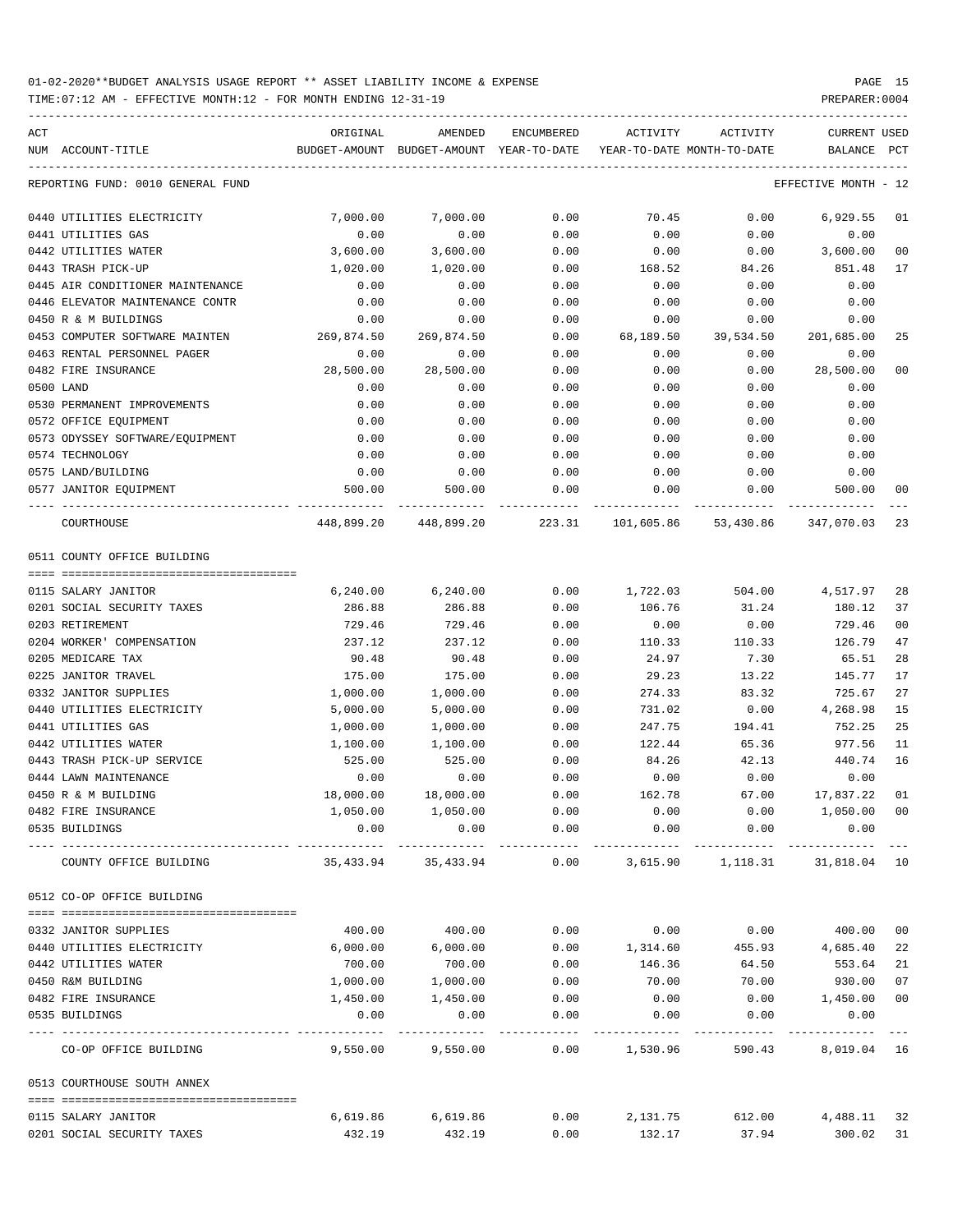TIME:07:12 AM - EFFECTIVE MONTH:12 - FOR MONTH ENDING 12-31-19 PREPARER:0004

| ACT |                                       | ORIGINAL | AMENDED                                                          | ENCUMBERED | ACTIVITY                   | ACTIVITY | CURRENT USED         |                |
|-----|---------------------------------------|----------|------------------------------------------------------------------|------------|----------------------------|----------|----------------------|----------------|
|     | NUM ACCOUNT-TITLE                     |          | BUDGET-AMOUNT BUDGET-AMOUNT YEAR-TO-DATE                         |            | YEAR-TO-DATE MONTH-TO-DATE |          | BALANCE              | PCT            |
|     | REPORTING FUND: 0010 GENERAL FUND     |          |                                                                  |            |                            |          | EFFECTIVE MONTH - 12 |                |
|     | 0203 RETIREMENT                       | 814.89   | 814.89                                                           | 0.00       | 0.00                       | 0.00     | 814.89               | 00             |
|     | 0204 WORKERS' COMPENSATION            | 264.89   | 264.89                                                           | 0.00       | 117.05                     | 117.05   | 147.84               | 44             |
|     | 0205 MEDICARE TAX                     | 101.08   | 101.08                                                           | 0.00       | 30.91                      | 8.88     | 70.17                | 31             |
|     | 0311 SOUTH ANNEX POSTAGE              | 4,100.00 | 4,100.00                                                         | 0.00       | 49.26-                     | 77.75    | 4,149.26             | 01             |
|     | 0315 COPIER RENTAL                    | 1,500.00 | 1,500.00                                                         | 0.00       | 230.83                     | 115.79   | 1,269.17             | 15             |
|     | 0332 JANITOR SUPPLIES                 | 1,500.00 | 1,500.00                                                         | 0.00       | 320.35                     | 179.91   | 1,179.65             | 21             |
|     | 0420 TELEPHONE                        | 0.00     | 0.00                                                             | 0.00       | 0.00                       | 0.00     | 0.00                 |                |
|     | 0421 INTERNET                         | 3,300.00 | 3,300.00                                                         | 0.00       | 821.82                     | 273.94   | 2,478.18             | 25             |
|     | 0440 UTILITIES ELECTRICITY            | 5,800.00 | 5,800.00                                                         | 0.00       | 1,268.04                   | 411.65   | 4,531.96             | 22             |
|     | 0441 UTILITIES GAS                    | 1,300.00 | 1,300.00                                                         | 0.00       | 294.73                     | 122.51   | 1,005.27             | 23             |
|     | 0442 UTILITIES WATER                  | 1,200.00 | 1,200.00                                                         | 0.00       | 176.91                     | 97.00    | 1,023.09             | 15             |
|     | 0443 TRASH PICKUP SERVICE             | 1,020.00 | 1,020.00                                                         | 0.00       | 168.52                     | 84.26    | 851.48               | 17             |
|     | 0444 LAWN MAINTENANCE                 | 0.00     | 0.00                                                             | 0.00       | 0.00                       | 0.00     | 0.00                 |                |
|     | 0450 R&M BUILDING                     | 5,000.00 | 5,000.00                                                         | 0.00       | 1,404.75                   | 357.44   | 3,595.25             | 28             |
|     | 0455 PARKING LOT                      | 0.00     | 0.00                                                             | 0.00       | 0.00                       | 0.00     | 0.00                 |                |
|     | 0482 FIRE INSURANCE                   | 2,700.00 | 2,700.00                                                         | 0.00       | 0.00                       | 0.00     | 2,700.00             | 0 <sub>0</sub> |
|     | 0531 ANNEX                            | 0.00     | 0.00                                                             | 0.00       | 0.00                       | 0.00     | 0.00                 |                |
|     | COURTHOUSE SOUTH ANNEX                |          | $35,652.91$ $35,652.91$ $0.00$ $7,048.57$ $2,496.12$ $28,604.34$ |            |                            |          |                      | -20            |
|     | 0514 CITY HALL ANNEX                  |          |                                                                  |            |                            |          |                      |                |
|     | 0421 TELEPHONE/INTERNET               | 960.00   | 960.00                                                           | 0.00       | 236.82                     | 78.94    | 723.18               | 25             |
|     | ---- -------------<br>CITY HALL ANNEX | 960.00   | 960.00                                                           | 0.00       | 236.82                     | 78.94    | 723.18               | 25             |
|     | 0515 WINDOM CO.BLDG.                  |          |                                                                  |            |                            |          |                      |                |
|     |                                       |          |                                                                  |            |                            |          |                      |                |
|     | 0440 UTILITIES ELECTRICITY            | 2,000.00 | 2,000.00                                                         | 0.00       | 538.02                     |          | 226.43 1,461.98      | 27             |
|     | 0441 UTILITIES GAS                    | 800.00   | 800.00                                                           | 0.00       | 152.13                     | 101.13   | 647.87               | 19             |
|     | 0442 UTILITIES WATER                  | 0.00     | 0.00                                                             | 0.00       | 41.50                      | 41.50    | 41.50-               |                |
|     | 0444 LAWN MAINTENANCE                 | 800.00   | 800.00                                                           | 0.00       | 0.00                       | 0.00     | 800.00               | 0 <sub>0</sub> |
|     | 0450 R&M BUILDING                     | 1,000.00 | 1,000.00                                                         | 0.00       | 31.50                      | 0.00     | 968.50               | 03             |
|     | 0482 FIRE INSURANCE                   | 1,775.00 | 1,775.00                                                         | 0.00       | 0.00                       | 0.00     | 1,775.00             | 0 <sub>0</sub> |
|     | 0501 PEST CONTROL                     | 130.00   | 130.00                                                           | 0.00       | 0.00                       | 0.00     | 130.00               | 0 <sub>0</sub> |
|     | WINDOM CO.BLDG.                       | 6,505.00 | 6,505.00                                                         | 0.00       | 763.15                     | 369.06   | 5,741.85             | 12             |
|     | 0516 AGRILIFE EXTENSION BUILDING      |          |                                                                  |            |                            |          |                      |                |
|     |                                       |          |                                                                  |            |                            |          |                      |                |
|     | 0115 SALARY JANITOR                   | 3,432.00 | 3,432.00                                                         | 0.00       | 816.87                     | 288.00   | 2,615.13             | 24             |
|     | 0201 SOCIAL SECURITY TAXES            | 212.78   | 212.78                                                           | 0.00       | 50.64                      | 17.86    | 162.14               | 24             |
|     | 0203 RETIREMENT                       | 401.20   | 401.20                                                           | 0.00       | 0.00                       | 0.00     | 401.20               | 0 <sub>0</sub> |
|     | 0204 WORKERS' COMPENSATION            | 130.42   | 130.42                                                           | 0.00       | 60.68                      | 60.68    | 69.74                | 47             |
|     | 0205 MEDICARE TAX                     | 49.76    | 49.76                                                            | 0.00       | 11.85                      | 4.18     | 37.91                | 24             |
|     | 0225 JANITOR TRAVEL                   | 250.00   | 250.00                                                           | 0.00       | 51.97                      | 30.86    | 198.03               | 21             |
|     | 0332 JANITOR SUPPLIES                 | 500.00   | 500.00                                                           | 0.00       | 330.84                     | 124.66   | 169.16               | 66             |
|     | 0420 TELEPHONE                        | 0.00     | 0.00                                                             | 0.00       | 0.00                       | 0.00     | 0.00                 |                |
|     | 0440 UTILITIES ELECTRICITY            | 5,100.00 | 5,100.00                                                         | 0.00       | 756.16                     | 0.00     | 4,343.84             | 15             |
|     | 0441 UTILITIES GAS                    | 0.00     | 0.00                                                             | 0.00       | 0.00                       | 0.00     | 0.00                 |                |
|     | 0442 UTILITIES WATER                  | 700.00   | 700.00                                                           | 0.00       | 114.16                     | 57.08    | 585.84               | 16             |
|     | 0443 TRASH PICKUP SERVICE             | 0.00     | 0.00                                                             | 0.00       | 0.00                       | 0.00     | 0.00                 |                |
|     | 0444 LAWN MAINTENANCE                 | 0.00     | 0.00                                                             | 0.00       | 0.00                       | 0.00     | 0.00                 |                |
|     | 0450 R&M BUILDING                     | 600.00   | 600.00                                                           | 0.00       | 57.00                      | 0.00     | 543.00               | 10             |

0482 FIRE INSURANCE 1,100.00 1,100.00 0.00 0.00 0.00 1,100.00 00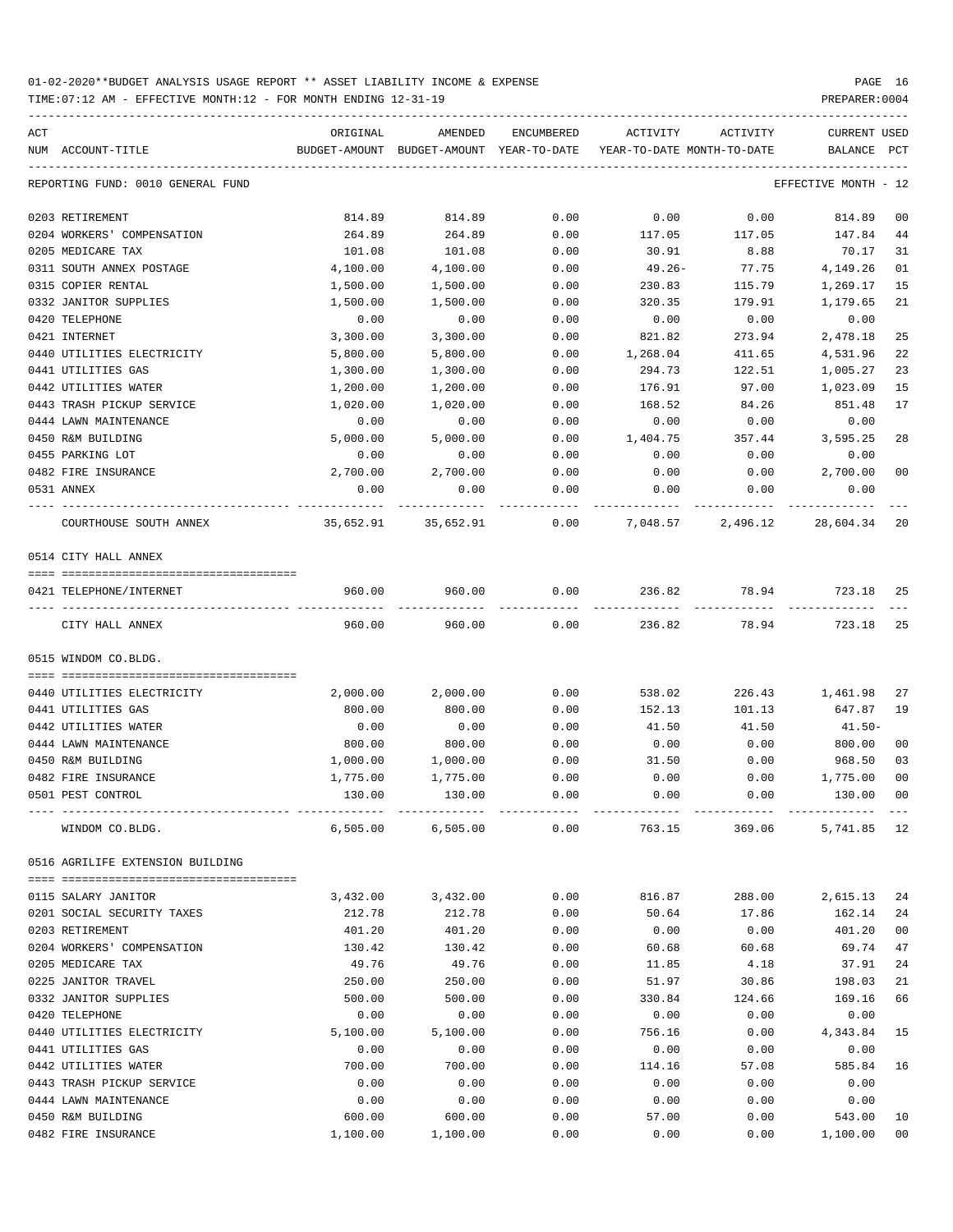| ACT | NUM ACCOUNT-TITLE                 | ORIGINAL   | AMENDED<br>BUDGET-AMOUNT BUDGET-AMOUNT YEAR-TO-DATE | ENCUMBERED          | ACTIVITY<br>YEAR-TO-DATE MONTH-TO-DATE | ACTIVITY                                  | <b>CURRENT USED</b><br>BALANCE | PCT |
|-----|-----------------------------------|------------|-----------------------------------------------------|---------------------|----------------------------------------|-------------------------------------------|--------------------------------|-----|
|     | REPORTING FUND: 0010 GENERAL FUND |            |                                                     |                     |                                        |                                           | EFFECTIVE MONTH - 12           |     |
|     | 0530 BUILDING REMODEL             | 0.00       | 0.00                                                | 0.00                | 0.00                                   | 0.00                                      | 0.00                           |     |
|     | 0535 BUILDING CONSTRUCTION        | 0.00       | 0.00                                                | 0.00                | 0.00                                   | 0.00                                      | 0.00                           |     |
|     | 0572 OFFICE EQUIPMENT             | 0.00       | 0.00                                                | 0.00                | 0.00                                   | 0.00                                      | 0.00                           |     |
|     | AGRILIFE EXTENSION BUILDING       |            |                                                     | 0.00                | 2,250.17                               | 583.32                                    | 10,225.99 18                   |     |
|     | 0517 COURTHOUSE EAST ANNEX        |            |                                                     |                     |                                        |                                           |                                |     |
|     | 0535 BUILDING                     | 0.00       | 0.00                                                | 0.00                | 0.00                                   | 0.00                                      | 0.00                           |     |
|     | COURTHOUSE EAST ANNEX             | 0.00       | 0.00                                                | 0.00                | 0.00                                   | 0.00                                      | 0.00                           |     |
|     | 0518 COUNTY OFFICES RELOCATION    |            |                                                     |                     |                                        |                                           |                                |     |
|     |                                   |            |                                                     |                     |                                        |                                           |                                |     |
|     | 0311 POSTAL EXPENSES              | 350.00     | 350.00                                              | 0.00                | 336.00                                 | 336.00                                    | 14.00                          | 96  |
|     | 0332 JANITOR SUPPLIES             | 3,000.00   | 3,000.00                                            | 0.00                | 805.57                                 | 0.00                                      | 2,194.43                       | 27  |
|     | 0420 UTILITIES TELEPHONE          | 0.00       | 0.00                                                | 0.00                | 0.00                                   | 0.00                                      | 0.00                           |     |
|     | 0421 INTERNET SERVICES            | 14,000.00  | 14,000.00                                           | 0.00                | 3,432.60                               | 1,296.59                                  | 10,567.40                      | 25  |
|     | 0440 UTILITIES ELECTRICITY        | 33,400.00  | 33,400.00                                           | 0.00                | 2,680.10                               | 621.24                                    | 30,719.90                      | 08  |
|     | 0441 UTILITIES GAS                | 4,400.00   | 4,400.00                                            | 0.00                | 567.36                                 | 257.86                                    | 3,832.64                       | 13  |
|     | 0442 UTILITIES WATER              | 6,400.00   | 6,400.00                                            | 0.00                | 1,005.37                               | 545.30                                    | 5,394.63                       | 16  |
|     | 0443 TRASH PICKUP SERVICE         | 2,150.00   | 2,150.00                                            | 0.00                | 335.24                                 | 167.62                                    | 1,814.76                       | 16  |
|     | 0450 R & M BUILDING               | 6,000.00   | 6,000.00                                            | 0.00                | 1,495.23                               | 807.00                                    | 4,504.77                       | 25  |
|     | 0460 MOVING EXPENSES              | 0.00       | 0.00                                                | 0.00                | 0.00                                   | 0.00                                      | 0.00                           |     |
|     | 0470 OFFICE SPACE LEASE           | 140,400.00 | 140,400.00                                          |                     |                                        |                                           | 94,775.00                      | 32  |
|     |                                   |            |                                                     | 0.00                | 45,625.00                              | 11,700.00                                 |                                |     |
|     | 0483 ALARM MONITORING             | 900.00     | 900.00                                              | 0.00                | 885.60                                 | 0.00                                      | 14.40                          | 98  |
|     | 0484 CLEANING SERVICES            | 0.00       | 0.00                                                | 0.00                | 0.00                                   | 0.00                                      | 0.00                           |     |
|     | 0501 PEST CONTROL                 | 1,000.00   | 1,000.00                                            | 0.00                | 235.00                                 | 0.00                                      | 765.00                         | 24  |
|     | COUNTY OFFICES RELOCATION         | 212,000.00 | 212,000.00                                          | 0.00                |                                        | 57,403.07    15,731.61    154,596.93      |                                | 27  |
|     | 0519 GOVERNMENT BUILDING          |            |                                                     |                     |                                        |                                           |                                |     |
|     |                                   |            |                                                     |                     |                                        |                                           |                                |     |
|     | 0165 CONSTRUCTION                 | 10,000.00  | 10,000.00                                           | 0.00                | 0.00                                   | 0.00                                      | 10,000.00 00                   |     |
|     | GOVERNMENT BUILDING               |            | 10,000.00 10,000.00                                 | 0.00                | 0.00                                   | 0.00                                      | 10,000.00 00                   |     |
|     | 0520 LAKE FANNIN                  |            |                                                     |                     |                                        |                                           |                                |     |
|     | 0484 GENERAL LIABILITY INSURANCE  |            |                                                     |                     |                                        | $0.00$ $0.00$ $0.00$ $0.00$ $0.00$ $0.00$ | 0.00                           |     |
|     | LAKE FANNIN                       | 0.00       | 0.00                                                | -----------<br>0.00 | 0.00                                   | 0.00                                      | 0.00                           |     |
|     | 0540 AMBULANCE SERVICE            |            |                                                     |                     |                                        |                                           |                                |     |
|     |                                   |            |                                                     |                     |                                        |                                           |                                |     |
|     | 0417 AMBULANCE SERVICE            |            | 540,000.00 540,000.00 0.00                          | --------------      |                                        | 135,000.00 45,000.00 405,000.00 25        |                                |     |
|     | AMBULANCE SERVICE                 |            | 540,000.00 540,000.00 0.00                          |                     |                                        | 135,000.00 45,000.00 405,000.00 25        |                                |     |
|     | 0543 FIRE PROTECTION              |            |                                                     |                     |                                        |                                           |                                |     |
|     |                                   |            | 84,000.00 84,000.00                                 | 0.00                |                                        |                                           | $0.00$ 63,000.00               | 25  |
|     | 0416 FIRE PROTECTION SERVICE      | 700.00     |                                                     |                     | 21,000.00                              |                                           |                                |     |
|     | 0422 R&M RADIO/TOWER              |            | 700.00                                              | 0.00                | 0.00                                   | 0.00                                      | 700.00                         | 00  |
|     | 0440 UTILITIES ELECTRICITY        | 0.00       | 0.00                                                | 0.00                | 0.00                                   | 0.00                                      | 0.00                           |     |
|     | 0447 REPEATER SERVICE CONTRACT    | 8,762.83   | 8,762.83                                            | 0.00                | 2,920.96                               | 0.00                                      | 5,841.87                       | 33  |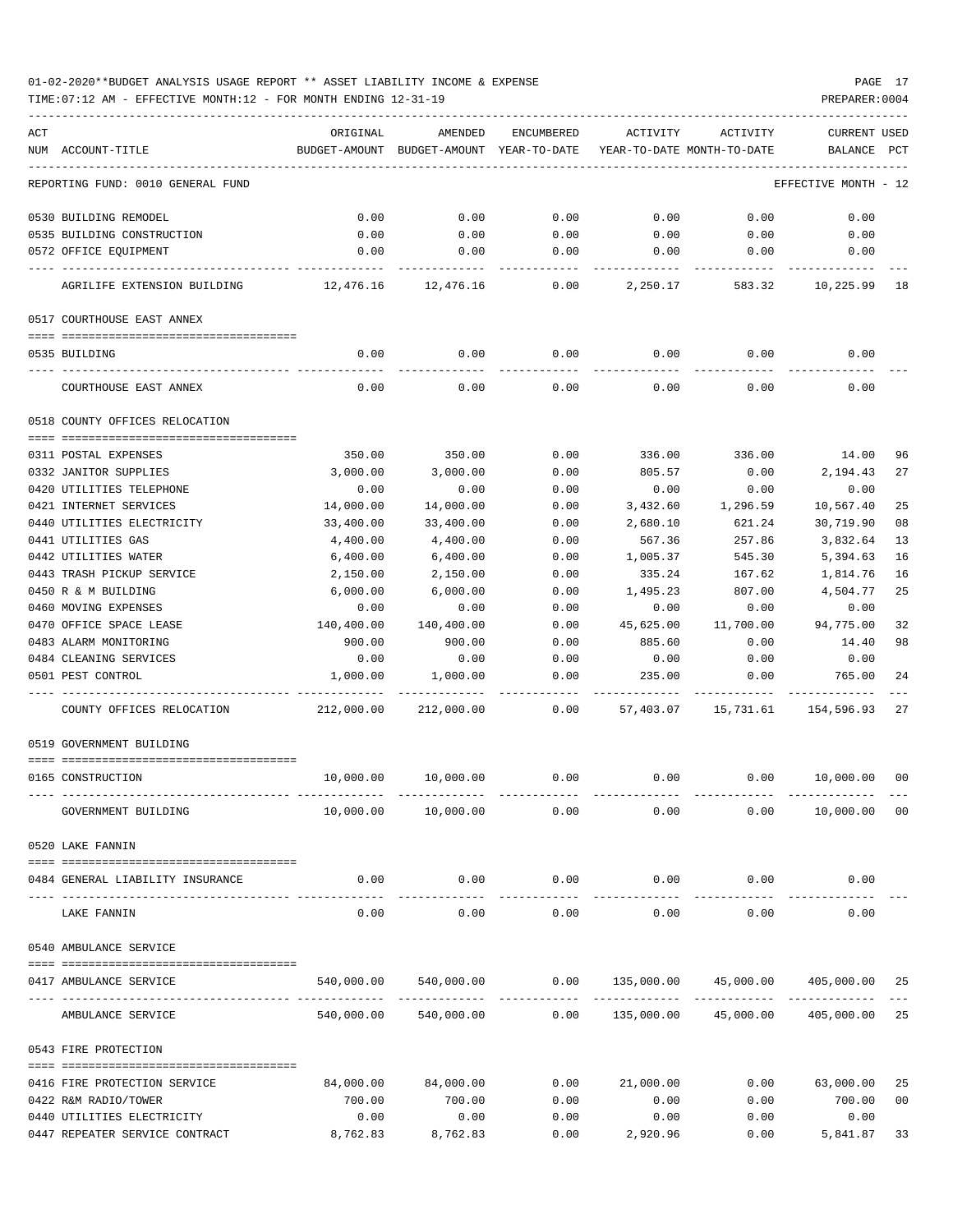| ACT |                                      | ORIGINAL  | AMENDED                                  | <b>ENCUMBERED</b> | ACTIVITY                   | ACTIVITY                       | <b>CURRENT USED</b>  |     |
|-----|--------------------------------------|-----------|------------------------------------------|-------------------|----------------------------|--------------------------------|----------------------|-----|
|     | NUM ACCOUNT-TITLE                    |           | BUDGET-AMOUNT BUDGET-AMOUNT YEAR-TO-DATE |                   | YEAR-TO-DATE MONTH-TO-DATE |                                | BALANCE              | PCT |
|     | REPORTING FUND: 0010 GENERAL FUND    |           |                                          |                   |                            |                                | EFFECTIVE MONTH - 12 |     |
|     | 0490 FCC RADIO LICENSE               | 0.00      | 0.00                                     | 0.00              | 0.00                       | 0.00                           | 0.00                 |     |
|     |                                      |           |                                          |                   |                            |                                |                      |     |
|     | FIRE PROTECTION                      | 93,462.83 | 93,462.83                                | 0.00              | 23,920.96                  | 0.00                           | 69,541.87            | -26 |
|     | 0551 CONSTABLE PRECINCT # 1          |           |                                          |                   |                            |                                |                      |     |
|     | 0101 SALARY ELECTED OFFICIAL         | 33,154.57 | 33,154.57                                | 0.00              | 8,926.26                   | 2,550.36                       | 24, 228.31           | 27  |
|     | 0201 SOCIAL SECURITY TAXES           | 2,204.38  | 2,204.38                                 | 0.00              | 549.80                     | 156.92                         | 1,654.58             | 25  |
|     | 0202 GROUP HEALTH & DENTAL INSURANCE | 6,272.76  | 6,272.76                                 | 0.00              | 1,337.57                   | 446.10                         | 4,935.19             | 21  |
|     | 0203 RETIREMENT                      | 3,875.77  | 3,875.77                                 | 0.00              | 1,018.51                   | 291.02                         | 2,857.26             | 26  |
|     | 0204 WORKERS' COMPENSATION           | 596.78    | 596.78                                   | 0.00              | 295.39                     | 295.39                         | 301.39               | 49  |
|     | 0205 MEDICARE TAX                    | 515.54    | 515.54                                   | 0.00              | 128.59                     | 36.70                          | 386.95               | 25  |
|     | 0310 OFFICE SUPPLIES                 | 50.00     | 50.00                                    | 0.00              | 0.00                       | 0.00                           | 50.00                | 00  |
|     | 0311 POSTAL EXPENSES                 | 150.00    | 150.00                                   | 0.00              | 4.35                       | 0.00                           | 145.65               | 03  |
|     | 0330 AUTO EXPENSE-GAS AND OIL        | 1,500.00  | 1,500.00                                 | 0.00              | 0.00                       | 0.00                           | 1,500.00             | 00  |
|     | 0421 ONLINE RESEARCH/ACCURINT        | 600.00    | 600.00                                   | 0.00              | 100.00                     | 50.00                          | 500.00               | 17  |
|     | 0422 R & M RADIO                     | 100.00    | 100.00                                   | 0.00              | 0.00                       | 0.00                           | 100.00               | 00  |
|     | 0427 TRAVEL EXPENSE                  | 2,400.00  | 2,400.00                                 | 0.00              | 600.00                     | 200.00                         | 1,800.00             | 25  |
|     | 0435 PRINTING                        | 50.00     | 50.00                                    | 0.00              | 0.00                       | 0.00                           | 50.00                | 00  |
|     | 0480 BOND                            | 0.00      | 0.00                                     | 0.00              | 0.00                       | 0.00                           | 0.00                 |     |
|     | 0488 LAW ENFORCEMENT PROF. INS       | 525.00    | 525.00                                   | 0.00              | 463.00                     | 0.00                           | 62.00                | 88  |
|     | 0572 EQUIPMENT                       | 0.00      | 0.00                                     | 0.00              | 0.00                       | 0.00                           | 0.00                 |     |
|     | 0574 TECHNOLOGY                      | 0.00      | 0.00                                     | 0.00              | 0.00                       | 0.00                           | 0.00                 |     |
|     | CONSTABLE PRECINCT # 1               | 51,994.80 | 51,994.80                                | 0.00              | 13,423.47                  | 4,026.49                       | 38,571.33            | -26 |
|     | 0552 CONSTABLE PRECINCT #2           |           |                                          |                   |                            |                                |                      |     |
|     |                                      |           |                                          |                   |                            |                                |                      |     |
|     | 0101 SALARY ELECTED OFFICIAL         | 16,099.05 | 16,099.05                                | 0.00              | 4,334.33                   | 1,238.38                       | 11,764.72            | 27  |
|     | 0201 SOCIAL SECURITY TAXES           | 1,146.94  | 1,146.94                                 | 0.00              | 268.73                     | 76.78                          | 878.21               | 23  |
|     | 0202 GROUP HEALTH & DENTAL INSURANCE | 11,870.88 | 11,870.88                                | 0.00              | 2,966.76                   | 988.92                         | 8,904.12             | 25  |
|     | 0203 RETIREMENT                      | 1,881.98  | 1,881.98                                 | 0.00              | 494.55                     | 141.30                         | 1,387.43             | 26  |
|     | 0204 WORKERS' COMPENSATION           | 289.78    | 289.78                                   | 0.00              | 139.07                     | 139.07                         | 150.71               | 48  |
|     | 0205 MEDICARE TAX                    | 268.24    | 268.24                                   | 0.00              | 62.86                      | 17.96                          | 205.38               | 23  |
|     | 0310 OFFICE SUPPLIES                 | 100.00    | 100.00                                   | 0.00              | 0.00                       | 0.00                           | 100.00               | 00  |
|     | 0311 POSTAL EXPENSES                 | 250.00    | 250.00                                   | 0.00              | 0.00                       | 0.00                           | 250.00               | 00  |
|     | 0330 AUTO EXPENSE-GAS AND OIL        | 1,000.00  | 1,000.00                                 | 0.00              | 0.00                       | 0.00                           | 1,000.00             | 00  |
|     | 0422 R & M RADIO                     | 100.00    | 100.00                                   | 0.00              | 0.00                       | 0.00                           | 100.00               | 00  |
|     | 0427 TRAVEL EXPENSE                  | 0.00      | 0.00                                     | 0.00              | 0.00                       | 0.00                           | 0.00                 |     |
|     | 0428 TRAINING/TUITION/TRAVEL         | 228.00    | 228.00                                   | 0.00              | 0.00                       | 0.00                           | 228.00               | 00  |
|     | 0435 PRINTING                        | 100.00    | 100.00                                   | 0.00              | 0.00                       | 0.00                           | 100.00               | 00  |
|     | 0454 R&M AUTO                        | 1,000.00  | 1,000.00                                 | 0.00              | 0.00                       | 0.00                           | 1,000.00             | 00  |
|     | 0480 BOND                            | 0.00      | 0.00                                     | 0.00              | 0.00                       | 0.00                           | 0.00                 |     |
|     | 0487 AUTO INSURANCE                  | 425.00    | 425.00                                   | 0.00              | 403.00                     | 0.00                           | 22.00                | 95  |
|     | 0488 LAW ENFOREMENT PROF. INS.       | 525.00    | 525.00                                   | 0.00              | 463.00                     | 0.00                           | 62.00                | 88  |
|     | 0573 RADIO EQUIPMENT                 | 0.00      | 0.00                                     | 0.00              | 0.00                       | 0.00                           | 0.00                 |     |
|     | 0574 TECHNOLOGY                      | 0.00      | 0.00                                     | 0.00              | 0.00<br>-----------        | 0.00                           | 0.00                 |     |
|     | CONSTABLE PRECINCT #2                | 35,284.87 | 35,284.87                                | 0.00              |                            | 9,132.30 2,602.41 26,152.57 26 |                      |     |
|     | 0553 CONSTABLE PRECINCT # 3          |           |                                          |                   |                            |                                |                      |     |
|     | 0101 SALARY ELECTED OFFICIAL         | 14,310.57 | 14,310.57                                | 0.00              |                            | 3,852.87 1,100.82              | 10,457.70            | 27  |
|     | 0201 SOCIAL SECURITY TAXES           | 1,036.06  | 1,036.06                                 | 0.00              | 276.11                     | 80.66                          | 759.95               | 27  |
|     | 0202 GROUP HEALTH & DENTAL INSURANCE | 11,870.88 | 11,870.88                                | 0.00              | 2,966.76                   | 988.92                         | 8,904.12             | 25  |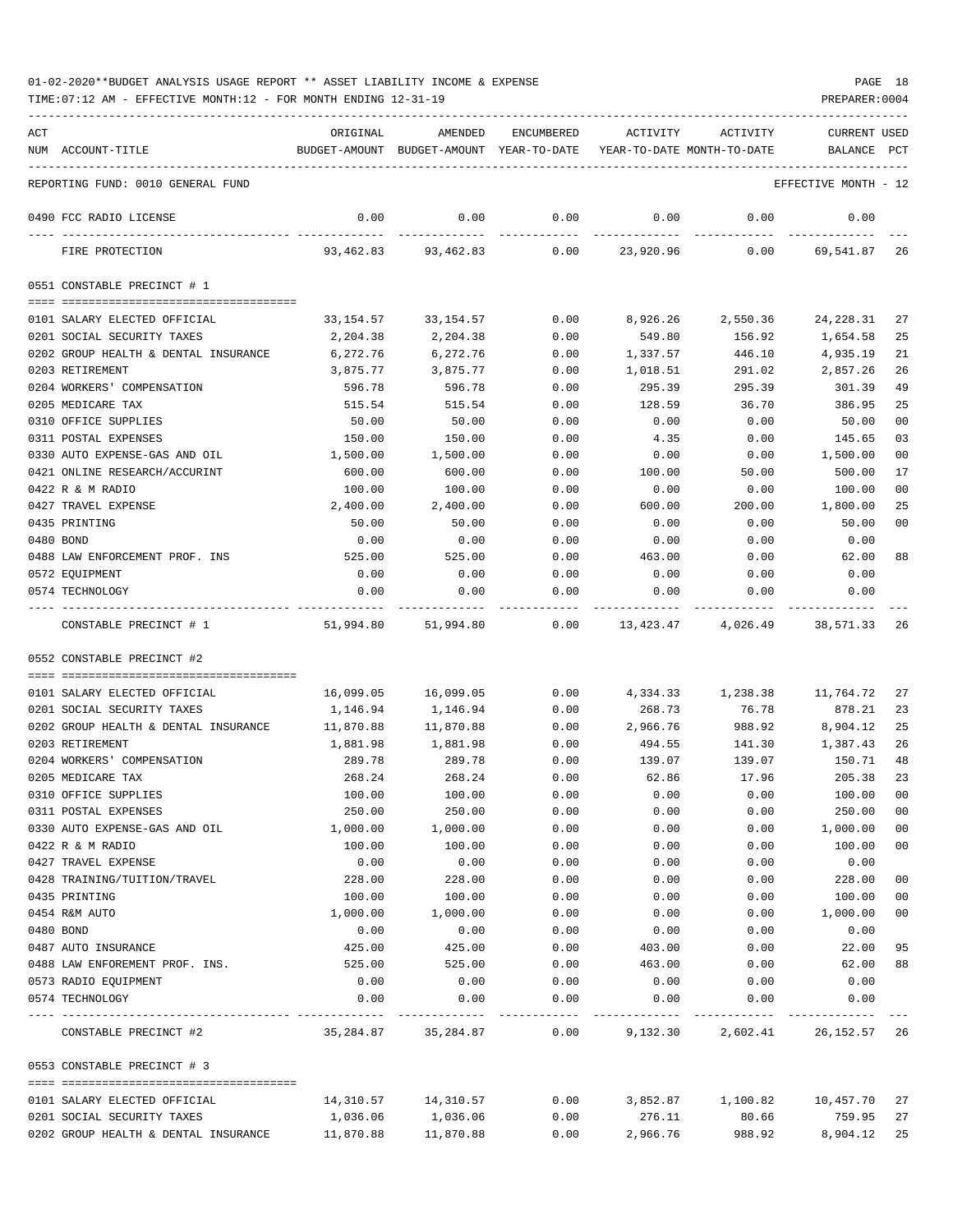| ACT<br>NUM ACCOUNT-TITLE                | ORIGINAL<br>BUDGET-AMOUNT | AMENDED<br>BUDGET-AMOUNT YEAR-TO-DATE | ENCUMBERED | ACTIVITY   | ACTIVITY<br>YEAR-TO-DATE MONTH-TO-DATE | <b>CURRENT USED</b><br>BALANCE | PCT            |
|-----------------------------------------|---------------------------|---------------------------------------|------------|------------|----------------------------------------|--------------------------------|----------------|
| REPORTING FUND: 0010 GENERAL FUND       |                           |                                       |            |            |                                        | EFFECTIVE MONTH - 12           |                |
| 0203 RETIREMENT                         | 1,672.91                  | 1,672.91                              | 0.00       | 439.60     | 125.60                                 | 1,233.31                       | 26             |
| 0204 WORKERS' COMPENSATION              | 257.59                    | 257.59                                | 0.00       | 123.62     | 123.62                                 | 133.97                         | 48             |
| 0205 MEDICARE TAX                       | 242.30                    | 242.30                                | 0.00       | 64.56      | 18.86                                  | 177.74                         | 27             |
| 0310 OFFICE SUPPLIES                    | 100.00                    | 100.00                                | 0.00       | 0.00       | 0.00                                   | 100.00                         | 0 <sub>0</sub> |
| 0311 POSTAL EXPENSES                    | 150.00                    | 150.00                                | 0.00       | 0.00       | 0.00                                   | 150.00                         | 0 <sub>0</sub> |
| 0330 AUTO EXPENSE-GAS AND OIL           | 200.00                    | 200.00                                | 0.00       | 0.00       | 0.00                                   | 200.00                         | 0 <sub>0</sub> |
| 0427 TRAVEL EXPENSE                     | 2,400.00                  | 2,400.00                              | 0.00       | 600.00     | 200.00                                 | 1,800.00                       | 25             |
| 0435 PRINTING                           | 50.00                     | 50.00                                 | 0.00       | 0.00       | 0.00                                   | 50.00                          | 0 <sub>0</sub> |
| 0453 COMPUTER SOFTWARE                  | 1,152.00                  | 1,152.00                              | 0.00       | 0.00       | 0.00                                   | 1,152.00                       | 0 <sub>0</sub> |
| 0480 BOND                               | 0.00                      | 0.00                                  | 0.00       | 0.00       | 0.00                                   | 0.00                           |                |
| 0481 DUES                               | 0.00                      | 0.00                                  | 0.00       | 60.00      | 60.00                                  | $60.00 -$                      |                |
| 0488 LAW ENFORCEMENT PROF. INS          | 525.00                    | 525.00                                | 0.00       | 463.00     | 0.00                                   | 62.00                          | 88             |
| 0572 OFFICE EQUIPMENT                   | 500.00                    | 500.00                                | 0.00       | 0.00       | 0.00                                   | 500.00                         | 0 <sub>0</sub> |
| 0573 RADIO EQUIPMENT                    | 0.00                      | 0.00                                  | 0.00       | 0.00       | 0.00                                   | 0.00                           |                |
| 0574 TECHNOLOGY                         | 10,000.00                 | 10,000.00                             | 0.00       | 0.00       | 0.00                                   | 10,000.00                      | 00             |
| CONSTABLE PRECINCT # 3                  | 44,467.31                 | 44,467.31                             | 0.00       | 8,846.52   | 2,698.48                               | 35,620.79                      | 20             |
| 0555 ANIMAL CONTROL OFFICER             |                           |                                       |            |            |                                        |                                |                |
| 0441 ANIMAL CONTROL OFFICER/SERVICES    | 3,500.00                  | 3,500.00                              | 0.00       | 0.00       | 0.00                                   | 3,500.00                       | 00             |
| ANIMAL CONTROL OFFICER                  | 3,500.00                  | 3,500.00                              | 0.00       | 0.00       | 0.00                                   | 3,500.00                       | 0 <sub>0</sub> |
| 0560 COUNTY SHERIFF                     |                           |                                       |            |            |                                        |                                |                |
| 0101 SALARY ELECTED OFFICIAL            | 59,993.98                 | 59,993.98                             | 0.00       | 16,152.22  | 4,614.92                               | 43,841.76                      | 27             |
| 0102 ADMINISTRATIVE SECRETARY           | 42,500.00                 | 42,500.00                             | 0.00       | 11,442.34  | 3,269.24                               | 31,057.66                      | 27             |
| 0103 CHIEF DEPUTY                       | 49,000.00                 | 49,000.00                             | 0.00       | 13,192.34  | 3,769.24                               | 35,807.66                      | 27             |
| 0104 SALARIES DEPUTIES                  | 615,297.97                | 615,297.97                            | 0.00       | 155,857.91 | 47,021.50                              | 459,440.06                     | 25             |
| 0107 PT RECORDS/EVIDENCE CLERKS         | 24,000.00                 | 24,000.00                             | 0.00       | 6,432.00   | 1,920.00                               | 17,568.00                      | 27             |
| 0108 COMPENSATION PAY                   | 138,719.27                | 138,719.27                            | 0.00       | 17,527.40  | 6,443.71                               | 121,191.87                     | 13             |
| 0109 INVESTIGATOR-CRIMES AGAINST CHILDR | 36,569.21                 | 36,569.21                             | 0.00       | 10,064.99  | 0.00                                   | 26,504.22                      | 28             |
| 0110 JAIL ADMINISTRATOR                 | 0.00                      | 0.00                                  | 0.00       | 0.00       | 0.00                                   | 0.00                           |                |
| 0111 LIEUTENANT                         | 44,800.00                 | 44,800.00                             | 0.00       | 12,061.56  | 3,446.16                               | 32,738.44                      | 27             |
| 0113 TRANSPORT OFFICER                  | 36,569.21                 | 36,569.21                             | 0.00       | 9,493.64   | 0.00                                   | 27,075.57                      | 26             |
| 0114 PROF. STANDARDS OFFICER            | 36,569.21                 | 36,569.21                             | 0.00       | 9,845.57   | 2,813.02                               | 26,723.64                      | 27             |
| 0120 SALARY DISPATCHER                  | 278,094.11                | 278,094.11                            | 0.00       | 57,024.39  | 15,234.57                              | 221,069.72                     | 21             |
| 0201 SOCIAL SECURITY TAXES              | 81,779.50                 | 81,779.50                             | 0.00       | 19,632.00  | 5,434.92                               | 62,147.50                      | 24             |
| 0202 GROUP HEALTH INSURANCE             | 367,997.28                | 367,997.28                            | 0.00       | 87,825.60  | 25,727.51                              | 280, 171.68                    | 24             |
| 0203 RETIREMENT                         | 151,819.68                | 151,819.68                            | 0.00       | 36,408.78  | 10,101.60                              | 115,410.90                     | 24             |
| 0204 WORKERS' COMPENSATION              | 29,018.53                 | 29,018.53                             | 0.00       | 8,092.36   | 8,092.36                               | 20,926.17                      | 28             |
| 0205 MEDICARE TAX                       | 19,125.85                 | 19,125.85                             | 0.00       | 4,591.16   | 1,271.03                               | 14,534.69                      | 24             |
| 0206 UNEMPLOYMENT EXPENSE               | 4,100.00                  | 4,100.00                              | 0.00       | 0.00       | 0.00                                   | 4,100.00                       | 0 <sub>0</sub> |
| 0250 EMPLOYEE PHYSICALS                 | 1,000.00                  | 1,000.00                              | 0.00       | 228.00     | 103.00                                 | 772.00                         | 23             |
| 0310 OFFICE SUPPLIES                    | 8,000.00                  | 8,000.00                              | 0.00       | 2,696.10   | 0.00                                   | 5,303.90                       | 34             |
| 0311 POSTAL EXPENSES                    | 1,700.00                  | 1,700.00                              | 0.00       | 1,064.34   | 761.78                                 | 635.66                         | 63             |
| 0315 SHERIFF COPIER RENTAL              | 0.00                      | 0.00                                  | 0.00       | 0.00       | 0.00                                   | 0.00                           |                |
| 0320 WEAPONS SUPPLIES                   | 3,000.00                  | 3,000.00                              | 0.00       | 172.88     | 37.55                                  | 2,827.12                       | 06             |
| 0321 PATROL SUPPLIES                    | 3,800.00                  | 3,800.00                              | 0.00       | 3,372.84   | 0.00                                   | 427.16                         | 89             |
| 0330 AUTO EXPENSE GAS & OIL             | 80,000.00                 | 80,000.00                             | 0.00       | 10,313.70  | 3,799.16                               | 69,686.30                      | 13             |
| 0332 SHERIFF JANITOR SUPPLIES           | 1,750.00                  | 1,750.00                              | 0.00       | 376.99     | 0.00                                   | 1,373.01                       | 22             |
| 0395 UNIFORMS/OTHER                     | 4,900.00                  | 4,900.00                              | 452.88     | 1,434.38   | 538.64                                 | 3,012.74                       | 39             |
| 0419 SHERIFF CELL PHONE                 | 480.00                    | 480.00                                | 0.00       | 120.00     | 40.00                                  | 360.00                         | 25             |
| 0420 TELEPHONE                          | 0.00                      | 0.00                                  | 0.00       | 0.00       | 0.00                                   | 0.00                           |                |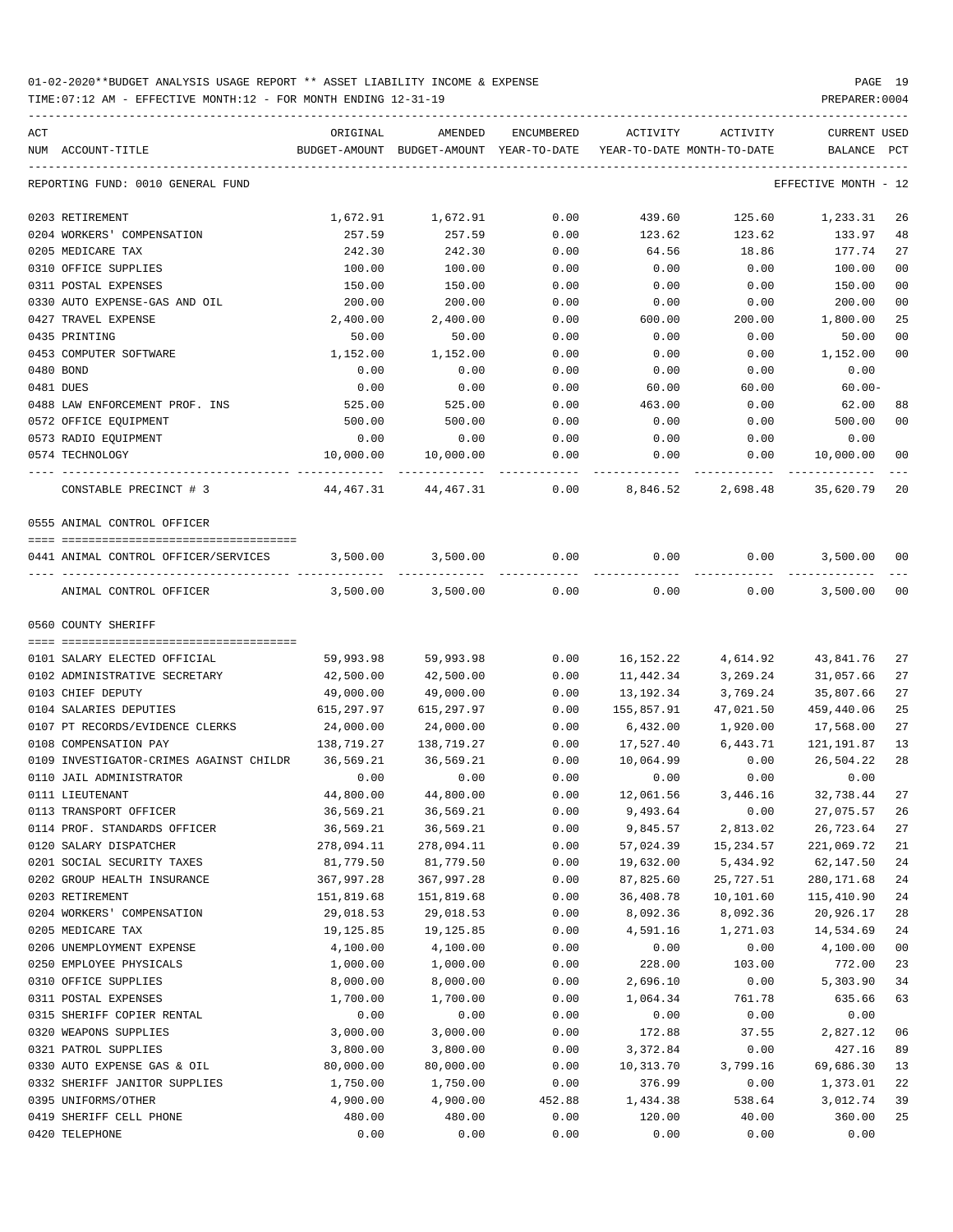TIME:07:12 AM - EFFECTIVE MONTH:12 - FOR MONTH ENDING 12-31-19 PREPARER:0004

| ACT |                                         | ORIGINAL                                                              | AMENDED                                  | ENCUMBERED   | ACTIVITY                   | ACTIVITY    | <b>CURRENT USED</b>     |                |
|-----|-----------------------------------------|-----------------------------------------------------------------------|------------------------------------------|--------------|----------------------------|-------------|-------------------------|----------------|
|     | NUM ACCOUNT-TITLE                       |                                                                       | BUDGET-AMOUNT BUDGET-AMOUNT YEAR-TO-DATE |              | YEAR-TO-DATE MONTH-TO-DATE |             | BALANCE PCT             |                |
|     | REPORTING FUND: 0010 GENERAL FUND       |                                                                       |                                          |              |                            |             | EFFECTIVE MONTH - 12    |                |
|     | 0421 CELL PHONE                         | 2,400.00                                                              | 2,400.00                                 | 0.00         | 300.00                     | 100.00      | 2,100.00                | 13             |
|     | 0422 R & M RADIO                        | 1,055.00                                                              | 1,055.00                                 | 0.00         | 0.00                       | 0.00        | 1,055.00                | 0 <sup>0</sup> |
|     | 0425 PROFESSIONAL SERVICES/INTERPRETER  | 100.00                                                                | 100.00                                   | 0.00         | 0.00                       | 0.00        | 100.00                  | 0 <sub>0</sub> |
|     | 0427 OUT OF COUNTY TRAVEL/TRAINING      | 4,000.00                                                              | 4,000.00                                 | 0.00         | 0.00                       | 0.00        | 4,000.00                | 0 <sub>0</sub> |
|     | 0428 PRISONER TRANSPORT                 | 7,500.00                                                              | 7,500.00                                 | 0.00         | 356.43                     | 123.33      | 7,143.57                | 05             |
|     | 0430 BIDS AND NOTICES                   | 500.00                                                                | 500.00                                   | 0.00         | 93.56                      | 0.00        | 406.44                  | 19             |
|     | 0432 IMPOUNDMENT OF ESTRAY LIVESTOCK    | 11,500.00                                                             | 11,500.00                                | 0.00         | 0.00                       | 0.00        | 11,500.00               | 0 <sub>0</sub> |
|     | 0435 PRINTING                           | 1,000.00                                                              | 1,000.00                                 | 54.75        | 439.02                     | 157.86      | 506.23                  | 49             |
|     | 0440 UTILITIES ELECTRICITY              | 0.00                                                                  | 0.00                                     | 0.00         | 0.00                       | 0.00        | 0.00                    |                |
|     | 0442 UTILITIES WATER                    | 3,500.00                                                              | 3,500.00                                 | 0.00         | 291.80                     | 127.84      | 3,208.20                | 08             |
|     | 0443 SHERIFF TRASH PICKUP               | 1,400.00                                                              | 1,400.00                                 | 0.00         | 233.08                     | 116.54      | 1,166.92                | 17             |
|     | 0444 INTERNET SERVICE                   | 8,600.00                                                              | 8,600.00                                 | 0.00         | 2,199.90                   | 788.02      | 6,400.10                | 26             |
|     | 0445 AIR CONDITIONER MAINTENANCE        | 0.00                                                                  | 0.00                                     | 0.00         | 0.00                       | 0.00        | 0.00                    |                |
|     | 0447 REPEATER SERVICE CONTRACT          | 0.00                                                                  | 0.00                                     | 0.00         | 0.00                       | 0.00        | 0.00                    |                |
|     | 0450 SHERIFF OFF. R&M BLDG.             | 5,000.00                                                              | 5,000.00                                 | 0.00         | $15,660.05 -$              | 174.95      | 20,660.05 313           |                |
|     | 0452 R & M EQUIPMENT                    | 0.00                                                                  | 0.00                                     | 0.00         | 0.00                       | 0.00        | 0.00                    |                |
|     | 0453 TYLER/CAD MAINTENANCE              | 14,678.00                                                             | 14,678.00                                | 0.00         | 0.00                       | 0.00        | 14,678.00               | 0 <sub>0</sub> |
|     | 0454 R & M AUTOMOBILES                  | 35,000.00                                                             | 35,000.00                                | 0.00         | $3,529.64-$                | $4,363.49-$ | 38,529.64               | 10             |
|     | 0480 BOND                               | 80.00                                                                 | 80.00                                    | 0.00         | 179.00                     | 99.00       | 99.00- 224              |                |
|     | 0482 FIRE INSURANCE                     | 300.00                                                                | 300.00                                   | 0.00         | 0.00                       | 0.00        | 300.00                  | 0 <sub>0</sub> |
|     | 0487 AUTOMOBILE INSURANCE               | 10,000.00                                                             | 10,000.00                                | 0.00         | 9,816.00                   | 0.00        | 184.00                  | 98             |
|     | 0488 LAW ENFORCEMENT INSURANCE          | 15,500.00                                                             | 15,200.05                                | 0.00         | 13,605.56                  | 0.00        | 1,594.49                | 90             |
|     | 0571 HWY. PATROL RADAR EQUIPMENT        | 0.00                                                                  | 0.00                                     | 0.00         | 0.00                       | 0.00        | 0.00                    |                |
|     | 0572 OFFICE EQUIPMENT                   | 4,000.00                                                              | 4,000.00                                 | 513.18       | 205.75                     | 0.00        | 3,281.07                | 18             |
|     | 0573 RADIO EQUIPMENT                    | 0.00                                                                  | 0.00                                     | 0.00         | 0.00                       | 0.00        | 0.00                    |                |
|     | 0574 TECHNOLOGY                         | 6,000.00                                                              | 6,299.95                                 | 5,949.30     | 299.95                     | 0.00        | 50.70                   | 99             |
|     | 0575 AUTOMOBILES                        | 85,000.00                                                             | 85,000.00                                | 0.00         | 0.00                       | 0.00        | 85,000.00               | 0 <sub>0</sub> |
|     | 0579 WEAPONS                            | 2,000.00                                                              | 2,000.00                                 | 0.00         | 0.00                       | 0.00        | 2,000.00                | 0 <sub>0</sub> |
|     | 0630 AUTO NOTE PMT-PRINCIPAL            | 0.00                                                                  | 0.00                                     | 0.00         | 0.00                       | 0.00        | 0.00                    |                |
|     | 0670 AUTO NOTE PMT-INTEREST             | 0.00                                                                  | 0.00                                     | 0.00         | 0.00                       | 0.00        | 0.00                    |                |
|     | COUNTY SHERIFF                          | 2,339,696.80 2,339,696.80 6,970.11 504,253.85 141,763.96 1,828,472.84 |                                          |              |                            |             |                         | 22             |
|     | 0562 RIFLE RESISTANT BODY ARMOR 3439801 |                                                                       |                                          |              |                            |             |                         |                |
|     | 0396 BODY ARMOR                         |                                                                       |                                          | 0.00         |                            |             |                         |                |
|     | RIFLE RESISTANT BODY ARMOR 3439801      | 0.00                                                                  | 0.00                                     | 0.00         | 0.00                       | 0.00        | 0.00                    |                |
|     | 0565 JAIL OPERATIONS                    |                                                                       |                                          |              |                            |             |                         |                |
|     | 0380 PRISONER HOUSING                   | 1,900,000.00                                                          | 1,900,000.00                             | 0.00         | 334,923.75                 |             | 164,657.50 1,565,076.25 | 18             |
|     | 0400 PRISONER TRANSPORT/GUARD           | 20,000.00                                                             | 20,000.00                                | 0.00         | 8,957.48                   | 447.70      | 11,042.52               | 45             |
|     | 0405 PRISONER MEDICAL                   | 100,000.00                                                            | 100,000.00                               | 0.00         | 18,729.31                  | 7,359.84    | 81,270.69               | 19             |
|     | 0429 SCHOLARSHIP AWARDS                 | 0.00                                                                  | 0.00                                     | 0.00         | 0.00                       | 0.00        | 0.00                    |                |
|     | 0442 CR4200 UTILITY WATER               | 0.00                                                                  | 0.00                                     | 0.00         | 0.00                       | 0.00        | 0.00                    |                |
|     | 0450 R&M BUILDING                       | 5,000.00                                                              | 5,000.00                                 | 0.00         | 300.00                     | 0.00        | 4,700.00                | 06             |
|     | 0482 FIRE INSURANCE                     | 0.00                                                                  | 0.00                                     | 0.00         | 0.00                       | 0.00        | 0.00                    |                |
|     | 0491 JUSTICE ASSISTANCE GRANT           | 0.00                                                                  | 0.00                                     | 0.00         | 0.00                       | 0.00        | 0.00                    |                |
|     | 0500 LAND                               | 0.00                                                                  | 0.00                                     | 0.00         | 0.00                       | 0.00        | 0.00                    |                |
|     | 0532 JAIL                               | 0.00                                                                  | 0.00                                     | 0.00<br>---- | 0.00                       | 0.00        | 0.00                    |                |
|     | <b>JAIL OPERATIONS</b>                  | 2,025,000.00                                                          | 2,025,000.00                             | 0.00         | 362,910.54                 |             | 172,465.04 1,662,089.46 | 18             |

0570 ADULT PROBATION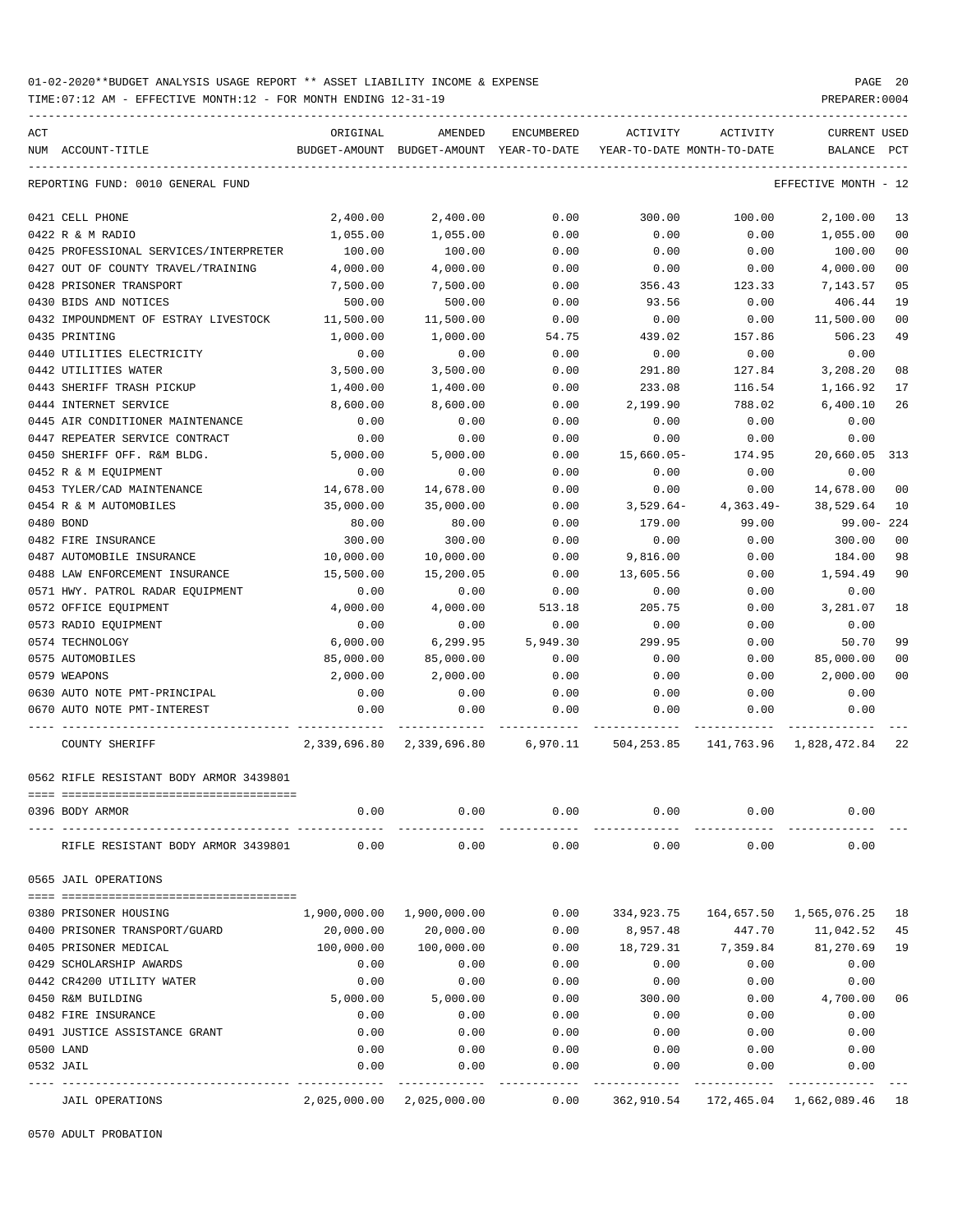|     | TIME:07:12 AM - EFFECTIVE MONTH:12 - FOR MONTH ENDING 12-31-19 |                  |                                          |                     |            |                            | PREPARER: 0004          |                |
|-----|----------------------------------------------------------------|------------------|------------------------------------------|---------------------|------------|----------------------------|-------------------------|----------------|
| ACT |                                                                | ORIGINAL         | AMENDED                                  | ENCUMBERED          | ACTIVITY   | ACTIVITY                   | CURRENT USED            |                |
|     | NUM ACCOUNT-TITLE                                              |                  | BUDGET-AMOUNT BUDGET-AMOUNT YEAR-TO-DATE |                     |            | YEAR-TO-DATE MONTH-TO-DATE | BALANCE PCT             |                |
|     | REPORTING FUND: 0010 GENERAL FUND                              |                  |                                          |                     |            |                            | EFFECTIVE MONTH - 12    |                |
|     | 0420 TELEPHONE                                                 | 2,400.00         | 2,400.00                                 | 0.00                | 0.00       | 0.00                       | 2,400.00                | 00             |
|     | 0421 TELEPHONE SYSTEM INSTALLATION                             | 0.00             | 0.00                                     | 0.00                | 0.00       | 0.00                       | 0.00                    |                |
|     | 0572 OFFICE EQUIPMENT                                          | 2,000.00         | 2,000.00                                 | 0.00                | 1,329.50   | 0.00                       | 670.50                  | 66             |
|     | ADULT PROBATION                                                | 4,400.00         | 4,400.00                                 | 0.00                | 1,329.50   | 0.00                       | -----------<br>3,070.50 | 30             |
|     | 0573 BOND SUPERVISION                                          |                  |                                          |                     |            |                            |                         |                |
|     | 0103 SALARY-BOND SUPERVISOR                                    | 37,724.96        | 37,724.96                                | 0.00                | 10,156.72  | 2,901.92                   | 27,568.24               | 27             |
|     | 0201 SOCIAL SECURITY TAXES                                     | 2,338.95         | 2,338.95                                 | 0.00                | 623.00     | 178.00                     | 1,715.95                | 27             |
|     | 0202 GROUP HEALTH INSURANCE                                    | 11,870.88        | 11,870.88                                | 0.00                | 2,966.76   | 988.92                     | 8,904.12                | 25             |
|     | 0203 RETIREMENT                                                | 4,410.05         | 4,410.05                                 | 0.00                | 1,158.85   | 331.10                     | 3,251.20                | 26             |
|     | 0204 WORKERS' COMPENSATION                                     | 113.17           | 113.17                                   | 0.00                | 57.71      | 57.71                      | 55.46                   | 51             |
|     | 0205 MEDICARE TAX                                              | 547.01           | 547.01                                   | 0.00                | 145.67     | 41.62                      | 401.34                  | 27             |
|     | 0310 OFFICE SUPPLIES                                           | 900.00           | 900.00                                   | 106.15              | 342.66     | 191.88                     | 451.19                  | 50             |
|     | 0311 POSTAL EXPENSES                                           | 0.00             | 0.00                                     | 0.00                | 0.00       | 0.00                       | 0.00                    |                |
|     | 0313 DRUG TESTING SUPPLIES                                     |                  | 1,750.00                                 | 987.50              |            |                            | 762.50                  | 56             |
|     | 0340 EVALUATIONS                                               | 1,750.00<br>0.00 |                                          |                     | 0.00       | 0.00                       | 0.00                    |                |
|     |                                                                |                  | 0.00                                     | 0.00                | 0.00       | 0.00                       |                         |                |
|     | 0353 COMPUTER EXPENSE                                          | 0.00             | 0.00                                     | 0.00                | 0.00       | 0.00                       | 0.00                    |                |
|     | 0420 TELEPHONE                                                 | 0.00             | 0.00                                     | 0.00                | 0.00       | 0.00                       | 0.00                    |                |
|     | 0427 OUT OF COUNTY TRAVEL/TRAINING                             | 1,900.00         | 1,900.00                                 | 0.00                | 0.00       | 0.00                       | 1,900.00                | 0 <sub>0</sub> |
|     | 0453 COMPUTER SOFTWARE                                         | 1,284.00         | 1,284.00                                 | 0.00                | 428.00     | 107.00                     | 856.00                  | 33             |
|     | 0480 BOND                                                      | 50.00            | 50.00                                    | 0.00                | 0.00       | 0.00                       | 50.00                   | 0 <sub>0</sub> |
|     | 0481 DUES                                                      | 75.00            | 75.00                                    | 0.00                | 0.00       | 0.00                       | 75.00                   | 0 <sup>0</sup> |
|     | BOND SUPERVISION                                               |                  |                                          |                     |            | 4,798.15                   | 45,991.00               | 27             |
|     | 0575 JUVENILE PROBATION                                        |                  |                                          |                     |            |                            |                         |                |
|     |                                                                |                  |                                          |                     |            |                            |                         |                |
|     | 0311 POSTAGE                                                   | 0.00             | 0.00                                     | 0.00                | 9.15       | 0.00                       | $9.15-$                 |                |
|     | 0315 COPIER RENTAL                                             | 0.00             | 0.00                                     | 0.00                | 60.24      | 28.24                      | $60.24-$                |                |
|     | 0408 DETENTION OPERATING COST                                  | 0.00             | 0.00                                     | 0.00                | 0.00       | 0.00                       | 0.00                    |                |
|     | 0415 RESIDENTIAL PLACEMENT                                     | 0.00             | 0.00                                     | 0.00                | 0.00       | 0.00                       | 0.00                    |                |
|     | 0416 COUNSELING SERVICES                                       | 0.00             | 0.00                                     | 0.00                | 0.00       | 0.00                       | 0.00                    |                |
|     | 0420 TELEPHONE                                                 | 0.00             | 0.00                                     | 0.00                | 0.00       | 0.00                       | 0.00                    |                |
|     | 0427 TRAVEL & TRAINING                                         | 0.00             | 0.00                                     | 0.00                | 0.00       | 0.00                       | 0.00                    |                |
|     | 0995 JUVENILE PROBATION FUNDING                                | 184,000.00       | 184,000.00<br>--------------             | 0.00<br>----------- | 184,000.00 | 184,000.00                 | 0.00 100                |                |
|     | JUVENILE PROBATION                                             | 184,000.00       | 184,000.00                               | 0.00                | 184,069.39 | 184,028.24                 | $69.39 - 100$           |                |
|     | 0590 ENVIRONMENTAL DEVELOPMENT                                 |                  |                                          |                     |            |                            |                         |                |
|     |                                                                |                  |                                          |                     |            |                            |                         |                |
|     | 0104 SALARIES DEPUTIES                                         | 40,161.56        | 40,161.56                                | 0.00                | 10,812.76  | 3,089.36                   | 29,348.80               | 27             |
|     | 0107 SALARY TEMP/EXTRA                                         | 18,096.00        | 18,096.00                                | 0.00                | 3,132.00   | 1,392.00                   | 14,964.00               | 17             |
|     | 0151 SALARY DIRECTOR                                           | 40,827.10        | 40,827.10                                | 0.00                | 10,991.89  | 3,140.54                   | 29,835.21               | 27             |
|     | 0201 SOCIAL SECURITY TAXES                                     | 6,143.25         | 6,143.25                                 | 0.00                | 1,491.98   | 457.10                     | 4,651.27                | 24             |
|     | 0202 GROUP HEALTH & DENTAL INSURANCE                           | 23,741.76        | 23,741.76                                | 0.00                | 5,933.52   | 1,977.84                   | 17,808.24               | 25             |
|     | 0203 RETIREMENT                                                | 11,583.00        | 11,583.00                                | 0.00                | 2,845.29   | 869.66                     | 8,737.71                | 25             |
|     | 0204 WORKERS' COMPENSATION                                     | 291.43           | 291.43                                   | 0.00                | 144.23     | 144.23                     | 147.20                  | 49             |
|     | 0205 MEDICARE TAX                                              | 1,436.73         | 1,436.73                                 | 0.00                | 348.93     | 106.90                     | 1,087.80                | 24             |
|     | 0310 OFFICE SUPPLIES                                           | 700.00           | 700.00                                   | 44.53               | 97.22      | 0.00                       | 558.25                  | 20             |
|     | 0311 POSTAL EXPENSE                                            | 1,700.00         | 1,700.00                                 | 0.00                | 100.30     | 0.00                       | 1,599.70                | 06             |
|     | 0315 COPIER RENTAL                                             | 1,000.00         | 1,000.00                                 | 0.00                | 153.51     | 76.83                      | 846.49                  | 15             |
|     | 0330 AUTO EXPENSE GAS & OIL                                    | 1,500.00         | 1,500.00                                 | 0.00                | 74.88      | 0.00                       | 1,425.12                | 05             |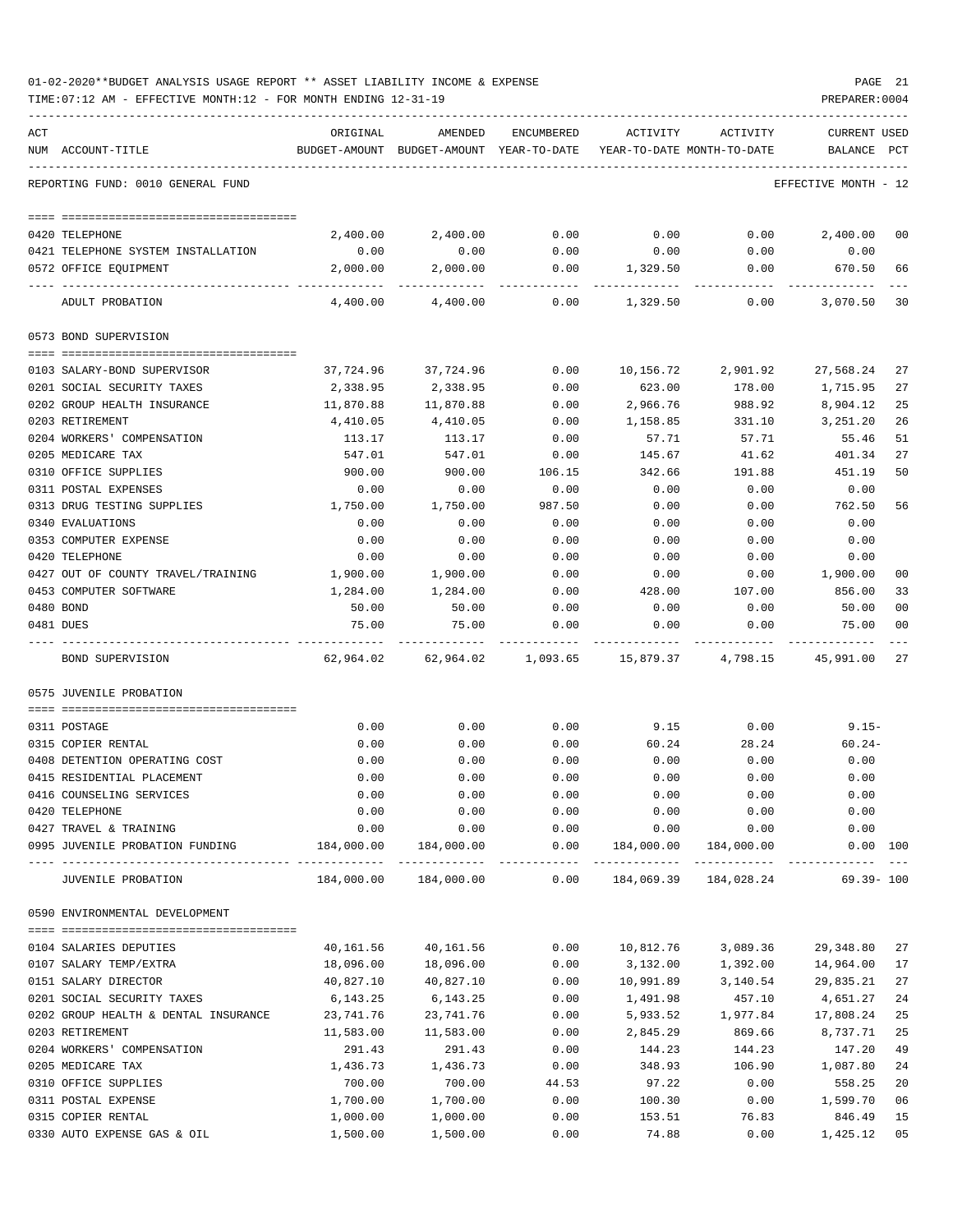TIME:07:12 AM - EFFECTIVE MONTH:12 - FOR MONTH ENDING 12-31-19 PREPARER:0004

----------------------------------------------------------------------------------------------------------------------------------- ACT ORIGINAL AMENDED ENCUMBERED ACTIVITY ACTIVITY CURRENT USED NUM ACCOUNT-TITLE BUDGET-AMOUNT BUDGET-AMOUNT YEAR-TO-DATE YEAR-TO-DATE MONTH-TO-DATE BALANCE PCT ----------------------------------------------------------------------------------------------------------------------------------- REPORTING FUND: 0010 GENERAL FUND EFFECTIVE MONTH - 12 0420 TELEPHONE 0.00 0.00 0.00 0.00 0.00 0.00 0427 OUT OF COUNTY TRAVEL/TRAINING 800.00 800.00 0.00 991.16 991.16 191.16- 124 0435 PRINTING 100.00 100.00 0.00 0.00 0.00 100.00 00 0453 SOFTWARE MAINTENANCE SAFE 300.00 300.00 0.00 0.00 0.00 300.00 00 0454 R&M AUTO 1,000.00 1,000.00 0.00 0.00 0.00 1,000.00 00 0467 VISITING HEALTH INSPECTOR 300.00 300.00 0.00 70.74 0.00 229.26 24 0480 BOND 100.00 100.00 0.00 0.00 0.00 100.00 00 0481 DUES 111.00 111.00 0.00 0.00 0.00 111.00 00 0487 AUTOMOBILE INSURANCE 225.00 225.00 0.00 188.00 0.00 37.00 84 0572 OFFICE EQUIPMENT 600.00 500.00 500.00 500.00 0.00 244.99 244.99 255.01 49 0574 TECHNOLOGY 0.00 0.00 0.00 0.00 0.00 0.00 0575 AUTOMOBILE/PICKUP 0.00 0.00 0.00 0.00 0.00 0.00 ---- ---------------------------------- ------------- ------------- ------------ ------------- ------------ ------------- --- ENVIRONMENTAL DEVELOPMENT 150,616.83 150,616.83 44.53 37,621.40 12,490.61 112,950.90 25 0591 FANNIN CO DEVELOPMENT SERV. ==== =================================== 0110 SALARY DIRECTOR 36,314.00 36,314.00 0.00 9,776.83 2,793.38 26,537.17 27 0201 SOCIAL SECURITY TAXES 2,251.47 2,251.47 0.00 560.89 158.10 1,690.58 25 0202 GROUP HEALTH & DENTAL INSURANCE 11,870.88 11,870.88 0.00 2,966.76 988.92 8,904.12 25 0203 RETIREMENT 4,245.11 4,245.11 0.00 1,115.52 318.72 3,129.59 26 0204 WORKERS' COMPENSATION 108.94 108.94 108.94 0.00 55.55 55.55 53.39 51 0205 MEDICARE TAX 6 1 1 1 1 1 1 1 526.55 526.55 526.55 0.00 131.19 36.98 395.36 25 0310 OFFICE SUPPLIES 500.00 500.00 0.00 170.02 40.34 329.98 34 0311 POSTAL EXPENSE 300.00 300.00 0.00 0.00 0.00 300.00 00 0330 AUTO EXPENSE GAS & OIL  $1,000.00$   $1,000.00$   $0.00$  0.00 0.00 0.00  $1,000.00$  00 0420 TELEPHONE 0.00 0.00 0.00 0.00 0.00 0.00 0427 OUT OF COUNTY TRAVEL/TRAINING 1,600.00 1,600.00 0.00 20.00 20.00 1,580.00 01 0435 PRINTING 100.00 100.00 0.00 0.00 0.00 100.00 00 0453 SOFTWARE MAINTENANCE 100.00 100.00 0.00 0.00 0.00 100.00 00 0454 R&M AUTO 500.00 500.00 0.00 212.81 0.00 287.19 43 0480 BOND 50.00 50.00 0.00 0.00 0.00 50.00 00 0481 DUES 0.00 0.00 0.00 50.00 50.00 50.00- 0487 AUTOMOBILE INSURANCE 330.00 330.00 0.00 247.00 0.00 83.00 75 0572 OFFICE EQUIPMENT 0.00 0.00 0.00 0.00 0.00 0.00 0574 TECHNOLOGY 0.00 0.00 0.00 0.00 0.00 0.00 0575 AUTOMOBILE 0.00 0.00 0.00 0.00 0.00 0.00 ---- ---------------------------------- ------------- ------------- ------------ ------------- ------------ ------------- --- FANNIN CO DEVELOPMENT SERV. 59,796.95 59,796.95 0.00 15,306.57 4,461.99 44,490.38 26 0640 COUNTY SERVICES ==== =================================== 0410 FANNIN CO. CHILDRENS CTR 5,000.00 5,000.00 5,000.00 5,000.00 5,000.00 0.00 100 0411 FANNIN CO. WELFARE BOARD 6,000.00 6,000.00 0.00 0.00 0.00 6,000.00 00 0412 FANNIN CO. HISTORICAL SOC  $4,500.00$   $4,500.00$   $4,500.00$   $4,500.00$   $4,500.00$   $0.00$   $100$ 0413 TEXOMA COMMUNITY CENTER(M.H.M.R.) 22,500.00 22,500.00 0.00 22,500.00 0.00 0.00 100 0414 FANNIN COUNTY CRISIS CENTER 5,000.00 5,000.00 0.00 0.00 0.00 5,000.00 00 0415 TAPS PUBLIC TRANSIT  $\begin{array}{ccccccccc}\n0.00 & 5,000.00 & 0.00 & 0.00 & 0.00 & 0.00 & 0.00 & 0.00 & 0.00 & 0.00 & 0.00 & 0.00 & 0.00 & 0.00 & 0.00 & 0.00 & 0.00 & 0.00 & 0.00 & 0.00 & 0.00 & 0.00 & 0.00 & 0.00 & 0.00 & 0.00 & 0.00 & 0.00 & 0.00 & 0.00 & 0.$ 0416 TRI-COUNTY SNAP 2,103.00 2,103.00 0.00 0.00 0.00 2,103.00 00 0417 OPEN ARMS SHELTER  $1,000.00$   $1,000.00$   $0.00$  0.00 0.00 0.00  $1,000.00$  00 0418 FANNIN CO COMMUNITY MINISTRIES, IN 1,000.00 1,000.00 0.00 0.00 0.00 1,000.00 00 0440 UTILITIES ELECTRICITY 9,000.00 9,000.00 0.00 1,151.59 0.00 7,848.41 13

0441 UTILITIES GAS 2,000.00 2,000.00 0.00 522.14 445.94 1,477.86 26 0442 UTILITIES WATER 3,500.00 3,500.00 0.00 640.32 318.77 2,859.68 18 0443 TRASH PICK-UP 500.00 500.00 0.00 84.26 42.13 415.74 17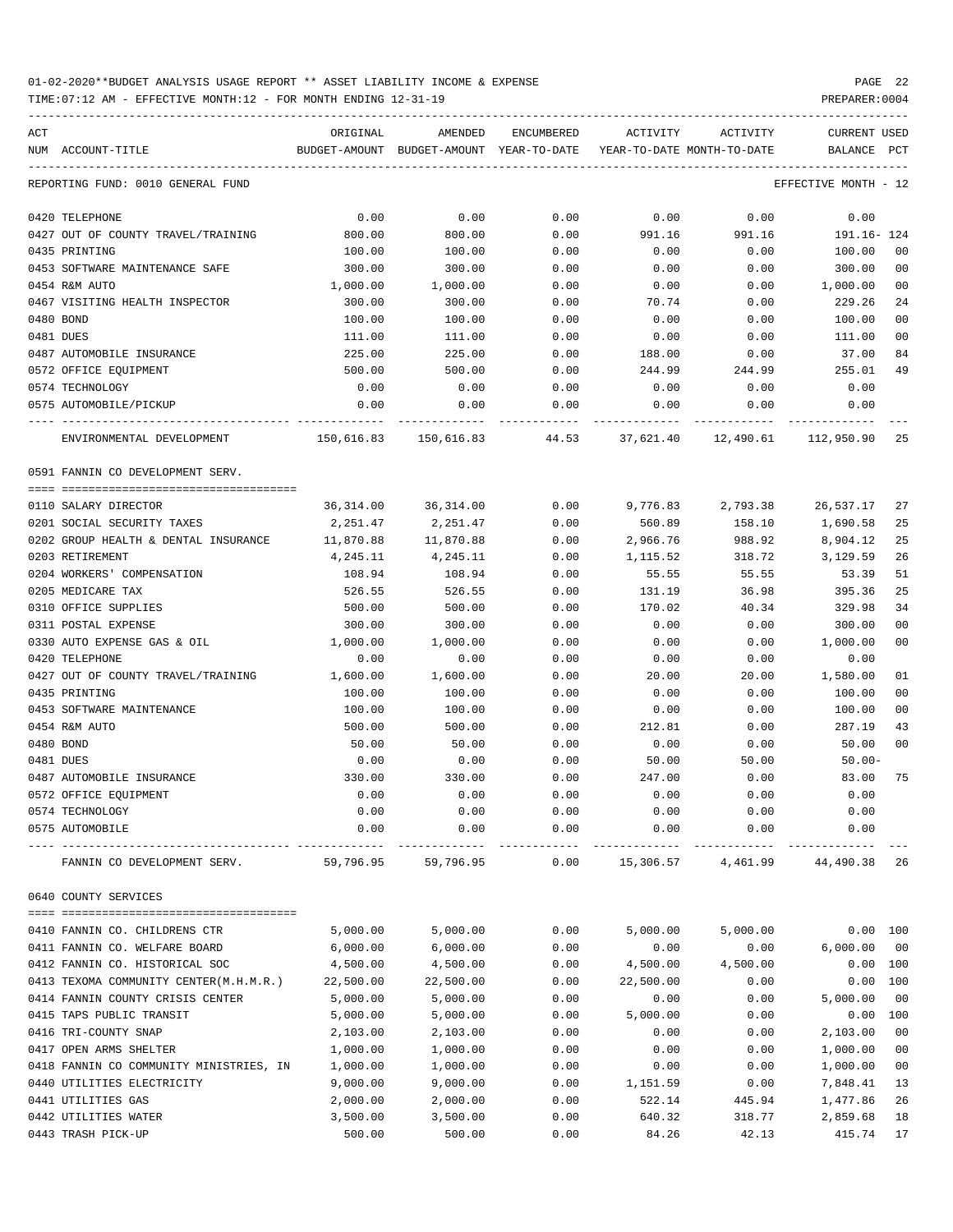| ACT<br>NUM ACCOUNT-TITLE           | ORIGINAL<br>BUDGET-AMOUNT | AMENDED<br>BUDGET-AMOUNT YEAR-TO-DATE | ENCUMBERED | ACTIVITY<br>YEAR-TO-DATE MONTH-TO-DATE | ACTIVITY           | <b>CURRENT USED</b><br>BALANCE | PCT                     |
|------------------------------------|---------------------------|---------------------------------------|------------|----------------------------------------|--------------------|--------------------------------|-------------------------|
|                                    |                           |                                       |            |                                        |                    |                                |                         |
| REPORTING FUND: 0010 GENERAL FUND  |                           |                                       |            |                                        |                    | EFFECTIVE MONTH - 12           |                         |
| 0450 R & M BUILDINGS (TDHS)        | 0.00                      | 0.00                                  | 0.00       | 0.00                                   | 0.00               | 0.00                           |                         |
| 0482 FIRE INSURANCE                | 2,600.00                  | 2,600.00                              | 0.00       | 0.00                                   | 0.00               | 2,600.00                       | 00                      |
| 0493 DHS PARKING LOT               | 0.00                      | 0.00                                  | 0.00       | 0.00                                   | 0.00               | 0.00                           |                         |
| 0575 LAKE FANNIN                   | 0.00                      | 0.00                                  | 0.00       | 0.00                                   | 0.00               | 0.00                           |                         |
| COUNTY SERVICES                    | 69,703.00                 | 69,703.00                             | 0.00       | 39,398.31                              | 10,306.84          | 30,304.69                      | 57                      |
| 0641 HEALTH OFFICER                |                           |                                       |            |                                        |                    |                                |                         |
| 0102 SALARY APPOINTED OFFICIAL     | 2,400.00                  | 2,400.00                              | 0.00       | 600.00                                 | 200.00             | 1,800.00                       | 25                      |
|                                    |                           |                                       |            |                                        |                    |                                |                         |
| HEALTH OFFICER                     | 2,400.00                  | 2,400.00                              | 0.00       | 600.00                                 | 200.00             | 1,800.00                       | 25                      |
| 0645 INDIGENT CARE                 |                           |                                       |            |                                        |                    |                                |                         |
| 0102 SALARY IHC DIRECTOR           | 42,022.76                 | 42,022.76                             | 0.00       | 11,313.82                              | 3,232.52           | 30,708.94                      | 27                      |
| 0107 SALARY ASSISTANT              | 0.00                      | 0.00                                  | 0.00       | 0.00                                   | 0.00               | 0.00                           |                         |
| 0201 SOCIAL SECURITY TAX           | 2,605.41                  | 2,605.41                              | 0.00       | 694.75                                 | 198.50             | 1,910.66                       | 27                      |
| 0202 GROUP HEALTH INSURANCE        | 11,870.88                 | 11,870.88                             | 0.00       | 2,966.76                               | 988.92             | 8,904.12                       | 25                      |
| 0203 RETIREMENT                    | 4,912.46                  | 4,912.46                              | 0.00       | 1,290.94                               | 368.84             | 3,621.52                       | 26                      |
| 0204 WORKER'S COMP                 | 126.07                    | 126.07                                | 0.00       | 64.28                                  | 64.28              | 61.79                          | 51                      |
| 0205 MEDICARE TAX                  | 609.33                    | 609.33                                | 0.00       | 162.47                                 | 46.42              | 446.86                         | 27                      |
| 0210 TOTAL SALARY & BENEFITS       | 62,146.91                 | 62,146.91                             | 0.00       | 16,493.02                              | 4,899.48           | 45,653.89                      | 27                      |
| 0310 OFFICE SUPPLIES               | 650.00                    | 650.00                                | 0.00       | 0.00                                   | 0.00               | 650.00                         | 00                      |
| 0311 POSTAL EXPENSE                | 75.00                     | 75.00                                 | 0.00       | 0.00                                   | 0.00               | 75.00                          | 00                      |
| 0330 BIDS & NOTICES                | 75.00                     | 75.00                                 | 0.00       | 0.00                                   | 0.00               | 75.00                          | 0 <sub>0</sub>          |
| 0353 COMPUTER EXPENSE              | 12,708.00                 | 12,708.00                             | 0.00       | 4,236.00                               | 1,059.00           | 8,472.00                       | 33                      |
| 0390 SUBSCRIPTIONS                 | 0.00                      | 0.00                                  | 0.00       | 0.00                                   | 0.00               | 0.00                           |                         |
| 0399 SUBTOTAL OFFICE EXPENSE       | 13,508.00                 | 13,508.00                             | 0.00       | 4,236.00                               | 1,059.00           | 9,272.00                       | 31                      |
| 0404 COBRA/INSURANCE               | 0.00                      | 0.00                                  | 0.00       | 0.00                                   | 0.00               | 0.00                           |                         |
| 0407 INELIGIBLE IHC EXPENSE        | 0.00                      | 0.00                                  | 0.00       | 0.00                                   | 0.00               | 0.00                           |                         |
| 0409 DIABETIC SUPPLIES             | 3,500.00                  | 3,500.00                              | 0.00       | 0.00                                   | 0.00               | 3,500.00                       | 00                      |
| 0410 CERT. REG. NURSE ANES.        | 1,000.00                  | 1,000.00                              | 0.00       | 0.00                                   | 0.00               | 1,000.00                       | 0 <sub>0</sub>          |
| 0411 PHYSICIAN, NON-EMERGENCY      | 15,000.00                 | 15,000.00                             | 0.00       | 260.34                                 | 0.00               | 14,739.66                      | 02                      |
| 0412 PRESCRIPTIONS, DRUGS          | 0.00                      | 0.00                                  | 0.00       | 0.00                                   | 0.00               | 0.00                           |                         |
| 0413 HOSPITAL, INPATIENT           | 45,000.00                 | 45,000.00                             | 0.00       | 18,839.42                              | 0.00               | 26,160.58                      | 42                      |
| 0414 HOSPITAL, OUTPATIENT          | 60,000.00                 | 60,000.00                             | 0.00       | 3,698.77                               | 0.00               | 56,301.23                      | 06                      |
| 0415 LABORATORY/ X-RAY             | 0.00                      | 0.00                                  | 0.00       | 0.00                                   | 0.00               | 0.00                           |                         |
| 0416 SKILLED NURSING FACILITY      | 0.00                      | 0.00                                  | 0.00       | 0.00                                   | 0.00               | 0.00                           |                         |
| 0417 FAMILY PLANNING               | 0.00                      | 0.00                                  | 0.00       | 0.00                                   | 0.00               | 0.00                           |                         |
| 0418 FED. QUALIFIED HEALTH CENTER  | 7,000.00                  | 7,000.00                              | 0.00       | 500.49                                 | 0.00               | 6,499.51                       | 07                      |
| 0419 COUNSELING SERVICE            | 0.00                      | 0.00                                  | 0.00       | 0.00                                   | 0.00               | 0.00                           |                         |
| 0420 RURAL HEALTH CLINIC           | 0.00                      | 0.00                                  | 0.00       | 0.00                                   | 0.00               | 0.00                           |                         |
| 0421 STATE HOSPITAL CONTRACTS      | 0.00                      | 0.00                                  | 0.00       | 0.00                                   | 0.00               | 0.00                           |                         |
| 0422 AMBULATORY SURGICAL CENTE     | 500.00                    | 500.00                                | 0.00       | 0.00                                   | 0.00               | 500.00                         | 00                      |
| 0423 MEDICAL EQUIP. PURCHASE       | 500.00                    | 500.00                                | 0.00       | 0.00<br>----------                     | 0.00<br>---------- | 500.00<br>--------             | 0 <sub>0</sub><br>$---$ |
| 0425 TOTAL MEDICAL/IHC             | 132,500.00                | 132,500.00                            | 0.00       | 23,299.02                              | 0.00               | 109,200.98                     | 18                      |
| 0427 OUT OF COUNTY TRAVEL/TRAINING | 100.00                    | 100.00                                | 0.00       | 0.00                                   | 0.00               | 100.00                         | 00                      |
| 0435 PRINTING                      | 0.00                      | 0.00                                  | 0.00       | 0.00                                   | 0.00               | 0.00                           |                         |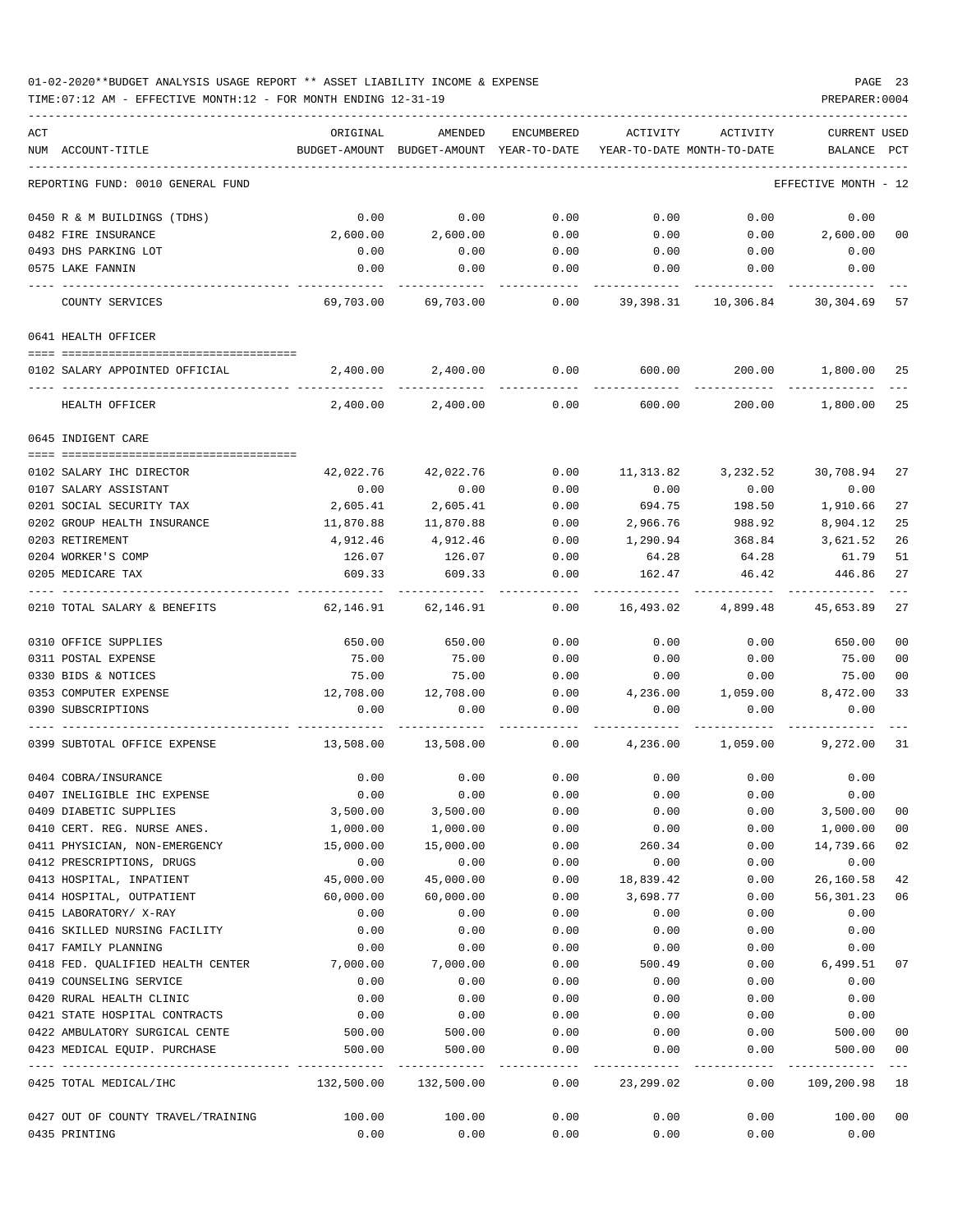| ACT |                                                             | ORIGINAL         | AMENDED                                  | ENCUMBERED   | ACTIVITY       | ACTIVITY                   | <b>CURRENT USED</b>                              |                |
|-----|-------------------------------------------------------------|------------------|------------------------------------------|--------------|----------------|----------------------------|--------------------------------------------------|----------------|
|     | NUM ACCOUNT-TITLE                                           |                  | BUDGET-AMOUNT BUDGET-AMOUNT YEAR-TO-DATE |              |                | YEAR-TO-DATE MONTH-TO-DATE | BALANCE                                          | PCT            |
|     | REPORTING FUND: 0010 GENERAL FUND                           |                  |                                          |              |                |                            | EFFECTIVE MONTH - 12                             |                |
|     | 0440 TELEPHONE                                              | 0.00             | 0.00                                     | 0.00         | 0.00           | 0.00                       | 0.00                                             |                |
|     | 0441 DSL LINE                                               | 950.00           | 950.00                                   | 0.00         | 236.82         | 78.94                      | 713.18                                           | 25             |
|     | 0499 SERVICES & OTHER CHARGES                               | 1,050.00         | 1,050.00                                 | 0.00         | 236.82         | 78.94                      | 813.18                                           | 23             |
|     | 0574 TECHNOLOGY                                             | 0.00             | 0.00                                     | 0.00         | 0.00           | 0.00                       | 0.00                                             |                |
|     | 0599 CAPITAL OUTLAY                                         | 0.00             | 0.00                                     | 0.00         | 0.00           | 0.00                       | 0.00                                             |                |
|     | INDIGENT CARE                                               | 209,204.91       | 209,204.91                               | 0.00         | 44,264.86      | 6,037.42                   | 164,940.05                                       | 21             |
|     | 0665 COUNTY AGENTS                                          |                  |                                          |              |                |                            |                                                  |                |
|     | 0105 SALARY SECRETARY                                       | 27,776.90        | 27,776.90                                | 0.00         | 7,478.38       | 2,136.68                   | 20,298.52                                        | 27             |
|     | 0107 REGULAR-TEMP. PART-TIME                                | 0.00             | 0.00                                     | 0.00         | 0.00           | 0.00                       | 0.00                                             |                |
|     | 0150 CO. AGENTS SALARIES                                    | 50,251.65        | 50,251.65                                | 0.00         | 13,529.32      | 3,865.52                   | 36,722.33                                        | 27             |
|     | 0201 SOCIAL SECURITY TAXES                                  | 4,949.37         | 4,949.37                                 | 0.00         | 1,156.82       | 324.20                     | 3,792.55                                         | 23             |
|     | 0202 GROUP HEALTH & DENTAL INSURANCE                        | 11,870.88        | 11,870.88                                | 0.00         | 2,966.76       | 988.92                     | 8,904.12                                         | 25             |
|     | 0203 RETIREMENT                                             | 3,247.12         | 3,247.12                                 | 0.00         | 853.30         | 243.80                     | 2,393.82                                         | 26             |
|     | 0204 WORKERS' COMPENSATION                                  | 83.33            | 83.33                                    | 0.00         | 42.49          | 42.49                      | 40.84                                            | 51             |
|     | 0205 MEDICARE TAX                                           | 1,157.51         | 1,157.51                                 | 0.00         | 270.54         | 75.82                      | 886.97                                           | 23             |
|     | 0310 OFFICE SUPPLIES                                        | 1,100.00         | 1,100.00                                 | 0.00         | 289.75         | 186.74                     | 810.25                                           | 26             |
|     | 0311 POSTAL EXPENSE                                         | 300.00           | 300.00                                   | 0.00         | 110.00         | 110.00                     | 190.00                                           | 37             |
|     | 0315 COPIER RENTAL                                          | 2,000.00         | 2,000.00                                 | 0.00         | 270.99         | 124.06                     | 1,729.01                                         | 14             |
|     | 0335 PROGRAM SUPPLIES                                       | 500.00           | 500.00                                   | 0.00         | 0.00           | 0.00                       | 500.00                                           | 0 <sub>0</sub> |
|     | 0420 TELEPHONE                                              | 0.00             | 0.00                                     | 0.00         | 0.00           | 0.00                       | 0.00                                             |                |
|     | 0421 CELL PHONE ALLOWANCE                                   | 1,800.00         | 1,800.00                                 | 0.00         | 450.00         | 150.00                     | 1,350.00                                         | 25             |
|     | 0422 CABLE INTERNET                                         | 800.00           | 800.00                                   | 0.00         | 194.97         | 64.99                      | 605.03                                           | 24             |
|     | 0427 IN/OUT CO.TRAVEL/TRAINING-AG.                          | 4,000.00         | 4,000.00                                 | 0.00         | 205.32         | 98.60                      | 3,794.68                                         | 05             |
|     | 0428 IN/OUT CO.TRAVEL/TRAINING-F.C.S.                       | 4,000.00         | 4,000.00                                 | 0.00         | 1,275.80       | 0.00                       | 2,724.20                                         | 32             |
|     | 0429 IN/OUT CO.TRAVEL/TRAINING-4-H                          | 4,000.00         | 4,000.00                                 | 0.00         | 636.43         | 347.30                     | 3,363.57                                         | 16             |
|     | 0572 OFFICE EQUIPMENT                                       | 0.00             | 0.00                                     | 0.00         | 0.00           | 0.00                       | 0.00                                             |                |
|     | 0574 TECHNOLOGY                                             | 0.00             | 0.00                                     | 0.00         | 0.00           | 0.00                       | 0.00                                             |                |
|     | COUNTY AGENTS                                               | 117,836.76       | 117,836.76                               | 0.00         | 29,730.87      | 8,759.12                   | 88,105.89                                        | 25             |
|     | 0696 DONATIONS & ALLOCATIONS                                |                  |                                          |              |                |                            |                                                  |                |
|     | 0491 SOIL & WATER CONSERVATION                              |                  | 1,000.00 1,000.00                        | 0.00         |                |                            | $0.00$ 1,000.00                                  | 00             |
|     |                                                             |                  |                                          |              | 0.00           |                            |                                                  | 25             |
|     | 0492 INDIGENT BURIAL<br>0494 FLOOD CONTROL SITE MAINTENANCE | 2,000.00<br>0.00 | 2,000.00<br>0.00                         | 0.00<br>0.00 | 500.00<br>0.00 | 0.00                       | $0.00$ 1,500.00<br>0.00                          |                |
|     | DONATIONS & ALLOCATIONS                                     | 3,000.00         | 3,000.00                                 | 0.00         | 500.00         | 0.00                       | 2,500.00 17                                      |                |
|     | 0999 ACCOUNTS PAYABLE                                       |                  |                                          |              |                |                            |                                                  |                |
|     |                                                             |                  |                                          |              |                |                            |                                                  |                |
|     | 0100 A/P CLEARING ACCOUNT                                   |                  |                                          |              | 0.00           | 0.00                       | 0.00                                             |                |
|     | ACCOUNTS PAYABLE                                            |                  |                                          |              | 0.00           | 0.00                       | 0.00                                             |                |
|     | GENERAL FUND                                                |                  |                                          |              |                |                            |                                                  |                |
|     | INCOME TOTALS                                               |                  | 13, 151, 844.04 13, 151, 844.04          |              |                |                            | 2,701,442.44 1,586,638.64 10,450,401.60          | 21             |
|     | <b>EXPENSE TOTALS</b>                                       |                  | 13, 151, 844.04 13, 151, 844.04          |              |                |                            | 88,505.75 3,149,459.04 1,199,658.38 9,913,879.25 | 25             |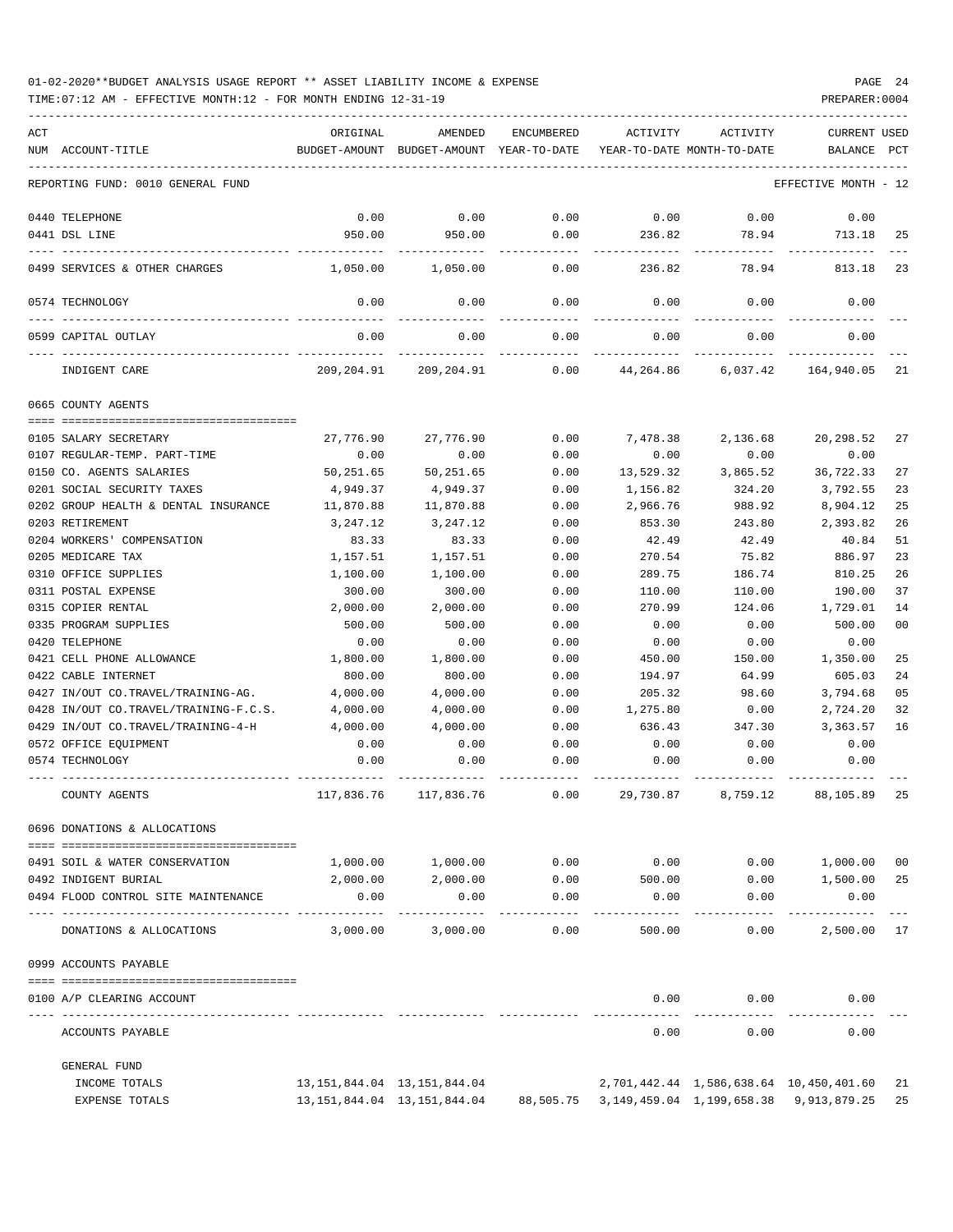|     | 01-02-2020**BUDGET ANALYSIS USAGE REPORT ** ASSET LIABILITY INCOME & EXPENSE<br>TIME: 07:12 AM - EFFECTIVE MONTH: 12 - FOR MONTH ENDING 12-31-19 |           |                                                     |            |                                        |                            | PAGE 25<br>PREPARER: 0004          |                |
|-----|--------------------------------------------------------------------------------------------------------------------------------------------------|-----------|-----------------------------------------------------|------------|----------------------------------------|----------------------------|------------------------------------|----------------|
| ACT | NUM ACCOUNT-TITLE                                                                                                                                | ORIGINAL  | AMENDED<br>BUDGET-AMOUNT BUDGET-AMOUNT YEAR-TO-DATE | ENCUMBERED | ACTIVITY<br>YEAR-TO-DATE MONTH-TO-DATE | ACTIVITY                   | <b>CURRENT USED</b><br>BALANCE PCT |                |
|     | ____________________________________<br>REPORTING FUND: 0011 COURTHOUSE SECURITY                                                                 |           |                                                     |            |                                        |                            | EFFECTIVE MONTH - 12               |                |
|     | 0100 PAYROLL                                                                                                                                     |           |                                                     |            |                                        |                            |                                    |                |
|     | 0100 PAYROLL                                                                                                                                     |           |                                                     |            | 0.00                                   | 0.00                       | 0.00                               |                |
|     | ---- ----<br>PAYROLL                                                                                                                             |           |                                                     |            | 0.00                                   | -------<br>0.00            | 0.00                               |                |
|     | 0102 A/P CLEARING                                                                                                                                |           |                                                     |            |                                        |                            |                                    |                |
|     |                                                                                                                                                  |           |                                                     |            |                                        |                            |                                    |                |
|     | 0100 A/P CLEARING                                                                                                                                |           |                                                     |            | 0.00                                   | 0.00                       | 0.00                               |                |
|     | A/P CLEARING                                                                                                                                     |           |                                                     |            | 0.00                                   | 0.00                       | 0.00                               |                |
|     | 0103 CASH                                                                                                                                        |           |                                                     |            |                                        |                            |                                    |                |
|     | 0100 C.H. SECURITY-COMBINED FUNDS CKING                                                                                                          |           |                                                     |            |                                        | 886.65 195.35 117,364.25   |                                    |                |
|     | CASH                                                                                                                                             |           |                                                     |            | 886.65                                 | 195.35                     | ---------<br>117,364.25            |                |
|     | 0120 RECEIVABLES                                                                                                                                 |           |                                                     |            |                                        |                            |                                    |                |
|     | 0313 DUE FROM OTHER FUNDS                                                                                                                        |           |                                                     |            | 0.00                                   |                            | $0.00$ 1,107.67                    |                |
|     | RECEIVABLES                                                                                                                                      |           |                                                     |            | 0.00                                   | ---------                  | $0.00$ 1,107.67                    |                |
|     | 0200 SYSTEM ADDED LIABILITY DEPARTMENT                                                                                                           |           |                                                     |            |                                        |                            |                                    |                |
|     | 0910 SYSTEM ADDED LIABILITY LINE-ITEM                                                                                                            |           |                                                     |            | 0.00                                   | 0.00                       | 0.00                               |                |
|     | SYSTEM ADDED LIABILITY DEPARTMENT                                                                                                                |           |                                                     |            | 0.00                                   | 0.00                       | 0.00                               |                |
|     | 0271 EQUITY ACCOUNT                                                                                                                              |           |                                                     |            |                                        |                            |                                    |                |
|     | 0200 EQUITY ACCOUNT                                                                                                                              |           |                                                     |            |                                        | $0.00$ $0.00$ $117,585.27$ |                                    |                |
|     | EQUITY ACCOUNT                                                                                                                                   |           |                                                     |            | 0.00                                   | 0.00                       | 117,585.27                         |                |
|     | 0300 CASH                                                                                                                                        |           |                                                     |            |                                        |                            |                                    |                |
|     |                                                                                                                                                  |           |                                                     |            |                                        |                            |                                    |                |
|     | 0111 BEGINNING CASH BALANCE                                                                                                                      | 27,200.00 | 27,200.00                                           |            | 0.00<br>.                              | 0.00<br>----------         | 27,200.00 00                       |                |
|     | CASH                                                                                                                                             | 27,200.00 | 27,200.00                                           | 0.00       | 0.00                                   | 0.00                       | 27,200.00                          | 0 <sub>0</sub> |
|     | 0340 FEES OF OFFICE                                                                                                                              |           |                                                     |            |                                        |                            |                                    |                |
|     | 0600 COUNTY CLERK FEES                                                                                                                           | 4,000.00  | 4,000.00                                            |            | 0.00                                   | 0.00                       | 4,000.00                           | 0 <sub>0</sub> |
|     | 0650 DISTRICT CLERK FEES                                                                                                                         | 2,200.00  | 2,200.00                                            |            | 610.38                                 | 168.07                     | 1,589.62                           | 28             |
|     | 0651 JUSTICE OF PEACE FEES                                                                                                                       | 2,100.00  | 2,100.00                                            |            | 192.96                                 | 0.00                       | 1,907.04                           | 09             |
|     | FEES OF OFFICE                                                                                                                                   | 8,300.00  | 8,300.00                                            | 0.00       | 803.34                                 | 168.07                     | 7,496.66                           | 10             |
|     | 0360 INTEREST EARNINGS                                                                                                                           |           |                                                     |            |                                        |                            |                                    |                |
|     | 0100 INTEREST EARNINGS                                                                                                                           | 0.00      | 0.00                                                |            |                                        | 83.31                      | 27.28<br>$83.31+$                  |                |
|     | INTEREST EARNINGS                                                                                                                                | 0.00      | 0.00                                                | 0.00       | 83.31                                  | 27.28                      | $83.31+$                           |                |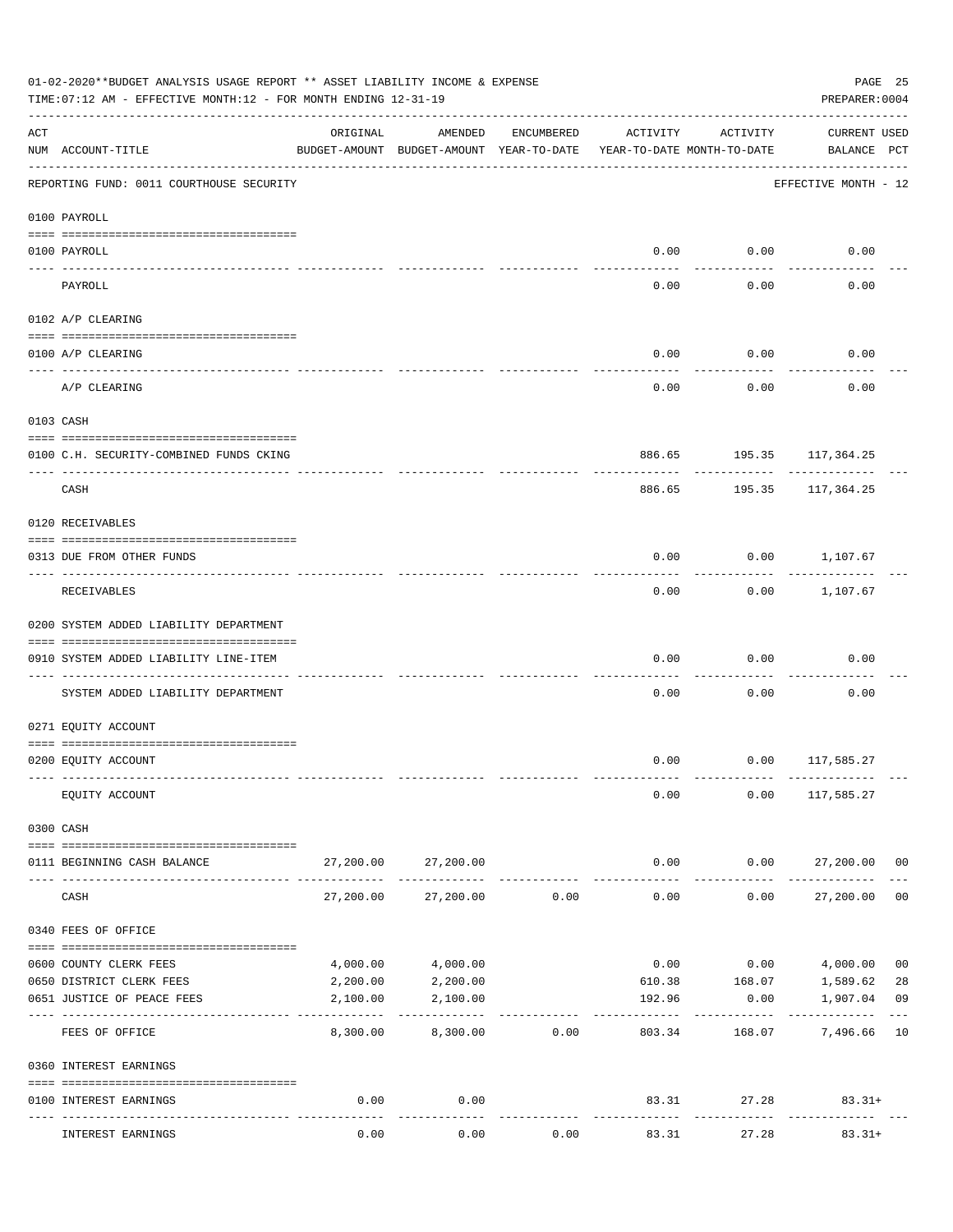|     | 01-02-2020**BUDGET ANALYSIS USAGE REPORT ** ASSET LIABILITY INCOME & EXPENSE<br>TIME: 07:12 AM - EFFECTIVE MONTH: 12 - FOR MONTH ENDING 12-31-19 |          |                                                                                |      |             |                              | PREPARER: 0004              | PAGE 26 |
|-----|--------------------------------------------------------------------------------------------------------------------------------------------------|----------|--------------------------------------------------------------------------------|------|-------------|------------------------------|-----------------------------|---------|
| ACT | NUM ACCOUNT-TITLE                                                                                                                                | ORIGINAL | AMENDED<br>BUDGET-AMOUNT BUDGET-AMOUNT YEAR-TO-DATE YEAR-TO-DATE MONTH-TO-DATE |      |             | ENCUMBERED ACTIVITY ACTIVITY | CURRENT USED<br>BALANCE PCT |         |
|     | REPORTING FUND: 0011 COURTHOUSE SECURITY                                                                                                         |          |                                                                                |      |             |                              | EFFECTIVE MONTH - 12        |         |
|     | 0435 COURTHOUSE SECURITY PART TIME                                                                                                               |          |                                                                                |      |             |                              |                             |         |
|     | 0107 PART TIME                                                                                                                                   |          | 35,500.00 35,500.00 0.00                                                       |      | 0.00        |                              | $0.00$ 35,500.00 00         |         |
|     | COURTHOUSE SECURITY PART TIME 35,500.00 35,500.00                                                                                                |          |                                                                                | 0.00 | 0.00        | 0.00                         | 35,500.00 00                |         |
|     | 0510 COURTHOUSE SECURITY EQUIP                                                                                                                   |          |                                                                                |      |             |                              |                             |         |
|     | 0571 EOUIPMENT                                                                                                                                   |          | 0.00<br>0.00                                                                   |      | $0.00$ 0.00 |                              | $0.00$ 0.00                 |         |
|     | COURTHOUSE SECURITY EQUIP                                                                                                                        | 0.00     | 0.00                                                                           | 0.00 | 0.00        | 0.00                         | 0.00                        |         |
|     | 0560 BAILIFF                                                                                                                                     |          |                                                                                |      |             |                              |                             |         |
|     | 0130 SALARY/BAILIFF                                                                                                                              | 0.00     | 0.00                                                                           | 0.00 | 0.00        | 0.00                         | 0.00                        |         |
|     | 0201 SOCIAL SECURITY                                                                                                                             | 0.00     | 0.00                                                                           | 0.00 | 0.00        | 0.00                         | 0.00                        |         |
|     | 0203 RETIREMENT                                                                                                                                  | 0.00     | 0.00                                                                           | 0.00 | 0.00        | 0.00                         | 0.00                        |         |
|     | 0204 WORKER'S COMPENSATION                                                                                                                       | 0.00     | 0.00                                                                           | 0.00 | 0.00        | 0.00                         | 0.00                        |         |
|     | 0205 MEDICARE                                                                                                                                    | 0.00     | 0.00                                                                           | 0.00 | 0.00        | 0.00                         | 0.00                        |         |
|     | 0427 BAILIFF CONT.ED./OUT OF COUNTY                                                                                                              | 0.00     | 0.00                                                                           | 0.00 | 0.00        | 0.00                         | 0.00                        |         |
|     | <b>BAILIFF</b>                                                                                                                                   | 0.00     | 0.00                                                                           | 0.00 | 0.00        | 0.00                         | 0.00                        |         |
|     | COURTHOUSE SECURITY                                                                                                                              |          |                                                                                |      |             |                              |                             |         |
|     | INCOME TOTALS                                                                                                                                    |          | 35,500.00 35,500.00                                                            |      |             | 886.65 195.35 34,613.35      |                             | 02      |
|     | <b>EXPENSE TOTALS</b>                                                                                                                            |          | 35,500.00 35,500.00                                                            | 0.00 | 0.00        |                              | $0.00$ 35,500.00            | 00      |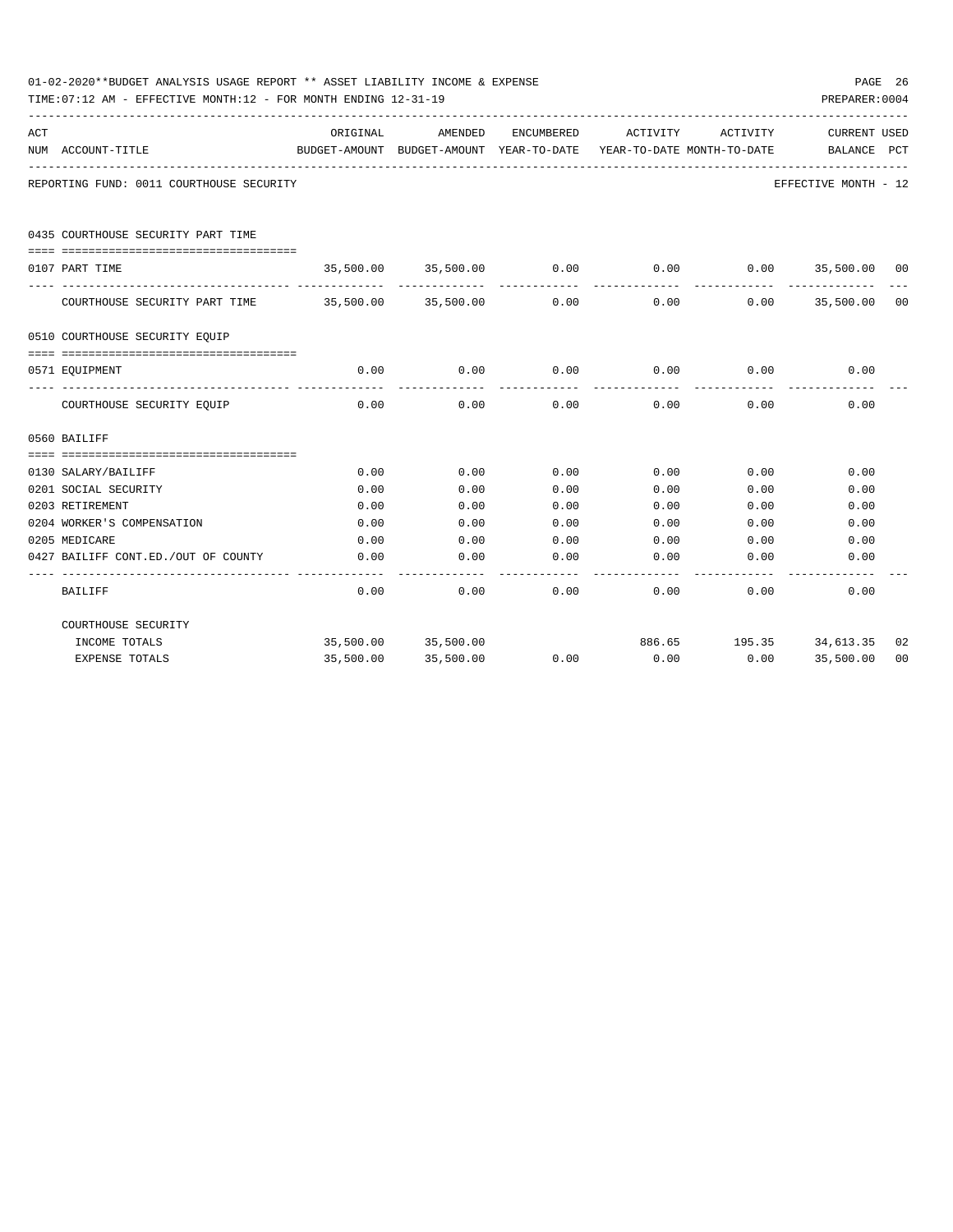|     | 01-02-2020**BUDGET ANALYSIS USAGE REPORT ** ASSET LIABILITY INCOME & EXPENSE<br>TIME:07:12 AM - EFFECTIVE MONTH:12 - FOR MONTH ENDING 12-31-19 |          |                                                     |            |                                        |                          | PAGE 27<br>PREPARER: 0004          |                |
|-----|------------------------------------------------------------------------------------------------------------------------------------------------|----------|-----------------------------------------------------|------------|----------------------------------------|--------------------------|------------------------------------|----------------|
| ACT | NUM ACCOUNT-TITLE                                                                                                                              | ORIGINAL | AMENDED<br>BUDGET-AMOUNT BUDGET-AMOUNT YEAR-TO-DATE | ENCUMBERED | ACTIVITY<br>YEAR-TO-DATE MONTH-TO-DATE | ACTIVITY                 | <b>CURRENT USED</b><br>BALANCE PCT |                |
|     | REPORTING FUND: 0012 CO.CLK.VITAL STAT.FEE                                                                                                     |          |                                                     |            |                                        |                          | EFFECTIVE MONTH - 12               |                |
|     | 0102 A/P CLEARING                                                                                                                              |          |                                                     |            |                                        |                          |                                    |                |
|     | 0100 A/P CLEARING                                                                                                                              |          |                                                     |            | 0.00                                   | 0.00                     | 0.00                               |                |
|     | A/P CLEARING                                                                                                                                   |          |                                                     |            | 0.00                                   | 0.00                     | 0.00                               |                |
|     | 0103 CASH                                                                                                                                      |          |                                                     |            |                                        |                          |                                    |                |
|     | 0100 CO.CLK.VITAL STAT.-COMB.FUNDS CKIN                                                                                                        |          |                                                     |            | 2.49                                   | $0.80$ 3,522.61          |                                    |                |
|     | CASH                                                                                                                                           |          |                                                     |            | 2.49                                   | 0.80                     | 3,522.61                           |                |
|     | 0120 RECEIVABLES                                                                                                                               |          |                                                     |            |                                        |                          |                                    |                |
|     | 0313 DUE FROM OTHER FUNDS                                                                                                                      |          |                                                     |            | 0.00                                   | 0.00                     |                                    |                |
|     |                                                                                                                                                |          |                                                     |            |                                        |                          | 81.00                              |                |
|     | RECEIVABLES                                                                                                                                    |          |                                                     |            | 0.00                                   | 0.00                     | 81.00                              |                |
|     | 0200 SYSTEM ADDED LIABILITY DEPARTMENT                                                                                                         |          |                                                     |            |                                        |                          |                                    |                |
|     | 0910 SYSTEM ADDED LIABILITY LINE-ITEM<br>------------------------                                                                              |          |                                                     |            | 0.00                                   | 0.00<br>.                | 0.00                               |                |
|     | SYSTEM ADDED LIABILITY DEPARTMENT                                                                                                              |          |                                                     |            | 0.00                                   | 0.00                     | 0.00                               |                |
|     | 0271 EQUITY ACCOUNT                                                                                                                            |          |                                                     |            |                                        |                          |                                    |                |
|     | 0200 EQUITY ACCOUNT                                                                                                                            |          |                                                     |            | 0.00                                   | 0.00                     | 3,601.12                           |                |
|     | EQUITY ACCOUNT                                                                                                                                 |          |                                                     |            | 0.00                                   | 0.00                     | 3,601.12                           |                |
|     | 0300 CASH                                                                                                                                      |          |                                                     |            |                                        |                          |                                    |                |
|     | 0112 BEGINNING CASH BALANCE                                                                                                                    | 3,500.00 | 3,500.00                                            |            |                                        | $0.00$ $0.00$ $3,500.00$ |                                    | 00             |
|     | CASH                                                                                                                                           |          | 3,500.00 3,500.00                                   | 0.00       | 0.00                                   | 0.00                     | 3,500.00                           | 00             |
|     | 0360 INTEREST EARNINGS                                                                                                                         |          |                                                     |            |                                        |                          |                                    |                |
|     | 0100 INTEREST EARNINGS                                                                                                                         | 0.00     | 0.00                                                |            | 2.49                                   | 0.80                     | $2.49+$                            |                |
|     | INTEREST EARNINGS                                                                                                                              | 0.00     | 0.00                                                | 0.00       | 2.49                                   | 0.80                     | $2.49+$                            |                |
|     | 0370 MISCELLANEOUS INCOME                                                                                                                      |          |                                                     |            |                                        |                          |                                    |                |
|     |                                                                                                                                                |          |                                                     |            |                                        |                          |                                    |                |
|     | 0134 CO.CLK.VITAL STAT.FEE                                                                                                                     | 500.00   | 500.00                                              |            | 0.00                                   | 0.00                     | 500.00                             | 00             |
|     | MISCELLANEOUS INCOME                                                                                                                           | 500.00   | 500.00                                              | 0.00       | 0.00                                   | 0.00                     | 500.00                             | 0 <sub>0</sub> |
|     | 0403 CO.CLK. VITAL STATS.                                                                                                                      |          |                                                     |            |                                        |                          |                                    |                |
|     | 0310 OFFICE SUPPLIES                                                                                                                           | 3,000.00 | 3,000.00                                            | 0.00       | 0.00                                   | 0.00                     | 3,000.00                           | 0 <sub>0</sub> |
|     | 0427 OUT OF COUNTY TRAVEL                                                                                                                      | 1,000.00 | 1,000.00                                            | 0.00       | 0.00                                   | 0.00                     | 1,000.00                           | 0 <sub>0</sub> |
|     | 0574 COMPUTER EQUIPMENT<br>---- ----------------                                                                                               | 0.00     | 0.00                                                | 0.00       | 0.00                                   | 0.00                     | 0.00                               |                |
|     | CO.CLK. VITAL STATS.                                                                                                                           | 4,000.00 | 4,000.00                                            | 0.00       | 0.00                                   | 0.00                     | 4,000.00                           | 0 <sub>0</sub> |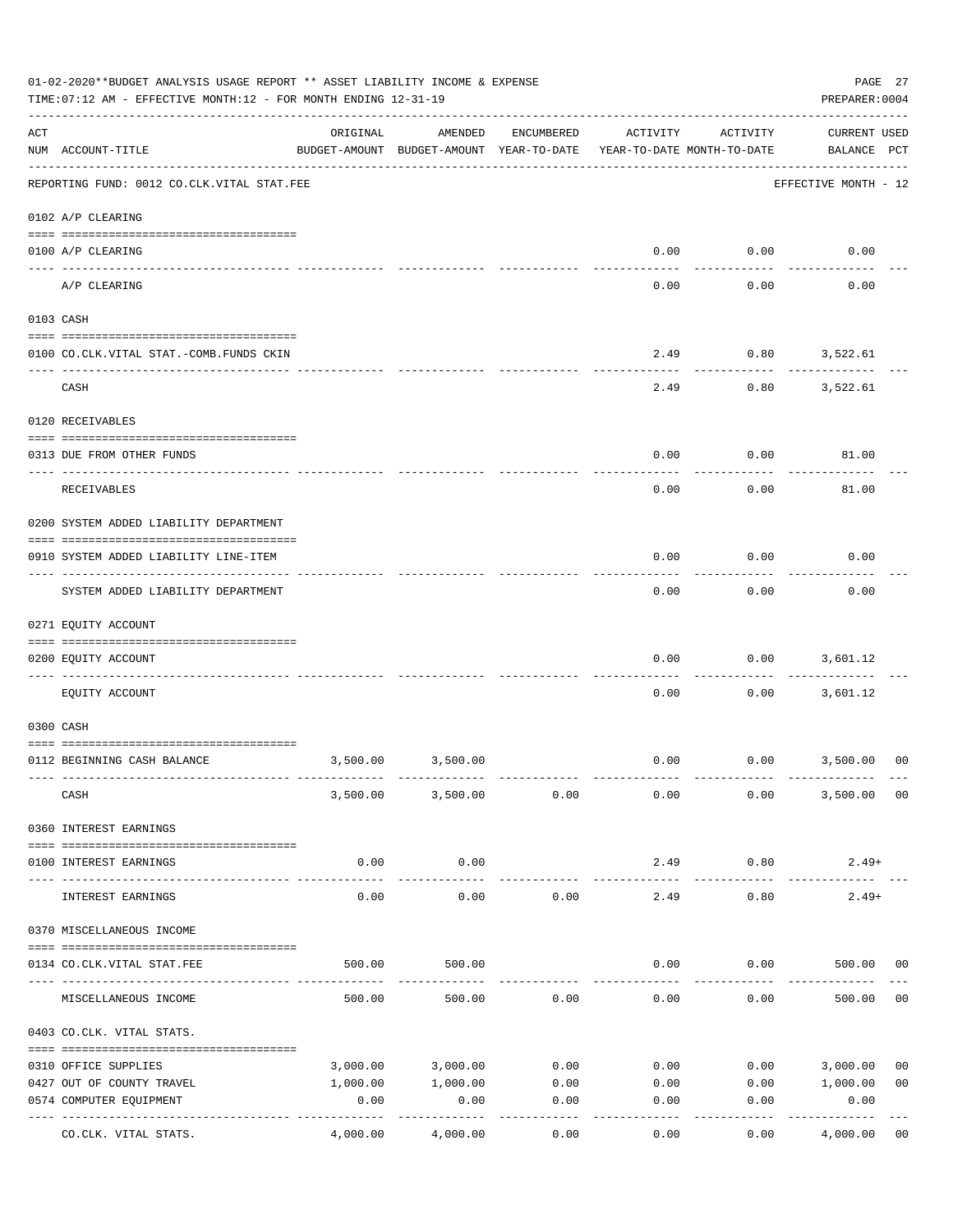| 01-02-2020**BUDGET ANALYSIS USAGE REPORT ** ASSET LIABILITY INCOME & EXPENSE<br>PAGE 28<br>TIME: 07:12 AM - EFFECTIVE MONTH: 12 - FOR MONTH ENDING 12-31-19 |               |               |              |          |                            |                      |      |  |
|-------------------------------------------------------------------------------------------------------------------------------------------------------------|---------------|---------------|--------------|----------|----------------------------|----------------------|------|--|
|                                                                                                                                                             |               |               |              |          |                            | PREPARER: 0004       |      |  |
| ACT                                                                                                                                                         | ORIGINAL      | AMENDED       | ENCUMBERED   | ACTIVITY | ACTIVITY                   | <b>CURRENT USED</b>  |      |  |
| NUM ACCOUNT-TITLE                                                                                                                                           | BUDGET-AMOUNT | BUDGET-AMOUNT | YEAR-TO-DATE |          | YEAR-TO-DATE MONTH-TO-DATE | BALANCE              | PCT  |  |
| REPORTING FUND: 0012 CO.CLK.VITAL STAT.FEE                                                                                                                  |               |               |              |          |                            | EFFECTIVE MONTH - 12 |      |  |
| CO.CLK.VITAL STAT.FEE                                                                                                                                       |               |               |              |          |                            |                      |      |  |
| INCOME TOTALS                                                                                                                                               | 4,000.00      | 4,000.00      |              | 2.49     | 0.80                       | 3,997.51             | - 00 |  |
| <b>EXPENSE TOTALS</b>                                                                                                                                       | 4,000.00      | 4,000.00      | 0.00         | 0.00     | 0.00                       | 4,000.00             | 00   |  |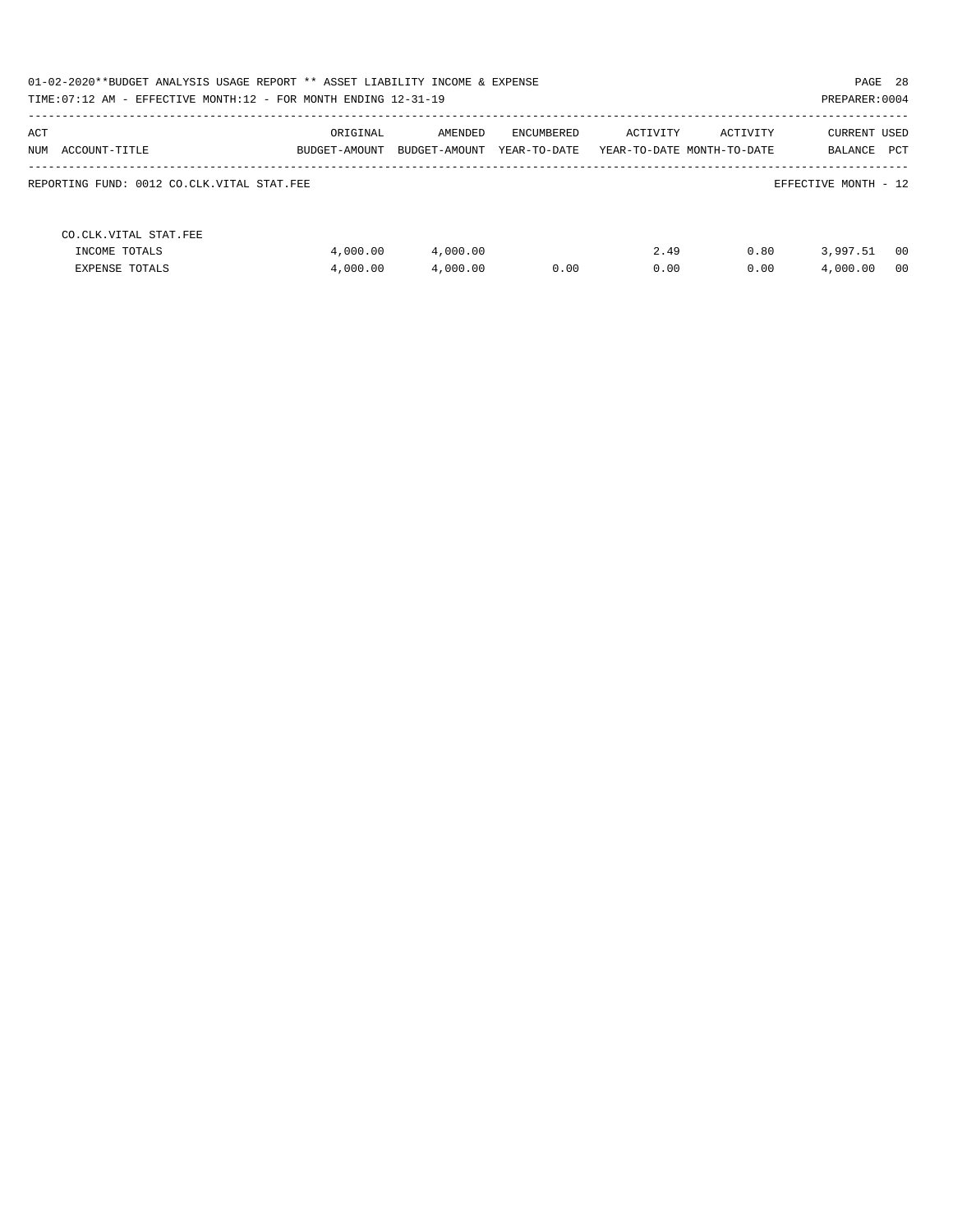|     | 01-02-2020**BUDGET ANALYSIS USAGE REPORT ** ASSET LIABILITY INCOME & EXPENSE<br>TIME: 07:12 AM - EFFECTIVE MONTH: 12 - FOR MONTH ENDING 12-31-19 |                      |                                                     |            |                                        |                             | PREPARER: 0004                     | PAGE 29  |
|-----|--------------------------------------------------------------------------------------------------------------------------------------------------|----------------------|-----------------------------------------------------|------------|----------------------------------------|-----------------------------|------------------------------------|----------|
| ACT | NUM ACCOUNT-TITLE                                                                                                                                | ORIGINAL             | AMENDED<br>BUDGET-AMOUNT BUDGET-AMOUNT YEAR-TO-DATE | ENCUMBERED | ACTIVITY<br>YEAR-TO-DATE MONTH-TO-DATE | ACTIVITY                    | <b>CURRENT USED</b><br>BALANCE PCT |          |
|     | REPORTING FUND: 0013 BAIL BONDS TRUST FUND                                                                                                       |                      |                                                     |            |                                        |                             | EFFECTIVE MONTH - 12               |          |
|     | 0102 A/P CLEARING                                                                                                                                |                      |                                                     |            |                                        |                             |                                    |          |
|     | 0100 A/P CLEARING<br>---- ----------                                                                                                             |                      |                                                     |            | 0.00                                   | 0.00                        | 0.00                               |          |
|     | A/P CLEARING                                                                                                                                     |                      |                                                     |            | 0.00                                   | 0.00                        | 0.00                               |          |
|     | 0103 CASH                                                                                                                                        |                      |                                                     |            |                                        |                             |                                    |          |
|     | 0113 SURETY BAIL BOND FEE                                                                                                                        |                      |                                                     |            |                                        | $360.00 - 675.00$           | 5,115.00                           |          |
|     | CASH                                                                                                                                             |                      |                                                     |            |                                        | 360.00- 675.00 5,115.00     |                                    |          |
|     |                                                                                                                                                  |                      |                                                     |            |                                        |                             |                                    |          |
|     | 0207 DUE TO FUND                                                                                                                                 |                      |                                                     |            |                                        |                             |                                    |          |
|     | 0097 DUE TO OTHER GOVERNMENTS                                                                                                                    |                      |                                                     |            | 0.00                                   | 0.00                        | 5,100.00                           |          |
|     | DUE TO FUND                                                                                                                                      |                      |                                                     |            | 0.00                                   | 0.00                        | 5,100.00                           |          |
|     | 0271 EQUITY ACCOUNT                                                                                                                              |                      |                                                     |            |                                        |                             |                                    |          |
|     | 0200 EQUITY ACCOUNT                                                                                                                              |                      |                                                     |            | 0.00                                   | 0.00                        | 375.00                             |          |
|     | EQUITY ACCOUNT                                                                                                                                   |                      |                                                     |            | 0.00                                   | 0.00                        | 375.00                             |          |
|     | 0300 CASH                                                                                                                                        |                      |                                                     |            |                                        |                             |                                    |          |
|     | 0113 BEGINNING CASH BALANCE                                                                                                                      | 0.00                 | 0.00                                                |            | 0.00                                   | 0.00                        | 0.00                               |          |
|     | CASH                                                                                                                                             | 0.00                 | 0.00                                                | 0.00       | 0.00                                   | 0.00                        | 0.00                               |          |
|     | 0345 BONDS                                                                                                                                       |                      |                                                     |            |                                        |                             |                                    |          |
|     | 0113 SURETY BAIL BOND FEE                                                                                                                        | 4,000.00             | 4,000.00                                            |            |                                        | 1,935.00 675.00 2,065.00 48 |                                    |          |
|     | <b>BONDS</b>                                                                                                                                     |                      | 4,000.00 4,000.00                                   | 0.00       | 1,935.00                               | 675.00                      | 2,065.00                           | 48       |
|     | 0370 MISCELLANEOUS                                                                                                                               |                      |                                                     |            |                                        |                             |                                    |          |
|     | 0130 REFUNDS & MISCELLANEOUS                                                                                                                     | 0.00                 | 0.00                                                |            | 0.00                                   | 0.00                        | 0.00                               |          |
|     | 0132 TEMPORARY BOND SECURITY                                                                                                                     | 0.00                 | 0.00                                                |            | 0.00                                   | 0.00                        | 0.00                               |          |
|     | MISCELLANEOUS                                                                                                                                    | 0.00                 | --------<br>0.00                                    | 0.00       | 0.00                                   | $- - - - -$<br>0.00         | 0.00                               |          |
|     | 0498 BAIL BOND FEE EXPENSE                                                                                                                       |                      |                                                     |            |                                        |                             |                                    |          |
|     | 0489 10% TO STATE COMPTROLLER                                                                                                                    |                      | 4,000.00 4,000.00                                   |            | $0.00$ $2,295.00$ $0.00$ $1,705.00$    |                             |                                    | 57       |
|     | BAIL BOND FEE EXPENSE                                                                                                                            | 4,000.00             | 4,000.00                                            | 0.00       | 2,295.00                               | 0.00                        | 1,705.00                           | 57       |
|     | BAIL BONDS TRUST FUND                                                                                                                            |                      |                                                     |            |                                        |                             |                                    |          |
|     | INCOME TOTALS<br>EXPENSE TOTALS                                                                                                                  | 4,000.00<br>4,000.00 | 4,000.00<br>4,000.00                                | 0.00       | 1,935.00<br>2,295.00                   | 675.00<br>0.00              | 2,065.00<br>1,705.00               | 48<br>57 |
|     |                                                                                                                                                  |                      |                                                     |            |                                        |                             |                                    |          |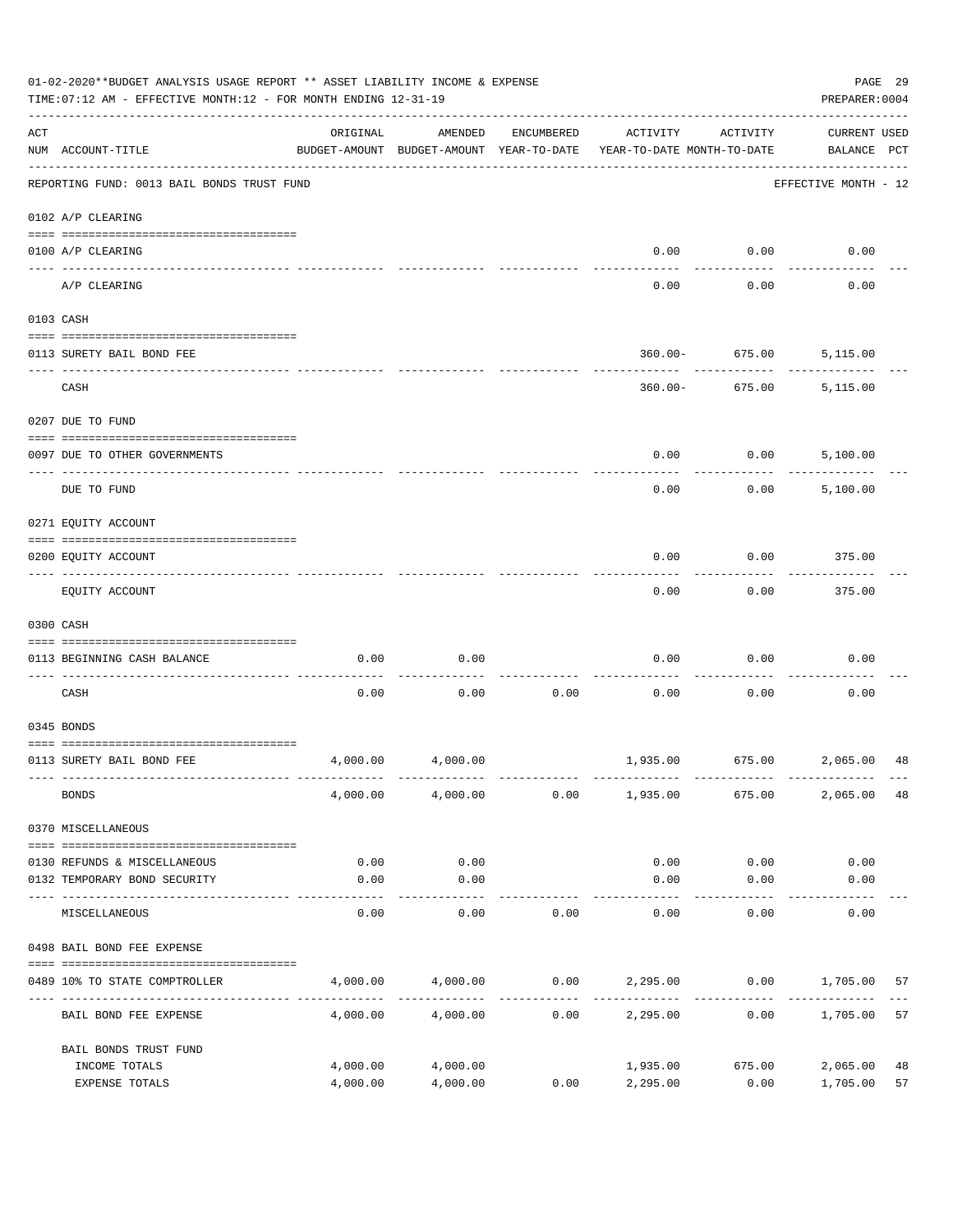|     | 01-02-2020**BUDGET ANALYSIS USAGE REPORT ** ASSET LIABILITY INCOME & EXPENSE<br>TIME:07:12 AM - EFFECTIVE MONTH:12 - FOR MONTH ENDING 12-31-19 |          |                                                     |            |                                        |                     | PREPARER: 0004                     | PAGE 30                 |
|-----|------------------------------------------------------------------------------------------------------------------------------------------------|----------|-----------------------------------------------------|------------|----------------------------------------|---------------------|------------------------------------|-------------------------|
| ACT | NUM ACCOUNT-TITLE                                                                                                                              | ORIGINAL | AMENDED<br>BUDGET-AMOUNT BUDGET-AMOUNT YEAR-TO-DATE | ENCUMBERED | ACTIVITY<br>YEAR-TO-DATE MONTH-TO-DATE | ACTIVITY            | <b>CURRENT USED</b><br>BALANCE PCT |                         |
|     | REPORTING FUND: 0014 JUSTICE CT. BLDG. SECURITY                                                                                                |          |                                                     |            |                                        |                     | EFFECTIVE MONTH - 12               |                         |
|     | 0102 A/P CLEARING                                                                                                                              |          |                                                     |            |                                        |                     |                                    |                         |
|     | 0100 A/P CLEARING                                                                                                                              |          |                                                     |            | 0.00                                   | 0.00                | 0.00                               |                         |
|     | ---- ---------<br>A/P CLEARING                                                                                                                 |          |                                                     |            | 0.00                                   | 0.00                | 0.00                               |                         |
|     | 0103 CASH                                                                                                                                      |          |                                                     |            |                                        |                     |                                    |                         |
|     | 0100 JUST.CT.BLDG.SEC.-COMB.FUNDS CKING                                                                                                        |          |                                                     |            | 64.32                                  |                     | $0.00$ 18,104.59                   |                         |
|     | CASH                                                                                                                                           |          |                                                     |            | 64.32                                  | 0.00                | 18,104.59                          |                         |
|     | 0120 RECEIVABLES                                                                                                                               |          |                                                     |            |                                        |                     |                                    |                         |
|     | 0313 DUE FROM OTHER FUNDS                                                                                                                      |          |                                                     |            | 0.00                                   | 0.00                | 70.03                              |                         |
|     | RECEIVABLES                                                                                                                                    |          |                                                     |            | 0.00                                   | 0.00                | 70.03                              |                         |
|     | 0200 SYSTEM ADDED LIABILITY DEPT.                                                                                                              |          |                                                     |            |                                        |                     |                                    |                         |
|     | 0910 SYSTEM ADDED LIABILITY LINE-ITEM                                                                                                          |          |                                                     |            | 0.00                                   | 0.00                | 0.00                               |                         |
|     | SYSTEM ADDED LIABILITY DEPT.                                                                                                                   |          |                                                     |            | 0.00                                   | 0.00                | 0.00                               |                         |
|     | 0271 EQUITY ACCOUNT                                                                                                                            |          |                                                     |            |                                        |                     |                                    |                         |
|     | 0200 EQUITY ACCOUNT                                                                                                                            |          |                                                     |            | 0.00                                   | 0.00                | 18,110.30                          |                         |
|     | EQUITY ACCOUNT                                                                                                                                 |          |                                                     |            | 0.00                                   | 0.00                | 18,110.30                          |                         |
|     | 0300 CASH                                                                                                                                      |          |                                                     |            |                                        |                     |                                    |                         |
|     | 0114 BEGINNING CASH                                                                                                                            | 2,850.00 | 2,850.00                                            |            | 0.00                                   |                     | 0.00<br>2,850.00                   | 0 <sup>0</sup>          |
|     | CASH                                                                                                                                           | 2,850.00 | 2,850.00                                            | 0.00       | 0.00                                   | 0.00                | 2,850.00                           | 00                      |
|     | 0370 MISCELLANEOUS INCOME                                                                                                                      |          |                                                     |            |                                        |                     |                                    |                         |
|     | 0455 JP1 SECURITY FEE                                                                                                                          | 300.00   | 300.00                                              |            | 0.00                                   | 0.00                | 300.00                             | 0 <sub>0</sub>          |
|     | 0456 JP2 SECURITY FEE                                                                                                                          | 150.00   | 150.00                                              |            | 64.32                                  | 0.00                | 85.68                              | 43                      |
|     | 0457 JP3 SECURITY FEE                                                                                                                          | 200.00   | 200.00<br>-----------                               |            | 0.00<br>----------                     | 0.00<br>$- - - - -$ | 200.00<br>.                        | 0 <sub>0</sub>          |
|     | MISCELLANEOUS INCOME                                                                                                                           | 650.00   | 650.00                                              | 0.00       | 64.32                                  | 0.00                | 585.68                             | 10                      |
|     | 0435 JUSTICE CT.BLDG.EXP.                                                                                                                      |          |                                                     |            |                                        |                     |                                    |                         |
|     | 0320 JP1 SECURITY EXPENSE                                                                                                                      | 1,000.00 | 1,000.00                                            | 0.00       |                                        | 0.00                | 0.00 1,000.00                      | 0 <sub>0</sub>          |
|     | 0321 JP2 SECURITY EXPENSE                                                                                                                      | 1,000.00 | 1,000.00                                            | 0.00       | 0.00                                   | 0.00                | 1,000.00                           | 0 <sub>0</sub>          |
|     | 0322 JP3 SECURITY EXPENSE                                                                                                                      | 1,500.00 | 1,500.00<br>.                                       | 0.00       | 0.00                                   | 0.00                | 1,500.00                           | 0 <sub>0</sub><br>$---$ |
|     | JUSTICE CT.BLDG.EXP.                                                                                                                           | 3,500.00 | 3,500.00                                            | 0.00       | 0.00                                   | 0.00                | 3,500.00 00                        |                         |
|     | JUSTICE CT. BLDG. SECURITY                                                                                                                     |          |                                                     |            |                                        |                     |                                    |                         |
|     | INCOME TOTALS                                                                                                                                  | 3,500.00 | 3,500.00                                            |            | 64.32                                  |                     | 0.00<br>3,435.68                   | 02                      |
|     | EXPENSE TOTALS                                                                                                                                 | 3,500.00 | 3,500.00                                            | 0.00       | 0.00                                   | 0.00                | 3,500.00                           | 0 <sub>0</sub>          |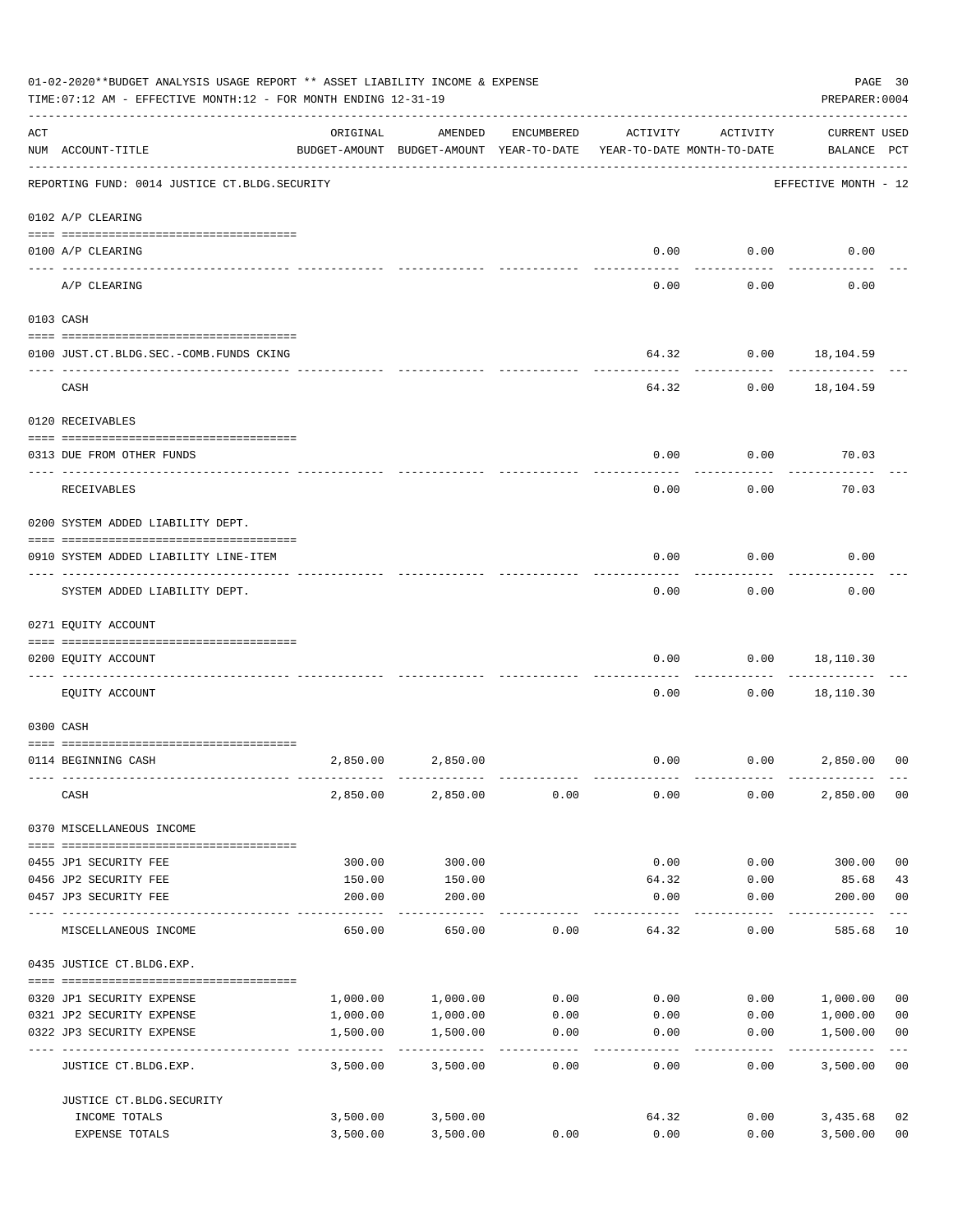|     | 01-02-2020**BUDGET ANALYSIS USAGE REPORT ** ASSET LIABILITY INCOME & EXPENSE<br>TIME: 07:12 AM - EFFECTIVE MONTH: 12 - FOR MONTH ENDING 12-31-19 |          |                                                     |                        |                                        |                             | PAGE 31<br>PREPARER: 0004   |                |
|-----|--------------------------------------------------------------------------------------------------------------------------------------------------|----------|-----------------------------------------------------|------------------------|----------------------------------------|-----------------------------|-----------------------------|----------------|
| ACT | NUM ACCOUNT-TITLE                                                                                                                                | ORIGINAL | AMENDED<br>BUDGET-AMOUNT BUDGET-AMOUNT YEAR-TO-DATE | ENCUMBERED             | ACTIVITY<br>YEAR-TO-DATE MONTH-TO-DATE | ACTIVITY                    | CURRENT USED<br>BALANCE PCT |                |
|     | REPORTING FUND: 0016 CO.JUDGE EXCESS SUPP.                                                                                                       |          |                                                     |                        |                                        |                             | EFFECTIVE MONTH - 12        |                |
|     | 0102 A/P CLEARING                                                                                                                                |          |                                                     |                        |                                        |                             |                             |                |
|     | 0100 A/P CLEARING                                                                                                                                |          |                                                     |                        | 0.00                                   | 0.00                        | 0.00                        |                |
|     | ---- ---------<br>A/P CLEARING                                                                                                                   |          |                                                     |                        | 0.00                                   | 0.00                        | 0.00                        |                |
|     | 0103 CASH                                                                                                                                        |          |                                                     |                        |                                        |                             |                             |                |
|     |                                                                                                                                                  |          |                                                     |                        |                                        |                             |                             |                |
|     | 0100 CO.JUDGE EXCESS SUPP.-COMB.FUND CK                                                                                                          |          |                                                     |                        |                                        | 440.81 - 153.84 - 17,183.86 |                             |                |
|     | CASH                                                                                                                                             |          |                                                     |                        |                                        | 440.81 - 153.84 - 17,183.86 |                             |                |
|     | 0200 SYSTEM ADDED LIABILITY DEPARTMENT                                                                                                           |          |                                                     |                        |                                        |                             |                             |                |
|     | 0910 SYSTEM ADDED LIABILITY LINE-ITEM                                                                                                            |          |                                                     |                        | 0.00                                   | 0.00                        | 0.00                        |                |
|     | SYSTEM ADDED LIABILITY DEPARTMENT                                                                                                                |          |                                                     |                        | 0.00                                   | 0.00                        | 0.00                        |                |
|     | 0271 EQUITY ACCOUNT                                                                                                                              |          |                                                     |                        |                                        |                             |                             |                |
|     |                                                                                                                                                  |          |                                                     |                        |                                        |                             |                             |                |
|     | 0200 EQUITY ACCOUNT                                                                                                                              |          |                                                     |                        | 0.00                                   | 0.00                        | 17,624.67                   |                |
|     | EQUITY ACCOUNT                                                                                                                                   |          |                                                     |                        | 0.00                                   |                             | $0.00$ 17,624.67            |                |
|     | 0300 CASH                                                                                                                                        |          |                                                     |                        |                                        |                             |                             |                |
|     | 0116 BEGINNING CASH BALANCE                                                                                                                      | 3,000.00 | 3,000.00                                            |                        | 0.00                                   | 0.00                        | 3,000.00                    | 00             |
|     | ----------------------------------<br>CASH                                                                                                       |          | 3,000.00 3,000.00                                   | ------------ -<br>0.00 | 0.00                                   | ---------<br>0.00           | 3,000.00                    | - 00           |
|     | 0370 MISCELLANEOUS INCOME                                                                                                                        |          |                                                     |                        |                                        |                             |                             |                |
|     | 0149 CO. JUDGE EXCESS SUPP.                                                                                                                      | 0.00     | 0.00                                                |                        | 0.00                                   | 0.00                        | 0.00                        |                |
|     | MISCELLANEOUS INCOME                                                                                                                             | 0.00     | 0.00                                                | 0.00                   | 0.00                                   | 0.00                        | 0.00                        |                |
|     | 0400 CO. JUDGE EXCESS SUPP.                                                                                                                      |          |                                                     |                        |                                        |                             |                             |                |
|     | 0310 OFFICE SUPPLIES                                                                                                                             | 300.00   | 300.00                                              | 0.00                   | 336.01                                 | 153.84                      | 36.01- 112                  |                |
|     | 0311 POSTAL EXPENSE                                                                                                                              | 1,500.00 | 1,500.00                                            | 0.00                   | 104.80                                 | 0.00                        | 1,395.20                    | 07             |
|     | 0427 OUT OF COUNTY TRAVEL                                                                                                                        | 500.00   | 500.00                                              | 0.00                   | 0.00                                   | 0.00                        | 500.00                      | 0 <sub>0</sub> |
|     | 0572 OFFICE EQUIPMENT                                                                                                                            | 400.00   | 400.00                                              | 0.00                   | 0.00                                   | 0.00                        | 400.00                      | 0 <sub>0</sub> |
|     | 0590 COUNTY JUDGE BOOKS                                                                                                                          | 300.00   | 300.00                                              | 0.00<br>-----          | 0.00                                   | 0.00                        | 300.00                      | 0 <sub>0</sub> |
|     | CO. JUDGE EXCESS SUPP.                                                                                                                           | 3,000.00 | 3,000.00                                            | 0.00                   | 440.81                                 | 153.84                      | 2,559.19 15                 |                |
|     | CO.JUDGE EXCESS SUPP.                                                                                                                            |          |                                                     |                        |                                        |                             |                             |                |
|     | INCOME TOTALS                                                                                                                                    | 3,000.00 | 3,000.00                                            |                        | 0.00                                   | 0.00                        | 3,000.00                    | 0 <sub>0</sub> |
|     | EXPENSE TOTALS                                                                                                                                   | 3,000.00 | 3,000.00                                            | 0.00                   | 440.81                                 | 153.84                      | 2,559.19                    | 15             |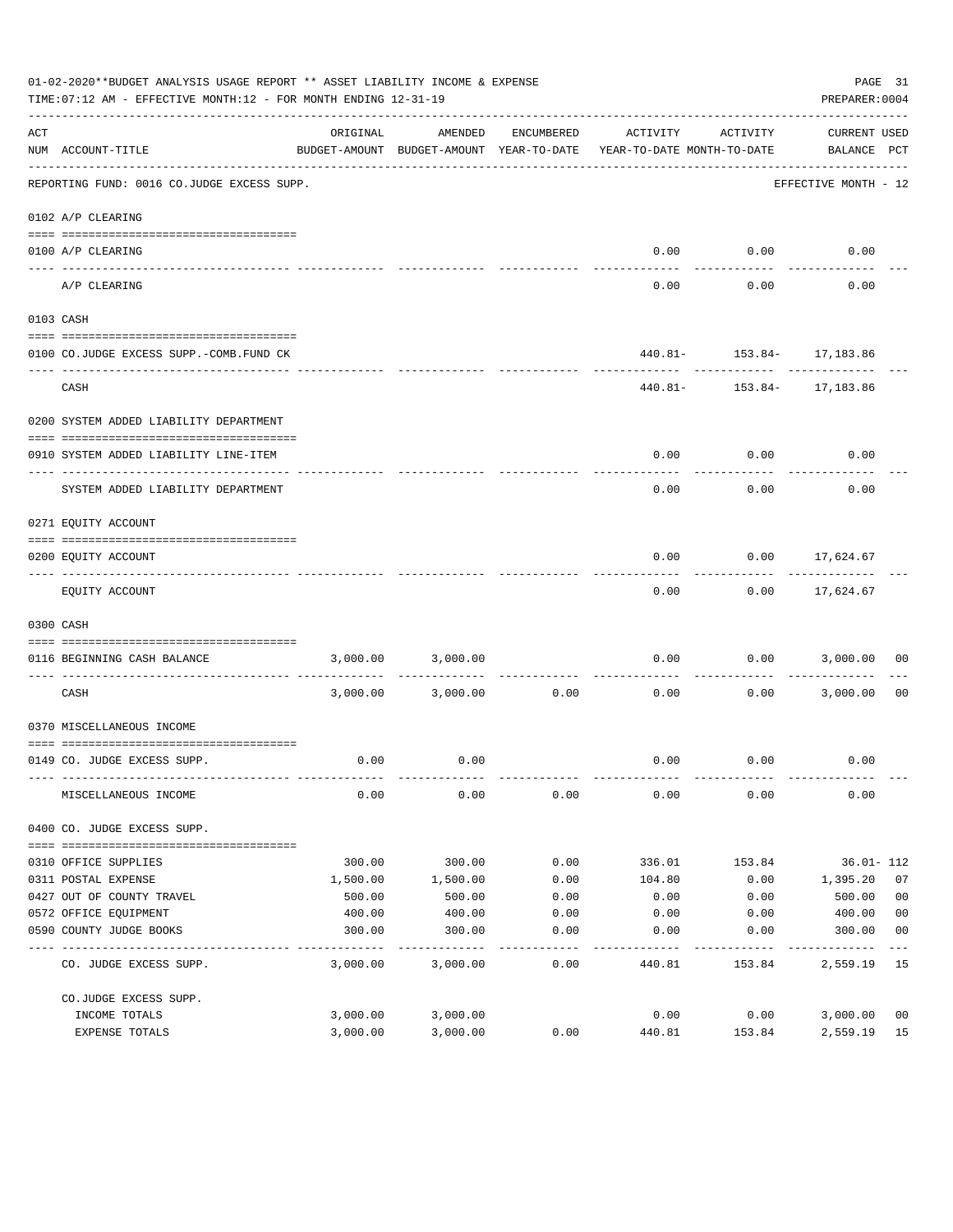|                    | 01-02-2020**BUDGET ANALYSIS USAGE REPORT ** ASSET LIABILITY INCOME & EXPENSE<br>TIME: 07:12 AM - EFFECTIVE MONTH: 12 - FOR MONTH ENDING 12-31-19 |                                                                                 |                     |                     |                        |                     |                                    |                |
|--------------------|--------------------------------------------------------------------------------------------------------------------------------------------------|---------------------------------------------------------------------------------|---------------------|---------------------|------------------------|---------------------|------------------------------------|----------------|
| $\mathop{\rm ACT}$ | NUM ACCOUNT-TITLE                                                                                                                                | ORIGINAL<br>BUDGET-AMOUNT BUDGET-AMOUNT YEAR-TO-DATE YEAR-TO-DATE MONTH-TO-DATE | AMENDED             | ENCUMBERED          | ACTIVITY               | ACTIVITY            | <b>CURRENT USED</b><br>BALANCE PCT |                |
|                    | REPORTING FUND: 0017 PROBATE JUDGES EDUCATION                                                                                                    |                                                                                 |                     |                     |                        |                     | EFFECTIVE MONTH - 12               |                |
|                    | 0102 A/P CLEARING                                                                                                                                |                                                                                 |                     |                     |                        |                     |                                    |                |
|                    | 0100 A/P CLEARING                                                                                                                                |                                                                                 |                     |                     | 0.00                   | 0.00                | 0.00                               |                |
|                    | ---- --------<br>A/P CLEARING                                                                                                                    |                                                                                 |                     |                     | 0.00                   | 0.00                | 0.00                               |                |
|                    | 0103 CASH                                                                                                                                        |                                                                                 |                     |                     |                        |                     |                                    |                |
|                    | 0100 PROB.JUDGES ED.-COMB. FUNDS CKING                                                                                                           |                                                                                 |                     |                     | 0.00                   |                     | $0.00$ 5,237.50                    |                |
|                    | CASH                                                                                                                                             |                                                                                 |                     |                     | 0.00                   | 0.00                | 5,237.50                           |                |
|                    | 0120 RECEIVABLES                                                                                                                                 |                                                                                 |                     |                     |                        |                     |                                    |                |
|                    | 0313 DUE FROM OTHER FUNDS                                                                                                                        |                                                                                 |                     |                     | 0.00                   |                     | $0.00$ 45.00                       |                |
|                    | RECEIVABLES                                                                                                                                      |                                                                                 |                     |                     | 0.00                   | 0.00                | 45.00                              |                |
|                    | 0271 EQUITY ACCOUNT                                                                                                                              |                                                                                 |                     |                     |                        |                     |                                    |                |
|                    | 0200 EQUITY ACCOUNT                                                                                                                              |                                                                                 |                     |                     | 0.00                   | 0.00                | 5,282.50                           |                |
|                    | EQUITY ACCOUNT                                                                                                                                   |                                                                                 |                     |                     | 0.00                   |                     | $0.00$ 5,282.50                    |                |
|                    | 0300 CASH                                                                                                                                        |                                                                                 |                     |                     |                        |                     |                                    |                |
|                    | 0117 BEGINNING CASH BALANCE                                                                                                                      | 1,450.00                                                                        | 1,450.00            |                     | 0.00                   | 0.00                | 1,450.00                           | 00             |
|                    | CASH                                                                                                                                             |                                                                                 | 1,450.00 1,450.00   | -----------<br>0.00 | 0.00                   | 0.00                | 1,450.00                           | 00             |
|                    | 0340 FEES OF OFFICE                                                                                                                              |                                                                                 |                     |                     |                        |                     |                                    |                |
|                    | 0131 PROBATE JUDGES EDUCATION                                                                                                                    |                                                                                 | 150.00 150.00       |                     |                        |                     | $0.00$ $0.00$ $150.00$ 00          |                |
|                    | FEES OF OFFICE                                                                                                                                   | 150.00                                                                          | 150.00              | 0.00                | 0.00                   | 0.00                | 150.00                             | 0 <sub>0</sub> |
|                    | 0370 MISCELLANEOUS                                                                                                                               |                                                                                 |                     |                     |                        |                     |                                    |                |
|                    | 0130 REFUNDS & MISCELLANEOUS                                                                                                                     | 0.00                                                                            | 0.00                |                     | 0.00                   | 0.00                | 0.00                               |                |
|                    | MISCELLANEOUS                                                                                                                                    | 0.00                                                                            | -----------<br>0.00 | 0.00                | --------------<br>0.00 | -----------<br>0.00 | 0.00                               |                |
|                    | 0400 PROBATE JUDGES EDUCATION                                                                                                                    |                                                                                 |                     |                     |                        |                     |                                    |                |
|                    | 0427 OUT OF COUNTY TRAVEL                                                                                                                        | 1,600.00                                                                        | 1,600.00            | 0.00                | 0.00                   |                     | $0.00$ 1,600.00                    | 00             |
|                    | PROBATE JUDGES EDUCATION                                                                                                                         |                                                                                 | 1,600.00 1,600.00   | 0.00                | 0.00                   |                     | 0.00<br>1,600.00                   | 0 <sub>0</sub> |
|                    | PROBATE JUDGES EDUCATION                                                                                                                         |                                                                                 |                     |                     |                        |                     |                                    |                |
|                    | INCOME TOTALS                                                                                                                                    | 1,600.00                                                                        | 1,600.00            |                     | 0.00                   | 0.00                | 1,600.00                           | 0 <sub>0</sub> |
|                    | EXPENSE TOTALS                                                                                                                                   | 1,600.00                                                                        | 1,600.00            | 0.00                | 0.00                   | 0.00                | 1,600.00                           | 0 <sub>0</sub> |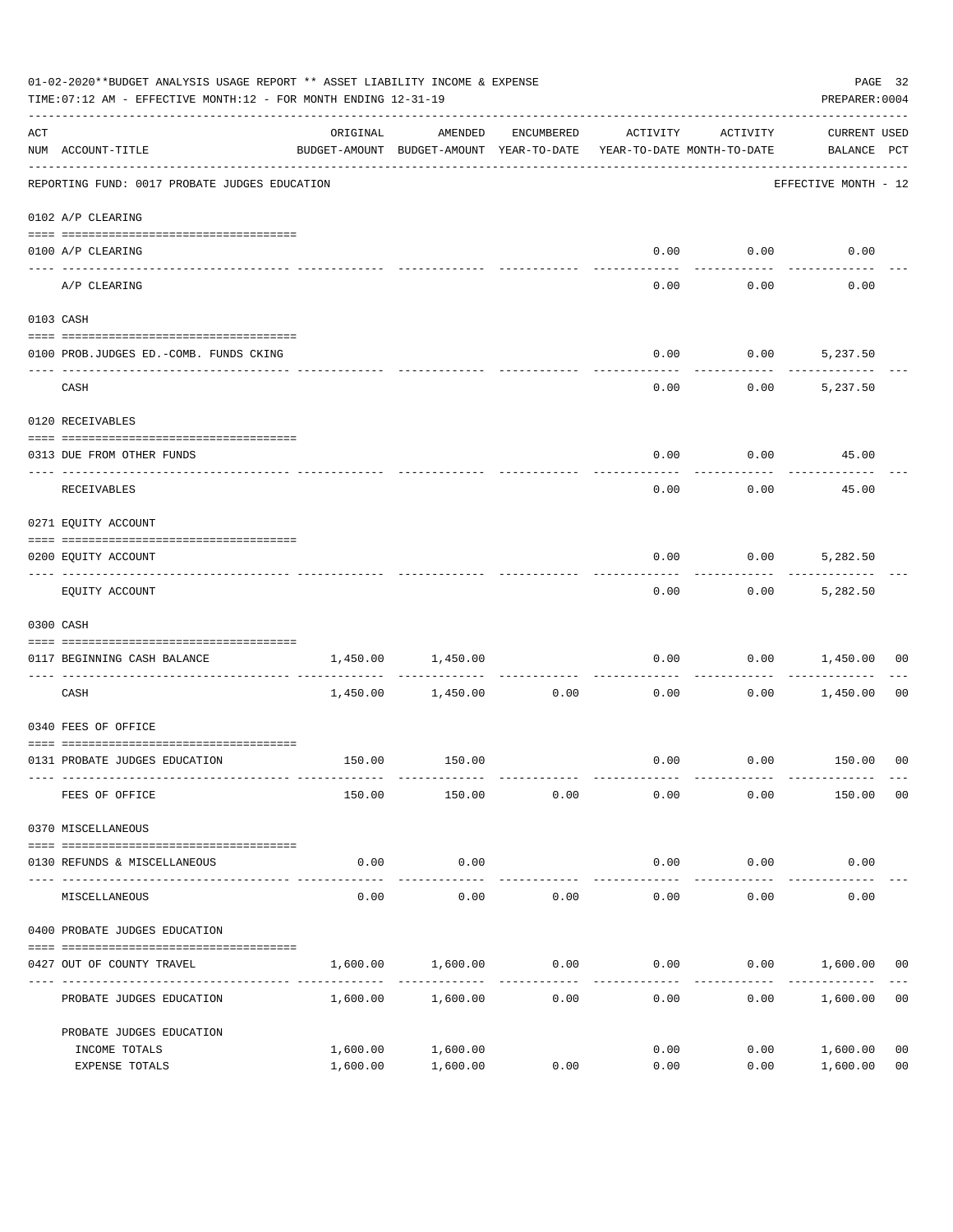|     | 01-02-2020**BUDGET ANALYSIS USAGE REPORT ** ASSET LIABILITY INCOME & EXPENSE<br>TIME: 07:12 AM - EFFECTIVE MONTH: 12 - FOR MONTH ENDING 12-31-19 |           |                                                     |                               |                                        |                                                | PAGE 33<br>PREPARER: 0004    |    |
|-----|--------------------------------------------------------------------------------------------------------------------------------------------------|-----------|-----------------------------------------------------|-------------------------------|----------------------------------------|------------------------------------------------|------------------------------|----|
| ACT | NUM ACCOUNT-TITLE                                                                                                                                | ORIGINAL  | AMENDED<br>BUDGET-AMOUNT BUDGET-AMOUNT YEAR-TO-DATE | ENCUMBERED                    | ACTIVITY<br>YEAR-TO-DATE MONTH-TO-DATE | ACTIVITY                                       | CURRENT USED<br>BALANCE PCT  |    |
|     | REPORTING FUND: 0018 CO.CLERK RECORD MNGMT.                                                                                                      |           |                                                     |                               |                                        |                                                | EFFECTIVE MONTH - 12         |    |
|     | 0100 PAYROLL                                                                                                                                     |           |                                                     |                               |                                        |                                                |                              |    |
|     | 0100 PAYROLL                                                                                                                                     |           |                                                     |                               |                                        | $0.00$ $0.00$                                  | 0.00                         |    |
|     | PAYROLL                                                                                                                                          |           |                                                     |                               | 0.00                                   | 0.00                                           | 0.00                         |    |
|     | 0102 A/P CLEARING                                                                                                                                |           |                                                     |                               |                                        |                                                |                              |    |
|     | 0100 A/P CLEARING                                                                                                                                |           |                                                     |                               | 0.00                                   | 0.00                                           | 0.00                         |    |
|     | A/P CLEARING                                                                                                                                     |           |                                                     |                               | 0.00                                   | 0.00                                           | 0.00                         |    |
|     | 0103 CASH                                                                                                                                        |           |                                                     |                               |                                        |                                                |                              |    |
|     | 0100 CO.CLK.REC.MNGMT.-COMB.FUNDS CKING                                                                                                          |           |                                                     |                               |                                        | 24, 754.61 - 7, 173.58 - 54, 970.00            |                              |    |
|     | CASH                                                                                                                                             |           |                                                     |                               |                                        | ------------<br>24,754.61- 7,173.58- 54,970.00 |                              |    |
|     | 0120 RECEIVABLES                                                                                                                                 |           |                                                     |                               |                                        |                                                |                              |    |
|     | 0313 DUE FROM OTHER FUNDS                                                                                                                        |           |                                                     |                               | 0.00                                   | $0.00$ 5,997.70                                |                              |    |
|     | RECEIVABLES                                                                                                                                      |           |                                                     |                               | 0.00                                   | 0.00                                           | 5,997.70                     |    |
|     | 0200 SYSTEM ADDED LIABILITY DEPARTMENT                                                                                                           |           |                                                     |                               |                                        |                                                |                              |    |
|     | 0150 ACCRUED SALARY PAYABLE                                                                                                                      |           |                                                     |                               | 0.00                                   | 0.00                                           | 1,090.91                     |    |
|     | 0155 ACCRUED FRINGE BENEFITS                                                                                                                     |           |                                                     |                               | 0.00                                   | 0.00                                           | 670.02                       |    |
|     | 0910 SYSTEM ADDED LIABILITY LINE-ITEM                                                                                                            |           |                                                     |                               | $6,013.00-$                            | 0.00<br>------------                           | $6,013.00-$                  |    |
|     | SYSTEM ADDED LIABILITY DEPARTMENT                                                                                                                |           |                                                     |                               | $6,013.00-$                            | 0.00                                           | $4,252.07-$                  |    |
|     | 0271 EQUITY ACCOUNT                                                                                                                              |           |                                                     |                               |                                        |                                                |                              |    |
|     | 0200 EQUITY ACCOUNT                                                                                                                              |           |                                                     |                               | 0.00                                   |                                                | $0.00$ $83,961.38$           |    |
|     | EQUITY ACCOUNT                                                                                                                                   |           |                                                     |                               | 0.00                                   |                                                | $0.00$ $83,961.38$           |    |
|     | 0300 CASH                                                                                                                                        |           |                                                     |                               |                                        |                                                |                              |    |
|     | 0118 BEGINNING CASH BALANCE                                                                                                                      |           | 40, 174. 19 40, 174. 19                             |                               |                                        | . <u>.</u>                                     | $0.00$ $0.00$ $40,174.19$ 00 |    |
|     | CASH                                                                                                                                             |           | 40, 174. 19   40, 174. 19   0.00                    | ----------------------------- | 0.00                                   |                                                | $0.00$ $40,174.19$ 00        |    |
|     | 0360 INTEREST EARNINGS                                                                                                                           |           |                                                     |                               |                                        |                                                |                              |    |
|     | 0100 INTEREST EARNINGS                                                                                                                           |           | 100.00 100.00                                       |                               |                                        |                                                | 49.94 14.48 50.06            | 50 |
|     | INTEREST EARNINGS                                                                                                                                | 100.00    | 100.00                                              | 0.00                          | --------------<br>49.94                | ---------<br>14.48                             | 50.06                        | 50 |
|     | 0370 MISCELLANEOUS INCOME                                                                                                                        |           |                                                     |                               |                                        |                                                |                              |    |
|     | 0130 REFUNDS & MISCELLANEOUS                                                                                                                     | 0.00      | 0.00                                                |                               | 0.00                                   | 0.00                                           | 0.00                         |    |
|     | 0131 SUBSCRIPTION/IMAGES FEES                                                                                                                    | 0.00      | 0.00                                                |                               | 875.00                                 |                                                | 437.50 875.00+               |    |
|     | 0133 CO.CLERK PRESERVE REC FEE                                                                                                                   | 55,015.11 | 55,015.11                                           |                               | 0.00                                   | 0.00                                           | 55,015.11                    | 00 |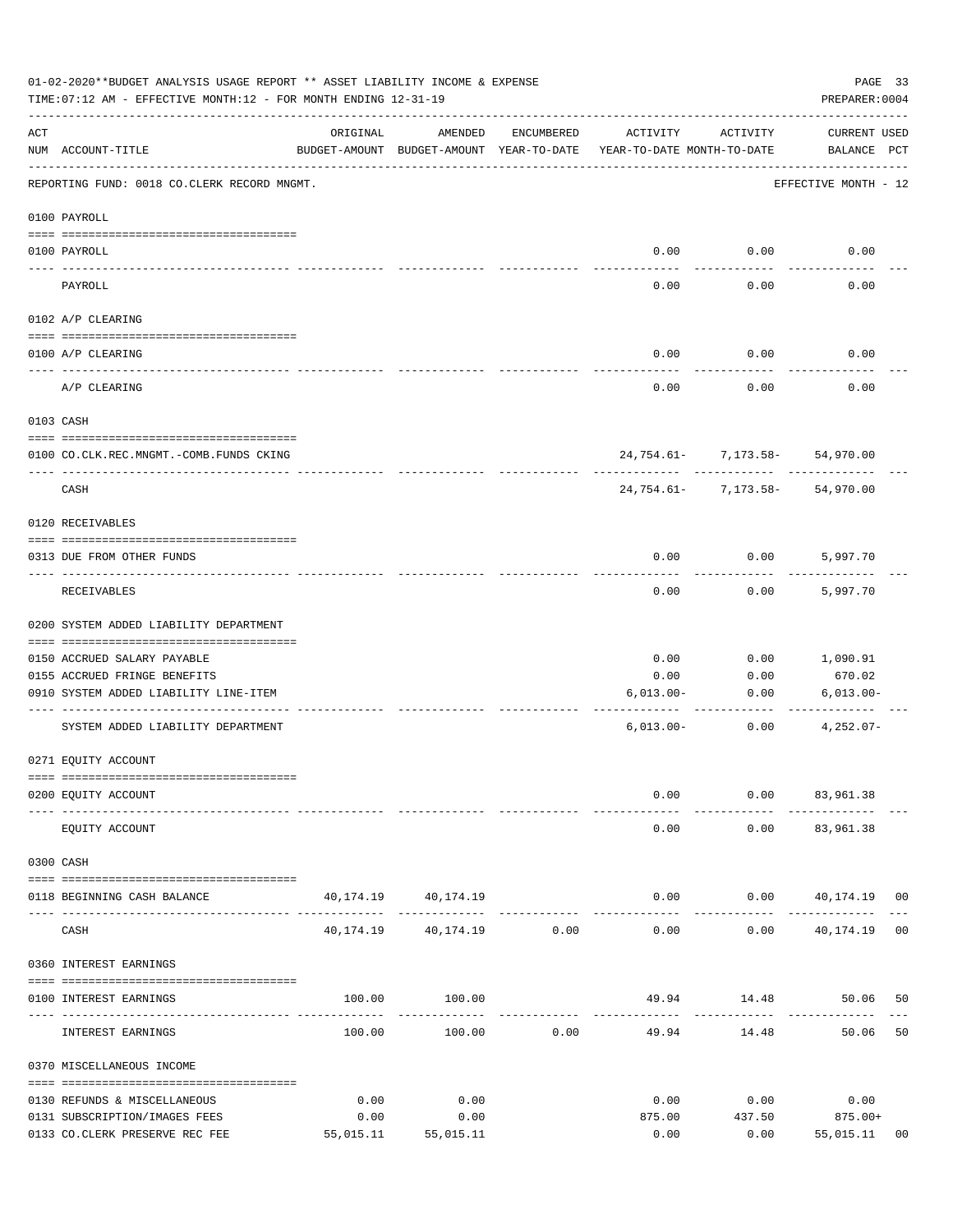| ACT | NUM ACCOUNT-TITLE                           | BUDGET-AMOUNT BUDGET-AMOUNT YEAR-TO-DATE YEAR-TO-DATE MONTH-TO-DATE | ORIGINAL AMENDED        |               | ENCUMBERED ACTIVITY ACTIVITY |                    | <b>CURRENT USED</b><br>BALANCE PCT                                                                      |                |
|-----|---------------------------------------------|---------------------------------------------------------------------|-------------------------|---------------|------------------------------|--------------------|---------------------------------------------------------------------------------------------------------|----------------|
|     | REPORTING FUND: 0018 CO.CLERK RECORD MNGMT. |                                                                     |                         |               |                              |                    | EFFECTIVE MONTH - 12                                                                                    |                |
|     | MISCELLANEOUS INCOME                        |                                                                     |                         |               |                              |                    | 55,015.11 55,015.11 0.00 875.00 437.50 54,140.11 02                                                     |                |
|     | 0402 CO.CLERK RECORD MNGMT.                 |                                                                     |                         |               |                              |                    |                                                                                                         |                |
|     |                                             |                                                                     |                         |               |                              |                    |                                                                                                         |                |
|     | 0103 SALARY ASSISTANT                       |                                                                     | 25, 223, 00 25, 223, 00 | 0.00          |                              |                    | 6,790.84 1,940.24 18,432.16 27                                                                          |                |
|     | 0107 SALARY TEMP/EXTRA                      | 0.00                                                                | 0.00                    | 0.00          | 0.00                         | 0.00               | 0.00                                                                                                    |                |
|     | 0201 SOCIAL SECURITY TAXES                  |                                                                     | 1,563.83 1,563.83       | 0.00          |                              |                    | 421.05 120.30 1,142.78                                                                                  | 27             |
|     | 0202 GROUP HEALTH INSURANCE                 | 11,870.88                                                           | 11,870.88               | 0.00          | 2,966.76                     | 988.92             | 8,904.12                                                                                                | 25             |
|     | 0203 RETIREMENT                             |                                                                     | 2,948.57 2,948.57       | 0.00          | 774.83                       | 221.38             | 2,173.74                                                                                                | 26             |
|     | 0204 WORKERS COMPENSATION                   | 75.67                                                               | 75.67                   | 0.00          | 38.58                        | 38.58              | 37.09                                                                                                   | 51             |
|     | 0205 MEDICARE TAX                           | 367.75                                                              | 367.75                  | 0.00          | 98.49                        | 28.14              | 269.26                                                                                                  | 27             |
|     | 0310 OFFICE SUPPLIES                        |                                                                     | 600.00 600.00           | 0.00          |                              | $0.00$ $0.00$      | 600.00                                                                                                  | 0 <sub>0</sub> |
|     | 0312 IMAGING SYSTEM                         |                                                                     | 51,204.00 51,204.00     | 0.00          |                              |                    | 8,576.00  4,288.00  42,628.00                                                                           | 17             |
|     | 0315 COPIER MAINTENANCE                     | 435.60                                                              | 435.60                  | 0.00          | 0.00                         | 0.00               | 435.60                                                                                                  | 00             |
|     | 0420 TELEPHONE                              | 0.00                                                                | 0.00                    | 0.00          | 0.00                         | 0.00               | 0.00                                                                                                    |                |
|     | 0437 DIGITAL IMAGING OF MICROFILM           | 0.00                                                                | 0.00                    | 0.00          | 0.00                         | 0.00               | 0.00                                                                                                    |                |
|     | 0453 COMPUTER SOFTWARE                      | 0.00                                                                | 0.00                    | 0.00          | 0.00                         | 0.00               | 0.00                                                                                                    |                |
|     | 0490 CO.CLERK MISCELLANEOUS                 |                                                                     | 500.00 500.00           | 0.00          | $0.00$ $0.00$                |                    | 500.00                                                                                                  | 00             |
|     | 0574 COMPUTER EQUIPMENT                     | 500.00                                                              | 500.00                  | 0.00          | 0.00                         | 0.00               | 500.00                                                                                                  | 00             |
|     | CO.CLERK RECORD MNGMT.                      |                                                                     |                         | ------------- |                              |                    | ------------ ------------ -----------<br>95,289.30  95,289.30  0.00  19,666.55  7,625.56  75,622.75  21 |                |
|     | CO.CLERK RECORD MNGMT.                      |                                                                     |                         |               |                              |                    |                                                                                                         |                |
|     | INCOME TOTALS                               |                                                                     | 95,289.30 95,289.30     |               |                              |                    | 924.94 451.98 94,364.36 01                                                                              |                |
|     | <b>EXPENSE TOTALS</b>                       | 95,289.30                                                           | 95,289.30               | 0.00          |                              | 19,666.55 7,625.56 | 75,622.75 21                                                                                            |                |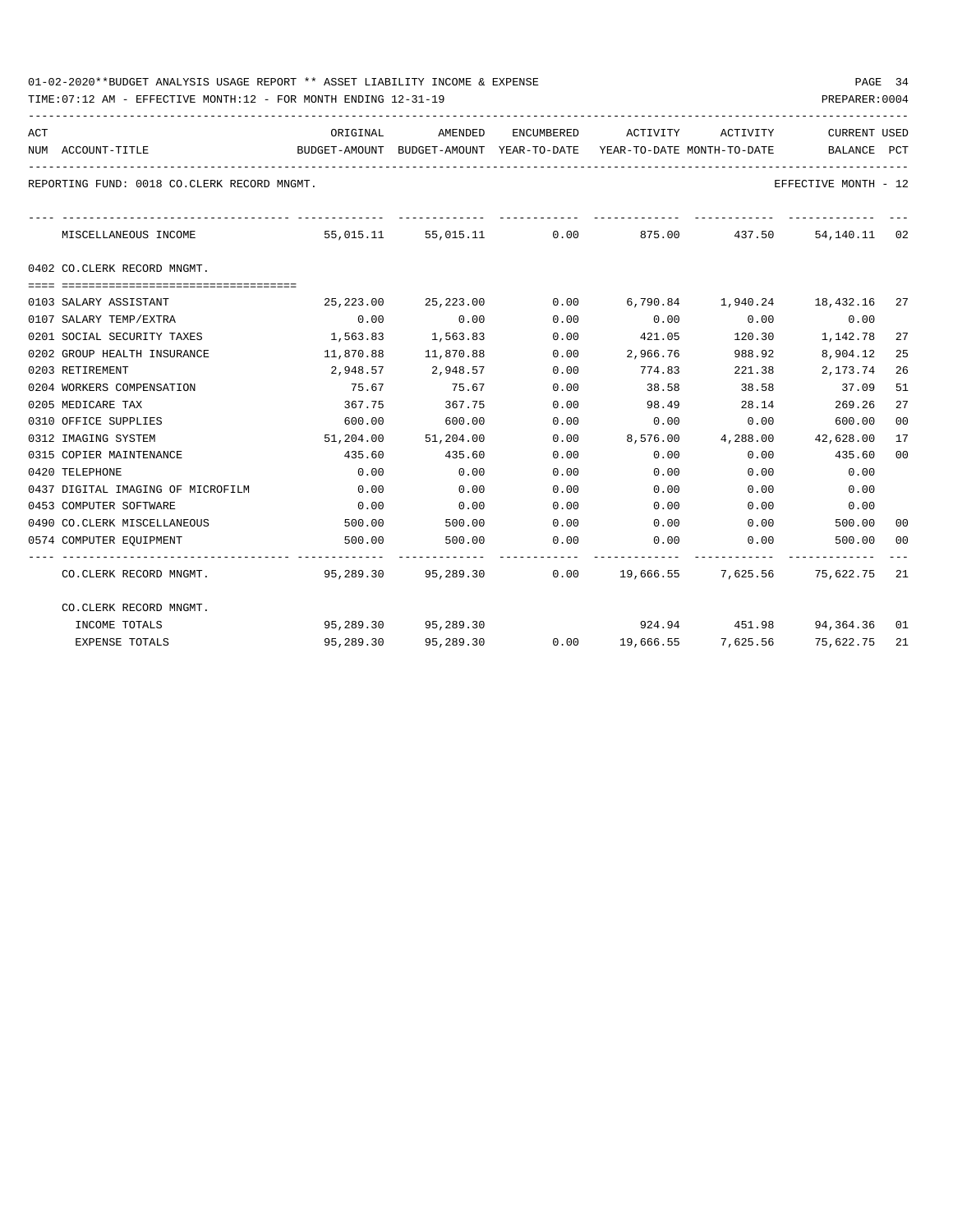|                    | 01-02-2020**BUDGET ANALYSIS USAGE REPORT ** ASSET LIABILITY INCOME & EXPENSE<br>TIME: 07:12 AM - EFFECTIVE MONTH: 12 - FOR MONTH ENDING 12-31-19 |          |                                                     |                      |                                        |                             | PAGE 35<br>PREPARER: 0004   |                |
|--------------------|--------------------------------------------------------------------------------------------------------------------------------------------------|----------|-----------------------------------------------------|----------------------|----------------------------------------|-----------------------------|-----------------------------|----------------|
| $\mathop{\rm ACT}$ | NUM ACCOUNT-TITLE                                                                                                                                | ORIGINAL | AMENDED<br>BUDGET-AMOUNT BUDGET-AMOUNT YEAR-TO-DATE | ENCUMBERED           | ACTIVITY<br>YEAR-TO-DATE MONTH-TO-DATE | ACTIVITY                    | CURRENT USED<br>BALANCE PCT |                |
|                    | REPORTING FUND: 0019 DIST.CLK.RECORDS MNGMT.                                                                                                     |          |                                                     |                      |                                        |                             | EFFECTIVE MONTH - 12        |                |
|                    | 0100 PAYROLL                                                                                                                                     |          |                                                     |                      |                                        |                             |                             |                |
|                    | 0100 PAYROLL                                                                                                                                     |          |                                                     |                      |                                        | $0.00$ 0.00                 | 0.00                        |                |
|                    | PAYROLL                                                                                                                                          |          |                                                     |                      | 0.00                                   | 0.00                        | 0.00                        |                |
|                    | 0102 A/P CLEARING                                                                                                                                |          |                                                     |                      |                                        |                             |                             |                |
|                    | 0100 A/P CLEARING                                                                                                                                |          |                                                     |                      | 0.00                                   | 0.00                        | 0.00                        |                |
|                    | A/P CLEARING                                                                                                                                     |          |                                                     |                      | 0.00                                   | 0.00                        | 0.00                        |                |
|                    | 0103 CASH                                                                                                                                        |          |                                                     |                      |                                        |                             |                             |                |
|                    | 0100 DIST.CLK.REC.MNGMT-COMB.FUNDS CKIN                                                                                                          |          |                                                     |                      |                                        | 1,586.58- 501.33- 12,136.73 |                             |                |
|                    | CASH                                                                                                                                             |          |                                                     |                      | 1,586.58-                              |                             | $501.33 - 12,136.73$        |                |
|                    | 0120 RECEIVABLES                                                                                                                                 |          |                                                     |                      |                                        |                             |                             |                |
|                    | 0313 DUE FROM OTHER FUNDS                                                                                                                        |          |                                                     |                      | 0.00                                   | 0.00                        | 147.85                      |                |
|                    | RECEIVABLES                                                                                                                                      |          |                                                     |                      | 0.00                                   | 0.00                        | 147.85                      |                |
|                    | 0200 LIABILITY ACCOUNT                                                                                                                           |          |                                                     |                      |                                        |                             |                             |                |
|                    | 0150 ACCRUED SALARY PAYABLE                                                                                                                      |          |                                                     |                      | 0.00                                   | 0.00                        | 0.01                        |                |
|                    | 0155 ACCRUED FRINGE BENEFITS                                                                                                                     |          |                                                     |                      | 0.00                                   | 0.00                        | 0.00                        |                |
|                    | 0910 SYSTEM ADDED LIABILITY LINE-ITEM                                                                                                            |          |                                                     |                      | 0.00                                   | 0.00                        | 0.00                        |                |
|                    | LIABILITY ACCOUNT                                                                                                                                |          |                                                     |                      | 0.00                                   | 0.00                        | 0.01                        |                |
|                    | 0271 EQUITY ACCOUNT                                                                                                                              |          |                                                     |                      |                                        |                             |                             |                |
|                    | 0200 EQUITY ACCOUNT                                                                                                                              |          |                                                     |                      | 0.00                                   |                             | $0.00$ 13,871.15            |                |
|                    | EQUITY ACCOUNT                                                                                                                                   |          |                                                     |                      | 0.00                                   |                             | $0.00$ 13,871.15            |                |
|                    | 0300 CASH                                                                                                                                        |          |                                                     |                      |                                        |                             |                             |                |
|                    | 0119 BEGINNING CASH BALANCE                                                                                                                      |          | 9,500.00 9,500.00                                   | .                    |                                        | $0.00$ $0.00$ $9,500.00$ 00 | .                           |                |
|                    | CASH                                                                                                                                             | 9,500.00 | 9,500.00                                            | 0.00                 | 0.00                                   | ----------<br>0.00          | 9,500.00                    | 0 <sub>0</sub> |
|                    | 0360 INTEREST EARNINGS                                                                                                                           |          |                                                     |                      |                                        |                             |                             |                |
|                    | 0100 INTEREST EARNINGS                                                                                                                           | 0.00     | 0.00                                                |                      |                                        | 9.42 2.97                   | $9.42+$                     |                |
|                    | INTEREST EARNINGS                                                                                                                                | 0.00     | 0.00                                                | 0.00                 | 9.42                                   | 2.97                        | $9.42+$                     |                |
|                    | 0370 MISCELLEANEOUS INCOME                                                                                                                       |          |                                                     |                      |                                        |                             |                             |                |
|                    | 0136 DIST.CLK.PRES.REC.FEE                                                                                                                       |          | 2,500.00 2,500.00                                   |                      |                                        | 730.57 230.82 1,769.43      |                             | 29             |
|                    | MISCELLEANEOUS INCOME                                                                                                                            | 2,500.00 | 2,500.00                                            | ------------<br>0.00 | -------------<br>730.57                | 230.82                      | -------------<br>1,769.43   | 29             |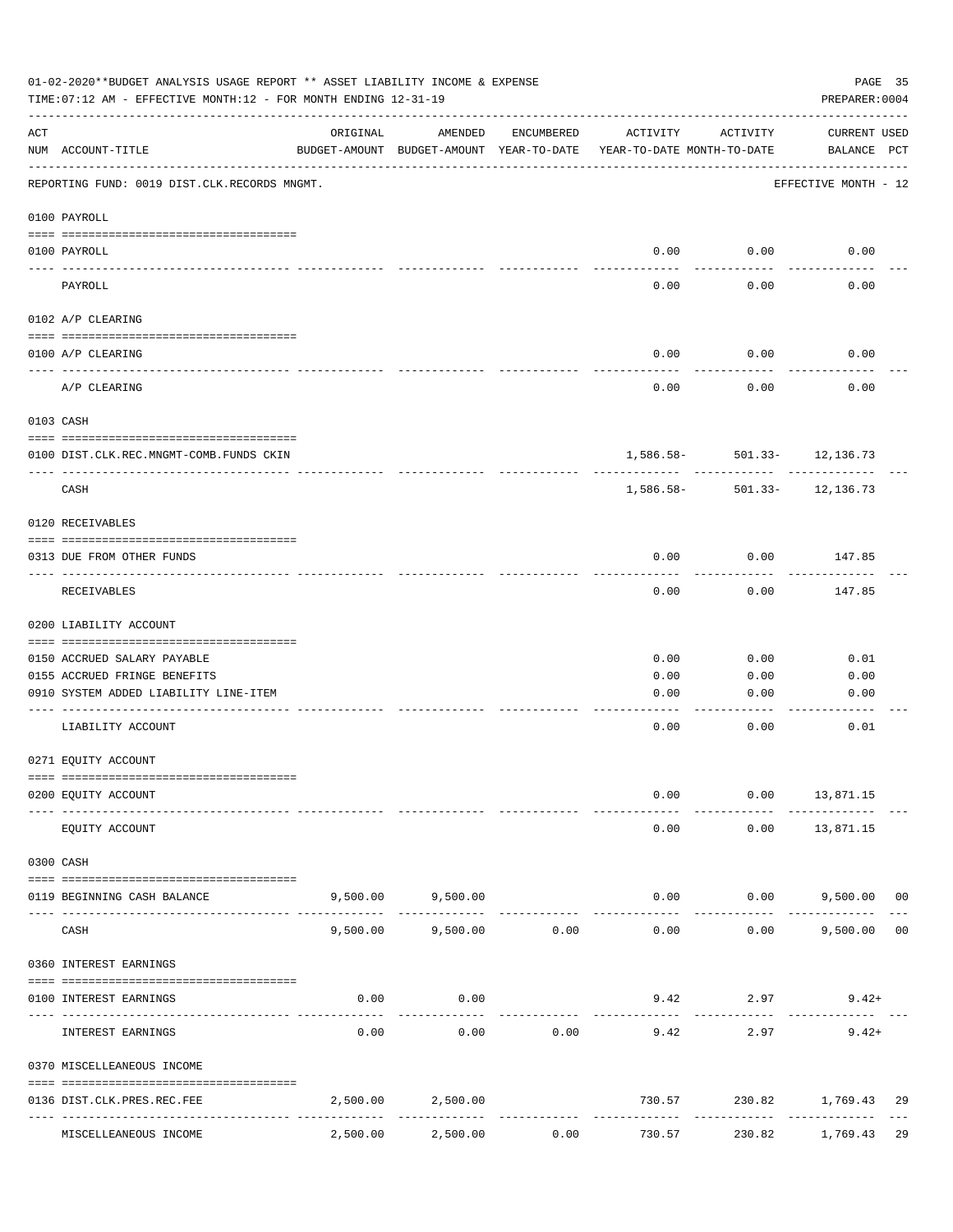| 01-02-2020**BUDGET ANALYSIS USAGE REPORT ** ASSET LIABILITY INCOME & EXPENSE | PAGE 36        |
|------------------------------------------------------------------------------|----------------|
| TIME:07:12 AM - EFFECTIVE MONTH:12 - FOR MONTH ENDING 12-31-19               | PREPARER: 0004 |

| ACT |                                                                                          | ORIGINAL | AMENDED                                        |      |                 | ENCUMBERED ACTIVITY ACTIVITY | <b>CURRENT USED</b>       |  |
|-----|------------------------------------------------------------------------------------------|----------|------------------------------------------------|------|-----------------|------------------------------|---------------------------|--|
|     | NUM ACCOUNT-TITLE<br>BUDGET-AMOUNT BUDGET-AMOUNT YEAR-TO-DATE YEAR-TO-DATE_MONTH-TO-DATE |          |                                                |      |                 |                              | BALANCE PCT               |  |
|     | REPORTING FUND: 0019 DIST.CLK.RECORDS MNGMT.                                             |          |                                                |      |                 |                              | EFFECTIVE MONTH - 12      |  |
|     | 0450 DIST.CLERK REC. MNGMT.                                                              |          |                                                |      |                 |                              |                           |  |
|     |                                                                                          |          |                                                |      |                 |                              |                           |  |
|     | 0107 SALARY TEMP/EXTRA                                                                   | 0.00     | 0.00                                           | 0.00 |                 |                              | 1,363.34 470.12 1,363.34- |  |
|     | 0201 SOCIAL SECURITY TAXES                                                               | 0.00     | 0.00                                           | 0.00 |                 | 79.58 27.50                  | $79.58 -$                 |  |
|     | 0202 GROUP HEALTH & DENTAL INSURANCE                                                     | 0.00     | 0.00                                           | 0.00 | 709.46          | 177.42                       | $709.46 -$                |  |
|     | 0203 RETIREMENT                                                                          | 0.00     | 0.00                                           | 0.00 | 155.55          | 53.64                        | $155.55-$                 |  |
|     | 0204 WORKERS COMPENSATION                                                                | 0.00     | 0.00                                           | 0.00 | 0.00            | 0.00                         | 0.00                      |  |
|     | 0205 MEDICARE TAX                                                                        | 0.00     | 0.00                                           | 0.00 | 18.64           | 6.44                         | $18.64-$                  |  |
|     | 0310 OFFICE SUPPLIES                                                                     | 0.00     | 0.00                                           | 0.00 | 0.00            | 0.00                         | 0.00                      |  |
|     | 0400 RECORDS STORAGE SHELVING                                                            | 6,000.00 | 6,000.00                                       | 0.00 | 0.00            | 0.00                         | $6,000.00$ 00             |  |
|     | 0435 PRINTING                                                                            | 0.00     | 0.00                                           | 0.00 |                 | 0.00<br>0.00                 | 0.00                      |  |
|     | 0572 OFFICE EOUIPMENT                                                                    |          | 6,000.00 6,000.00                              | 0.00 |                 | $0.00$ 0.00                  | $6,000.00$ 00             |  |
|     | DIST.CLERK REC. MNGMT.                                                                   |          | $12,000.00$ $12,000.00$ 0.00 $2,326.57$ 735.12 |      |                 |                              | 9,673.43 19               |  |
|     | DIST.CLK.RECORDS MNGMT.                                                                  |          |                                                |      |                 |                              |                           |  |
|     | INCOME TOTALS                                                                            |          | 12,000.00 12,000.00                            |      | 739.99          |                              | 233.79 11,260.01 06       |  |
|     | <b>EXPENSE TOTALS</b>                                                                    |          | 12,000.00    12,000.00                         |      | $0.00$ 2,326.57 |                              | 735.12 9.673.43 19        |  |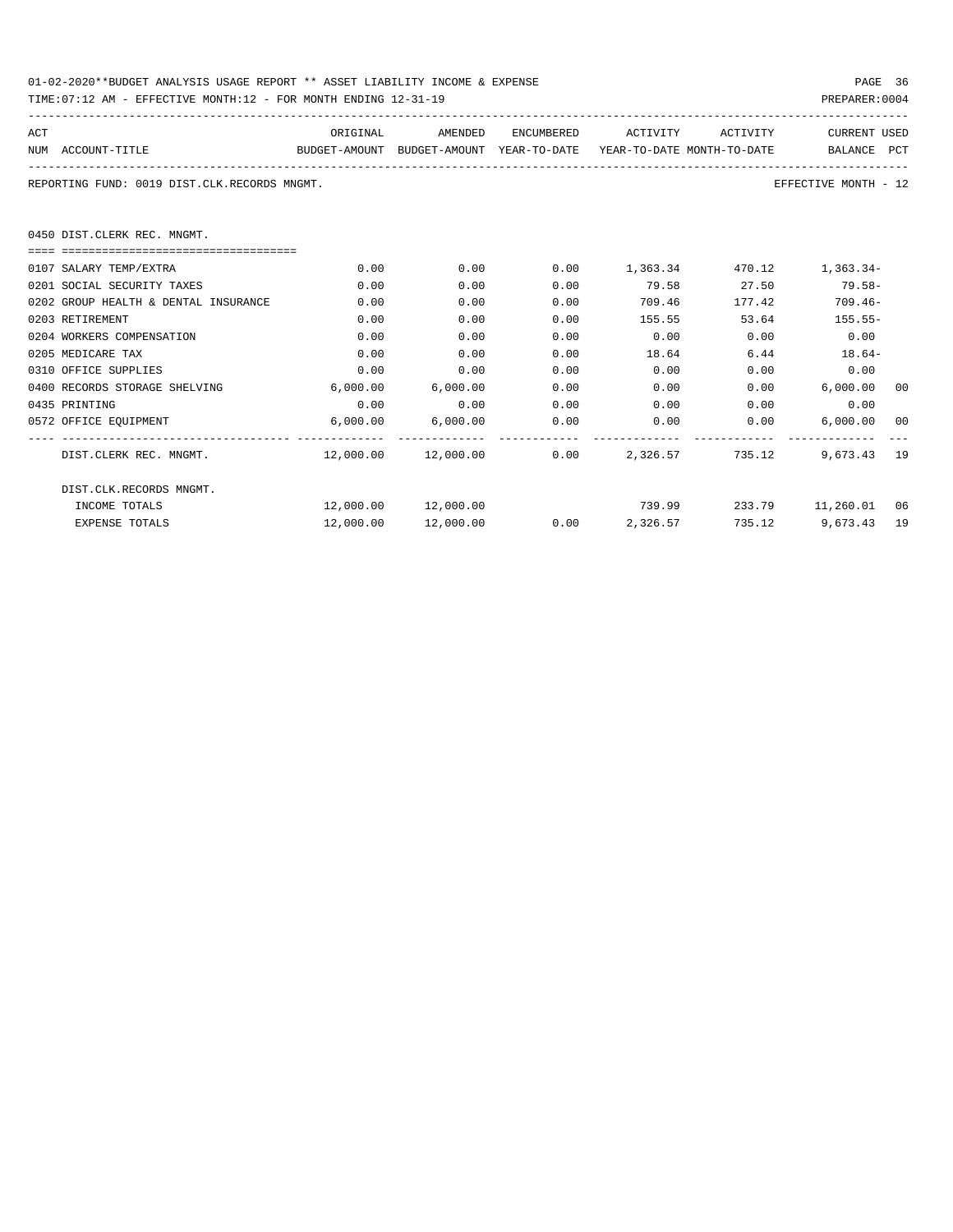| 01-02-2020**BUDGET ANALYSIS USAGE REPORT ** ASSET LIABILITY INCOME & EXPENSE<br>TIME: 07:12 AM - EFFECTIVE MONTH: 12 - FOR MONTH ENDING 12-31-19<br>PREPARER: 0004 |                                                         |           |                                                     |            |                                        |                                   |                             |                |  |  |
|--------------------------------------------------------------------------------------------------------------------------------------------------------------------|---------------------------------------------------------|-----------|-----------------------------------------------------|------------|----------------------------------------|-----------------------------------|-----------------------------|----------------|--|--|
| ACT                                                                                                                                                                | NUM ACCOUNT-TITLE                                       | ORIGINAL  | AMENDED<br>BUDGET-AMOUNT BUDGET-AMOUNT YEAR-TO-DATE | ENCUMBERED | ACTIVITY<br>YEAR-TO-DATE MONTH-TO-DATE | ACTIVITY                          | CURRENT USED<br>BALANCE PCT |                |  |  |
|                                                                                                                                                                    | REPORTING FUND: 0020 COUNTY OFFICES REC.MNGMT.          |           |                                                     |            |                                        |                                   | EFFECTIVE MONTH - 12        |                |  |  |
|                                                                                                                                                                    | 0100 PAYROLL                                            |           |                                                     |            |                                        |                                   |                             |                |  |  |
|                                                                                                                                                                    | 0100 PAYROLL                                            |           |                                                     |            | 0.00                                   | 0.00                              | 0.00                        |                |  |  |
|                                                                                                                                                                    | ---- -------<br>PAYROLL                                 |           |                                                     |            | 0.00                                   | 0.00                              | 0.00                        |                |  |  |
|                                                                                                                                                                    | 0102 A/P CLEARING                                       |           |                                                     |            |                                        |                                   |                             |                |  |  |
|                                                                                                                                                                    | 0100 A/P CLEARING                                       |           |                                                     |            | 0.00                                   | 0.00                              | 0.00                        |                |  |  |
|                                                                                                                                                                    | A/P CLEARING                                            |           |                                                     |            | 0.00                                   | 0.00                              | 0.00                        |                |  |  |
|                                                                                                                                                                    | 0103 CASH                                               |           |                                                     |            |                                        |                                   |                             |                |  |  |
|                                                                                                                                                                    | 0100 CO.OFF.REC.MNGMT-COMB. FUNDS CKING                 |           |                                                     |            |                                        | 6,276.86- 34.81 59,862.51         |                             |                |  |  |
|                                                                                                                                                                    | CASH                                                    |           |                                                     |            |                                        | -----------<br>$6,276.86 - 34.81$ | ---------<br>59,862.51      |                |  |  |
|                                                                                                                                                                    | 0120 RECEIVABLES                                        |           |                                                     |            |                                        |                                   |                             |                |  |  |
|                                                                                                                                                                    | 0313 DUE FROM OTHER FUNDS                               |           |                                                     |            | 0.00                                   | 0.00                              | 937.31                      |                |  |  |
|                                                                                                                                                                    | RECEIVABLES                                             |           |                                                     |            | 0.00                                   | 0.00                              | 937.31                      |                |  |  |
|                                                                                                                                                                    | 0200 SYSTEM ADDED LIABILITY DEPARTMENT                  |           |                                                     |            |                                        |                                   |                             |                |  |  |
|                                                                                                                                                                    | 0150 ACCRUED SALARY PAYABLE                             |           |                                                     |            | 0.00                                   | 0.00                              | 0.00                        |                |  |  |
|                                                                                                                                                                    | 0155 ACCRUED FRINGE BENEFITS                            |           |                                                     |            | 0.00                                   | 0.00                              | 0.00                        |                |  |  |
|                                                                                                                                                                    | 0910 SYSTEM ADDED LIABILITY LINE-ITEM                   |           |                                                     |            | 0.00                                   | 0.00                              | 0.00                        |                |  |  |
|                                                                                                                                                                    | SYSTEM ADDED LIABILITY DEPARTMENT                       |           |                                                     |            | 0.00                                   | 0.00                              | 0.00                        |                |  |  |
|                                                                                                                                                                    | 0271 EQUITY ACCOUNT                                     |           |                                                     |            |                                        |                                   |                             |                |  |  |
|                                                                                                                                                                    | 0200 EQUITY ACCOUNT                                     |           |                                                     |            | 0.00                                   |                                   | $0.00$ 67,076.68            |                |  |  |
|                                                                                                                                                                    | EQUITY ACCOUNT                                          |           |                                                     |            | 0.00                                   | 0.00                              | 67,076.68                   |                |  |  |
|                                                                                                                                                                    | 0300 CASH                                               |           |                                                     |            |                                        |                                   |                             |                |  |  |
|                                                                                                                                                                    | 0120 BEGINNING CASH BALANCE                             |           | 5, 258.42 5, 258.42                                 |            |                                        | $0.00$ $0.00$                     | 5,258.42 00                 |                |  |  |
|                                                                                                                                                                    | CASH                                                    |           | 5,258.42 5,258.42 0.00                              |            | .<br>0.00                              | 0.00                              | --------<br>5,258.42        | 0 <sub>0</sub> |  |  |
|                                                                                                                                                                    | 0360 INTEREST EARNINGS                                  |           |                                                     |            |                                        |                                   |                             |                |  |  |
|                                                                                                                                                                    | 0100 INTEREST EARNINGS                                  | 50.00     | 50.00                                               |            |                                        | 44.44 13.92                       | 5.56                        | 89             |  |  |
|                                                                                                                                                                    | INTEREST EARNINGS                                       | 50.00     | 50.00                                               |            | $0.00$ 44.44                           | 13.92                             | 5.56                        | 89             |  |  |
|                                                                                                                                                                    | 0370 MISCELLENEOUS INCOME                               |           |                                                     |            |                                        |                                   |                             |                |  |  |
|                                                                                                                                                                    | 0135 CO.OFFICE REC.MNGMT.FEE<br>---- ------------------ |           | 12,477.51 12,477.51                                 |            |                                        | 1,001.25 246.77 11,476.26         |                             | 08             |  |  |
|                                                                                                                                                                    | MISCELLENEOUS INCOME                                    | 12,477.51 | 12,477.51                                           | 0.00       | 1,001.25                               | 246.77                            | 11,476.26                   | 08             |  |  |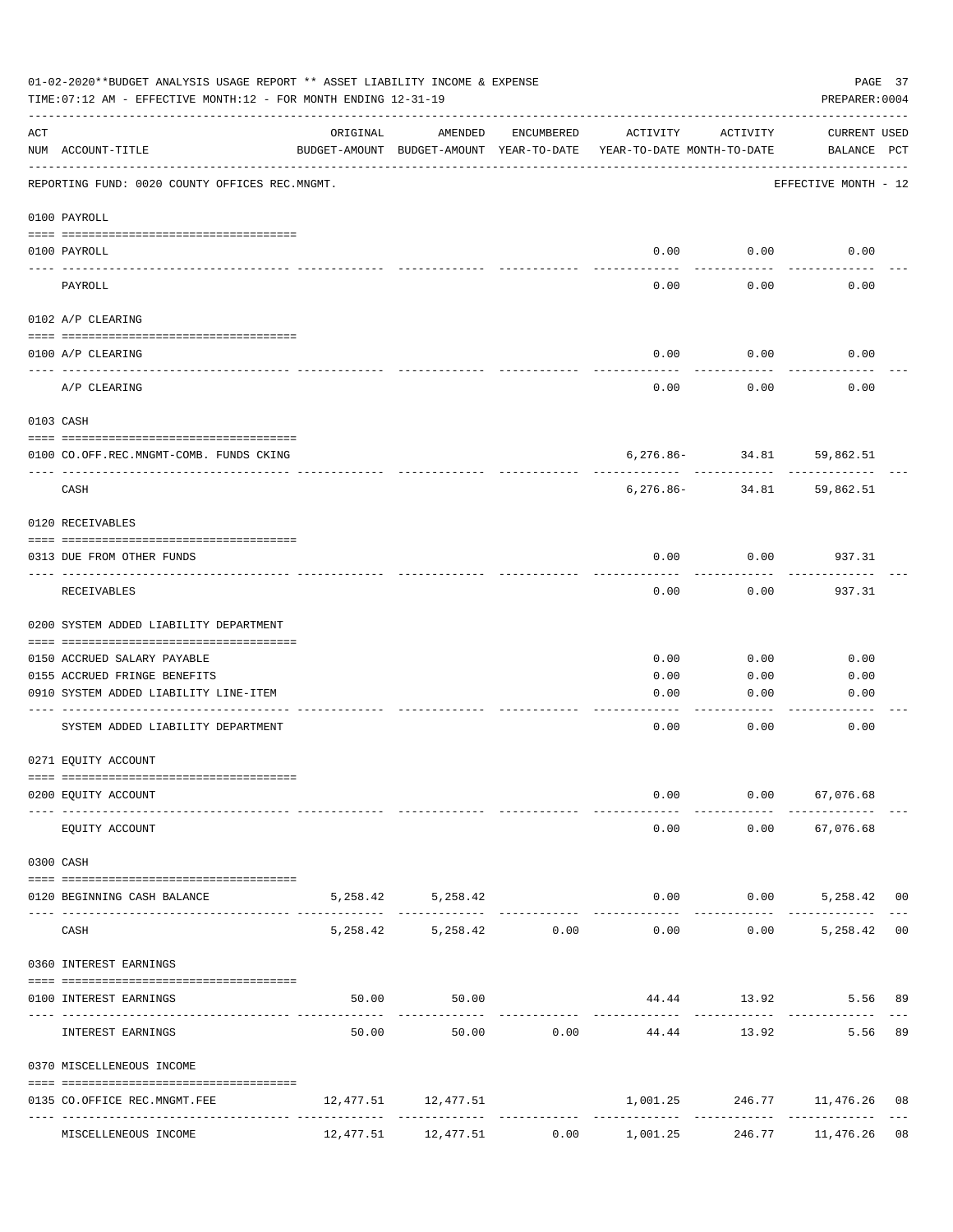| 01-02-2020**BUDGET ANALYSIS USAGE REPORT ** ASSET LIABILITY INCOME & EXPENSE | PAGE 38        |
|------------------------------------------------------------------------------|----------------|
| TIME:07:12 AM - EFFECTIVE MONTH:12 - FOR MONTH ENDING 12-31-19               | PREPARER: 0004 |

|  |  |  | ___ |  |
|--|--|--|-----|--|

| ACT |                                                                                  | ORIGINAL                                                            | AMENDED         |             | ENCUMBERED ACTIVITY ACTIVITY                     |      | <b>CURRENT USED</b>  |    |
|-----|----------------------------------------------------------------------------------|---------------------------------------------------------------------|-----------------|-------------|--------------------------------------------------|------|----------------------|----|
|     | NUM ACCOUNT-TITLE                                                                | BUDGET-AMOUNT BUDGET-AMOUNT YEAR-TO-DATE YEAR-TO-DATE MONTH-TO-DATE |                 |             |                                                  |      | BALANCE PCT          |    |
|     | REPORTING FUND: 0020 COUNTY OFFICES REC.MNGMT.                                   |                                                                     |                 |             |                                                  |      | EFFECTIVE MONTH - 12 |    |
|     | 0449 COUNTY OFFICES REC.MNGMT.                                                   |                                                                     |                 |             |                                                  |      |                      |    |
|     | 0103 SALARY ASSISTANT                                                            | 0.00                                                                | 0.00            | 0.00        |                                                  |      | $0.00$ $0.00$ $0.00$ |    |
|     | 0107 SALARY TEMP./EXTRA                                                          | 8,807.83                                                            | 8,807.83 0.00   |             | 0.00                                             | 0.00 | 8,807.83             | 00 |
|     | 0201 SOCIAL SECURITY TAXES                                                       | 529.75                                                              | 529.75          | 0.00        | $0.00$ and $0.00$                                |      | $0.00$ 529.75        | 00 |
|     | 0202 GROUP HEALTH INSURANCE                                                      | 0.00                                                                | 0.00            | 0.00        | 0.00                                             |      | 0.00<br>0.00         |    |
|     | 0203 RETIREMENT                                                                  | 998.83                                                              | 998.83          | 0.00        | 0.00                                             | 0.00 | 998.83               | 00 |
|     | 0204 WORKERS COMPENSATION                                                        | 25.63                                                               | 25.63           | 0.00        | 13.47                                            |      | 13.47 12.16          | 53 |
|     | 0205 MEDICARE TAX                                                                | 123.89                                                              | 123.89          | 0.00        | $0.00$ 0.00                                      |      | 123.89               | 00 |
|     | 0310 OFFICE SUPPLIES                                                             | 0.00                                                                | 0.00            | 0.00        | $0.00$ $0.00$ $0.00$ $0.00$                      |      |                      |    |
|     | 0350 RECORDS DISPOSAL                                                            | 2,000.00                                                            | $2,000.00$ 0.00 |             | 2,279.09 212.41                                  |      | 279.09-114           |    |
|     | 0400 RECORDS STORAGE SHELVING                                                    | 0.00                                                                | 0.00            | 0.00        | $0.00$ $0.00$ $0.00$ $0.00$                      |      |                      |    |
|     | 0453 COMPUTER SOFTWARE MAINTENANCE                                               | 4,150.00                                                            |                 |             | $4,150.00$ $0.00$ $4,150.00$ $0.00$ $0.00$ $100$ |      |                      |    |
|     | 0460 EQUIPMENT RENTAL                                                            | 0.00                                                                |                 | $0.00$ 0.00 | $0.00$ $0.00$ $0.00$ $0.00$                      |      |                      |    |
|     | 0574 COMPUTER EQUIPMENT                                                          | 1,150.00                                                            | 1,150.00        |             | $0.00$ $879.99$ $0.00$ $270.01$ $77$             |      |                      |    |
|     | COUNTY OFFICES REC.MNGMT. 417,785.93 17,785.93 0.00 7,322.55 225.88 10,463.38 41 |                                                                     |                 |             |                                                  |      |                      |    |
|     | COUNTY OFFICES REC.MNGMT.                                                        |                                                                     |                 |             |                                                  |      |                      |    |
|     | INCOME TOTALS                                                                    |                                                                     |                 |             | 1,045.69 260.69 16,740.24 06                     |      |                      |    |
|     | <b>EXPENSE TOTALS</b>                                                            |                                                                     |                 |             | $17,785.93$ $17,785.93$ 0.00 7,322.55            |      | 225.88 10,463.38 41  |    |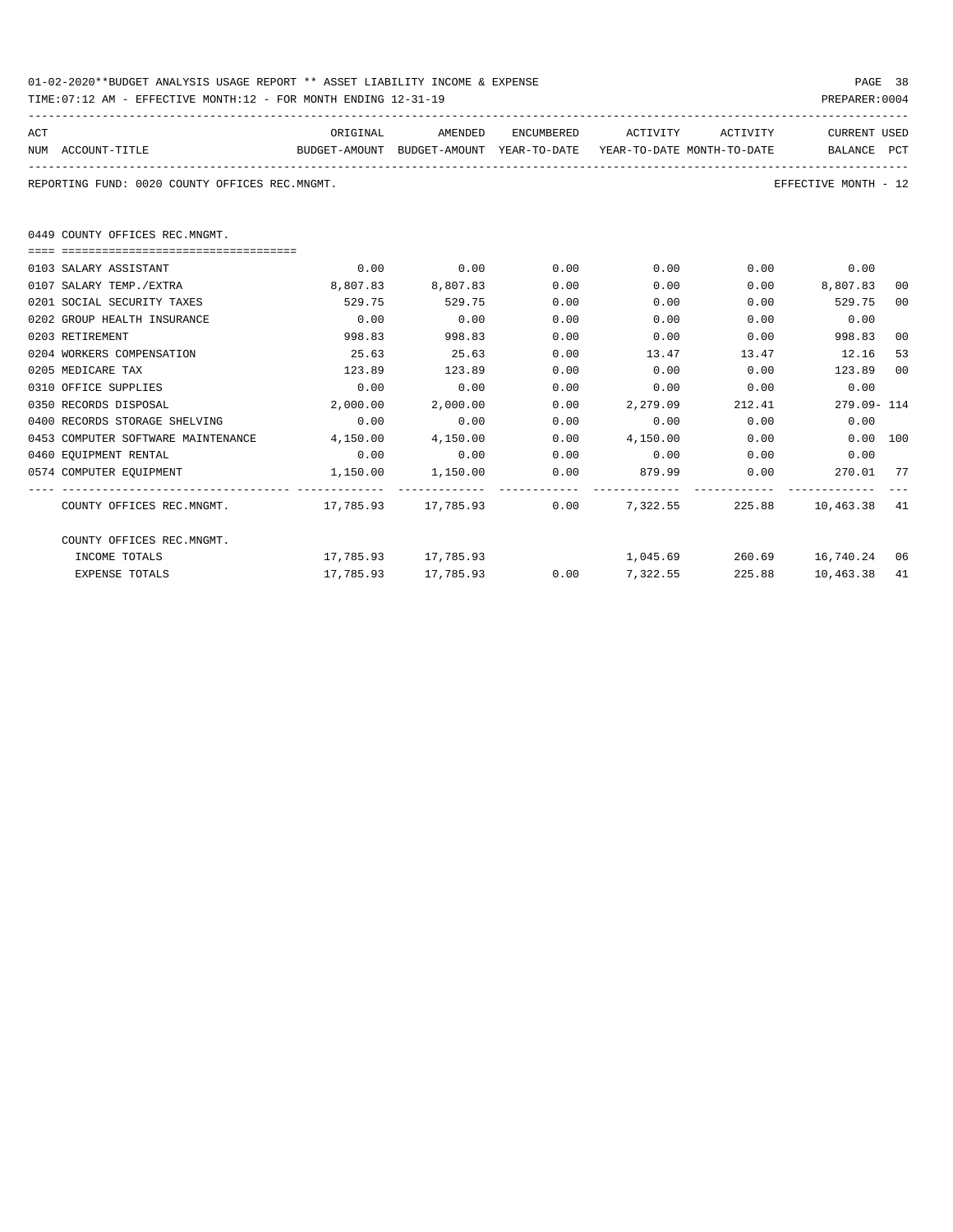|     | 01-02-2020**BUDGET ANALYSIS USAGE REPORT ** ASSET LIABILITY INCOME & EXPENSE<br>TIME: 07:12 AM - EFFECTIVE MONTH: 12 - FOR MONTH ENDING 12-31-19 |          |                                                     |               |                                        |                                | PAGE 39<br>PREPARER: 0004           |
|-----|--------------------------------------------------------------------------------------------------------------------------------------------------|----------|-----------------------------------------------------|---------------|----------------------------------------|--------------------------------|-------------------------------------|
| ACT | NUM ACCOUNT-TITLE                                                                                                                                | ORIGINAL | AMENDED<br>BUDGET-AMOUNT BUDGET-AMOUNT YEAR-TO-DATE | ENCUMBERED    | ACTIVITY<br>YEAR-TO-DATE MONTH-TO-DATE | ACTIVITY                       | <b>CURRENT USED</b><br>BALANCE PCT  |
|     | REPORTING FUND: 0021 FANNIN CO. R & B #1 FUND                                                                                                    |          |                                                     |               |                                        |                                | EFFECTIVE MONTH - 12                |
|     | 0100 PAYROLL                                                                                                                                     |          |                                                     |               |                                        |                                |                                     |
|     | 0100 PAYROLL                                                                                                                                     |          |                                                     |               | 0.00                                   | 0.00                           | 0.00                                |
|     | PAYROLL                                                                                                                                          |          |                                                     |               | 0.00                                   | 0.00                           | 0.00                                |
|     | 0102 A/P CLEARING                                                                                                                                |          |                                                     |               |                                        |                                |                                     |
|     | 0100 A/P CLEARING                                                                                                                                |          |                                                     |               | 0.00                                   | 0.00                           | 0.00                                |
|     | A/P CLEARING                                                                                                                                     |          |                                                     |               | 0.00                                   | 0.00                           | 0.00                                |
|     | 0103 CASH                                                                                                                                        |          |                                                     |               |                                        |                                |                                     |
|     | 0100 R&B#1-COMBINED FUNDS CHECKING                                                                                                               |          |                                                     |               |                                        | 71,738.51 52,200.24 162,162.28 |                                     |
|     | 0175 TEXPOOL                                                                                                                                     |          |                                                     |               | 86.89                                  | 25.12                          | 18,220.57                           |
|     | CASH                                                                                                                                             |          |                                                     |               |                                        | 71,825.40 52,225.36            | 180,382.85                          |
|     | 0120 RECEIVABLES                                                                                                                                 |          |                                                     |               |                                        |                                |                                     |
|     | 0311 TAXES RECEIVABLE                                                                                                                            |          |                                                     |               | 0.00                                   | 0.00                           | 36,182.06                           |
|     | 0312 DUE FROM OTHER GOVERNMENTS                                                                                                                  |          |                                                     |               | 0.00                                   | 0.00                           | 19,994.07                           |
|     | 0313 DUE FROM OTHER FUNDS                                                                                                                        |          |                                                     |               | 0.00                                   | 0.00                           | 3,510.97                            |
|     | 0315 INVENTORY ASSET                                                                                                                             |          |                                                     |               | 0.00                                   | 0.00                           | 12, 217.15<br>----------            |
|     | RECEIVABLES                                                                                                                                      |          |                                                     |               | 0.00                                   | 0.00                           | 71,904.25                           |
|     | 0200 LIABILITY ACCOUNT                                                                                                                           |          |                                                     |               |                                        |                                |                                     |
|     | 0150 ACCRUED SALARY PAYABLE                                                                                                                      |          |                                                     |               | 0.00                                   | 0.00                           | 12,877.04                           |
|     | 0155 ACCRUED FRINGE BENEFITS                                                                                                                     |          |                                                     |               | 0.00                                   | 0.00                           | 5,414.04                            |
|     | 0200 DEFERRED TAX REVENUE                                                                                                                        |          |                                                     |               | 0.00                                   | 0.00                           | 34,684.34                           |
|     | 0900 SYSTEM ADDED LIABILITY LINE-ITEM                                                                                                            |          |                                                     |               | 0.00                                   | 0.00                           | 0.00                                |
|     | 0910 SYSTEM ADDED LIABILITY LINE-ITEM                                                                                                            |          |                                                     |               | $8,504.60 -$                           | $100.00 -$                     | $8,504.60 -$                        |
|     | LIABILITY ACCOUNT                                                                                                                                |          |                                                     |               | $8,504.60 -$                           | $100.00 -$                     | 44,470.82                           |
|     | 0207 DUE TO FUND                                                                                                                                 |          |                                                     |               |                                        |                                |                                     |
|     | 0070 DUE TO RIGHT OF WAY                                                                                                                         |          |                                                     |               | 0.00                                   | 0.00                           | 0.00                                |
|     | 0131 DUE TO RD. DIST. 17A                                                                                                                        |          |                                                     |               | 0.00                                   | 0.00                           | 0.00                                |
|     | DUE TO FUND                                                                                                                                      |          |                                                     |               | 0.00                                   | 0.00                           | 0.00                                |
|     | 0231 LOANS                                                                                                                                       |          |                                                     |               |                                        |                                |                                     |
|     | 0100 LOAN BSB EQUIPMENT                                                                                                                          |          |                                                     |               | 0.00                                   | 0.00                           | 0.00                                |
|     | LOANS                                                                                                                                            |          |                                                     |               | 0.00                                   | 0.00                           | 0.00                                |
|     | 0271 EQUITY ACCOUNT                                                                                                                              |          |                                                     |               |                                        |                                |                                     |
|     |                                                                                                                                                  |          |                                                     |               |                                        |                                |                                     |
|     | 0200 EQUITY ACCOUNTY                                                                                                                             |          |                                                     | ------------- | 0.00<br>-------------                  | ------------                   | $0.00$ 127,486.28<br>-------------- |
|     |                                                                                                                                                  |          |                                                     |               |                                        |                                |                                     |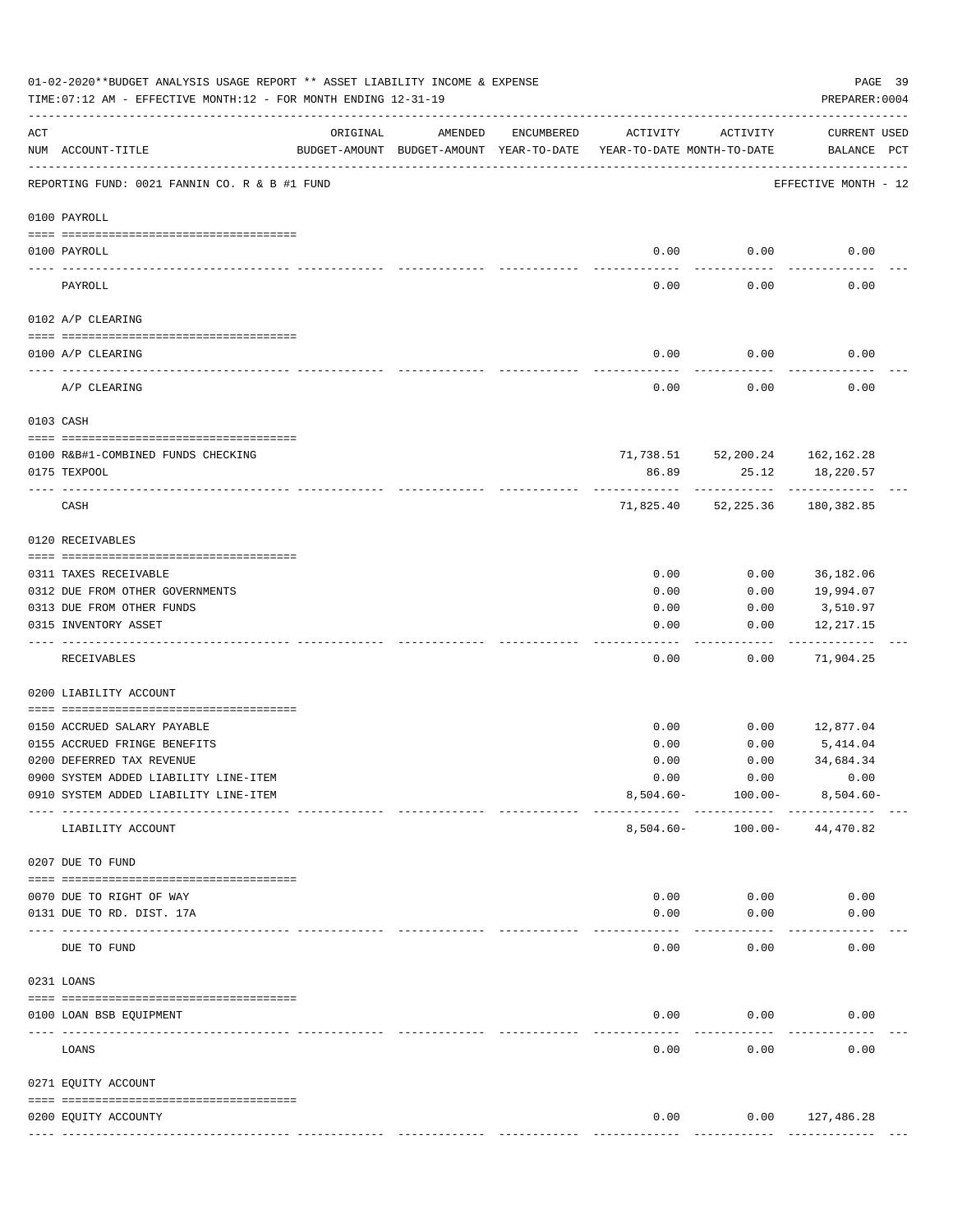|     | 01-02-2020**BUDGET ANALYSIS USAGE REPORT ** ASSET LIABILITY INCOME & EXPENSE<br>TIME: 07:12 AM - EFFECTIVE MONTH: 12 - FOR MONTH ENDING 12-31-19 |                                                      |                                                            |            |                                        |                                                               | PREPARER: 0004                        | PAGE 40       |
|-----|--------------------------------------------------------------------------------------------------------------------------------------------------|------------------------------------------------------|------------------------------------------------------------|------------|----------------------------------------|---------------------------------------------------------------|---------------------------------------|---------------|
| ACT | NUM ACCOUNT-TITLE                                                                                                                                | ORIGINAL<br>BUDGET-AMOUNT BUDGET-AMOUNT YEAR-TO-DATE | AMENDED                                                    | ENCUMBERED | ACTIVITY<br>YEAR-TO-DATE MONTH-TO-DATE | ACTIVITY                                                      | <b>CURRENT USED</b><br><b>BALANCE</b> | PCT           |
|     | REPORTING FUND: 0021 FANNIN CO. R & B #1 FUND                                                                                                    |                                                      |                                                            |            |                                        |                                                               | EFFECTIVE MONTH - 12                  |               |
|     | EQUITY ACCOUNT                                                                                                                                   |                                                      |                                                            |            |                                        | $0.00$ $0.00$ $127,486.28$                                    |                                       |               |
|     | 0300 TOTAL REV/TRANSFERS                                                                                                                         |                                                      |                                                            |            |                                        |                                                               |                                       |               |
|     | 0121 BEGINNING CASH BALANCE                                                                                                                      |                                                      | 40,469.07 40,469.07                                        |            |                                        | $0.00$ $0.00$ $40,469.07$ 00                                  |                                       |               |
|     | TOTAL REV/TRANSFERS                                                                                                                              |                                                      | $40,469.07$ $40,469.07$ $0.00$ $0.00$                      |            |                                        | 0.00                                                          | 40,469.07                             | 00            |
|     | 0310 PROPERTY TAXES                                                                                                                              |                                                      |                                                            |            |                                        |                                                               |                                       |               |
|     |                                                                                                                                                  |                                                      |                                                            |            |                                        |                                                               |                                       |               |
|     | 0110 CURRENT TAXES<br>0120 DELINQUENT TAXES                                                                                                      | 10,000.00                                            | 509,301.31 509,301.31<br>10,000.00                         |            |                                        | 128,968.34 85,884.49 380,332.97<br>3,677.08 1,131.63 6,322.92 |                                       | 25<br>37      |
|     | PROPERTY TAXES                                                                                                                                   |                                                      | 519,301.31 519,301.31 0.00 132,645.42 87,016.12 386,655.89 |            | <u>.</u>                               | ------------                                                  |                                       | 26            |
|     | 0318 OTHER TAXES                                                                                                                                 |                                                      |                                                            |            |                                        |                                                               |                                       |               |
|     |                                                                                                                                                  |                                                      |                                                            |            |                                        |                                                               |                                       |               |
|     | 0120 PAY N LIEU TAX/GRASSLAND<br>0121 PAY N LIEU TAX/UPPER TRINITY                                                                               | 800.00                                               | 1,500.00 1,500.00<br>800.00                                |            |                                        | $0.00$ $0.00$ $1,500.00$<br>684.73 0.00 115.27                |                                       | 00<br>86      |
|     | 0160 SALES TAX REVENUES                                                                                                                          | 41,000.00                                            | 41,000.00                                                  |            | 15,587.84                              | 5,035.66                                                      | 25,412.16                             | 38            |
|     | OTHER TAXES                                                                                                                                      | ----------<br>43,300.00                              |                                                            |            |                                        |                                                               |                                       | 38            |
|     | 0321 FEES OF TAX COLLECTOR                                                                                                                       |                                                      |                                                            |            |                                        |                                                               |                                       |               |
|     |                                                                                                                                                  |                                                      |                                                            |            |                                        | $0.00$ $0.00$ $73,000.00$                                     |                                       |               |
|     | 0200 CAR REGISTRATION/SALES TAX<br>0300 COUNTY'S ADDITIONAL \$10                                                                                 | 55,000.00                                            | 73,000.00 73,000.00<br>55,000.00                           |            |                                        | 14,932.46 5,553.57                                            | 40,067.54                             | 00<br>27      |
|     |                                                                                                                                                  |                                                      |                                                            |            |                                        |                                                               |                                       |               |
|     | FEES OF TAX COLLECTOR                                                                                                                            |                                                      | $128,000.00$ $128,000.00$ 0.00 $14,932.46$ 5,553.57        |            |                                        |                                                               | 113,067.54 12                         |               |
|     | 0330 GRANTS                                                                                                                                      |                                                      |                                                            |            |                                        |                                                               |                                       |               |
|     |                                                                                                                                                  |                                                      |                                                            |            |                                        |                                                               |                                       |               |
|     | 0200 FEMA GRANT                                                                                                                                  |                                                      | $0.00$ 0.00                                                |            |                                        | 38, 384. 23 0.00 38, 384. 23+                                 |                                       |               |
|     | GRANTS                                                                                                                                           | 0.00                                                 | 0.00                                                       | 0.00       | 38,384.23                              | 0.00                                                          | $38,384.23+$                          |               |
|     | 0350 FINES                                                                                                                                       |                                                      |                                                            |            |                                        |                                                               |                                       |               |
|     | 0403 COUNTY CLERK FINES                                                                                                                          | 7,000.00                                             | 7,000.00                                                   |            | 0.00                                   | 0.00                                                          | 7,000.00                              | 00            |
|     | 0450 DISTRICT CLERK FINES                                                                                                                        | 8,000.00                                             | 8,000.00                                                   |            | 1,224.74                               | 0.00                                                          | 6,775.26                              | 15            |
|     | 0455 J. P. #1 FINES                                                                                                                              | 5,000.00                                             | 5,000.00                                                   |            | 0.00                                   | 0.00                                                          | 5,000.00                              | 00            |
|     | 0456 J. P. #2 FINES                                                                                                                              | 2,000.00                                             | 2,000.00                                                   |            | 2,486.08                               | 0.00                                                          | $486.08 + 124$                        |               |
|     | 0457 J. P. #3 FINES                                                                                                                              | 3,000.00                                             | 3,000.00                                                   |            | 0.00                                   | 0.00                                                          | 3,000.00                              | 00<br>$- - -$ |
|     | FINES                                                                                                                                            | 25,000.00                                            | 25,000.00                                                  |            | $0.00$ $3,710.82$                      | 0.00                                                          | 21,289.18 15                          |               |
|     | 0360 INTEREST EARNINGS                                                                                                                           |                                                      |                                                            |            |                                        |                                                               |                                       |               |
|     | 0100 INTEREST EARNINGS                                                                                                                           | 300.00                                               | 300.00                                                     |            | 156.36<br>--------------               | 50.71<br>-------------                                        | 143.64 52<br>--------------           |               |
|     | --- --------------------<br>INTEREST EARNINGS                                                                                                    | 300.00                                               | -------------<br>300.00                                    | 0.00       | 156.36                                 | 50.71                                                         | 143.64                                | 52            |
|     | 0364 SALE OF EQUIPMENT                                                                                                                           |                                                      |                                                            |            |                                        |                                                               |                                       |               |
|     | 0162 LAND/BUILDING                                                                                                                               | 0.00                                                 | 0.00                                                       |            | 0.00                                   | 0.00                                                          | 0.00                                  |               |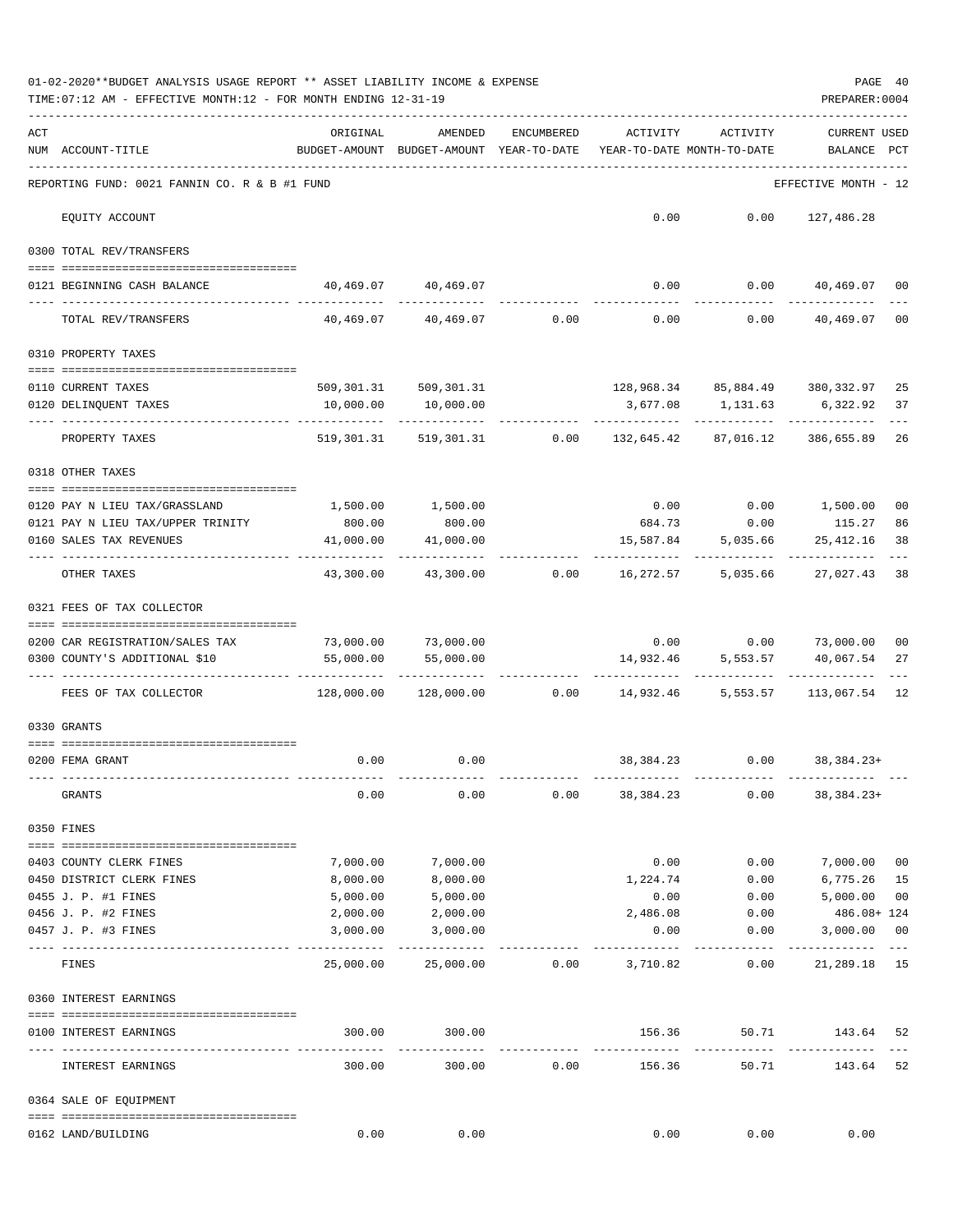| ACT |                                                | ORIGINAL                                                              | AMENDED                                                               | ENCUMBERED            | ACTIVITY          | ACTIVITY    | <b>CURRENT USED</b>                        |          |
|-----|------------------------------------------------|-----------------------------------------------------------------------|-----------------------------------------------------------------------|-----------------------|-------------------|-------------|--------------------------------------------|----------|
|     | NUM ACCOUNT-TITLE                              |                                                                       | BUDGET-AMOUNT BUDGET-AMOUNT YEAR-TO-DATE YEAR-TO-DATE MONTH-TO-DATE   |                       |                   |             | BALANCE                                    | PCT      |
|     |                                                |                                                                       |                                                                       |                       |                   |             |                                            |          |
|     | REPORTING FUND: 0021 FANNIN CO. R & B #1 FUND  |                                                                       |                                                                       |                       |                   |             | EFFECTIVE MONTH - 12                       |          |
|     | 0163 SALE OF EQUIPMENT                         | 1,000.00                                                              | 1,000.00                                                              |                       | 0.00              | 0.00        | 1,000.00                                   | 00       |
|     | SALE OF EQUIPMENT                              | 1,000.00                                                              | 1,000.00                                                              | 0.00                  | 0.00              | 0.00        | 1,000.00 00                                |          |
|     | 0370 MISCELLANEOUS REVENUES                    |                                                                       |                                                                       |                       |                   |             |                                            |          |
|     |                                                |                                                                       |                                                                       |                       |                   |             |                                            |          |
|     | 0100 PROPERTY LEASE                            | 0.00                                                                  | 0.00                                                                  |                       | 0.00              | 0.00        | 0.00                                       |          |
|     | 0120 STATE LATERAL ROAD                        | 8,400.00                                                              | 8,400.00                                                              |                       | 8,459.87          | 0.00        | 59.87+ 101                                 |          |
|     | 0125 TDT. WEIGHT FEES                          | 20,000.00                                                             | 20,000.00                                                             |                       | 11,531.40         | 0.00        | 8,468.60                                   | 58       |
|     | 0130 REFUNDS & MISCELLANEOUS                   | 500.00                                                                | 500.00                                                                |                       | 140.50            | 0.00        | 359.50                                     | 28       |
|     | 0140 PROCEEDS OF LOAN                          | 0.00                                                                  | 0.00                                                                  |                       | 0.00              | 0.00        | 0.00                                       |          |
|     | 0145 REIMBURSEMENT OF MATERIALS                | 11,000.00                                                             | 11,000.00                                                             |                       | 7,026.90          |             | 1, 162. 10 3, 973. 10                      | 64       |
|     | MISCELLANEOUS REVENUES                         | 39,900.00                                                             | 39,900.00                                                             | 0.00                  | 27,158.67         | 1,162.10    | 12,741.33 68                               |          |
|     | 0509 CONTINGENCY                               |                                                                       |                                                                       |                       |                   |             |                                            |          |
|     | 0475 CONTINGENCY                               | 0.00                                                                  | 0.00                                                                  | 0.00                  | 0.00              | 0.00        | 0.00                                       |          |
|     |                                                |                                                                       |                                                                       |                       |                   |             |                                            |          |
|     | CONTINGENCY                                    | 0.00                                                                  | 0.00                                                                  | 0.00                  | 0.00              | 0.00        | 0.00                                       |          |
|     | 0621 ROAD & BRIDGE 1                           |                                                                       |                                                                       |                       |                   |             |                                            |          |
|     | 0100 COMPENSATION PAY                          | 0.00                                                                  | 0.00                                                                  | 0.00                  | 0.00              | 0.00        | 0.00                                       |          |
|     | 0101 SALARY ELECTED OFFICIAL                   | 62,720.97                                                             | 62,720.97                                                             | 0.00                  | 16,886.45         | 4,824.70    | 45,834.52                                  | 27       |
|     | 0105 SALARY SECRETARY                          | 0.00                                                                  | 0.00                                                                  | 0.00                  | 0.00              | 0.00        | 0.00                                       |          |
|     | 0106 SALARY PRECINCT EMPLOYEES                 | 179,518.48                                                            | 179,518.48                                                            | 0.00                  | 47,268.87         | 12,746.02   | 132,249.61                                 | 26       |
|     | 0107 REGULAR-TEMP. PART-TIME                   | 0.00                                                                  | 0.00                                                                  | 0.00                  | 0.00              | 0.00        | 0.00                                       |          |
|     | 0108 SALARY-FOREMAN                            | 40,565.52                                                             | 40,565.52                                                             | 0.00                  | 8,372.08          | 1,275.74    | 32,193.44                                  | 21       |
|     | 0199 TOTAL SALARIES                            | 282,804.97                                                            | 282,804.97                                                            | --------<br>0.00      | 72,527.40         | 18,846.46   | 210, 277.57                                | 26       |
|     |                                                |                                                                       |                                                                       |                       |                   |             |                                            |          |
|     | 0201 SOCIAL SECURITY TAXES                     | 17,816.18                                                             | 17,816.18                                                             |                       |                   |             | $0.00$ $4,388.11$ $1,133.83$ $13,428.07$   | 25       |
|     | 0202 GROUP HEALTH INSURANCE<br>0203 RETIREMENT | 83,096.16                                                             | 83,096.16                                                             | 0.00                  | 18,710.82         | 5,907.30    | 64,385.34<br>25, 246.59                    | 23<br>25 |
|     | 0204 WORKERS' COMPENSATION                     | 33,521.97                                                             | 33,521.97<br>7,106.41 7,106.41                                        | 0.00                  | 8,275.38          | 2,150.38    | $0.00$ $3,436.38$ $3,436.38$ $3,670.03$ 48 |          |
|     | 0205 MEDICARE TAX                              | 4,166.69                                                              | 4,166.69                                                              |                       | $0.00$ $1,026.23$ | 265.16      | 3, 140. 46 25                              |          |
|     | 0206 UNEMPLOYMENT EXPENSE                      | 0.00                                                                  | 0.00                                                                  | 0.00                  | 0.00              | 0.00        | 0.00                                       |          |
|     |                                                | -------------                                                         | -------------                                                         | ------------          |                   |             |                                            |          |
|     | 0299 TOTAL EMPLOYEE BENEFITS                   | $145,707.41$ $145,707.41$ $0.00$ $35,836.92$ $12,893.05$ $109,870.49$ |                                                                       |                       |                   |             |                                            | 25       |
|     | 0314 EMPLOYEE PHYSICALS/DOT TESTING            | 450.00                                                                | 450.00                                                                | 0.00                  | 0.00              | 0.00        | 450.00                                     | 00       |
|     | 0340 SHOP SUPPLIES                             | 2,000.00                                                              | 2,000.00                                                              | 0.00                  | 129.33            |             | 82.84 1,870.67                             | 06       |
|     | 0341 R & B MAT. ROCK & GRAVEL 100,000.00       |                                                                       | 100,000.00                                                            |                       |                   |             | $0.00$ 17,547.13 6,454.88 82,452.87        | 18       |
|     | 0342 R & B MAT. CULVERTS                       | 15,000.00                                                             | 15,000.00                                                             | 0.00                  | 3,469.20          | 0.00        | 11,530.80                                  | 23       |
|     | 0343 R & B MAT. HARDWRE & LUMB                 | 2,000.00                                                              | 2,000.00                                                              | 0.00                  | 0.00              | 0.00        | 2,000.00                                   | $00\,$   |
|     | 0344 R & B MAT ASPHALT /RD OIL                 | 60,000.00                                                             | 60,000.00                                                             | 0.00                  | 3,634.88          | 1,813.74    | 56,365.12                                  | 06       |
|     | 0345 CHEMICALS                                 | 0.00                                                                  | 0.00                                                                  | 0.00                  | 0.00              | 0.00        | 0.00                                       |          |
|     | 0346 CETRZ EXPENDITURES                        | 0.00                                                                  | 0.00                                                                  | 0.00                  | 0.00              | 0.00        | 0.00                                       |          |
|     | 0350 DEBRIS REMOVAL                            | 0.00                                                                  | 0.00                                                                  | 0.00<br>------------- | 0.00              | 0.00        | 0.00                                       |          |
|     | 0399 TOTAL R&B MATERIAL                        |                                                                       | 179,450.00 179,450.00   0.00   24,780.54   8,351.46   154,669.46   14 |                       |                   |             |                                            |          |
|     | 0400 LEGAL FEES                                | 0.00                                                                  | 0.00                                                                  | 0.00                  |                   | $0.00$ 0.00 | 0.00                                       |          |
|     | 0420 UTILITY TELEPHONE                         | 750.00                                                                | 750.00                                                                | 0.00                  | 194.26            |             | 65.64 555.74 26                            |          |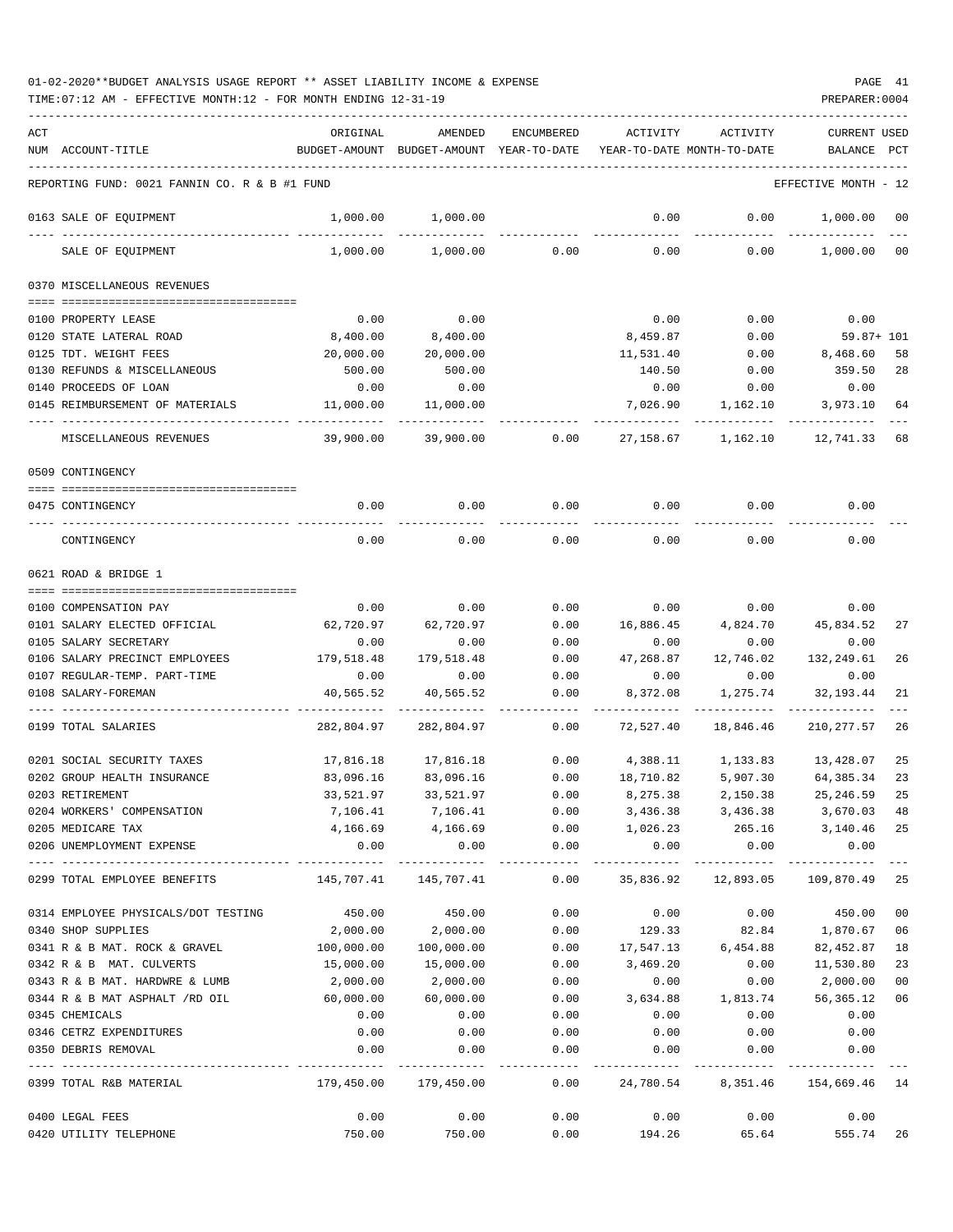TIME:07:12 AM - EFFECTIVE MONTH:12 - FOR MONTH ENDING 12-31-19 PREPARER:0004

| ACT |                                                          | ORIGINAL   | AMENDED                                  | <b>ENCUMBERED</b> | ACTIVITY                   | ACTIVITY                                                           | <b>CURRENT USED</b>  |                |
|-----|----------------------------------------------------------|------------|------------------------------------------|-------------------|----------------------------|--------------------------------------------------------------------|----------------------|----------------|
|     | NUM ACCOUNT-TITLE                                        |            | BUDGET-AMOUNT BUDGET-AMOUNT YEAR-TO-DATE |                   | YEAR-TO-DATE MONTH-TO-DATE |                                                                    | BALANCE PCT          |                |
|     |                                                          |            |                                          |                   |                            |                                                                    |                      |                |
|     | REPORTING FUND: 0021 FANNIN CO. R & B #1 FUND            |            |                                          |                   |                            |                                                                    | EFFECTIVE MONTH - 12 |                |
|     | 0421 CELL PHONE ALLOWANCE                                | 600.00     | 600.00                                   | 0.00              | 150.00                     | 50.00                                                              | 450.00               | 25             |
|     | 0423 INTERNET SERVICE                                    | 0.00       | 0.00                                     | 0.00              | 0.00                       | 0.00                                                               | 0.00                 |                |
|     | 0427 OUT OF COUNTY TRAVEL/TRAINING                       | 1,435.58   | 1,435.58                                 | 0.00              | 50.00                      | 0.00                                                               | 1,385.58             | 03             |
|     | 0430 BIDS, NOTICES & PERMITS                             | 800.00     | 800.00                                   | 0.00              | 0.00                       | 0.00                                                               | 800.00               | 0 <sub>0</sub> |
|     | 0435 PRINTING                                            | 100.00     | 100.00                                   | 0.00              | 0.00                       | 0.00                                                               | 100.00               | 0 <sub>0</sub> |
|     | 0440 UTILITY ELECTRICITY                                 | 1,600.00   | 1,600.00                                 | 0.00              | 214.99                     | 88.63                                                              | 1,385.01             | 13             |
|     | 0442 UTILITY WATER                                       | 250.00     | 250.00                                   | 0.00              | 49.74                      | 33.16                                                              | 200.26               | 20             |
|     | 0443 TRASH DUMPSTER PICKUP                               | 1,000.00   | 1,000.00                                 | 0.00              | 164.64                     | 82.32                                                              | 835.36               | 16             |
|     | 0447 REPEATER SERVICE CONTRACT                           | 730.24     | 730.24                                   | 0.00              | 243.41                     | 0.00                                                               | 486.83               | 33             |
|     | 0450 R & M BUILDING                                      | 300.00     | 300.00                                   | 0.00              | 0.00                       | 0.00                                                               | 300.00               | 0 <sub>0</sub> |
|     | 0453 COMPUTER SOFTWARE                                   | 912.50     | 912.50                                   | 0.00              | 0.00                       | 0.00                                                               | 912.50               | 0 <sub>0</sub> |
|     | 0457 R & M MACHINERY GAS & OIL                           | 41,000.00  | 41,000.00                                | 0.00              | 4,987.51                   | 1,746.84                                                           | 36,012.49            | 12             |
|     | 0458 R & M MACHINERY PARTS                               | 20,000.00  | 20,000.00                                | 0.00              | 6,152.86                   | 2,926.75                                                           | 13,847.14            | 31             |
|     | 0459 R & M MACH. TIRES & TUBES                           | 20,000.00  | 20,000.00                                | 0.00              | 848.22                     | 235.22                                                             | 19,151.78            | 04             |
|     |                                                          |            |                                          |                   |                            |                                                                    |                      |                |
|     | 0460 EQUIPMENT RENTAL/LEASE                              | 0.00       | 0.00                                     | 0.00              | 0.00                       | 0.00                                                               | 0.00                 |                |
|     | 0480 BOND                                                | 0.00       | 0.00                                     | 0.00              | 0.00                       | 0.00                                                               | 0.00                 |                |
|     | 0481 DUES                                                | 335.00     | 335.00                                   | 0.00              | 0.00                       | 0.00                                                               | 335.00               | 00             |
|     | 0482 INSURANCE                                           | 5,500.00   | 5,500.00                                 | 0.00              | 2,777.63                   | 0.00                                                               | 2,722.37             | 51             |
|     | 0485 PRISONER SUPPLIES                                   | 0.00       | 0.00                                     | 0.00              | 0.00                       | 0.00                                                               | 0.00                 |                |
|     | 0488 FANNIN RURAL RAIL DISTRICT                          | 0.00       | 0.00                                     | 0.00              | 0.00                       | 0.00                                                               | 0.00                 |                |
|     | 0490 MISCELLANEOUS                                       | 1,000.00   | 1,000.00                                 | 0.00              | 0.00                       | 0.00                                                               | 1,000.00             | 00             |
|     | 0491 SOIL & WATER CONSERVATION                           | 250.00     | 250.00                                   | 0.00              | 0.00                       | 0.00                                                               | 250.00               | 0 <sub>0</sub> |
|     | 0492 TDRA FLOOD CASH MATCH                               | 0.00       | 0.00                                     | 0.00              | 0.00                       | 0.00                                                               | 0.00                 |                |
|     | 0494 FLOOD CONTROL SITE MAINTENANCE                      | 5,500.00   | 5,500.00                                 | 0.00              | 0.00                       | 0.00                                                               | 5,500.00             | 0 <sub>0</sub> |
|     | 0495 PIPELINE SALES TAX REIMBURSEMENT                    | 0.00       | 0.00                                     | 0.00              | 0.00                       | 0.00                                                               | 0.00                 |                |
|     | 0496 TCOG HAZARDOUS WASTEMATCH                           | 1,250.00   | 1,250.00                                 | 0.00              | 0.00                       | 0.00                                                               | 1,250.00             | 0 <sub>0</sub> |
|     | ---------------------<br>0499 TOTAL SER. & OTHER CHARGES | 103,313.32 | 103,313.32                               | 0.00              | 15,833.26                  | 5,228.56                                                           | 87,480.06            | 15             |
|     | 0500 LAND                                                |            |                                          |                   | 0.00                       | 0.00                                                               | 0.00                 |                |
|     | 0535 BUILDING                                            |            |                                          |                   | 0.00                       | 0.00                                                               | 0.00                 |                |
|     | 0570 COMPUTER EQUIPMENT                                  | 300.00     | 300.00                                   | 0.00              | 0.00                       | 0.00                                                               | 300.00               | 00             |
|     | 0571 PURCHASE OF MACH./EQUIP.                            | 70,000.00  | 70,000.00                                | 40,000.00         | 0.00                       | 0.00                                                               | 30,000.00            | 57             |
|     | 0573 RADIO EQUIPMENT                                     | 0.00       | 0.00                                     | 0.00              | 0.00                       | 0.00                                                               | 0.00                 |                |
|     | 0575 LAND AND BUILDING                                   | 0.00       | 0.00                                     | 0.00              | 0.00                       | 0.00                                                               | 0.00                 |                |
|     |                                                          |            |                                          |                   |                            |                                                                    |                      |                |
|     | 0599 CAPITAL OUTLAY                                      |            | 70,300.00 70,300.00 40,000.00            |                   |                            | 0.00                                                               | $0.00$ 30,300.00     | 57             |
|     | 0630 NOTE PAYMENT                                        | 0.00       | 0.00                                     | 0.00              | 0.00                       | 0.00                                                               | 0.00                 |                |
|     | 0670 NOTE PAYMENT-INTEREST                               | 0.00       | 0.00                                     | 0.00              | 0.00                       | 0.00                                                               | 0.00                 |                |
|     | 0695 SURVEYING                                           | 0.00       | 0.00                                     | 0.00              | 0.00                       | 0.00                                                               | 0.00                 |                |
|     | ROAD & BRIDGE 1                                          |            |                                          |                   |                            | 781,575.70 781,575.70 40,000.00 148,978.12 45,319.53 592,597.58 24 |                      |                |
|     | 0625 ADMINISTRATIVE OFFICE R&B #1                        |            |                                          |                   |                            |                                                                    |                      |                |
|     |                                                          |            |                                          |                   |                            |                                                                    |                      |                |
|     | 0105 SALARY SECRETARY                                    |            | 10,141.28    10,141.28                   |                   |                            | $0.00$ 2,730.35 780.10                                             | 7,410.93             | 27             |
|     | 0201 SOCIAL SECURITY TAXES                               | 628.78     | 628.78                                   | 0.00              | 124.42                     | 33.62                                                              | 504.36               | 20             |
|     | 0202 GROUP HEALTH INSURANCE                              | 2,967.72   | 2,967.72                                 | 0.00              | 741.60                     | 247.20                                                             | 2,226.12             | 25             |
|     | 0203 RETIREMENT                                          | 1,167.26   | 1,167.26                                 | 0.00              | 311.43                     | 88.98                                                              | 855.83               | 27             |
|     | 0204 WORKERS' COMPENSATION                               | 42.59      | 42.59                                    | 0.00              | 15.51                      | 15.51                                                              | 27.08                | 36             |
|     | 0205 MEDICARE TAX                                        | 147.05     | 147.05                                   | 0.00              | 29.10                      | 7.86                                                               | 117.95               | 20             |
|     | 0310 OFFICE SUPPLIES                                     | 100.00     | 100.00                                   | 0.00              | 0.00                       | 0.00                                                               | 100.00               | 0 <sub>0</sub> |
|     | 0311 POSTAL EXPENSES                                     | 0.00       | 0.00                                     | 0.00              | 0.00                       | 0.00                                                               | 0.00                 |                |
|     |                                                          |            |                                          |                   |                            |                                                                    |                      |                |

0353 COMPUTER EXPENSE 500.00 500.00 0.00 0.00 0.00 500.00 00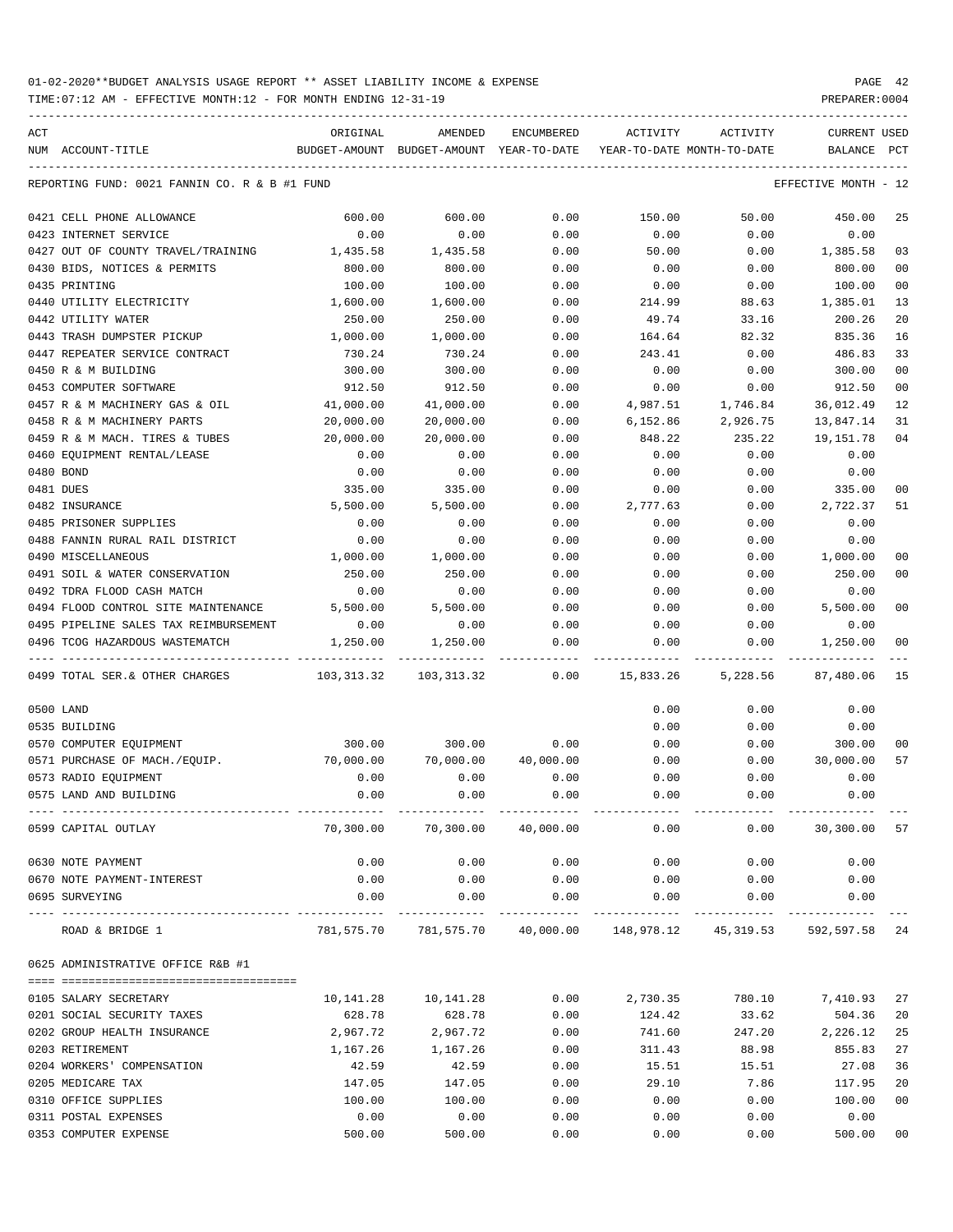| ACT |                                                                       | ORIGINAL      | AMENDED       | ENCUMBERED   | ACTIVITY                   | ACTIVITY  | <b>CURRENT USED</b> |     |  |  |  |
|-----|-----------------------------------------------------------------------|---------------|---------------|--------------|----------------------------|-----------|---------------------|-----|--|--|--|
| NUM | ACCOUNT-TITLE                                                         | BUDGET-AMOUNT | BUDGET-AMOUNT | YEAR-TO-DATE | YEAR-TO-DATE MONTH-TO-DATE |           | BALANCE             | PCT |  |  |  |
|     |                                                                       |               |               |              |                            |           |                     |     |  |  |  |
|     | REPORTING FUND: 0021 FANNIN CO. R & B #1 FUND<br>EFFECTIVE MONTH - 12 |               |               |              |                            |           |                     |     |  |  |  |
|     |                                                                       |               |               |              |                            |           |                     |     |  |  |  |
|     | 0427 OUT OF COUNTY TRAVEL                                             | 0.00          | 0.00          | 0.00         | 0.00                       | 0.00      | 0.00                |     |  |  |  |
|     | 0480 BOND                                                             | 0.00          | 0.00          | 0.00         | 0.00                       | 0.00      | 0.00                |     |  |  |  |
|     | 0572 OFFICE EQUIPMENT                                                 | 0.00          | 0.00          | 0.00         | 0.00                       | 0.00      | 0.00                |     |  |  |  |
|     | 0574 COMPUTER EQUIPMENT                                               | 0.00          | 0.00          | 0.00         | 0.00                       | 0.00      | 0.00                |     |  |  |  |
|     |                                                                       |               |               |              |                            |           |                     |     |  |  |  |
|     | ADMINISTRATIVE OFFICE R&B #1                                          | 15,694.68     | 15,694.68     | 0.00         | 3,952.41                   | 1,173.27  | 11,742.27           | 25  |  |  |  |
|     |                                                                       |               |               |              |                            |           |                     |     |  |  |  |
|     | FANNIN CO. R & B #1 FUND                                              |               |               |              |                            |           |                     |     |  |  |  |
|     |                                                                       |               |               |              |                            |           |                     |     |  |  |  |
|     | INCOME TOTALS                                                         | 797,270.38    | 797,270.38    |              | 233,260.53                 | 98,818.16 | 564,009.85          | 29  |  |  |  |
|     | <b>EXPENSE TOTALS</b>                                                 | 797,270.38    | 797,270.38    | 40,000.00    | 152,930.53                 | 46,492.80 | 604,339.85          | 24  |  |  |  |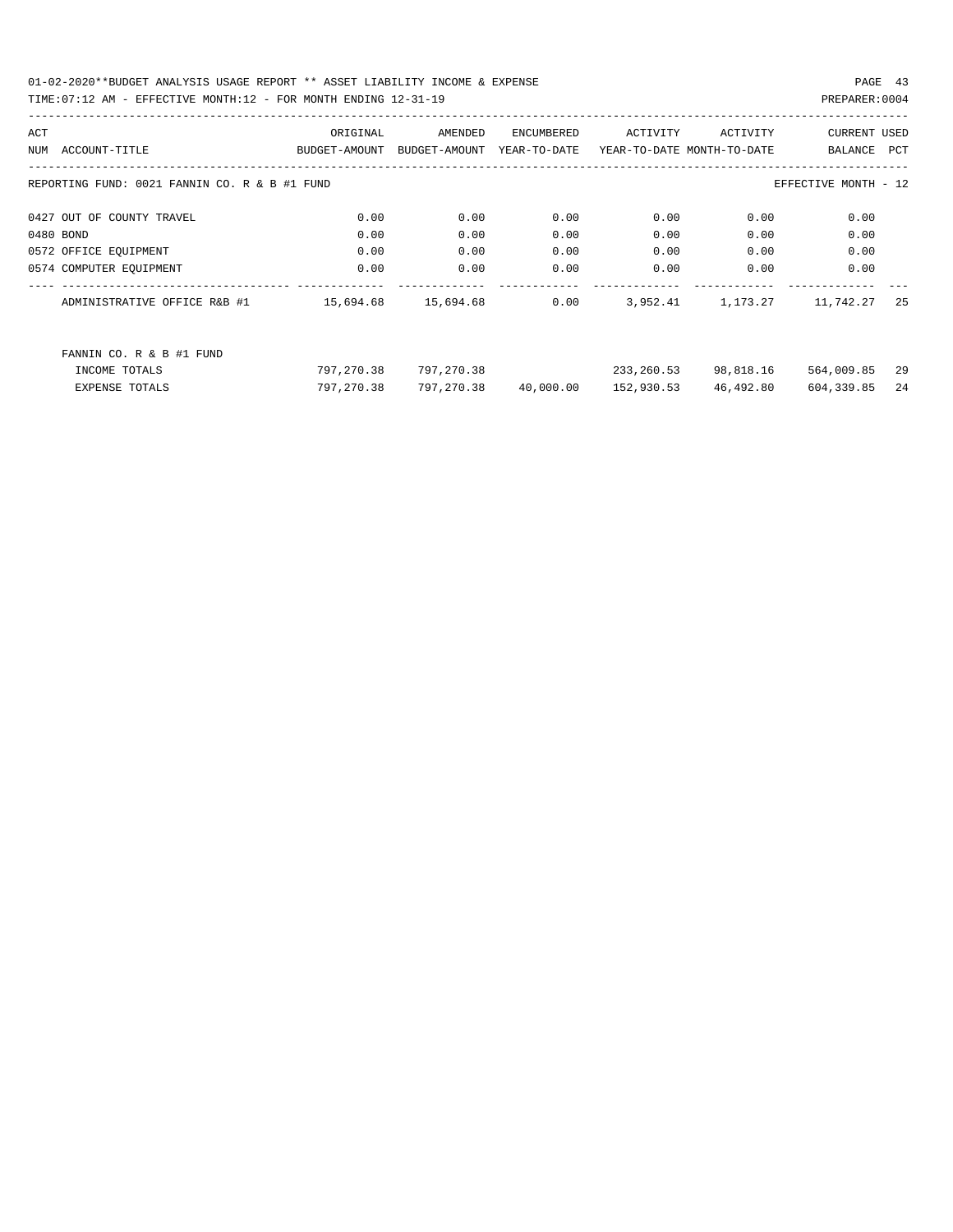|           | 01-02-2020**BUDGET ANALYSIS USAGE REPORT ** ASSET LIABILITY INCOME & EXPENSE<br>TIME: 07:12 AM - EFFECTIVE MONTH: 12 - FOR MONTH ENDING 12-31-19 |           |                                                     |            |                                        |                                                  | PAGE 44<br>PREPARER: 0004   |                |
|-----------|--------------------------------------------------------------------------------------------------------------------------------------------------|-----------|-----------------------------------------------------|------------|----------------------------------------|--------------------------------------------------|-----------------------------|----------------|
| ACT       | NUM ACCOUNT-TITLE                                                                                                                                | ORIGINAL  | AMENDED<br>BUDGET-AMOUNT BUDGET-AMOUNT YEAR-TO-DATE | ENCUMBERED | ACTIVITY<br>YEAR-TO-DATE MONTH-TO-DATE | ACTIVITY                                         | CURRENT USED<br>BALANCE PCT |                |
|           | REPORTING FUND: 0022 FANNIN CO. R & B #2 FUND                                                                                                    |           |                                                     |            |                                        |                                                  | EFFECTIVE MONTH - 12        |                |
|           | 0100 PAYROLL                                                                                                                                     |           |                                                     |            |                                        |                                                  |                             |                |
|           | 0100 PAYROLL                                                                                                                                     |           |                                                     |            | 0.00                                   | 0.00                                             | 0.00                        |                |
|           | PAYROLL                                                                                                                                          |           |                                                     |            | 0.00                                   | 0.00                                             | 0.00                        |                |
|           | 0102 A/P CLEARING                                                                                                                                |           |                                                     |            |                                        |                                                  |                             |                |
|           | 0100 A/P CLEARING                                                                                                                                |           |                                                     |            | 0.00                                   | 0.00                                             | 0.00                        |                |
|           | A/P CLEARING                                                                                                                                     |           |                                                     |            | 0.00                                   | 0.00                                             | 0.00                        |                |
|           | 0103 CASH                                                                                                                                        |           |                                                     |            |                                        |                                                  |                             |                |
|           |                                                                                                                                                  |           |                                                     |            |                                        |                                                  |                             |                |
|           | 0100 R&B#2- COMBINED FUNDS CHECKING<br>0175 TEXPOOL                                                                                              |           |                                                     |            | 1,241.83                               | 36, 553. 17 - 33, 096. 35 226, 210. 69<br>358.80 | 260,597.33                  |                |
|           | CASH                                                                                                                                             |           |                                                     |            |                                        | -------------<br>35, 311.34 - 33, 455.15         | . <u>.</u> .<br>486,808.02  |                |
|           | 0120 RECEIVABLES                                                                                                                                 |           |                                                     |            |                                        |                                                  |                             |                |
|           | 0311 TAXES RECEIVABLE                                                                                                                            |           |                                                     |            | 0.00                                   | 0.00                                             | 41,096.44                   |                |
|           | 0312 DUE FROM OTHER GOVERNMENT                                                                                                                   |           |                                                     |            | 0.00                                   | 0.00                                             | 22,822.14                   |                |
|           | 0313 DUE FROM OTHER FUNDS                                                                                                                        |           |                                                     |            | 0.00                                   | 0.00                                             | 4,089.81                    |                |
|           | 0315 INVENTORY ASSET                                                                                                                             |           |                                                     |            | 0.00                                   | 0.00                                             | 54,009.30<br>----------     |                |
|           | RECEIVABLES                                                                                                                                      |           |                                                     |            | 0.00                                   | 0.00                                             | 122,017.69                  |                |
|           | 0200 LIABILITY ACCOUNT                                                                                                                           |           |                                                     |            |                                        |                                                  |                             |                |
|           | 0150 ACCRUED SALARY PAYABLE                                                                                                                      |           |                                                     |            | 0.00                                   | 0.00                                             | 11,285.41                   |                |
|           | 0155 ACCRUED FRINGE BENEFITS                                                                                                                     |           |                                                     |            | 0.00                                   | 0.00                                             | 6,055.57                    |                |
|           | 0200 DEFERRED TAX REVENUE                                                                                                                        |           |                                                     |            | 0.00                                   | 0.00                                             | 39, 351.80                  |                |
|           | 0900 SYSTEM ADDED LIABILITY LINE-ITEM                                                                                                            |           |                                                     |            | 0.00                                   | 0.00                                             | 0.00                        |                |
|           | 0910 SYSTEM ADDED LIABILITY LINE-ITEM                                                                                                            |           |                                                     |            | 21,189.85-                             | 0.00                                             | $21,189.85-$                |                |
|           | LIABILITY ACCOUNT                                                                                                                                |           |                                                     |            | 21,189.85-                             | 0.00                                             | 35,502.93                   |                |
|           | 0207 DUE TO FUND                                                                                                                                 |           |                                                     |            |                                        |                                                  |                             |                |
|           | 0070 DUE TO RIGHT OF WAY                                                                                                                         |           |                                                     |            |                                        | $0.00$ $0.00$                                    | 0.00                        |                |
| $- - - -$ | DUE TO FUND                                                                                                                                      |           | -------------                                       |            | -----<br>0.00                          | ----------<br>0.00                               | 0.00                        |                |
|           | 0271 EQUITY ACCOUNT                                                                                                                              |           |                                                     |            |                                        |                                                  |                             |                |
|           | 0200 EQUITY ACCOUNT                                                                                                                              |           |                                                     |            | 0.00                                   | $0.00$ 587,444.27                                |                             |                |
|           | ------------------- -------------<br>EQUITY ACCOUNT                                                                                              |           |                                                     |            | -----<br>0.00                          | 0.00                                             | 587,444.27                  |                |
|           | 0300 TOTAL REV/TRANSFERS                                                                                                                         |           |                                                     |            |                                        |                                                  |                             |                |
|           | 0122 BEGINNING CASH BALANCE                                                                                                                      |           | 47, 346.83 47, 346.83                               |            | 0.00                                   |                                                  | $0.00$ $47,346.83$          | 0 <sub>0</sub> |
|           | TOTAL REV/TRANSFERS                                                                                                                              | 47,346.83 | 47,346.83                                           | 0.00       | 0.00                                   | 0.00                                             | 47,346.83                   | 0 <sub>0</sub> |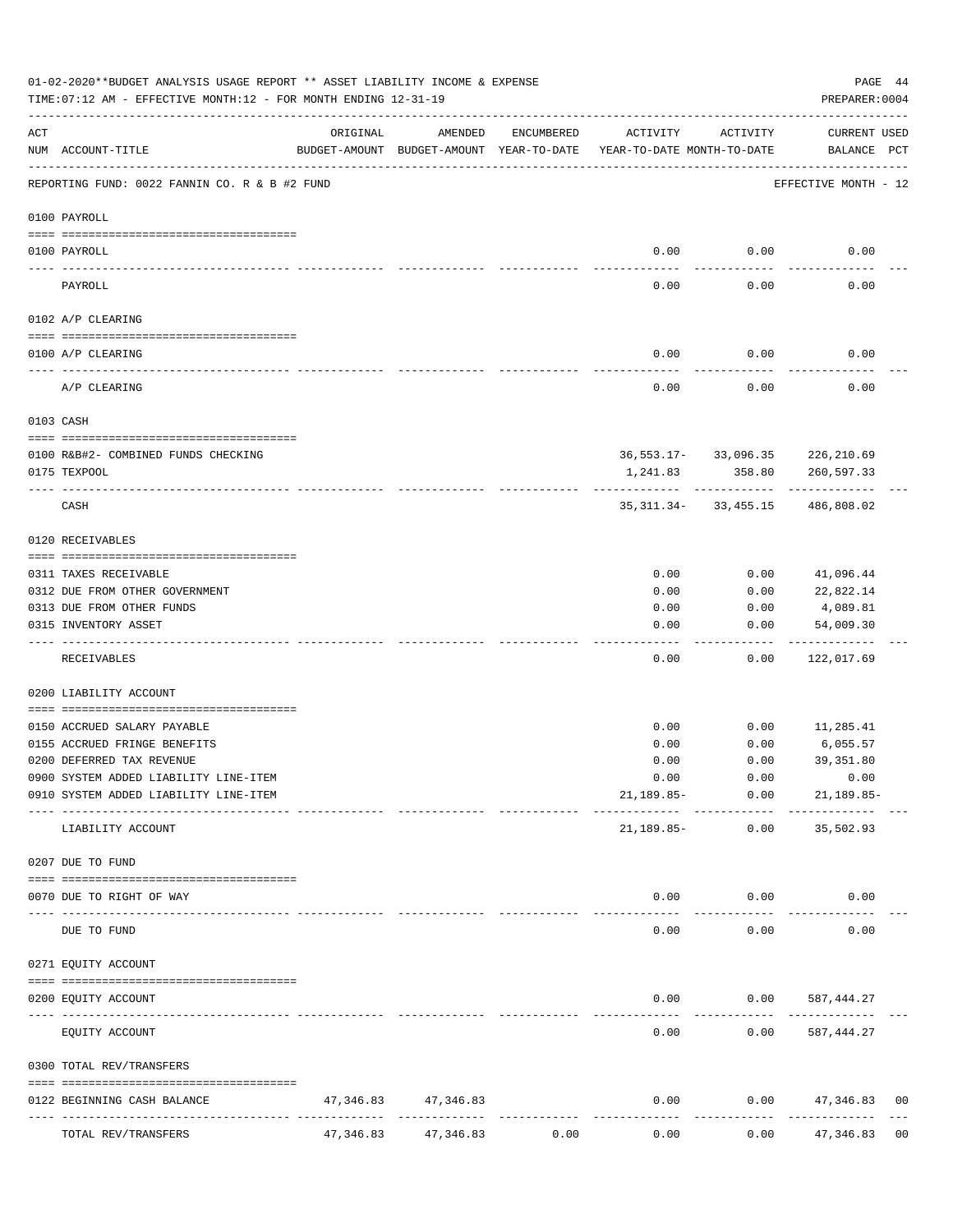|     | 01-02-2020**BUDGET ANALYSIS USAGE REPORT ** ASSET LIABILITY INCOME & EXPENSE<br>TIME: 07:12 AM - EFFECTIVE MONTH: 12 - FOR MONTH ENDING 12-31-19 |                                             |                                                                                |                                                   |                              |               | PAGE 45<br>PREPARER: 0004                                                                    |                      |
|-----|--------------------------------------------------------------------------------------------------------------------------------------------------|---------------------------------------------|--------------------------------------------------------------------------------|---------------------------------------------------|------------------------------|---------------|----------------------------------------------------------------------------------------------|----------------------|
| ACT | NUM ACCOUNT-TITLE                                                                                                                                | ORIGINAL                                    | AMENDED<br>BUDGET-AMOUNT BUDGET-AMOUNT YEAR-TO-DATE YEAR-TO-DATE MONTH-TO-DATE | ENCUMBERED                                        | ACTIVITY                     | ACTIVITY      | <b>CURRENT USED</b><br>BALANCE PCT                                                           |                      |
|     | REPORTING FUND: 0022 FANNIN CO. R & B #2 FUND                                                                                                    |                                             |                                                                                |                                                   |                              |               | EFFECTIVE MONTH - 12                                                                         |                      |
|     | 0310 PROPERTY TAXES                                                                                                                              |                                             |                                                                                |                                                   |                              |               |                                                                                              |                      |
|     | 0110 CURRENT TAXES                                                                                                                               |                                             |                                                                                |                                                   |                              |               | 593,268.55 593,268.55 150,231.02 100,044.06 443,037.53                                       | 25                   |
|     | 0120 DELINQUENT TAXES                                                                                                                            |                                             | 12,500.00   12,500.00                                                          |                                                   |                              |               | 4,283.34 1,318.21 8,216.66                                                                   | 34                   |
|     | PROPERTY TAXES                                                                                                                                   | 605,768.55                                  |                                                                                |                                                   |                              |               | 605,768.55   0.00   154,514.36   101,362.27   451,254.19                                     | $- - -$<br>26        |
|     | 0318 OTHER TAXES                                                                                                                                 |                                             |                                                                                |                                                   |                              |               |                                                                                              |                      |
|     |                                                                                                                                                  |                                             |                                                                                |                                                   |                              |               |                                                                                              |                      |
|     | 0120 PAY N LIEU TAX/GRASSLAND                                                                                                                    | 2,000.00                                    | 2,000.00                                                                       |                                                   |                              |               | $0.00$ $0.00$ $2,000.00$                                                                     | 0 <sub>0</sub>       |
|     | 0121 PAY N LIEU TAX/UPPER TRINITY                                                                                                                | 1,000.00                                    | 1,000.00                                                                       |                                                   | 797.62                       | 0.00          | 202.38                                                                                       | 80                   |
|     | 0160 SALES TAX REVENUES                                                                                                                          | 50,000.00<br>------------ -------------     | 50,000.00                                                                      |                                                   |                              |               | 18, 157. 75 5, 865. 87 31, 842. 25                                                           | 36                   |
|     | OTHER TAXES                                                                                                                                      | 53,000.00                                   |                                                                                |                                                   | 53,000.00   0.00   18,955.37 |               | 5,865.87 34,044.63                                                                           | 36                   |
|     | 0321 FEES OF TAX COLLECTOR                                                                                                                       |                                             |                                                                                |                                                   |                              |               |                                                                                              |                      |
|     |                                                                                                                                                  | 86,000.00 86,000.00                         |                                                                                |                                                   |                              |               |                                                                                              |                      |
|     | 0200 CAR REGISTRATION/SALES TAX<br>0300 COUNTY'S ADDITIONAL \$10                                                                                 | 64,000.00                                   | 64,000.00                                                                      |                                                   | 17,394.29                    |               | $0.00$ $0.00$ $86,000.00$<br>6,469.14 46,605.71                                              | 0 <sub>0</sub><br>27 |
|     | FEES OF TAX COLLECTOR                                                                                                                            | 150,000.00                                  |                                                                                |                                                   | ______________               | ------------- | --------------<br>150,000.00        0.00      17,394.29      6,469.14      132,605.71     12 |                      |
|     | 0330 GRANTS                                                                                                                                      |                                             |                                                                                |                                                   |                              |               |                                                                                              |                      |
|     | 0200 FEMA GRANT                                                                                                                                  | 0.00                                        | 0.00                                                                           |                                                   |                              | 0.00          | 0.00<br>0.00                                                                                 |                      |
|     |                                                                                                                                                  |                                             |                                                                                |                                                   |                              |               |                                                                                              |                      |
|     | GRANTS                                                                                                                                           | 0.00                                        |                                                                                | $0.00$ 0.00                                       |                              | 0.00          | 0.00<br>0.00                                                                                 |                      |
|     | 0350 FINES                                                                                                                                       |                                             |                                                                                |                                                   |                              |               |                                                                                              |                      |
|     | 0403 COUNTY CLERK FINES                                                                                                                          | 5,000.00                                    | 5,000.00                                                                       |                                                   | 0.00                         | 0.00          | 5,000.00                                                                                     | 0 <sub>0</sub>       |
|     | 0450 DISTRICT CLERK FINES                                                                                                                        | 8,500.00                                    | 8,500.00                                                                       |                                                   | 1,426.67                     | 0.00          | 7,073.33                                                                                     | 17                   |
|     | 0455 J. P. #1 FINES                                                                                                                              | 5,000.00                                    | 5,000.00                                                                       |                                                   | 0.00                         | 0.00          | 5,000.00 00                                                                                  |                      |
|     | 0456 J. P. #2 FINES                                                                                                                              | 2,000.00                                    | 2,000.00                                                                       |                                                   | 2,895.93                     | 0.00          | 895.93+ 145                                                                                  |                      |
|     | 0457 J. P. #3 FINES                                                                                                                              | 5,000.00<br>----------------- ------------- | 5,000.00<br>------------                                                       |                                                   | 0.00<br>. <u>.</u> .         | ------------  | 0.00<br>5,000.00 00<br>_____________                                                         |                      |
|     | FINES                                                                                                                                            | 25,500.00                                   |                                                                                |                                                   | 25,500.00 0.00 4,322.60      | 0.00          | 21, 177. 40 17                                                                               |                      |
|     | 0360 INTEREST EARNINGS                                                                                                                           |                                             |                                                                                |                                                   |                              |               |                                                                                              |                      |
|     | 0100 INTEREST EARNINGS<br>---------------------------------                                                                                      |                                             | 5,000.00 5,000.00                                                              |                                                   | 1,403.82 403.70              |               | 3,596.18                                                                                     | 28                   |
|     | INTEREST EARNINGS                                                                                                                                |                                             | $5,000.00$ $5,000.00$ $0.00$ $1,403.82$                                        |                                                   |                              | 403.70        | 3,596.18                                                                                     | 28                   |
|     | 0364 SALE OF EQUIPMENT                                                                                                                           |                                             |                                                                                |                                                   |                              |               |                                                                                              |                      |
|     | --------------------------------------<br>0163 SALE OF EQUIPMENT                                                                                 |                                             | 2,000.00 2,000.00                                                              |                                                   |                              | 0.00          | 0.00<br>2,000.00<br>_____________                                                            | 0 <sub>0</sub>       |
|     | SALE OF EQUIPMENT                                                                                                                                | 2,000.00                                    |                                                                                | --------------------------------<br>2,000.00 0.00 | 0.00                         |               | 0.00<br>2,000.00                                                                             | 0 <sub>0</sub>       |
|     | 0370 MISCELLANEOUS REVENUES                                                                                                                      |                                             |                                                                                |                                                   |                              |               |                                                                                              |                      |
|     | 0120 STATE LATERAL ROAD                                                                                                                          | 10,000.00                                   | 10,000.00                                                                      |                                                   | 9,854.63                     |               | $0.00$ 145.37                                                                                | 99                   |
|     | 0125 TDT WEIGHT FEES                                                                                                                             | 20,500.00                                   | 20,500.00                                                                      |                                                   | 13,432.55                    |               | 0.00<br>7,067.45                                                                             | 66                   |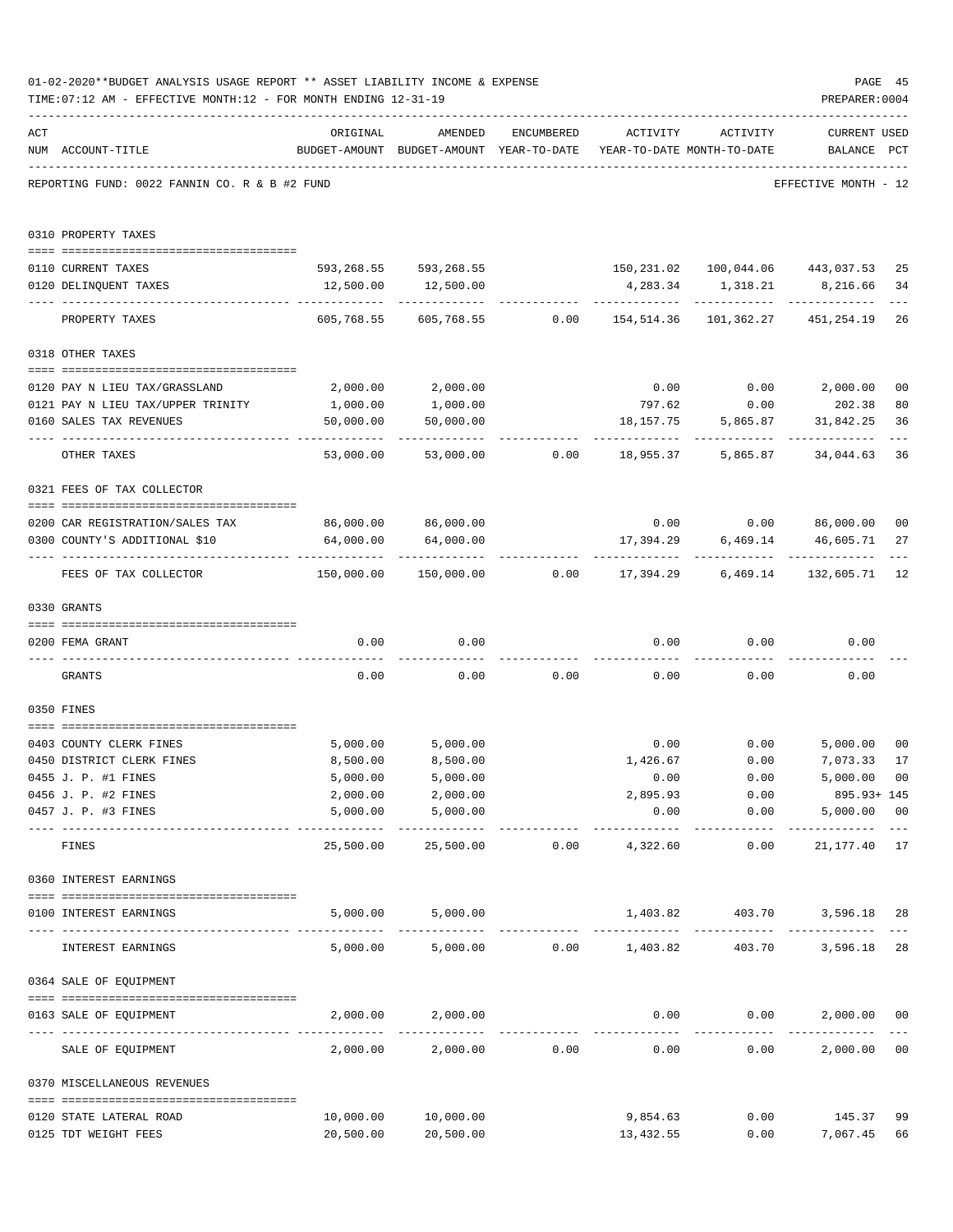| ACT | NUM ACCOUNT-TITLE                             | ORIGINAL           | AMENDED<br>BUDGET-AMOUNT BUDGET-AMOUNT YEAR-TO-DATE | ENCUMBERED   | ACTIVITY<br>YEAR-TO-DATE MONTH-TO-DATE           | ACTIVITY            | <b>CURRENT USED</b><br>BALANCE | $_{\rm PCT}$ |
|-----|-----------------------------------------------|--------------------|-----------------------------------------------------|--------------|--------------------------------------------------|---------------------|--------------------------------|--------------|
|     | REPORTING FUND: 0022 FANNIN CO. R & B #2 FUND |                    |                                                     |              |                                                  |                     | EFFECTIVE MONTH - 12           |              |
|     | 0130 REFUNDS & MISCELLANEOUS                  | 0.00               | 0.00                                                |              | 0.00                                             | 0.00                | 0.00                           |              |
|     | 0131 AUTOMOBILE INSURANCE LOSS PAYMENT        | 0.00               | 0.00                                                |              | 0.00                                             | 0.00                | 0.00                           |              |
|     | 0140 PROCEEDS OF LOAN                         | 0.00               | 0.00                                                |              | 0.00                                             | 0.00                | 0.00                           |              |
|     | 0145 REIMBURSEMENT OF MATERIALS               | 10,800.00          | 10,800.00                                           |              | 1,639.14                                         | 1, 116.24 9, 160.86 |                                | 15           |
|     | 0150 TRENTON HIGH MEADOWS SUBDIVISION         | 6,700.00           | 6,700.00                                            |              | 2,800.00                                         | 1,400.00            | 3,900.00                       | 42           |
|     | MISCELLANEOUS REVENUES                        | 48,000.00          | 48,000.00                                           | 0.00         | 27,726.32                                        | 2,516.24            | 20,273.68                      | 58           |
|     | 0509 CONTINGENCY                              |                    |                                                     |              |                                                  |                     |                                |              |
|     |                                               |                    |                                                     |              |                                                  |                     |                                |              |
|     | 0475 CONTINGENCY                              | 10,000.00          | 10,000.00                                           | 0.00         | 0.00                                             | 0.00                | 10,000.00 00                   |              |
|     | CONTINGENCY                                   | 10,000.00          | 10,000.00                                           | 0.00         | 0.00                                             | 0.00                | 10,000.00                      | 00           |
|     | 0622 ROAD & BRIDGE 2                          |                    |                                                     |              |                                                  |                     |                                |              |
|     | 0100 COMPENSATION PAY                         | 0.00               | 0.00                                                | 0.00         | 0.00                                             | 0.00                | 0.00                           |              |
|     | 0101 SALARY ELECTED OFFICIAL                  | 62,720.97          | 62,720.97                                           | 0.00         | 16,886.45                                        |                     | 4,824.70 45,834.52             | 27           |
|     | 0105 SALARY SECRETARY                         | 0.00               | 0.00                                                | 0.00         | 0.00                                             | 0.00                | 0.00                           |              |
|     | 0106 SALARY PRECINCT EMPLOYEES 231,328.10     |                    | 231,328.10                                          | 0.00         | 51,359.35                                        | 14,674.10           | 179,968.75                     | 22           |
|     | 0107 REGULAR-TEMP. PART-TIME                  | 0.00               | 0.00                                                | 0.00         | 0.00                                             | 0.00                | 0.00                           |              |
|     | 0199 TOTAL SALARIES                           | 294,049.07         | 294,049.07                                          | 0.00         | 68,245.80                                        | 19,498.80           | 225,803.27                     | 23           |
|     | 0201 SOCIAL SECURITY TAXES                    | 18,415.57          | 18,415.57                                           | 0.00         | 4,033.74                                         | 1,144.76            | 14,381.83                      | 22           |
|     | 0202 GROUP HEALTH INSURANCE                   | 94,967.04          | 94,967.04                                           | 0.00         | 20,767.32                                        | 6,922.44            | 74,199.72                      | 22           |
|     | 0203 RETIREMENT                               | 34,374.34          | 34,374.34                                           | 0.00         | 7,786.87                                         | 2,224.82            | 26,587.47                      | 23           |
|     | 0204 WORKERS' COMPENSATION                    | 7,329.52           | 7,329.52                                            | 0.00         | 3,544.63                                         | 3,544.63            | 3,784.89                       | 48           |
|     | 0205 MEDICARE TAX                             | 4,272.41           | 4,272.41                                            | 0.00         | 943.46                                           | 267.76              | 3,328.95                       | 22           |
|     | 0206 UNEMPLOYMENT EXPENSE                     | 0.00               | 0.00                                                | 0.00         | 0.00                                             | 0.00                | 0.00                           |              |
|     | 0299 TOTAL EMPLOYEE BENEFITS                  | 159,358.88         | 159,358.88                                          | 0.00         | 37,076.02                                        | 14,104.41           | 122,282.86                     | 23           |
|     | 0312 CONTRACT LABOR                           | 0.00               | 0.00                                                | 0.00         | 0.00                                             | 0.00                | 0.00                           |              |
|     | 0314 EMPLOYEE PHYSICALS/DOT TESTING           | 400.00             | 400.00                                              | 0.00         | 65.00                                            | 0.00                | 335.00                         | 16           |
|     | 0340 SHOP SUPPLIES                            | 4,000.00           | 4,000.00                                            | 0.00         | 294.10                                           | 157.67              | 3,705.90                       | 07           |
|     | 0341 R & B MAT. ROCK & GRAVEL                 | 134,307.00         | 134,307.00                                          | 0.00         | 34,655.14                                        | 20,829.56           | 99,651.86                      | 26           |
|     | 0342 R & B MAT. CULVERTS                      | 20,000.00          | 20,000.00                                           | 0.00         | 5,360.00                                         | 0.00                | 14,640.00                      | 27           |
|     | 0343 R & B MAT. HARDWRE & LUMB                | 6,000.00           | 6,000.00                                            | 0.00         | 261.34                                           | 0.00                | 5,738.66                       | 04           |
|     | 0344 R & B MAT. ASPHALT/RD OIL                | 42,000.00          | 42,000.00                                           | 0.00         | 0.00                                             | 0.00                | 42,000.00                      | 00           |
|     | 0345 CHEMICALS                                | 1,000.00           | 1,000.00                                            | 0.00         | 0.00                                             | 0.00                | 1,000.00                       | $00\,$       |
|     | 0346 CETRZ EXPENDITURES                       | 0.00               | 0.00                                                | 0.00         | 0.00                                             | 0.00                | 0.00                           |              |
|     | 0350 DEBRIS REMOVAL<br>0395 UNIFORMS          | 0.00<br>2,800.00   | 0.00<br>2,800.00                                    | 0.00<br>0.00 | 0.00<br>527.26                                   | 0.00<br>231.61      | 0.00<br>2,272.74               | 19           |
|     |                                               |                    |                                                     |              |                                                  |                     |                                |              |
|     | 0399 TOTAL R&B MATERIALS                      | 210,507.00         | 210,507.00                                          |              | $0.00$ $41,162.84$ $21,218.84$ $169,344.16$ $20$ |                     |                                |              |
|     | 0400 LEGAL FEES                               | 0.00               | 0.00                                                | 0.00         | 0.00                                             | 0.00                | 0.00                           |              |
|     | 0420 UTILITY TELEPHONE                        | 1,000.00           | 1,000.00                                            | 0.00         | 245.85                                           | 81.95               | 754.15                         | 25           |
|     | 0421 CELL PHONE ALLOWANCE                     | 600.00             | 600.00                                              | 0.00         | 150.00                                           | 50.00               | 450.00                         | 25           |
|     | 0427 OUT OF COUNTY TRAVEL/TRAINING            | 2,500.00           | 2,500.00                                            | 0.00         | 1,000.71                                         | 0.00                | 1,499.29                       | 40           |
|     | 0430 BIDS, NOTICES & PERMITS                  | 500.00             | 500.00                                              | 0.00         | 86.68                                            | 0.00                | 413.32                         | 17           |
|     | 0435 PRINTING                                 | 100.00<br>2,000.00 | 100.00                                              | 0.00         | 0.00                                             | 0.00                | 100.00                         | 00           |
|     | 0440 UTILITY ELECTRICITY                      |                    | 2,000.00                                            | 0.00         | 436.60                                           | 134.52<br>80.86     | 1,563.40<br>596.61             | 22<br>20     |
|     | 0441 UTILITY GAS                              | 750.00             | 750.00                                              | 0.00         | 153.39                                           |                     |                                |              |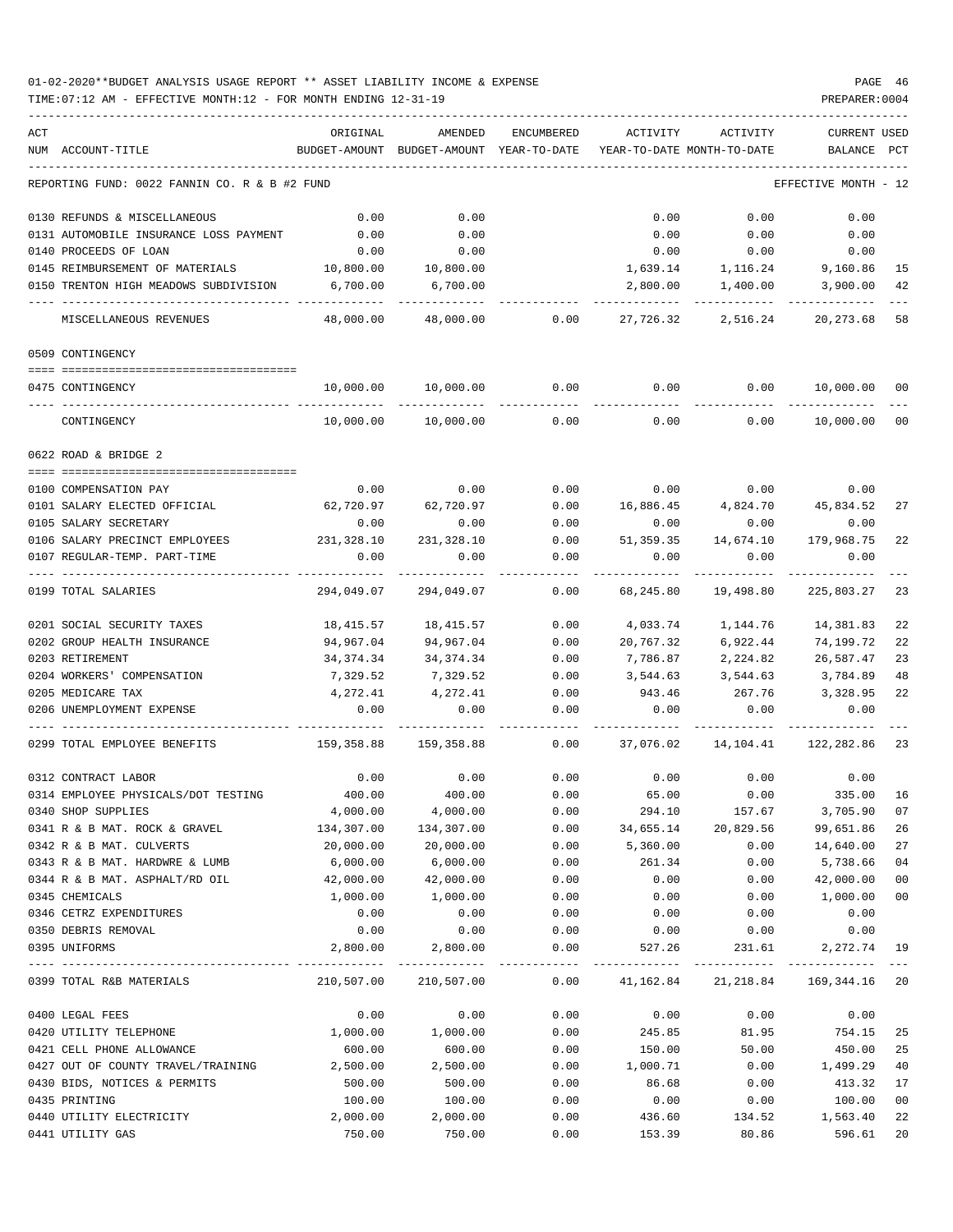| NUM ACCOUNT-TITLE<br>BUDGET-AMOUNT<br>BUDGET-AMOUNT YEAR-TO-DATE<br>PCT<br>YEAR-TO-DATE MONTH-TO-DATE<br><b>BALANCE</b><br>EFFECTIVE MONTH - 12<br>REPORTING FUND: 0022 FANNIN CO. R & B #2 FUND<br>940.00<br>940.00<br>0.00<br>166.99<br>86.03<br>773.01<br>18<br>0442 UTILITY WATER<br>1,300.00<br>1,300.00<br>0.00<br>0.00<br>1,300.00<br>0 <sub>0</sub><br>0443 TRASH PICKUP<br>0.00<br>730.24<br>730.24<br>0.00<br>33<br>0447 REPEATER SERVICE CONTRACT<br>243.41<br>0.00<br>486.83<br>0450 R&M BUILDING<br>3,000.00<br>3,000.00<br>0.00<br>0.00<br>0.00<br>3,000.00<br>0 <sub>0</sub><br>0453 COMPUTER SOFTWARE<br>0.00<br>0.00<br>0.00<br>0.00<br>0.00<br>0.00<br>60,528.64<br>0457 R & M MACHINERY GAS & OIL<br>70,000.00<br>70,000.00<br>0.00<br>9,471.36<br>4,495.13<br>14<br>30,000.00<br>30,000.00<br>$10.605.52 - 135$<br>0458 R & M MACHINERY PARTS<br>0.00<br>40,605.52<br>20,224.20<br>0459 R & M MACH. TIRES & TUBES<br>15,000.00<br>15,000.00<br>0.00<br>2,014.00<br>2,014.00<br>12,986.00<br>13<br>0460 EQUIPMENT RENTAL/LEASE<br>50,000.00<br>50,000.00<br>0.00<br>0.00<br>0.00<br>50,000.00<br>0 <sub>0</sub><br>0480 BOND<br>0.00<br>0.00<br>0.00<br>0.00<br>0.00<br>0.00<br>335.00<br>335.00<br>0.00<br>0.00<br>0.00<br>335.00<br>0 <sub>0</sub><br>0481 DUES<br>9,000.00<br>9,000.00<br>0.00<br>5,733.96<br>0.00<br>3,266.04<br>64<br>0482 INSURANCE<br>0485 PRISONER SUPPLIES<br>0.00<br>0.00<br>0.00<br>0.00<br>0.00<br>0.00<br>0.00<br>0488 FANNIN RURAL RAIL DISTRICT<br>0.00<br>0.00<br>0.00<br>0.00<br>0.00<br>0490 MISCELLANEOUS<br>1,000.00<br>1,000.00<br>0.00<br>0.00<br>0.00<br>1,000.00<br>0 <sub>0</sub><br>250.00<br>250.00<br>0.00<br>0.00<br>0.00<br>250.00<br>0 <sub>0</sub><br>0491 SOIL & WATER CONSERVATION<br>0.00<br>0.00<br>0.00<br>0.00<br>0.00<br>0.00<br>0492 TDRA FLOOD CASH MATCH<br>4,000.00<br>0.00<br>4,000.00<br>0 <sub>0</sub><br>0493 TRENTON HIGH MEADOWS SUBDIVISION<br>4,000.00<br>0.00<br>0.00<br>4,000.00<br>4,000.00<br>0.00<br>0.00<br>0.00<br>4,000.00<br>0494 FLOOD CONTROL SITE MAINTENANCE<br>00<br>0495 PIPELINE SALES TAX REIMBURSEMENT<br>0.00<br>0.00<br>0.00<br>0.00<br>0.00<br>0.00<br>0496 TCOG HAZARDOUS WASTEMATCH<br>0.00<br>0.00<br>0.00<br>0.00<br>0.00<br>0.00<br>0499 TOTAL SER.& OTHER CHARGES<br>197,005.24<br>0.00<br>60,308.47<br>27,166.69<br>136,696.77<br>31<br>197,005.24<br>0.00<br>0500 LAND<br>0.00<br>0.00<br>0.00<br>0.00<br>0.00<br>0535 BUILDING<br>0.00<br>0.00<br>0.00<br>0.00<br>0562 LAND/BUILDING<br>0.00<br>0.00<br>0570 COMPUTER EQUIPMENT<br>0.00<br>0.00<br>0.00<br>0.00<br>0.00<br>0.00<br>0571 PURCHASE OF MACH./EQUIP.<br>20,507.50<br>50,000.00<br>50,000.00<br>1,800.00<br>27,692.50<br>0.00<br>59<br>0573 RADIO EQUIPMENT<br>0.00<br>0.00<br>0.00<br>0.00<br>0.00<br>0.00<br>0575 LAND/BUILDING<br>0.00<br>0.00<br>0.00<br>0580 PRECINCT BRIDGE<br>0.00<br>0.00<br>0.00<br>0.00<br>0.00<br>0.00<br>1,800.00<br>0.00<br>0599 CAPITAL OUTLAY<br>50,000.00<br>50,000.00<br>27,692.50<br>20,507.50<br>59<br>ROAD & BRIDGE 2<br>910,920.19 910,920.19<br>1,800.00<br>234,485.63 81,988.74 674,634.56 26<br>0625 ADMINISTRATIVE OFFICE R&B #2<br>780.10<br>27<br>0105 SALARY SECRETARY<br>10,141.28<br>10,141.28<br>0.00<br>2,730.35<br>7,410.93<br>0201 SOCIAL SECURITY TAXES<br>628.76<br>628.76<br>0.00<br>124.38<br>33.60<br>504.38<br>20<br>2,226.00<br>25<br>0202 GROUP HEALTH INSURANCE<br>2,967.72<br>2,967.72<br>0.00<br>741.72<br>247.24<br>0203 RETIREMENT<br>89.02<br>855.69<br>27<br>1,167.26<br>1,167.26<br>0.00<br>311.57<br>0204 WORKERS' COMPENSATION<br>42.59<br>0.00<br>15.51<br>15.51<br>27.08<br>36<br>42.59<br>0205 MEDICARE TAX<br>147.58<br>0.00<br>29.09<br>7.86<br>118.49<br>20<br>147.58<br>0310 OFFICE SUPPLIES<br>100.00<br>100.00<br>0.00<br>0.00<br>0.00<br>100.00<br>00<br>0.00<br>0311 POSTAL EXPENSES<br>0.00<br>0.00<br>0.00<br>0.00<br>0.00<br>0353 COMPUTER EXPENSE<br>500.00<br>0.00<br>0.00<br>0.00<br>500.00<br>00<br>500.00<br>0427 OUT OF COUNTY TRAVEL<br>0.00<br>0.00<br>0.00<br>0.00<br>0.00<br>0.00<br>0480 BOND<br>0.00<br>0.00<br>0.00<br>0.00<br>0.00<br>0.00<br>0572 OFFICE EQUIPMENT<br>0.00<br>0.00<br>0.00<br>0.00<br>0.00<br>0.00<br>0.00<br>0.00<br>0574 COMPUTER EQUIPMENT<br>0.00<br>0.00<br>0.00<br>0.00<br>----- -------------<br>. <u>.</u><br>-----<br>ADMINISTRATIVE OFFICE R&B #2<br>15,695.19<br>15,695.19<br>0.00<br>3,952.62<br>1,173.33<br>11,742.57<br>25 | ACT | ORIGINAL | AMENDED | <b>ENCUMBERED</b> | ACTIVITY | ACTIVITY | <b>CURRENT USED</b> |  |
|------------------------------------------------------------------------------------------------------------------------------------------------------------------------------------------------------------------------------------------------------------------------------------------------------------------------------------------------------------------------------------------------------------------------------------------------------------------------------------------------------------------------------------------------------------------------------------------------------------------------------------------------------------------------------------------------------------------------------------------------------------------------------------------------------------------------------------------------------------------------------------------------------------------------------------------------------------------------------------------------------------------------------------------------------------------------------------------------------------------------------------------------------------------------------------------------------------------------------------------------------------------------------------------------------------------------------------------------------------------------------------------------------------------------------------------------------------------------------------------------------------------------------------------------------------------------------------------------------------------------------------------------------------------------------------------------------------------------------------------------------------------------------------------------------------------------------------------------------------------------------------------------------------------------------------------------------------------------------------------------------------------------------------------------------------------------------------------------------------------------------------------------------------------------------------------------------------------------------------------------------------------------------------------------------------------------------------------------------------------------------------------------------------------------------------------------------------------------------------------------------------------------------------------------------------------------------------------------------------------------------------------------------------------------------------------------------------------------------------------------------------------------------------------------------------------------------------------------------------------------------------------------------------------------------------------------------------------------------------------------------------------------------------------------------------------------------------------------------------------------------------------------------------------------------------------------------------------------------------------------------------------------------------------------------------------------------------------------------------------------------------------------------------------------------------------------------------------------------------------------------------------------------------------------------------------------------------------------------------------------------------------------------------------------------------------------------------------------------------------------------------------------------------------------------------------------------------------------------------------------------------------------------------------------------------------------------------------------------------------------------------------------------------------------------------------------------------------------------------------------------------------------------------------------------------------------------------------------------------------------------------------------------------------------------------------------------------------------------------------------------------------------------------------------------------------|-----|----------|---------|-------------------|----------|----------|---------------------|--|
|                                                                                                                                                                                                                                                                                                                                                                                                                                                                                                                                                                                                                                                                                                                                                                                                                                                                                                                                                                                                                                                                                                                                                                                                                                                                                                                                                                                                                                                                                                                                                                                                                                                                                                                                                                                                                                                                                                                                                                                                                                                                                                                                                                                                                                                                                                                                                                                                                                                                                                                                                                                                                                                                                                                                                                                                                                                                                                                                                                                                                                                                                                                                                                                                                                                                                                                                                                                                                                                                                                                                                                                                                                                                                                                                                                                                                                                                                                                                                                                                                                                                                                                                                                                                                                                                                                                                                                                                                                          |     |          |         |                   |          |          |                     |  |
|                                                                                                                                                                                                                                                                                                                                                                                                                                                                                                                                                                                                                                                                                                                                                                                                                                                                                                                                                                                                                                                                                                                                                                                                                                                                                                                                                                                                                                                                                                                                                                                                                                                                                                                                                                                                                                                                                                                                                                                                                                                                                                                                                                                                                                                                                                                                                                                                                                                                                                                                                                                                                                                                                                                                                                                                                                                                                                                                                                                                                                                                                                                                                                                                                                                                                                                                                                                                                                                                                                                                                                                                                                                                                                                                                                                                                                                                                                                                                                                                                                                                                                                                                                                                                                                                                                                                                                                                                                          |     |          |         |                   |          |          |                     |  |
|                                                                                                                                                                                                                                                                                                                                                                                                                                                                                                                                                                                                                                                                                                                                                                                                                                                                                                                                                                                                                                                                                                                                                                                                                                                                                                                                                                                                                                                                                                                                                                                                                                                                                                                                                                                                                                                                                                                                                                                                                                                                                                                                                                                                                                                                                                                                                                                                                                                                                                                                                                                                                                                                                                                                                                                                                                                                                                                                                                                                                                                                                                                                                                                                                                                                                                                                                                                                                                                                                                                                                                                                                                                                                                                                                                                                                                                                                                                                                                                                                                                                                                                                                                                                                                                                                                                                                                                                                                          |     |          |         |                   |          |          |                     |  |
|                                                                                                                                                                                                                                                                                                                                                                                                                                                                                                                                                                                                                                                                                                                                                                                                                                                                                                                                                                                                                                                                                                                                                                                                                                                                                                                                                                                                                                                                                                                                                                                                                                                                                                                                                                                                                                                                                                                                                                                                                                                                                                                                                                                                                                                                                                                                                                                                                                                                                                                                                                                                                                                                                                                                                                                                                                                                                                                                                                                                                                                                                                                                                                                                                                                                                                                                                                                                                                                                                                                                                                                                                                                                                                                                                                                                                                                                                                                                                                                                                                                                                                                                                                                                                                                                                                                                                                                                                                          |     |          |         |                   |          |          |                     |  |
|                                                                                                                                                                                                                                                                                                                                                                                                                                                                                                                                                                                                                                                                                                                                                                                                                                                                                                                                                                                                                                                                                                                                                                                                                                                                                                                                                                                                                                                                                                                                                                                                                                                                                                                                                                                                                                                                                                                                                                                                                                                                                                                                                                                                                                                                                                                                                                                                                                                                                                                                                                                                                                                                                                                                                                                                                                                                                                                                                                                                                                                                                                                                                                                                                                                                                                                                                                                                                                                                                                                                                                                                                                                                                                                                                                                                                                                                                                                                                                                                                                                                                                                                                                                                                                                                                                                                                                                                                                          |     |          |         |                   |          |          |                     |  |
|                                                                                                                                                                                                                                                                                                                                                                                                                                                                                                                                                                                                                                                                                                                                                                                                                                                                                                                                                                                                                                                                                                                                                                                                                                                                                                                                                                                                                                                                                                                                                                                                                                                                                                                                                                                                                                                                                                                                                                                                                                                                                                                                                                                                                                                                                                                                                                                                                                                                                                                                                                                                                                                                                                                                                                                                                                                                                                                                                                                                                                                                                                                                                                                                                                                                                                                                                                                                                                                                                                                                                                                                                                                                                                                                                                                                                                                                                                                                                                                                                                                                                                                                                                                                                                                                                                                                                                                                                                          |     |          |         |                   |          |          |                     |  |
|                                                                                                                                                                                                                                                                                                                                                                                                                                                                                                                                                                                                                                                                                                                                                                                                                                                                                                                                                                                                                                                                                                                                                                                                                                                                                                                                                                                                                                                                                                                                                                                                                                                                                                                                                                                                                                                                                                                                                                                                                                                                                                                                                                                                                                                                                                                                                                                                                                                                                                                                                                                                                                                                                                                                                                                                                                                                                                                                                                                                                                                                                                                                                                                                                                                                                                                                                                                                                                                                                                                                                                                                                                                                                                                                                                                                                                                                                                                                                                                                                                                                                                                                                                                                                                                                                                                                                                                                                                          |     |          |         |                   |          |          |                     |  |
|                                                                                                                                                                                                                                                                                                                                                                                                                                                                                                                                                                                                                                                                                                                                                                                                                                                                                                                                                                                                                                                                                                                                                                                                                                                                                                                                                                                                                                                                                                                                                                                                                                                                                                                                                                                                                                                                                                                                                                                                                                                                                                                                                                                                                                                                                                                                                                                                                                                                                                                                                                                                                                                                                                                                                                                                                                                                                                                                                                                                                                                                                                                                                                                                                                                                                                                                                                                                                                                                                                                                                                                                                                                                                                                                                                                                                                                                                                                                                                                                                                                                                                                                                                                                                                                                                                                                                                                                                                          |     |          |         |                   |          |          |                     |  |
|                                                                                                                                                                                                                                                                                                                                                                                                                                                                                                                                                                                                                                                                                                                                                                                                                                                                                                                                                                                                                                                                                                                                                                                                                                                                                                                                                                                                                                                                                                                                                                                                                                                                                                                                                                                                                                                                                                                                                                                                                                                                                                                                                                                                                                                                                                                                                                                                                                                                                                                                                                                                                                                                                                                                                                                                                                                                                                                                                                                                                                                                                                                                                                                                                                                                                                                                                                                                                                                                                                                                                                                                                                                                                                                                                                                                                                                                                                                                                                                                                                                                                                                                                                                                                                                                                                                                                                                                                                          |     |          |         |                   |          |          |                     |  |
|                                                                                                                                                                                                                                                                                                                                                                                                                                                                                                                                                                                                                                                                                                                                                                                                                                                                                                                                                                                                                                                                                                                                                                                                                                                                                                                                                                                                                                                                                                                                                                                                                                                                                                                                                                                                                                                                                                                                                                                                                                                                                                                                                                                                                                                                                                                                                                                                                                                                                                                                                                                                                                                                                                                                                                                                                                                                                                                                                                                                                                                                                                                                                                                                                                                                                                                                                                                                                                                                                                                                                                                                                                                                                                                                                                                                                                                                                                                                                                                                                                                                                                                                                                                                                                                                                                                                                                                                                                          |     |          |         |                   |          |          |                     |  |
|                                                                                                                                                                                                                                                                                                                                                                                                                                                                                                                                                                                                                                                                                                                                                                                                                                                                                                                                                                                                                                                                                                                                                                                                                                                                                                                                                                                                                                                                                                                                                                                                                                                                                                                                                                                                                                                                                                                                                                                                                                                                                                                                                                                                                                                                                                                                                                                                                                                                                                                                                                                                                                                                                                                                                                                                                                                                                                                                                                                                                                                                                                                                                                                                                                                                                                                                                                                                                                                                                                                                                                                                                                                                                                                                                                                                                                                                                                                                                                                                                                                                                                                                                                                                                                                                                                                                                                                                                                          |     |          |         |                   |          |          |                     |  |
|                                                                                                                                                                                                                                                                                                                                                                                                                                                                                                                                                                                                                                                                                                                                                                                                                                                                                                                                                                                                                                                                                                                                                                                                                                                                                                                                                                                                                                                                                                                                                                                                                                                                                                                                                                                                                                                                                                                                                                                                                                                                                                                                                                                                                                                                                                                                                                                                                                                                                                                                                                                                                                                                                                                                                                                                                                                                                                                                                                                                                                                                                                                                                                                                                                                                                                                                                                                                                                                                                                                                                                                                                                                                                                                                                                                                                                                                                                                                                                                                                                                                                                                                                                                                                                                                                                                                                                                                                                          |     |          |         |                   |          |          |                     |  |
|                                                                                                                                                                                                                                                                                                                                                                                                                                                                                                                                                                                                                                                                                                                                                                                                                                                                                                                                                                                                                                                                                                                                                                                                                                                                                                                                                                                                                                                                                                                                                                                                                                                                                                                                                                                                                                                                                                                                                                                                                                                                                                                                                                                                                                                                                                                                                                                                                                                                                                                                                                                                                                                                                                                                                                                                                                                                                                                                                                                                                                                                                                                                                                                                                                                                                                                                                                                                                                                                                                                                                                                                                                                                                                                                                                                                                                                                                                                                                                                                                                                                                                                                                                                                                                                                                                                                                                                                                                          |     |          |         |                   |          |          |                     |  |
|                                                                                                                                                                                                                                                                                                                                                                                                                                                                                                                                                                                                                                                                                                                                                                                                                                                                                                                                                                                                                                                                                                                                                                                                                                                                                                                                                                                                                                                                                                                                                                                                                                                                                                                                                                                                                                                                                                                                                                                                                                                                                                                                                                                                                                                                                                                                                                                                                                                                                                                                                                                                                                                                                                                                                                                                                                                                                                                                                                                                                                                                                                                                                                                                                                                                                                                                                                                                                                                                                                                                                                                                                                                                                                                                                                                                                                                                                                                                                                                                                                                                                                                                                                                                                                                                                                                                                                                                                                          |     |          |         |                   |          |          |                     |  |
|                                                                                                                                                                                                                                                                                                                                                                                                                                                                                                                                                                                                                                                                                                                                                                                                                                                                                                                                                                                                                                                                                                                                                                                                                                                                                                                                                                                                                                                                                                                                                                                                                                                                                                                                                                                                                                                                                                                                                                                                                                                                                                                                                                                                                                                                                                                                                                                                                                                                                                                                                                                                                                                                                                                                                                                                                                                                                                                                                                                                                                                                                                                                                                                                                                                                                                                                                                                                                                                                                                                                                                                                                                                                                                                                                                                                                                                                                                                                                                                                                                                                                                                                                                                                                                                                                                                                                                                                                                          |     |          |         |                   |          |          |                     |  |
|                                                                                                                                                                                                                                                                                                                                                                                                                                                                                                                                                                                                                                                                                                                                                                                                                                                                                                                                                                                                                                                                                                                                                                                                                                                                                                                                                                                                                                                                                                                                                                                                                                                                                                                                                                                                                                                                                                                                                                                                                                                                                                                                                                                                                                                                                                                                                                                                                                                                                                                                                                                                                                                                                                                                                                                                                                                                                                                                                                                                                                                                                                                                                                                                                                                                                                                                                                                                                                                                                                                                                                                                                                                                                                                                                                                                                                                                                                                                                                                                                                                                                                                                                                                                                                                                                                                                                                                                                                          |     |          |         |                   |          |          |                     |  |
|                                                                                                                                                                                                                                                                                                                                                                                                                                                                                                                                                                                                                                                                                                                                                                                                                                                                                                                                                                                                                                                                                                                                                                                                                                                                                                                                                                                                                                                                                                                                                                                                                                                                                                                                                                                                                                                                                                                                                                                                                                                                                                                                                                                                                                                                                                                                                                                                                                                                                                                                                                                                                                                                                                                                                                                                                                                                                                                                                                                                                                                                                                                                                                                                                                                                                                                                                                                                                                                                                                                                                                                                                                                                                                                                                                                                                                                                                                                                                                                                                                                                                                                                                                                                                                                                                                                                                                                                                                          |     |          |         |                   |          |          |                     |  |
|                                                                                                                                                                                                                                                                                                                                                                                                                                                                                                                                                                                                                                                                                                                                                                                                                                                                                                                                                                                                                                                                                                                                                                                                                                                                                                                                                                                                                                                                                                                                                                                                                                                                                                                                                                                                                                                                                                                                                                                                                                                                                                                                                                                                                                                                                                                                                                                                                                                                                                                                                                                                                                                                                                                                                                                                                                                                                                                                                                                                                                                                                                                                                                                                                                                                                                                                                                                                                                                                                                                                                                                                                                                                                                                                                                                                                                                                                                                                                                                                                                                                                                                                                                                                                                                                                                                                                                                                                                          |     |          |         |                   |          |          |                     |  |
|                                                                                                                                                                                                                                                                                                                                                                                                                                                                                                                                                                                                                                                                                                                                                                                                                                                                                                                                                                                                                                                                                                                                                                                                                                                                                                                                                                                                                                                                                                                                                                                                                                                                                                                                                                                                                                                                                                                                                                                                                                                                                                                                                                                                                                                                                                                                                                                                                                                                                                                                                                                                                                                                                                                                                                                                                                                                                                                                                                                                                                                                                                                                                                                                                                                                                                                                                                                                                                                                                                                                                                                                                                                                                                                                                                                                                                                                                                                                                                                                                                                                                                                                                                                                                                                                                                                                                                                                                                          |     |          |         |                   |          |          |                     |  |
|                                                                                                                                                                                                                                                                                                                                                                                                                                                                                                                                                                                                                                                                                                                                                                                                                                                                                                                                                                                                                                                                                                                                                                                                                                                                                                                                                                                                                                                                                                                                                                                                                                                                                                                                                                                                                                                                                                                                                                                                                                                                                                                                                                                                                                                                                                                                                                                                                                                                                                                                                                                                                                                                                                                                                                                                                                                                                                                                                                                                                                                                                                                                                                                                                                                                                                                                                                                                                                                                                                                                                                                                                                                                                                                                                                                                                                                                                                                                                                                                                                                                                                                                                                                                                                                                                                                                                                                                                                          |     |          |         |                   |          |          |                     |  |
|                                                                                                                                                                                                                                                                                                                                                                                                                                                                                                                                                                                                                                                                                                                                                                                                                                                                                                                                                                                                                                                                                                                                                                                                                                                                                                                                                                                                                                                                                                                                                                                                                                                                                                                                                                                                                                                                                                                                                                                                                                                                                                                                                                                                                                                                                                                                                                                                                                                                                                                                                                                                                                                                                                                                                                                                                                                                                                                                                                                                                                                                                                                                                                                                                                                                                                                                                                                                                                                                                                                                                                                                                                                                                                                                                                                                                                                                                                                                                                                                                                                                                                                                                                                                                                                                                                                                                                                                                                          |     |          |         |                   |          |          |                     |  |
|                                                                                                                                                                                                                                                                                                                                                                                                                                                                                                                                                                                                                                                                                                                                                                                                                                                                                                                                                                                                                                                                                                                                                                                                                                                                                                                                                                                                                                                                                                                                                                                                                                                                                                                                                                                                                                                                                                                                                                                                                                                                                                                                                                                                                                                                                                                                                                                                                                                                                                                                                                                                                                                                                                                                                                                                                                                                                                                                                                                                                                                                                                                                                                                                                                                                                                                                                                                                                                                                                                                                                                                                                                                                                                                                                                                                                                                                                                                                                                                                                                                                                                                                                                                                                                                                                                                                                                                                                                          |     |          |         |                   |          |          |                     |  |
|                                                                                                                                                                                                                                                                                                                                                                                                                                                                                                                                                                                                                                                                                                                                                                                                                                                                                                                                                                                                                                                                                                                                                                                                                                                                                                                                                                                                                                                                                                                                                                                                                                                                                                                                                                                                                                                                                                                                                                                                                                                                                                                                                                                                                                                                                                                                                                                                                                                                                                                                                                                                                                                                                                                                                                                                                                                                                                                                                                                                                                                                                                                                                                                                                                                                                                                                                                                                                                                                                                                                                                                                                                                                                                                                                                                                                                                                                                                                                                                                                                                                                                                                                                                                                                                                                                                                                                                                                                          |     |          |         |                   |          |          |                     |  |
|                                                                                                                                                                                                                                                                                                                                                                                                                                                                                                                                                                                                                                                                                                                                                                                                                                                                                                                                                                                                                                                                                                                                                                                                                                                                                                                                                                                                                                                                                                                                                                                                                                                                                                                                                                                                                                                                                                                                                                                                                                                                                                                                                                                                                                                                                                                                                                                                                                                                                                                                                                                                                                                                                                                                                                                                                                                                                                                                                                                                                                                                                                                                                                                                                                                                                                                                                                                                                                                                                                                                                                                                                                                                                                                                                                                                                                                                                                                                                                                                                                                                                                                                                                                                                                                                                                                                                                                                                                          |     |          |         |                   |          |          |                     |  |
|                                                                                                                                                                                                                                                                                                                                                                                                                                                                                                                                                                                                                                                                                                                                                                                                                                                                                                                                                                                                                                                                                                                                                                                                                                                                                                                                                                                                                                                                                                                                                                                                                                                                                                                                                                                                                                                                                                                                                                                                                                                                                                                                                                                                                                                                                                                                                                                                                                                                                                                                                                                                                                                                                                                                                                                                                                                                                                                                                                                                                                                                                                                                                                                                                                                                                                                                                                                                                                                                                                                                                                                                                                                                                                                                                                                                                                                                                                                                                                                                                                                                                                                                                                                                                                                                                                                                                                                                                                          |     |          |         |                   |          |          |                     |  |
|                                                                                                                                                                                                                                                                                                                                                                                                                                                                                                                                                                                                                                                                                                                                                                                                                                                                                                                                                                                                                                                                                                                                                                                                                                                                                                                                                                                                                                                                                                                                                                                                                                                                                                                                                                                                                                                                                                                                                                                                                                                                                                                                                                                                                                                                                                                                                                                                                                                                                                                                                                                                                                                                                                                                                                                                                                                                                                                                                                                                                                                                                                                                                                                                                                                                                                                                                                                                                                                                                                                                                                                                                                                                                                                                                                                                                                                                                                                                                                                                                                                                                                                                                                                                                                                                                                                                                                                                                                          |     |          |         |                   |          |          |                     |  |
|                                                                                                                                                                                                                                                                                                                                                                                                                                                                                                                                                                                                                                                                                                                                                                                                                                                                                                                                                                                                                                                                                                                                                                                                                                                                                                                                                                                                                                                                                                                                                                                                                                                                                                                                                                                                                                                                                                                                                                                                                                                                                                                                                                                                                                                                                                                                                                                                                                                                                                                                                                                                                                                                                                                                                                                                                                                                                                                                                                                                                                                                                                                                                                                                                                                                                                                                                                                                                                                                                                                                                                                                                                                                                                                                                                                                                                                                                                                                                                                                                                                                                                                                                                                                                                                                                                                                                                                                                                          |     |          |         |                   |          |          |                     |  |
|                                                                                                                                                                                                                                                                                                                                                                                                                                                                                                                                                                                                                                                                                                                                                                                                                                                                                                                                                                                                                                                                                                                                                                                                                                                                                                                                                                                                                                                                                                                                                                                                                                                                                                                                                                                                                                                                                                                                                                                                                                                                                                                                                                                                                                                                                                                                                                                                                                                                                                                                                                                                                                                                                                                                                                                                                                                                                                                                                                                                                                                                                                                                                                                                                                                                                                                                                                                                                                                                                                                                                                                                                                                                                                                                                                                                                                                                                                                                                                                                                                                                                                                                                                                                                                                                                                                                                                                                                                          |     |          |         |                   |          |          |                     |  |
|                                                                                                                                                                                                                                                                                                                                                                                                                                                                                                                                                                                                                                                                                                                                                                                                                                                                                                                                                                                                                                                                                                                                                                                                                                                                                                                                                                                                                                                                                                                                                                                                                                                                                                                                                                                                                                                                                                                                                                                                                                                                                                                                                                                                                                                                                                                                                                                                                                                                                                                                                                                                                                                                                                                                                                                                                                                                                                                                                                                                                                                                                                                                                                                                                                                                                                                                                                                                                                                                                                                                                                                                                                                                                                                                                                                                                                                                                                                                                                                                                                                                                                                                                                                                                                                                                                                                                                                                                                          |     |          |         |                   |          |          |                     |  |
|                                                                                                                                                                                                                                                                                                                                                                                                                                                                                                                                                                                                                                                                                                                                                                                                                                                                                                                                                                                                                                                                                                                                                                                                                                                                                                                                                                                                                                                                                                                                                                                                                                                                                                                                                                                                                                                                                                                                                                                                                                                                                                                                                                                                                                                                                                                                                                                                                                                                                                                                                                                                                                                                                                                                                                                                                                                                                                                                                                                                                                                                                                                                                                                                                                                                                                                                                                                                                                                                                                                                                                                                                                                                                                                                                                                                                                                                                                                                                                                                                                                                                                                                                                                                                                                                                                                                                                                                                                          |     |          |         |                   |          |          |                     |  |
|                                                                                                                                                                                                                                                                                                                                                                                                                                                                                                                                                                                                                                                                                                                                                                                                                                                                                                                                                                                                                                                                                                                                                                                                                                                                                                                                                                                                                                                                                                                                                                                                                                                                                                                                                                                                                                                                                                                                                                                                                                                                                                                                                                                                                                                                                                                                                                                                                                                                                                                                                                                                                                                                                                                                                                                                                                                                                                                                                                                                                                                                                                                                                                                                                                                                                                                                                                                                                                                                                                                                                                                                                                                                                                                                                                                                                                                                                                                                                                                                                                                                                                                                                                                                                                                                                                                                                                                                                                          |     |          |         |                   |          |          |                     |  |
|                                                                                                                                                                                                                                                                                                                                                                                                                                                                                                                                                                                                                                                                                                                                                                                                                                                                                                                                                                                                                                                                                                                                                                                                                                                                                                                                                                                                                                                                                                                                                                                                                                                                                                                                                                                                                                                                                                                                                                                                                                                                                                                                                                                                                                                                                                                                                                                                                                                                                                                                                                                                                                                                                                                                                                                                                                                                                                                                                                                                                                                                                                                                                                                                                                                                                                                                                                                                                                                                                                                                                                                                                                                                                                                                                                                                                                                                                                                                                                                                                                                                                                                                                                                                                                                                                                                                                                                                                                          |     |          |         |                   |          |          |                     |  |
|                                                                                                                                                                                                                                                                                                                                                                                                                                                                                                                                                                                                                                                                                                                                                                                                                                                                                                                                                                                                                                                                                                                                                                                                                                                                                                                                                                                                                                                                                                                                                                                                                                                                                                                                                                                                                                                                                                                                                                                                                                                                                                                                                                                                                                                                                                                                                                                                                                                                                                                                                                                                                                                                                                                                                                                                                                                                                                                                                                                                                                                                                                                                                                                                                                                                                                                                                                                                                                                                                                                                                                                                                                                                                                                                                                                                                                                                                                                                                                                                                                                                                                                                                                                                                                                                                                                                                                                                                                          |     |          |         |                   |          |          |                     |  |
|                                                                                                                                                                                                                                                                                                                                                                                                                                                                                                                                                                                                                                                                                                                                                                                                                                                                                                                                                                                                                                                                                                                                                                                                                                                                                                                                                                                                                                                                                                                                                                                                                                                                                                                                                                                                                                                                                                                                                                                                                                                                                                                                                                                                                                                                                                                                                                                                                                                                                                                                                                                                                                                                                                                                                                                                                                                                                                                                                                                                                                                                                                                                                                                                                                                                                                                                                                                                                                                                                                                                                                                                                                                                                                                                                                                                                                                                                                                                                                                                                                                                                                                                                                                                                                                                                                                                                                                                                                          |     |          |         |                   |          |          |                     |  |
|                                                                                                                                                                                                                                                                                                                                                                                                                                                                                                                                                                                                                                                                                                                                                                                                                                                                                                                                                                                                                                                                                                                                                                                                                                                                                                                                                                                                                                                                                                                                                                                                                                                                                                                                                                                                                                                                                                                                                                                                                                                                                                                                                                                                                                                                                                                                                                                                                                                                                                                                                                                                                                                                                                                                                                                                                                                                                                                                                                                                                                                                                                                                                                                                                                                                                                                                                                                                                                                                                                                                                                                                                                                                                                                                                                                                                                                                                                                                                                                                                                                                                                                                                                                                                                                                                                                                                                                                                                          |     |          |         |                   |          |          |                     |  |
|                                                                                                                                                                                                                                                                                                                                                                                                                                                                                                                                                                                                                                                                                                                                                                                                                                                                                                                                                                                                                                                                                                                                                                                                                                                                                                                                                                                                                                                                                                                                                                                                                                                                                                                                                                                                                                                                                                                                                                                                                                                                                                                                                                                                                                                                                                                                                                                                                                                                                                                                                                                                                                                                                                                                                                                                                                                                                                                                                                                                                                                                                                                                                                                                                                                                                                                                                                                                                                                                                                                                                                                                                                                                                                                                                                                                                                                                                                                                                                                                                                                                                                                                                                                                                                                                                                                                                                                                                                          |     |          |         |                   |          |          |                     |  |
|                                                                                                                                                                                                                                                                                                                                                                                                                                                                                                                                                                                                                                                                                                                                                                                                                                                                                                                                                                                                                                                                                                                                                                                                                                                                                                                                                                                                                                                                                                                                                                                                                                                                                                                                                                                                                                                                                                                                                                                                                                                                                                                                                                                                                                                                                                                                                                                                                                                                                                                                                                                                                                                                                                                                                                                                                                                                                                                                                                                                                                                                                                                                                                                                                                                                                                                                                                                                                                                                                                                                                                                                                                                                                                                                                                                                                                                                                                                                                                                                                                                                                                                                                                                                                                                                                                                                                                                                                                          |     |          |         |                   |          |          |                     |  |
|                                                                                                                                                                                                                                                                                                                                                                                                                                                                                                                                                                                                                                                                                                                                                                                                                                                                                                                                                                                                                                                                                                                                                                                                                                                                                                                                                                                                                                                                                                                                                                                                                                                                                                                                                                                                                                                                                                                                                                                                                                                                                                                                                                                                                                                                                                                                                                                                                                                                                                                                                                                                                                                                                                                                                                                                                                                                                                                                                                                                                                                                                                                                                                                                                                                                                                                                                                                                                                                                                                                                                                                                                                                                                                                                                                                                                                                                                                                                                                                                                                                                                                                                                                                                                                                                                                                                                                                                                                          |     |          |         |                   |          |          |                     |  |
|                                                                                                                                                                                                                                                                                                                                                                                                                                                                                                                                                                                                                                                                                                                                                                                                                                                                                                                                                                                                                                                                                                                                                                                                                                                                                                                                                                                                                                                                                                                                                                                                                                                                                                                                                                                                                                                                                                                                                                                                                                                                                                                                                                                                                                                                                                                                                                                                                                                                                                                                                                                                                                                                                                                                                                                                                                                                                                                                                                                                                                                                                                                                                                                                                                                                                                                                                                                                                                                                                                                                                                                                                                                                                                                                                                                                                                                                                                                                                                                                                                                                                                                                                                                                                                                                                                                                                                                                                                          |     |          |         |                   |          |          |                     |  |
|                                                                                                                                                                                                                                                                                                                                                                                                                                                                                                                                                                                                                                                                                                                                                                                                                                                                                                                                                                                                                                                                                                                                                                                                                                                                                                                                                                                                                                                                                                                                                                                                                                                                                                                                                                                                                                                                                                                                                                                                                                                                                                                                                                                                                                                                                                                                                                                                                                                                                                                                                                                                                                                                                                                                                                                                                                                                                                                                                                                                                                                                                                                                                                                                                                                                                                                                                                                                                                                                                                                                                                                                                                                                                                                                                                                                                                                                                                                                                                                                                                                                                                                                                                                                                                                                                                                                                                                                                                          |     |          |         |                   |          |          |                     |  |
|                                                                                                                                                                                                                                                                                                                                                                                                                                                                                                                                                                                                                                                                                                                                                                                                                                                                                                                                                                                                                                                                                                                                                                                                                                                                                                                                                                                                                                                                                                                                                                                                                                                                                                                                                                                                                                                                                                                                                                                                                                                                                                                                                                                                                                                                                                                                                                                                                                                                                                                                                                                                                                                                                                                                                                                                                                                                                                                                                                                                                                                                                                                                                                                                                                                                                                                                                                                                                                                                                                                                                                                                                                                                                                                                                                                                                                                                                                                                                                                                                                                                                                                                                                                                                                                                                                                                                                                                                                          |     |          |         |                   |          |          |                     |  |
|                                                                                                                                                                                                                                                                                                                                                                                                                                                                                                                                                                                                                                                                                                                                                                                                                                                                                                                                                                                                                                                                                                                                                                                                                                                                                                                                                                                                                                                                                                                                                                                                                                                                                                                                                                                                                                                                                                                                                                                                                                                                                                                                                                                                                                                                                                                                                                                                                                                                                                                                                                                                                                                                                                                                                                                                                                                                                                                                                                                                                                                                                                                                                                                                                                                                                                                                                                                                                                                                                                                                                                                                                                                                                                                                                                                                                                                                                                                                                                                                                                                                                                                                                                                                                                                                                                                                                                                                                                          |     |          |         |                   |          |          |                     |  |
|                                                                                                                                                                                                                                                                                                                                                                                                                                                                                                                                                                                                                                                                                                                                                                                                                                                                                                                                                                                                                                                                                                                                                                                                                                                                                                                                                                                                                                                                                                                                                                                                                                                                                                                                                                                                                                                                                                                                                                                                                                                                                                                                                                                                                                                                                                                                                                                                                                                                                                                                                                                                                                                                                                                                                                                                                                                                                                                                                                                                                                                                                                                                                                                                                                                                                                                                                                                                                                                                                                                                                                                                                                                                                                                                                                                                                                                                                                                                                                                                                                                                                                                                                                                                                                                                                                                                                                                                                                          |     |          |         |                   |          |          |                     |  |
|                                                                                                                                                                                                                                                                                                                                                                                                                                                                                                                                                                                                                                                                                                                                                                                                                                                                                                                                                                                                                                                                                                                                                                                                                                                                                                                                                                                                                                                                                                                                                                                                                                                                                                                                                                                                                                                                                                                                                                                                                                                                                                                                                                                                                                                                                                                                                                                                                                                                                                                                                                                                                                                                                                                                                                                                                                                                                                                                                                                                                                                                                                                                                                                                                                                                                                                                                                                                                                                                                                                                                                                                                                                                                                                                                                                                                                                                                                                                                                                                                                                                                                                                                                                                                                                                                                                                                                                                                                          |     |          |         |                   |          |          |                     |  |
|                                                                                                                                                                                                                                                                                                                                                                                                                                                                                                                                                                                                                                                                                                                                                                                                                                                                                                                                                                                                                                                                                                                                                                                                                                                                                                                                                                                                                                                                                                                                                                                                                                                                                                                                                                                                                                                                                                                                                                                                                                                                                                                                                                                                                                                                                                                                                                                                                                                                                                                                                                                                                                                                                                                                                                                                                                                                                                                                                                                                                                                                                                                                                                                                                                                                                                                                                                                                                                                                                                                                                                                                                                                                                                                                                                                                                                                                                                                                                                                                                                                                                                                                                                                                                                                                                                                                                                                                                                          |     |          |         |                   |          |          |                     |  |
|                                                                                                                                                                                                                                                                                                                                                                                                                                                                                                                                                                                                                                                                                                                                                                                                                                                                                                                                                                                                                                                                                                                                                                                                                                                                                                                                                                                                                                                                                                                                                                                                                                                                                                                                                                                                                                                                                                                                                                                                                                                                                                                                                                                                                                                                                                                                                                                                                                                                                                                                                                                                                                                                                                                                                                                                                                                                                                                                                                                                                                                                                                                                                                                                                                                                                                                                                                                                                                                                                                                                                                                                                                                                                                                                                                                                                                                                                                                                                                                                                                                                                                                                                                                                                                                                                                                                                                                                                                          |     |          |         |                   |          |          |                     |  |
|                                                                                                                                                                                                                                                                                                                                                                                                                                                                                                                                                                                                                                                                                                                                                                                                                                                                                                                                                                                                                                                                                                                                                                                                                                                                                                                                                                                                                                                                                                                                                                                                                                                                                                                                                                                                                                                                                                                                                                                                                                                                                                                                                                                                                                                                                                                                                                                                                                                                                                                                                                                                                                                                                                                                                                                                                                                                                                                                                                                                                                                                                                                                                                                                                                                                                                                                                                                                                                                                                                                                                                                                                                                                                                                                                                                                                                                                                                                                                                                                                                                                                                                                                                                                                                                                                                                                                                                                                                          |     |          |         |                   |          |          |                     |  |
|                                                                                                                                                                                                                                                                                                                                                                                                                                                                                                                                                                                                                                                                                                                                                                                                                                                                                                                                                                                                                                                                                                                                                                                                                                                                                                                                                                                                                                                                                                                                                                                                                                                                                                                                                                                                                                                                                                                                                                                                                                                                                                                                                                                                                                                                                                                                                                                                                                                                                                                                                                                                                                                                                                                                                                                                                                                                                                                                                                                                                                                                                                                                                                                                                                                                                                                                                                                                                                                                                                                                                                                                                                                                                                                                                                                                                                                                                                                                                                                                                                                                                                                                                                                                                                                                                                                                                                                                                                          |     |          |         |                   |          |          |                     |  |
|                                                                                                                                                                                                                                                                                                                                                                                                                                                                                                                                                                                                                                                                                                                                                                                                                                                                                                                                                                                                                                                                                                                                                                                                                                                                                                                                                                                                                                                                                                                                                                                                                                                                                                                                                                                                                                                                                                                                                                                                                                                                                                                                                                                                                                                                                                                                                                                                                                                                                                                                                                                                                                                                                                                                                                                                                                                                                                                                                                                                                                                                                                                                                                                                                                                                                                                                                                                                                                                                                                                                                                                                                                                                                                                                                                                                                                                                                                                                                                                                                                                                                                                                                                                                                                                                                                                                                                                                                                          |     |          |         |                   |          |          |                     |  |
|                                                                                                                                                                                                                                                                                                                                                                                                                                                                                                                                                                                                                                                                                                                                                                                                                                                                                                                                                                                                                                                                                                                                                                                                                                                                                                                                                                                                                                                                                                                                                                                                                                                                                                                                                                                                                                                                                                                                                                                                                                                                                                                                                                                                                                                                                                                                                                                                                                                                                                                                                                                                                                                                                                                                                                                                                                                                                                                                                                                                                                                                                                                                                                                                                                                                                                                                                                                                                                                                                                                                                                                                                                                                                                                                                                                                                                                                                                                                                                                                                                                                                                                                                                                                                                                                                                                                                                                                                                          |     |          |         |                   |          |          |                     |  |
|                                                                                                                                                                                                                                                                                                                                                                                                                                                                                                                                                                                                                                                                                                                                                                                                                                                                                                                                                                                                                                                                                                                                                                                                                                                                                                                                                                                                                                                                                                                                                                                                                                                                                                                                                                                                                                                                                                                                                                                                                                                                                                                                                                                                                                                                                                                                                                                                                                                                                                                                                                                                                                                                                                                                                                                                                                                                                                                                                                                                                                                                                                                                                                                                                                                                                                                                                                                                                                                                                                                                                                                                                                                                                                                                                                                                                                                                                                                                                                                                                                                                                                                                                                                                                                                                                                                                                                                                                                          |     |          |         |                   |          |          |                     |  |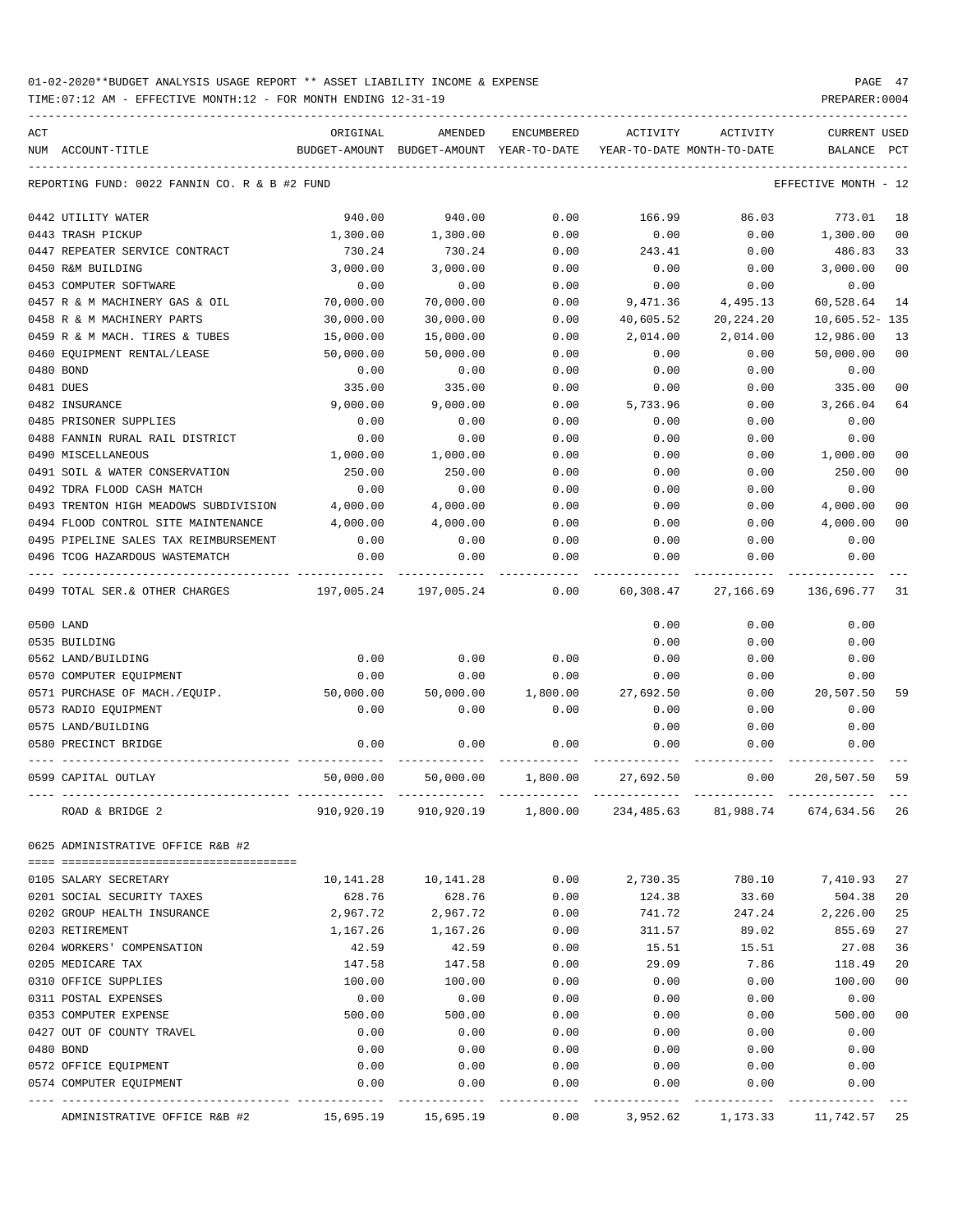| 01-02-2020**BUDGET ANALYSIS USAGE REPORT ** ASSET LIABILITY INCOME & EXPENSE<br>PAGE 48<br>TIME: 07:12 AM - EFFECTIVE MONTH: 12 - FOR MONTH ENDING 12-31-19<br>PREPARER: 0004 |               |               |              |                            |            |                      |     |  |  |  |
|-------------------------------------------------------------------------------------------------------------------------------------------------------------------------------|---------------|---------------|--------------|----------------------------|------------|----------------------|-----|--|--|--|
| ACT                                                                                                                                                                           | ORIGINAL      | AMENDED       | ENCUMBERED   | ACTIVITY                   | ACTIVITY   | <b>CURRENT USED</b>  |     |  |  |  |
| NUM<br>ACCOUNT-TITLE                                                                                                                                                          | BUDGET-AMOUNT | BUDGET-AMOUNT | YEAR-TO-DATE | YEAR-TO-DATE MONTH-TO-DATE |            | BALANCE              | PCT |  |  |  |
| REPORTING FUND: 0022 FANNIN CO. R & B #2 FUND                                                                                                                                 |               |               |              |                            |            | EFFECTIVE MONTH - 12 |     |  |  |  |
| FANNIN CO. R & B #2 FUND                                                                                                                                                      |               |               |              |                            |            |                      |     |  |  |  |
| INCOME TOTALS                                                                                                                                                                 | 936,615.38    | 936,615.38    |              | 224,316.76                 | 116,617.22 | 712,298.62           | -24 |  |  |  |
| <b>EXPENSE TOTALS</b>                                                                                                                                                         | 936,615.38    | 936,615.38    | 1,800.00     | 238,438.25                 | 83,162.07  | 696,377.13           | -26 |  |  |  |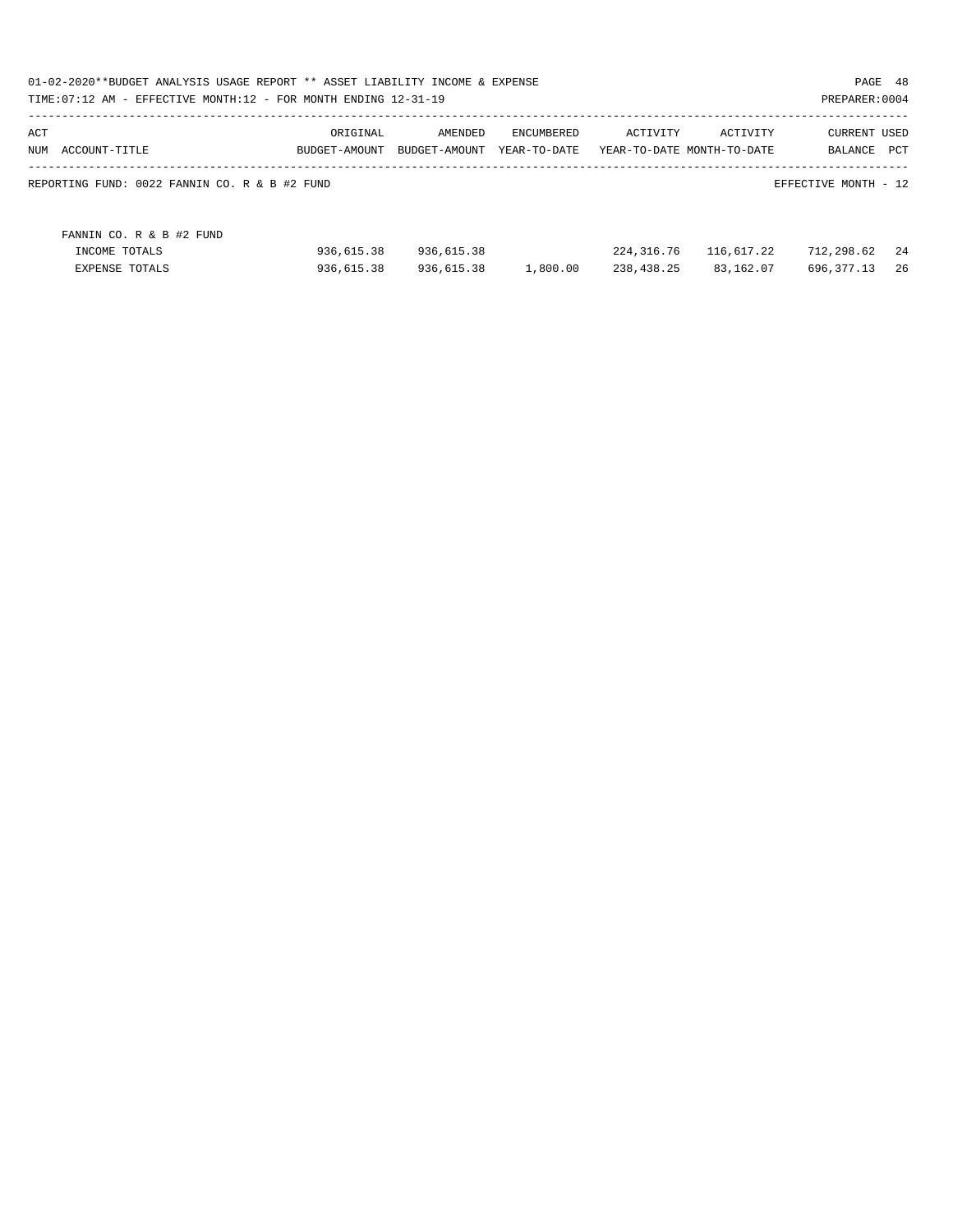|                   | 01-02-2020**BUDGET ANALYSIS USAGE REPORT ** ASSET LIABILITY INCOME & EXPENSE<br>TIME: 07:12 AM - EFFECTIVE MONTH: 12 - FOR MONTH ENDING 12-31-19 |                              |                                                     |                    |                                        |                       | PREPARER: 0004                 | PAGE 49 |
|-------------------|--------------------------------------------------------------------------------------------------------------------------------------------------|------------------------------|-----------------------------------------------------|--------------------|----------------------------------------|-----------------------|--------------------------------|---------|
| ACT               | NUM ACCOUNT-TITLE                                                                                                                                | ORIGINAL                     | AMENDED<br>BUDGET-AMOUNT BUDGET-AMOUNT YEAR-TO-DATE | ENCUMBERED         | ACTIVITY<br>YEAR-TO-DATE MONTH-TO-DATE | ACTIVITY              | CURRENT USED<br>BALANCE PCT    |         |
|                   | REPORTING FUND: 0023 FANNIN CO. R & B #3 FUND                                                                                                    |                              |                                                     |                    |                                        |                       | EFFECTIVE MONTH - 12           |         |
|                   | 0100 PAYROLL                                                                                                                                     |                              |                                                     |                    |                                        |                       |                                |         |
|                   | 0100 PAYROLL                                                                                                                                     |                              |                                                     |                    | 0.00                                   | 0.00                  | 0.00                           |         |
| $- - - - - - - -$ | PAYROLL                                                                                                                                          |                              |                                                     |                    | 0.00                                   | 0.00                  | 0.00                           |         |
|                   | 0102 A/P CLEARING                                                                                                                                |                              |                                                     |                    |                                        |                       |                                |         |
|                   | 0100 A/P CLEARING                                                                                                                                |                              |                                                     |                    | 0.00                                   | 0.00                  | 0.00                           |         |
|                   | A/P CLEARING                                                                                                                                     |                              |                                                     |                    | 0.00                                   | 0.00                  | 0.00                           |         |
|                   | 0103 CASH                                                                                                                                        |                              |                                                     |                    |                                        |                       |                                |         |
|                   |                                                                                                                                                  |                              |                                                     |                    |                                        |                       |                                |         |
|                   | 0100 R&B#3-COMBINED FUNDS CHECKING                                                                                                               |                              |                                                     |                    |                                        |                       | 7,479.12 152,430.17 414,629.84 |         |
|                   | 0175 TEXPOOL                                                                                                                                     |                              |                                                     |                    | 101,310.09                             | -------------         | 439.01 318,874.30              |         |
|                   | CASH                                                                                                                                             |                              |                                                     |                    |                                        | 108,789.21 152,869.18 | 733,504.14                     |         |
|                   | 0120 RECEIVABLES                                                                                                                                 |                              |                                                     |                    |                                        |                       |                                |         |
|                   | 0311 TAXES RECEIVABLE                                                                                                                            |                              |                                                     |                    | 0.00                                   | 0.00                  | 61,651.58                      |         |
|                   | 0312 DUE FROM OTHER GOVERNMENTS                                                                                                                  |                              |                                                     |                    | 0.00                                   | 0.00                  | 34,935.67                      |         |
|                   | 0313 DUE FROM OTHER FUNDS                                                                                                                        |                              |                                                     |                    | 0.00                                   | 0.00                  | 6,134.72                       |         |
|                   | 0315 INVENTORY                                                                                                                                   |                              |                                                     |                    | 0.00                                   | 0.00                  | 56,099.46                      |         |
|                   | RECEIVABLES                                                                                                                                      |                              |                                                     |                    | 0.00                                   | 0.00                  | ----------<br>158,821.43       |         |
|                   | 0200 LIABILITY ACCOUNT                                                                                                                           |                              |                                                     |                    |                                        |                       |                                |         |
|                   |                                                                                                                                                  |                              |                                                     |                    |                                        |                       |                                |         |
|                   | 0150 ACCRUED SALARY PAYABLE                                                                                                                      |                              |                                                     |                    | 0.00                                   | 0.00                  | 12,704.17                      |         |
|                   | 0155 ACCRUED FRINGE BENEFITS                                                                                                                     |                              |                                                     |                    | 0.00                                   | 0.00                  | 6,838.00                       |         |
|                   | 0200 DEFERRED TAX REVENUE                                                                                                                        |                              |                                                     |                    | 0.00                                   | 0.00                  | 59,034.69                      |         |
|                   | 0900 SYSTEM ADDED LIABILITY LINE-ITEM                                                                                                            |                              |                                                     |                    | 0.00                                   | 0.00                  | 0.00                           |         |
|                   | 0910 SYSTEM ADDED LIABILITY LINE-ITEM                                                                                                            |                              |                                                     |                    | $35,302.94-$                           | 0.00<br>------------  | 35,302.94-                     |         |
|                   | LIABILITY ACCOUNT                                                                                                                                |                              |                                                     |                    | $35,302.94-$                           | 0.00                  | 43, 273.92                     |         |
|                   | 0205 SHORT-TERM LOAN                                                                                                                             |                              |                                                     |                    |                                        |                       |                                |         |
|                   | 0571 SHORT-TERM LOAN/EQUIPMENT                                                                                                                   |                              | $0.00$ 0.00<br>-----------                          | 0.00<br>---------- | 0.00<br>-----------                    | 0.00                  | 0.00                           |         |
|                   | SHORT-TERM LOAN                                                                                                                                  | 0.00                         | 0.00                                                | 0.00               | 0.00                                   | 0.00                  | 0.00                           |         |
|                   | 0231 LOANS                                                                                                                                       |                              |                                                     |                    |                                        |                       |                                |         |
|                   | 0571 LOAN OF CAPITAL EQUIP. PURCHASE                                                                                                             |                              |                                                     |                    | 0.00                                   | 0.00                  | 0.00                           |         |
|                   | LOANS                                                                                                                                            | ------------- -------------- |                                                     |                    | 0.00                                   | --------<br>0.00      | 0.00                           |         |
|                   | 0271 EQUITY ACCOUNT                                                                                                                              |                              |                                                     |                    |                                        |                       |                                |         |
|                   | 0200 EQUITY ACCOUNT                                                                                                                              |                              |                                                     |                    | 0.00                                   | 0.00                  | 704,959.50                     |         |
|                   | EQUITY ACCOUNT                                                                                                                                   |                              |                                                     |                    | 0.00                                   | 0.00                  | ---------<br>704,959.50        |         |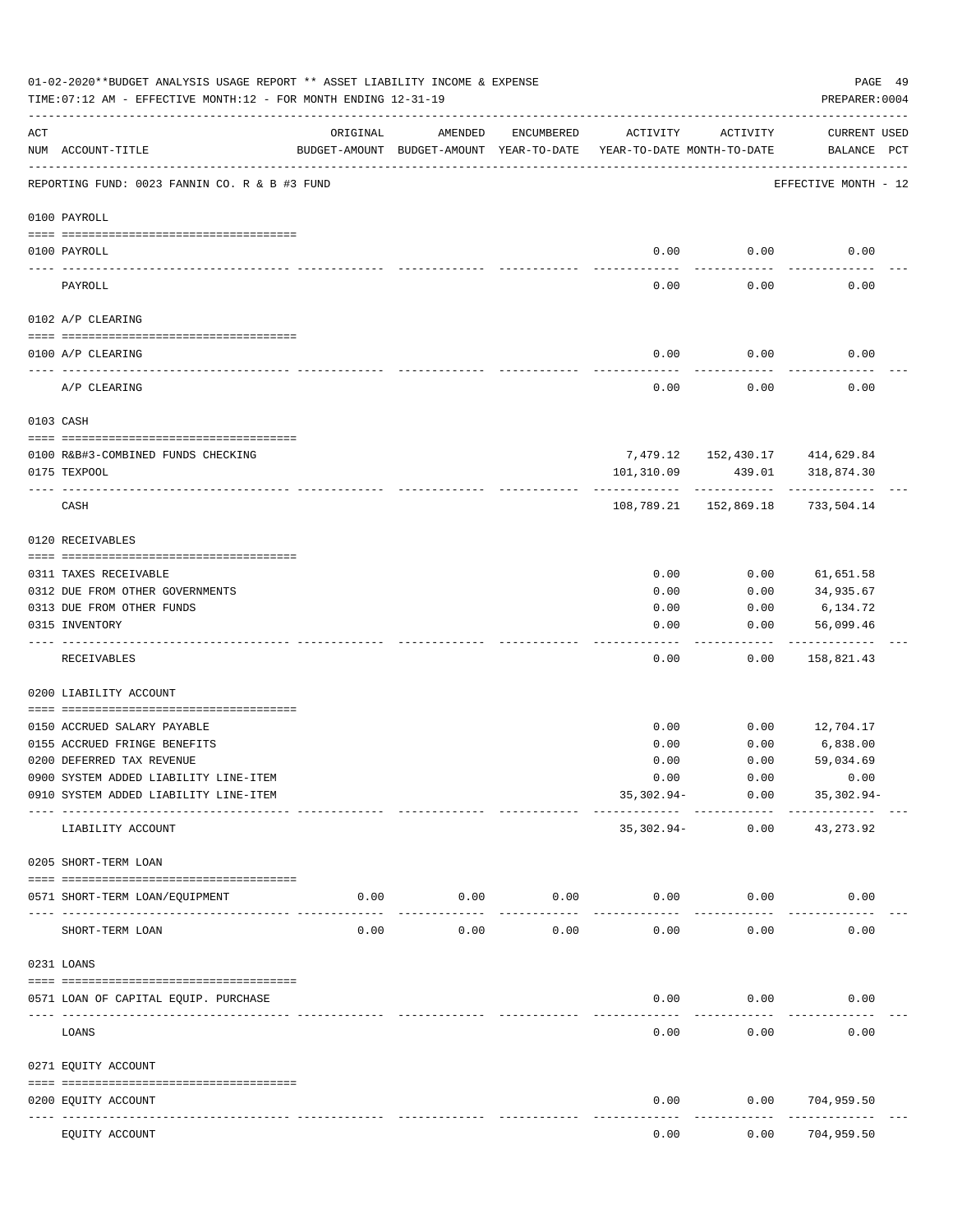|     | 01-02-2020**BUDGET ANALYSIS USAGE REPORT ** ASSET LIABILITY INCOME & EXPENSE<br>TIME: 07:12 AM - EFFECTIVE MONTH: 12 - FOR MONTH ENDING 12-31-19 |                                                                         |                                                                                |                                    |                                                   |                                    | PREPARER: 0004                                           | PAGE 50                 |
|-----|--------------------------------------------------------------------------------------------------------------------------------------------------|-------------------------------------------------------------------------|--------------------------------------------------------------------------------|------------------------------------|---------------------------------------------------|------------------------------------|----------------------------------------------------------|-------------------------|
| ACT | NUM ACCOUNT-TITLE                                                                                                                                | ORIGINAL                                                                | AMENDED<br>BUDGET-AMOUNT BUDGET-AMOUNT YEAR-TO-DATE YEAR-TO-DATE MONTH-TO-DATE | ENCUMBERED                         | ACTIVITY ACTIVITY                                 |                                    | <b>CURRENT USED</b><br>BALANCE PCT                       |                         |
|     | REPORTING FUND: 0023 FANNIN CO. R & B #3 FUND                                                                                                    |                                                                         |                                                                                |                                    |                                                   |                                    | EFFECTIVE MONTH - 12                                     |                         |
|     | 0300 CASH                                                                                                                                        |                                                                         |                                                                                |                                    |                                                   |                                    |                                                          |                         |
|     | 0123 BEGINNING CASH BALANCE                                                                                                                      | 0.00                                                                    | 0.00                                                                           |                                    |                                                   |                                    | $0.00$ $0.00$ $0.00$ $0.00$                              |                         |
|     | CASH                                                                                                                                             | 0.00                                                                    |                                                                                | $0.00$ $0.00$ $0.00$ $0.00$ $0.00$ |                                                   |                                    | 0.00                                                     |                         |
|     | 0310 PROPERTY TAXES                                                                                                                              |                                                                         |                                                                                |                                    |                                                   |                                    |                                                          |                         |
|     |                                                                                                                                                  |                                                                         |                                                                                |                                    |                                                   |                                    |                                                          |                         |
|     | 0110 CURRENT TAXES                                                                                                                               |                                                                         | 889,902.83 889,902.83                                                          |                                    |                                                   |                                    | 225, 346.54   150, 066.11   664, 556.29                  | 25                      |
|     | 0120 DELINQUENT TAXES<br>--------------------- --------------                                                                                    |                                                                         | 15,900.00  15,900.00<br>.                                                      |                                    |                                                   | 6,424.95 1,977.29<br>------------- | 9,475.05<br>-------------                                | 40                      |
|     | PROPERTY TAXES                                                                                                                                   | 905,802.83                                                              |                                                                                |                                    |                                                   |                                    | 905,802.83   0.00   231,771.49   152,043.40   674,031.34 | 26                      |
|     | 0318 OTHER TAXES                                                                                                                                 |                                                                         |                                                                                |                                    |                                                   |                                    |                                                          |                         |
|     | 0120 PAY N LIEU TAX/GRASSLAND                                                                                                                    |                                                                         | 2,500.00 2,500.00                                                              |                                    |                                                   |                                    | $0.00$ $0.00$ $2,500.00$                                 | 0 <sub>0</sub>          |
|     | 0121 PAY N LIEU TAX/UPPER TRINITY                                                                                                                | 1,500.00                                                                | 1,500.00                                                                       |                                    |                                                   | 1,196.44 0.00                      | 303.56                                                   | 80                      |
|     | 0160 SALES TAX REVENUES                                                                                                                          | 65,572.88                                                               | 65,572.88                                                                      |                                    | 27,236.63                                         | 8,798.81                           | 38,336.25                                                | 42                      |
|     | OTHER TAXES                                                                                                                                      |                                                                         |                                                                                |                                    |                                                   |                                    | 69,572.88 69,572.88 0.00 28,433.07 8,798.81 41,139.81    | 41                      |
|     | 0321 FEES OF TAX COLLECTOR                                                                                                                       |                                                                         |                                                                                |                                    |                                                   |                                    |                                                          |                         |
|     |                                                                                                                                                  |                                                                         |                                                                                |                                    |                                                   |                                    |                                                          |                         |
|     | 0200 CAR REGISTRATION/SALES TAX<br>0300 COUNTY'S ADDITIONAL \$10                                                                                 | 95,000.00                                                               | 95,000.00                                                                      |                                    |                                                   | 26,091.42 9,703.72                 | $0.00$ $0.00$ $120,000.00$<br>68,908.58                  | 0 <sub>0</sub><br>27    |
|     |                                                                                                                                                  |                                                                         |                                                                                |                                    |                                                   |                                    |                                                          |                         |
|     | FEES OF TAX COLLECTOR                                                                                                                            | 215,000.00   215,000.00      0.00    26,091.42    9,703.72   188,908.58 |                                                                                |                                    |                                                   |                                    |                                                          | 12                      |
|     | 0330 GRANTS                                                                                                                                      |                                                                         |                                                                                |                                    |                                                   |                                    |                                                          |                         |
|     | 0200 FEMA GRANT                                                                                                                                  | 0.00                                                                    | 0.00                                                                           |                                    |                                                   |                                    | 30,583.64 30,583.64 30,583.64+                           |                         |
|     | GRANTS                                                                                                                                           | 0.00                                                                    | 0.00                                                                           | 0.00                               |                                                   |                                    | 30,583.64 30,583.64 30,583.64+                           |                         |
|     | 0350 FINES                                                                                                                                       |                                                                         |                                                                                |                                    |                                                   |                                    |                                                          |                         |
|     | 0403 COUNTY CLERK FINES                                                                                                                          | 10,000.00                                                               | 10,000.00                                                                      |                                    | 0.00                                              |                                    | 0.00 10,000.00                                           | 0 <sub>0</sub>          |
|     | 0450 DISTRICT CLERK FINES                                                                                                                        | 13,000.00                                                               | 13,000.00                                                                      |                                    | 2,140.00                                          | 0.00                               | 10,860.00                                                | 16                      |
|     | 0455 J. P. #1 FINES                                                                                                                              | 3,000.00                                                                | 3,000.00                                                                       |                                    | 0.00                                              | 0.00                               | 3,000.00                                                 | 0 <sub>0</sub>          |
|     | 0456 J. P. #2 FINES                                                                                                                              | 2,400.00                                                                | 2,400.00                                                                       |                                    | 4,343.92                                          | 0.00                               | 1,943.92+ 181                                            |                         |
|     | 0457 J. P. #3 FINES                                                                                                                              | 4,000.00                                                                | 4,000.00                                                                       |                                    | 0.00                                              | 0.00                               | 4,000.00                                                 | 0 <sub>0</sub><br>$---$ |
|     | FINES                                                                                                                                            |                                                                         | 32,400.00 32,400.00                                                            | 0.00                               | 6,483.92                                          |                                    | 0.00 25,916.08                                           | 20                      |
|     | 0360 INTEREST EARNINGS                                                                                                                           |                                                                         |                                                                                |                                    |                                                   |                                    |                                                          |                         |
|     |                                                                                                                                                  |                                                                         |                                                                                |                                    |                                                   |                                    |                                                          |                         |
|     | 0100 INTEREST EARNINGS                                                                                                                           |                                                                         | 5,000.00 5,000.00                                                              |                                    | 1,530.34<br>----------- ------------- ----------- |                                    | 500.00<br>3,469.66 31                                    |                         |
|     | INTEREST EARNINGS                                                                                                                                |                                                                         | $5,000.00$ $5,000.00$ $0.00$ $1,530.34$                                        |                                    |                                                   |                                    | 500.00<br>3,469.66                                       | 31                      |
|     | 0364 SALE OF ASSETS                                                                                                                              |                                                                         |                                                                                |                                    |                                                   |                                    |                                                          |                         |
|     | 0162 LAND/BUILDING                                                                                                                               | 0.00                                                                    | 0.00                                                                           |                                    |                                                   | $0.00$ 0.00                        | 0.00                                                     |                         |
|     | 0163 SALE OF EQUIPMENT                                                                                                                           | 0.00                                                                    | 0.00                                                                           |                                    |                                                   |                                    | 42,589.97 28,344.97 42,589.97+                           |                         |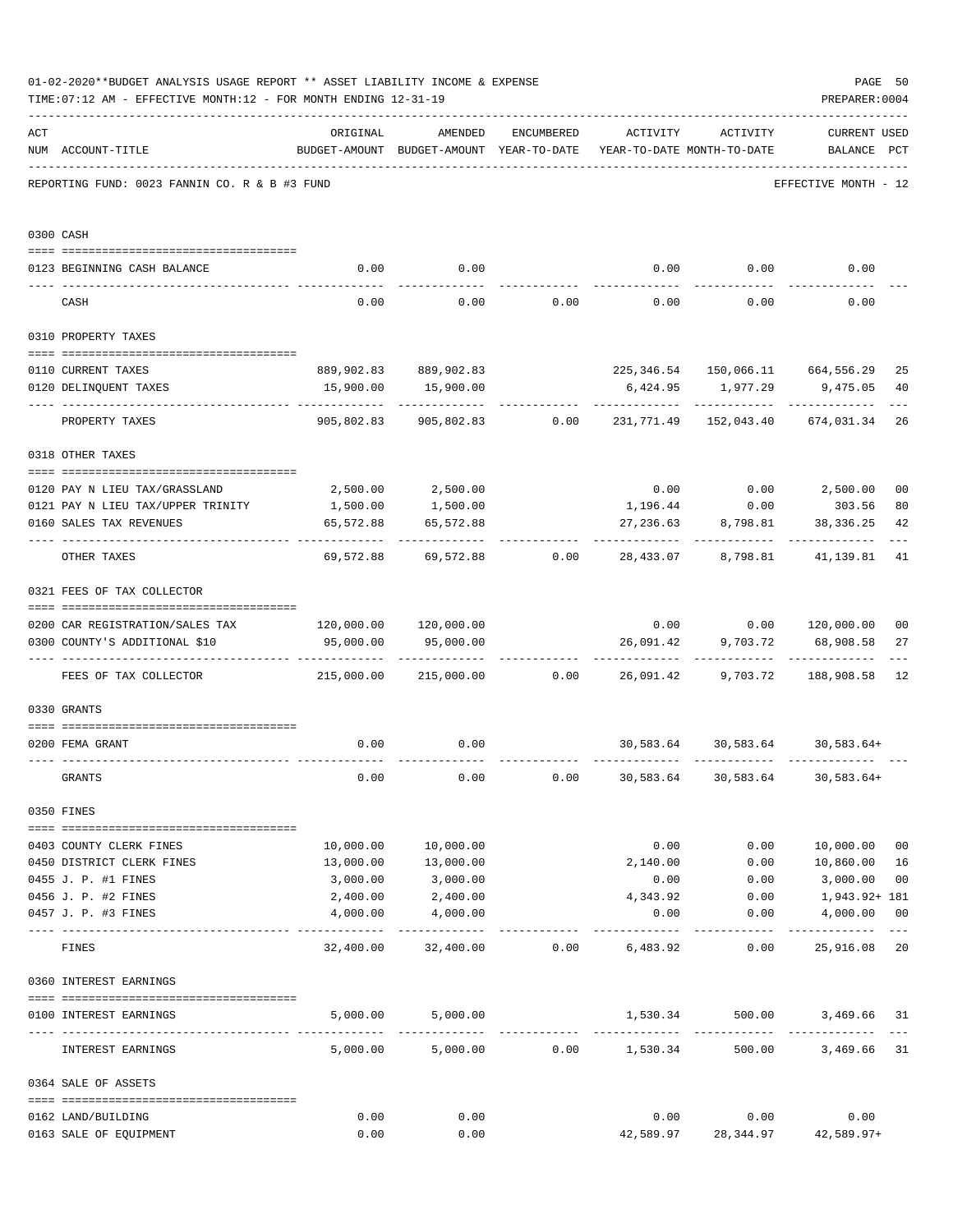| 01-02-2020**BUDGET ANALYSIS USAGE REPORT ** ASSET LIABILITY INCOME & EXPENSE |  |  |  |  |  | PAGE |  |
|------------------------------------------------------------------------------|--|--|--|--|--|------|--|
|                                                                              |  |  |  |  |  |      |  |

|     | TIME:07:12 AM - EFFECTIVE MONTH:12 - FOR MONTH ENDING 12-31-19 |                  |                                                     |              |                                        |                             | PREPARER: 0004                 |                |
|-----|----------------------------------------------------------------|------------------|-----------------------------------------------------|--------------|----------------------------------------|-----------------------------|--------------------------------|----------------|
| ACT | NUM ACCOUNT-TITLE                                              | ORIGINAL         | AMENDED<br>BUDGET-AMOUNT BUDGET-AMOUNT YEAR-TO-DATE | ENCUMBERED   | ACTIVITY<br>YEAR-TO-DATE MONTH-TO-DATE | ACTIVITY                    | <b>CURRENT USED</b><br>BALANCE | $_{\rm PCT}$   |
|     | REPORTING FUND: 0023 FANNIN CO. R & B #3 FUND                  |                  |                                                     |              |                                        |                             | EFFECTIVE MONTH - 12           |                |
|     | SALE OF ASSETS                                                 | 0.00             | 0.00                                                | 0.00         | 42,589.97                              | 28,344.97                   | $42,589.97+$                   |                |
|     | 0370 MISCELLANEOUS REVENUES                                    |                  |                                                     |              |                                        |                             |                                |                |
|     | 0120 STATE LATERAL ROAD                                        | 15,000.00        | 15,000.00                                           |              | 14,781.95                              | 0.00                        | 218.05                         | 99             |
|     | 0125 TDT WEIGHT FEES                                           | 20,000.00        | 20,000.00                                           |              | 20,148.82                              | 0.00                        | 148.82+ 101                    |                |
|     | 0130 REFUNDS & MISCELLANEOUS                                   | 3,000.00         | 3,000.00                                            |              | 1,085.46                               | 41.27                       | 1,914.54                       | 36             |
|     | 0139 RESTITUTION                                               | 0.00             | 0.00                                                |              | 0.00                                   | 0.00                        | 0.00                           |                |
|     | 0140 PROCEEDS OF LOANS                                         | 0.00             | 0.00                                                |              | 0.00                                   | 0.00                        | 0.00                           |                |
|     | 0145 REIMBURSEMENT OF MATERIALS                                | 15,000.00        | 15,000.00                                           |              | 3,170.03                               | 530.00                      | 11,829.97                      | 21             |
|     | MISCELLANEOUS REVENUES                                         | 53,000.00        | 53,000.00                                           | 0.00         | 39,186.26                              | 571.27                      | 13,813.74                      | 74             |
|     | 0509 CONTINGENCY                                               |                  |                                                     |              |                                        |                             |                                |                |
|     | 0475 CONTINGENCY                                               | 0.00             | 0.00                                                | 0.00         | 0.00                                   | 0.00                        | 0.00                           |                |
|     | CONTINGENCY                                                    | 0.00             | 0.00                                                | 0.00         | 0.00                                   | 0.00                        | 0.00                           |                |
|     | 0623 ROAD & BRIDGE 3                                           |                  |                                                     |              |                                        |                             |                                |                |
|     | 0100 COMPENSATION PAY                                          | 0.00             | 0.00                                                | 0.00         | 0.00                                   | 0.00                        | 0.00                           |                |
|     | 0101 SALARY ELECTED OFFICIAL                                   | 62,720.97        | 62,720.97                                           | 0.00         | 16,886.45                              | 4,824.70                    | 45,834.52                      | 27             |
|     | 0105 SALARY SECRETARY                                          | 11,137.40        | 11,137.40                                           | 0.00         | 3,024.00                               | 864.00                      | 8,113.40                       | 27             |
|     | 0106 SALARY PRECINCT EMPLOYEES                                 | 274,148.45       | 274,148.45                                          | 0.00         | 72,596.59                              | 23, 213.06                  | 201,551.86                     | 26             |
|     | 0107 REGULAR-TEMP. PART-TIME                                   | 17,031.96        | 17,031.96                                           | 0.00         | 576.00                                 | 576.00                      | 16,455.96                      | 03             |
|     | 0199 TOTAL SALARIES                                            | 365,038.78       | 365,038.78                                          | 0.00         | 93,083.04                              | 29,477.76                   | 271,955.74                     | 25             |
|     | 0201 SOCIAL SECURITY TAXES                                     | 22,669.90        | 22,669.90                                           | 0.00         | 5,695.59                               | 1,767.45                    | 16,974.31                      | 25             |
|     | 0202 GROUP HEALTH INSURANCE                                    | 106,837.92       | 106,837.92                                          | 0.00         | 28,676.89                              | 10,876.34                   | 78,161.03                      | 27             |
|     | 0203 RETIREMENT                                                | 42,673.03        | 42,673.03                                           | 0.00         | 10,554.97                              | 3,297.66                    | 32,118.06                      | 25             |
|     | 0204 WORKERS' COMPENSATION                                     | 9,194.42         | 9,194.42                                            | 0.00         | 4,466.97                               | 4,466.97                    | 4,727.45                       | 49             |
|     | 0205 MEDICARE TAX                                              |                  | 5,301.76 5,301.76                                   | 0.00         | 1,332.07                               | 413.35                      | 3,969.69                       | 25             |
|     | 0206 UNEMPLOYMENT EXPENSE                                      | 0.00             | 0.00<br>--------------                              | 0.00         | 0.00<br>-----------                    | 0.00                        | 0.00                           |                |
|     | 0299 TOTAL EMPLOYEE BENEFITS                                   | 186,677.03       | 186,677.03                                          | 0.00         | 50,726.49                              |                             | 20,821.77 135,950.54           | 27             |
|     | 0310 OFFICE SUPPLIES                                           | 500.00           | 500.00                                              | 0.00         | 0.00                                   | 0.00                        | 500.00                         | 00             |
|     | 0314 EMPLOYEE PHYSICALS/DOT TESTING                            | 200.00           | 200.00                                              | 0.00         | 0.00                                   | 0.00                        | 200.00                         | 00             |
|     | 0315 COPIER EXPENSE                                            | 0.00             | 0.00                                                | 0.00         | 0.00                                   | 0.00                        | 0.00                           |                |
|     | 0340 SHOP SUPPLIES                                             | 6,500.00         | 6,500.00                                            | 2,942.76     | 2,083.90                               | 155.85                      | 1,473.34                       | 77             |
|     | 0341 R & B MAT. ROCK & GRAVEL                                  | 165,000.00       | 165,000.00                                          | 0.00         | 28, 188. 33                            | 9,197.00                    | 136,811.67                     | 17             |
|     | 0342 R & B MAT. CULVERTS                                       | 35,000.00        | 35,000.00                                           | 0.00         | 0.00                                   | 0.00                        | 35,000.00                      | 00             |
|     | 0343 R & B MAT. HARDWRE & LUMB                                 | 5,000.00         | 5,000.00                                            | 0.00         | 3,454.73                               | 15.00                       | 1,545.27                       | 69             |
|     | 0344 R & B MAT. ASPHALT/RD OIL                                 | 85,000.00        | 85,000.00                                           | 0.00         | 0.00                                   | 0.00                        | 85,000.00                      | 0 <sub>0</sub> |
|     | 0345 CHEMICALS                                                 | 3,000.00         | 3,000.00                                            | 0.00         | 450.00                                 | 450.00                      | 2,550.00                       | 15             |
|     | 0346 CETRZ EXPENDITURES                                        | 0.00<br>3,000.00 | 0.00<br>3,000.00                                    | 0.00<br>0.00 | 0.00<br>0.00                           | 0.00<br>0.00                | 0.00                           | 00             |
|     | 0350 DEBRIS REMOVAL<br>0395 UNIFORMS                           | 0.00             | 0.00                                                | 0.00         | 0.00                                   | 0.00                        | 3,000.00<br>0.00               |                |
|     |                                                                |                  | _____________                                       |              |                                        |                             | -------------                  |                |
|     | 0399 TOTAL R&B MATERIALS                                       | 303,200.00       | 303,200.00                                          |              |                                        | 2,942.76 34,176.96 9,817.85 | 266,080.28 12                  |                |
|     | 0400 LEGAL FEES                                                | 0.00             | 0.00                                                | 0.00         | 0.00                                   | 0.00                        | 0.00                           |                |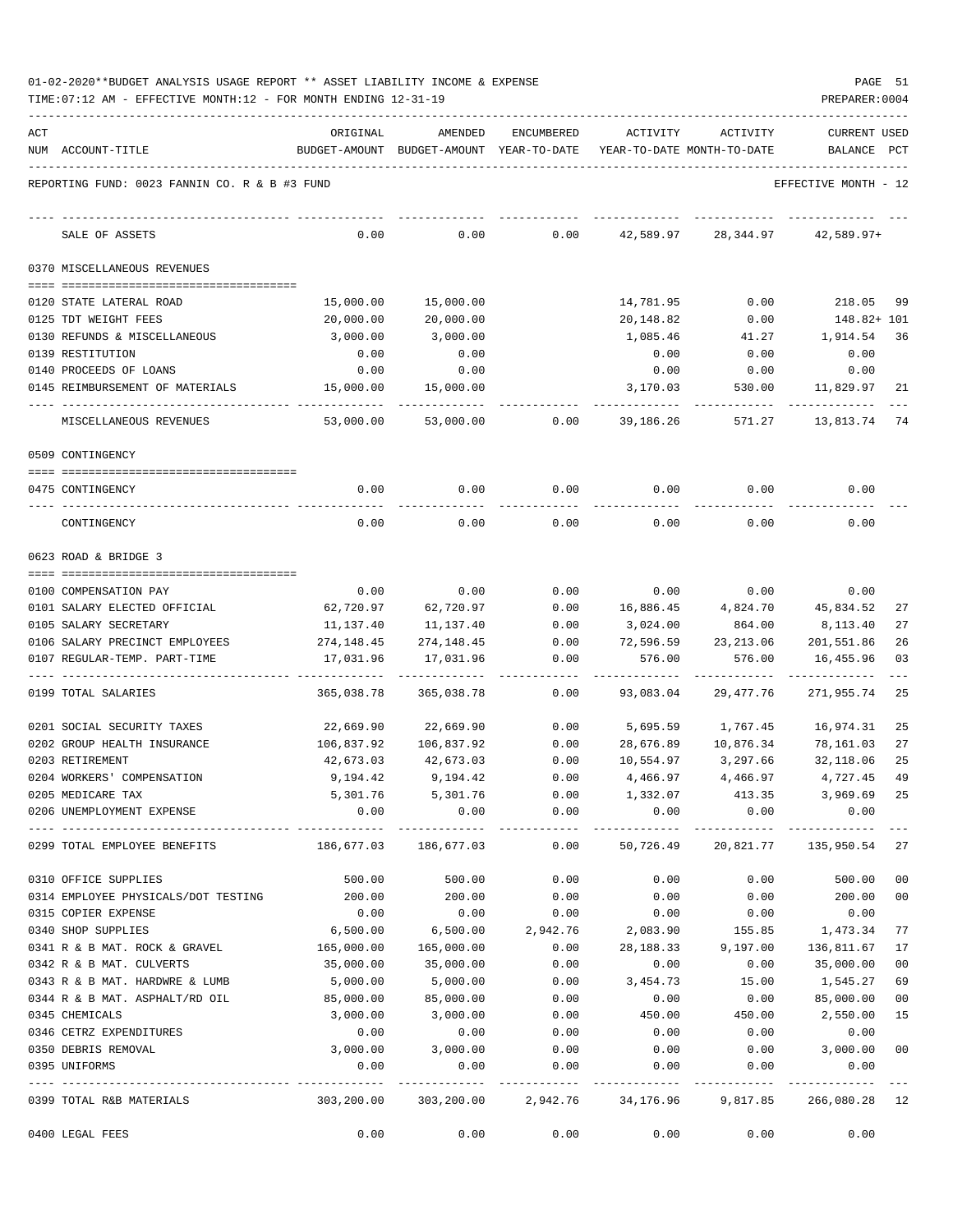TIME:07:12 AM - EFFECTIVE MONTH:12 - FOR MONTH ENDING 12-31-19 PREPARER:0004

| ACT |                                               | ORIGINAL                                                            | AMENDED                                                       | ENCUMBERED          | ACTIVITY   | ACTIVITY                        | <b>CURRENT USED</b>                  |                |
|-----|-----------------------------------------------|---------------------------------------------------------------------|---------------------------------------------------------------|---------------------|------------|---------------------------------|--------------------------------------|----------------|
|     | NUM ACCOUNT-TITLE                             | BUDGET-AMOUNT BUDGET-AMOUNT YEAR-TO-DATE YEAR-TO-DATE MONTH-TO-DATE |                                                               |                     |            |                                 | BALANCE                              | PCT            |
|     | REPORTING FUND: 0023 FANNIN CO. R & B #3 FUND |                                                                     |                                                               |                     |            |                                 | EFFECTIVE MONTH - 12                 |                |
|     | 0420 UTILITY TELEPHONE                        | 0.00                                                                | 0.00                                                          | 0.00                | 0.00       | 0.00                            | 0.00                                 |                |
|     | 0421 INTERNET SERVICE                         | 1,000.00                                                            | 1,000.00                                                      | 0.00                | 245.85     | 81.95                           | 754.15                               | 25             |
|     | 0423 CELL PHONE ALLOWANCE                     | 0.00                                                                | 0.00                                                          | 0.00                | 0.00       | 0.00                            | 0.00                                 |                |
|     | 0427 OUT OF COUNTY TRAVEL/TRAINING            | 3,500.00                                                            | 3,500.00                                                      | 0.00                | 754.28     | 0.00                            | 2,745.72                             | 22             |
|     | 0430 BIDS, NOTICES & PERMITS                  | 1,400.00                                                            | 1,400.00                                                      | 0.00                | 858.16     | 810.00                          | 541.84                               | 61             |
|     | 0435 PRINTING                                 | 100.00                                                              | 100.00                                                        | 0.00                | 0.00       | 0.00                            | 100.00                               | 00             |
|     | 0440 UTILITY ELECTRICITY                      | 3,500.00                                                            | 3,500.00                                                      | 0.00                | 691.68     | 244.40                          | 2,808.32                             | 20             |
|     | 0441 UTILITY GAS                              | 500.00                                                              | 500.00                                                        | 0.00                | 0.00       | 0.00                            | 500.00                               | 0 <sub>0</sub> |
|     | 0442 UTILITY WATER                            | 850.00                                                              | 850.00                                                        | 0.00                | 64.43      | 32.19                           | 785.57                               | 08             |
|     | 0443 TRASH DUMPSTER PICKUP                    | 1,000.00                                                            | 1,000.00                                                      | 0.00                | 164.64     | 82.32                           | 835.36                               | 16             |
|     | 0447 REPEATER SERVICE CONTRACT                | 730.24                                                              | 730.24                                                        | 0.00                | 243.41     | 0.00                            | 486.83                               | 33             |
|     | 0450 R&M BUILDING                             | 1,500.00                                                            | 1,500.00                                                      | 0.00                | 0.00       | 0.00                            | 1,500.00                             | 00             |
|     | 0453 COMPUTER SOFTWARE                        | 1,000.00                                                            | 1,000.00                                                      | 0.00                | 0.00       | 0.00                            | 1,000.00                             | 0 <sub>0</sub> |
|     | 0457 R & M MACHINERY GAS & OIL                | 150,000.00                                                          | 150,000.00                                                    | 0.00                | 15,629.11  | 9,703.69                        | 134,370.89                           | 10             |
|     | 0458 R & M MACHINERY PARTS                    | 100,000.00                                                          | 100,000.00                                                    | 0.00                | 29, 254.63 | 4,691.07                        | 70,745.37                            | 29             |
|     | 0459 R & M MACH. TIRES & TUBES                | 25,000.00                                                           | 25,000.00                                                     | 0.00                | 8,866.70   | 740.30                          | 16,133.30                            | 35             |
|     | 0460 EOUIPMENT RENTAL/LEASE                   | 5,000.00                                                            | 5,000.00                                                      | 0.00                | 3,000.00   | 0.00                            | 2,000.00                             | 60             |
|     | 0480 BOND                                     | 150.00                                                              | 150.00                                                        | 0.00                | 0.00       | 0.00                            | 150.00                               | 0 <sub>0</sub> |
|     | 0481 DUES                                     | 335.00                                                              | 335.00                                                        | 0.00                | 0.00       | 0.00                            | 335.00                               | 0 <sub>0</sub> |
|     | 0482 INSURANCE                                | 10,000.00                                                           | 10,000.00                                                     | 0.00                | 5,380.96   | 0.00                            | 4,619.04                             | 54             |
|     | 0485 PRISONER SUPPLIES                        | 0.00                                                                | 0.00                                                          | 0.00                | 0.00       | 0.00                            | 0.00                                 |                |
|     | 0488 FANNIN RURAL RAIL DISTRICT               | 0.00                                                                | 0.00                                                          | 0.00                | 0.00       | 0.00                            | 0.00                                 |                |
|     | 0490 MISCELLANEOUS                            | 1,500.00                                                            | 1,500.00                                                      | 0.00                | 0.00       | 0.00                            | 1,500.00                             | 00             |
|     | 0491 SOIL & WATER CONSERVATION                | 250.00                                                              | 250.00                                                        | 0.00                | 0.00       | 0.00                            | 250.00                               | 0 <sub>0</sub> |
|     | 0492 TDRA FLOOD CASH MATCH                    | 0.00                                                                | 0.00                                                          | 0.00                | 0.00       | 0.00                            | 0.00                                 |                |
|     | 0494 FLOOD CONTROL SITE MAINTENANCE           | 0.00                                                                | 0.00                                                          | 0.00                | 0.00       | 0.00                            | 0.00                                 |                |
|     | 0495 PIPELINE SALES TAX REIMBURSEMENT         | 0.00                                                                | 0.00                                                          | 0.00                | 0.00       | 0.00                            | 0.00                                 |                |
|     | 0496 TCOG HAZARDOUS WASTEMATCH                | 1,250.00                                                            | 1,250.00                                                      | 0.00                | 0.00       | 0.00                            | 1,250.00                             | 00             |
|     | 0499 TOTAL SER.& OTHER CHARGES                | 308,565.24 308,565.24                                               |                                                               | $0.00$ 65,153.85    |            | 16,385.92                       | 243,411.39                           | 21             |
|     | 0500 LAND                                     |                                                                     |                                                               |                     | 0.00       | 0.00                            | 0.00                                 |                |
|     | 0535 BUILDING                                 |                                                                     |                                                               |                     | 0.00       | 0.00                            | 0.00                                 |                |
|     | 0562 LAND/BUILDING                            | 0.00                                                                | 0.00                                                          | 0.00                | 0.00       | 0.00                            | 0.00                                 |                |
|     | 0570 COMPUTER EQUIPMENT                       | 0.00                                                                | 0.00                                                          | 0.00                | 0.00       | 0.00                            | 0.00                                 |                |
|     | 0571 PURCHASE OF MACH./EQUIP.                 | 100,000.00                                                          | 100,000.00                                                    | 18,950.00 15,000.00 |            | 0.00                            | 66,050.00                            | 34             |
|     | 0572 OFFICE EQUIPMENT                         | 0.00                                                                | 485.00                                                        | 0.00                | 485.00     | 0.00                            | $0.00$ 100                           |                |
|     | 0573 RADIO EQUIPMENT                          | 600.00                                                              | 600.00                                                        | 0.00                | 0.00       | 0.00                            | 600.00                               | 0 <sub>0</sub> |
|     | 0575 LAND/BUILDING                            | 1,000.00                                                            | 515.00                                                        | 0.00                | 0.00       | 0.00                            | 515.00                               | 0 <sub>0</sub> |
|     | 0580 PRECINCT BRIDGE                          | 0.00                                                                | 0.00                                                          | 0.00                | 0.00       | 0.00                            | 0.00                                 |                |
|     | 0599 CAPITAL OUTLAY                           |                                                                     | -------------<br>101,600.00  101,600.00  18,950.00  15,485.00 | -------------       |            |                                 | -------------<br>$0.00$ 67,165.00 34 |                |
|     | 0630 NOTE PAYMENT-PRINCIPAL                   | 0.00                                                                | 0.00                                                          | 0.00                | 0.00       | 0.00                            | 0.00                                 |                |
|     | 0670 NOTE PAYMENT-INTEREST                    | 0.00                                                                | 0.00                                                          | 0.00                | 0.00       | 0.00                            | 0.00                                 |                |
|     | ROAD & BRIDGE 3                               | 1,265,081.05 1,265,081.05 21,892.76 258,625.34 76,503.30 984,562.95 |                                                               |                     |            |                                 |                                      | 22             |
|     | 0625 ADMINISTRATIVE OFFICE R&B #3             |                                                                     |                                                               |                     |            |                                 |                                      |                |
|     | 0105 SALARY SECRETARY                         |                                                                     | 10, 141. 28   10, 141. 28                                     |                     |            | $0.00$ 2,730.35 780.10 7,410.93 |                                      | 27             |
|     | 0201 SOCIAL SECURITY TAXES                    | 628.76                                                              | 628.76                                                        | 0.00                | 124.38     | 33.60                           | 504.38                               | 20             |
|     | 0202 GROUP HEALTH INSURANCE                   | 2,967.72                                                            | 2,967.72                                                      | 0.00                | 741.72     |                                 | 247.24 2,226.00                      | 25             |
|     | 0203 RETIREMENT                               |                                                                     | 1, 167. 26 1, 167. 26                                         | 0.00                | 311.57     | 89.02                           | 855.69                               | 27             |
|     |                                               |                                                                     |                                                               |                     |            |                                 |                                      |                |

0204 WORKERS' COMPENSATION 42.59 42.59 0.00 15.51 15.51 27.08 36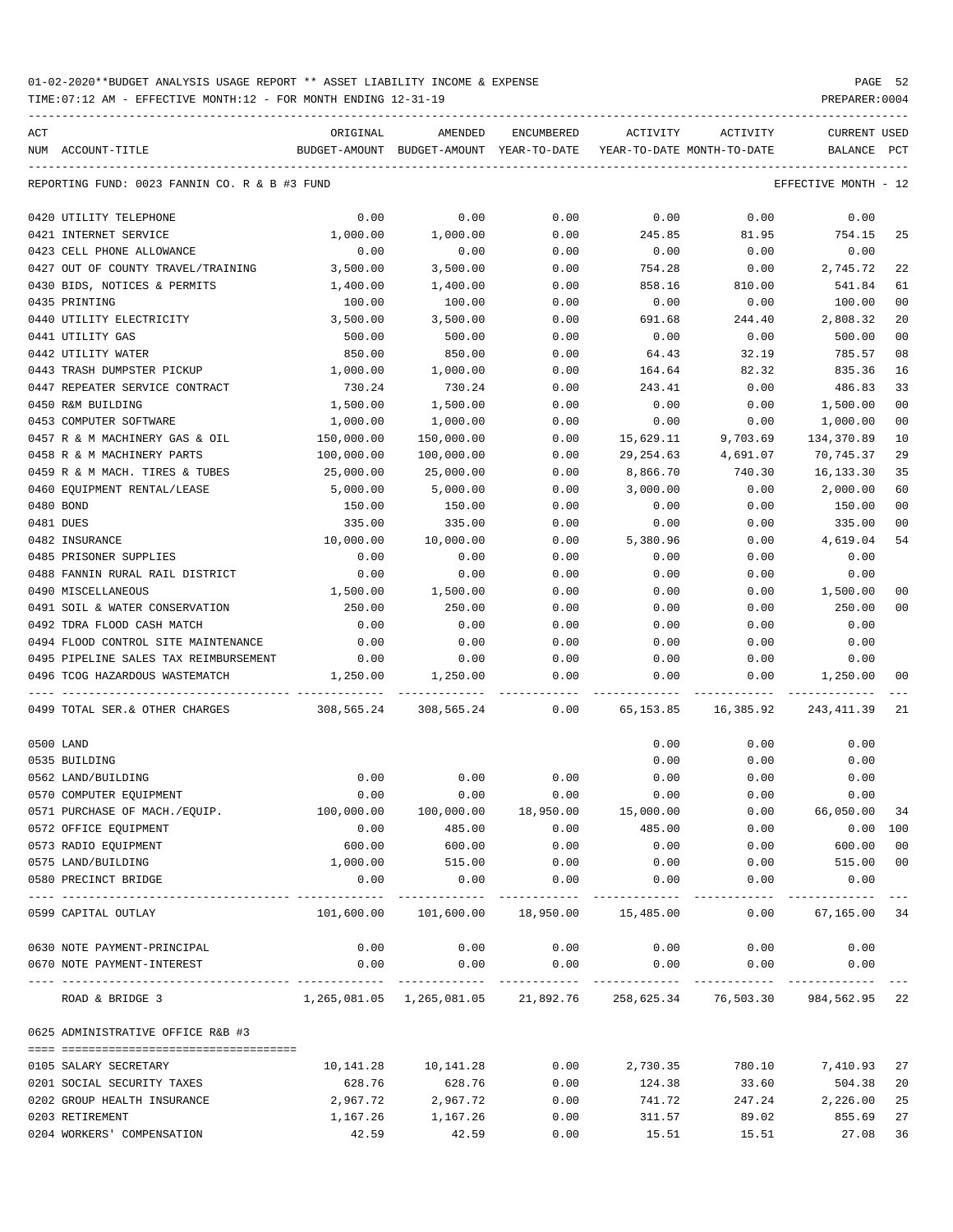| ACT |                                                                                                     | ORIGINAL                                                            | AMENDED                       | ENCUMBERED | ACTIVITY   | ACTIVITY  | <b>CURRENT USED</b>      |    |
|-----|-----------------------------------------------------------------------------------------------------|---------------------------------------------------------------------|-------------------------------|------------|------------|-----------|--------------------------|----|
|     | NUM ACCOUNT-TITLE                                                                                   | BUDGET-AMOUNT BUDGET-AMOUNT YEAR-TO-DATE YEAR-TO-DATE MONTH-TO-DATE |                               |            |            |           | BALANCE PCT              |    |
|     | REPORTING FUND: 0023 FANNIN CO. R & B #3 FUND                                                       |                                                                     |                               |            |            |           | EFFECTIVE MONTH - 12     |    |
|     | 0205 MEDICARE TAX                                                                                   | 147.05                                                              | 147.05                        | 0.00       | 29.09      | 7.86      | 117.96                   | 20 |
|     | 0310 OFFICE SUPPLIES                                                                                | 100.00                                                              | 100.00                        | 21.39      | 0.00       | 0.00      | 78.61                    | 21 |
|     | 0311 POSTAL EXPENSES                                                                                | 0.00                                                                | 0.00                          | 0.00       | 0.00       | 0.00      | 0.00                     |    |
|     | 0353 COMPUTER EXPENSE                                                                               | 500.00                                                              | 500.00                        | 0.00       | 0.00       | 0.00      | 500.00                   | 00 |
|     | 0427 OUT OF COUNTY TRAVEL                                                                           | 0.00                                                                | 0.00                          | 0.00       | 0.00       | 0.00      | 0.00                     |    |
|     | 0480 BOND                                                                                           | 0.00                                                                | 0.00                          | 0.00       | 0.00       | 0.00      | 0.00                     |    |
|     | 0572 OFFICE EQUIPMENT                                                                               | 0.00                                                                | 0.00                          | 0.00       | 0.00       | 0.00      | 0.00                     |    |
|     | 0574 COMPUTER EQUIPMENT                                                                             | 0.00                                                                | 0.00                          | 0.00       | 0.00       | 0.00      | 0.00                     |    |
|     | ADMINISTRATIVE OFFICE R&B #3 $15,694.66$ $15,694.66$ $21.39$ $3,952.62$ $1,173.33$ $11,720.65$ $25$ |                                                                     |                               |            |            |           |                          |    |
|     | FANNIN CO. R & B #3 FUND                                                                            |                                                                     |                               |            |            |           |                          |    |
|     | INCOME TOTALS                                                                                       |                                                                     | $1,280.775.71$ $1,280.775.71$ |            | 406,670.11 |           | 230,545.81 874,105.60 32 |    |
|     | EXPENSE TOTALS                                                                                      |                                                                     |                               |            | 262,577.96 | 77,676.63 | 996,283.60               | 22 |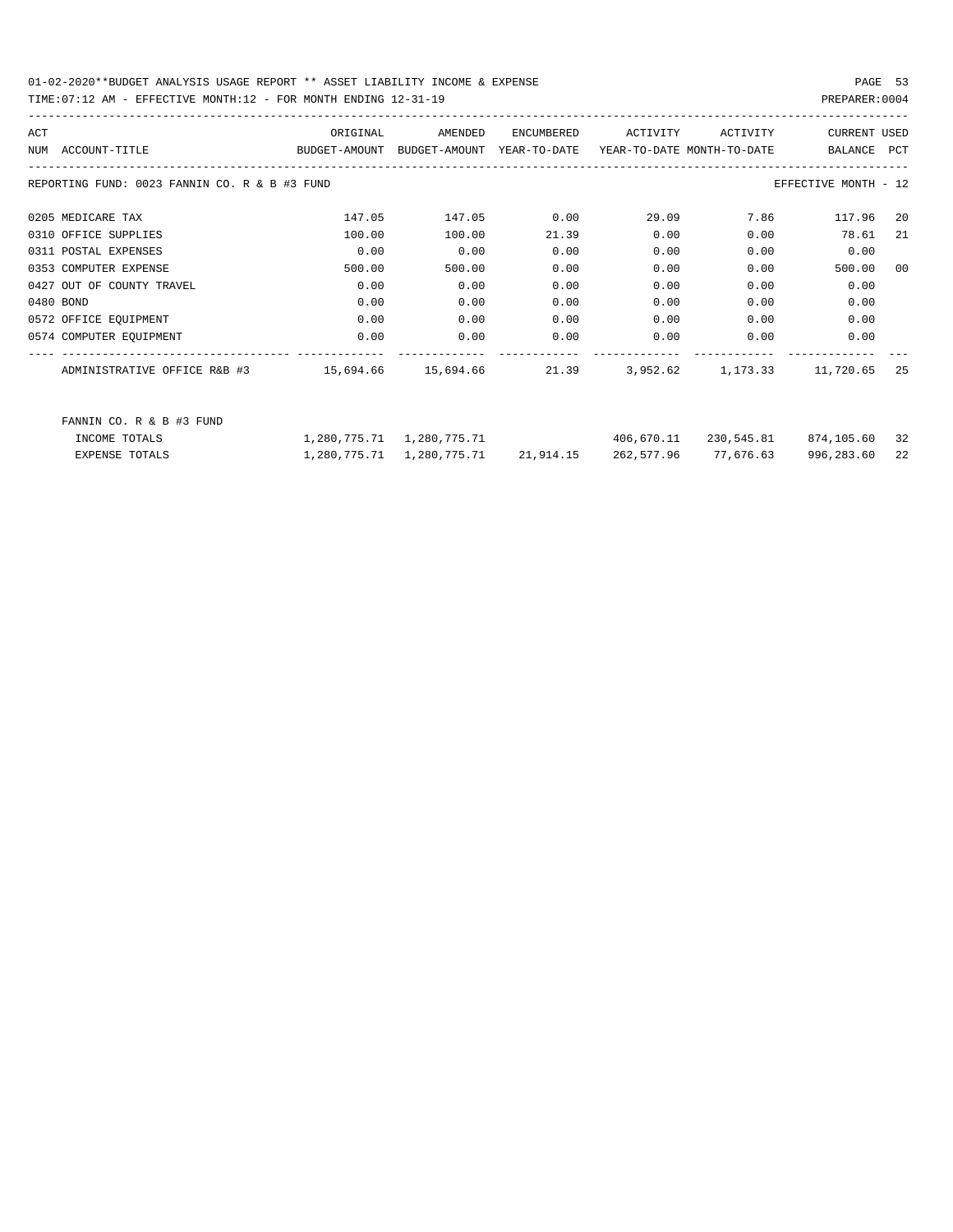|                 | 01-02-2020**BUDGET ANALYSIS USAGE REPORT ** ASSET LIABILITY INCOME & EXPENSE<br>TIME: 07:12 AM - EFFECTIVE MONTH: 12 - FOR MONTH ENDING 12-31-19 |           |                                                     |                                                 |                                        |                     | PAGE 54<br>PREPARER: 0004                       |    |
|-----------------|--------------------------------------------------------------------------------------------------------------------------------------------------|-----------|-----------------------------------------------------|-------------------------------------------------|----------------------------------------|---------------------|-------------------------------------------------|----|
| ACT             | NUM ACCOUNT-TITLE                                                                                                                                | ORIGINAL  | AMENDED<br>BUDGET-AMOUNT BUDGET-AMOUNT YEAR-TO-DATE | ENCUMBERED                                      | ACTIVITY<br>YEAR-TO-DATE MONTH-TO-DATE | ACTIVITY            | CURRENT USED<br>BALANCE PCT                     |    |
|                 | REPORTING FUND: 0024 FANNIN CO. R & B #4 FUND                                                                                                    |           |                                                     |                                                 |                                        |                     | EFFECTIVE MONTH - 12                            |    |
|                 | 0100 PAYROLL                                                                                                                                     |           |                                                     |                                                 |                                        |                     |                                                 |    |
|                 |                                                                                                                                                  |           |                                                     |                                                 |                                        |                     |                                                 |    |
| $- - - - - - -$ | 0100 PAYROLL                                                                                                                                     |           |                                                     |                                                 | 0.00                                   | 0.00                | 0.00                                            |    |
|                 | PAYROLL                                                                                                                                          |           |                                                     |                                                 | 0.00                                   | 0.00                | 0.00                                            |    |
|                 | 0102 A/P CLEARING                                                                                                                                |           |                                                     |                                                 |                                        |                     |                                                 |    |
|                 | 0100 A/P CLEARING                                                                                                                                |           |                                                     |                                                 | 0.00                                   | 0.00                | 0.00                                            |    |
|                 | A/P CLEARING                                                                                                                                     |           |                                                     |                                                 | 0.00                                   | 0.00                | 0.00                                            |    |
|                 | 0103 CASH                                                                                                                                        |           |                                                     |                                                 |                                        |                     |                                                 |    |
|                 | 0100 R&B#4- COMBINED FUNDS CHECKING                                                                                                              |           |                                                     |                                                 |                                        |                     | 90,350.86 50,252.60 186,771.64                  |    |
|                 | 0175 TEXPOOL                                                                                                                                     |           |                                                     |                                                 | 99,057.88-                             | 233.35              | 109,131.33                                      |    |
|                 | CASH                                                                                                                                             |           |                                                     |                                                 |                                        | 8,707.02- 50,485.95 | 295,902.97                                      |    |
|                 | 0120 RECEIVABLES                                                                                                                                 |           |                                                     |                                                 |                                        |                     |                                                 |    |
|                 | 0311 TAXES RECEIVABLE                                                                                                                            |           |                                                     |                                                 | 0.00                                   | 0.00                | 34,523.03                                       |    |
|                 | 0312 DUE FROM OTHER GOVERNMENTS                                                                                                                  |           |                                                     |                                                 | 0.00                                   | 0.00                | 19,886.14                                       |    |
|                 | 0313 DUE FROM OTHER FUNDS                                                                                                                        |           |                                                     |                                                 | 0.00                                   | 0.00                | 3,492.04                                        |    |
|                 | 0315 INVENTORY                                                                                                                                   |           |                                                     |                                                 | 0.00                                   | 0.00                | 28,736.87                                       |    |
|                 | RECEIVABLES                                                                                                                                      |           |                                                     |                                                 | 0.00                                   | 0.00                | .<br>86,638.08                                  |    |
|                 | 0200 LIABILITY ACCOUNT                                                                                                                           |           |                                                     |                                                 |                                        |                     |                                                 |    |
|                 | 0150 ACCRUED SALARY PAYABLE                                                                                                                      |           |                                                     |                                                 | 0.00                                   | 0.00                | 8,948.55                                        |    |
|                 | 0155 ACCRUED FRINGE BENEFITS                                                                                                                     |           |                                                     |                                                 | 0.00                                   | 0.00                | 5,170.11                                        |    |
|                 | 0200 DEFERRED TAX REVENUE                                                                                                                        |           |                                                     |                                                 | 0.00                                   | 0.00                | 33,033.39                                       |    |
|                 | 0900 SYSTEM ADDED LIABILITY LINE-ITEM                                                                                                            |           |                                                     |                                                 |                                        |                     | $0.00$ $0.00$ $0.00$                            |    |
|                 | 0910 SYSTEM ADDED LIABILITY LINE-ITEM                                                                                                            |           |                                                     |                                                 |                                        |                     | $19, 181.13 - 0.00$ $19, 181.13 -$              |    |
|                 | LIABILITY ACCOUNT                                                                                                                                |           |                                                     |                                                 |                                        | 19,181.13- 0.00     | -------- ------------ ------------<br>27,970.92 |    |
|                 | 0271 EQUITY ACCOUNT                                                                                                                              |           |                                                     |                                                 |                                        |                     |                                                 |    |
|                 | 0200 EQUITY ACCOUNT                                                                                                                              |           |                                                     |                                                 |                                        |                     | $0.00$ $0.00$ $344,096.02$                      |    |
|                 | EQUITY ACCOUNT                                                                                                                                   |           | --------------                                      |                                                 | -----<br>0.00                          | 0.00                | 344,096.02                                      |    |
|                 | 0300 TOTAL REV/TRANSFERS                                                                                                                         |           |                                                     |                                                 |                                        |                     |                                                 |    |
|                 | 0124 BEGINNING CASH BALANCE                                                                                                                      | 50,372.08 | 50,372.08                                           |                                                 |                                        |                     | $0.00$ $0.00$ $50,372.08$ 00                    |    |
|                 | TOTAL REV/TRANSFERS                                                                                                                              | 50,372.08 |                                                     | -----------------------------<br>50,372.08 0.00 | 0.00                                   |                     | $0.00$ 50,372.08 00                             |    |
|                 | 0310 PROPERTY TAXES                                                                                                                              |           |                                                     |                                                 |                                        |                     |                                                 |    |
|                 | 0110 CURRENT TAXES                                                                                                                               |           | 506, 552.38 506, 552.38                             |                                                 |                                        |                     | 128, 272. 24 85, 420. 95 378, 280. 14           | 25 |
|                 | 0120 DELINQUENT TAXES                                                                                                                            |           | 11,000.00 11,000.00                                 |                                                 |                                        |                     | 3,657.26 1,125.52 7,342.74                      | 33 |
|                 |                                                                                                                                                  |           |                                                     |                                                 |                                        |                     |                                                 |    |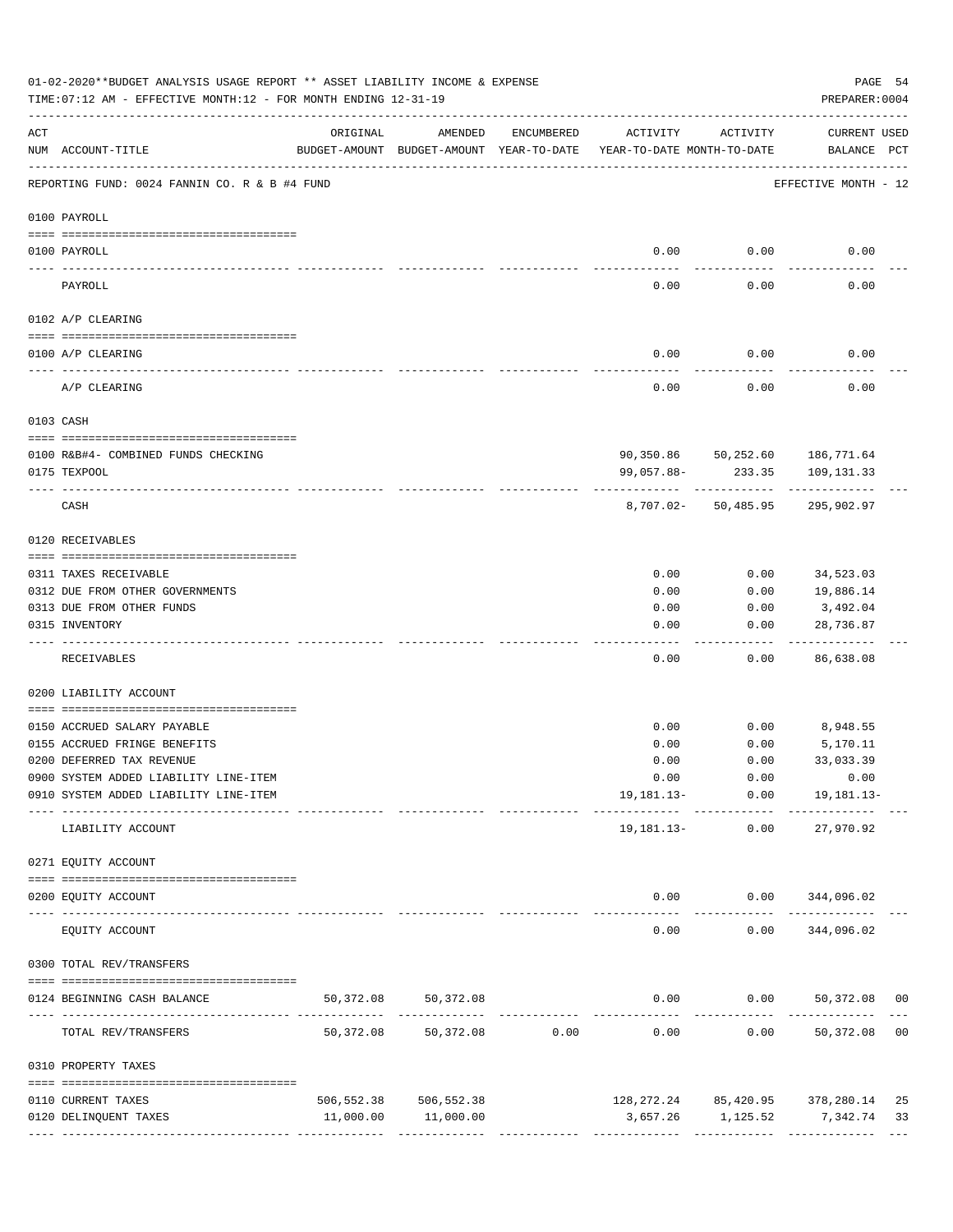01-02-2020\*\*BUDGET ANALYSIS USAGE REPORT \*\* ASSET LIABILITY INCOME & EXPENSE PAGE 55 TIME:07:12 AM - EFFECTIVE MONTH:12 - FOR MONTH ENDING 12-31-19 PREPARER:0004

| ACT |                                                      | ORIGINAL                                                            | AMENDED               | ENCUMBERED | ACTIVITY  | ACTIVITY             | CURRENT USED           |    |
|-----|------------------------------------------------------|---------------------------------------------------------------------|-----------------------|------------|-----------|----------------------|------------------------|----|
|     | NUM ACCOUNT-TITLE                                    | BUDGET-AMOUNT BUDGET-AMOUNT YEAR-TO-DATE YEAR-TO-DATE MONTH-TO-DATE |                       |            |           |                      | BALANCE PCT            |    |
|     | REPORTING FUND: 0024 FANNIN CO. R & B #4 FUND        |                                                                     |                       |            |           |                      | EFFECTIVE MONTH - 12   |    |
|     | PROPERTY TAXES                                       |                                                                     | 517,552.38 517,552.38 | 0.00       |           | 131,929.50 86,546.47 | 385,622.88 25          |    |
|     | 0318 OTHER TAXES                                     |                                                                     |                       |            |           |                      |                        |    |
|     | 0120 PAY N LIEU TAX/GRASSLAND                        | 1,600.00                                                            | 1,600.00              |            | 0.00      |                      | $0.00$ 1,600.00        | 00 |
|     | 0121 PAY N LIEU TAX/UPPER TRINITY                    | 800.00                                                              | 800.00                |            | 681.04    | 0.00                 | 118.96                 | 85 |
|     | 0160 SALES TAX REVENUES                              | 43,000.00                                                           | 43,000.00             |            | 15,503.69 | 5,008.47             | 27,496.31              | 36 |
|     | OTHER TAXES                                          | 45,400.00                                                           | 45,400.00             | 0.00       | 16,184.73 | 5,008.47             | 29, 215. 27 36         |    |
|     | 0321 FEES OF TAX COLLECTOR                           |                                                                     |                       |            |           |                      |                        |    |
|     | 0200 CAR REGISTRATION/SALES TAX                      | 74,000.00                                                           | 74,000.00             |            | 0.00      | 0.00                 | 74,000.00              | 00 |
|     | 0300 COUNTY'S ADDITIONAL \$10                        | 55,000.00                                                           | 55,000.00             |            | 14,851.83 | 5,523.57             | 40,148.17              | 27 |
|     | FEES OF TAX COLLECTOR                                | 129,000.00                                                          | 129,000.00            | 0.00       | 14,851.83 | 5,523.57             | 114, 148. 17 12        |    |
|     | 0330 GRANTS                                          |                                                                     |                       |            |           |                      |                        |    |
|     |                                                      |                                                                     |                       |            |           |                      |                        |    |
|     | 0200 FEMA GRANT                                      | 0.00                                                                | 0.00                  |            | 54,433.72 |                      | $0.00$ $54,433.72+$    |    |
|     | GRANTS                                               | 0.00                                                                | 0.00                  | 0.00       | 54,433.72 | 0.00                 | $54, 433.72+$          |    |
|     | 0350 FINES                                           |                                                                     |                       |            |           |                      |                        |    |
|     |                                                      |                                                                     | 11,000.00             |            | 0.00      | 0.00                 | 11,000.00              | 00 |
|     | 0403 COUNTY CLERK FINES<br>0450 DISTRICT CLERK FINES | 11,000.00<br>10,000.00                                              | 10,000.00             |            | 1,218.15  | 0.00                 | 8,781.85               | 12 |
|     | 0455 J. P. #1 FINES                                  | 8,000.00                                                            | 8,000.00              |            | 0.00      | 0.00                 | 8,000.00               | 00 |
|     | 0456 J. P. #2 FINES                                  | 2,000.00                                                            | 2,000.00              |            | 2,472.67  | 0.00                 | 472.67+ 124            |    |
|     | 0457 J. P. #3 FINES                                  | 2,700.00                                                            | 2,700.00              |            | 0.00      | 0.00                 | 2,700.00               | 00 |
|     | FINES                                                | 33,700.00                                                           | 33,700.00             | 0.00       | 3,690.82  | 0.00                 | 30,009.18 11           |    |
|     | 0360 INTEREST EARNINGS                               |                                                                     |                       |            |           |                      |                        |    |
|     |                                                      |                                                                     |                       |            |           |                      |                        |    |
|     | 0100 INTEREST EARNING                                | 3,900.00                                                            | 3,900.00              |            | 1,012.67  | 265.13               | 2,887.33 26            |    |
|     | INTEREST EARNINGS                                    | 3,900.00                                                            | 3,900.00              | 0.00       | 1,012.67  | 265.13               | 2,887.33               | 26 |
|     | 0364 SALE OF ASSETS                                  |                                                                     |                       |            |           |                      |                        |    |
|     |                                                      |                                                                     |                       |            |           |                      |                        |    |
|     | 0162 LAND/BUILDING                                   | 0.00                                                                | 0.00                  |            | 0.00      | 0.00                 | 0.00                   |    |
|     | 0163 SALE OF EQUIPMENT                               | 2,000.00                                                            | 2,000.00              |            | 0.00      | 0.00<br>-----        | 2,000.00<br>---------- | 00 |
|     | SALE OF ASSETS                                       | 2,000.00                                                            | 2,000.00              | 0.00       | 0.00      | 0.00                 | 2,000.00               | 00 |
|     | 0370 MISCELLANEOUS REVENUES                          |                                                                     |                       |            |           |                      |                        |    |
|     | 0120 STATE LATERAL ROAD                              | 10,100.00                                                           | 10,100.00             |            | 8,414.22  | 0.00                 | 1,685.78               | 83 |
|     | 0125 TDT WEIGHT FEES                                 | 20,000.00                                                           | 20,000.00             |            | 11,469.16 | 0.00                 | 8,530.84               | 57 |
|     | 0130 REFUNDS & MISCELLANEOUS                         | 1,200.00                                                            | 1,200.00              |            | 0.00      | 0.00                 | 1,200.00               | 00 |
|     | 0138 SALE OF SCRAP IRON                              | 0.00                                                                | 0.00                  |            | 0.00      | 0.00                 | 0.00                   |    |
|     | 0140 PROCEEDS OF LOAN                                | 0.00                                                                | 0.00                  |            | 0.00      | 0.00                 | 0.00                   |    |
|     | 0145 REIMBURSEMENT OF MATERIALS                      | 9,000.00                                                            | 9,000.00              |            | 2,068.04  | 1,086.60             | 6,931.96               | 23 |
|     | 0146 SALE OF RECYCLED MATERIALS                      | 500.00                                                              | 500.00                |            | 0.00      | 0.00                 | 500.00                 | 00 |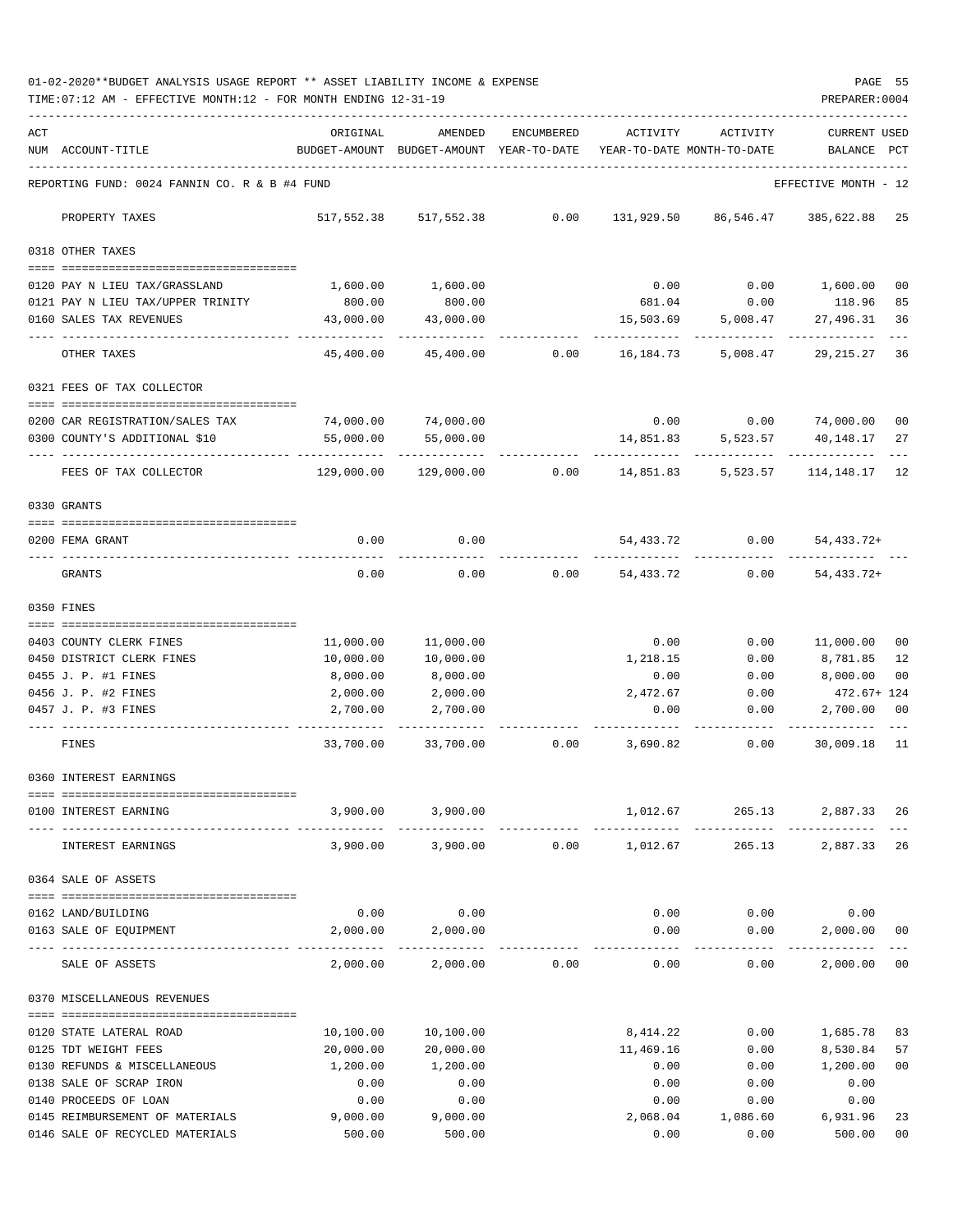| ACT |                                                                 | ORIGINAL                | AMENDED                                                             | ENCUMBERED                        | ACTIVITY         | ACTIVITY                     | <b>CURRENT USED</b>      |                |
|-----|-----------------------------------------------------------------|-------------------------|---------------------------------------------------------------------|-----------------------------------|------------------|------------------------------|--------------------------|----------------|
|     | NUM ACCOUNT-TITLE                                               |                         | BUDGET-AMOUNT BUDGET-AMOUNT YEAR-TO-DATE YEAR-TO-DATE MONTH-TO-DATE |                                   |                  |                              | BALANCE PCT              |                |
|     | REPORTING FUND: 0024 FANNIN CO. R & B #4 FUND                   |                         |                                                                     |                                   |                  |                              | EFFECTIVE MONTH - 12     |                |
|     | 0147 OFFICE RENTAL                                              | 0.00                    | 0.00                                                                |                                   | 0.00             | 0.00                         | 0.00                     |                |
|     | MISCELLANEOUS REVENUES                                          | 40,800.00               | 40,800.00                                                           | 0.00                              |                  | 21,951.42 1,086.60 18,848.58 |                          | 54             |
|     | 0509 CONTINGENCY                                                |                         |                                                                     |                                   |                  |                              |                          |                |
|     | 0475 CONTINGENCY                                                | 0.00                    | 0.00                                                                | 0.00                              | 0.00             | 0.00                         | 0.00                     |                |
|     | CONTINGENCY                                                     | 0.00                    | 0.00                                                                | 0.00                              | 0.00             | 0.00                         | 0.00                     |                |
|     | 0624 ROAD & BRIDGE 4                                            |                         |                                                                     |                                   |                  |                              |                          |                |
|     | 0100 COMPENSATION PAY                                           | 0.00                    | 0.00                                                                | 0.00                              | 0.00             | 0.00                         | 0.00                     |                |
|     | 0101 SALARY ELECTED OFFICIAL                                    | 62,720.97               | 62,720.97                                                           | 0.00                              | 16,886.45        | 4,824.70                     | 45,834.52                | 27             |
|     | 0105 SALARY SECRETARY                                           | 28,577.94               | 28,577.94                                                           | 0.00                              | 7,694.05         | 2,198.30                     | 20,883.89                | 27             |
|     | 0106 SALARY PRECINCT EMPLOYEES                                  | 181,580.27              | 181,580.27                                                          | 0.00                              | 31,323.43        | 8,933.66                     | 150,256.84               | 17             |
|     | 0107 REGULAR-TEMP. PART-TIME                                    | 0.00                    | 0.00                                                                | 0.00                              | 1,392.00         | 1,392.00                     | 1,392.00-                |                |
|     | 0108 LABOR REIMBURSEMENT                                        | 0.00                    | 0.00                                                                | 0.00                              | 0.00             | 0.00                         | 0.00                     |                |
|     | 0199 TOTAL SALARIES                                             | ---------<br>272,879.18 | 272,879.18                                                          | $- - - - - -$<br>0.00             | 57,295.93        | . <u>.</u><br>17,348.66      | ----------<br>215,583.25 | 21             |
|     |                                                                 |                         |                                                                     |                                   |                  |                              |                          |                |
|     | 0201 SOCIAL SECURITY TAXES                                      | 16,918.51               | 16,918.51                                                           | 0.00                              | 3,536.60         | 1,070.68                     | 13,381.91                | 21             |
|     | 0202 GROUP HEALTH INSURANCE                                     | 94,967.04               | 94,967.04                                                           | 0.00                              | 20,767.32        | 6,922.44                     | 74,199.72                | 22             |
|     | 0203 RETIREMENT                                                 | 31,899.58               | 31,899.58                                                           | 0.00                              | 6,378.59         | 1,820.64                     | 25,520.99                | 20             |
|     | 0204 WORKERS' COMPENSATION                                      | 5,892.97                | 5,892.97                                                            | 0.00                              | 2,849.73         | 2,849.73                     | 3,043.24                 | 48             |
|     | 0205 MEDICARE TAX<br>0206 UNEMPLOYMENT EXPENSE                  | 3,956.75<br>0.00        | 3,956.75<br>0.00                                                    | 0.00<br>0.00                      | 827.19<br>0.00   | 250.42<br>0.00               | 3,129.56<br>0.00         | 21             |
|     |                                                                 |                         |                                                                     |                                   |                  |                              |                          |                |
|     | 0299 TOTAL EMPLOYEE BENEFITS                                    | 153,634.85              | 153,634.85                                                          | 0.00                              | 34,359.43        | 12,913.91                    | 119,275.42               | 22             |
|     | 0310 OFFICE SUPPLIES                                            | 250.00                  | 250.00                                                              | 0.00                              | 0.00             | 0.00                         | 250.00                   | 0 <sub>0</sub> |
|     | 0314 EMPLOYEE PHYSICALS/DOT TESTING                             | 350.00                  | 350.00                                                              | 0.00                              | 65.00            | 0.00                         | 285.00                   | 19             |
|     | 0340 SHOP SUPPLIES                                              | 1,750.00                | 1,750.00                                                            | 0.00                              |                  | 314.83 225.29 1,435.17       |                          | 18             |
|     | 0341 R & B MAT. ROCK & GRAVEL                                   | 90,000.00               | 90,000.00                                                           | 0.00                              | 20,288.61        | 5,266.14                     | 69,711.39                | 23             |
|     | 0342 R & B MAT. CULVERTS                                        | 12,000.00               | 12,000.00                                                           | 0.00                              | 7,968.66         | 0.00                         | 4,031.34                 | 66             |
|     | 0343 R & B MAT. HARDWRE & LUMB                                  | 1,500.00                | 1,500.00                                                            | 0.00                              | 375.74           | 0.00                         | 1,124.26                 | 25             |
|     | 0344 R & B MAT. ASPHALT/RD OIL                                  | 70,000.00               | 70,000.00                                                           | 0.00                              | 7,923.64         | 1,552.88                     | 62,076.36                | 11             |
|     | 0345 CHEMICALS                                                  | 1,500.00                | 1,500.00                                                            | 0.00                              | 0.00             | 0.00                         | 1,500.00                 | 0 <sub>0</sub> |
|     | 0346 CETRZ EXPENDITURES                                         | 0.00                    | 0.00                                                                | 0.00                              | 0.00             | 0.00                         | 0.00                     |                |
|     | 0350 DEBRIS REMOVAL<br>0395 EMPLOYEE UNIFORMS                   | 0.00<br>2,500.00        | 0.00<br>2,500.00                                                    | 0.00<br>0.00                      | 0.00<br>585.64   | 0.00<br>263.00               | 0.00<br>1,914.36 23      |                |
|     | 0399 TOTAL R&B MATERIALS                                        | 179,850.00              | 179,850.00                                                          | ------------ ------------<br>0.00 |                  | 37,522.12 7,307.31           | 142,327.88 21            |                |
|     |                                                                 |                         |                                                                     |                                   |                  |                              |                          |                |
|     | 0400 LEGAL FEES                                                 | 0.00                    | 0.00                                                                | 0.00                              | 0.00             | 0.00                         | 0.00                     |                |
|     | 0420 UTILITY TELEPHONE                                          | 0.00                    | 0.00                                                                | 0.00                              | 0.00             | 0.00                         | 0.00                     |                |
|     | 0421 DSL INTERNET                                               | 1,000.00                | 1,000.00                                                            | 0.00                              | 248.07           | 165.38                       | 751.93                   | 25             |
|     | 0423 CELL PHONE ALLOWANCE<br>0427 OUT OF COUNTY TRAVEL/TRAINING | 0.00<br>4,600.00        | 0.00                                                                | 0.00<br>0.00                      | 0.00<br>1,454.37 | 0.00                         | 0.00<br>3,145.63         | 32             |
|     | 0430 BIDS, NOTICES & PERMITS                                    | 300.00                  | 4,600.00<br>300.00                                                  | 0.00                              | 0.00             | 0.00<br>0.00                 | 300.00                   | 0 <sub>0</sub> |
|     | 0435 PRINTING                                                   | 100.00                  | 100.00                                                              | 0.00                              | 0.00             | 0.00                         | 100.00                   | 0 <sub>0</sub> |
|     | 0440 UTILITY ELECTRICITY                                        | 4,000.00                | 4,000.00                                                            | 0.00                              | 489.28           | 0.00                         | 3,510.72                 | 12             |
|     | 0441 UTILITY GAS                                                | 600.00                  | 600.00                                                              | 0.00                              | 201.33           | 150.74                       | 398.67                   | 34             |
|     | 0442 UTILITY WATER                                              | 1,250.00                | 1,250.00                                                            | 0.00                              | 114.16           | 57.08                        | 1,135.84                 | 09             |
|     | 0443 TRASH PICKUP                                               | 2,500.00                | 2,500.00                                                            | 0.00                              | 363.20           | 0.00                         | 2,136.80 15              |                |
|     |                                                                 |                         |                                                                     |                                   |                  |                              |                          |                |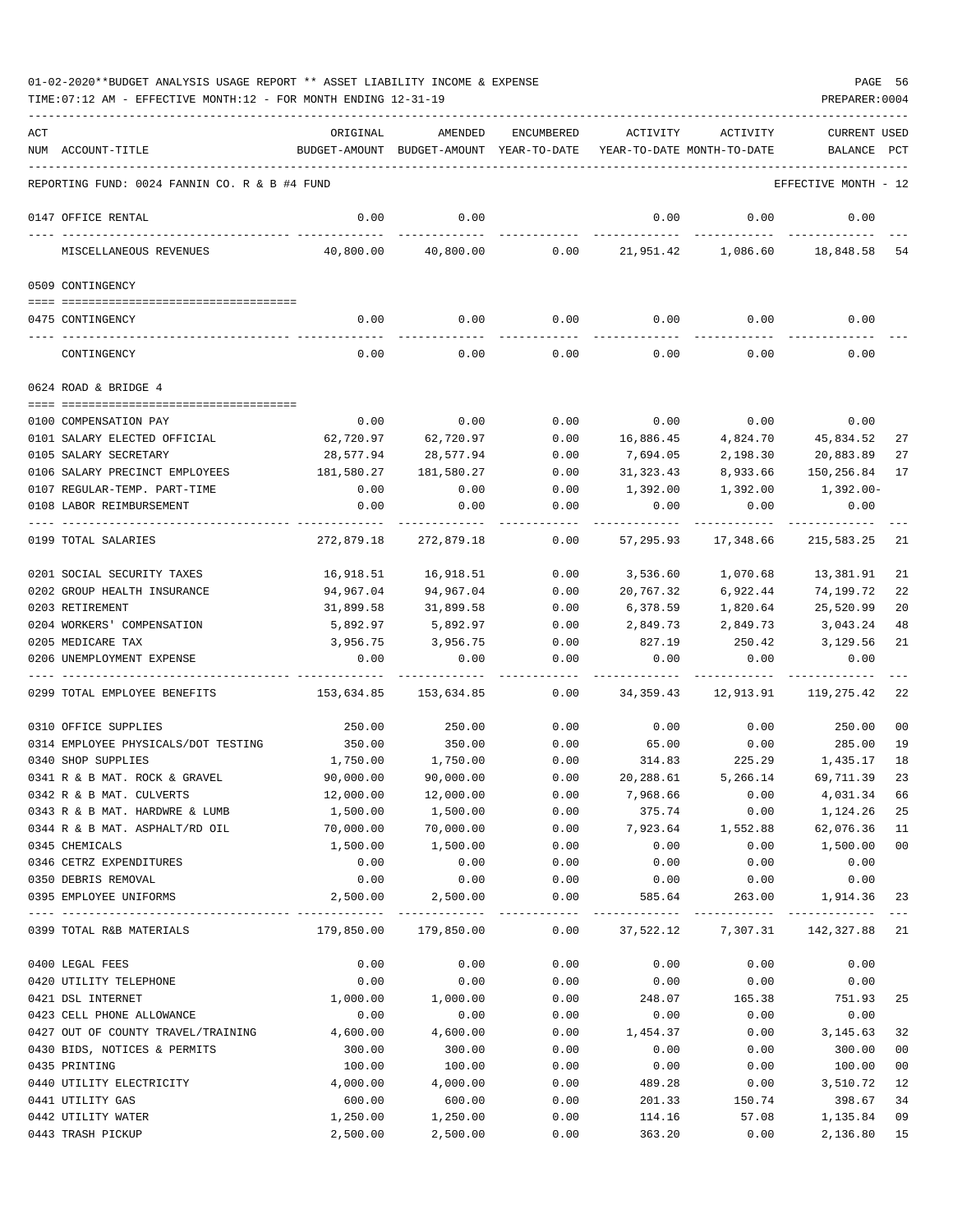TIME:07:12 AM - EFFECTIVE MONTH:12 - FOR MONTH ENDING 12-31-19 PREPARER:0004

| ACT |                                                 | ORIGINAL            | AMENDED                                                                                                    | ENCUMBERED      | ACTIVITY                     | ACTIVITY                    | <b>CURRENT USED</b>  |                |
|-----|-------------------------------------------------|---------------------|------------------------------------------------------------------------------------------------------------|-----------------|------------------------------|-----------------------------|----------------------|----------------|
|     | NUM ACCOUNT-TITLE                               |                     | BUDGET-AMOUNT BUDGET-AMOUNT YEAR-TO-DATE                                                                   |                 |                              | YEAR-TO-DATE MONTH-TO-DATE  | BALANCE PCT          |                |
|     | REPORTING FUND: 0024 FANNIN CO. R & B #4 FUND   |                     |                                                                                                            |                 |                              |                             | EFFECTIVE MONTH - 12 |                |
|     | 0447 REPEATER SERVICE CONTRACT                  | 730.24              | 730.24                                                                                                     | 0.00            | 243.41                       | 0.00                        | 486.83               | 33             |
|     | 0450 R&M BUILDING                               | 2,000.00            | 2,000.00                                                                                                   | 0.00            | 0.00                         | 0.00                        | 2,000.00             | 0 <sub>0</sub> |
|     | 0453 COMPUTER SOFTWARE                          | 1,500.00            | 1,500.00                                                                                                   | 0.00            | 0.00                         | 0.00                        | 1,500.00             | 0 <sub>0</sub> |
|     | 0457 R & M MACHINERY GAS & OIL                  | 46,000.00           | 46,000.00                                                                                                  | 0.00            | 2,922.07                     | 2,976.96                    | 43,077.93            | 06             |
|     | 0458 R & M MACHINERY PARTS                      | 30,000.00           | 30,000.00                                                                                                  | 0.00            | 33,156.07                    | 3,850.90                    | 3,156.07- 111        |                |
|     | 0459 R & M MACH. TIRES & TUBES                  | 9,000.00            | 9,000.00                                                                                                   | 0.00            | 2,000.02                     | 2,000.02                    | 6,999.98             | 22             |
|     | 0460 EQUIPMENT RENTAL/LEASE                     | 15,000.00           | 15,000.00                                                                                                  | 0.00            | 9,520.63                     | 0.00                        | 5,479.37             | 63             |
|     | 0480 BOND                                       | 0.00                | 0.00                                                                                                       | 0.00            | 0.00                         | 0.00                        | 0.00                 |                |
|     | 0481 DUES                                       | 335.00              | 335.00                                                                                                     | 0.00            | 0.00                         | 0.00                        | 335.00               | 0 <sub>0</sub> |
|     | 0482 INSURANCE                                  | 6,000.00            | 6,000.00                                                                                                   | 0.00            | 3,047.97                     | 0.00                        | 2,952.03             | 51             |
|     | 0485 PRISONER'S SUPPLIES                        | 0.00                | 0.00                                                                                                       | 0.00            | 0.00                         | 0.00                        | 0.00                 |                |
|     | 0488 FANNIN RURAL RAIL DISTRICT                 | 0.00                | 0.00                                                                                                       | 0.00            | 0.00                         | 0.00                        | 0.00                 |                |
|     | 0490 MISCELLANEOUS                              | 500.00              | 500.00                                                                                                     | 0.00            | 0.00                         | 0.00                        | 500.00               | 00             |
|     | 0491 SOIL & WATER CONSERVATION                  | 250.00              | 250.00                                                                                                     | 0.00            | 0.00                         | 0.00                        | 250.00               | 0 <sub>0</sub> |
|     | 0492 TDRA FLOOD CASH MATCH                      | 0.00                | 0.00                                                                                                       | 0.00            | 0.00                         | 0.00                        | 0.00                 |                |
|     | 0494 FLOOD CONTROL SITE MAINTENANCE             | 0.00                | 0.00                                                                                                       | 0.00            | 0.00                         | 0.00                        | 0.00                 |                |
|     | 0495 PIPELINE SALES TAX REIMBURSEMENT           | 0.00                | 0.00                                                                                                       | 0.00            | 0.00                         | 0.00                        | 0.00                 |                |
|     | 0496 TCOG HAZARDOUS WASTEMATCH                  | 0.00                | 0.00                                                                                                       | 0.00            | 0.00                         | 0.00                        | 0.00                 |                |
|     | 0499 TOTAL SER.& OTHER CHARGES                  |                     | 125,665.24 125,665.24                                                                                      | 0.00            | 53,760.58                    | 9,201.08                    | 71,904.66            | 43             |
|     | 0500 LAND                                       |                     |                                                                                                            |                 | 0.00                         | 0.00                        | 0.00                 |                |
|     | 0535 BUILDING                                   |                     |                                                                                                            |                 | 0.00                         | 0.00                        | 0.00                 |                |
|     | 0570 COMPUTER EQUIPMENT                         | 0.00                | 0.00                                                                                                       | 0.00            | 0.00                         | 0.00                        | 0.00                 |                |
|     | 0571 PURCHASE OF MACH./EQUIP.                   | 75,000.00           | 75,000.00                                                                                                  | 0.00            | 46,689.90                    | 0.00                        | 28,310.10            | 62             |
|     | 0573 RADIO EQUIPMENT                            | 0.00                | 0.00                                                                                                       | 0.00            | 0.00                         | 0.00                        | 0.00                 |                |
|     | 0575 BUILDING                                   | 0.00                | 0.00                                                                                                       | 0.00            | 0.00                         | 0.00                        | 0.00                 |                |
|     | 0599 CAPITAL OUTLAY<br>------------------------ | 75,000.00           | 75,000.00                                                                                                  | 0.00            | 46,689.90<br>--------------- | 0.00                        | 28,310.10            | 62             |
|     | ROAD & BRIDGE 4                                 |                     | 807,029.27 807,029.27             0.00             229,627.96             46,770.96             577,401.31 |                 |                              |                             |                      | 28             |
|     | 0625 ADMINISTRATIVE OFFICE R&B #4               |                     |                                                                                                            |                 |                              |                             |                      |                |
|     | 0105 SALARY SECRETARY                           | 10,141.28           | 10,141.28                                                                                                  | 0.00            | 2,730.35                     | 780.10                      | 7,410.93             | 27             |
|     | 0201 SOCIAL SECURITY TAXES                      | 628.76              | 628.76                                                                                                     | 0.00            | 124.38                       | 33.60                       | 504.38 20            |                |
|     | 0202 GROUP HEALTH INSURANCE                     | 2,967.72            | 2,967.72                                                                                                   | 0.00            | 741.72                       | 247.24                      | 2,226.00             | 25             |
|     | 0203 RETIREMENT                                 | 1,167.26            | 1,167.26                                                                                                   | 0.00            | 311.57                       | 89.02                       | 855.69               | 27             |
|     | 0204 WORKERS' COMPENSATION                      | 42.59               | 42.59                                                                                                      | 0.00            | 15.51                        | 15.51                       | 27.08                | 36             |
|     | 0205 MEDICARE TAX                               | 147.58              | 147.58                                                                                                     | 0.00            | 29.09                        | 7.86                        | 118.49               | 20             |
|     | 0310 OFFICE SUPPLIES                            | 100.00              | 100.00                                                                                                     | 0.00            | 0.00                         | 0.00                        | 100.00               | 0 <sub>0</sub> |
|     | 0311 POSTAL EXPENSES                            | 0.00                | 0.00                                                                                                       | 0.00            | 0.00                         | 0.00                        | 0.00                 |                |
|     | 0353 COMPUTER EXPENSE                           | 500.00              | 500.00                                                                                                     | 0.00            | 0.00                         | 0.00                        | 500.00               | 0 <sub>0</sub> |
|     | 0427 OUT OF COUNTY TRAVEL                       | 0.00                | 0.00                                                                                                       | 0.00            | 0.00                         | 0.00                        | 0.00                 |                |
|     | 0480 BOND                                       | 0.00                | 0.00                                                                                                       | 0.00            | 0.00                         | 0.00                        | 0.00                 |                |
|     | 0572 OFFICE EQUIPMENT                           | 0.00                | 0.00                                                                                                       | 0.00            | 0.00                         | 0.00                        | 0.00                 |                |
|     | 0574 COMPUTER EQUIPMENT                         | 0.00                | 0.00                                                                                                       | 0.00<br>------- | 0.00                         | 0.00                        | 0.00                 |                |
|     | ADMINISTRATIVE OFFICE R&B #4                    | 15,695.19 15,695.19 |                                                                                                            | 0.00            |                              | 3,952.62 1,173.33 11,742.57 |                      | -25            |
|     | FANNIN CO. R & B #4 FUND                        |                     |                                                                                                            |                 |                              |                             |                      |                |
|     | INCOME TOTALS                                   |                     | 822, 724.46 822, 724.46                                                                                    |                 |                              | 244,054.69 98,430.24        | 578,669.77 30        |                |

EXPENSE TOTALS 822,724.46 822,724.46 0.00 233,580.58 47,944.29 589,143.88 28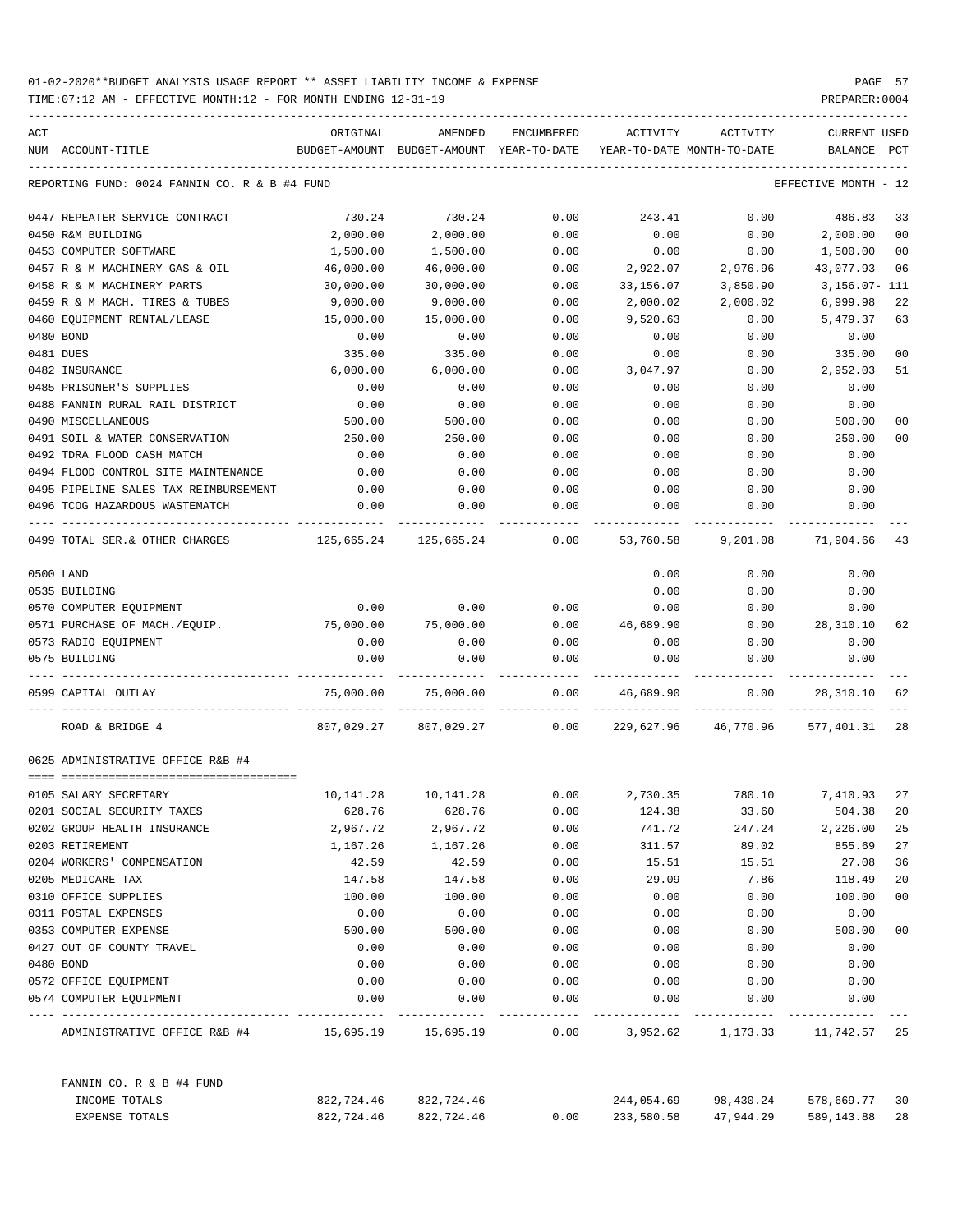|     | 01-02-2020**BUDGET ANALYSIS USAGE REPORT ** ASSET LIABILITY INCOME & EXPENSE<br>TIME:07:12 AM - EFFECTIVE MONTH:12 - FOR MONTH ENDING 12-31-19 |              |                                          |            |                            |              | PAGE 58<br>PREPARER: 0004 |  |
|-----|------------------------------------------------------------------------------------------------------------------------------------------------|--------------|------------------------------------------|------------|----------------------------|--------------|---------------------------|--|
| ACT |                                                                                                                                                | ORIGINAL     | AMENDED                                  | ENCUMBERED | ACTIVITY                   | ACTIVITY     | CURRENT USED              |  |
|     | NUM ACCOUNT-TITLE                                                                                                                              |              | BUDGET-AMOUNT BUDGET-AMOUNT YEAR-TO-DATE |            | YEAR-TO-DATE MONTH-TO-DATE |              | BALANCE PCT               |  |
|     | REPORTING FUND: 0025 FANNIN COUNTY BEES                                                                                                        |              |                                          |            |                            |              | EFFECTIVE MONTH - 12      |  |
|     | 0103 CASH                                                                                                                                      |              |                                          |            |                            |              |                           |  |
|     | 0100 BEES-COMBINED FUNDS CHECKING                                                                                                              |              |                                          |            | 0.00                       | 0.00         | 2,177.67                  |  |
|     | CASH                                                                                                                                           |              |                                          |            | 0.00                       | 0.00         | 2,177.67                  |  |
|     | 0271 EQUITY ACCOUNT                                                                                                                            |              |                                          |            |                            |              |                           |  |
|     |                                                                                                                                                |              |                                          |            |                            |              |                           |  |
|     | 0200 EQUITY ACCOUNT                                                                                                                            |              |                                          |            | 0.00                       | 0.00         | 2,177.67                  |  |
|     | EQUITY ACCOUNT                                                                                                                                 |              |                                          |            | 0.00                       | 0.00         | 2,177.67                  |  |
|     | 0300 CASH                                                                                                                                      |              |                                          |            |                            |              |                           |  |
|     |                                                                                                                                                |              |                                          |            |                            |              |                           |  |
|     | 0125 BEGINNING CASH BALANCE                                                                                                                    | 0.00         | 0.00                                     |            | 0.00                       | 0.00         | 0.00                      |  |
|     | CASH                                                                                                                                           | 0.00         | 0.00                                     | 0.00       | 0.00                       | 0.00         | 0.00                      |  |
|     | 0370 MISC. INCOME                                                                                                                              |              |                                          |            |                            |              |                           |  |
|     |                                                                                                                                                |              |                                          |            | 0.00                       |              |                           |  |
|     | 0138 SALE OF SCRAP IRON<br>0625 DONATIONS                                                                                                      | 0.00<br>0.00 | 0.00<br>0.00                             |            | 0.00                       | 0.00<br>0.00 | 0.00<br>0.00              |  |
|     | MISC. INCOME                                                                                                                                   | 0.00         | 0.00                                     | 0.00       | 0.00                       | 0.00         | 0.00                      |  |
|     |                                                                                                                                                |              |                                          |            |                            |              |                           |  |
|     | 0625 FANNIN COUNTY BEES                                                                                                                        |              |                                          |            |                            |              |                           |  |
|     |                                                                                                                                                |              |                                          |            |                            |              |                           |  |
|     | 0310 OFFICE SUPPLIES                                                                                                                           | 0.00         | 0.00                                     | 0.00       | 0.00                       | 0.00         | 0.00                      |  |
|     | 0343 ROAD SIGNS                                                                                                                                | 0.00         | 0.00                                     | 0.00       | 0.00                       | 0.00         | 0.00                      |  |
|     | 0353 COMPUTER EXPENSE                                                                                                                          | 0.00         | 0.00                                     | 0.00       | 0.00                       | 0.00         | 0.00                      |  |
|     | 0427 TRAVEL EXPENSE                                                                                                                            | 0.00         | 0.00                                     | 0.00       | 0.00                       | 0.00         | 0.00                      |  |
|     | 0572 OFFICE EQUIPMENT                                                                                                                          | 0.00         | 0.00                                     | 0.00       | 0.00                       | 0.00         | 0.00                      |  |
|     | FANNIN COUNTY BEES                                                                                                                             | 0.00         | 0.00                                     | 0.00       | 0.00                       | 0.00         | 0.00                      |  |
|     | FANNIN COUNTY BEES                                                                                                                             |              |                                          |            |                            |              |                           |  |
|     | INCOME TOTALS                                                                                                                                  | 0.00         | 0.00                                     |            | 0.00                       | 0.00         | 0.00                      |  |
|     | <b>EXPENSE TOTALS</b>                                                                                                                          | 0.00         | 0.00                                     | 0.00       | 0.00                       | 0.00         | 0.00                      |  |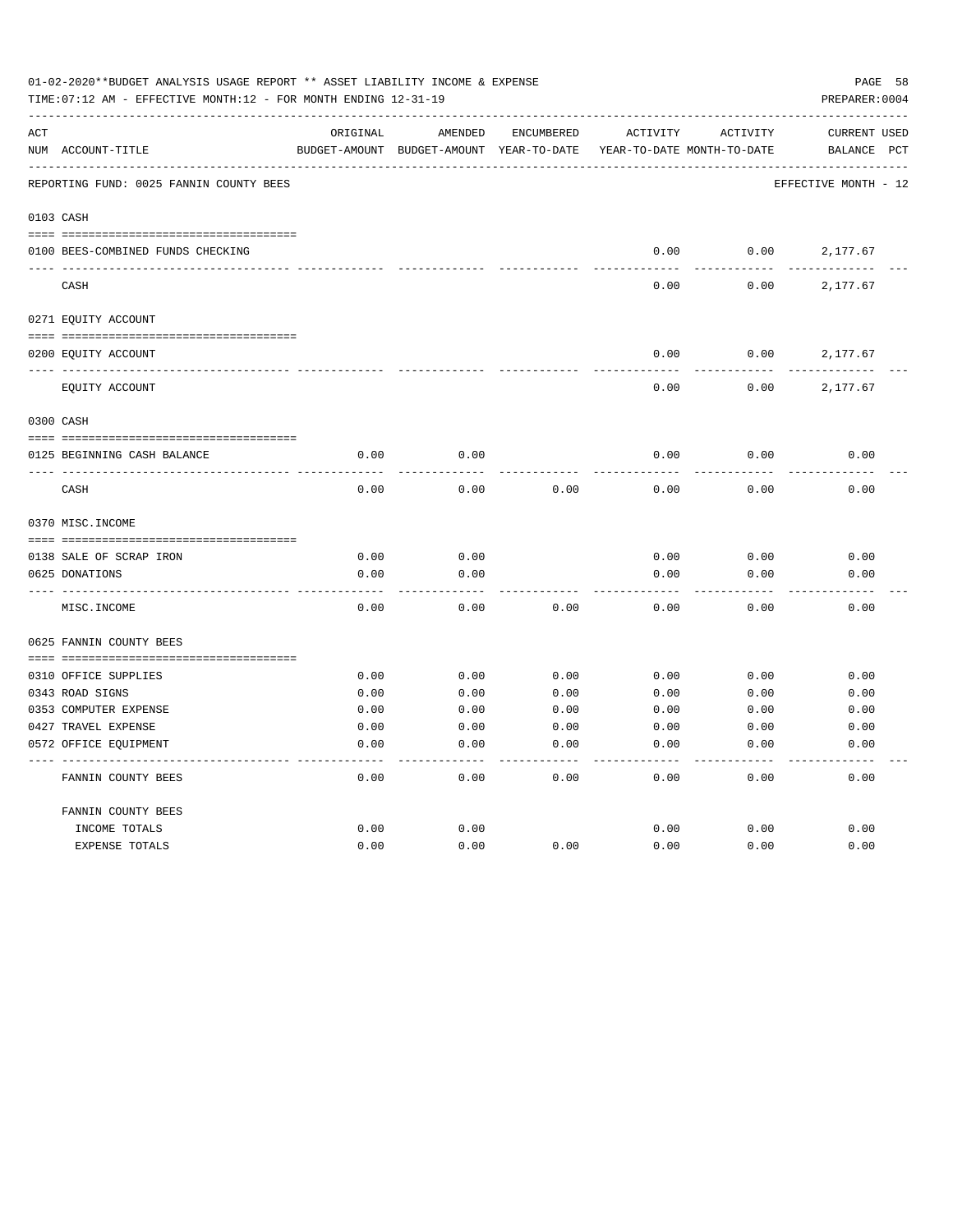|     | 01-02-2020**BUDGET ANALYSIS USAGE REPORT ** ASSET LIABILITY INCOME & EXPENSE<br>TIME:07:12 AM - EFFECTIVE MONTH:12 - FOR MONTH ENDING 12-31-19 |                     |                                                     |            |                                        |                 |                                    |  |  |
|-----|------------------------------------------------------------------------------------------------------------------------------------------------|---------------------|-----------------------------------------------------|------------|----------------------------------------|-----------------|------------------------------------|--|--|
| ACT | NUM ACCOUNT-TITLE                                                                                                                              | ORIGINAL            | AMENDED<br>BUDGET-AMOUNT BUDGET-AMOUNT YEAR-TO-DATE | ENCUMBERED | ACTIVITY<br>YEAR-TO-DATE MONTH-TO-DATE | ACTIVITY        | <b>CURRENT USED</b><br>BALANCE PCT |  |  |
|     | REPORTING FUND: 0026 J.P.#1 JUST.CT.TECHNOLOGY                                                                                                 |                     |                                                     |            |                                        |                 | EFFECTIVE MONTH - 12               |  |  |
|     | 0102 A/P CLEARING                                                                                                                              |                     |                                                     |            |                                        |                 |                                    |  |  |
|     | 0100 A/P CLEARING                                                                                                                              |                     |                                                     |            |                                        | $0.00$ $0.00$   | 0.00                               |  |  |
|     | A/P CLEARING                                                                                                                                   |                     |                                                     |            | 0.00                                   | 0.00            | 0.00                               |  |  |
|     | 0103 CASH                                                                                                                                      |                     |                                                     |            |                                        |                 |                                    |  |  |
|     | 0100 J.P.#1 JUST.CT.TECH-COMB.FUND CKIN                                                                                                        |                     |                                                     |            | 35.21                                  | 11.50 49,538.24 |                                    |  |  |
|     | CASH                                                                                                                                           |                     |                                                     |            | 35.21                                  |                 | 11.50 49,538.24                    |  |  |
|     | 0120 RECEIVABLES                                                                                                                               |                     |                                                     |            |                                        |                 |                                    |  |  |
|     | 0313 DUE FROM OTHER FUNDS                                                                                                                      |                     |                                                     |            | 0.00                                   |                 | $0.00$ 148.85                      |  |  |
|     | RECEIVABLES                                                                                                                                    |                     |                                                     |            | 0.00                                   | 0.00            | 148.85                             |  |  |
|     | 0200 SYSTEM ADDED LIABILITY DEPARTMENT                                                                                                         |                     |                                                     |            |                                        |                 |                                    |  |  |
|     | 0910 SYSTEM ADDED LIABILITY LINE-ITEM                                                                                                          |                     |                                                     |            | 0.00                                   | 0.00            | 0.00                               |  |  |
|     | SYSTEM ADDED LIABILITY DEPARTMENT                                                                                                              |                     |                                                     |            | 0.00                                   | .<br>0.00       | 0.00                               |  |  |
|     | 0271 EQUITY ACCOUNT                                                                                                                            |                     |                                                     |            |                                        |                 |                                    |  |  |
|     | 0200 EQUITY ACCOUNT                                                                                                                            |                     |                                                     |            | 0.00                                   | 0.00            | 49,651.88                          |  |  |
|     | EOUITY ACCOUNT                                                                                                                                 |                     |                                                     |            | 0.00                                   | 0.00            | 49,651.88                          |  |  |
|     | 0300 CASH                                                                                                                                      |                     |                                                     |            |                                        |                 |                                    |  |  |
|     | 0126 BEGINNING CASH BALANCE                                                                                                                    | 0.00                | 0.00                                                |            |                                        | $0.00$ $0.00$   | 0.00                               |  |  |
|     | CASH                                                                                                                                           | 0.00                | 0.00                                                | 0.00       | 0.00                                   | 0.00            | 0.00                               |  |  |
|     | 0360 INTEREST EARNINGS                                                                                                                         |                     |                                                     |            |                                        |                 |                                    |  |  |
|     | 0100 INTEREST EARNINGS                                                                                                                         | 0.00                | 0.00                                                |            | 35.21                                  | 11.50           | $35.21+$                           |  |  |
|     | INTEREST EARNINGS                                                                                                                              | $- - - - -$<br>0.00 | ----------<br>0.00                                  | 0.00       | 35.21                                  | 11.50           | $35.21+$                           |  |  |
|     | 0370 MISCELLANEOUS INCOME                                                                                                                      |                     |                                                     |            |                                        |                 |                                    |  |  |
|     | 0455 J.P.#1 TECHNOLOGY FEES                                                                                                                    | 1,500.00            | 1,500.00                                            |            | 0.00                                   |                 | $0.00$ 1,500.00 00                 |  |  |
|     | MISCELLANEOUS INCOME                                                                                                                           |                     | $1,500.00$ $1,500.00$ 0.00                          |            | 0.00                                   | 0.00            | 1,500.00<br>0 <sub>0</sub>         |  |  |
|     | 0455 J.P.#1 TECHNOLOGY EQUIP.                                                                                                                  |                     |                                                     |            |                                        |                 |                                    |  |  |
|     | 0420 OMNIBASE TELEPHONE LINE                                                                                                                   | 0.00                | 0.00                                                | 0.00       | 0.00                                   | 0.00            | 0.00                               |  |  |
|     | 0572 OFFICE EQUIPMENT                                                                                                                          | 1,500.00            | 1,500.00                                            | 0.00       | 0.00                                   | 0.00            | 1,500.00<br>0 <sub>0</sub>         |  |  |
|     | J.P.#1 TECHNOLOGY EQUIP.                                                                                                                       | 1,500.00            | 1,500.00                                            | 0.00       | 0.00                                   | 0.00            | 1,500.00<br>0 <sub>0</sub>         |  |  |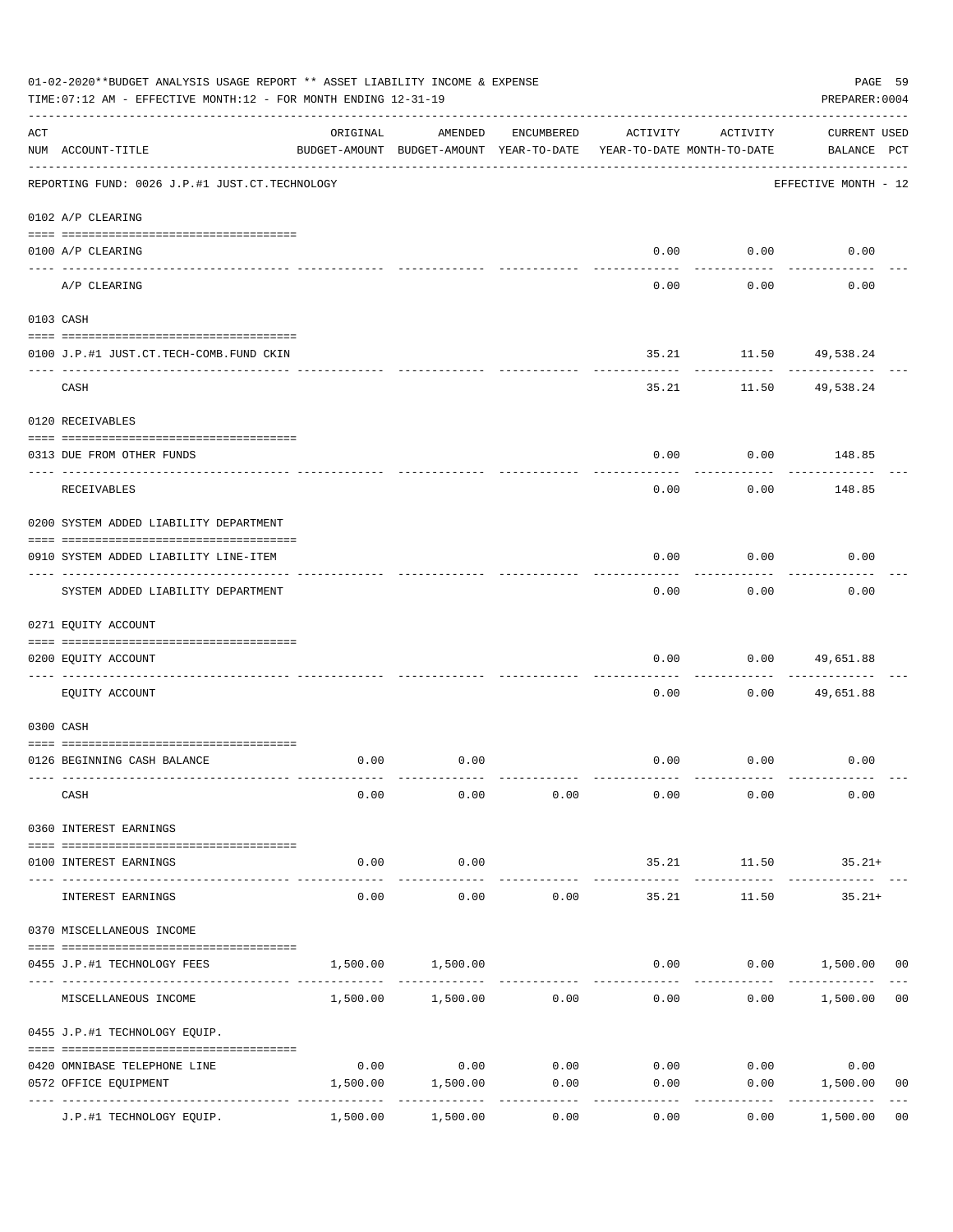| 01-02-2020**BUDGET ANALYSIS USAGE REPORT ** ASSET LIABILITY INCOME & EXPENSE |               |               |              |                            |          | PAGE 60              |                |
|------------------------------------------------------------------------------|---------------|---------------|--------------|----------------------------|----------|----------------------|----------------|
| TIME: 07:12 AM - EFFECTIVE MONTH: 12 - FOR MONTH ENDING 12-31-19             |               |               |              |                            |          | PREPARER: 0004       |                |
| ACT                                                                          | ORIGINAL      | AMENDED       | ENCUMBERED   | ACTIVITY                   | ACTIVITY | <b>CURRENT USED</b>  |                |
| NUM ACCOUNT-TITLE                                                            | BUDGET-AMOUNT | BUDGET-AMOUNT | YEAR-TO-DATE | YEAR-TO-DATE MONTH-TO-DATE |          | BALANCE              | PCT            |
| REPORTING FUND: 0026 J.P.#1 JUST.CT.TECHNOLOGY                               |               |               |              |                            |          | EFFECTIVE MONTH - 12 |                |
| J.P.#1 JUST.CT.TECHNOLOGY                                                    |               |               |              |                            |          |                      |                |
| INCOME TOTALS                                                                | 1,500.00      | 1,500.00      |              | 35.21                      | 11.50    | 1,464.79             | - 02           |
| <b>EXPENSE TOTALS</b>                                                        | 1,500.00      | 1,500.00      | 0.00         | 0.00                       | 0.00     | 1,500.00             | 0 <sub>0</sub> |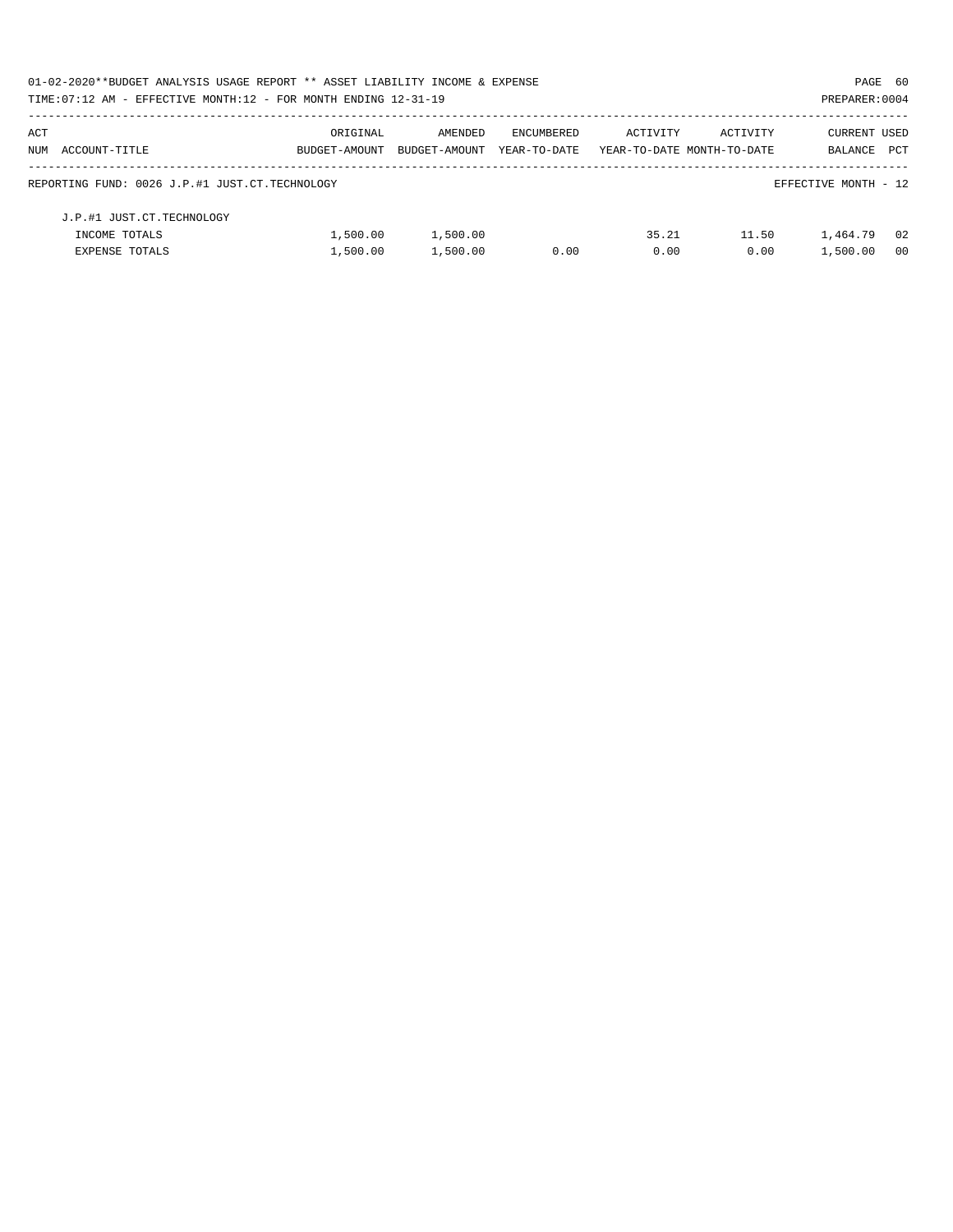|     | 01-02-2020**BUDGET ANALYSIS USAGE REPORT ** ASSET LIABILITY INCOME & EXPENSE<br>TIME:07:12 AM - EFFECTIVE MONTH:12 - FOR MONTH ENDING 12-31-19                                                                                                                                                                                                                                                                                                                                                                                        |                                                                                 |                        |                  |                |                   |                                    |                      |  |
|-----|---------------------------------------------------------------------------------------------------------------------------------------------------------------------------------------------------------------------------------------------------------------------------------------------------------------------------------------------------------------------------------------------------------------------------------------------------------------------------------------------------------------------------------------|---------------------------------------------------------------------------------|------------------------|------------------|----------------|-------------------|------------------------------------|----------------------|--|
| ACT | NUM ACCOUNT-TITLE                                                                                                                                                                                                                                                                                                                                                                                                                                                                                                                     | ORIGINAL<br>BUDGET-AMOUNT BUDGET-AMOUNT YEAR-TO-DATE YEAR-TO-DATE MONTH-TO-DATE | AMENDED                | ENCUMBERED       | ACTIVITY       | ACTIVITY          | <b>CURRENT USED</b><br>BALANCE PCT |                      |  |
|     | REPORTING FUND: 0027 J.P.#2 JUST.CT.TECHNOLOGY                                                                                                                                                                                                                                                                                                                                                                                                                                                                                        |                                                                                 |                        |                  |                |                   | EFFECTIVE MONTH - 12               |                      |  |
|     | 0102 A/P CLEARING                                                                                                                                                                                                                                                                                                                                                                                                                                                                                                                     |                                                                                 |                        |                  |                |                   |                                    |                      |  |
|     | 0100 A/P CLEARING                                                                                                                                                                                                                                                                                                                                                                                                                                                                                                                     |                                                                                 |                        |                  |                | $0.00$ $0.00$     | 0.00                               |                      |  |
|     | A/P CLEARING                                                                                                                                                                                                                                                                                                                                                                                                                                                                                                                          |                                                                                 |                        |                  | 0.00           | 0.00              | 0.00                               |                      |  |
|     | 0103 CASH                                                                                                                                                                                                                                                                                                                                                                                                                                                                                                                             |                                                                                 |                        |                  |                |                   |                                    |                      |  |
|     | 0100 J.P.#2 JUST.CT.TECH-COMB.FUND CKIN                                                                                                                                                                                                                                                                                                                                                                                                                                                                                               |                                                                                 |                        |                  |                |                   | 263.94 2.25 9,535.52               |                      |  |
|     | CASH                                                                                                                                                                                                                                                                                                                                                                                                                                                                                                                                  |                                                                                 |                        |                  | 263.94         | -----------       | 2.25 9,535.52                      |                      |  |
|     | 0120 RECEIVABLES                                                                                                                                                                                                                                                                                                                                                                                                                                                                                                                      |                                                                                 |                        |                  |                |                   |                                    |                      |  |
|     | 0313 DUE FROM OTHER FUNDS                                                                                                                                                                                                                                                                                                                                                                                                                                                                                                             |                                                                                 |                        |                  | 0.00           |                   | $0.00$ 16.00                       |                      |  |
|     | RECEIVABLES                                                                                                                                                                                                                                                                                                                                                                                                                                                                                                                           |                                                                                 |                        |                  | 0.00           | 0.00              | 16.00                              |                      |  |
|     | 0271 EQUITY ACCOUNT                                                                                                                                                                                                                                                                                                                                                                                                                                                                                                                   |                                                                                 |                        |                  |                |                   |                                    |                      |  |
|     | 0200 EQUITY ACCOUNT                                                                                                                                                                                                                                                                                                                                                                                                                                                                                                                   |                                                                                 |                        |                  | 0.00           |                   | $0.00$ 9,287.58                    |                      |  |
|     | EQUITY ACCOUNT                                                                                                                                                                                                                                                                                                                                                                                                                                                                                                                        |                                                                                 |                        |                  | 0.00           | ---------<br>0.00 | 9,287.58                           |                      |  |
|     | 0300 CASH                                                                                                                                                                                                                                                                                                                                                                                                                                                                                                                             |                                                                                 |                        |                  |                |                   |                                    |                      |  |
|     | $\begin{minipage}{0.03\textwidth} \centering \begin{tabular}{ l l l } \hline \texttt{0.03\textwidth} \centering \end{tabular} \end{minipage} \begin{minipage}{0.03\textwidth} \centering \begin{tabular}{ l l l } \hline \texttt{0.03\textwidth} \centering \end{tabular} \end{minipage} \end{minipage} \begin{minipage}{0.03\textwidth} \centering \begin{tabular}{ l l l l } \hline \texttt{0.03\textwidth} \centering \end{tabular} \end{minipage} \end{minipage} \begin{minipage}{0.03\textwidth}$<br>0127 BEGINNING CASH BALANCE |                                                                                 | 1,000.00 1,000.00      |                  | 0.00           |                   | 0.00 1,000.00                      | 00                   |  |
|     | ----------------------------- ----<br>CASH                                                                                                                                                                                                                                                                                                                                                                                                                                                                                            |                                                                                 | 1,000.00 1,000.00      | 0.00             | 0.00           |                   | $0.00$ 1,000.00                    | 0 <sub>0</sub>       |  |
|     | 0360 INTEREST EARNINGS                                                                                                                                                                                                                                                                                                                                                                                                                                                                                                                |                                                                                 |                        |                  |                |                   |                                    |                      |  |
|     | 0100 INTEREST EARNINGS                                                                                                                                                                                                                                                                                                                                                                                                                                                                                                                | 0.00                                                                            | 0.00                   |                  |                | 6.66 2.25         | $6.66+$                            |                      |  |
|     | INTEREST EARNINGS                                                                                                                                                                                                                                                                                                                                                                                                                                                                                                                     | 0.00                                                                            | 0.00                   | 0.00             | 6.66           | 2.25              | 6.66+                              |                      |  |
|     | 0370 MISCELLANEOUS INCOME                                                                                                                                                                                                                                                                                                                                                                                                                                                                                                             |                                                                                 |                        |                  |                |                   |                                    |                      |  |
|     | 0456 J.P.#2 TECHNOLOGY FEES                                                                                                                                                                                                                                                                                                                                                                                                                                                                                                           | 500.00                                                                          | 500.00                 |                  | 257.28         | 0.00              | 242.72 51                          |                      |  |
|     | MISCELLANEOUS INCOME                                                                                                                                                                                                                                                                                                                                                                                                                                                                                                                  | -----------------------------<br>500.00                                         | . <u>.</u> .<br>500.00 | 0.00             | 257.28         | ---------<br>0.00 | 242.72                             | 51                   |  |
|     | 0456 TECHNOLOGY EQUIPMENT                                                                                                                                                                                                                                                                                                                                                                                                                                                                                                             |                                                                                 |                        |                  |                |                   |                                    |                      |  |
|     | 0452 R & M EQUIPMENT                                                                                                                                                                                                                                                                                                                                                                                                                                                                                                                  | 0.00                                                                            | 0.00                   | 0.00             | 0.00           | 0.00              | 0.00                               |                      |  |
|     | 0572 OFFICE EQUIPMENT<br>-----------------                                                                                                                                                                                                                                                                                                                                                                                                                                                                                            | 1,500.00                                                                        | 1,500.00               | 0.00<br>-------- | 0.00           | 0.00              | 1,500.00                           | 00                   |  |
|     | TECHNOLOGY EQUIPMENT                                                                                                                                                                                                                                                                                                                                                                                                                                                                                                                  | 1,500.00                                                                        | 1,500.00               | 0.00             | 0.00           | 0.00              | 1,500.00                           | 0 <sub>0</sub>       |  |
|     | J.P.#2 JUST.CT.TECHNOLOGY                                                                                                                                                                                                                                                                                                                                                                                                                                                                                                             |                                                                                 |                        |                  |                |                   |                                    |                      |  |
|     | INCOME TOTALS<br>EXPENSE TOTALS                                                                                                                                                                                                                                                                                                                                                                                                                                                                                                       | 1,500.00<br>1,500.00                                                            | 1,500.00<br>1,500.00   | 0.00             | 263.94<br>0.00 | 2.25<br>0.00      | 1,236.06<br>1,500.00               | 18<br>0 <sub>0</sub> |  |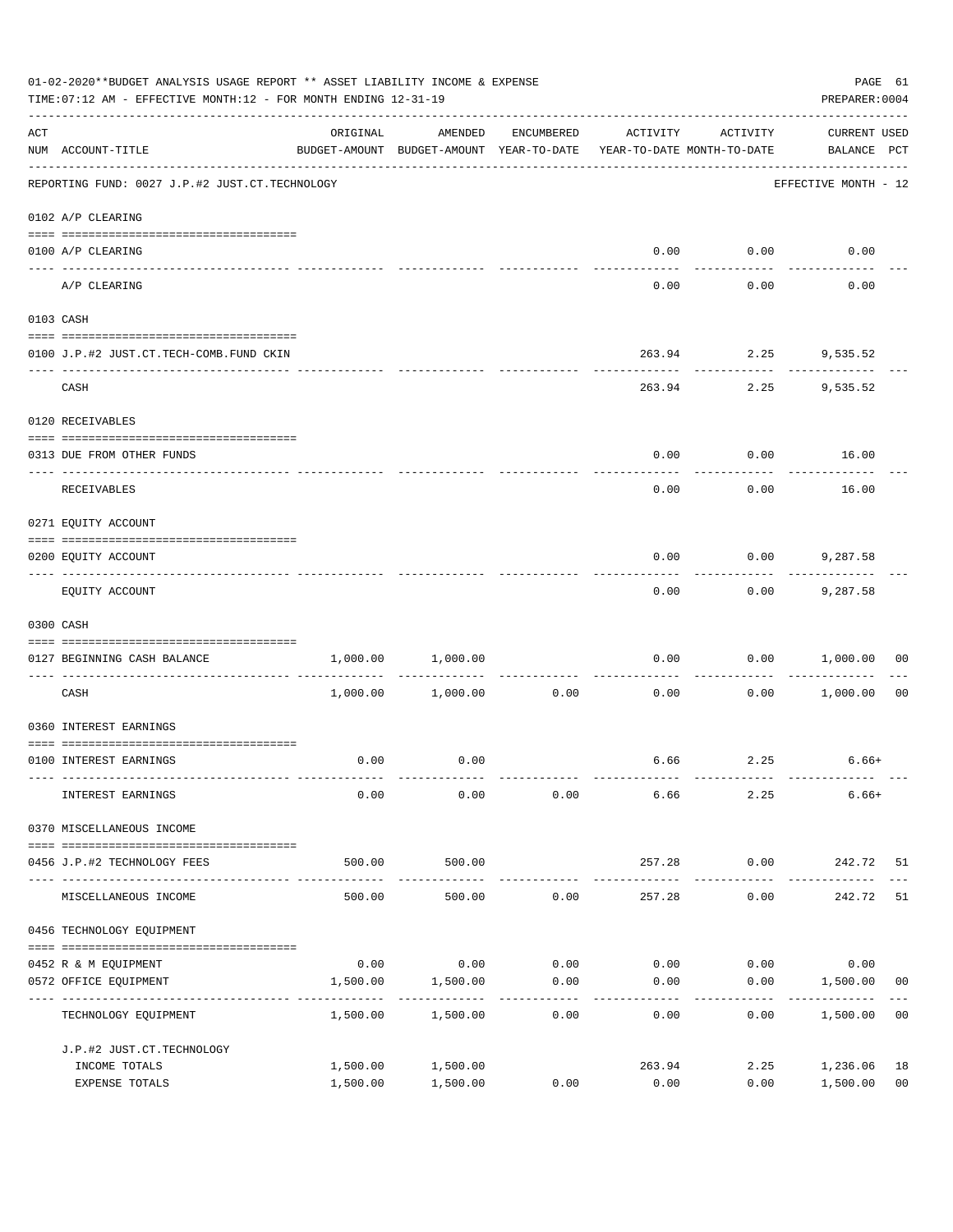|     | 01-02-2020**BUDGET ANALYSIS USAGE REPORT ** ASSET LIABILITY INCOME & EXPENSE<br>TIME: 07:12 AM - EFFECTIVE MONTH: 12 - FOR MONTH ENDING 12-31-19 |          |                                                     |                     |                                        |                                          | PAGE 62<br>PREPARER: 0004          |                      |
|-----|--------------------------------------------------------------------------------------------------------------------------------------------------|----------|-----------------------------------------------------|---------------------|----------------------------------------|------------------------------------------|------------------------------------|----------------------|
| ACT | NUM ACCOUNT-TITLE                                                                                                                                | ORIGINAL | AMENDED<br>BUDGET-AMOUNT BUDGET-AMOUNT YEAR-TO-DATE | ENCUMBERED          | ACTIVITY<br>YEAR-TO-DATE MONTH-TO-DATE | ACTIVITY                                 | <b>CURRENT USED</b><br>BALANCE PCT |                      |
|     | ------------------------------------<br>REPORTING FUND: 0028 J.P.#3 JUST.CT.TECHNOLOGY                                                           |          |                                                     |                     |                                        |                                          | EFFECTIVE MONTH - 12               |                      |
|     | 0102 A/P CLEARING                                                                                                                                |          |                                                     |                     |                                        |                                          |                                    |                      |
|     | 0100 A/P CLEARING                                                                                                                                |          |                                                     |                     | 0.00                                   | 0.00                                     | 0.00                               |                      |
|     | ---- ---------<br>A/P CLEARING                                                                                                                   |          |                                                     |                     | 0.00                                   | 0.00                                     | 0.00                               |                      |
|     | 0103 CASH                                                                                                                                        |          |                                                     |                     |                                        |                                          |                                    |                      |
|     | 0100 J.P.#3 JUST.CT.TECH-COMB.FUND CKIN                                                                                                          |          |                                                     |                     |                                        | $309.56 - 83.58 - 5,912.00$<br>--------- |                                    |                      |
|     | CASH                                                                                                                                             |          |                                                     |                     |                                        | $309.56 - 83.58 -$                       | 5,912.00                           |                      |
|     | 0120 RECEIVABLES                                                                                                                                 |          |                                                     |                     |                                        |                                          |                                    |                      |
|     | 0313 DUE FROM OTHER FUNDS                                                                                                                        |          |                                                     |                     | 0.00                                   | 0.00                                     | 115.18                             |                      |
|     | RECEIVABLES                                                                                                                                      |          |                                                     |                     | 0.00                                   | 0.00                                     | 115.18                             |                      |
|     | 0200 SYSTEM ADDED LIABILITY DEPARTMENT                                                                                                           |          |                                                     |                     |                                        |                                          |                                    |                      |
|     | 0910 SYSTEM ADDED LIABILITY LINE-ITEM                                                                                                            |          |                                                     |                     | 0.00                                   | 0.00                                     | 0.00                               |                      |
|     | SYSTEM ADDED LIABILITY DEPARTMENT                                                                                                                |          |                                                     |                     | 0.00                                   | 0.00                                     | 0.00                               |                      |
|     | 0271 EQUITY ACCOUNT                                                                                                                              |          |                                                     |                     |                                        |                                          |                                    |                      |
|     | 0200 EQUITY ACCOUNT                                                                                                                              |          |                                                     |                     | 0.00                                   | 0.00                                     | 6,336.74                           |                      |
|     | EOUITY ACCOUNT                                                                                                                                   |          |                                                     |                     | 0.00                                   | 0.00                                     | 6,336.74                           |                      |
|     | 0300 CASH                                                                                                                                        |          |                                                     |                     |                                        |                                          |                                    |                      |
|     | 0128 BEGINNING CASH                                                                                                                              |          | 2,800.00 2,800.00                                   |                     | 0.00                                   | 0.00 2,800.00                            |                                    | 0 <sup>0</sup>       |
|     | CASH                                                                                                                                             |          | 2,800.00 2,800.00 0.00                              |                     | 0.00                                   | 0.00                                     | 2,800.00 00                        |                      |
|     | 0360 INTEREST EARNINGS                                                                                                                           |          |                                                     |                     |                                        |                                          |                                    |                      |
|     | 0100 INTEREST EARNINGS                                                                                                                           | 0.00     | 0.00                                                |                     | 4.32                                   | 1.36                                     | $4.32+$                            |                      |
|     | INTEREST EARNINGS                                                                                                                                | 0.00     | 0.00                                                | 0.00                | 4.32                                   | 1.36                                     | $4.32+$                            |                      |
|     | 0370 MISCELLANEOUS INCOME                                                                                                                        |          |                                                     |                     |                                        |                                          |                                    |                      |
|     | 0456 J.P.#3 TECHNOLOGY FEES                                                                                                                      | 700.00   | 700.00                                              |                     | 0.00                                   | $0.00$ 700.00 00                         |                                    |                      |
|     | ----------------- --<br>MISCELLANEOUS INCOME                                                                                                     | 700.00   | 700.00                                              | 0.00                | 0.00                                   | ---------<br>0.00                        | 700.00                             | 0 <sub>0</sub>       |
|     | 0457 TECHNOLOGY EQUIPMENT                                                                                                                        |          |                                                     |                     |                                        |                                          |                                    |                      |
|     |                                                                                                                                                  |          |                                                     |                     | 460.00 460.00 0.00 313.88 84.94 146.12 |                                          |                                    |                      |
|     | 0423 INTERNET SERVICE<br>0572 OFFICE EQUIPMENT                                                                                                   | 3,040.00 | 3,040.00                                            | 0.00                | 0.00                                   | 0.00                                     | 3,040.00                           | 68<br>0 <sub>0</sub> |
|     | TECHNOLOGY EQUIPMENT                                                                                                                             | 3,500.00 | -------------<br>3,500.00                           | -----------<br>0.00 | ------------<br>313.88                 | ------------<br>84.94                    | -------------<br>3,186.12          | 09                   |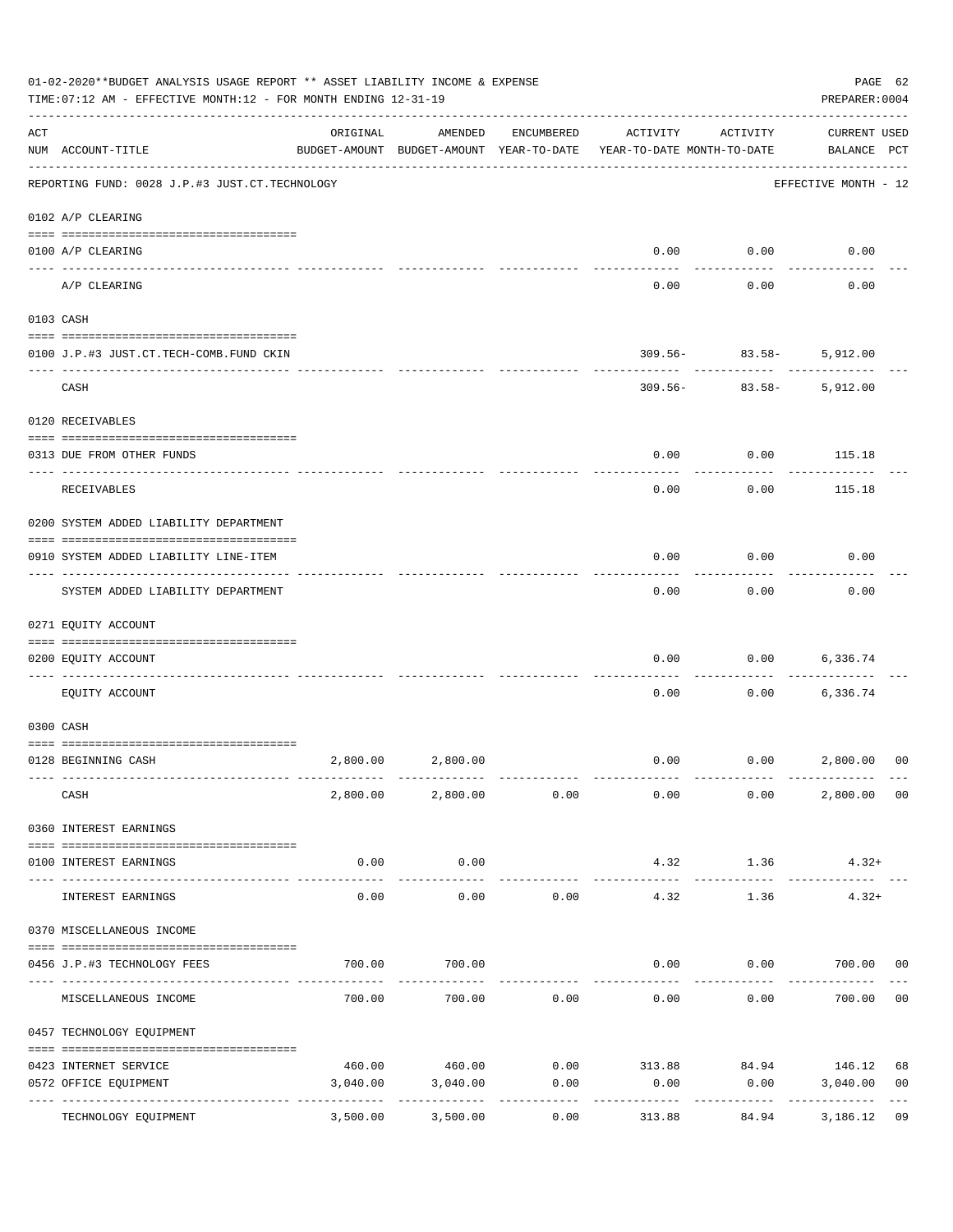| 01-02-2020**BUDGET ANALYSIS USAGE REPORT ** ASSET LIABILITY INCOME & EXPENSE<br>PAGE 63 |               |               |                   |                            |          |                      |      |  |  |  |
|-----------------------------------------------------------------------------------------|---------------|---------------|-------------------|----------------------------|----------|----------------------|------|--|--|--|
| TIME: 07:12 AM - EFFECTIVE MONTH: 12 - FOR MONTH ENDING 12-31-19                        |               |               |                   |                            |          | PREPARER: 0004       |      |  |  |  |
| ACT                                                                                     | ORIGINAL      | AMENDED       | <b>ENCUMBERED</b> | ACTIVITY                   | ACTIVITY | <b>CURRENT USED</b>  |      |  |  |  |
| NUM ACCOUNT-TITLE                                                                       | BUDGET-AMOUNT | BUDGET-AMOUNT | YEAR-TO-DATE      | YEAR-TO-DATE MONTH-TO-DATE |          | BALANCE              | PCT  |  |  |  |
| REPORTING FUND: 0028 J.P.#3 JUST.CT.TECHNOLOGY                                          |               |               |                   |                            |          | EFFECTIVE MONTH - 12 |      |  |  |  |
| J.P.#3 JUST.CT.TECHNOLOGY                                                               |               |               |                   |                            |          |                      |      |  |  |  |
| INCOME TOTALS                                                                           | 3,500.00      | 3,500.00      |                   | 4.32                       | 1.36     | 3,495.68             | - 00 |  |  |  |
| <b>EXPENSE TOTALS</b>                                                                   | 3.500.00      | 3.500.00      | 0.00              | 313.88                     | 84.94    | 3,186.12             | 09   |  |  |  |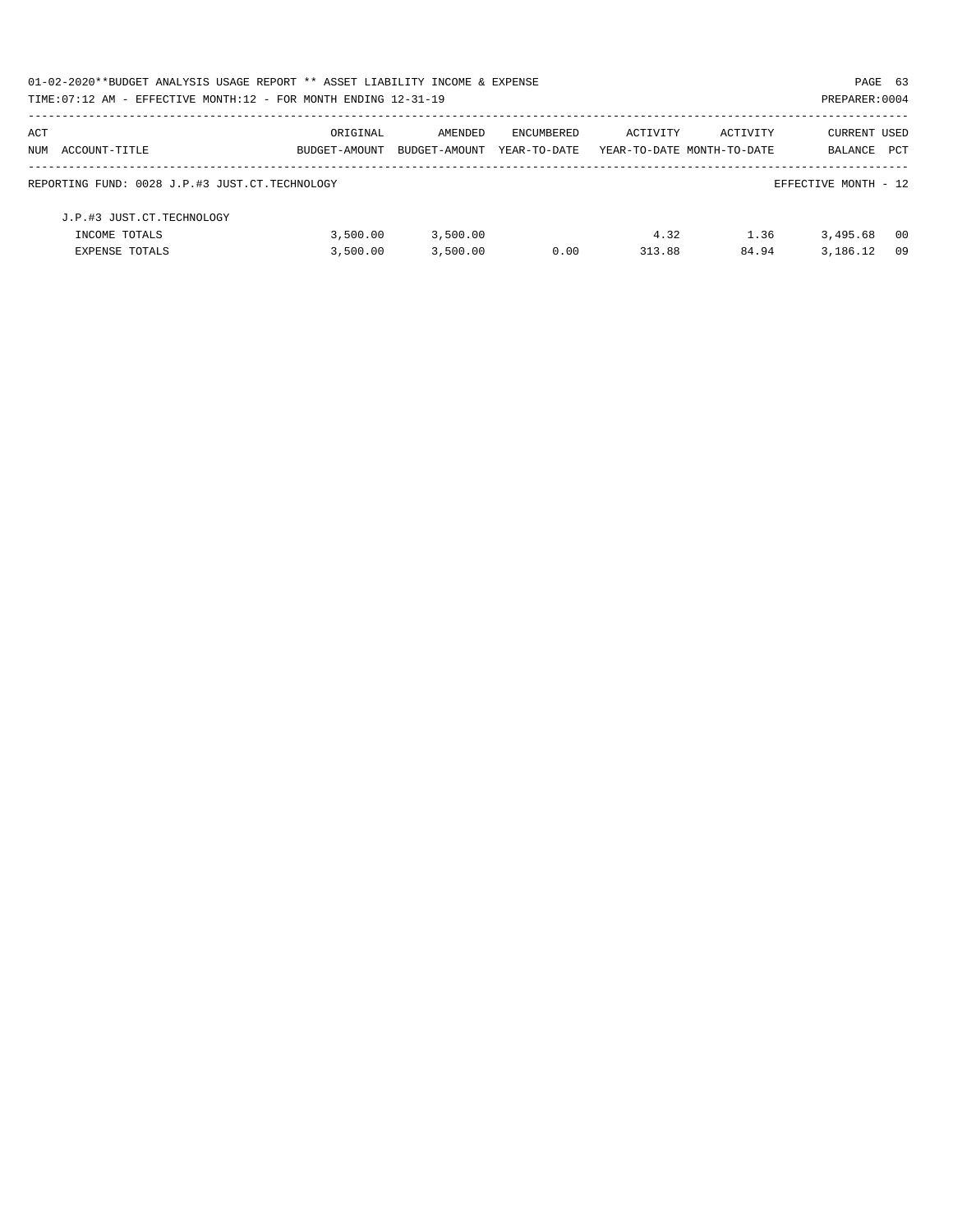|     | 01-02-2020**BUDGET ANALYSIS USAGE REPORT ** ASSET LIABILITY INCOME & EXPENSE<br>TIME: 07:12 AM - EFFECTIVE MONTH: 12 - FOR MONTH ENDING 12-31-19 |          |                                          |            |          |                            | PAGE 64<br>PREPARER: 0004 |
|-----|--------------------------------------------------------------------------------------------------------------------------------------------------|----------|------------------------------------------|------------|----------|----------------------------|---------------------------|
| ACT |                                                                                                                                                  | ORIGINAL | AMENDED                                  | ENCUMBERED | ACTIVITY | ACTIVITY                   | CURRENT USED              |
|     | NUM ACCOUNT-TITLE                                                                                                                                |          | BUDGET-AMOUNT BUDGET-AMOUNT YEAR-TO-DATE |            |          | YEAR-TO-DATE MONTH-TO-DATE | BALANCE<br>$_{\rm PCT}$   |
|     | REPORTING FUND: 0030 SHERIFF WORK RELEASE                                                                                                        |          |                                          |            |          |                            | EFFECTIVE MONTH - 12      |
|     | 0103 CASH                                                                                                                                        |          |                                          |            |          |                            |                           |
|     | 0100 SHERIFF WORK RELEASE-COMB FUND CKI                                                                                                          |          |                                          |            | 0.00     | 0.00                       | 983.14                    |
|     | CASH                                                                                                                                             |          |                                          |            | 0.00     | 0.00                       | 983.14                    |
|     | 0271 EQUITY ACCOUNT                                                                                                                              |          |                                          |            |          |                            |                           |
|     | 0200 EQUITY ACCOUNT                                                                                                                              |          |                                          |            | 0.00     | 0.00                       | 983.14                    |
|     | EQUITY ACCOUNT                                                                                                                                   |          |                                          |            | 0.00     | 0.00                       | 983.14                    |
|     | 0360 INTEREST EARNINGS                                                                                                                           |          |                                          |            |          |                            |                           |
|     | 0100 INTEREST EARNINGS                                                                                                                           | 0.00     | 0.00                                     |            | 0.00     | 0.00                       | 0.00                      |
|     | INTEREST EARNINGS                                                                                                                                | 0.00     | 0.00                                     | 0.00       | 0.00     | 0.00                       | 0.00                      |
|     | 0370 MISCELLANEOUS INCOME                                                                                                                        |          |                                          |            |          |                            |                           |
|     |                                                                                                                                                  |          |                                          |            |          |                            |                           |
|     | 0569 SHERIFF WORK RELEASE<br>-----------                                                                                                         | 0.00     | 0.00                                     |            | 0.00     | 0.00                       | 0.00                      |
|     | MISCELLANEOUS INCOME                                                                                                                             | 0.00     | 0.00                                     | 0.00       | 0.00     | 0.00                       | 0.00                      |
|     | 0569 WORK RELEASE                                                                                                                                |          |                                          |            |          |                            |                           |
|     |                                                                                                                                                  |          |                                          |            |          |                            |                           |
|     | 0310 OFFICE SUPPLIES                                                                                                                             | 0.00     | 0.00                                     | 0.00       | 0.00     | 0.00                       | 0.00                      |
|     | 0421 ONLINE RESEARCH                                                                                                                             | 0.00     | 0.00                                     | 0.00       | 0.00     | 0.00                       | 0.00                      |
|     | 0571 EQUIPMENT                                                                                                                                   | 0.00     | 0.00                                     | 0.00       | 0.00     | 0.00                       | 0.00                      |
|     | <b>WORK RELEASE</b>                                                                                                                              | 0.00     | 0.00                                     | 0.00       | 0.00     | 0.00                       | 0.00                      |
|     | SHERIFF WORK RELEASE                                                                                                                             |          |                                          |            |          |                            |                           |
|     | INCOME TOTALS                                                                                                                                    | 0.00     | 0.00                                     |            | 0.00     | 0.00                       | 0.00                      |
|     | <b>EXPENSE TOTALS</b>                                                                                                                            | 0.00     | 0.00                                     | 0.00       | 0.00     | 0.00                       | 0.00                      |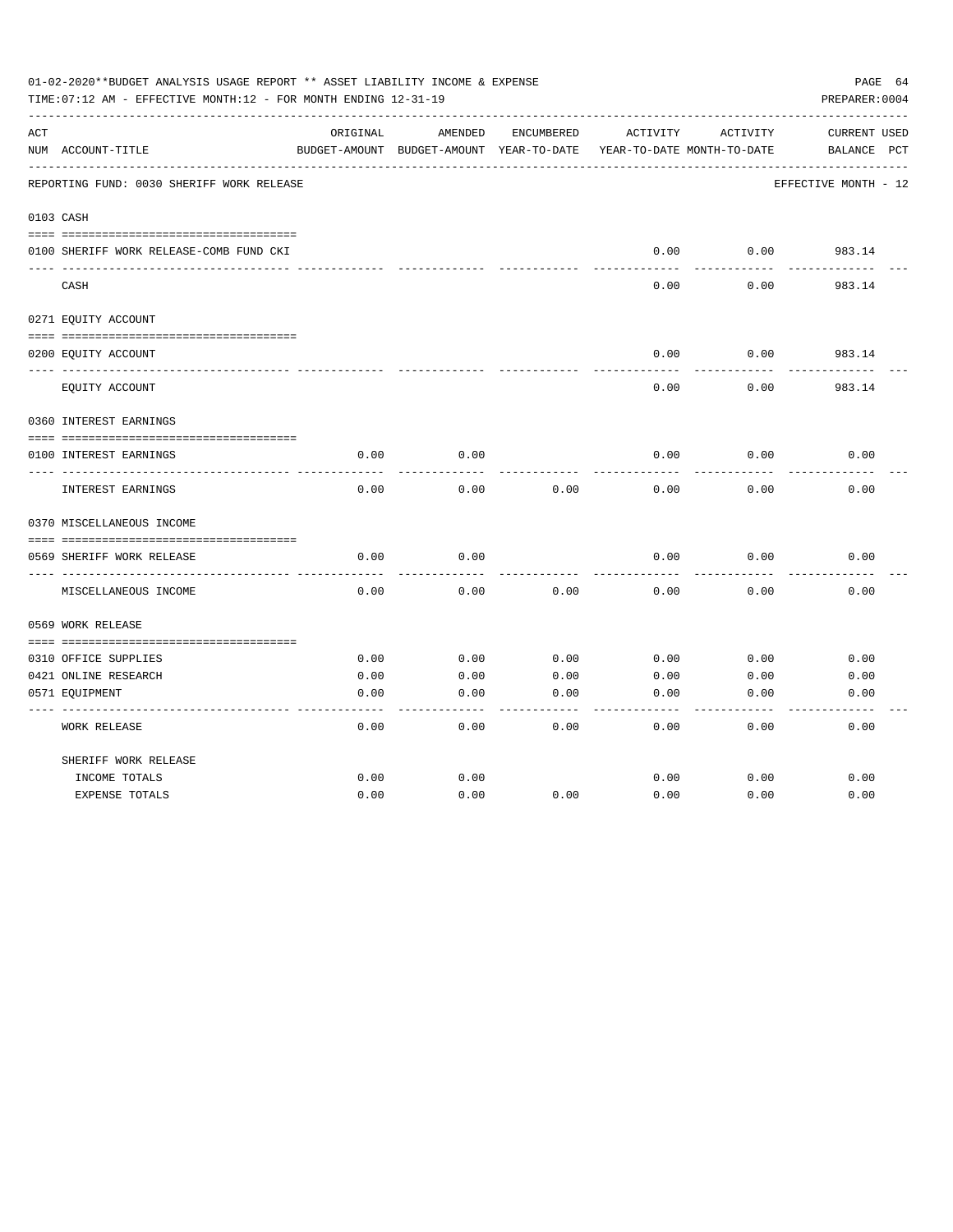|     | 01-02-2020**BUDGET ANALYSIS USAGE REPORT ** ASSET LIABILITY INCOME & EXPENSE<br>TIME: 07:12 AM - EFFECTIVE MONTH: 12 - FOR MONTH ENDING 12-31-19 |          |                                                                  |                      |                     |                                        | PREPARER: 0004                                   | PAGE 65        |
|-----|--------------------------------------------------------------------------------------------------------------------------------------------------|----------|------------------------------------------------------------------|----------------------|---------------------|----------------------------------------|--------------------------------------------------|----------------|
| ACT | NUM ACCOUNT-TITLE                                                                                                                                | ORIGINAL | AMENDED<br>BUDGET-AMOUNT BUDGET-AMOUNT YEAR-TO-DATE              | ENCUMBERED           | ACTIVITY            | ACTIVITY<br>YEAR-TO-DATE MONTH-TO-DATE | <b>CURRENT USED</b><br>BALANCE PCT               |                |
|     | REPORTING FUND: 0031 COURTHOUSE RESTORATION FUND                                                                                                 |          |                                                                  |                      |                     |                                        | EFFECTIVE MONTH - 12                             |                |
|     | 0103 CASH                                                                                                                                        |          |                                                                  |                      |                     |                                        |                                                  |                |
|     |                                                                                                                                                  |          |                                                                  |                      |                     |                                        |                                                  |                |
|     | 0100 COURTHOUSE RESTORATION-COMB.FUND                                                                                                            |          |                                                                  |                      | 0.00                | 0.00                                   | 115.00                                           |                |
|     | 0175 TEXPOOL                                                                                                                                     |          |                                                                  |                      | 0.00                | 0.00                                   | 0.00                                             |                |
|     | CASH                                                                                                                                             |          |                                                                  |                      | 0.00                | 0.00                                   | 115.00                                           |                |
|     | 0120 RECEIVABLES                                                                                                                                 |          |                                                                  |                      |                     |                                        |                                                  |                |
|     |                                                                                                                                                  |          |                                                                  |                      |                     |                                        |                                                  |                |
|     | 0310 GRANT RECEIVED FROM THC                                                                                                                     |          |                                                                  |                      | 0.00                | 0.00                                   | 111,327.70                                       |                |
|     | 0313 DUE FROM OTHER FUNDS                                                                                                                        |          |                                                                  |                      | 0.00                | 0.00                                   | 0.00                                             |                |
|     | RECEIVABLES                                                                                                                                      |          |                                                                  |                      | 0.00                | 0.00                                   | 111,327.70                                       |                |
|     | 0200 LIABILITY ACCOUNT                                                                                                                           |          |                                                                  |                      |                     |                                        |                                                  |                |
|     | 0900 SYSTEM ADDED LIABILITY LINE-ITEM                                                                                                            |          |                                                                  |                      | 0.00                | 0.00                                   | 0.00                                             |                |
|     | LIABILITY ACCOUNT                                                                                                                                |          |                                                                  |                      | 0.00                | 0.00                                   | 0.00                                             |                |
|     | 0271 EQUITY ACCOUNT                                                                                                                              |          |                                                                  |                      |                     |                                        |                                                  |                |
|     |                                                                                                                                                  |          |                                                                  |                      |                     |                                        |                                                  |                |
|     | 0200 EQUITY ACCOUNT<br>---- ---------------                                                                                                      |          |                                                                  |                      | 0.00                | 0.00                                   | 111,442.70                                       |                |
|     | EQUITY ACCOUNT                                                                                                                                   |          |                                                                  |                      | 0.00                | 0.00                                   | 111,442.70                                       |                |
|     | 0300 CASH                                                                                                                                        |          |                                                                  |                      |                     |                                        |                                                  |                |
|     | 0131 BEGINNING CASH BALANCE                                                                                                                      | 0.00     | 0.00                                                             |                      | 0.00                | 0.00                                   | 0.00                                             |                |
|     | CASH                                                                                                                                             | 0.00     | 0.00                                                             | 0.00                 | 0.00                | 0.00                                   | 0.00                                             |                |
|     | 0330 GRANT INCOME                                                                                                                                |          |                                                                  |                      |                     |                                        |                                                  |                |
|     |                                                                                                                                                  |          |                                                                  |                      |                     |                                        |                                                  |                |
|     | 0510 COURTHOUSE RESTORATION                                                                                                                      |          | 2,639,260.00 2,639,260.00                                        |                      |                     | -------------                          | $0.00$ $0.00$ $2,639,260.00$ 00<br>------------- |                |
|     | GRANT INCOME                                                                                                                                     |          | 2,639,260.00 2,639,260.00 0.00                                   |                      |                     |                                        | $0.00$ $0.00$ $2,639,260.00$ 00                  |                |
|     | 0370 MISCELLANEOUS INCOME                                                                                                                        |          |                                                                  |                      |                     |                                        |                                                  |                |
|     | 0131 RESTORATION DONATIONS                                                                                                                       | 0.00     | 0.00<br>-------------                                            |                      |                     | $0.00$ $0.00$                          | 0.00                                             |                |
|     | MISCELLANEOUS INCOME                                                                                                                             | 0.00     | 0.00                                                             | 0.00                 |                     | 0.00<br>0.00                           | 0.00                                             |                |
|     | 0509 CONTINGENCY                                                                                                                                 |          |                                                                  |                      |                     |                                        |                                                  |                |
|     | 0475 CONTINGENCY                                                                                                                                 |          | $245,080.00$ $245,080.00$ $0.00$ $0.00$ $0.00$ $245,080.00$ $00$ |                      |                     |                                        |                                                  |                |
|     | CONTINGENCY                                                                                                                                      |          | 245,080.00 245,080.00                                            | ------------<br>0.00 | -----------<br>0.00 |                                        | 0.00 245,080.00                                  | 0 <sub>0</sub> |
|     | 0510 COURTHOUSE RESTORATION PHASE 1                                                                                                              |          |                                                                  |                      |                     |                                        |                                                  |                |
|     |                                                                                                                                                  |          |                                                                  |                      |                     |                                        |                                                  |                |
|     | 0403 ARCHITECTURAL FEES                                                                                                                          | 0.00     | 0.00                                                             | 0.00                 | 0.00                | 0.00                                   | 0.00                                             |                |
|     | 0451 ASBESTOS ABATEMENT                                                                                                                          | 0.00     | 0.00                                                             | 0.00                 | 0.00                | 0.00                                   | 0.00                                             |                |
|     | 0482 DEMOLITION                                                                                                                                  | 0.00     | 0.00                                                             | 0.00                 | 0.00                | 0.00                                   | 0.00                                             |                |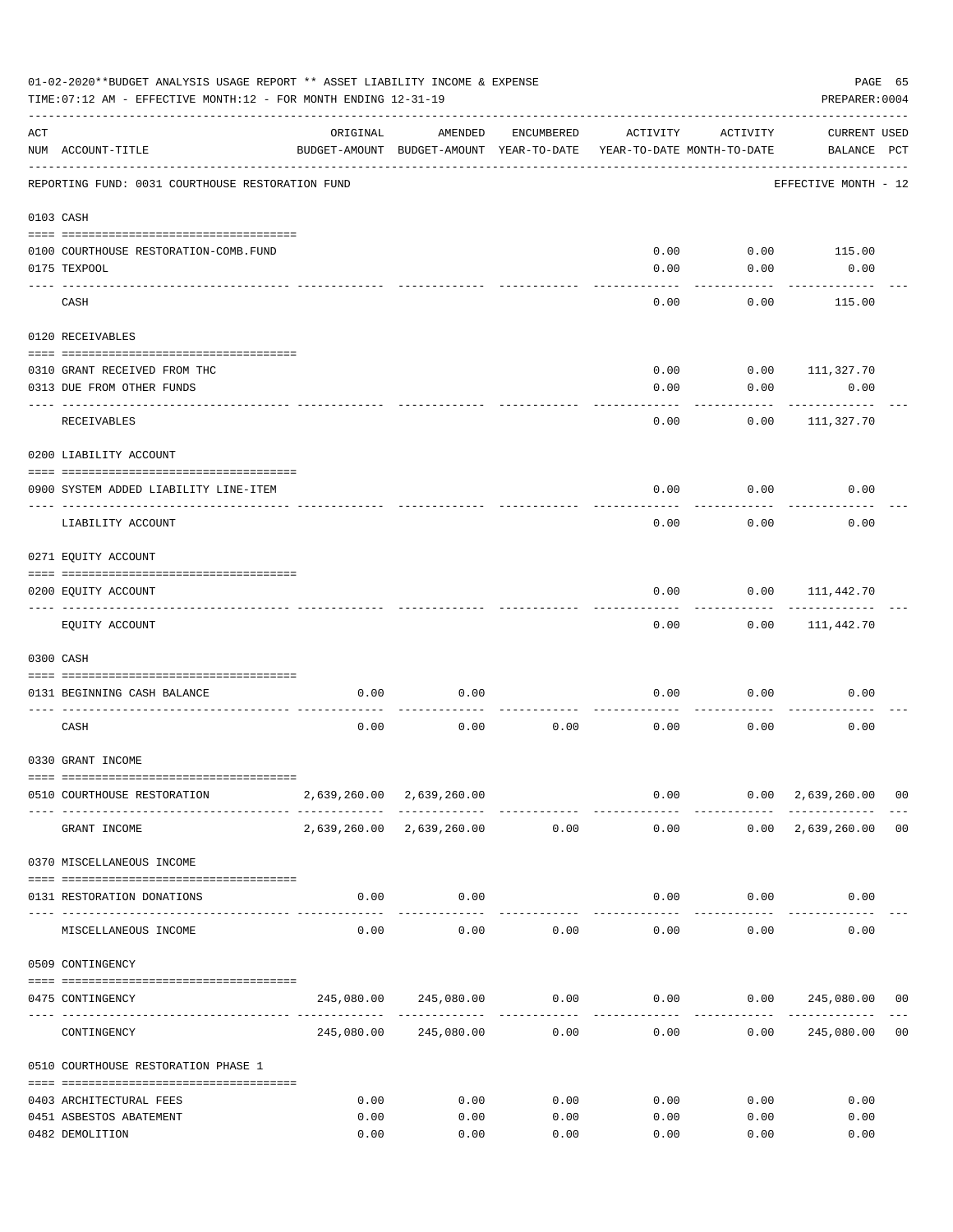| ACT |                                                                                          | ORIGINAL     | AMENDED                              | ENCUMBERED                  | ACTIVITY | ACTIVITY          | <b>CURRENT USED</b>               |    |
|-----|------------------------------------------------------------------------------------------|--------------|--------------------------------------|-----------------------------|----------|-------------------|-----------------------------------|----|
|     | NUM ACCOUNT-TITLE<br>BUDGET-AMOUNT BUDGET-AMOUNT YEAR-TO-DATE YEAR-TO-DATE_MONTH-TO-DATE |              |                                      |                             |          |                   | BALANCE PCT                       |    |
|     | REPORTING FUND: 0031 COURTHOUSE RESTORATION FUND                                         |              |                                      |                             |          |                   | EFFECTIVE MONTH - 12              |    |
|     | 0490 MISCELLANEOUS                                                                       | 0.00         | 0.00                                 | $0.00$ $0.00$ $0.00$ $0.00$ |          |                   | 0.00                              |    |
|     | COURTHOUSE RESTORATION PHASE 1                                                           | 0.00         | 0.00                                 | 0.00                        |          | $0.00$ and $0.00$ | 0.00<br>0.00                      |    |
|     | 0511 COURTHOUSE RESTORATION PHASE 2                                                      |              |                                      |                             |          |                   |                                   |    |
|     | ==================================                                                       |              |                                      |                             |          |                   |                                   |    |
|     | 0165 CONSTRUCTION                                                                        |              | $2,336,180.00$ $2,336,180.00$ $0.00$ |                             | 0.00     |                   | $0.00 \quad 2,336,180.00$         | 00 |
|     | 0403 ARCHITECTURAL FEES                                                                  |              | 58,000.00 58,000.00                  | 0.00                        | 0.00     |                   | 58,000.00<br>0.00                 | 00 |
|     | 0451 ASBESTOS & OTHER TESTING                                                            | 0.00         | 0.00                                 | 0.00                        | 0.00     |                   | 0.00<br>0.00                      |    |
|     | 0453 IT DESIGN                                                                           | 0.00         | 0.00                                 | 0.00                        | 0.00     |                   | 0.00<br>0.00                      |    |
|     | 0455 SECURITY                                                                            | 0.00         | 0.00                                 | 0.00                        | 0.00     | 0.00              | 0.00                              |    |
|     | COURTHOUSE RESTORATION PHASE 2 2,394,180.00 2,394,180.00                                 |              |                                      | 0.00                        |          | ------------      | $0.00$ $0.00$ $2.394.180.00$ $00$ |    |
|     | COURTHOUSE RESTORATION FUND                                                              |              |                                      |                             |          |                   |                                   |    |
|     | INCOME TOTALS                                                                            |              | 2,639,260.00 2,639,260.00            |                             |          |                   | $0.00$ $0.00$ $2.639.260.00$ 00   |    |
|     | <b>EXPENSE TOTALS</b>                                                                    | 2,639,260.00 | 2,639,260.00                         | 0.00                        | 0.00     | 0.00              | 2,639,260.00                      | 00 |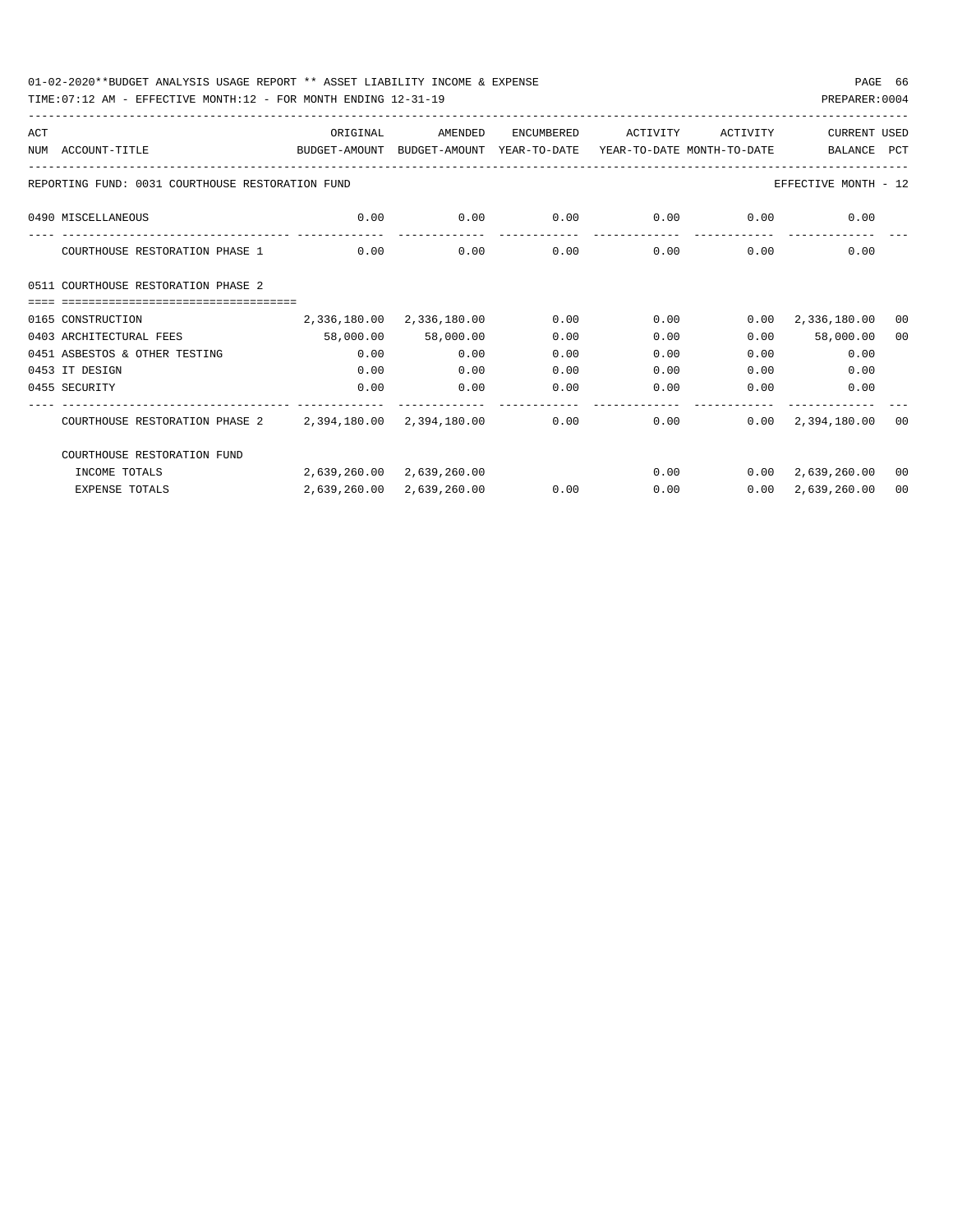|     | 01-02-2020**BUDGET ANALYSIS USAGE REPORT ** ASSET LIABILITY INCOME & EXPENSE<br>TIME: 07:12 AM - EFFECTIVE MONTH: 12 - FOR MONTH ENDING 12-31-19 |          |         |            |                                                                                 |                              | PAGE 67<br>PREPARER: 0004   |
|-----|--------------------------------------------------------------------------------------------------------------------------------------------------|----------|---------|------------|---------------------------------------------------------------------------------|------------------------------|-----------------------------|
| ACT | NUM ACCOUNT-TITLE                                                                                                                                | ORIGINAL | AMENDED | ENCUMBERED | ACTIVITY<br>BUDGET-AMOUNT BUDGET-AMOUNT YEAR-TO-DATE YEAR-TO-DATE MONTH-TO-DATE | ACTIVITY                     | CURRENT USED<br>BALANCE PCT |
|     | REPORTING FUND: 0033 BAIL BONDSMAN APP. FEES                                                                                                     |          |         |            |                                                                                 |                              | EFFECTIVE MONTH - 12        |
|     | 0102 A/P CLEARING                                                                                                                                |          |         |            |                                                                                 |                              |                             |
|     | 0100 A/P CLEARING                                                                                                                                |          |         |            | 0.00                                                                            | 0.00                         | 0.00                        |
|     | ---- ---------<br>A/P CLEARING                                                                                                                   |          |         |            | 0.00                                                                            | 0.00                         | 0.00                        |
|     | 0103 BAIL BONDSMAN AP.FEE CASH                                                                                                                   |          |         |            |                                                                                 |                              |                             |
|     | 0100 BAIL BONDSMAN APP.-COMB FUND CKING                                                                                                          |          |         |            |                                                                                 | $168.71 - 168.71 - 8,428.03$ |                             |
|     | BAIL BONDSMAN AP.FEE CASH                                                                                                                        |          |         |            |                                                                                 | $168.71 - 168.71 - 8,428.03$ |                             |
|     | 0271 EQUITY ACCOUNT                                                                                                                              |          |         |            |                                                                                 |                              |                             |
|     | 0200 EQUITY ACCOUNT                                                                                                                              |          |         |            |                                                                                 | $0.00$ $0.00$ $8,596.74$     |                             |
|     | EQUITY ACCOUNT                                                                                                                                   |          |         |            | 0.00                                                                            | 0.00                         | 8,596.74                    |
|     | 0300 CASH                                                                                                                                        |          |         |            |                                                                                 |                              |                             |
|     | 0133 BEGINNING CASH BALANCE                                                                                                                      | 0.00     | 0.00    |            | 0.00                                                                            | 0.00                         | 0.00                        |
|     | CASH                                                                                                                                             | 0.00     | 0.00    | 0.00       | 0.00                                                                            | 0.00                         | 0.00                        |
|     | 0340 BAIL BOND APPLICATION FEE                                                                                                                   |          |         |            |                                                                                 |                              |                             |
|     | 0480 APPLICATION FEE                                                                                                                             | 500.00   | 500.00  |            | 0.00                                                                            | 0.00                         | 500.00<br>00                |
|     | BAIL BOND APPLICATION FEE                                                                                                                        | 500.00   | 500.00  | 0.00       | 0.00                                                                            | 0.00                         | 0 <sup>0</sup><br>500.00    |
|     | 0498 BAIL BONDSMAN EXP.                                                                                                                          |          |         |            |                                                                                 |                              |                             |
|     | 0310 OFFICE SUPPLIES                                                                                                                             |          |         |            | 500.00 500.00 0.00 168.71 168.71 331.29 34                                      |                              |                             |
|     | 0427 OUT OF COUNTY TRAVEL                                                                                                                        | 0.00     | 0.00    | 0.00       | 0.00                                                                            | 0.00                         | 0.00                        |
|     | BAIL BONDSMAN EXP.                                                                                                                               | 500.00   | 500.00  | 0.00       | 168.71                                                                          | 168.71                       | 34<br>331.29                |
|     | BAIL BONDSMAN APP. FEES                                                                                                                          |          |         |            |                                                                                 |                              |                             |
|     | INCOME TOTALS                                                                                                                                    | 500.00   | 500.00  |            | 0.00                                                                            | 0.00                         | 500.00<br>00                |
|     | EXPENSE TOTALS                                                                                                                                   | 500.00   | 500.00  | 0.00       | 168.71                                                                          | 168.71                       | 331.29<br>34                |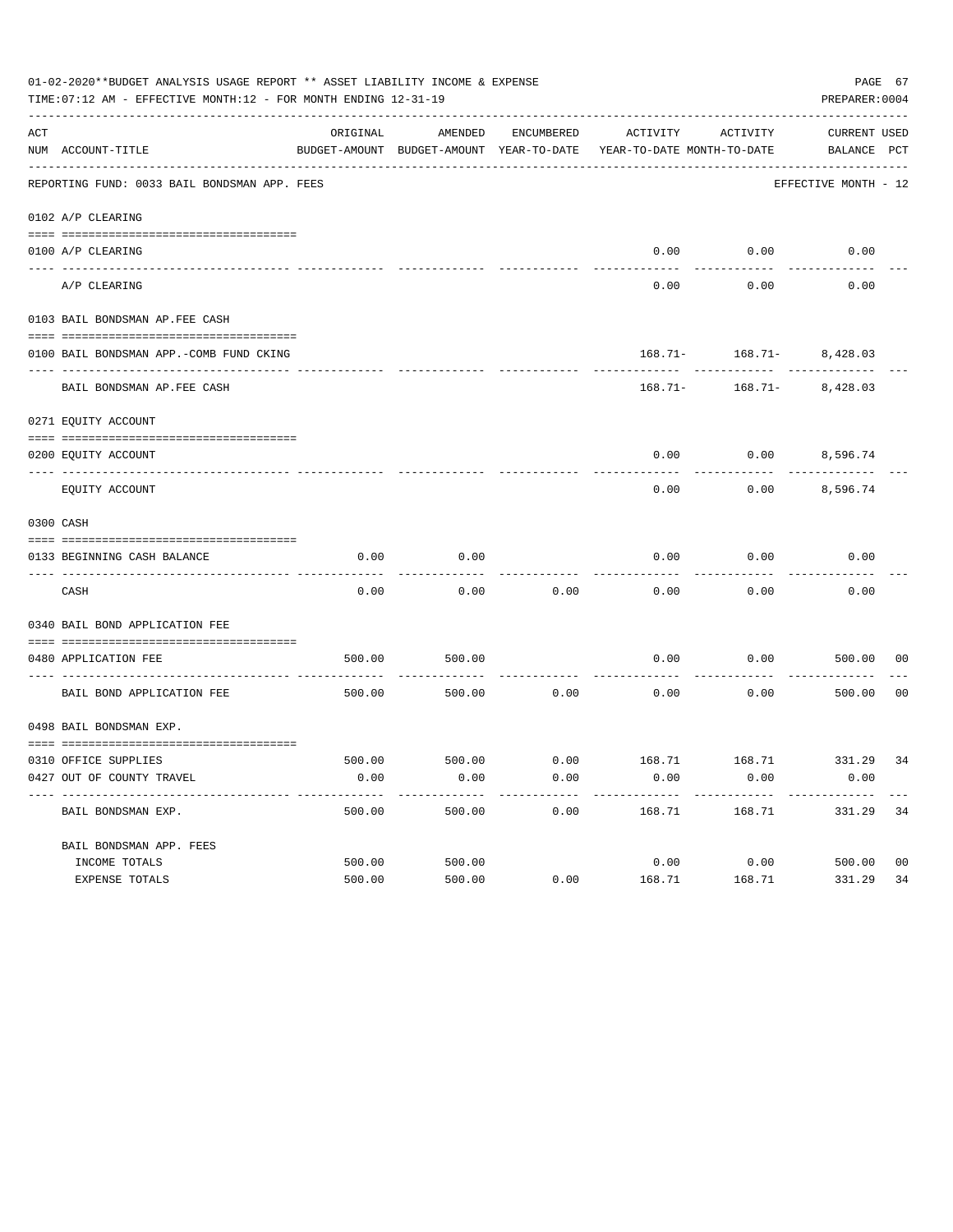|     | 01-02-2020**BUDGET ANALYSIS USAGE REPORT ** ASSET LIABILITY INCOME & EXPENSE<br>PAGE 68<br>TIME: 07:12 AM - EFFECTIVE MONTH: 12 - FOR MONTH ENDING 12-31-19<br>PREPARER: 0004                                                                                                                                                                                                                                                                                                                  |           |                                                                                |                   |                  |                                                            |                                           |                |
|-----|------------------------------------------------------------------------------------------------------------------------------------------------------------------------------------------------------------------------------------------------------------------------------------------------------------------------------------------------------------------------------------------------------------------------------------------------------------------------------------------------|-----------|--------------------------------------------------------------------------------|-------------------|------------------|------------------------------------------------------------|-------------------------------------------|----------------|
| ACT | NUM ACCOUNT-TITLE                                                                                                                                                                                                                                                                                                                                                                                                                                                                              | ORIGINAL  | AMENDED<br>BUDGET-AMOUNT BUDGET-AMOUNT YEAR-TO-DATE YEAR-TO-DATE MONTH-TO-DATE | ENCUMBERED        | ACTIVITY         | ACTIVITY                                                   | <b>CURRENT USED</b><br>BALANCE PCT        |                |
|     | REPORTING FUND: 0034 DISTRICT CT.RECORDS ARCHIVE                                                                                                                                                                                                                                                                                                                                                                                                                                               |           |                                                                                |                   |                  |                                                            | -----------------<br>EFFECTIVE MONTH - 12 |                |
|     | 0100 PAYROLL                                                                                                                                                                                                                                                                                                                                                                                                                                                                                   |           |                                                                                |                   |                  |                                                            |                                           |                |
|     |                                                                                                                                                                                                                                                                                                                                                                                                                                                                                                |           |                                                                                |                   |                  |                                                            |                                           |                |
|     | 0100 PAYROLL<br>---- -------<br>--------------------------- --------                                                                                                                                                                                                                                                                                                                                                                                                                           |           |                                                                                |                   |                  | $0.00$ $0.00$<br>----------                                | 0.00                                      |                |
|     | PAYROLL                                                                                                                                                                                                                                                                                                                                                                                                                                                                                        |           |                                                                                |                   | 0.00             | 0.00                                                       | 0.00                                      |                |
|     | 0103 CASH                                                                                                                                                                                                                                                                                                                                                                                                                                                                                      |           |                                                                                |                   |                  |                                                            |                                           |                |
|     | 0100 DISTRICT CT.REC.ARCHIVE COMB.FUND                                                                                                                                                                                                                                                                                                                                                                                                                                                         |           |                                                                                |                   |                  | 1,261.64 328.01 33,380.32                                  |                                           |                |
|     | CASH                                                                                                                                                                                                                                                                                                                                                                                                                                                                                           |           |                                                                                |                   |                  | -----------------------------<br>1,261.64 328.01 33,380.32 |                                           |                |
|     | 0120 RECEIVABLES                                                                                                                                                                                                                                                                                                                                                                                                                                                                               |           |                                                                                |                   |                  |                                                            |                                           |                |
|     | 0313 DUE FROM OTHER FUNDS                                                                                                                                                                                                                                                                                                                                                                                                                                                                      |           |                                                                                |                   | 0.00             | $0.00$ 252.97                                              |                                           |                |
|     | RECEIVABLES                                                                                                                                                                                                                                                                                                                                                                                                                                                                                    |           |                                                                                |                   | 0.00             | 0.00                                                       | 252.97                                    |                |
|     | 0271 EQUITY ACCOUNT                                                                                                                                                                                                                                                                                                                                                                                                                                                                            |           |                                                                                |                   |                  |                                                            |                                           |                |
|     | 0200 EQUITY ACCOUNT                                                                                                                                                                                                                                                                                                                                                                                                                                                                            |           |                                                                                |                   | 0.00             | $0.00$ 32,371.65                                           |                                           |                |
|     | EQUITY ACCOUNT                                                                                                                                                                                                                                                                                                                                                                                                                                                                                 |           |                                                                                |                   | --------<br>0.00 | ---------                                                  | .<br>$0.00$ $32,371.65$                   |                |
|     | 0300 CASH                                                                                                                                                                                                                                                                                                                                                                                                                                                                                      |           |                                                                                |                   |                  |                                                            |                                           |                |
|     | $\begin{minipage}{0.03\textwidth} \begin{tabular}{l} \textbf{0.04\textwidth} \textbf{0.04\textwidth} \textbf{0.04\textwidth} \textbf{0.04\textwidth} \textbf{0.04\textwidth} \textbf{0.04\textwidth} \textbf{0.04\textwidth} \textbf{0.04\textwidth} \textbf{0.04\textwidth} \textbf{0.04\textwidth} \textbf{0.04\textwidth} \textbf{0.04\textwidth} \textbf{0.04\textwidth} \textbf{0.04\textwidth} \textbf{0.04\textwidth} \textbf{0.04\textwidth} \textbf{0$<br>0134 BEGINNING CASH BALANCE | 25,000.00 | 25,000.00                                                                      |                   | 0.00             |                                                            | 0.000025,000.00                           | 0 <sub>0</sub> |
|     | ----------------------------- -------<br>CASH                                                                                                                                                                                                                                                                                                                                                                                                                                                  |           | 25,000.00 25,000.00                                                            | 0.00              | 0.00             | 0.00                                                       | 25,000.00                                 | 0 <sub>0</sub> |
|     | 0360 INTEREST INCOME                                                                                                                                                                                                                                                                                                                                                                                                                                                                           |           |                                                                                |                   |                  |                                                            |                                           |                |
|     | 0100 INTEREST INCOME                                                                                                                                                                                                                                                                                                                                                                                                                                                                           | 0.00      | 0.00                                                                           |                   |                  | 23.27 7.72                                                 | $23.27+$                                  |                |
|     | INTEREST INCOME                                                                                                                                                                                                                                                                                                                                                                                                                                                                                | 0.00      | 0.00                                                                           | 0.00              | 23.27            | 7.72                                                       | $23.27+$                                  |                |
|     | 0370 MISCELLANEOUS INCOME                                                                                                                                                                                                                                                                                                                                                                                                                                                                      |           |                                                                                |                   |                  |                                                            |                                           |                |
|     | 0450 DISTRICT CT.RECORDS ARCHIVE FEE                                                                                                                                                                                                                                                                                                                                                                                                                                                           |           | 4,000.00 4,000.00                                                              |                   |                  | 1,238.37 320.29 2,761.63 31                                |                                           |                |
|     | MISCELLANEOUS INCOME                                                                                                                                                                                                                                                                                                                                                                                                                                                                           | 4,000.00  | 4,000.00                                                                       |                   | $0.00$ 1,238.37  | 320.29                                                     | 2,761.63                                  | 31             |
|     | 0450 DISTRICT CT.RECORDS ARCHIVE EQUIPM                                                                                                                                                                                                                                                                                                                                                                                                                                                        |           |                                                                                |                   |                  |                                                            |                                           |                |
|     | 0107 SALARYTEMP/EXTRA                                                                                                                                                                                                                                                                                                                                                                                                                                                                          | 0.00      | 0.00                                                                           | 0.00              | 0.00             | 0.00                                                       | 0.00                                      |                |
|     | 0201 SOCIAL SECURITY TAXES                                                                                                                                                                                                                                                                                                                                                                                                                                                                     | 0.00      | 0.00                                                                           | 0.00              | 0.00             | 0.00                                                       | 0.00                                      |                |
|     | 0203 RETIREMENT                                                                                                                                                                                                                                                                                                                                                                                                                                                                                | 0.00      | 0.00                                                                           | 0.00              | 0.00             | 0.00                                                       | 0.00                                      |                |
|     | 0204 WORKERS COMPENSATION                                                                                                                                                                                                                                                                                                                                                                                                                                                                      | 0.00      | 0.00                                                                           | 0.00              | 0.00             | 0.00                                                       | 0.00                                      |                |
|     | 0205 MEDICARE TAX                                                                                                                                                                                                                                                                                                                                                                                                                                                                              | 0.00      | 0.00                                                                           | 0.00              | 0.00             | 0.00                                                       | 0.00                                      |                |
|     | 0572 OFFICE EQUIPMENT                                                                                                                                                                                                                                                                                                                                                                                                                                                                          | 29,000.00 | 29,000.00                                                                      | 0.00              | 0.00             | 0.00                                                       | 29,000.00                                 | 00             |
|     | DISTRICT CT.RECORDS ARCHIVE EQUIPM 29,000.00                                                                                                                                                                                                                                                                                                                                                                                                                                                   |           | -----------<br>29,000.00                                                       | ---------<br>0.00 | ------<br>0.00   | ---------<br>0.00                                          | ------------<br>29,000.00                 | 0 <sub>0</sub> |
|     | DISTRICT CT.RECORDS ARCHIVE                                                                                                                                                                                                                                                                                                                                                                                                                                                                    |           |                                                                                |                   |                  |                                                            |                                           |                |
|     | INCOME TOTALS                                                                                                                                                                                                                                                                                                                                                                                                                                                                                  | 29,000.00 | 29,000.00                                                                      |                   | 1,261.64         | 328.01                                                     | 27,738.36                                 | 04             |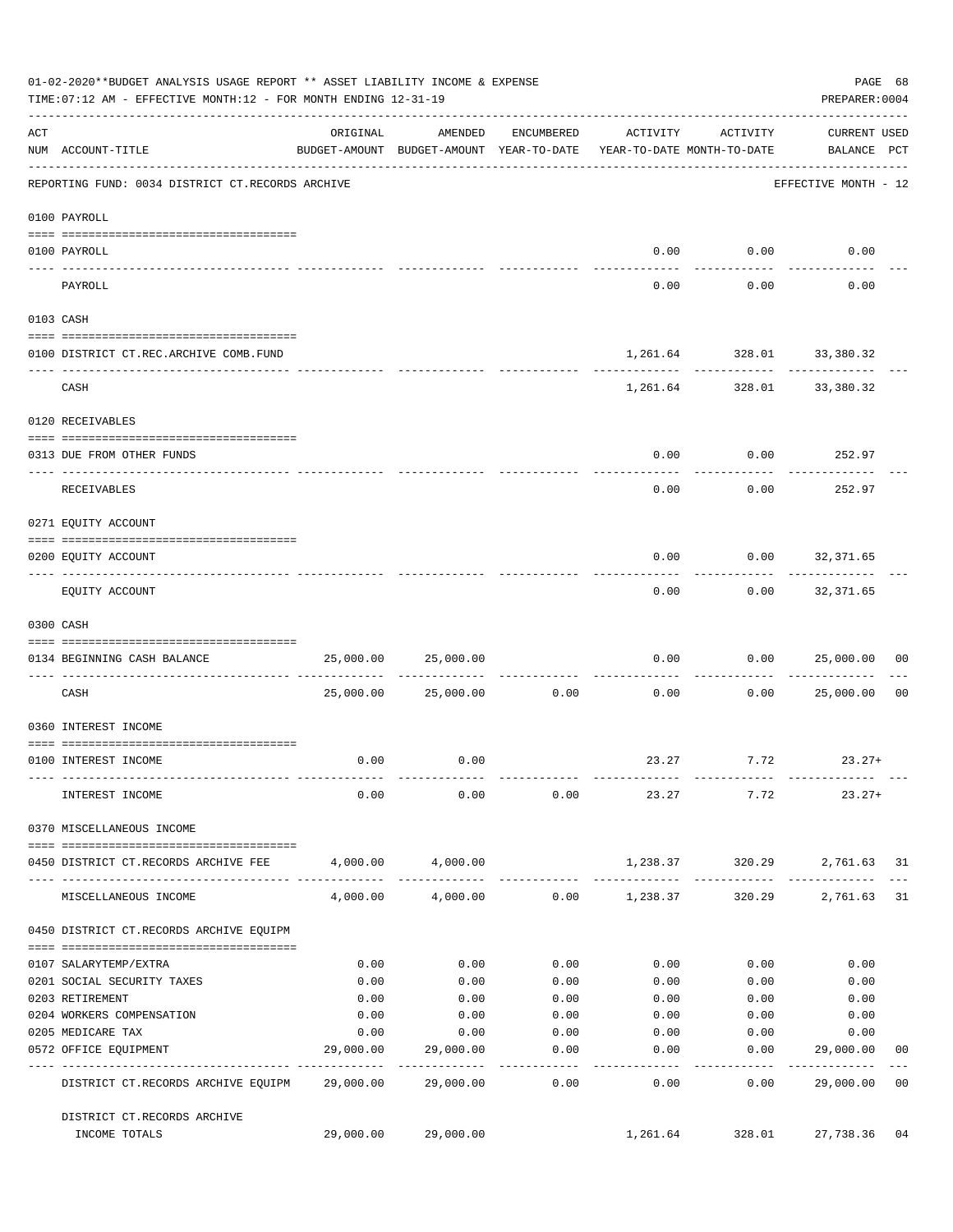| 01-02-2020**BUDGET ANALYSIS USAGE REPORT ** ASSET LIABILITY INCOME & EXPENSE<br>TIME: $07:12$ AM - EFFECTIVE MONTH: $12$ - FOR MONTH ENDING $12-31-19$<br>PREPARER: 0004 |                           |                          |                                   |          |                                        |                                       |            |
|--------------------------------------------------------------------------------------------------------------------------------------------------------------------------|---------------------------|--------------------------|-----------------------------------|----------|----------------------------------------|---------------------------------------|------------|
| ACT<br>ACCOUNT-TITLE<br>NUM                                                                                                                                              | ORIGINAL<br>BUDGET-AMOUNT | AMENDED<br>BUDGET-AMOUNT | <b>ENCUMBERED</b><br>YEAR-TO-DATE | ACTIVITY | ACTIVITY<br>YEAR-TO-DATE MONTH-TO-DATE | <b>CURRENT USED</b><br><b>BALANCE</b> | <b>PCT</b> |
| REPORTING FUND: 0034 DISTRICT CT.RECORDS ARCHIVE                                                                                                                         |                           |                          |                                   |          |                                        | EFFECTIVE MONTH - 12                  |            |
| <b>EXPENSE TOTALS</b>                                                                                                                                                    | 29,000.00                 | 29,000.00                | 0.00                              | 0.00     | 0.00                                   | 29,000.00                             | - 00       |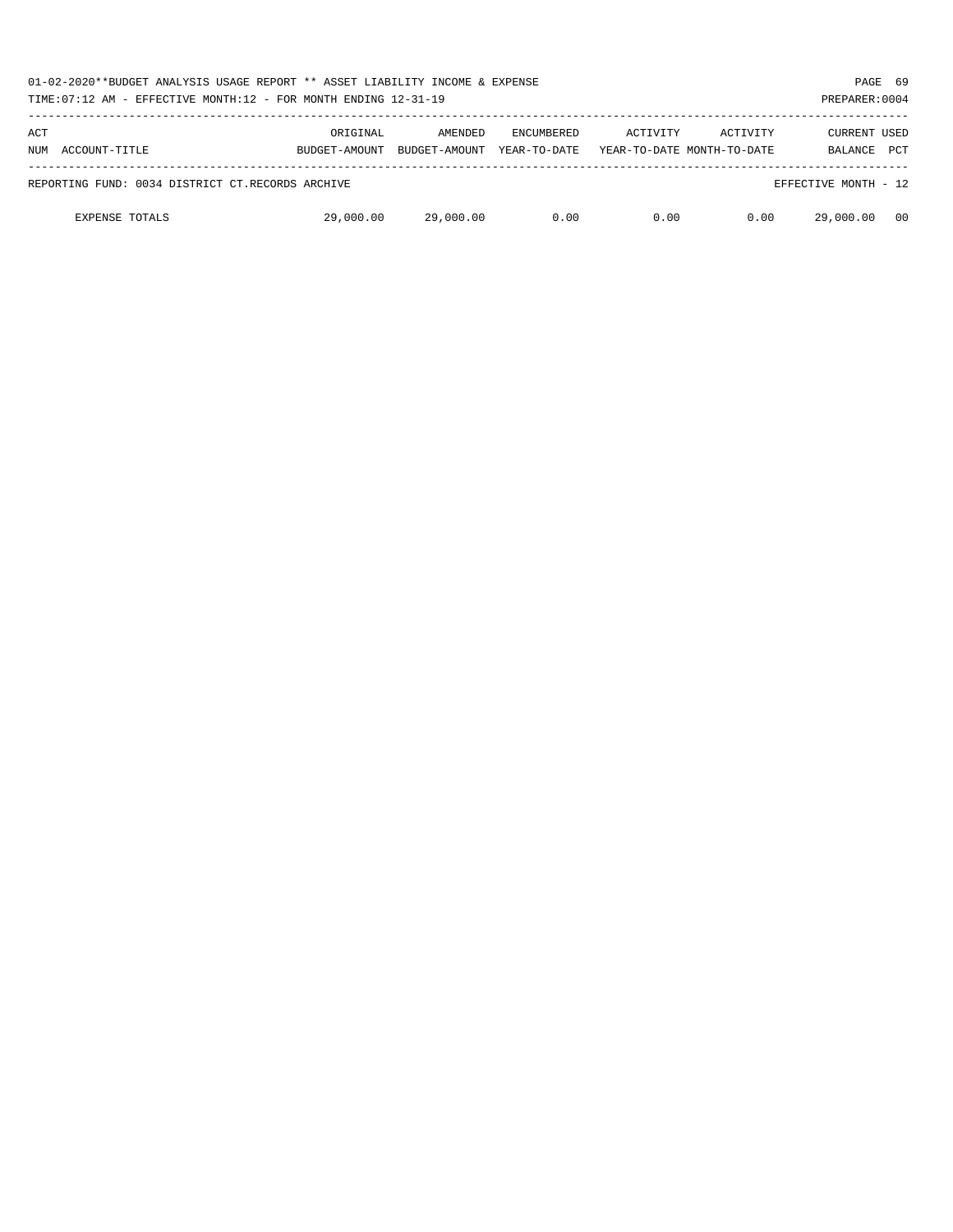| 01-02-2020**BUDGET ANALYSIS USAGE REPORT ** ASSET LIABILITY INCOME & EXPENSE<br>TIME: 07:12 AM - EFFECTIVE MONTH: 12 - FOR MONTH ENDING 12-31-19 |                                                             |            |                                                                                |                         |          |                                            | PAGE 70<br>PREPARER: 0004       |                |
|--------------------------------------------------------------------------------------------------------------------------------------------------|-------------------------------------------------------------|------------|--------------------------------------------------------------------------------|-------------------------|----------|--------------------------------------------|---------------------------------|----------------|
| ACT                                                                                                                                              | NUM ACCOUNT-TITLE<br>-------------------------------------- | ORIGINAL   | AMENDED<br>BUDGET-AMOUNT BUDGET-AMOUNT YEAR-TO-DATE YEAR-TO-DATE MONTH-TO-DATE | ENCUMBERED              |          | ACTIVITY ACTIVITY                          | CURRENT USED<br>BALANCE PCT     |                |
|                                                                                                                                                  | REPORTING FUND: 0035 LAW LIBRARY FUND                       |            |                                                                                |                         |          |                                            | EFFECTIVE MONTH - 12            |                |
|                                                                                                                                                  | 0103 CASH                                                   |            |                                                                                |                         |          |                                            |                                 |                |
|                                                                                                                                                  | 0100 LAW LIBRARY-COMBINED FUND CHECKING                     |            |                                                                                |                         | .        | 2,501.38 847.54 179,273.15                 | -------------                   |                |
|                                                                                                                                                  | CASH                                                        |            |                                                                                |                         |          | ------------<br>2,501.38 847.54 179,273.15 |                                 |                |
|                                                                                                                                                  | 0120 RECEIVABLES                                            |            |                                                                                |                         |          |                                            |                                 |                |
|                                                                                                                                                  | 0313 DUE FROM OTHER FUNDS                                   |            |                                                                                |                         | 0.00     | $0.00$ 1,190.77                            |                                 |                |
|                                                                                                                                                  | RECEIVABLES                                                 |            |                                                                                |                         | 0.00     |                                            | $0.00$ 1,190.77                 |                |
|                                                                                                                                                  | 0200 LIABILITY ACCOUNT                                      |            |                                                                                |                         |          |                                            |                                 |                |
|                                                                                                                                                  | 0910 SYSTEM ADDED LIABILITY LI                              |            |                                                                                |                         | 0.00     | 0.00                                       | 0.00                            |                |
|                                                                                                                                                  | LIABILITY ACCOUNT                                           |            |                                                                                |                         | 0.00     | 0.00                                       | 0.00                            |                |
|                                                                                                                                                  | 0271 EQUITY ACCOUNT                                         |            |                                                                                |                         |          |                                            |                                 |                |
|                                                                                                                                                  | 0200 EQUITY ACCOUNT                                         |            |                                                                                |                         | 0.00     | $0.00$ 177,962.54                          |                                 |                |
|                                                                                                                                                  | EQUITY ACCOUNT                                              |            |                                                                                |                         | 0.00     | 0.00                                       | 177,962.54                      |                |
|                                                                                                                                                  | 0340 FEES OF OFFICE                                         |            |                                                                                |                         |          |                                            |                                 |                |
|                                                                                                                                                  | 0403 COUNTY CLERK FEES                                      |            |                                                                                |                         |          |                                            |                                 | 0 <sub>0</sub> |
|                                                                                                                                                  | 0450 DISTRICT CLERK FEES                                    | 10,000.00  | 5,000.00 5,000.00<br>10,000.00                                                 |                         | 2,924.65 | $0.00$ $0.00$ $5,000.00$<br>806.02         | 7,075.35                        | 29             |
|                                                                                                                                                  | FEES OF OFFICE                                              |            | $15,000.00$ $15,000.00$ $0.00$ $2,924.65$                                      |                         |          |                                            | -----------<br>806.02 12,075.35 | 19             |
|                                                                                                                                                  | 0360 INTEREST EARNINGS                                      |            |                                                                                |                         |          |                                            |                                 |                |
|                                                                                                                                                  |                                                             |            |                                                                                |                         |          |                                            |                                 |                |
|                                                                                                                                                  | 0100 INTEREST EARNINGS                                      | 50.00      | 50.00                                                                          |                         | 126.73   | 41.52                                      | $76.73 + 253$                   |                |
|                                                                                                                                                  | INTEREST EARNINGS                                           | 50.00      | 50.00                                                                          | 0.00                    | 126.73   | 41.52                                      | 76.73+ 253                      |                |
|                                                                                                                                                  | 0475 LAW LIBRARY                                            |            |                                                                                |                         |          |                                            |                                 |                |
|                                                                                                                                                  | 0310 OFFICE SUPPLIES                                        | 2,000.00   | 2,000.00                                                                       | 0.00                    | 550.00   | 0.00                                       | 1,450.00                        | 28             |
|                                                                                                                                                  | 0421 LEXIS NEXIS ONLINE LEGAL RESEARCH                      | 0.00       | 0.00                                                                           | 0.00                    | 0.00     | 0.00                                       | 0.00                            |                |
|                                                                                                                                                  | 0453 R&M COMPUTER                                           | 1,000.00   | 1,000.00                                                                       | 0.00                    | 0.00     | 0.00                                       | 1,000.00                        | 0 <sub>0</sub> |
|                                                                                                                                                  | 0574 TECHNOLOGY                                             | 11,350.00  | 11,350.00                                                                      | 0.00                    | 0.00     | 0.00                                       | 11,350.00                       | 0 <sub>0</sub> |
|                                                                                                                                                  | 0590 LAW BOOKS                                              | 700.00     | 700.00                                                                         | 0.00                    | 0.00     | 0.00                                       | 700.00                          | 0 <sub>0</sub> |
|                                                                                                                                                  | LAW LIBRARY                                                 | ---------- | . <u>.</u><br>15,050.00 15,050.00                                              | $- - - - - - -$<br>0.00 | 550.00   | 0.00                                       | ----------<br>14,500.00 04      | $---$          |
|                                                                                                                                                  | LAW LIBRARY FUND                                            |            |                                                                                |                         |          |                                            |                                 |                |
|                                                                                                                                                  | INCOME TOTALS                                               | 15,050.00  | 15,050.00                                                                      |                         | 3,051.38 | 847.54                                     | 11,998.62                       | 20             |
|                                                                                                                                                  | EXPENSE TOTALS                                              | 15,050.00  | 15,050.00                                                                      | 0.00                    | 550.00   | 0.00                                       | 14,500.00                       | 04             |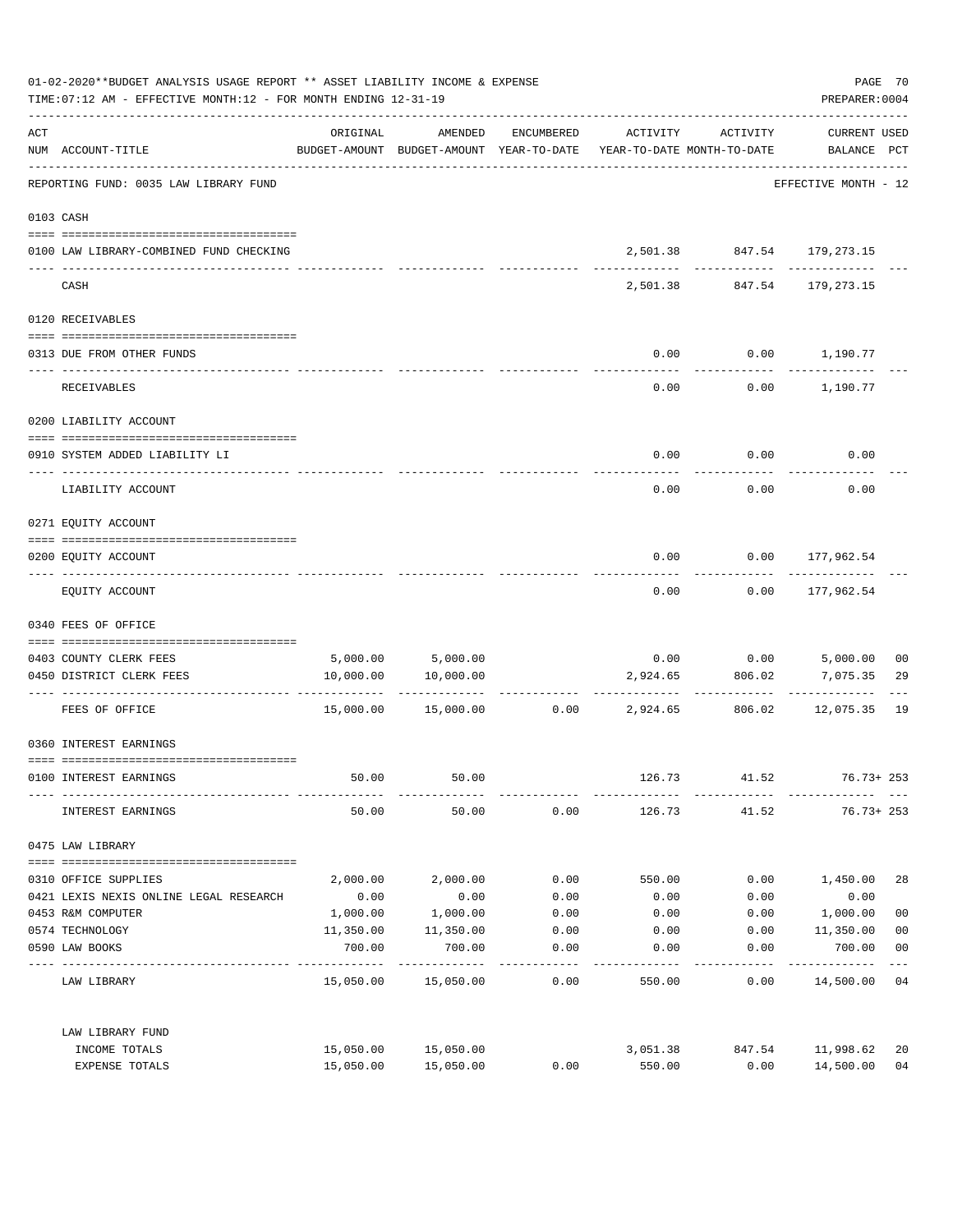| 01-02-2020**BUDGET ANALYSIS USAGE REPORT ** ASSET LIABILITY INCOME & EXPENSE<br>TIME: 07:12 AM - EFFECTIVE MONTH: 12 - FOR MONTH ENDING 12-31-19 |                                                                       |                     |                                                     |            |                                        |                  | PREPARER: 0004                     | PAGE 71 |
|--------------------------------------------------------------------------------------------------------------------------------------------------|-----------------------------------------------------------------------|---------------------|-----------------------------------------------------|------------|----------------------------------------|------------------|------------------------------------|---------|
| $\mathop{\rm ACT}$                                                                                                                               | NUM ACCOUNT-TITLE                                                     | ORIGINAL            | AMENDED<br>BUDGET-AMOUNT BUDGET-AMOUNT YEAR-TO-DATE | ENCUMBERED | ACTIVITY<br>YEAR-TO-DATE MONTH-TO-DATE | ACTIVITY         | <b>CURRENT USED</b><br>BALANCE PCT |         |
|                                                                                                                                                  | REPORTING FUND: 0036 D.A. FEE ACCOUNT FUND                            |                     |                                                     |            |                                        |                  | EFFECTIVE MONTH - 12               |         |
|                                                                                                                                                  | 0100 PAYROLL                                                          |                     |                                                     |            |                                        |                  |                                    |         |
|                                                                                                                                                  | 0100 PAYROLL                                                          |                     |                                                     |            | 0.00                                   | 0.00             | 0.00                               |         |
| ---- --                                                                                                                                          | PAYROLL                                                               |                     |                                                     |            | 0.00                                   | 0.00             | 0.00                               |         |
|                                                                                                                                                  | 0102 A/P CLEARING                                                     |                     |                                                     |            |                                        |                  |                                    |         |
|                                                                                                                                                  |                                                                       |                     |                                                     |            | 0.00                                   | 0.00             | 0.00                               |         |
|                                                                                                                                                  | 0100 A/P CLEARING                                                     |                     |                                                     |            |                                        |                  |                                    |         |
|                                                                                                                                                  | A/P CLEARING                                                          |                     |                                                     |            | 0.00                                   | 0.00             | 0.00                               |         |
|                                                                                                                                                  | 0103 CASH                                                             |                     |                                                     |            |                                        |                  |                                    |         |
|                                                                                                                                                  |                                                                       |                     |                                                     |            |                                        |                  |                                    |         |
|                                                                                                                                                  | 0136 D. A. FEE CASH ACCT.<br>0236 D.A. FEE SEIZURE FUND               |                     |                                                     |            | $2,953.77-$                            | $2.90-$          | 395.02 160.72 12,922.25<br>501.84  |         |
|                                                                                                                                                  |                                                                       |                     |                                                     |            |                                        |                  |                                    |         |
|                                                                                                                                                  | CASH                                                                  |                     |                                                     |            |                                        | 2,558.75- 157.82 | 13,424.09                          |         |
|                                                                                                                                                  | 0200 LIABILITY ACCOUNT                                                |                     |                                                     |            |                                        |                  |                                    |         |
|                                                                                                                                                  |                                                                       |                     |                                                     |            |                                        |                  |                                    |         |
|                                                                                                                                                  | 0150 ACCRUED SALARY PAYABLE                                           |                     |                                                     |            | 0.00                                   | 0.00             | 627.24                             |         |
|                                                                                                                                                  | 0155 ACCRUED FRINGE BENEFITS<br>0910 SYSTEM ADDED LIABILITY LINE-ITEM |                     |                                                     |            | 0.00<br>0.00                           | 0.00<br>0.00     | 210.02<br>0.00                     |         |
|                                                                                                                                                  |                                                                       |                     |                                                     |            |                                        |                  |                                    |         |
|                                                                                                                                                  | LIABILITY ACCOUNT                                                     |                     |                                                     |            | 0.00                                   | 0.00             | 837.26                             |         |
|                                                                                                                                                  | 0271 EQUITY ACCOUNT                                                   |                     |                                                     |            |                                        |                  |                                    |         |
|                                                                                                                                                  | 0200 EQUITY ACCOUNT                                                   |                     |                                                     |            | 0.00                                   | 0.00             | 15,145.58                          |         |
|                                                                                                                                                  | EQUITY ACCOUNT                                                        |                     |                                                     |            | 0.00                                   | 0.00             | 15,145.58                          |         |
|                                                                                                                                                  | 0300 CASH                                                             |                     |                                                     |            |                                        |                  |                                    |         |
|                                                                                                                                                  | 0136 BEGINNING CASH BALANCE-D.A.FEE                                   | 0.00                | 0.00                                                |            |                                        | 0.00<br>0.00     | 0.00                               |         |
|                                                                                                                                                  | 0236 BEGINNING CASH BALANCE-SEIZURE                                   | 0.00                | 0.00                                                |            | 0.00                                   | 0.00             | 0.00                               |         |
|                                                                                                                                                  | CASH                                                                  | $- - - - -$<br>0.00 | ----------<br>0.00                                  | 0.00       | -----------<br>0.00                    | 0.00             | 0.00                               |         |
|                                                                                                                                                  | 0340 FEES OF OFFICE                                                   |                     |                                                     |            |                                        |                  |                                    |         |
|                                                                                                                                                  |                                                                       |                     |                                                     |            |                                        |                  |                                    |         |
|                                                                                                                                                  | 0475 DISTRICT ATTORNEY FEES                                           |                     | 3,100.00 3,100.00                                   | ---------- | 265.00                                 |                  | 120.00 2,835.00 09                 |         |
|                                                                                                                                                  | FEES OF OFFICE                                                        |                     | 3,100.00 3,100.00                                   | 0.00       | 265.00                                 | 120.00           | 2,835.00 09                        |         |
|                                                                                                                                                  | 0352 OTHER FORFEITURES                                                |                     |                                                     |            |                                        |                  |                                    |         |
|                                                                                                                                                  | 0200 CONTRABAND FORFEITURE                                            | 0.00                | 0.00                                                |            | 0.00                                   | 0.00             | 0.00                               |         |
|                                                                                                                                                  | 0300 D.A. SEIZURE FUND                                                | 0.00                | 0.00                                                |            | 0.00                                   | 0.00             | 0.00                               |         |
|                                                                                                                                                  | OTHER FORFEITURES                                                     | 0.00                | $- - - - -$<br>0.00                                 | 0.00       | 0.00                                   | 0.00             | 0.00                               |         |

0360 INTEREST EARNINGS

==== ===================================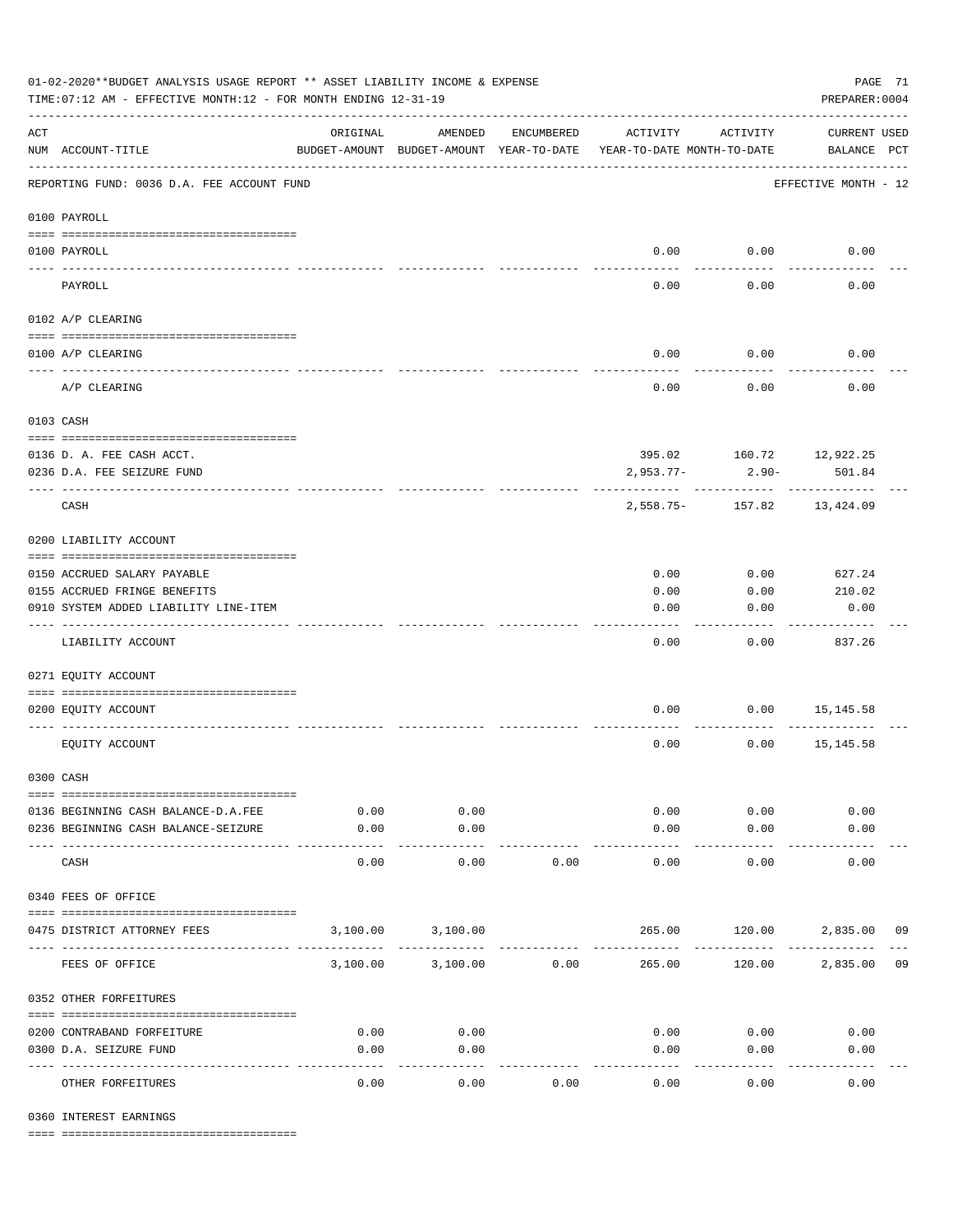| ACT |                                            | ORIGINAL | AMENDED           | ENCUMBERED | ACTIVITY      | ACTIVITY                                                            | CURRENT USED         |    |
|-----|--------------------------------------------|----------|-------------------|------------|---------------|---------------------------------------------------------------------|----------------------|----|
|     | NUM ACCOUNT-TITLE                          |          |                   |            |               | BUDGET-AMOUNT BUDGET-AMOUNT YEAR-TO-DATE YEAR-TO-DATE MONTH-TO-DATE | BALANCE PCT          |    |
|     | REPORTING FUND: 0036 D.A. FEE ACCOUNT FUND |          |                   |            |               |                                                                     | EFFECTIVE MONTH - 12 |    |
|     | 0100 INTEREST EARNINGS-D.A. FEE            | 0.00     | 0.00              |            | 1.63          | 0.51                                                                | $1.63+$              |    |
|     | 0236 INTEREST EARNINGS-SEIZURE FUND        | 0.00     | 0.00              |            | 0.24          | 0.03                                                                | $0.24+$              |    |
|     | INTEREST EARNINGS                          | 0.00     | 0.00              | 0.00       | 1.87          | 0.54                                                                | $1.87+$              |    |
|     | 0370 MISCELLANEOUS                         |          |                   |            |               |                                                                     |                      |    |
|     | 0130 REFUNDS & MISCELLANEOUS               | 0.00     | 0.00              |            | 328.39        | 40.21                                                               | $328.39+$            |    |
|     | 0319 RESTITUTION                           | 0.00     | 0.00              |            | 7,500.00      | 7,500.00                                                            | 7,500.00+            |    |
|     |                                            |          |                   |            |               |                                                                     |                      |    |
|     | MISCELLANEOUS                              | 0.00     | 0.00              |            | 0.00 7,828.39 |                                                                     | 7,540.21 7,828.39+   |    |
|     | 0475 DISTRICT ATTORNEY DEPT                |          |                   |            |               |                                                                     |                      |    |
|     | 0107 SALARY SUPPLEMENT                     | 0.00     | 0.00              | 0.00       | 0.00          | 0.00                                                                | 0.00                 |    |
|     | 0201 SOCIAL SECURITY TAXES                 | 0.00     | 0.00              | 0.00       | 0.00          | 0.00                                                                | 0.00                 |    |
|     | 0203 RETIREMENT                            | 0.00     | 0.00              | 0.00       | 0.00          | 0.00                                                                | 0.00                 |    |
|     | 0204 WORKERS COMPENSATION                  | 0.00     | 0.00              | 0.00       | 0.00          | 0.00                                                                | 0.00                 |    |
|     | 0205 MEDICARE TAX                          | 0.00     | 0.00              | 0.00       | 0.00          | 0.00                                                                | 0.00                 |    |
|     | 0310 OFFICE SUPPLIES                       | 0.00     | 0.00              | 0.00       | 0.00          | 0.00                                                                | 0.00                 |    |
|     | 0319 RESTITUTION                           | 0.00     | 0.00              | 0.00       | 7,500.00      | 7,500.00                                                            | $7,500.00-$          |    |
|     | 0321 CONTINUING EDUCATION                  | 0.00     | 0.00              | 0.00       | 0.00          | 0.00                                                                | 0.00                 |    |
|     | 0353 COMPUTER EXPENSE                      | 0.00     | 0.00              | 0.00       | 0.00          | 0.00                                                                | 0.00                 |    |
|     | 0421 INVESTIGATOR/HOT CK. ONLINE           | 0.00     | 0.00              | 0.00       | 0.00          | 0.00                                                                | 0.00                 |    |
|     | 0490 MISCELLANEOUS                         | 2,100.00 | 2,100.00          | 0.00       | 200.00        | 0.00                                                                | 1,900.00             | 10 |
|     | 0499 BANK SERVICE FEES                     | 0.00     | 0.00              | 0.00       | 0.00          | 0.00                                                                | 0.00                 |    |
|     | 0572 OFFICE EQUIPMENT                      | 0.00     | 0.00              | 0.00       | 0.00          | 0.00                                                                | 0.00                 |    |
|     | 0574 COMPUTER EQUIPMENT                    | 0.00     | 0.00              | 0.00       | 0.00          | 0.00                                                                | 0.00                 |    |
|     | DISTRICT ATTORNEY DEPT                     | 2,100.00 | 2,100.00          | 0.00       | 7,700.00      | 7,500.00                                                            | $5,600.00 - 367$     |    |
|     | 0477 D.A. SEIZURE                          |          |                   |            |               |                                                                     |                      |    |
|     | 0107 SALARY SUPPLEMENT                     | 0.00     | 0.00              | 0.00       | 2,508.96      |                                                                     | $0.00$ 2,508.96-     |    |
|     | 0201 SOCIAL SECURITY TAXES                 | 0.00     | 0.00              | 0.00       | 126.28        | 0.00                                                                | 126.28-              |    |
|     | 0203 RETIREMENT                            | 0.00     | 0.00              | 0.00       | 286.32        | 0.00                                                                | $286.32-$            |    |
|     | 0204 WORKERS COMPENSATION                  | 0.00     | 0.00              | 0.00       | 2.93          | 2.93                                                                | $2.93-$              |    |
|     | 0205 MEDICARE TAX                          | 0.00     | 0.00              | 0.00       | 29.52         | 0.00                                                                | $29.52-$             |    |
|     | 0310 OFFICE SUPPLIES                       | 0.00     | 0.00              | 0.00       | 0.00          | 0.00                                                                | 0.00                 |    |
|     | 0321 TRAINING                              | 0.00     | 0.00              | 0.00       | 0.00          | 0.00                                                                | 0.00                 |    |
|     | 0470 CIVIL PROCESS                         | 0.00     | 0.00              | 0.00       | 0.00          | 0.00                                                                | 0.00                 |    |
|     | 0480 TOWING                                | 0.00     | 0.00              | 0.00       | 0.00          | 0.00                                                                | 0.00                 |    |
|     | 0490 MISCELLANEOUS                         | 1,000.00 | 1,000.00          | 0.00       | 0.00          | 0.00                                                                | 1,000.00             | 00 |
|     | 0499 BANK SERVICE FEES                     | 0.00     | 0.00              | 0.00       | 0.00          | 0.00                                                                | 0.00                 |    |
|     | 0572 OFFICE EQUIPMENT                      | 0.00     | 0.00              | 0.00       | 0.00          | 0.00                                                                | 0.00                 |    |
|     | 0574 COMPUTER EQUIPMENT                    | 0.00     | 0.00              | 0.00       | 0.00          | 0.00                                                                | 0.00                 |    |
|     | D.A. SEIZURE                               |          | 1,000.00 1,000.00 | 0.00       | 2,954.01      | 2.93                                                                | 1,954.01- 295        |    |
|     | 0999 ACCOUNTS PAYABLE                      |          |                   |            |               |                                                                     |                      |    |
|     | 0100 A/P CLEARING ACCOUNT                  |          |                   |            | 0.00          | 0.00                                                                | 0.00                 |    |
|     | ACCOUNTS PAYABLE                           |          |                   |            | 0.00          | 0.00                                                                | 0.00                 |    |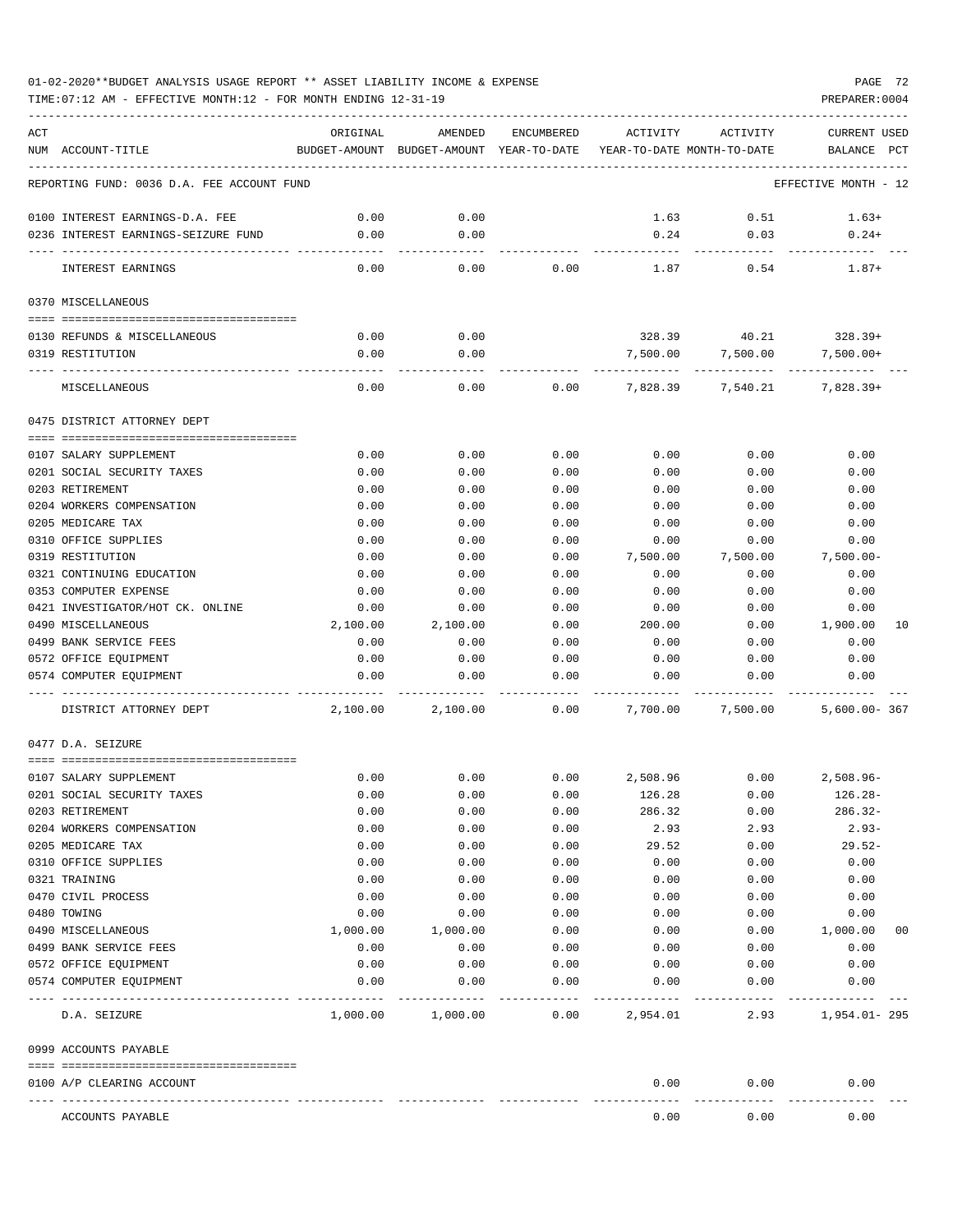| 01-02-2020**BUDGET ANALYSIS USAGE REPORT ** ASSET LIABILITY INCOME & EXPENSE<br>PAGE 73 |               |               |              |                            |          |                      |  |  |  |
|-----------------------------------------------------------------------------------------|---------------|---------------|--------------|----------------------------|----------|----------------------|--|--|--|
| TIME: 07:12 AM - EFFECTIVE MONTH: 12 - FOR MONTH ENDING 12-31-19                        |               |               |              |                            |          | PREPARER: 0004       |  |  |  |
| ACT                                                                                     | ORIGINAL      | AMENDED       | ENCUMBERED   | ACTIVITY                   | ACTIVITY | <b>CURRENT USED</b>  |  |  |  |
| NUM ACCOUNT-TITLE                                                                       | BUDGET-AMOUNT | BUDGET-AMOUNT | YEAR-TO-DATE | YEAR-TO-DATE MONTH-TO-DATE |          | PCT<br>BALANCE       |  |  |  |
| REPORTING FUND: 0036 D.A. FEE ACCOUNT FUND                                              |               |               |              |                            |          | EFFECTIVE MONTH - 12 |  |  |  |
| D.A. FEE ACCOUNT FUND                                                                   |               |               |              |                            |          |                      |  |  |  |
| INCOME TOTALS                                                                           | 3.100.00      | 3,100.00      |              | 8,095.26                   | 7,660.75 | $4.995.26 + 261$     |  |  |  |
| <b>EXPENSE TOTALS</b>                                                                   | 3.100.00      | 3,100.00      | 0.00         | 10,654.01                  | 7,502.93 | $7.554.01 - 344$     |  |  |  |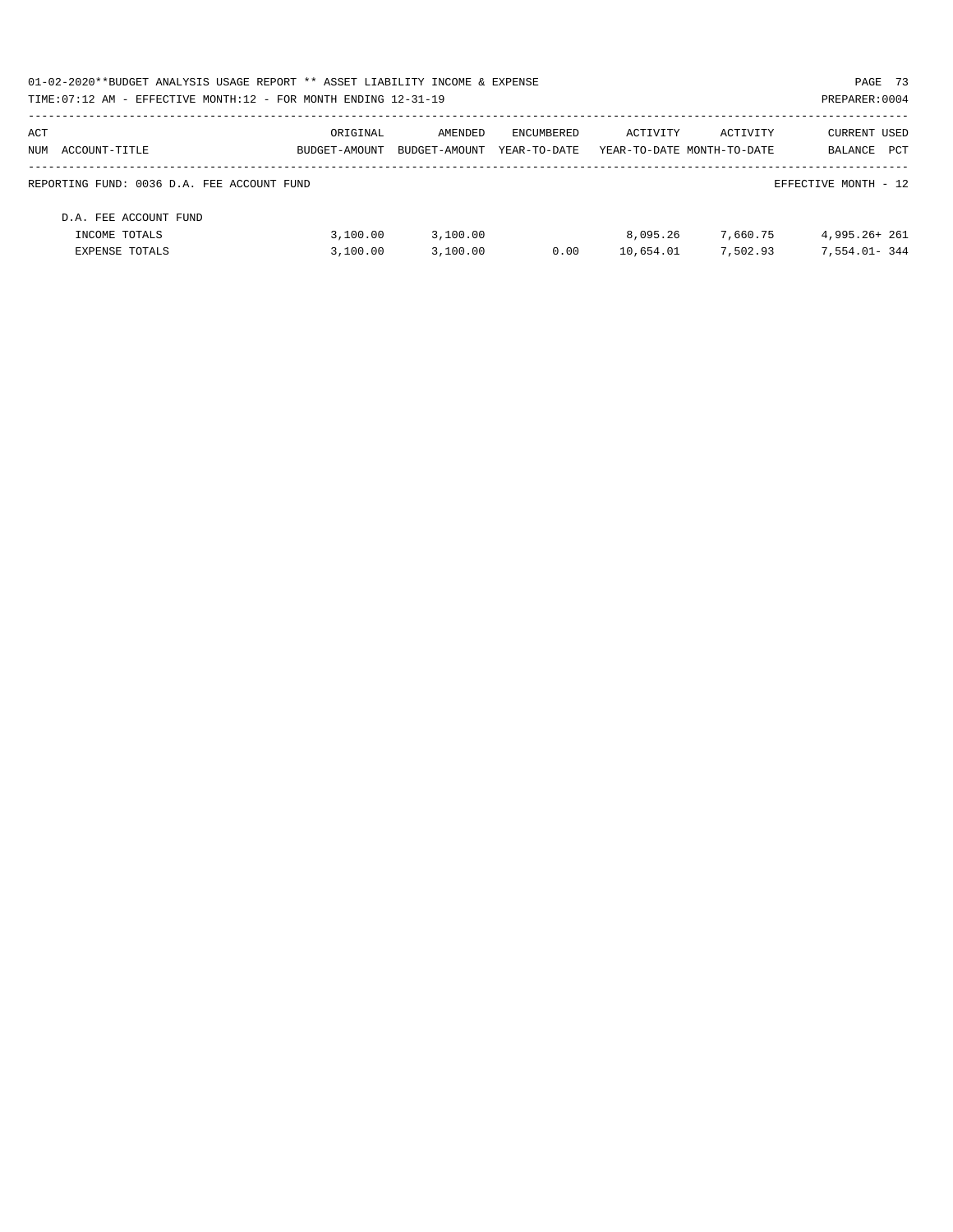|               | 01-02-2020**BUDGET ANALYSIS USAGE REPORT ** ASSET LIABILITY INCOME & EXPENSE<br>TIME: 07:12 AM - EFFECTIVE MONTH: 12 - FOR MONTH ENDING 12-31-19<br>----------------------------------- |          |                                                     |                   |                                               |                 |                                    |  |  |  |
|---------------|-----------------------------------------------------------------------------------------------------------------------------------------------------------------------------------------|----------|-----------------------------------------------------|-------------------|-----------------------------------------------|-----------------|------------------------------------|--|--|--|
| ACT           | NUM ACCOUNT-TITLE                                                                                                                                                                       | ORIGINAL | AMENDED<br>BUDGET-AMOUNT BUDGET-AMOUNT YEAR-TO-DATE | <b>ENCUMBERED</b> | <b>ACTIVITY</b><br>YEAR-TO-DATE MONTH-TO-DATE | <b>ACTIVITY</b> | <b>CURRENT USED</b><br>BALANCE PCT |  |  |  |
|               | REPORTING FUND: 0037 CONTRABAND SEIZURE                                                                                                                                                 |          |                                                     |                   |                                               |                 | EFFECTIVE MONTH - 12               |  |  |  |
|               | 0103 CONTRABAND SEIZURE                                                                                                                                                                 |          |                                                     |                   |                                               |                 |                                    |  |  |  |
|               | 0137 CASH-CONTRABAND SEIZURE                                                                                                                                                            |          |                                                     |                   | 3,154.41                                      | 3,143.89        | 64,684.73                          |  |  |  |
|               | CONTRABAND SEIZURE                                                                                                                                                                      |          |                                                     |                   | 3,154.41                                      | 3,143.89        | 64,684.73                          |  |  |  |
|               | 0200 LIABILITY ACCOUNT                                                                                                                                                                  |          |                                                     |                   |                                               |                 |                                    |  |  |  |
|               | 0910 SYSTEM ADDED LIABILITY LINE-ITEM                                                                                                                                                   |          |                                                     |                   | 0.00                                          | 0.00            | 0.00                               |  |  |  |
|               | LIABILITY ACCOUNT                                                                                                                                                                       |          |                                                     |                   | 0.00                                          | 0.00            | 0.00                               |  |  |  |
|               | 0207 DUE TO                                                                                                                                                                             |          |                                                     |                   |                                               |                 |                                    |  |  |  |
|               | 0099 HELD IN TRUST                                                                                                                                                                      |          |                                                     |                   | 3,139.00                                      | 3,139.00        | 62, 253.68                         |  |  |  |
| $\frac{1}{2}$ | DUE TO                                                                                                                                                                                  |          |                                                     |                   | 3,139.00                                      | 3,139.00        | 62, 253.68                         |  |  |  |
|               | 0271 EQUITY ACCOUNT                                                                                                                                                                     |          |                                                     |                   |                                               |                 |                                    |  |  |  |
|               | 0200 EQUITY ACCOUNT                                                                                                                                                                     |          |                                                     |                   | 0.00                                          | 0.00            | 2,415.64                           |  |  |  |
|               | EOUITY ACCOUNT                                                                                                                                                                          |          |                                                     |                   | 0.00                                          | 0.00            | 2,415.64                           |  |  |  |
|               | 0360 INTEREST EARNINGS                                                                                                                                                                  |          |                                                     |                   |                                               |                 |                                    |  |  |  |
|               | 0100 INTEREST EARNINGS                                                                                                                                                                  | 0.00     | 0.00                                                |                   | 15.41                                         | 4.89            | $15.41+$                           |  |  |  |
|               | INTEREST EARNINGS                                                                                                                                                                       | 0.00     | 0.00                                                | 0.00              | 15.41                                         | 4.89            | $15.41+$                           |  |  |  |
|               | 0370 MISCELLANEOUS                                                                                                                                                                      |          |                                                     |                   |                                               |                 |                                    |  |  |  |
|               | 0130 REFUNDS & MISCELLANEOUS                                                                                                                                                            | 0.00     | 0.00                                                |                   | 0.00                                          | 0.00            | 0.00                               |  |  |  |
|               | MISCELLANEOUS                                                                                                                                                                           | 0.00     | 0.00                                                | 0.00              | 0.00                                          | 0.00            | 0.00                               |  |  |  |
|               | CONTRABAND SEIZURE<br>INCOME TOTALS                                                                                                                                                     | 0.00     | 0.00                                                |                   | 15.41                                         | 4.89            | $15.41+$                           |  |  |  |
|               | <b>EXPENSE TOTALS</b>                                                                                                                                                                   | 0.00     | 0.00                                                | 0.00              | 0.00                                          | 0.00            | 0.00                               |  |  |  |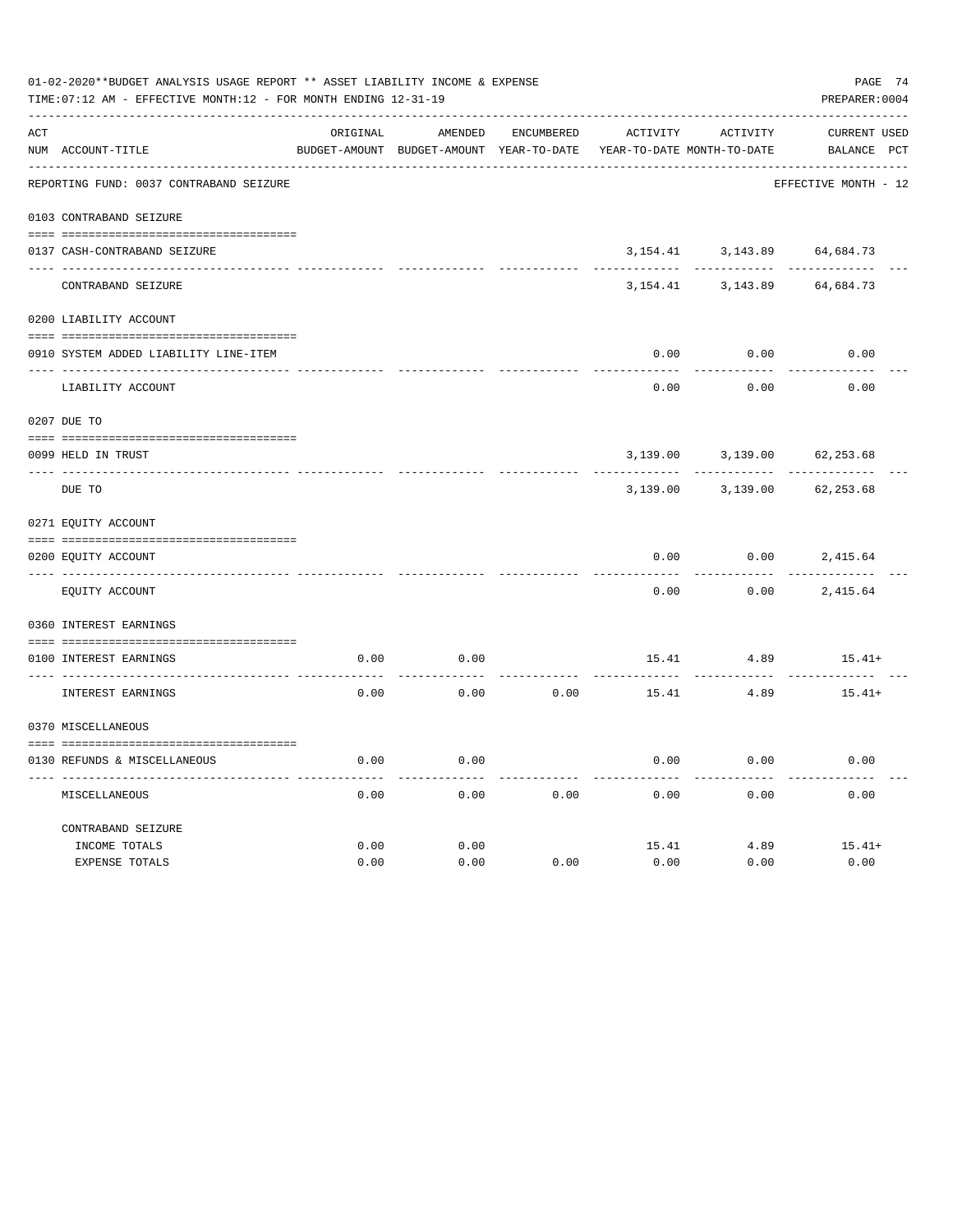|     | PAGE 75<br>01-02-2020**BUDGET ANALYSIS USAGE REPORT ** ASSET LIABILITY INCOME & EXPENSE<br>TIME: 07:12 AM - EFFECTIVE MONTH: 12 - FOR MONTH ENDING 12-31-19<br>PREPARER: 0004 |          |                                                     |                |          |                                        |                             |  |  |  |  |
|-----|-------------------------------------------------------------------------------------------------------------------------------------------------------------------------------|----------|-----------------------------------------------------|----------------|----------|----------------------------------------|-----------------------------|--|--|--|--|
| ACT | NUM ACCOUNT-TITLE                                                                                                                                                             | ORIGINAL | AMENDED<br>BUDGET-AMOUNT BUDGET-AMOUNT YEAR-TO-DATE | ENCUMBERED     | ACTIVITY | ACTIVITY<br>YEAR-TO-DATE MONTH-TO-DATE | CURRENT USED<br>BALANCE PCT |  |  |  |  |
|     | REPORTING FUND: 0038 IHC CO-OP GIN                                                                                                                                            |          |                                                     |                |          |                                        | EFFECTIVE MONTH - 12        |  |  |  |  |
|     | 0102 A/P CLEARING                                                                                                                                                             |          |                                                     |                |          |                                        |                             |  |  |  |  |
|     | 0100 A/P CLEARING                                                                                                                                                             |          |                                                     |                |          | 0.00 0.00                              | 0.00                        |  |  |  |  |
|     | A/P CLEARING                                                                                                                                                                  |          |                                                     |                | 0.00     | 0.00                                   | 0.00                        |  |  |  |  |
|     | 0103 IHC CO-OP GIN CASH                                                                                                                                                       |          |                                                     |                |          |                                        |                             |  |  |  |  |
|     | 0100 IHC CO-OP GIN-COMBINED FUND CKING                                                                                                                                        |          |                                                     |                | 0.41     |                                        | $0.16$ 520.97               |  |  |  |  |
|     | 0175 IHC CO-OP GIN TEXPOOL                                                                                                                                                    |          |                                                     |                | 91.02    | 26.32                                  | 19,098.26                   |  |  |  |  |
|     | IHC CO-OP GIN CASH                                                                                                                                                            |          |                                                     |                | 91.43    |                                        | 26.48 19,619.23             |  |  |  |  |
|     | 0200 SYSTEM ADDED LIABILITY DEPARTMENT                                                                                                                                        |          |                                                     |                |          |                                        |                             |  |  |  |  |
|     |                                                                                                                                                                               |          |                                                     |                |          |                                        |                             |  |  |  |  |
|     | 0900 SYSTEM ADDED LIABILITY LINE-ITEM                                                                                                                                         |          |                                                     |                | 0.00     | 0.00                                   | 0.00                        |  |  |  |  |
|     | SYSTEM ADDED LIABILITY DEPARTMENT                                                                                                                                             |          |                                                     |                | 0.00     | 0.00                                   | 0.00                        |  |  |  |  |
|     | 0271 EQUITY ACCOUNT                                                                                                                                                           |          |                                                     |                |          |                                        |                             |  |  |  |  |
|     | 0200 EQUITY ACCOUNT                                                                                                                                                           |          |                                                     |                | 0.00     |                                        | $0.00$ 19,527.80            |  |  |  |  |
|     | EQUITY ACCOUNT                                                                                                                                                                |          |                                                     |                | 0.00     |                                        | $0.00$ 19,527.80            |  |  |  |  |
|     | 0360 INTEREST EARNINGS                                                                                                                                                        |          |                                                     |                |          |                                        |                             |  |  |  |  |
|     | 0100 INTEREST EARNINGS                                                                                                                                                        | 0.00     | 0.00                                                |                |          | ---------                              | $91.43$ $26.48$ $91.43+$    |  |  |  |  |
|     | INTEREST EARNINGS                                                                                                                                                             | 0.00     | 0.00                                                | 0.00           |          | 91.43 26.48                            | $91.43+$                    |  |  |  |  |
|     | 0645 CO-OP FUND                                                                                                                                                               |          |                                                     |                |          |                                        |                             |  |  |  |  |
|     | 0412 PRESCRIPTIONS                                                                                                                                                            | 0.00     | 0.00                                                | 0.00           | 0.00     | 0.00                                   | 0.00                        |  |  |  |  |
|     | 0415 LABORATORY/X-RAY<br>------------------------------------                                                                                                                 | 0.00     | 0.00                                                | 0.00<br>------ | 0.00     | 0.00                                   | 0.00                        |  |  |  |  |
|     | CO-OP FUND                                                                                                                                                                    | 0.00     | 0.00                                                | 0.00           | 0.00     | 0.00                                   | 0.00                        |  |  |  |  |
|     | IHC CO-OP GIN                                                                                                                                                                 |          |                                                     |                |          |                                        |                             |  |  |  |  |
|     | INCOME TOTALS                                                                                                                                                                 | 0.00     | 0.00                                                |                | 91.43    | 26.48                                  | $91.43+$                    |  |  |  |  |
|     | EXPENSE TOTALS                                                                                                                                                                | 0.00     | 0.00                                                | 0.00           | 0.00     | 0.00                                   | 0.00                        |  |  |  |  |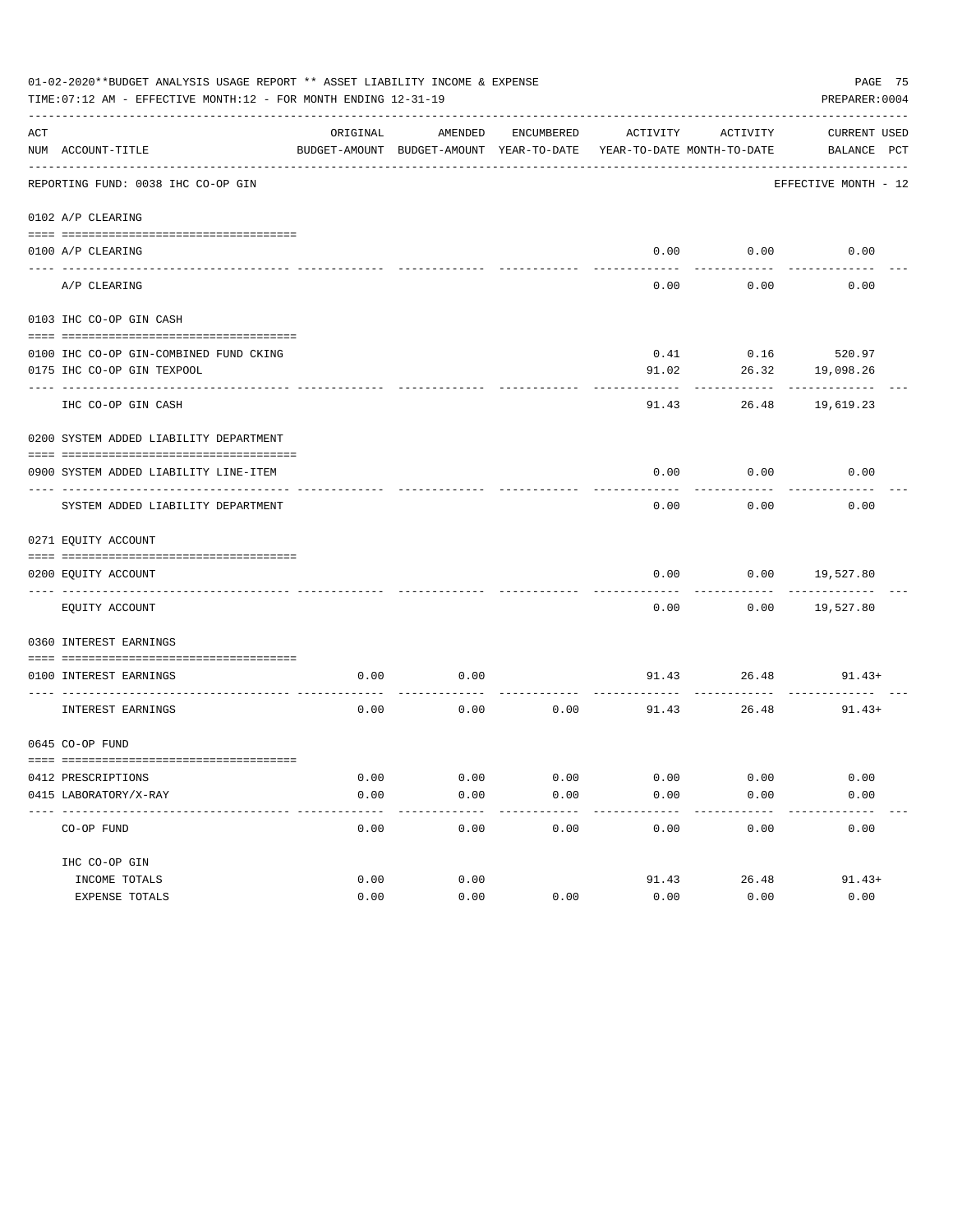|                    | 01-02-2020**BUDGET ANALYSIS USAGE REPORT ** ASSET LIABILITY INCOME & EXPENSE<br>PAGE 76<br>TIME: 07:12 AM - EFFECTIVE MONTH: 12 - FOR MONTH ENDING 12-31-19<br>PREPARER: 0004 |                            |                                                     |                     |          |                                        |                                    |  |  |  |  |
|--------------------|-------------------------------------------------------------------------------------------------------------------------------------------------------------------------------|----------------------------|-----------------------------------------------------|---------------------|----------|----------------------------------------|------------------------------------|--|--|--|--|
| $\mathop{\rm ACT}$ | NUM ACCOUNT-TITLE                                                                                                                                                             | ORIGINAL                   | AMENDED<br>BUDGET-AMOUNT BUDGET-AMOUNT YEAR-TO-DATE | ENCUMBERED          | ACTIVITY | ACTIVITY<br>YEAR-TO-DATE MONTH-TO-DATE | <b>CURRENT USED</b><br>BALANCE PCT |  |  |  |  |
|                    | ------------------------<br>REPORTING FUND: 0039 IHC B.R. COOPER                                                                                                              |                            |                                                     |                     |          |                                        | EFFECTIVE MONTH - 12               |  |  |  |  |
|                    | 0102 A/P CLEARING                                                                                                                                                             |                            |                                                     |                     |          |                                        |                                    |  |  |  |  |
|                    | 0100 A/P CLEARING<br>---- ---------                                                                                                                                           |                            |                                                     |                     |          | $0.00$ $0.00$                          | 0.00                               |  |  |  |  |
|                    | A/P CLEARING                                                                                                                                                                  |                            |                                                     |                     | 0.00     | 0.00                                   | 0.00                               |  |  |  |  |
|                    | 0103 IHC B.R. COOPER CASH                                                                                                                                                     |                            |                                                     |                     |          |                                        |                                    |  |  |  |  |
|                    | 0100 IHC B.R. COOPER-COMB.FUND CHECKING<br>0175 B.R. COOPER-TEXPOOL                                                                                                           |                            |                                                     |                     | 30.30    | 10.25 3.37 14,377.68<br>8.74           | 6,366.68                           |  |  |  |  |
|                    | IHC B.R. COOPER CASH                                                                                                                                                          |                            |                                                     |                     | 40.55    |                                        | 12.11 20,744.36                    |  |  |  |  |
|                    | 0200 SYSTEM ADDED LIABILITY DEPARTMENT                                                                                                                                        |                            |                                                     |                     |          |                                        |                                    |  |  |  |  |
|                    | 0900 SYSTEM ADDED LIABILITY LINE-ITEM                                                                                                                                         |                            |                                                     |                     | 0.00     | 0.00                                   | 0.00                               |  |  |  |  |
|                    | SYSTEM ADDED LIABILITY DEPARTMENT                                                                                                                                             |                            |                                                     |                     | 0.00     | 0.00                                   | 0.00                               |  |  |  |  |
|                    | 0271 EQUITY ACCOUNT                                                                                                                                                           |                            |                                                     |                     |          |                                        |                                    |  |  |  |  |
|                    | 0200 EQUITY ACCOUNT                                                                                                                                                           |                            |                                                     |                     | 0.00     | 0.00                                   | 20,703.81                          |  |  |  |  |
|                    | EQUITY ACCOUNT                                                                                                                                                                |                            |                                                     |                     | 0.00     | 0.00                                   | 20,703.81                          |  |  |  |  |
|                    | 0300 CASH                                                                                                                                                                     |                            |                                                     |                     |          |                                        |                                    |  |  |  |  |
|                    | 0110 UNENCUMBERED FUND BALANCE                                                                                                                                                |                            |                                                     |                     | 0.00     |                                        | 0.00 18,000.00<br>00               |  |  |  |  |
|                    | CASH                                                                                                                                                                          |                            | 18,000.00  18,000.00                                | -----------<br>0.00 | 0.00     | 0.00                                   | 18,000.00<br>0 <sub>0</sub>        |  |  |  |  |
|                    | 0360 INTEREST EARNINGS                                                                                                                                                        |                            |                                                     |                     |          |                                        |                                    |  |  |  |  |
|                    | 0100 INTEREST EARNINGS                                                                                                                                                        | 0.00                       | 0.00                                                |                     | 40.55    | 12.11                                  | $40.55+$                           |  |  |  |  |
|                    | INTEREST EARNINGS                                                                                                                                                             | 0.00                       | 0.00                                                | 0.00                | 40.55    | 12.11                                  | $40.55+$                           |  |  |  |  |
|                    | 0370 MISCELLANEOUS INCOME                                                                                                                                                     |                            |                                                     |                     |          |                                        |                                    |  |  |  |  |
|                    | 0150 BONNIE RUTH COOPER TRUST                                                                                                                                                 | 0.00                       | 0.00                                                |                     | 0.00     | 0.00                                   | 0.00                               |  |  |  |  |
|                    | MISCELLANEOUS INCOME                                                                                                                                                          | 0.00                       | 0.00                                                | 0.00                | 0.00     | 0.00                                   | 0.00                               |  |  |  |  |
|                    | 0645 BONNIE RUTH COOPER                                                                                                                                                       |                            |                                                     |                     |          |                                        |                                    |  |  |  |  |
|                    | 0404 COBRA/INSURANCE                                                                                                                                                          | 0.00                       | 0.00                                                | 0.00                | 0.00     | 0.00                                   | 0.00                               |  |  |  |  |
|                    | 0410 CERT. REG. NURSE ANES.                                                                                                                                                   | 0.00                       | 0.00                                                | 0.00                | 0.00     | 0.00                                   | 0.00                               |  |  |  |  |
|                    | 0411 PHYSICIAN, NON-EMERGENCY                                                                                                                                                 | 0.00                       | 0.00                                                | 0.00                | 0.00     | 0.00                                   | 0.00                               |  |  |  |  |
|                    | 0412 PRESCRIPTIONS, DRUGS                                                                                                                                                     | 15,000.00                  | 15,000.00                                           | 0.00                | 0.00     | 0.00                                   | 15,000.00<br>00                    |  |  |  |  |
|                    | 0413 HOSPITAL-INPATIENT                                                                                                                                                       | 0.00                       | 0.00                                                | 0.00                | 0.00     | 0.00                                   | 0.00                               |  |  |  |  |
|                    | 0414 HOSPITAL, OUTPATIENT                                                                                                                                                     | 0.00                       | 0.00                                                | 0.00                | 0.00     | 0.00                                   | 0.00                               |  |  |  |  |
|                    | 0415 LABORATORY/X-RAY                                                                                                                                                         | 3,000.00                   | 3,000.00                                            | 0.00                | 0.00     | 0.00                                   | 3,000.00<br>0 <sub>0</sub>         |  |  |  |  |
|                    | 0418 FED. QUALIFIED HEALTH CENTER                                                                                                                                             | 0.00                       | 0.00                                                | 0.00                | 0.00     | 0.00                                   | 0.00                               |  |  |  |  |
|                    | 0422 AMBULATORY SURGICAL CENTER                                                                                                                                               | 0.00<br>---- ------------- | 0.00<br>.                                           | 0.00                | 0.00     | 0.00                                   | 0.00<br>---------                  |  |  |  |  |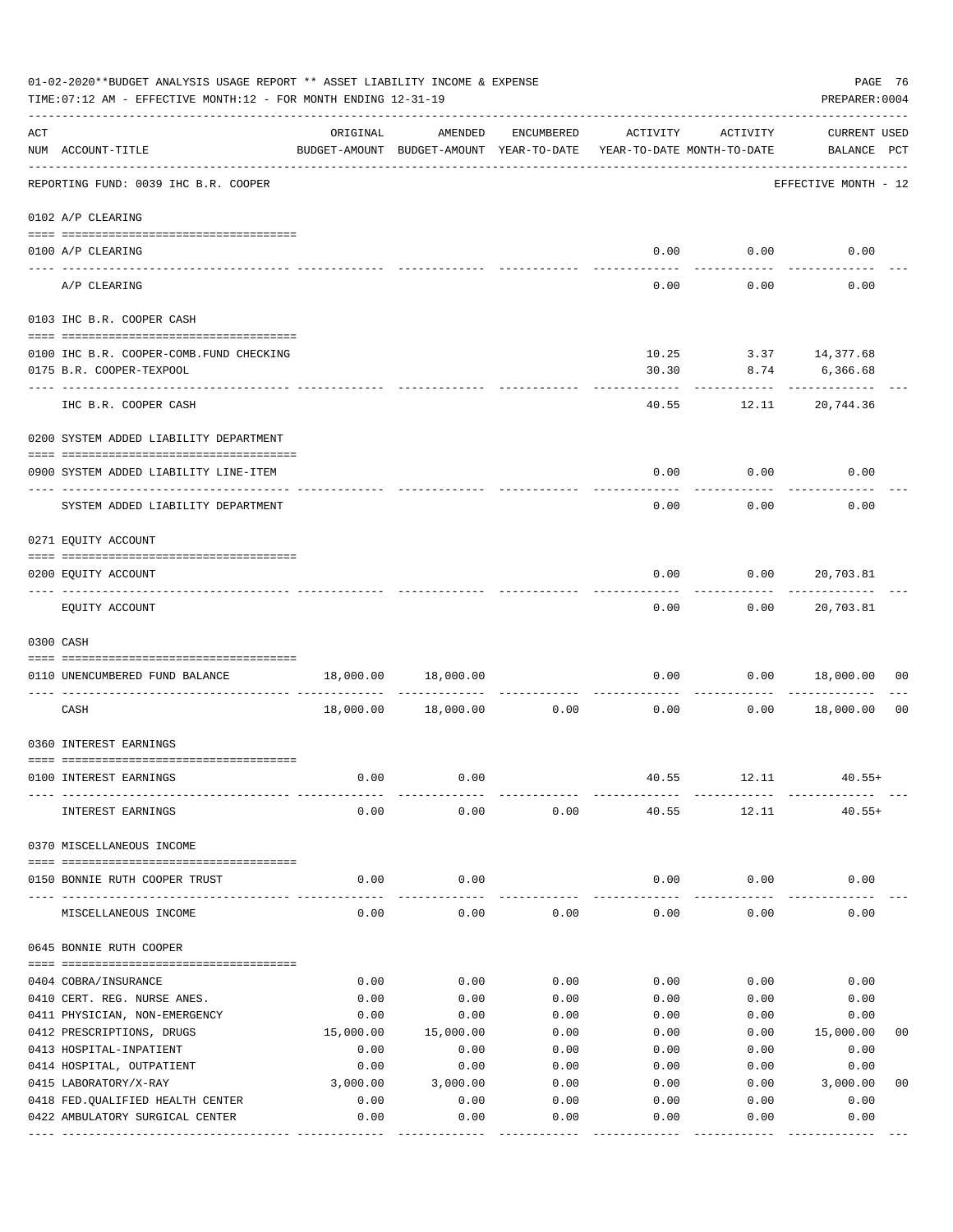| 01-02-2020**BUDGET ANALYSIS USAGE REPORT ** ASSET LIABILITY INCOME & EXPENSE | PAGE 77        |
|------------------------------------------------------------------------------|----------------|
| TIME: $07:12$ AM - EFFECTIVE MONTH: $12$ - FOR MONTH ENDING $12-31-19$       | PREPARER: 0004 |

| ACT<br>ACCOUNT-TITLE<br>NUM          | ORIGINAL<br>BUDGET-AMOUNT | AMENDED<br>BUDGET-AMOUNT | ENCUMBERED<br>YEAR-TO-DATE | ACTIVITY | ACTIVITY<br>YEAR-TO-DATE MONTH-TO-DATE | <b>CURRENT USED</b><br>BALANCE<br>PCT |
|--------------------------------------|---------------------------|--------------------------|----------------------------|----------|----------------------------------------|---------------------------------------|
|                                      |                           |                          |                            |          |                                        |                                       |
| REPORTING FUND: 0039 IHC B.R. COOPER |                           |                          |                            |          |                                        | EFFECTIVE MONTH - 12                  |
| BONNIE RUTH COOPER                   | 18,000.00                 | 18,000.00                | 0.00                       | 0.00     | 0.00                                   | 18,000.00<br>00                       |
| IHC B.R. COOPER                      |                           |                          |                            |          |                                        |                                       |
| INCOME TOTALS                        | 18,000.00                 | 18,000.00                |                            | 40.55    | 12.11                                  | 17,959.45<br>00                       |
| <b>EXPENSE TOTALS</b>                | 18,000.00                 | 18,000.00                | 0.00                       | 0.00     | 0.00                                   | 18,000.00<br>00                       |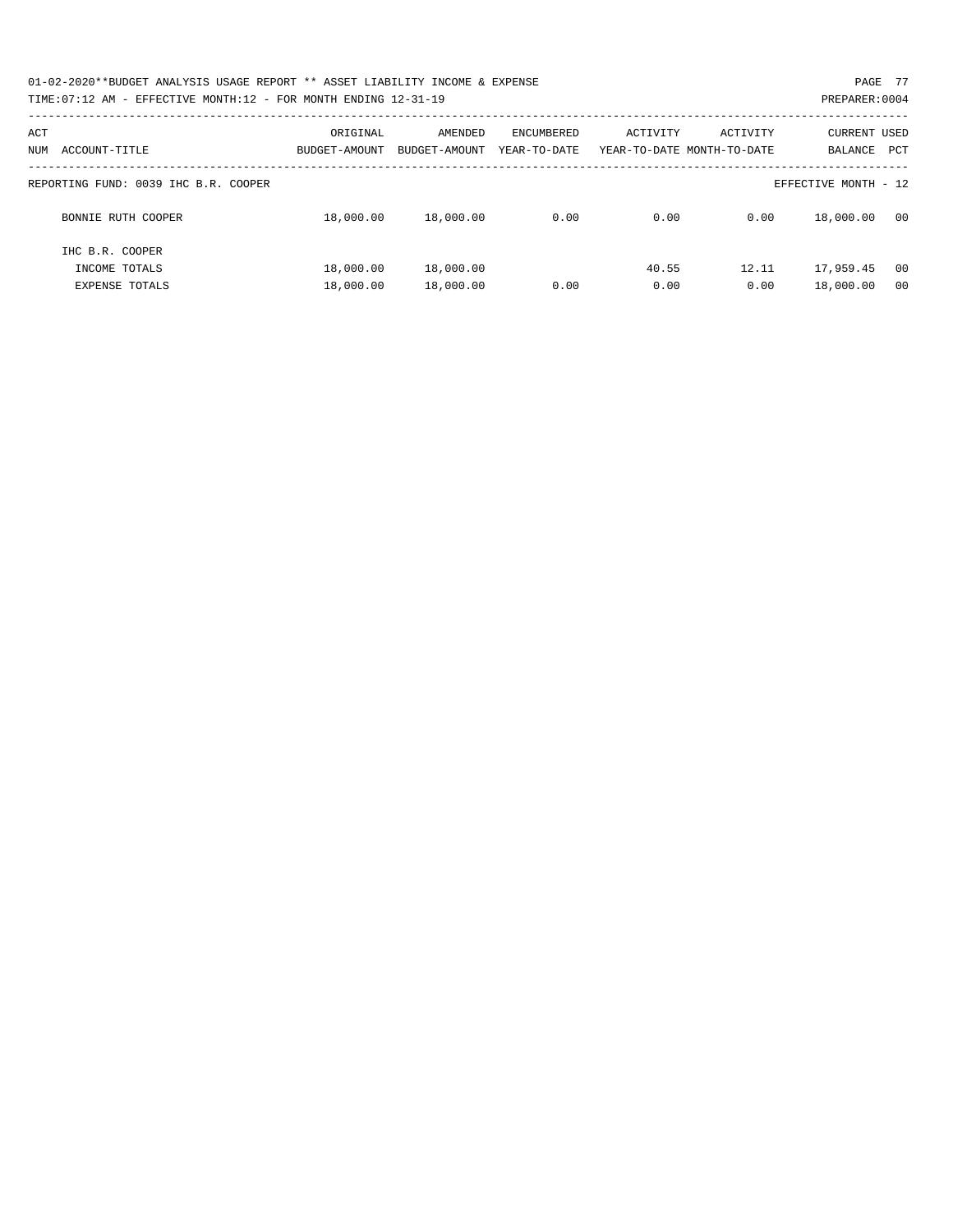|     | 01-02-2020**BUDGET ANALYSIS USAGE REPORT ** ASSET LIABILITY INCOME & EXPENSE<br>PAGE 78<br>TIME:07:12 AM - EFFECTIVE MONTH:12 - FOR MONTH ENDING 12-31-19<br>PREPARER: 0004 |          |                                                     |            |                                        |             |                                    |  |  |  |  |
|-----|-----------------------------------------------------------------------------------------------------------------------------------------------------------------------------|----------|-----------------------------------------------------|------------|----------------------------------------|-------------|------------------------------------|--|--|--|--|
| ACT | NUM ACCOUNT-TITLE                                                                                                                                                           | ORIGINAL | AMENDED<br>BUDGET-AMOUNT BUDGET-AMOUNT YEAR-TO-DATE | ENCUMBERED | ACTIVITY<br>YEAR-TO-DATE MONTH-TO-DATE | ACTIVITY    | <b>CURRENT USED</b><br>BALANCE PCT |  |  |  |  |
|     | ---------------------------<br>REPORTING FUND: 0040 NAACHO                                                                                                                  |          |                                                     |            |                                        |             | EFFECTIVE MONTH - 12               |  |  |  |  |
|     | 0103 CASH                                                                                                                                                                   |          |                                                     |            |                                        |             |                                    |  |  |  |  |
|     |                                                                                                                                                                             |          |                                                     |            |                                        |             |                                    |  |  |  |  |
|     | 0100 NAACHO-COMBINED FUND CKING                                                                                                                                             |          |                                                     |            | 0.00                                   | 0.00        | 381.73                             |  |  |  |  |
|     | CASH                                                                                                                                                                        |          |                                                     |            | 0.00                                   | 0.00        | 381.73                             |  |  |  |  |
|     | 0200 SYSTEM ADDED LIABILITY DEPARTMENT                                                                                                                                      |          |                                                     |            |                                        |             |                                    |  |  |  |  |
|     | 0910 SYSTEM ADDED LIABILITY LINE-ITEM                                                                                                                                       |          |                                                     |            | 0.00                                   | 0.00        | 0.00                               |  |  |  |  |
|     | SYSTEM ADDED LIABILITY DEPARTMENT                                                                                                                                           |          |                                                     |            | 0.00                                   | 0.00        | 0.00                               |  |  |  |  |
|     | 0271 EQUITY ACCOUNT                                                                                                                                                         |          |                                                     |            |                                        |             |                                    |  |  |  |  |
|     |                                                                                                                                                                             |          |                                                     |            |                                        |             |                                    |  |  |  |  |
|     | 0200 EQUITY ACCOUNT<br>--------------------- --------                                                                                                                       |          |                                                     |            | 0.00                                   | 0.00        | 381.73                             |  |  |  |  |
|     | EQUITY ACCOUNT                                                                                                                                                              |          |                                                     |            | 0.00                                   | 0.00        | 381.73                             |  |  |  |  |
|     | 0300 CASH                                                                                                                                                                   |          |                                                     |            |                                        |             |                                    |  |  |  |  |
|     | 0110 UNENCUMBERED FUND BALANCE                                                                                                                                              | 0.00     | 0.00                                                |            | 0.00                                   | 0.00        | 0.00                               |  |  |  |  |
|     | CASH                                                                                                                                                                        | 0.00     | 0.00                                                | 0.00       | 0.00                                   | 0.00        | 0.00                               |  |  |  |  |
|     | 0330 GRANT INCOME                                                                                                                                                           |          |                                                     |            |                                        |             |                                    |  |  |  |  |
|     | 0410 NAACHO GRANT INCOME                                                                                                                                                    | 0.00     | 0.00                                                |            | 0.00                                   | 0.00        | 0.00                               |  |  |  |  |
|     | ----------------- --<br>GRANT INCOME                                                                                                                                        | 0.00     | 0.00                                                | 0.00       | 0.00                                   | 0.00        | 0.00                               |  |  |  |  |
|     | 0411 NACCHO                                                                                                                                                                 |          |                                                     |            |                                        |             |                                    |  |  |  |  |
|     | 0310 OFFICE SUPPLIES                                                                                                                                                        | 0.00     | 0.00                                                | 0.00       |                                        | $0.00$ 0.00 | 0.00                               |  |  |  |  |
|     | 0427 OUT OF COUNTY TRAVEL                                                                                                                                                   | 0.00     | 0.00                                                | 0.00       | 0.00                                   | 0.00        | 0.00                               |  |  |  |  |
|     | 0574 COMPUTER EQUIPMENT                                                                                                                                                     | 0.00     | 0.00                                                | 0.00       | 0.00                                   | 0.00        | 0.00                               |  |  |  |  |
|     | NACCHO                                                                                                                                                                      | 0.00     | 0.00                                                | 0.00       | 0.00                                   | 0.00        | 0.00                               |  |  |  |  |
|     | NAACHO                                                                                                                                                                      |          |                                                     |            |                                        |             |                                    |  |  |  |  |
|     | INCOME TOTALS                                                                                                                                                               | 0.00     | 0.00                                                |            | 0.00                                   | 0.00        | 0.00                               |  |  |  |  |
|     | EXPENSE TOTALS                                                                                                                                                              | 0.00     | 0.00                                                | 0.00       | 0.00                                   | 0.00        | 0.00                               |  |  |  |  |
|     |                                                                                                                                                                             |          |                                                     |            |                                        |             |                                    |  |  |  |  |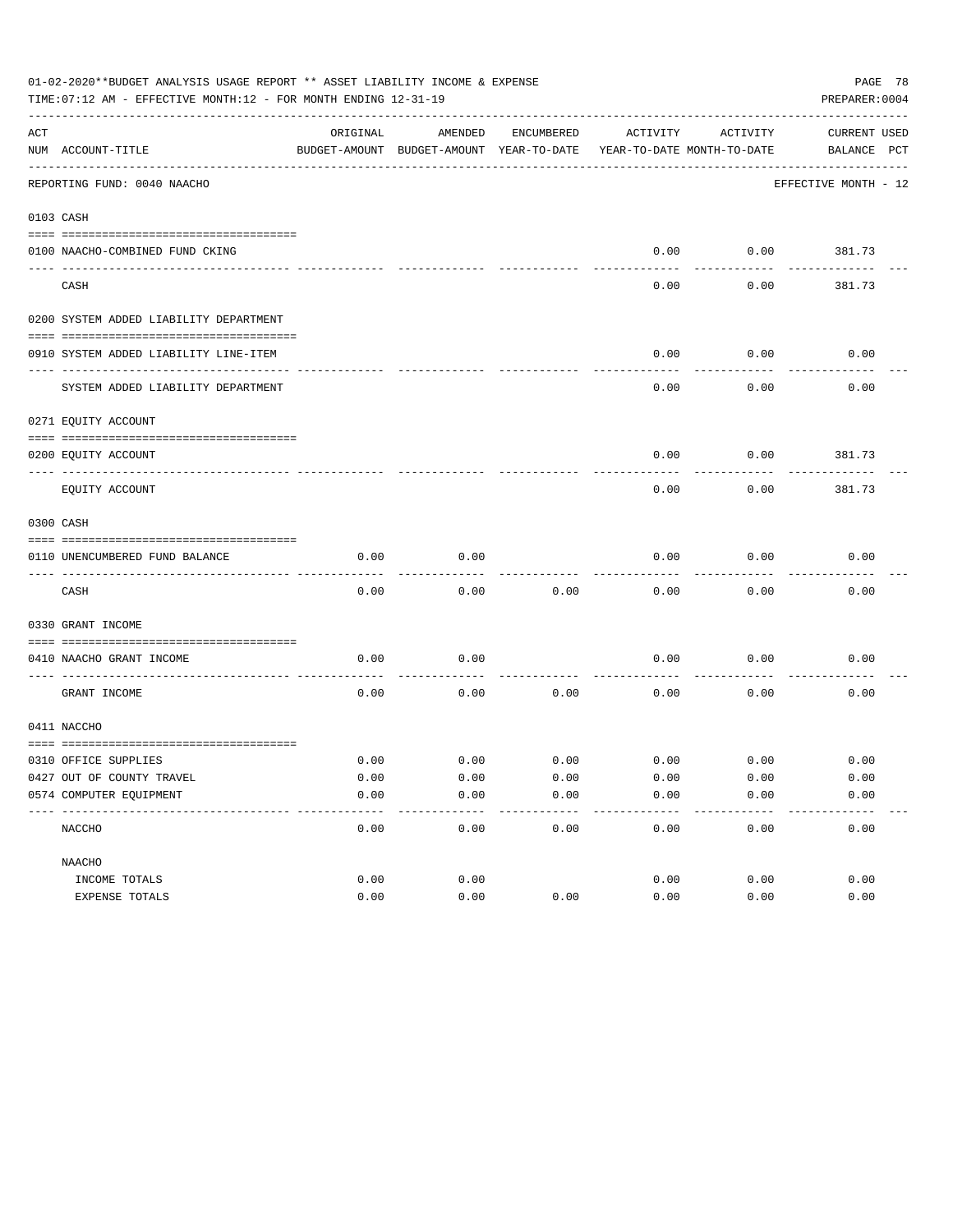|     | 01-02-2020**BUDGET ANALYSIS USAGE REPORT ** ASSET LIABILITY INCOME & EXPENSE<br>PAGE 79<br>PREPARER: 0004<br>TIME:07:12 AM - EFFECTIVE MONTH:12 - FOR MONTH ENDING 12-31-19 |                     |                                                     |            |                                        |                           |                                    |  |  |  |  |
|-----|-----------------------------------------------------------------------------------------------------------------------------------------------------------------------------|---------------------|-----------------------------------------------------|------------|----------------------------------------|---------------------------|------------------------------------|--|--|--|--|
| ACT | NUM ACCOUNT-TITLE                                                                                                                                                           | ORIGINAL            | AMENDED<br>BUDGET-AMOUNT BUDGET-AMOUNT YEAR-TO-DATE | ENCUMBERED | ACTIVITY<br>YEAR-TO-DATE MONTH-TO-DATE | ACTIVITY                  | <b>CURRENT USED</b><br>BALANCE PCT |  |  |  |  |
|     | --------------------------------------<br>REPORTING FUND: 0041 CITIZEN CORPS (CERT)                                                                                         |                     |                                                     |            |                                        |                           | EFFECTIVE MONTH - 12               |  |  |  |  |
|     | 0102 A/P CLEARING                                                                                                                                                           |                     |                                                     |            |                                        |                           |                                    |  |  |  |  |
|     | 0100 A/P CLEARING                                                                                                                                                           |                     |                                                     |            | 0.00                                   | 0.00                      | 0.00                               |  |  |  |  |
|     | A/P CLEARING                                                                                                                                                                |                     |                                                     |            | 0.00                                   | -------<br>0.00           | 0.00                               |  |  |  |  |
|     | 0103 CASH                                                                                                                                                                   |                     |                                                     |            |                                        |                           |                                    |  |  |  |  |
|     | 0100 CITIZEN CORPS(CERT)-COMB.FUND CKIN                                                                                                                                     |                     |                                                     |            | 36.58                                  | 0.00                      | 36.58                              |  |  |  |  |
|     | CASH                                                                                                                                                                        |                     |                                                     |            | 36.58                                  | 0.00                      | 36.58                              |  |  |  |  |
|     | 0120 RECEIVABLES                                                                                                                                                            |                     |                                                     |            |                                        |                           |                                    |  |  |  |  |
|     | 0312 DUE FROM OTHER GOVERNMENTS                                                                                                                                             |                     |                                                     |            | 0.00                                   | 0.00                      | 0.00                               |  |  |  |  |
|     | RECEIVABLES                                                                                                                                                                 |                     |                                                     |            | 0.00                                   | 0.00                      | 0.00                               |  |  |  |  |
|     | 0200 SYSTEM ADDED LIABILITY DEPARTMENT                                                                                                                                      |                     |                                                     |            |                                        |                           |                                    |  |  |  |  |
|     | 0910 SYSTEM ADDED LIABILITY LINE-ITEM                                                                                                                                       |                     |                                                     |            | 0.00                                   | 0.00<br>$- - - - - - - -$ | 0.00                               |  |  |  |  |
|     | SYSTEM ADDED LIABILITY DEPARTMENT                                                                                                                                           |                     |                                                     |            | 0.00                                   | 0.00                      | 0.00                               |  |  |  |  |
|     | 0207 DUE TO FUND                                                                                                                                                            |                     |                                                     |            |                                        |                           |                                    |  |  |  |  |
|     | 0095 DUE TO OTHER FUNDS                                                                                                                                                     |                     |                                                     |            | 0.00                                   | 0.00                      | 0.00                               |  |  |  |  |
|     | DUE TO FUND                                                                                                                                                                 |                     |                                                     |            | 0.00                                   | 0.00                      | 0.00                               |  |  |  |  |
|     | 0271 EQUITY ACCOUNT                                                                                                                                                         |                     |                                                     |            |                                        |                           |                                    |  |  |  |  |
|     | 0200 EQUITY ACCOUNT                                                                                                                                                         |                     |                                                     |            |                                        | $0.00$ $0.00$             | 0.00                               |  |  |  |  |
|     | EQUITY ACCOUNT                                                                                                                                                              |                     |                                                     |            | 0.00                                   | 0.00                      | 0.00                               |  |  |  |  |
|     | 0370 MISCELLANEOUS                                                                                                                                                          |                     |                                                     |            |                                        |                           |                                    |  |  |  |  |
|     | 0406 DONATIONS                                                                                                                                                              | 0.00                | 0.00                                                |            | 100.00                                 | 0.00                      | $100.00+$                          |  |  |  |  |
|     | MISCELLANEOUS                                                                                                                                                               | $- - - - -$<br>0.00 | ----------<br>0.00                                  | 0.00       | 100.00                                 | ----------<br>0.00        | $100.00+$                          |  |  |  |  |
|     | 0406 CERT DONATIONS                                                                                                                                                         |                     |                                                     |            |                                        |                           |                                    |  |  |  |  |
|     | 0310 SUPPLIES                                                                                                                                                               | 0.00                | 0.00                                                | 0.00       | 63.42                                  | 0.00                      | $63.42-$                           |  |  |  |  |
|     | 0330 GAS & OIL                                                                                                                                                              | 0.00                | 0.00                                                | 0.00       | 0.00                                   | 0.00                      | 0.00                               |  |  |  |  |
|     | 0427 TRAINING EXPENSE                                                                                                                                                       | 0.00                | 0.00                                                | 0.00       | 0.00                                   | 0.00                      | 0.00                               |  |  |  |  |
|     | CERT DONATIONS                                                                                                                                                              | 0.00                | 0.00                                                | 0.00       | 63.42                                  | 0.00                      | $63.42-$                           |  |  |  |  |
|     | CITIZEN CORPS (CERT)                                                                                                                                                        |                     |                                                     |            |                                        |                           |                                    |  |  |  |  |
|     | INCOME TOTALS<br>EXPENSE TOTALS                                                                                                                                             | 0.00<br>0.00        | 0.00<br>0.00                                        | 0.00       | 100.00<br>63.42                        | 0.00<br>0.00              | $100.00+$<br>$63.42-$              |  |  |  |  |
|     |                                                                                                                                                                             |                     |                                                     |            |                                        |                           |                                    |  |  |  |  |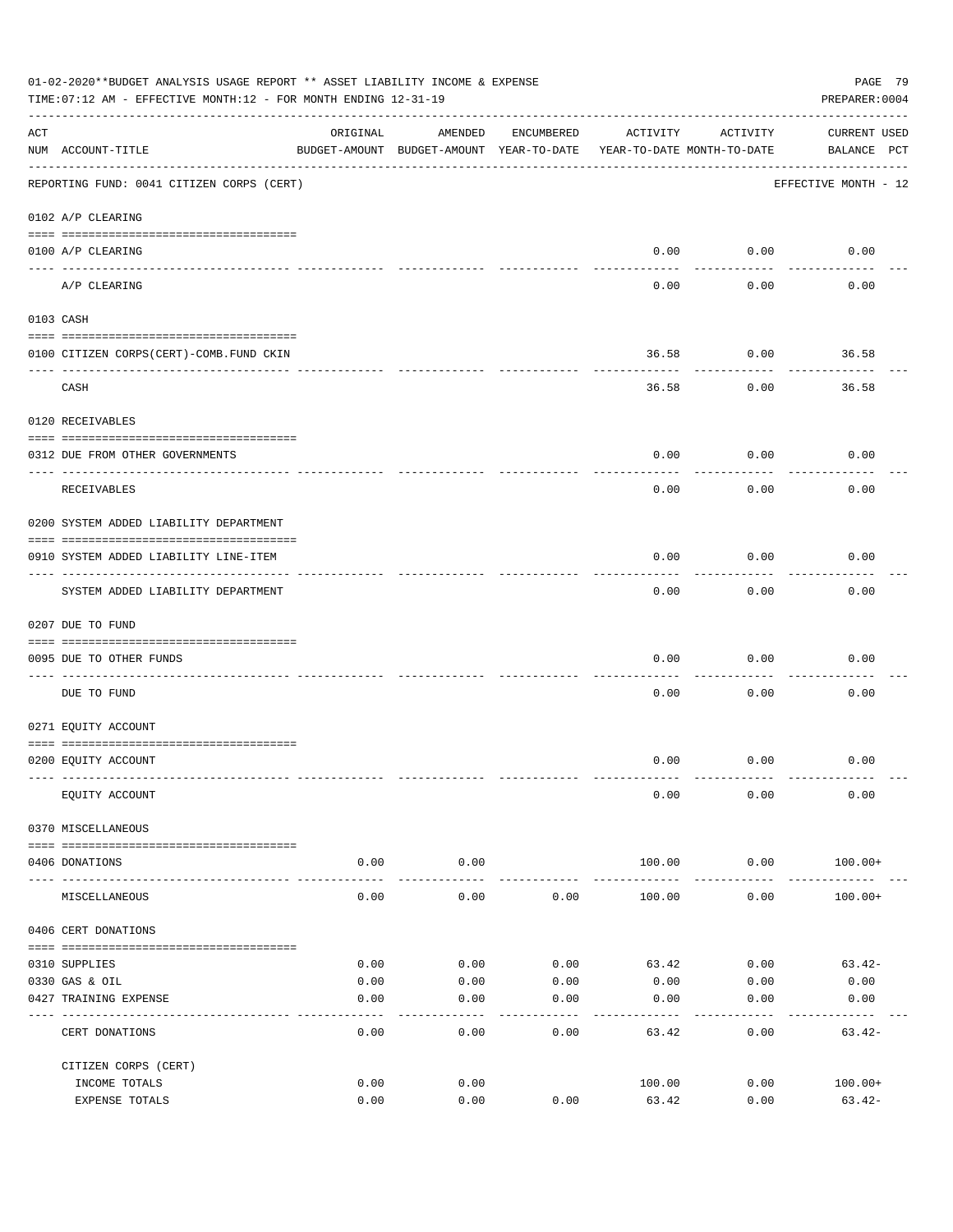| 01-02-2020**BUDGET ANALYSIS USAGE REPORT ** ASSET LIABILITY INCOME & EXPENSE<br>PAGE 80<br>TIME: 07:12 AM - EFFECTIVE MONTH: 12 - FOR MONTH ENDING 12-31-19<br>PREPARER: 0004 |                                             |          |                                          |            |          |                            |                      |  |  |
|-------------------------------------------------------------------------------------------------------------------------------------------------------------------------------|---------------------------------------------|----------|------------------------------------------|------------|----------|----------------------------|----------------------|--|--|
| ACT                                                                                                                                                                           |                                             | ORIGINAL | AMENDED                                  | ENCUMBERED | ACTIVITY | ACTIVITY                   | <b>CURRENT USED</b>  |  |  |
|                                                                                                                                                                               | NUM ACCOUNT-TITLE                           |          | BUDGET-AMOUNT BUDGET-AMOUNT YEAR-TO-DATE |            |          | YEAR-TO-DATE MONTH-TO-DATE | PCT<br>BALANCE       |  |  |
|                                                                                                                                                                               | REPORTING FUND: 0042 HAZARD MITIGATION PLAN |          |                                          |            |          |                            | EFFECTIVE MONTH - 12 |  |  |
|                                                                                                                                                                               | 0103 CASH                                   |          |                                          |            |          |                            |                      |  |  |
|                                                                                                                                                                               | 0100 HAZARD MITIGATION-COMB.FUND CKING.     |          |                                          |            | 0.00     | 0.00                       | $428.64-$            |  |  |
|                                                                                                                                                                               | CASH                                        |          |                                          |            | 0.00     | 0.00                       | $428.64-$            |  |  |
|                                                                                                                                                                               | 0200 SYSTEM ADDED LIABILITY DEPARTMENT      |          |                                          |            |          |                            |                      |  |  |
|                                                                                                                                                                               |                                             |          |                                          |            |          |                            |                      |  |  |
|                                                                                                                                                                               | 0910 SYSTEM ADDED LIABILITY LINE-ITEM       |          |                                          |            | 0.00     | 0.00                       | 0.00                 |  |  |
|                                                                                                                                                                               | SYSTEM ADDED LIABILITY DEPARTMENT           |          |                                          |            | 0.00     | 0.00                       | 0.00                 |  |  |
|                                                                                                                                                                               | 0271 EQUITY ACCOUNT                         |          |                                          |            |          |                            |                      |  |  |
|                                                                                                                                                                               |                                             |          |                                          |            |          |                            |                      |  |  |
|                                                                                                                                                                               | 0200 EQUITY ACCOUNT                         |          |                                          |            | 0.00     | 0.00                       | $428.64-$            |  |  |
|                                                                                                                                                                               | EQUITY ACCOUNT                              |          |                                          |            | 0.00     | 0.00                       | $428.64-$            |  |  |
|                                                                                                                                                                               | 0330 GRANT INCOME                           |          |                                          |            |          |                            |                      |  |  |
|                                                                                                                                                                               |                                             |          |                                          |            |          |                            |                      |  |  |
|                                                                                                                                                                               | 0477 HAZARD MITIGATION DR-1999              | 0.00     | 0.00                                     |            | 0.00     | 0.00                       | 0.00                 |  |  |
|                                                                                                                                                                               | GRANT INCOME                                | 0.00     | 0.00                                     | 0.00       | 0.00     | 0.00                       | 0.00                 |  |  |
|                                                                                                                                                                               | 0477 HAZARD MITIGATION GRANT                |          |                                          |            |          |                            |                      |  |  |
|                                                                                                                                                                               |                                             |          |                                          |            |          |                            |                      |  |  |
|                                                                                                                                                                               | 0310 OFFICE SUPPLIES                        | 0.00     | 0.00                                     | 0.00       | 0.00     | 0.00                       | 0.00                 |  |  |
|                                                                                                                                                                               | 0415 CONSULTANT                             | 0.00     | 0.00                                     | 0.00       | 0.00     | 0.00                       | 0.00                 |  |  |
|                                                                                                                                                                               | 0427 TRAVEL AND TRAINING                    | 0.00     | 0.00                                     | 0.00       | 0.00     | 0.00                       | 0.00                 |  |  |
|                                                                                                                                                                               | 0574 COMPUTER EQUIPMENT                     | 0.00     | 0.00                                     | 0.00       | 0.00     | 0.00                       | 0.00                 |  |  |
|                                                                                                                                                                               | HAZARD MITIGATION GRANT                     | 0.00     | 0.00                                     | 0.00       | 0.00     | 0.00                       | 0.00                 |  |  |
|                                                                                                                                                                               | HAZARD MITIGATION PLAN                      |          |                                          |            |          |                            |                      |  |  |
|                                                                                                                                                                               | INCOME TOTALS                               | 0.00     | 0.00                                     |            | 0.00     | 0.00                       | 0.00                 |  |  |
|                                                                                                                                                                               | <b>EXPENSE TOTALS</b>                       | 0.00     | 0.00                                     | 0.00       | 0.00     | 0.00                       | 0.00                 |  |  |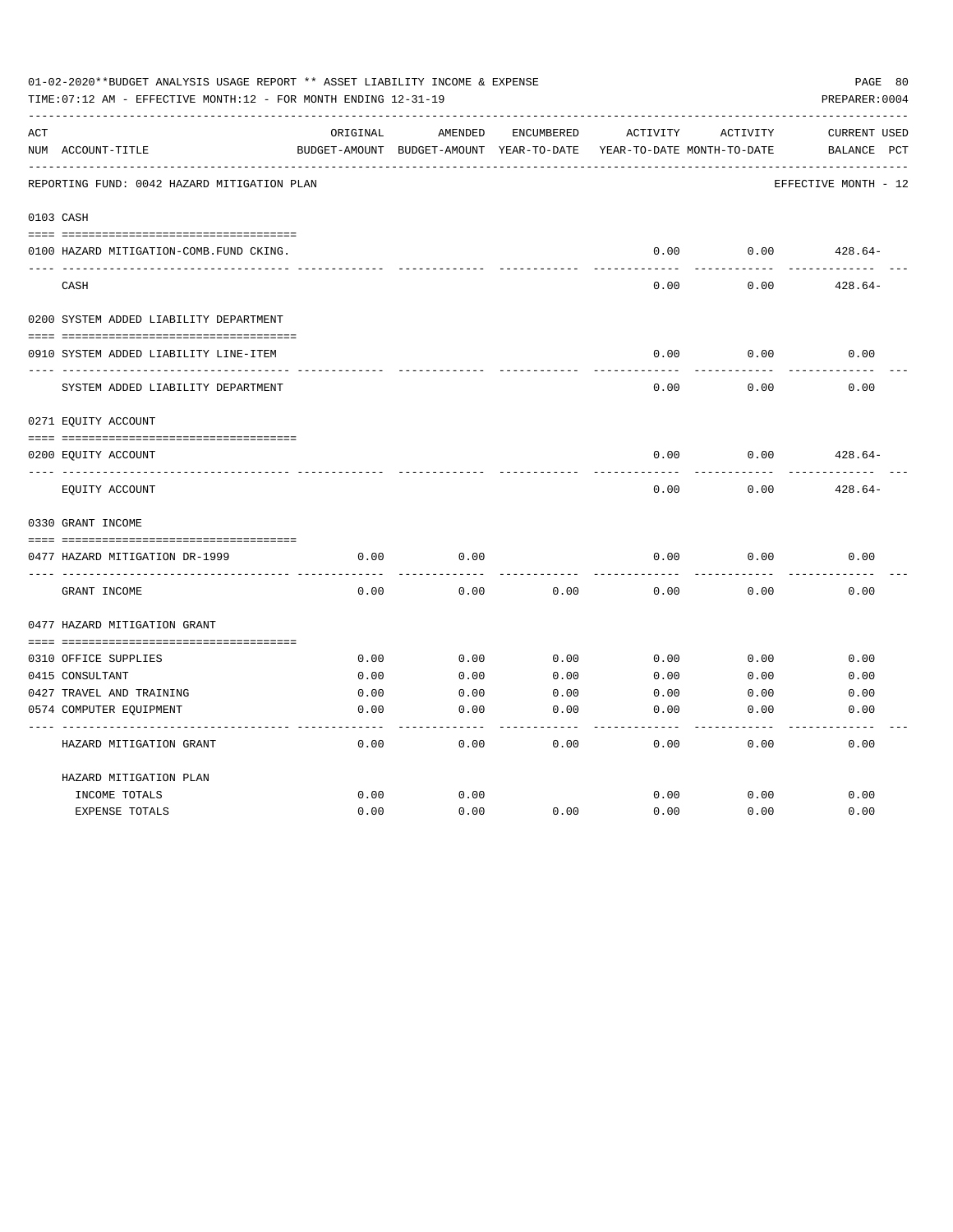|     | 01-02-2020**BUDGET ANALYSIS USAGE REPORT ** ASSET LIABILITY INCOME & EXPENSE<br>TIME: 07:12 AM - EFFECTIVE MONTH: 12 - FOR MONTH ENDING 12-31-19 |          |                                                     |            |                                        |               | PAGE 81<br>PREPARER: 0004          |
|-----|--------------------------------------------------------------------------------------------------------------------------------------------------|----------|-----------------------------------------------------|------------|----------------------------------------|---------------|------------------------------------|
| ACT | NUM ACCOUNT-TITLE                                                                                                                                | ORIGINAL | AMENDED<br>BUDGET-AMOUNT BUDGET-AMOUNT YEAR-TO-DATE | ENCUMBERED | ACTIVITY<br>YEAR-TO-DATE MONTH-TO-DATE | ACTIVITY      | <b>CURRENT USED</b><br>BALANCE PCT |
|     | REPORTING FUND: 0044 HOMELAND SECURITY                                                                                                           |          |                                                     |            |                                        |               | EFFECTIVE MONTH - 12               |
|     | 0102 A/P CLEARING                                                                                                                                |          |                                                     |            |                                        |               |                                    |
|     | 0100 A/P CLEARING<br>____ _________                                                                                                              |          |                                                     |            | 0.00                                   | 0.00          | 0.00                               |
|     | A/P CLEARING                                                                                                                                     |          |                                                     |            | 0.00                                   | 0.00          | 0.00                               |
|     | 0103 CASH                                                                                                                                        |          |                                                     |            |                                        |               |                                    |
|     | 0100 HOMELAND SECURITY-COMB.FUND CHKING                                                                                                          |          |                                                     |            | 0.00                                   | 0.00          | 0.00                               |
|     | ------------------------------<br>CASH                                                                                                           |          |                                                     |            | 0.00                                   | 0.00          | 0.00                               |
|     | 0120 RECEIVABLES                                                                                                                                 |          |                                                     |            |                                        |               |                                    |
|     | 0312 DUE FROM OTHER GOVERNMENT                                                                                                                   |          |                                                     |            | 0.00                                   | 0.00          | 0.00                               |
|     | RECEIVABLES                                                                                                                                      |          |                                                     |            | 0.00                                   | 0.00          | 0.00                               |
|     | 0200 SYSTEM ADDED LIABILITY DEPARTMENT                                                                                                           |          |                                                     |            |                                        |               |                                    |
|     | 0910 SYSTEM ADDED LIABILITY LINE-ITEM                                                                                                            |          |                                                     |            | 0.00                                   | 0.00          | 0.00                               |
|     | SYSTEM ADDED LIABILITY DEPARTMENT                                                                                                                |          |                                                     |            | 0.00                                   | 0.00          | 0.00                               |
|     | 0207 DUE TO FUND                                                                                                                                 |          |                                                     |            |                                        |               |                                    |
|     | 0095 DUE TO OTHER FUNDS                                                                                                                          |          |                                                     |            | 0.00                                   | 0.00          | 0.00                               |
|     | DUE TO FUND                                                                                                                                      |          |                                                     |            | 0.00                                   | 0.00          | 0.00                               |
|     | 0271 EQUITY ACCOUNT                                                                                                                              |          |                                                     |            |                                        |               |                                    |
|     | 0200 EQUITY ACCOUNT                                                                                                                              |          |                                                     |            | 0.00                                   | 0.00          | 0.00                               |
|     | EQUITY ACCOUNT                                                                                                                                   |          |                                                     |            | 0.00                                   | 0.00          | 0.00                               |
|     | 0330 GRANTS                                                                                                                                      |          |                                                     |            |                                        |               |                                    |
|     | 0423 2016 HOMELAND SECURITY                                                                                                                      | 0.00     | 0.00                                                |            | 0.00                                   | 0.00          | 0.00                               |
|     | GRANTS                                                                                                                                           | 0.00     | 0.00                                                | 0.00       | 0.00                                   | 0.00          | 0.00                               |
|     | 0412 HOMELAND SECURITY                                                                                                                           |          |                                                     |            |                                        |               |                                    |
|     | 0578 2011 EQUIPMENT                                                                                                                              | 0.00     | 0.00                                                | 0.00       | 0.00                                   | 0.00          | 0.00                               |
|     | 0579 2012 EQUIPMENT                                                                                                                              | 0.00     | 0.00                                                | 0.00       | 0.00                                   | 0.00          | 0.00                               |
|     | 0580 2013 EQUIPMENT                                                                                                                              | 0.00     | 0.00                                                | 0.00       | 0.00                                   | 0.00          | 0.00                               |
|     | 0581 2014 EQUIPMENT                                                                                                                              | 0.00     | 0.00                                                | 0.00       | 0.00                                   | 0.00          | 0.00                               |
|     | 0582 2015 EQUIPMENT                                                                                                                              | 0.00     | 0.00                                                | 0.00       | 0.00                                   | 0.00          | 0.00                               |
|     | 0583 2016 EQUIPMENT                                                                                                                              | 0.00     | 0.00                                                | 0.00       | 0.00                                   | 0.00          | 0.00                               |
|     | HOMELAND SECURITY                                                                                                                                | 0.00     | 0.00                                                | 0.00       | 0.00                                   | $---$<br>0.00 | 0.00                               |
|     | HOMELAND SECURITY                                                                                                                                |          |                                                     |            |                                        |               |                                    |
|     | INCOME TOTALS                                                                                                                                    | 0.00     | 0.00                                                |            | 0.00                                   | 0.00          | 0.00                               |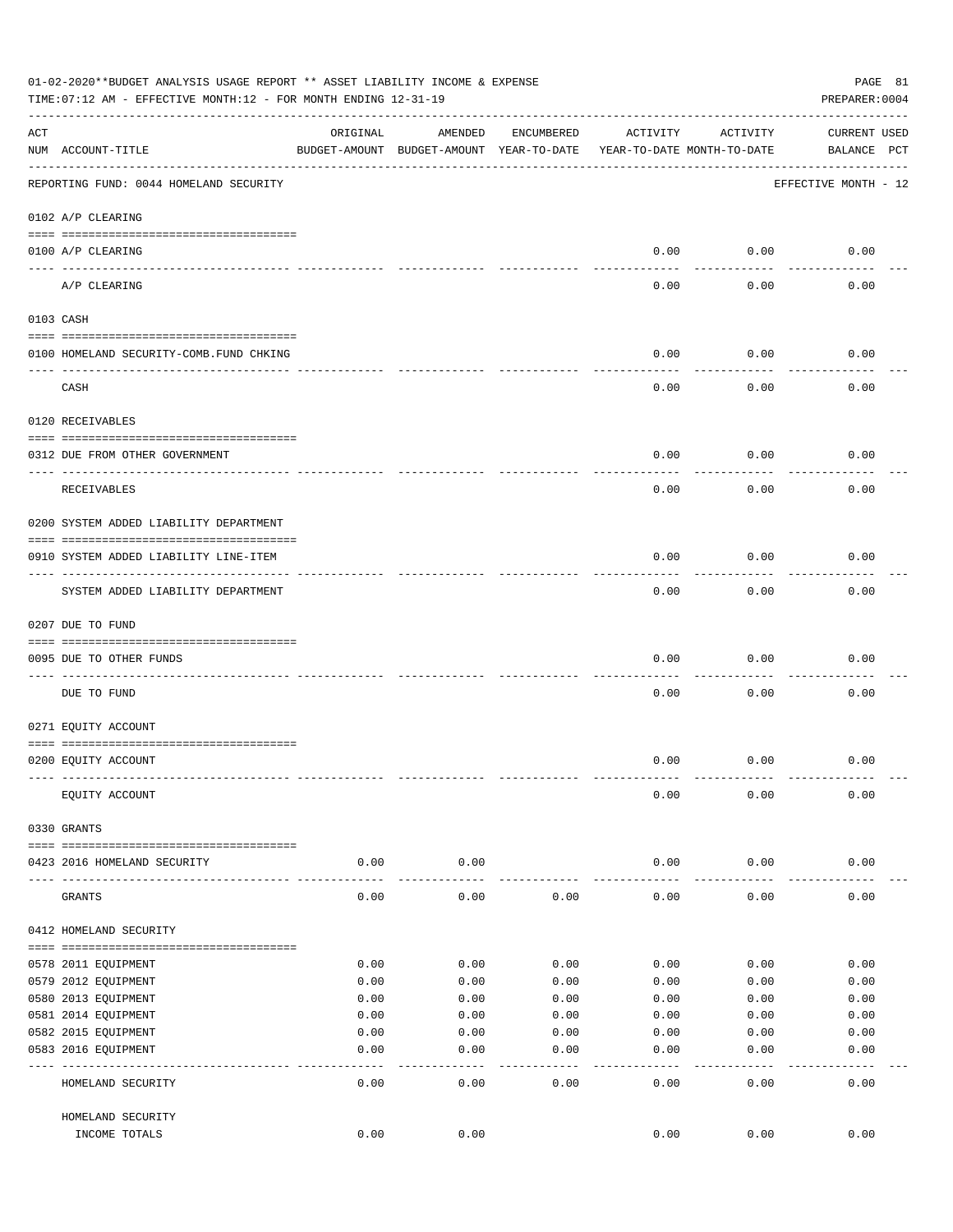| 01-02-2020**BUDGET ANALYSIS USAGE REPORT ** ASSET LIABILITY INCOME & EXPENSE<br>TIME: $07:12$ AM - EFFECTIVE MONTH: $12$ - FOR MONTH ENDING $12-31-19$<br>PREPARER: 0004 |               |               |                   |          |                            |                      |            |  |  |
|--------------------------------------------------------------------------------------------------------------------------------------------------------------------------|---------------|---------------|-------------------|----------|----------------------------|----------------------|------------|--|--|
| ACT                                                                                                                                                                      | ORIGINAL      | AMENDED       | <b>ENCUMBERED</b> | ACTIVITY | ACTIVITY                   | <b>CURRENT USED</b>  |            |  |  |
| ACCOUNT-TITLE<br>NUM                                                                                                                                                     | BUDGET-AMOUNT | BUDGET-AMOUNT | YEAR-TO-DATE      |          | YEAR-TO-DATE MONTH-TO-DATE | BALANCE              | <b>PCT</b> |  |  |
| REPORTING FUND: 0044 HOMELAND SECURITY                                                                                                                                   |               |               |                   |          |                            | EFFECTIVE MONTH - 12 |            |  |  |
| <b>EXPENSE TOTALS</b>                                                                                                                                                    | 0.00          | 0.00          | 0.00              | 0.00     | 0.00                       | 0.00                 |            |  |  |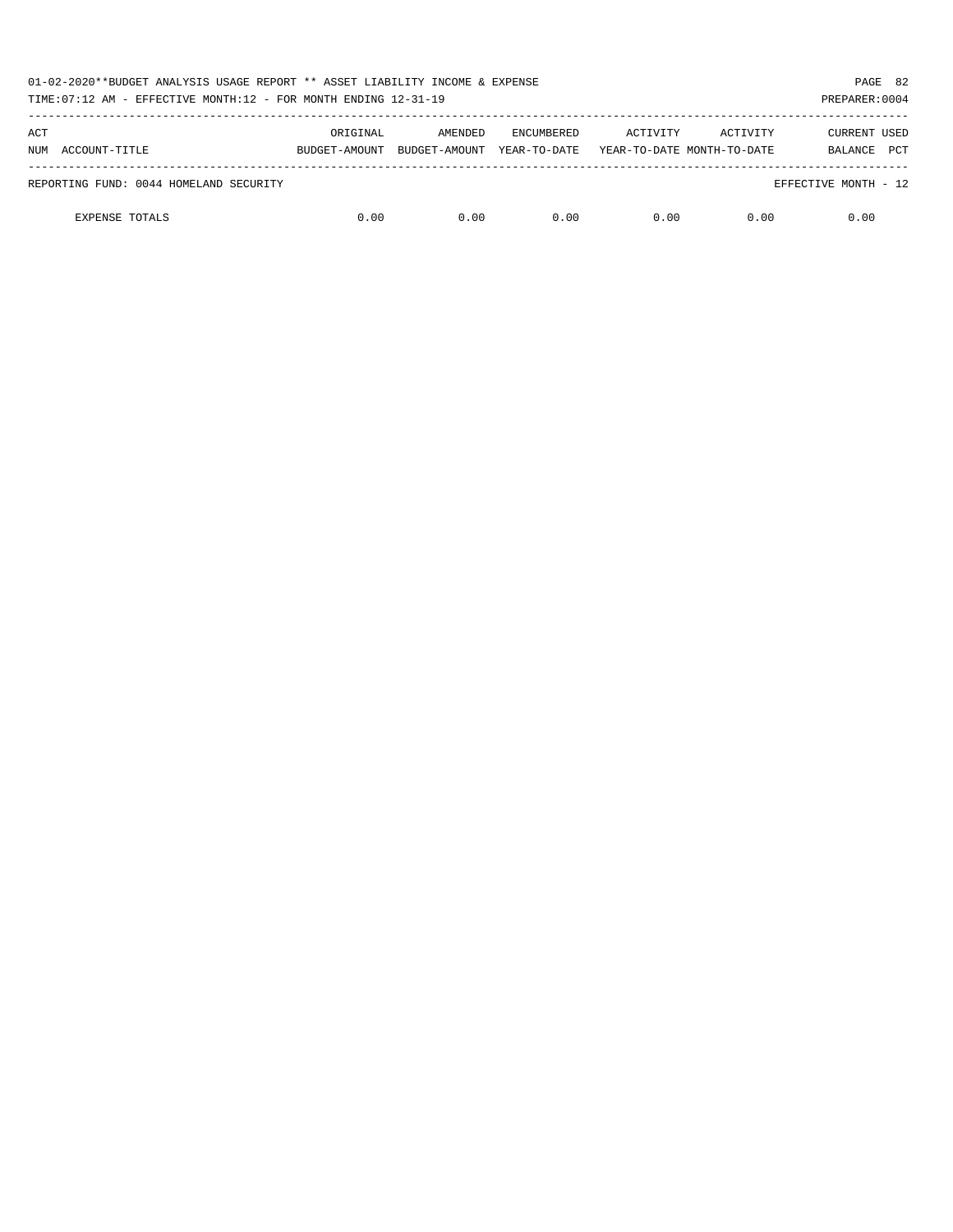|     | 01-02-2020**BUDGET ANALYSIS USAGE REPORT ** ASSET LIABILITY INCOME & EXPENSE<br>PAGE 83<br>TIME: 07:12 AM - EFFECTIVE MONTH: 12 - FOR MONTH ENDING 12-31-19<br>PREPARER: 0004 |          |                                                     |            |                                        |                      |                                    |  |  |  |  |  |
|-----|-------------------------------------------------------------------------------------------------------------------------------------------------------------------------------|----------|-----------------------------------------------------|------------|----------------------------------------|----------------------|------------------------------------|--|--|--|--|--|
| ACT | NUM ACCOUNT-TITLE                                                                                                                                                             | ORIGINAL | AMENDED<br>BUDGET-AMOUNT BUDGET-AMOUNT YEAR-TO-DATE | ENCUMBERED | ACTIVITY<br>YEAR-TO-DATE MONTH-TO-DATE | ACTIVITY             | <b>CURRENT USED</b><br>BALANCE PCT |  |  |  |  |  |
|     | REPORTING FUND: 0045 CHAPTER 19 FUNDS                                                                                                                                         |          |                                                     |            |                                        |                      | EFFECTIVE MONTH - 12               |  |  |  |  |  |
|     | 0100 PAYROLL                                                                                                                                                                  |          |                                                     |            |                                        |                      |                                    |  |  |  |  |  |
|     | 0100 PAYROLL                                                                                                                                                                  |          |                                                     |            | 0.00                                   | 0.00                 | 0.00                               |  |  |  |  |  |
|     | PAYROLL                                                                                                                                                                       |          |                                                     |            | 0.00                                   | 0.00                 | 0.00                               |  |  |  |  |  |
|     | 0103 CASH                                                                                                                                                                     |          |                                                     |            |                                        |                      |                                    |  |  |  |  |  |
|     | 0100 CHAPTER 19-COMBINED FUNDS CHECKING                                                                                                                                       |          |                                                     |            | 68.90                                  | 367.03               | 0.00                               |  |  |  |  |  |
|     | CASH                                                                                                                                                                          |          |                                                     |            | 68.90                                  | 367.03               | 0.00                               |  |  |  |  |  |
|     | 0120 RECEIVABLES                                                                                                                                                              |          |                                                     |            |                                        |                      |                                    |  |  |  |  |  |
|     | 0312 DUE FROM OTHER GOVERNMENT                                                                                                                                                |          |                                                     |            | 0.00                                   | 0.00                 | 0.00                               |  |  |  |  |  |
|     | RECEIVABLES                                                                                                                                                                   |          |                                                     |            | 0.00                                   | 0.00                 | 0.00                               |  |  |  |  |  |
|     | 0200 SYSTEM ADDED LIABILITY DEPARTMENT                                                                                                                                        |          |                                                     |            |                                        |                      |                                    |  |  |  |  |  |
|     | 0150 ACCRUED SALARY PAYABLE                                                                                                                                                   |          |                                                     |            | 0.00                                   | 0.00                 | 302.00                             |  |  |  |  |  |
|     | 0155 ACCRUED FRINGE BENEFITS                                                                                                                                                  |          |                                                     |            | 0.00                                   | 0.00                 | 0.00                               |  |  |  |  |  |
|     | 0910 SYSTEM ADDED LIABILITY LINE-ITEM                                                                                                                                         |          |                                                     |            | 0.00                                   | 367.03               | 0.00                               |  |  |  |  |  |
|     |                                                                                                                                                                               |          |                                                     |            |                                        |                      |                                    |  |  |  |  |  |
|     | SYSTEM ADDED LIABILITY DEPARTMENT                                                                                                                                             |          |                                                     |            | 0.00                                   | 367.03               | 302.00                             |  |  |  |  |  |
|     | 0207 DUE TO FUND                                                                                                                                                              |          |                                                     |            |                                        |                      |                                    |  |  |  |  |  |
|     | 0095 DUE TO OTHER FUNDS                                                                                                                                                       |          |                                                     |            | 0.00                                   | 0.00                 | 0.00                               |  |  |  |  |  |
|     | DUE TO FUND                                                                                                                                                                   |          |                                                     |            | 0.00                                   | 0.00                 | 0.00                               |  |  |  |  |  |
|     | 0271 EQUITY ACCOUNT                                                                                                                                                           |          |                                                     |            |                                        |                      |                                    |  |  |  |  |  |
|     | 0200 EQUITY ACCOUNT                                                                                                                                                           |          |                                                     |            | 0.00                                   | 0.00                 | $370.90 -$                         |  |  |  |  |  |
|     |                                                                                                                                                                               |          |                                                     |            |                                        |                      |                                    |  |  |  |  |  |
|     | EQUITY ACCOUNT                                                                                                                                                                |          |                                                     |            | 0.00                                   | 0.00                 | $370.90 -$                         |  |  |  |  |  |
|     | 0330 GRANT INCOME                                                                                                                                                             |          |                                                     |            |                                        |                      |                                    |  |  |  |  |  |
|     | 0403 CHAPTER 19 FUNDS                                                                                                                                                         | 0.00     | 0.00<br>-----------                                 |            | 574.86<br>-------------                | 0.00<br>------------ | 574.86+                            |  |  |  |  |  |
|     | GRANT INCOME                                                                                                                                                                  | 0.00     | 0.00                                                | 0.00       | 574.86                                 | 0.00                 | $574.86+$                          |  |  |  |  |  |
|     | 0403 CHAPTER 19 FUNDS                                                                                                                                                         |          |                                                     |            |                                        |                      |                                    |  |  |  |  |  |
|     | 0103 SALARY                                                                                                                                                                   | 0.00     | 0.00                                                | 0.00       | 470.00                                 | 0.00                 | $470.00 -$                         |  |  |  |  |  |
|     | 0201 SOCIAL SECURITY                                                                                                                                                          | 0.00     | 0.00                                                | 0.00       | 29.14                                  | 0.00                 | $29.14-$                           |  |  |  |  |  |
|     | 0204 WORKERS COMPENSATION                                                                                                                                                     | 0.00     | 0.00                                                | 0.00       | 0.00                                   | 0.00                 | 0.00                               |  |  |  |  |  |
|     | 0205 MEDICARE TAX                                                                                                                                                             | 0.00     | 0.00                                                | 0.00       | 6.82                                   | 0.00                 | $6.82-$                            |  |  |  |  |  |
|     | 0310 OFFICE SUPPLIES                                                                                                                                                          | 0.00     | 0.00                                                | 0.00       | 0.00                                   | 0.00                 | 0.00                               |  |  |  |  |  |
|     | 0427 TRAVEL AND TRAINING                                                                                                                                                      | 0.00     | 0.00                                                | 0.00       | 0.00                                   | 0.00                 | 0.00                               |  |  |  |  |  |
|     | 0481 DUES                                                                                                                                                                     | 0.00     | 0.00                                                | 0.00       | 0.00                                   | 0.00                 | 0.00                               |  |  |  |  |  |
|     | 0572 OFFICE EQUIPMENT                                                                                                                                                         | 0.00     | 0.00                                                | 0.00       | 0.00                                   | 0.00                 | 0.00                               |  |  |  |  |  |
|     | 0573 ELECTION EQUIPMENT                                                                                                                                                       | 0.00     | 0.00                                                | 0.00       | 0.00                                   | 0.00                 | 0.00                               |  |  |  |  |  |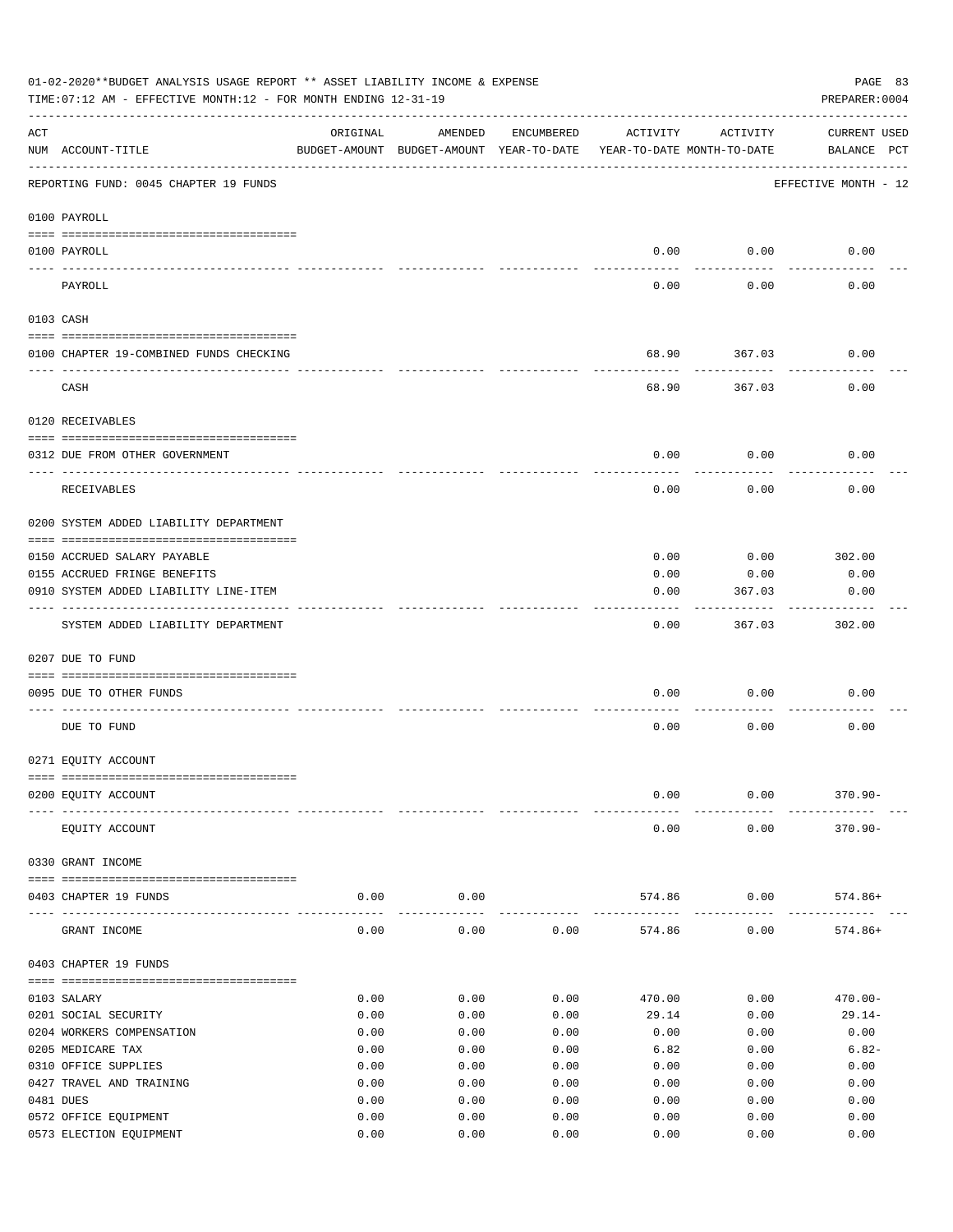| 01-02-2020**BUDGET ANALYSIS USAGE REPORT ** ASSET LIABILITY INCOME & EXPENSE | PAGE 84        |
|------------------------------------------------------------------------------|----------------|
| TIME: 07:12 AM - EFFECTIVE MONTH: 12 - FOR MONTH ENDING 12-31-19             | PREPARER: 0004 |

| ACT<br>ACCOUNT-TITLE<br>NUM            | ORIGINAL<br>BUDGET-AMOUNT | AMENDED<br>BUDGET-AMOUNT | ENCUMBERED<br>YEAR-TO-DATE | ACTIVITY         | ACTIVITY<br>YEAR-TO-DATE MONTH-TO-DATE | <b>CURRENT USED</b><br>PCT<br>BALANCE |
|----------------------------------------|---------------------------|--------------------------|----------------------------|------------------|----------------------------------------|---------------------------------------|
| REPORTING FUND: 0045 CHAPTER 19 FUNDS  |                           |                          |                            |                  |                                        | EFFECTIVE MONTH - 12                  |
| 0574 COMPUTER EQUIPMENT                | 0.00                      | 0.00                     | 0.00                       | 0.00             | 0.00                                   | 0.00                                  |
| CHAPTER 19 FUNDS                       | 0.00                      | 0.00                     | 0.00                       | 505.96           | 0.00                                   | $505.96 -$                            |
| CHAPTER 19 FUNDS                       |                           |                          |                            |                  |                                        |                                       |
| INCOME TOTALS<br><b>EXPENSE TOTALS</b> | 0.00<br>0.00              | 0.00<br>0.00             | 0.00                       | 574.86<br>505.96 | 0.00<br>0.00                           | $574.86+$<br>$505.96 -$               |
|                                        |                           |                          |                            |                  |                                        |                                       |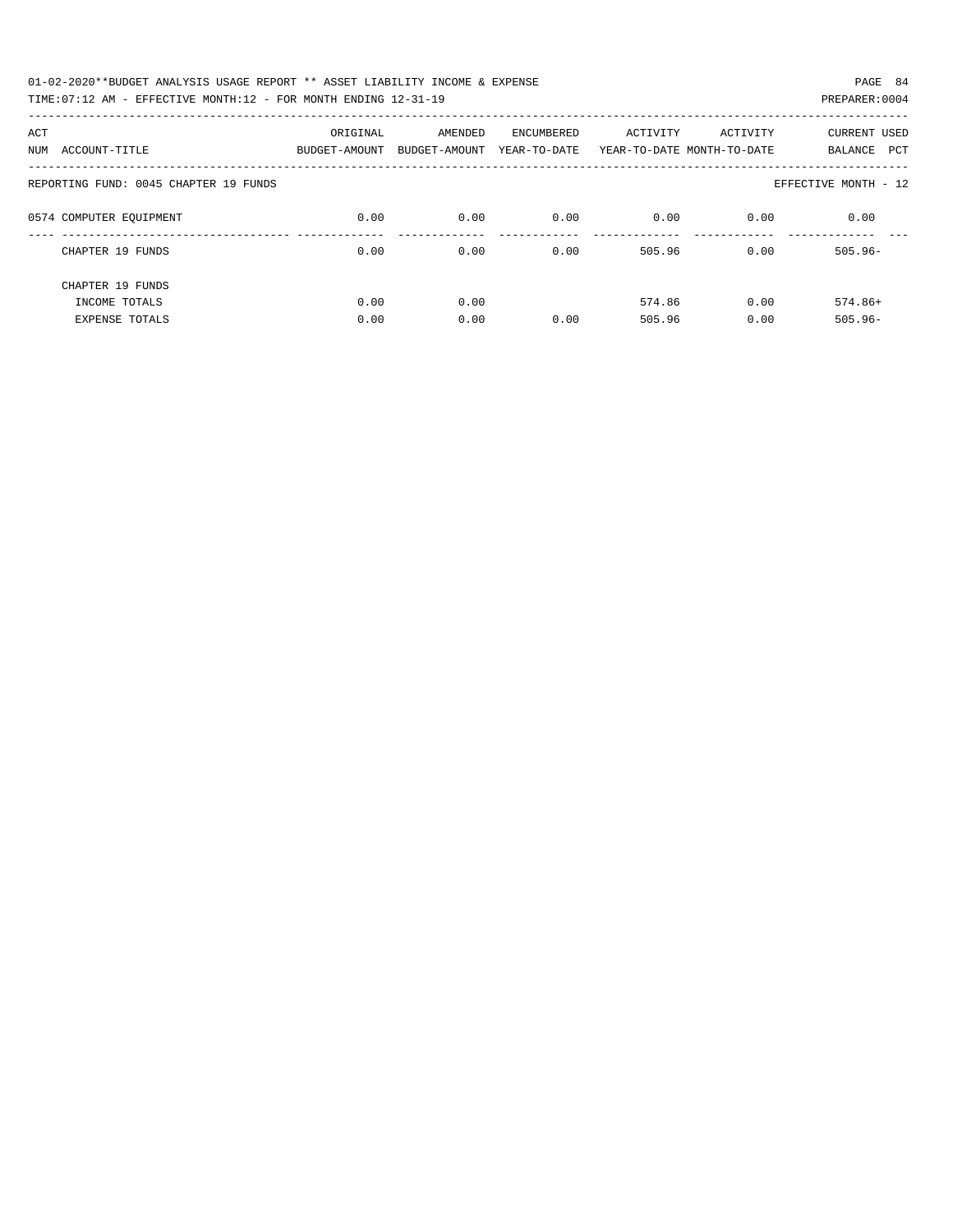| 01-02-2020**BUDGET ANALYSIS USAGE REPORT ** ASSET LIABILITY INCOME & EXPENSE<br>TIME: 07:12 AM - EFFECTIVE MONTH: 12 - FOR MONTH ENDING 12-31-19 |                                                      |              |                                                     |            |                                        |                   |                                    |  |  |
|--------------------------------------------------------------------------------------------------------------------------------------------------|------------------------------------------------------|--------------|-----------------------------------------------------|------------|----------------------------------------|-------------------|------------------------------------|--|--|
| ACT                                                                                                                                              | NUM ACCOUNT-TITLE                                    | ORIGINAL     | AMENDED<br>BUDGET-AMOUNT BUDGET-AMOUNT YEAR-TO-DATE | ENCUMBERED | ACTIVITY<br>YEAR-TO-DATE MONTH-TO-DATE | ACTIVITY          | <b>CURRENT USED</b><br>BALANCE PCT |  |  |
|                                                                                                                                                  | REPORTING FUND: 0046 SAFE ROOM REIMBURSEMENT PROGRAM |              |                                                     |            |                                        |                   | EFFECTIVE MONTH - 12               |  |  |
|                                                                                                                                                  | 0103 CASH                                            |              |                                                     |            |                                        |                   |                                    |  |  |
|                                                                                                                                                  | 0100 SAFE ROOM REIMB. PROG. - COMB. FUNDS            |              |                                                     |            |                                        | 83.97- 0.00       | 7,681.70                           |  |  |
|                                                                                                                                                  | CASH                                                 |              |                                                     |            | $83.97 -$                              | ---------<br>0.00 | 7,681.70                           |  |  |
|                                                                                                                                                  | 0120 RECEIVABLES                                     |              |                                                     |            |                                        |                   |                                    |  |  |
|                                                                                                                                                  | 0312 DUE FROM OTHER GOVERNMENTS                      |              |                                                     |            | 0.00                                   | 0.00              | 0.00                               |  |  |
|                                                                                                                                                  | RECEIVABLES                                          |              |                                                     |            | 0.00                                   | 0.00              | 0.00                               |  |  |
|                                                                                                                                                  | 0200 SYSTEM ADDED LIABILITY DEPARTMENT               |              |                                                     |            |                                        |                   |                                    |  |  |
|                                                                                                                                                  | 0910 SYSTEM ADDED LIABILITY LINE-ITEM                |              |                                                     |            | 0.00                                   | 0.00              | 0.00                               |  |  |
|                                                                                                                                                  | SYSTEM ADDED LIABILITY DEPARTMENT                    |              |                                                     |            | 0.00                                   | 0.00              | 0.00                               |  |  |
|                                                                                                                                                  | 0271 EQUITY ACCOUNT                                  |              |                                                     |            |                                        |                   |                                    |  |  |
|                                                                                                                                                  | 0200 EQUITY ACCOUNT                                  |              |                                                     |            | 0.00                                   | 0.00              | 7,765.67                           |  |  |
|                                                                                                                                                  | EQUITY ACCOUNT                                       |              |                                                     |            | 0.00                                   |                   | $0.00$ 7,765.67                    |  |  |
|                                                                                                                                                  | 0300 CASH                                            |              |                                                     |            |                                        |                   |                                    |  |  |
|                                                                                                                                                  | 0146 BEGINNING CASH BALANCE                          | 0.00         | 0.00                                                |            | 0.00                                   | 0.00              | 0.00                               |  |  |
|                                                                                                                                                  | CASH                                                 | 0.00         | 0.00                                                | 0.00       | 0.00                                   | 0.00              | 0.00                               |  |  |
|                                                                                                                                                  | 0330 GRANT INCOME                                    |              |                                                     |            |                                        |                   |                                    |  |  |
|                                                                                                                                                  | 0475 SAFE ROOM REIMBURSEMENT DR-4029                 | 0.00         | 0.00                                                |            | 0.00                                   | 0.00              | 0.00                               |  |  |
|                                                                                                                                                  | 0476 ADMINISTRATIVE FEE                              | 0.00         | 0.00                                                |            | 0.00                                   | 0.00              | 0.00                               |  |  |
|                                                                                                                                                  | GRANT INCOME                                         | 0.00         | 0.00                                                | 0.00       | 0.00                                   | 0.00              | 0.00                               |  |  |
|                                                                                                                                                  | 0475 SAFE ROOM REIMBURSEMENT PROGRAM                 |              |                                                     |            |                                        |                   |                                    |  |  |
|                                                                                                                                                  | 0310 OFFICE SUPPLIES                                 | 0.00         | 0.00                                                | 0.00       | 83.97                                  | 0.00              | $83.97-$                           |  |  |
|                                                                                                                                                  | 0314 SAFE ROOM REIMBURSEMENT                         | 0.00         | 0.00                                                | 0.00       | 0.00                                   | 0.00              | 0.00                               |  |  |
|                                                                                                                                                  | 0330 GAS/OIL                                         | 0.00         | 0.00                                                | 0.00       | 0.00                                   | 0.00              | 0.00                               |  |  |
|                                                                                                                                                  | 0427 OUT OF COUNTY TRAVEL                            | 0.00         | 0.00                                                | 0.00       | 0.00                                   | 0.00              | 0.00                               |  |  |
|                                                                                                                                                  | 0454 R&M AUTO                                        | 0.00         | 0.00                                                | 0.00       | 0.00                                   | 0.00              | 0.00                               |  |  |
|                                                                                                                                                  | 0573 RADIO EQUIPMENT                                 | 0.00         | 0.00                                                | 0.00       | 0.00                                   | 0.00              | 0.00                               |  |  |
|                                                                                                                                                  | 0574 COMPUTER EQUIPMENT                              | 0.00         | 0.00                                                | 0.00       | 0.00                                   | 0.00              | 0.00                               |  |  |
|                                                                                                                                                  | SAFE ROOM REIMBURSEMENT PROGRAM                      | 0.00         | 0.00                                                | 0.00       | 83.97                                  | 0.00              | $83.97 -$                          |  |  |
|                                                                                                                                                  | SAFE ROOM REIMBURSEMENT PROGRAM                      |              |                                                     |            |                                        |                   |                                    |  |  |
|                                                                                                                                                  | INCOME TOTALS<br>EXPENSE TOTALS                      | 0.00<br>0.00 | 0.00<br>0.00                                        | 0.00       | 0.00<br>83.97                          | 0.00<br>0.00      | 0.00<br>$83.97-$                   |  |  |
|                                                                                                                                                  |                                                      |              |                                                     |            |                                        |                   |                                    |  |  |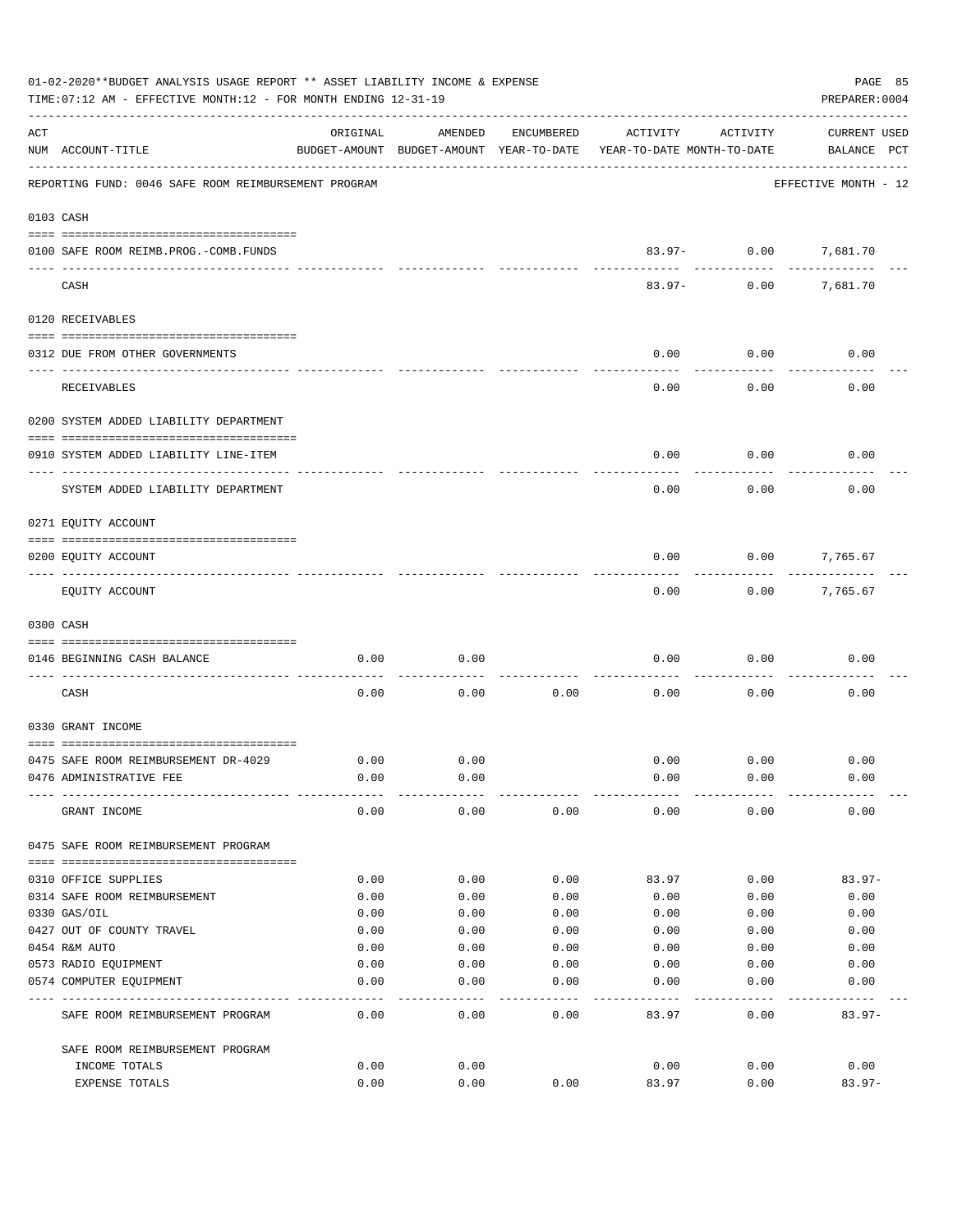|     | 01-02-2020**BUDGET ANALYSIS USAGE REPORT ** ASSET LIABILITY INCOME & EXPENSE<br>PAGE 86<br>TIME: 07:12 AM - EFFECTIVE MONTH: 12 - FOR MONTH ENDING 12-31-19<br>PREPARER: 0004 |           |                                                                                |                   |          |          |                             |                |  |  |  |  |  |
|-----|-------------------------------------------------------------------------------------------------------------------------------------------------------------------------------|-----------|--------------------------------------------------------------------------------|-------------------|----------|----------|-----------------------------|----------------|--|--|--|--|--|
| ACT | NUM ACCOUNT-TITLE                                                                                                                                                             | ORIGINAL  | AMENDED<br>BUDGET-AMOUNT BUDGET-AMOUNT YEAR-TO-DATE YEAR-TO-DATE MONTH-TO-DATE | ENCUMBERED        | ACTIVITY | ACTIVITY | CURRENT USED<br>BALANCE PCT |                |  |  |  |  |  |
|     | REPORTING FUND: 0048 ELECTION EQUIPMENT FUND                                                                                                                                  |           |                                                                                |                   |          |          | EFFECTIVE MONTH - 12        |                |  |  |  |  |  |
|     | 0103 CASH                                                                                                                                                                     |           |                                                                                |                   |          |          |                             |                |  |  |  |  |  |
|     |                                                                                                                                                                               |           |                                                                                |                   |          |          |                             |                |  |  |  |  |  |
|     | 0100 ELECTION EQUIP. FUND-COMBINED FUNDS                                                                                                                                      |           |                                                                                |                   | 0.00     | 0.00     | 38,584.59                   |                |  |  |  |  |  |
|     | CASH                                                                                                                                                                          |           |                                                                                |                   | 0.00     | 0.00     | 38,584.59                   |                |  |  |  |  |  |
|     | 0200 SYSTEM ADDED LIABILITY DEPARTMENT                                                                                                                                        |           |                                                                                |                   |          |          |                             |                |  |  |  |  |  |
|     | 0910 SYSTEM ADDED LIABILITY LINE-ITEM                                                                                                                                         |           |                                                                                |                   | 0.00     | 0.00     | 0.00                        |                |  |  |  |  |  |
|     | SYSTEM ADDED LIABILITY DEPARTMENT                                                                                                                                             |           |                                                                                |                   | 0.00     | 0.00     | 0.00                        |                |  |  |  |  |  |
|     | 0271 EQUITY ACCOUNT                                                                                                                                                           |           |                                                                                |                   |          |          |                             |                |  |  |  |  |  |
|     | 0200 EOUITY ACCOUNT                                                                                                                                                           |           |                                                                                |                   | 0.00     |          | $0.00$ 38,584.59            |                |  |  |  |  |  |
|     | EQUITY ACCOUNT                                                                                                                                                                |           |                                                                                |                   | 0.00     | 0.00     | 38,584.59                   |                |  |  |  |  |  |
|     | 0300 CASH                                                                                                                                                                     |           |                                                                                |                   |          |          |                             |                |  |  |  |  |  |
|     | 0148 BEGINNING CASH BALANCE                                                                                                                                                   | 11,000.00 | 11,000.00                                                                      |                   | 0.00     | 0.00     | 11,000.00 00                |                |  |  |  |  |  |
|     | CASH                                                                                                                                                                          | 11,000.00 | 11,000.00                                                                      | 0.00              | 0.00     | 0.00     | 11,000.00                   | 00             |  |  |  |  |  |
|     | 0340 INCOME                                                                                                                                                                   |           |                                                                                |                   |          |          |                             |                |  |  |  |  |  |
|     | 0130 REFUNDS & MISCELLANEOUS                                                                                                                                                  | 0.00      | 0.00                                                                           |                   | 0.00     | 0.00     | 0.00                        |                |  |  |  |  |  |
|     | 0403 CONTRACT ADMINISTRATIVE FEE                                                                                                                                              | 0.00      | 0.00                                                                           |                   | 0.00     | 0.00     | 0.00                        |                |  |  |  |  |  |
|     | 0484 ELECTION REIMBURSEMENT                                                                                                                                                   | 4,000.00  | 4,000.00                                                                       |                   | 0.00     |          | 0.00<br>4,000.00            | 00             |  |  |  |  |  |
|     | INCOME                                                                                                                                                                        | 4,000.00  | 4,000.00                                                                       | 0.00              | 0.00     | 0.00     | 4,000.00                    | 00             |  |  |  |  |  |
|     | 0403 ELECTION EQUIPMENT FUND                                                                                                                                                  |           |                                                                                |                   |          |          |                             |                |  |  |  |  |  |
|     | 0421 ELECTION INTERNET                                                                                                                                                        | 0.00      | 0.00                                                                           | 0.00              | 0.00     | 0.00     | 0.00                        |                |  |  |  |  |  |
|     | 0485 LICENSE/SUPPORT                                                                                                                                                          | 0.00      | 0.00                                                                           | 0.00              | 0.00     | 0.00     | 0.00                        |                |  |  |  |  |  |
|     | 0573 ELECTION EQUIPMENT                                                                                                                                                       | 15,000.00 | 15,000.00                                                                      | 0.00<br>$- - - -$ | 0.00     | 0.00     | 15,000.00                   | 00             |  |  |  |  |  |
|     | ELECTION EQUIPMENT FUND                                                                                                                                                       | 15,000.00 | 15,000.00                                                                      | 0.00              | 0.00     | 0.00     | 15,000.00                   | 00             |  |  |  |  |  |
|     | ELECTION EQUIPMENT FUND                                                                                                                                                       |           |                                                                                |                   |          |          |                             |                |  |  |  |  |  |
|     | INCOME TOTALS                                                                                                                                                                 | 15,000.00 | 15,000.00                                                                      |                   | 0.00     | 0.00     | 15,000.00                   | 00             |  |  |  |  |  |
|     | EXPENSE TOTALS                                                                                                                                                                | 15,000.00 | 15,000.00                                                                      | 0.00              | 0.00     | 0.00     | 15,000.00                   | 0 <sub>0</sub> |  |  |  |  |  |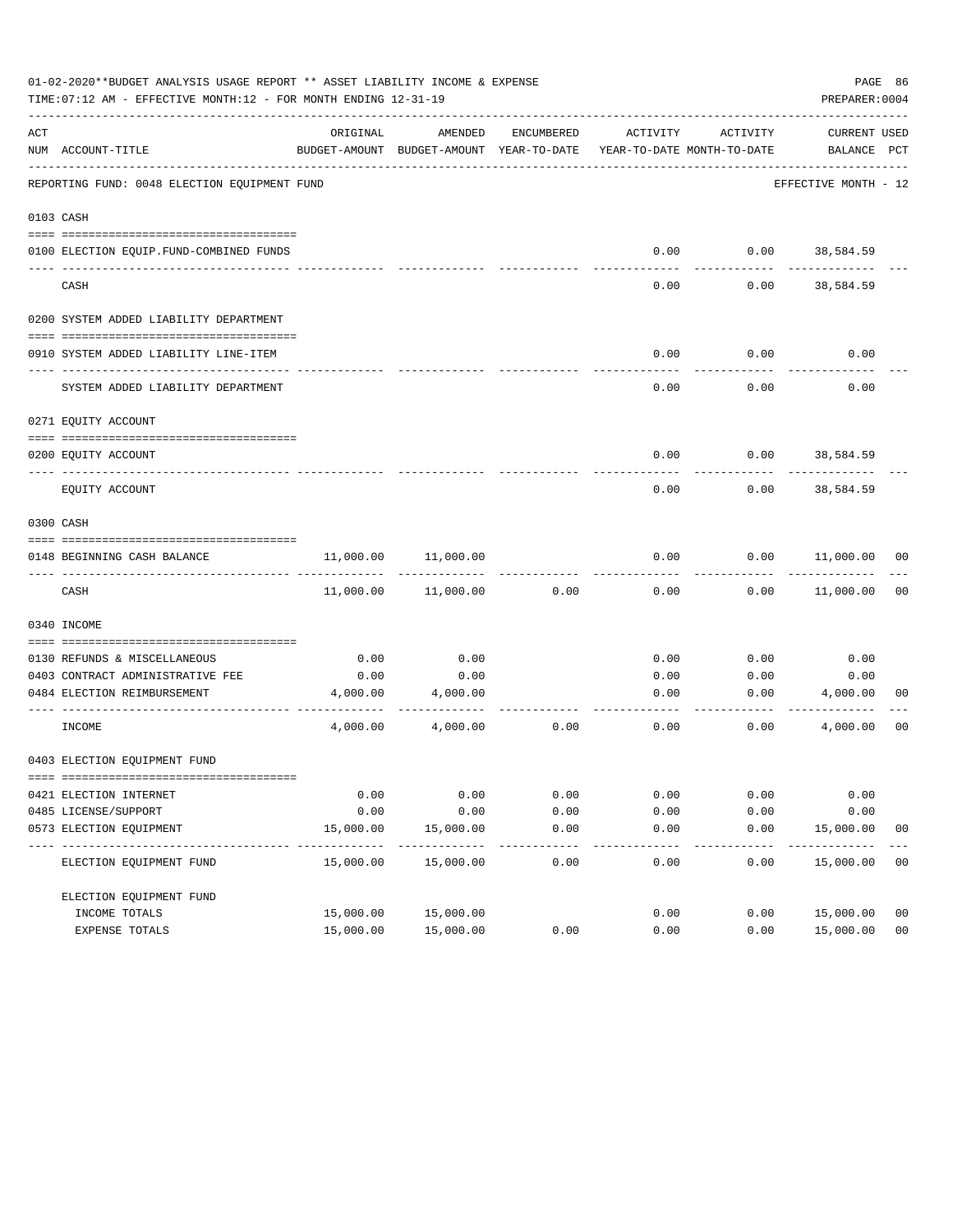|             | 01-02-2020**BUDGET ANALYSIS USAGE REPORT ** ASSET LIABILITY INCOME & EXPENSE<br>TIME:07:12 AM - EFFECTIVE MONTH:12 - FOR MONTH ENDING 12-31-19 |                                                      |         |            |                                        |                        | PAGE 87<br>PREPARER: 0004          |
|-------------|------------------------------------------------------------------------------------------------------------------------------------------------|------------------------------------------------------|---------|------------|----------------------------------------|------------------------|------------------------------------|
| ACT         | NUM ACCOUNT-TITLE                                                                                                                              | ORIGINAL<br>BUDGET-AMOUNT BUDGET-AMOUNT YEAR-TO-DATE | AMENDED | ENCUMBERED | ACTIVITY<br>YEAR-TO-DATE MONTH-TO-DATE | ACTIVITY               | <b>CURRENT USED</b><br>BALANCE PCT |
|             | REPORTING FUND: 0049 INVESTIGATOR/LEOSE GRANT                                                                                                  |                                                      |         |            |                                        |                        | EFFECTIVE MONTH - 12               |
|             | 0100 PAYROLL                                                                                                                                   |                                                      |         |            |                                        |                        |                                    |
|             |                                                                                                                                                |                                                      |         |            |                                        |                        |                                    |
| $- - - - -$ | 0100 PAYROLL                                                                                                                                   |                                                      |         |            | 0.00                                   | 0.00                   | 0.00                               |
|             | PAYROLL                                                                                                                                        |                                                      |         |            | 0.00                                   | 0.00                   | 0.00                               |
|             | 0103 CASH                                                                                                                                      |                                                      |         |            |                                        |                        |                                    |
|             |                                                                                                                                                |                                                      |         |            |                                        |                        |                                    |
|             | 0100 INVESTIGATOR/LEOSE-COMB.FUNDS                                                                                                             |                                                      |         |            |                                        | 350.00- 350.00- 331.66 |                                    |
|             | CASH                                                                                                                                           |                                                      |         |            | $350.00 -$                             | $350.00 -$             | 331.66                             |
|             | 0271 EQUITY ACCOUNT                                                                                                                            |                                                      |         |            |                                        |                        |                                    |
|             | 0200 EQUITY ACCOUNT                                                                                                                            |                                                      |         |            | 0.00                                   | 0.00                   | 681.66                             |
|             | EOUITY ACCOUNT                                                                                                                                 |                                                      |         |            | 0.00                                   | 0.00                   | 681.66                             |
|             |                                                                                                                                                |                                                      |         |            |                                        |                        |                                    |
|             | 0300 CASH                                                                                                                                      |                                                      |         |            |                                        |                        |                                    |
|             | 0149 BEGINNING CASH BALANCE                                                                                                                    | 0.00                                                 | 0.00    |            | 0.00                                   | 0.00                   | 0.00                               |
|             | CASH                                                                                                                                           | 0.00                                                 | 0.00    | 0.00       | 0.00                                   | 0.00                   | 0.00                               |
|             | 0330 GRANT INCOME                                                                                                                              |                                                      |         |            |                                        |                        |                                    |
|             | 0475 INVESTIGATOR/LEOSE GRANT                                                                                                                  | 0.00                                                 | 0.00    |            | 0.00                                   | 0.00                   | 0.00                               |
|             |                                                                                                                                                |                                                      |         |            |                                        |                        |                                    |
|             | GRANT INCOME                                                                                                                                   | 0.00                                                 | 0.00    | 0.00       | 0.00                                   | 0.00                   | 0.00                               |
|             | 0475 INVESTIGATOR/LEOSE                                                                                                                        |                                                      |         |            |                                        |                        |                                    |
|             | 0103 SALARY                                                                                                                                    | 0.00                                                 | 0.00    | 0.00       |                                        | $0.00$ 0.00            | 0.00                               |
|             | 0201 SOCIAL SECURITY                                                                                                                           | 0.00                                                 | 0.00    | 0.00       | 0.00                                   | 0.00                   | 0.00                               |
|             | 0202 GROUP HEALTH INSURANCE                                                                                                                    | 0.00                                                 | 0.00    | 0.00       | 0.00                                   | 0.00                   | 0.00                               |
|             | 0203 RETIREMENT                                                                                                                                | 0.00                                                 | 0.00    | 0.00       | 0.00                                   | 0.00                   | 0.00                               |
|             | 0204 WORKER'S COMPENSATION                                                                                                                     | 0.00                                                 | 0.00    | 0.00       | 0.00                                   | 0.00                   | 0.00                               |
|             | 0205 MEDICARE TAX                                                                                                                              | 0.00                                                 | 0.00    | 0.00       | 0.00                                   | 0.00                   | 0.00                               |
|             | 0310 OFFICE SUPPLIES                                                                                                                           | 0.00                                                 | 0.00    | 0.00       | 0.00                                   | 0.00                   | 0.00                               |
|             | 0427 TRAINING/TUITION/OUT OF COUNTY                                                                                                            | 0.00                                                 | 0.00    | 0.00       | 350.00                                 | 350.00                 | $350.00 -$                         |
|             | 0572 OFFICE EQUIPMENT                                                                                                                          | 0.00                                                 | 0.00    | 0.00       | 0.00                                   | 0.00                   | 0.00                               |
|             | 0574 COMPUTER EQUIPMENT                                                                                                                        | 0.00                                                 | 0.00    | 0.00       | 0.00                                   | 0.00                   | 0.00                               |
|             | INVESTIGATOR/LEOSE                                                                                                                             | 0.00                                                 | 0.00    | 0.00       | 350.00                                 | 350.00                 | $350.00 -$                         |
|             | INVESTIGATOR/LEOSE GRANT                                                                                                                       |                                                      |         |            |                                        |                        |                                    |
|             | INCOME TOTALS                                                                                                                                  | 0.00                                                 | 0.00    |            | 0.00                                   | 0.00                   | 0.00                               |
|             | EXPENSE TOTALS                                                                                                                                 | 0.00                                                 | 0.00    | 0.00       | 350.00                                 | 350.00                 | $350.00 -$                         |
|             |                                                                                                                                                |                                                      |         |            |                                        |                        |                                    |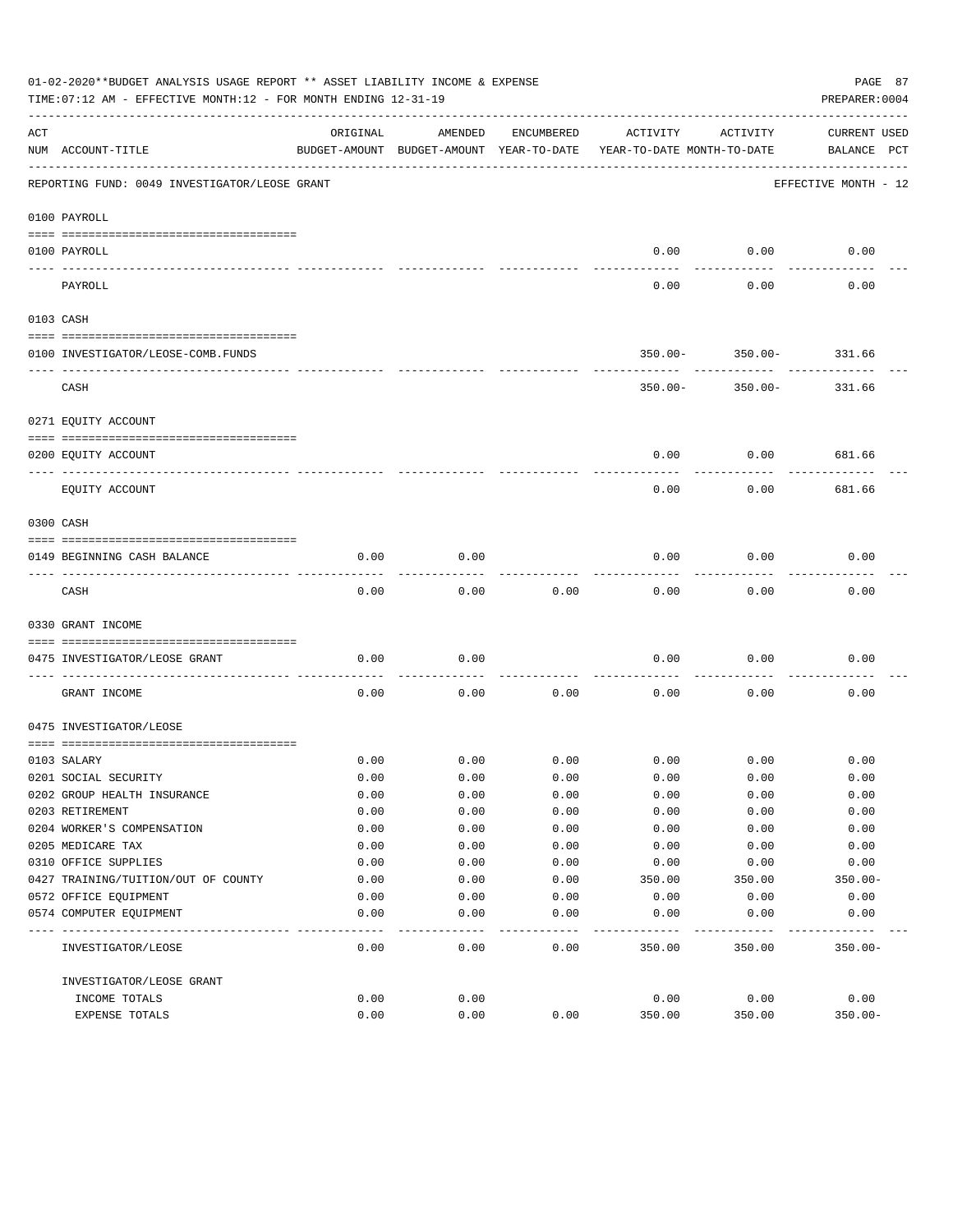|     | 01-02-2020**BUDGET ANALYSIS USAGE REPORT ** ASSET LIABILITY INCOME & EXPENSE<br>PAGE 88<br>TIME: 07:12 AM - EFFECTIVE MONTH: 12 - FOR MONTH ENDING 12-31-19<br>PREPARER: 0004 |              |                                                     |                 |                                        |              |                                    |  |  |  |  |  |
|-----|-------------------------------------------------------------------------------------------------------------------------------------------------------------------------------|--------------|-----------------------------------------------------|-----------------|----------------------------------------|--------------|------------------------------------|--|--|--|--|--|
| ACT | NUM ACCOUNT-TITLE                                                                                                                                                             | ORIGINAL     | AMENDED<br>BUDGET-AMOUNT BUDGET-AMOUNT YEAR-TO-DATE | ENCUMBERED      | ACTIVITY<br>YEAR-TO-DATE MONTH-TO-DATE | ACTIVITY     | <b>CURRENT USED</b><br>BALANCE PCT |  |  |  |  |  |
|     | REPORTING FUND: 0050 ELECTION SUPPORT                                                                                                                                         |              |                                                     |                 |                                        |              | EFFECTIVE MONTH - 12               |  |  |  |  |  |
|     | 0103 CASH                                                                                                                                                                     |              |                                                     |                 |                                        |              |                                    |  |  |  |  |  |
|     |                                                                                                                                                                               |              |                                                     |                 |                                        |              |                                    |  |  |  |  |  |
|     | 0100 ELECTION SUPPORT FUND-COMB.FUNDS                                                                                                                                         |              |                                                     |                 | 0.00                                   | 0.00         | 0.00                               |  |  |  |  |  |
|     | CASH                                                                                                                                                                          |              |                                                     |                 | 0.00                                   | 0.00         | 0.00                               |  |  |  |  |  |
|     | 0200 SYSTEM ADDED LIABILITY DEPARTMENT                                                                                                                                        |              |                                                     |                 |                                        |              |                                    |  |  |  |  |  |
|     |                                                                                                                                                                               |              |                                                     |                 |                                        |              |                                    |  |  |  |  |  |
|     | 0910 SYSTEM ADDED LIABILITY LINE-ITEM                                                                                                                                         |              |                                                     |                 | 0.00                                   | 0.00         | 0.00                               |  |  |  |  |  |
|     | SYSTEM ADDED LIABILITY DEPARTMENT                                                                                                                                             |              |                                                     |                 | 0.00                                   | 0.00         | 0.00                               |  |  |  |  |  |
|     | 0271 EQUITY ACCOUNT                                                                                                                                                           |              |                                                     |                 |                                        |              |                                    |  |  |  |  |  |
|     |                                                                                                                                                                               |              |                                                     |                 |                                        |              |                                    |  |  |  |  |  |
|     | 0200 EOUITY ACCOUNT                                                                                                                                                           |              |                                                     |                 | 0.00                                   | 0.00         | 0.00                               |  |  |  |  |  |
|     | EQUITY ACCOUNT                                                                                                                                                                |              |                                                     |                 | 0.00                                   | 0.00         | 0.00                               |  |  |  |  |  |
|     | 0300 CASH                                                                                                                                                                     |              |                                                     |                 |                                        |              |                                    |  |  |  |  |  |
|     | 0150 BEGINNING CASH BALANCE                                                                                                                                                   | 0.00         | 0.00                                                |                 | 0.00                                   | 0.00         | 0.00                               |  |  |  |  |  |
|     | CASH                                                                                                                                                                          | 0.00         | 0.00                                                | 0.00            | 0.00                                   | 0.00         | 0.00                               |  |  |  |  |  |
|     | 0370 MISCELLANEOUS INCOME                                                                                                                                                     |              |                                                     |                 |                                        |              |                                    |  |  |  |  |  |
|     |                                                                                                                                                                               |              |                                                     |                 |                                        |              |                                    |  |  |  |  |  |
|     | 0403 LOCAL FUNDING                                                                                                                                                            | 0.00         | 0.00                                                |                 | 0.00                                   | 0.00         | 0.00                               |  |  |  |  |  |
|     | MISCELLANEOUS INCOME                                                                                                                                                          | 0.00         | 0.00                                                | 0.00            | 0.00                                   | 0.00         | 0.00                               |  |  |  |  |  |
|     | 0403 ELECTION SUPPORT                                                                                                                                                         |              |                                                     |                 |                                        |              |                                    |  |  |  |  |  |
|     |                                                                                                                                                                               |              |                                                     |                 |                                        |              |                                    |  |  |  |  |  |
|     | 0310 OFFICE SUPPLIES<br>0311 POSTAGE                                                                                                                                          | 0.00<br>0.00 | 0.00<br>0.00                                        | 0.00<br>0.00    | 0.00<br>0.00                           | 0.00<br>0.00 | 0.00<br>0.00                       |  |  |  |  |  |
|     | 0427 TRAVEL/TRAINING                                                                                                                                                          | 0.00         | 0.00                                                | 0.00            | 0.00                                   | 0.00         | 0.00                               |  |  |  |  |  |
|     | 0430 BIDS AND NOTICES                                                                                                                                                         | 0.00         | 0.00                                                | 0.00            | 0.00                                   | 0.00         | 0.00                               |  |  |  |  |  |
|     | 0573 ELECTION EQUIPMENT                                                                                                                                                       | 0.00         | 0.00                                                | 0.00            | 0.00                                   | 0.00         | 0.00                               |  |  |  |  |  |
|     | ELECTION SUPPORT                                                                                                                                                              | 0.00         | 0.00                                                | $- - -$<br>0.00 | 0.00                                   | 0.00         | 0.00                               |  |  |  |  |  |
|     | ELECTION SUPPORT                                                                                                                                                              |              |                                                     |                 |                                        |              |                                    |  |  |  |  |  |
|     | INCOME TOTALS                                                                                                                                                                 | 0.00         | 0.00                                                |                 | 0.00                                   | 0.00         | 0.00                               |  |  |  |  |  |
|     | EXPENSE TOTALS                                                                                                                                                                | 0.00         | 0.00                                                | 0.00            | 0.00                                   | 0.00         | 0.00                               |  |  |  |  |  |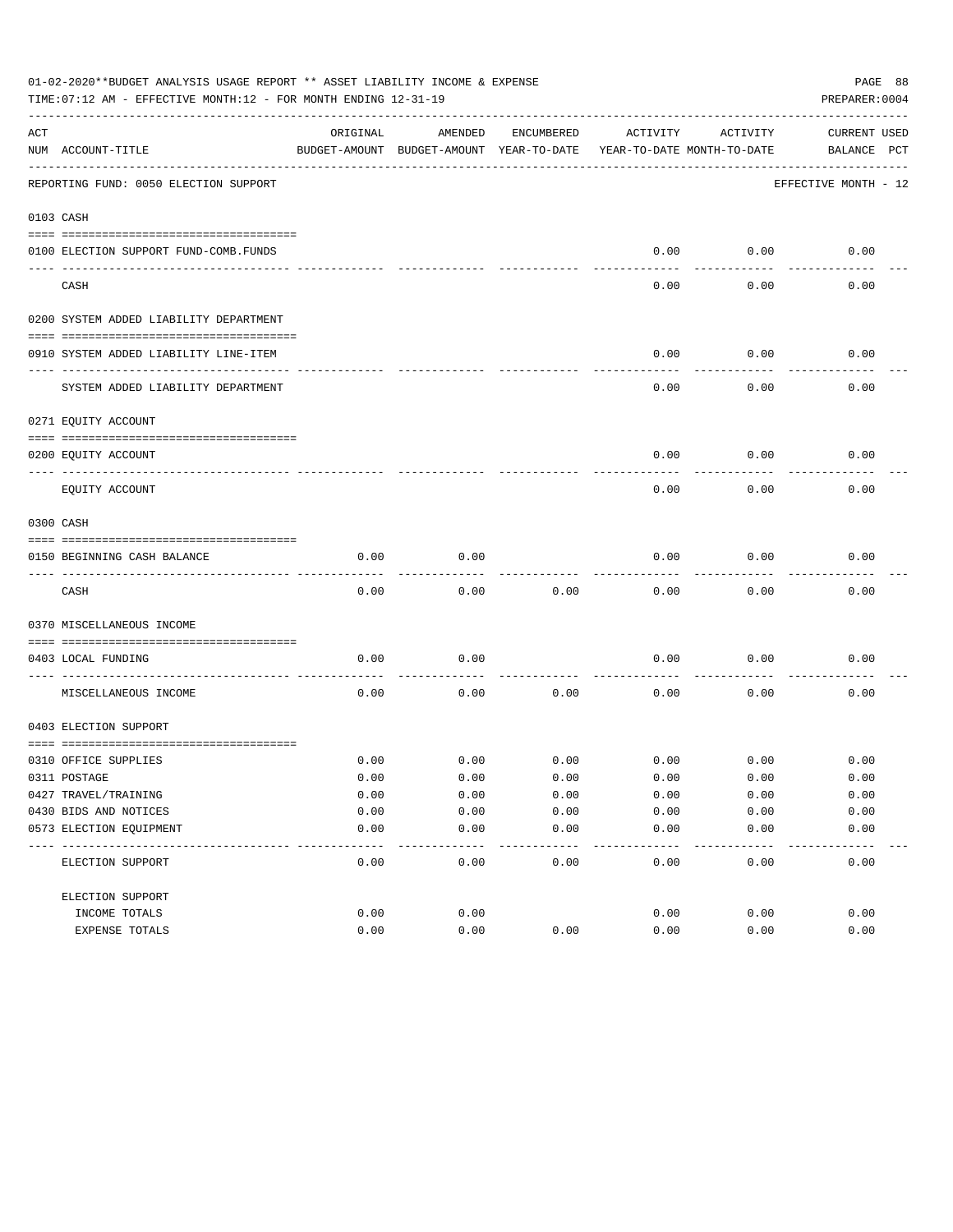|     | 01-02-2020**BUDGET ANALYSIS USAGE REPORT ** ASSET LIABILITY INCOME & EXPENSE<br>TIME: 07:12 AM - EFFECTIVE MONTH: 12 - FOR MONTH ENDING 12-31-19 |          |                                                     |                   |          |                                        |                             |                |  |  |  |
|-----|--------------------------------------------------------------------------------------------------------------------------------------------------|----------|-----------------------------------------------------|-------------------|----------|----------------------------------------|-----------------------------|----------------|--|--|--|
| ACT | NUM ACCOUNT-TITLE                                                                                                                                | ORIGINAL | AMENDED<br>BUDGET-AMOUNT BUDGET-AMOUNT YEAR-TO-DATE | <b>ENCUMBERED</b> | ACTIVITY | ACTIVITY<br>YEAR-TO-DATE MONTH-TO-DATE | CURRENT USED<br>BALANCE PCT |                |  |  |  |
|     | REPORTING FUND: 0051 CO.CLERK CO.& DIST.CT. TECHNOLOGY                                                                                           |          |                                                     |                   |          |                                        | EFFECTIVE MONTH - 12        |                |  |  |  |
|     | 0103 CASH                                                                                                                                        |          |                                                     |                   |          |                                        |                             |                |  |  |  |
|     | 0100 CO.CLK.CO.& DIST.CT.TECHNOLOGY-COM                                                                                                          |          |                                                     |                   | 0.00     | 0.00                                   | 7,513.96                    |                |  |  |  |
|     | CASH                                                                                                                                             |          |                                                     |                   | 0.00     | 0.00                                   | 7,513.96                    |                |  |  |  |
|     | 0120 RECEIVABLES                                                                                                                                 |          |                                                     |                   |          |                                        |                             |                |  |  |  |
|     | 0313 DUE FROM OTHER FUNDS                                                                                                                        |          |                                                     |                   | 0.00     | 0.00                                   | 59.92                       |                |  |  |  |
|     | RECEIVABLES                                                                                                                                      |          |                                                     |                   | 0.00     | 0.00                                   | 59.92                       |                |  |  |  |
|     | 0271 EQUITY ACCOUNT                                                                                                                              |          |                                                     |                   |          |                                        |                             |                |  |  |  |
|     | 0200 EQUITY ACCOUNT                                                                                                                              |          |                                                     |                   | 0.00     | 0.00                                   | 7,573.88                    |                |  |  |  |
|     | ---- -----------------------<br>EQUITY ACCOUNT                                                                                                   |          |                                                     |                   | 0.00     | 0.00                                   | ----------<br>7,573.88      |                |  |  |  |
|     | 0300 CASH                                                                                                                                        |          |                                                     |                   |          |                                        |                             |                |  |  |  |
|     | 0151 BEGINNING CASH BALANCE                                                                                                                      | 2,400.00 | 2,400.00                                            |                   | 0.00     | 0.00                                   | 2,400.00                    | 0 <sup>0</sup> |  |  |  |
|     | ---- ---------------------------------<br>CASH                                                                                                   | 2,400.00 | 2,400.00                                            | 0.00              | 0.00     | 0.00                                   | 2,400.00                    | 0 <sub>0</sub> |  |  |  |
|     | 0370 CO.CLK.MISCELLANEOUS INCOME                                                                                                                 |          |                                                     |                   |          |                                        |                             |                |  |  |  |
|     | 0440 CO.CLK.CO.& DIST.CT.TECHNOLOGY FEE                                                                                                          | 600.00   | 600.00                                              |                   | 0.00     | 0.00                                   | 600.00                      | 0 <sub>0</sub> |  |  |  |
|     | CO. CLK. MISCELLANEOUS INCOME                                                                                                                    | 600.00   | 600.00                                              | 0.00              | 0.00     | 0.00                                   | 600.00                      | 0 <sup>0</sup> |  |  |  |
|     | 0440 CO.CLK.COURT TECHNOLOGY EQUIPMENT                                                                                                           |          |                                                     |                   |          |                                        |                             |                |  |  |  |
|     | 0572 OFFICE EOUIPMENT                                                                                                                            | 3,000.00 | 3,000.00                                            | 0.00              | 0.00     | 0.00                                   | 3,000.00                    | 0 <sub>0</sub> |  |  |  |
|     | CO.CLK.COURT TECHNOLOGY EQUIPMENT                                                                                                                | 3,000.00 | 3,000.00                                            | 0.00              | 0.00     | 0.00                                   | 3,000.00                    | 0 <sub>0</sub> |  |  |  |
|     | CO.CLERK CO.& DIST.CT. TECHNOLOGY                                                                                                                |          |                                                     |                   |          |                                        |                             |                |  |  |  |
|     | INCOME TOTALS                                                                                                                                    | 3,000.00 | 3,000.00                                            |                   | 0.00     | 0.00                                   | 3,000.00                    | 0 <sub>0</sub> |  |  |  |
|     | <b>EXPENSE TOTALS</b>                                                                                                                            | 3,000.00 | 3,000.00                                            | 0.00              | 0.00     | 0.00                                   | 3,000.00                    | 0 <sub>0</sub> |  |  |  |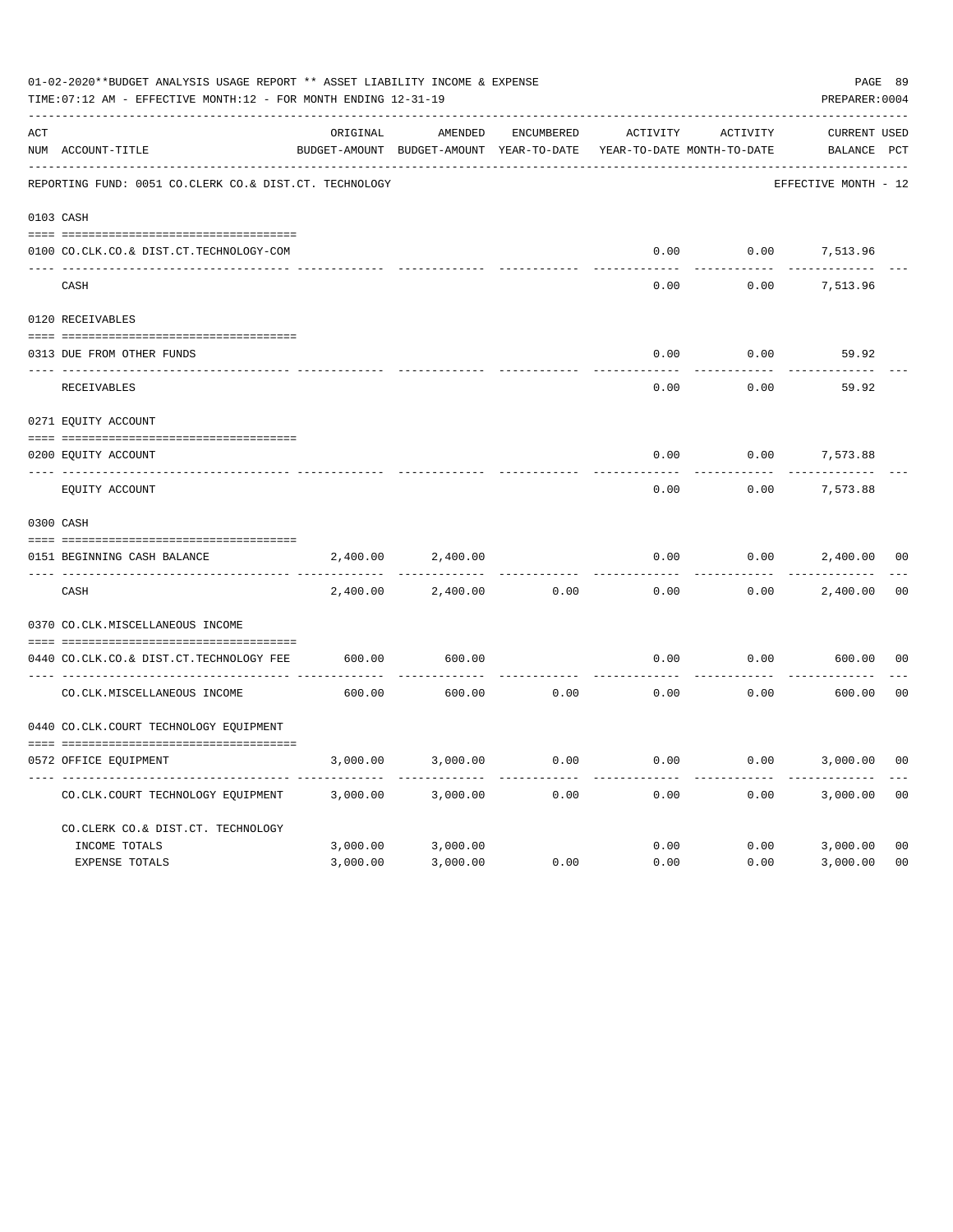|     | 01-02-2020**BUDGET ANALYSIS USAGE REPORT ** ASSET LIABILITY INCOME & EXPENSE<br>PAGE 90<br>TIME:07:12 AM - EFFECTIVE MONTH:12 - FOR MONTH ENDING 12-31-19<br>PREPARER: 0004 |          |                     |                     |                                                                                 |                                        |                                 |  |  |  |  |
|-----|-----------------------------------------------------------------------------------------------------------------------------------------------------------------------------|----------|---------------------|---------------------|---------------------------------------------------------------------------------|----------------------------------------|---------------------------------|--|--|--|--|
| ACT | NUM ACCOUNT-TITLE                                                                                                                                                           | ORIGINAL | AMENDED             | ENCUMBERED          | ACTIVITY<br>BUDGET-AMOUNT BUDGET-AMOUNT YEAR-TO-DATE YEAR-TO-DATE MONTH-TO-DATE | ACTIVITY                               | CURRENT USED<br>BALANCE PCT     |  |  |  |  |
|     | REPORTING FUND: 0052 CO.CLK.COURT RECORDS PRESERVATION                                                                                                                      |          |                     |                     |                                                                                 |                                        | EFFECTIVE MONTH - 12            |  |  |  |  |
|     | 0103 CASH                                                                                                                                                                   |          |                     |                     |                                                                                 |                                        |                                 |  |  |  |  |
|     | 0100 CO.CLK.COURT RECORDS PRESERVATION-                                                                                                                                     |          |                     |                     |                                                                                 | $10.33$ $3.37$ $14,546.22$             |                                 |  |  |  |  |
|     | CASH                                                                                                                                                                        |          |                     |                     | 10.33                                                                           | ------------ ---------                 | 3.37 14,546.22                  |  |  |  |  |
|     | 0120 RECEIVABLES                                                                                                                                                            |          |                     |                     |                                                                                 |                                        |                                 |  |  |  |  |
|     |                                                                                                                                                                             |          |                     |                     |                                                                                 |                                        |                                 |  |  |  |  |
|     | 0313 DUE FROM OTHER FUNDS                                                                                                                                                   |          |                     |                     | 0.00                                                                            | 0.00<br>. <u>.</u> .                   | 120.00<br>. <u>.</u> .          |  |  |  |  |
|     | RECEIVABLES                                                                                                                                                                 |          |                     |                     | 0.00                                                                            | 0.00                                   | 120.00                          |  |  |  |  |
|     | 0200 SYSTEM ADDED LIABILITY DEPARTMENT                                                                                                                                      |          |                     |                     |                                                                                 |                                        |                                 |  |  |  |  |
|     | 0910 SYSTEM ADDED LIABILITY LINE-ITEM                                                                                                                                       |          |                     |                     | 0.00                                                                            | 0.00                                   | 0.00                            |  |  |  |  |
|     | SYSTEM ADDED LIABILITY DEPARTMENT                                                                                                                                           |          |                     |                     | 0.00                                                                            | ---------<br>0.00                      | 0.00                            |  |  |  |  |
|     | 0271 EQUITY ACCOUNT                                                                                                                                                         |          |                     |                     |                                                                                 |                                        |                                 |  |  |  |  |
|     | 0200 EQUITY ACCOUNT                                                                                                                                                         |          |                     |                     | 0.00                                                                            | $0.00$ 14,655.89                       |                                 |  |  |  |  |
|     | EQUITY ACCOUNT                                                                                                                                                              |          |                     |                     | 0.00                                                                            |                                        | -----------<br>$0.00$ 14,655.89 |  |  |  |  |
|     | 0360 INTEREST EARNINGS                                                                                                                                                      |          |                     |                     |                                                                                 |                                        |                                 |  |  |  |  |
|     |                                                                                                                                                                             |          |                     |                     |                                                                                 |                                        |                                 |  |  |  |  |
|     | 0100 INTEREST EARNINGS<br>-------------------- ---                                                                                                                          | 0.00     | 0.00                | ----------          |                                                                                 | $10.33$ $3.37$ $10.33+$<br>----------- |                                 |  |  |  |  |
|     | INTEREST EARNINGS                                                                                                                                                           | 0.00     | 0.00                | 0.00                | 10.33                                                                           | 3.37                                   | $10.33+$                        |  |  |  |  |
|     | 0370 CO.CLK.MISCELLANEOUS INCOME                                                                                                                                            |          |                     |                     |                                                                                 |                                        |                                 |  |  |  |  |
|     | 0133 CO.CLK.COURT RECORDS PRESERVATION                                                                                                                                      | 0.00     | $\overline{0.00}$   |                     |                                                                                 | 0.00 0.00                              | 0.00                            |  |  |  |  |
|     | CO. CLK. MISCELLANEOUS INCOME                                                                                                                                               | 0.00     | 0.00                | 0.00                | 0.00                                                                            | 0.00                                   | 0.00                            |  |  |  |  |
|     | 0449 CO.CLK.COURT RECORDS PRES.EOUIPMEN                                                                                                                                     |          |                     |                     |                                                                                 |                                        |                                 |  |  |  |  |
|     |                                                                                                                                                                             |          |                     |                     |                                                                                 |                                        |                                 |  |  |  |  |
|     | 0572 OFFICE EQUIPMENT                                                                                                                                                       | 0.00     | 0.00<br>----------- | 0.00<br>----------- | 0.00<br>-------------                                                           | 0.00<br>------------                   | 0.00<br>-------------           |  |  |  |  |
|     | CO. CLK. COURT RECORDS PRES. EQUIPMEN                                                                                                                                       | 0.00     | 0.00                | 0.00                | 0.00                                                                            | 0.00                                   | 0.00                            |  |  |  |  |
|     | CO. CLK. COURT RECORDS PRESERVATION                                                                                                                                         |          |                     |                     |                                                                                 |                                        |                                 |  |  |  |  |
|     | INCOME TOTALS                                                                                                                                                               | 0.00     | 0.00                |                     | 10.33                                                                           | 3.37                                   | $10.33+$                        |  |  |  |  |
|     | <b>EXPENSE TOTALS</b>                                                                                                                                                       | 0.00     | 0.00                | 0.00                | 0.00                                                                            | 0.00                                   | 0.00                            |  |  |  |  |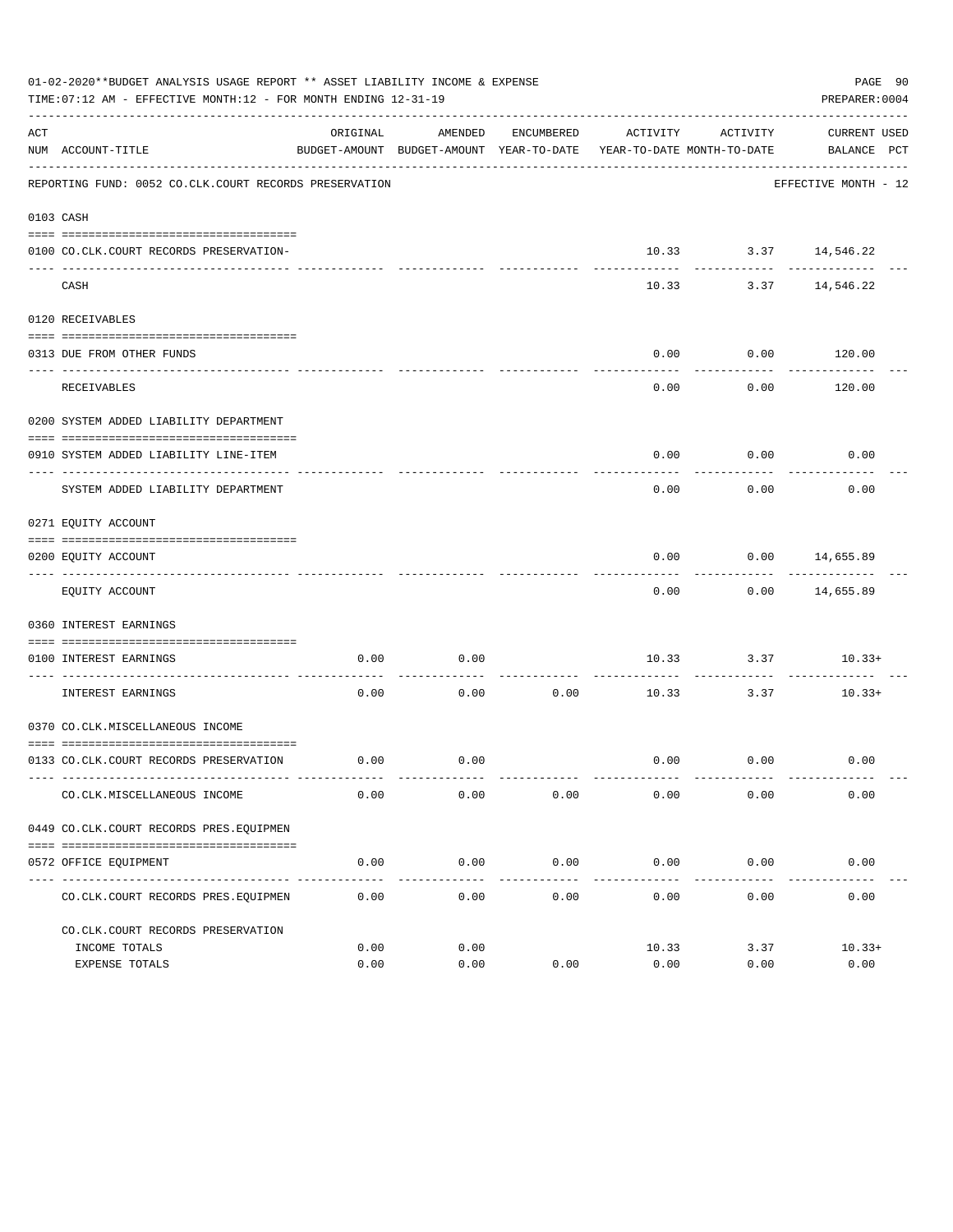|     | 01-02-2020**BUDGET ANALYSIS USAGE REPORT ** ASSET LIABILITY INCOME & EXPENSE<br>TIME:07:12 AM - EFFECTIVE MONTH:12 - FOR MONTH ENDING 12-31-19 |                       |                       |                                |                                                                                 |                     | PREPARER: 0004                                                                                                             | PAGE 91        |
|-----|------------------------------------------------------------------------------------------------------------------------------------------------|-----------------------|-----------------------|--------------------------------|---------------------------------------------------------------------------------|---------------------|----------------------------------------------------------------------------------------------------------------------------|----------------|
| ACT | NUM ACCOUNT-TITLE                                                                                                                              | ORIGINAL              | AMENDED               | ENCUMBERED                     | ACTIVITY<br>BUDGET-AMOUNT BUDGET-AMOUNT YEAR-TO-DATE YEAR-TO-DATE MONTH-TO-DATE | ACTIVITY            | CURRENT USED<br>BALANCE PCT                                                                                                |                |
|     | REPORTING FUND: 0053 CO.CLERK RECORDS ARCHIVE                                                                                                  |                       |                       |                                |                                                                                 |                     | EFFECTIVE MONTH - 12                                                                                                       |                |
|     | 0103 CASH                                                                                                                                      |                       |                       |                                |                                                                                 |                     |                                                                                                                            |                |
|     | 0100 CO.CLK.REC.ARCHIVE -COMB.FUNDS CKI                                                                                                        |                       |                       |                                |                                                                                 |                     | $4\, , \, 4\, 9\, 6\, , \, 8\, 0\, - \hspace{1.5cm} 0\, , \, 0\, 0 \hspace{1.5cm} 2\, 7\, 9\, , \, 3\, 8\, 6\, , \, 6\, 8$ |                |
|     | CASH                                                                                                                                           |                       |                       |                                | 4,496.80-                                                                       | 0.00                | . _ _ _ _ _ _ _ _ _<br>279,386.68                                                                                          |                |
|     | 0120 RECEIVABLES                                                                                                                               |                       |                       |                                |                                                                                 |                     |                                                                                                                            |                |
|     | 0313 DUE FROM OTHER FUNDS                                                                                                                      |                       |                       |                                | 0.00                                                                            |                     | $0.00$ 6,200.00                                                                                                            |                |
|     | RECEIVABLES                                                                                                                                    |                       |                       |                                | 0.00                                                                            | ---------           | $0.00$ 6,200.00                                                                                                            |                |
|     | 0200 SYSTEM ADDED LIABILITY DEPARTMENT                                                                                                         |                       |                       |                                |                                                                                 |                     |                                                                                                                            |                |
|     | 0910 SYSTEM ADDED LIABILITY LINE-ITEM                                                                                                          |                       |                       |                                |                                                                                 |                     | $4,496.80 - 0.00$ $4,496.80 -$                                                                                             |                |
|     | SYSTEM ADDED LIABILITY DEPARTMENT                                                                                                              |                       |                       |                                | 4,496.80-                                                                       | 0.00                | 4,496.80-                                                                                                                  |                |
|     | 0271 EQUITY ACCOUNT                                                                                                                            |                       |                       |                                |                                                                                 |                     |                                                                                                                            |                |
|     | 0200 EQUITY ACCOUNT                                                                                                                            |                       |                       |                                | 0.00                                                                            |                     |                                                                                                                            |                |
|     | EQUITY ACCOUNT                                                                                                                                 |                       |                       |                                | 0.00                                                                            |                     | 0.00 290,083.48                                                                                                            |                |
|     | 0300 CASH                                                                                                                                      |                       |                       |                                |                                                                                 |                     |                                                                                                                            |                |
|     | 0153 BEGINNING CASH BALANCE                                                                                                                    | 115,000.00            | 115,000.00            | ------------------------------ | 0.00                                                                            |                     | 0.00 115,000.00                                                                                                            | 00             |
|     | CASH                                                                                                                                           |                       | 115,000.00 115,000.00 | 0.00                           | 0.00                                                                            | 0.00                | 115,000.00                                                                                                                 | 00             |
|     | 0370 MISCELLANEOUS INCOME                                                                                                                      |                       |                       |                                |                                                                                 |                     |                                                                                                                            |                |
|     | 0133 CO.CLERK RECORDS ARCHIVE FEE 25,000.00 25,000.00                                                                                          |                       |                       |                                |                                                                                 |                     | $0.00$ $0.00$ $25,000.00$ 00                                                                                               |                |
|     | MISCELLANEOUS INCOME                                                                                                                           | 25,000.00             | 25,000.00             | 0.00                           | 0.00                                                                            | 0.00                | 25,000.00 00                                                                                                               |                |
|     | 0403 CO. CLERK RECORDS ARCHIVE                                                                                                                 |                       |                       |                                |                                                                                 |                     |                                                                                                                            |                |
|     | 0437 DIGITAL IMAGING                                                                                                                           |                       | 140,000.00 140,000.00 | 0.00                           | 0.00                                                                            | 0.00                | 140,000.00                                                                                                                 | 00             |
|     | 0490 CO. CLERK MISCELLANEOUS<br>-----------                                                                                                    | 0.00<br>------------- | 0.00<br>-----------   | 0.00<br>. _ _ _ _ _ _ _ _ _ _  | 0.00<br>$- - - - - -$                                                           | 0.00<br>$- - - - -$ | 0.00<br>.                                                                                                                  |                |
|     | CO. CLERK RECORDS ARCHIVE                                                                                                                      | 140,000.00            | 140,000.00            | 0.00                           | 0.00                                                                            | 0.00                | 140,000.00                                                                                                                 | 0 <sub>0</sub> |
|     | CO. CLERK RECORDS ARCHIVE                                                                                                                      |                       |                       |                                |                                                                                 |                     |                                                                                                                            |                |
|     | INCOME TOTALS                                                                                                                                  | 140,000.00            | 140,000.00            |                                | 0.00                                                                            | 0.00                | 140,000.00                                                                                                                 | 0 <sub>0</sub> |
|     | EXPENSE TOTALS                                                                                                                                 | 140,000.00            | 140,000.00            | 0.00                           | 0.00                                                                            | 0.00                | 140,000.00                                                                                                                 | 0 <sub>0</sub> |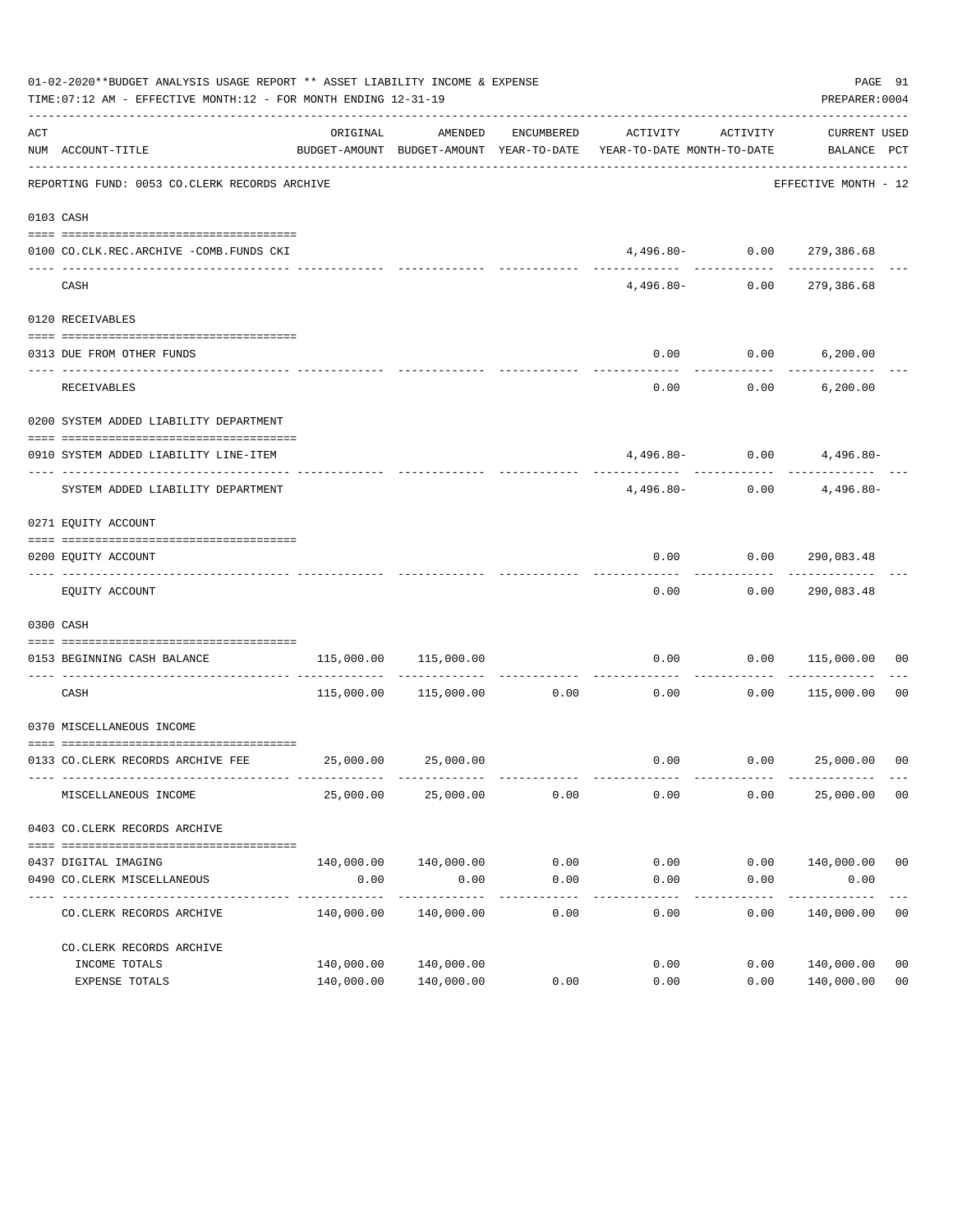|     | 01-02-2020**BUDGET ANALYSIS USAGE REPORT ** ASSET LIABILITY INCOME & EXPENSE<br>TIME: 07:12 AM - EFFECTIVE MONTH: 12 - FOR MONTH ENDING 12-31-19 |                     |                                                     |                 |                                        |                    |                                    |                |  |  |  |
|-----|--------------------------------------------------------------------------------------------------------------------------------------------------|---------------------|-----------------------------------------------------|-----------------|----------------------------------------|--------------------|------------------------------------|----------------|--|--|--|
| ACT | NUM ACCOUNT-TITLE                                                                                                                                | ORIGINAL            | AMENDED<br>BUDGET-AMOUNT BUDGET-AMOUNT YEAR-TO-DATE | ENCUMBERED      | ACTIVITY<br>YEAR-TO-DATE MONTH-TO-DATE | ACTIVITY           | <b>CURRENT USED</b><br>BALANCE PCT |                |  |  |  |
|     | REPORTING FUND: 0055 F.C. LAW ENFORCEMENT EDUCATION                                                                                              |                     |                                                     |                 |                                        |                    | EFFECTIVE MONTH - 12               |                |  |  |  |
|     | 0102 A/P CLEARING                                                                                                                                |                     |                                                     |                 |                                        |                    |                                    |                |  |  |  |
|     | 0100 A/P CLEARING                                                                                                                                |                     |                                                     |                 | 0.00                                   | 0.00               | 0.00                               |                |  |  |  |
|     | A/P CLEARING                                                                                                                                     |                     |                                                     |                 | 0.00                                   | 0.00               | 0.00                               |                |  |  |  |
|     | 0103 CASH                                                                                                                                        |                     |                                                     |                 |                                        |                    |                                    |                |  |  |  |
|     | 0155 F.C. LAW ENFORCEMENT EDUCATION                                                                                                              |                     |                                                     |                 | 0.00                                   | 0.00               | 0.06                               |                |  |  |  |
|     | CASH                                                                                                                                             |                     |                                                     |                 | 0.00                                   | 0.00               | 0.06                               |                |  |  |  |
|     | 0200 LIABILITY ACCOUNT                                                                                                                           |                     |                                                     |                 |                                        |                    |                                    |                |  |  |  |
|     | 0910 SYSTEM ADDED LIABILITY LINE-ITEM                                                                                                            |                     |                                                     |                 | 0.00                                   | 0.00               | 0.00                               |                |  |  |  |
|     | LIABILITY ACCOUNT                                                                                                                                |                     |                                                     |                 | 0.00                                   | 0.00               | 0.00                               |                |  |  |  |
|     | 0271 EQUITY ACCOUNT                                                                                                                              |                     |                                                     |                 |                                        |                    |                                    |                |  |  |  |
|     | 0200 EQUITY ACCOUNT                                                                                                                              |                     |                                                     |                 | 0.00                                   | 0.00               | 0.06                               |                |  |  |  |
|     | EQUITY ACCOUNT                                                                                                                                   |                     |                                                     |                 | 0.00                                   | --------<br>0.00   | 0.06                               |                |  |  |  |
|     | 0300 CASH                                                                                                                                        |                     |                                                     |                 |                                        |                    |                                    |                |  |  |  |
|     | 0156 BEGINNING CASH BALANCE                                                                                                                      | 0.00                | 0.00                                                |                 | 0.00                                   | 0.00               | 0.00                               |                |  |  |  |
|     | CASH                                                                                                                                             | 0.00                | 0.00                                                | 0.00            | 0.00                                   | 0.00               | 0.00                               |                |  |  |  |
|     | 0360 INTEREST EARNINGS                                                                                                                           |                     |                                                     |                 |                                        |                    |                                    |                |  |  |  |
|     | 0100 INTEREST EARNINGS                                                                                                                           | 0.00                | 0.00                                                |                 | 0.00                                   | 0.00               | 0.00                               |                |  |  |  |
|     | INTEREST EARNINGS                                                                                                                                | 0.00                | 0.00                                                | 0.00            | 0.00                                   | 0.00               | 0.00                               |                |  |  |  |
|     | 0370 MISCELLANEOUS                                                                                                                               |                     |                                                     |                 |                                        |                    |                                    |                |  |  |  |
|     |                                                                                                                                                  |                     |                                                     |                 |                                        |                    |                                    |                |  |  |  |
|     | 0130 REFUNDS & MISCELLANEOUS<br>0160 PEACE OFFICER ALLOCATION                                                                                    | 0.00<br>1,800.00    | 0.00<br>1,800.00                                    |                 | 0.00<br>0.00                           | 0.00<br>0.00       | 0.00<br>1,800.00                   | 0 <sub>0</sub> |  |  |  |
|     | MISCELLANEOUS                                                                                                                                    | 1,800.00            | 1,800.00                                            | 0.00            | $\cdots$<br>0.00                       | ----------<br>0.00 | _____________<br>1,800.00          | 0 <sub>0</sub> |  |  |  |
|     | 0560 LAW ENFORCEMENT EDUCATION                                                                                                                   |                     |                                                     |                 |                                        |                    |                                    |                |  |  |  |
|     |                                                                                                                                                  |                     | $0.00$ 0.00                                         | 0.00            |                                        |                    | 0.00<br>0.00                       |                |  |  |  |
|     | 0427 OUT OF COUNTY TRAVEL<br>0428 TRAINING & TUITION                                                                                             |                     | 1,800.00    1,800.00                                | 0.00            | 0.00<br>0.00                           |                    | $0.00$ 1,800.00                    | 0 <sub>0</sub> |  |  |  |
|     | 0435 PRINTING                                                                                                                                    | 0.00                | 0.00                                                | 0.00            |                                        | $0.00$ $0.00$      | 0.00                               |                |  |  |  |
|     | 0490 MISCELLANEOUS                                                                                                                               | 0.00<br>----------- | 0.00                                                | 0.00<br>------- | 0.00                                   | 0.00               | 0.00                               |                |  |  |  |
|     | LAW ENFORCEMENT EDUCATION                                                                                                                        |                     | 1,800.00 1,800.00                                   | 0.00            | 0.00                                   | 0.00               | 1,800.00                           | 0 <sub>0</sub> |  |  |  |
|     | 0999 ACCOUNTS PAYABLE                                                                                                                            |                     |                                                     |                 |                                        |                    |                                    |                |  |  |  |
|     | 0100 A/P CLEARING ACCOUNT                                                                                                                        |                     |                                                     |                 | 0.00                                   | 0.00               | 0.00                               |                |  |  |  |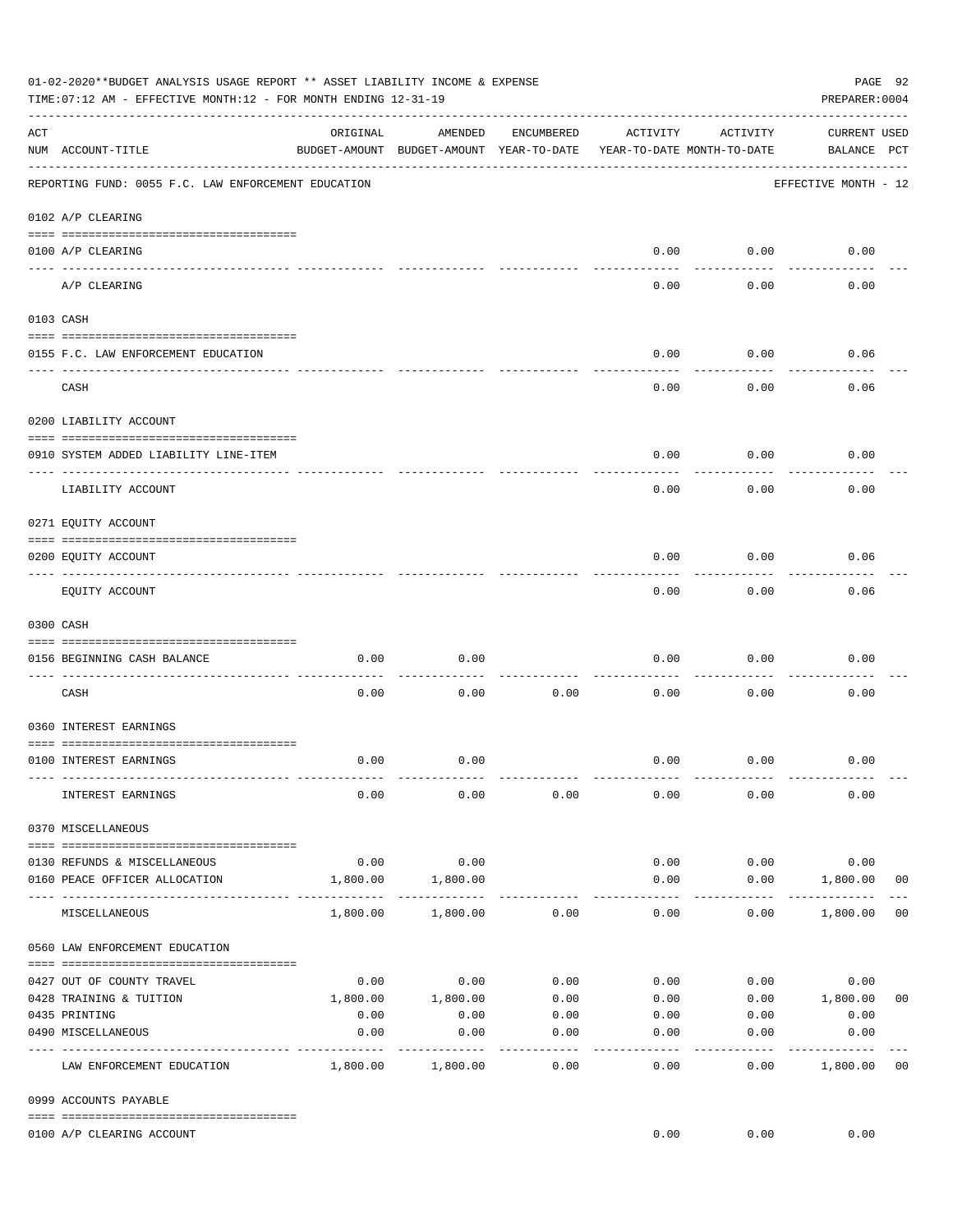|     | 01-02-2020**BUDGET ANALYSIS USAGE REPORT ** ASSET LIABILITY INCOME & EXPENSE<br>TIME: $07:12$ AM - EFFECTIVE MONTH: $12$ - FOR MONTH ENDING $12-31-19$ |                           |                          |                            |                                        |          | PAGE 93<br>PREPARER: 0004 |                |
|-----|--------------------------------------------------------------------------------------------------------------------------------------------------------|---------------------------|--------------------------|----------------------------|----------------------------------------|----------|---------------------------|----------------|
| ACT | NUM ACCOUNT-TITLE                                                                                                                                      | ORIGINAL<br>BUDGET-AMOUNT | AMENDED<br>BUDGET-AMOUNT | ENCUMBERED<br>YEAR-TO-DATE | ACTIVITY<br>YEAR-TO-DATE MONTH-TO-DATE | ACTIVITY | CURRENT USED<br>BALANCE   | PCT            |
|     | REPORTING FUND: 0055 F.C. LAW ENFORCEMENT EDUCATION                                                                                                    |                           |                          |                            |                                        |          | EFFECTIVE MONTH - 12      |                |
|     | ACCOUNTS PAYABLE                                                                                                                                       |                           |                          |                            | 0.00                                   | 0.00     | 0.00                      |                |
|     | F.C. LAW ENFORCEMENT EDUCATION                                                                                                                         |                           |                          |                            |                                        |          |                           |                |
|     | INCOME TOTALS                                                                                                                                          | 1,800.00                  | 1,800.00                 |                            | 0.00                                   | 0.00     | 1,800.00                  | - 00           |
|     | <b>EXPENSE TOTALS</b>                                                                                                                                  | 1,800.00                  | 1,800.00                 | 0.00                       | 0.00                                   | 0.00     | 1,800.00                  | 0 <sub>0</sub> |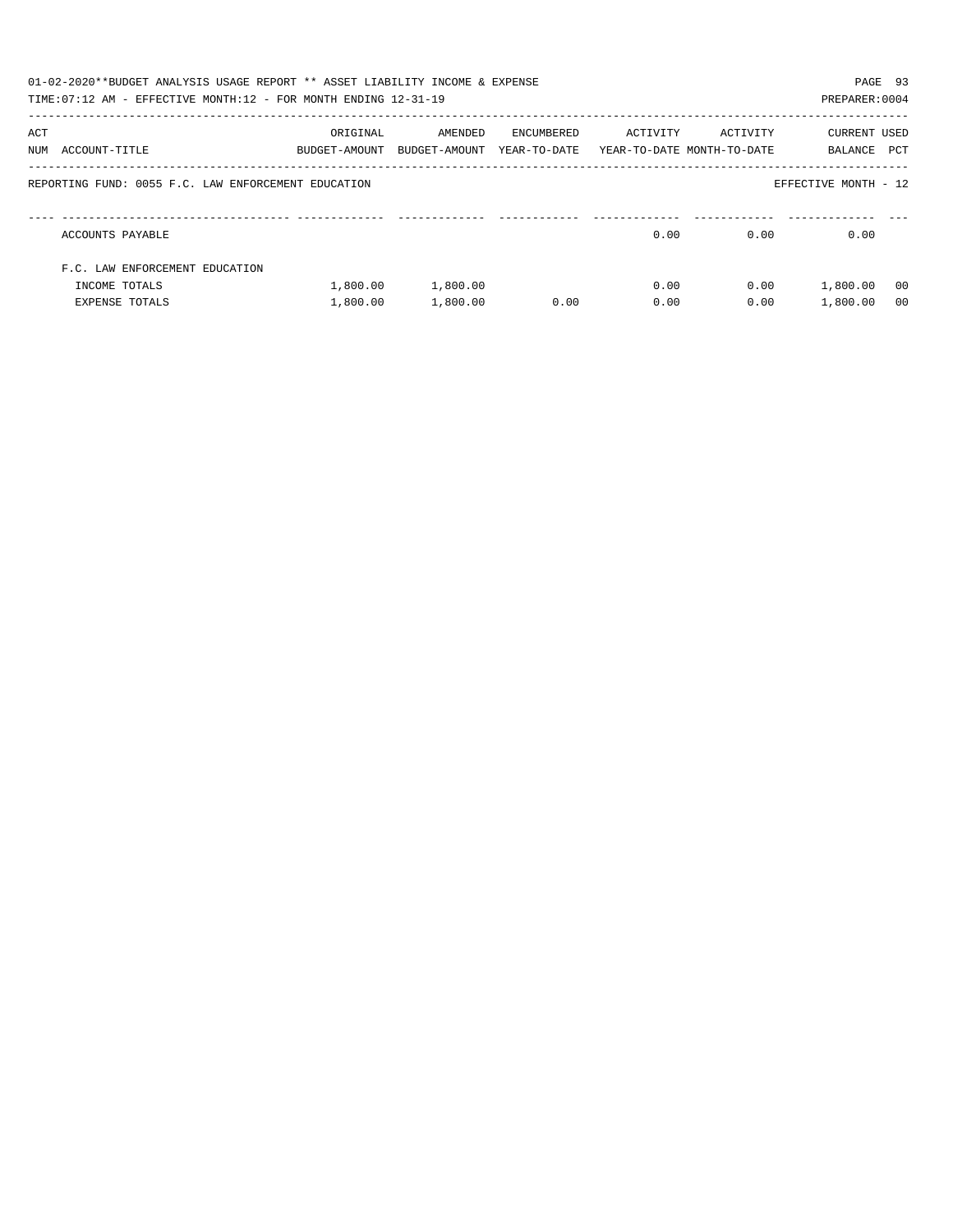|                       | 01-02-2020**BUDGET ANALYSIS USAGE REPORT ** ASSET LIABILITY INCOME & EXPENSE<br>TIME: 07:12 AM - EFFECTIVE MONTH: 12 - FOR MONTH ENDING 12-31-19 |              |                                                     |            |              |                                        | PAGE 94<br>PREPARER: 0004          |
|-----------------------|--------------------------------------------------------------------------------------------------------------------------------------------------|--------------|-----------------------------------------------------|------------|--------------|----------------------------------------|------------------------------------|
| ACT                   | NUM ACCOUNT-TITLE                                                                                                                                | ORIGINAL     | AMENDED<br>BUDGET-AMOUNT BUDGET-AMOUNT YEAR-TO-DATE | ENCUMBERED | ACTIVITY     | ACTIVITY<br>YEAR-TO-DATE MONTH-TO-DATE | <b>CURRENT USED</b><br>BALANCE PCT |
|                       | REPORTING FUND: 0056 F C SHERIFF FORFEITURE                                                                                                      |              |                                                     |            |              |                                        | EFFECTIVE MONTH - 12               |
|                       | 0100 PAYROLL                                                                                                                                     |              |                                                     |            |              |                                        |                                    |
|                       |                                                                                                                                                  |              |                                                     |            |              |                                        |                                    |
| $- - - - - - - - - -$ | 0100 PAYROLL                                                                                                                                     |              |                                                     |            | 0.00         | 0.00                                   | 0.00                               |
|                       | PAYROLL                                                                                                                                          |              |                                                     |            | 0.00         | 0.00                                   | 0.00                               |
|                       | 0102 A/P CLEARING                                                                                                                                |              |                                                     |            |              |                                        |                                    |
|                       | 0100 A/P CLEARING                                                                                                                                |              |                                                     |            | 0.00         | 0.00                                   | 0.00                               |
|                       | A/P CLEARING                                                                                                                                     |              |                                                     |            | 0.00         | 0.00                                   | 0.00                               |
|                       | 0103 CASH                                                                                                                                        |              |                                                     |            |              |                                        |                                    |
|                       |                                                                                                                                                  |              |                                                     |            |              |                                        |                                    |
|                       | 0156 CASH-F C SHERIFF FORFEITURE<br>0159 CASH-FEDERAL FORFEITURE 2018                                                                            |              |                                                     |            | 0.58         | $3,948.02$ 1,935.34- 46,693.94<br>0.18 | 2,325.72                           |
|                       | CASH                                                                                                                                             |              |                                                     |            |              | 3,948.60 1,935.16- 49,019.66           |                                    |
|                       | 0200 LIABILITY ACCOUNT                                                                                                                           |              |                                                     |            |              |                                        |                                    |
|                       | 0910 SYSTEM ADDED LIABILITY LINE-ITEM                                                                                                            |              |                                                     |            | 0.00         | 0.00                                   | 0.00                               |
|                       | LIABILITY ACCOUNT                                                                                                                                |              |                                                     |            | 0.00         | 0.00                                   | 0.00                               |
|                       | 0271 EQUITY ACCOUNT                                                                                                                              |              |                                                     |            |              |                                        |                                    |
|                       | 0200 EQUITY ACCOUNT                                                                                                                              |              |                                                     |            | 0.00         | 0.00                                   | 45,071.06                          |
|                       | EQUITY ACCOUNT                                                                                                                                   |              |                                                     |            | 0.00         | 0.00                                   | 45,071.06                          |
|                       | 0300 CASH                                                                                                                                        |              |                                                     |            |              |                                        |                                    |
|                       | 0156 BEGINNING CASH BALANCE                                                                                                                      | 0.00         | 0.00                                                |            | 0.00         | 0.00                                   | 0.00                               |
|                       | CASH                                                                                                                                             | 0.00         | 0.00                                                | 0.00       | 0.00         | 0.00                                   | 0.00                               |
|                       | 0330 GRANTS                                                                                                                                      |              |                                                     |            |              |                                        |                                    |
|                       | 0560 BULLETPROOF VEST PARTNERSHIP                                                                                                                | 0.00         | 0.00                                                |            | 0.00         | 0.00                                   | 0.00                               |
|                       | GRANTS                                                                                                                                           | 0.00         | 0.00                                                | 0.00       | 0.00         | 0.00                                   | 0.00                               |
|                       | 0352 OTHER FOREITURES                                                                                                                            |              |                                                     |            |              |                                        |                                    |
|                       |                                                                                                                                                  |              |                                                     |            |              |                                        |                                    |
|                       | 0200 CONTRABAND FOREITURE                                                                                                                        | 0.00         | 0.00                                                |            |              | 8,941.88                               | $0.00$ $8,941.88+$                 |
|                       | 0300 PLEA BARGAIN AGREEMENT<br>0432 LIVESTOCK SEIZURE                                                                                            | 0.00<br>0.00 | 0.00<br>0.00                                        |            | 0.00<br>0.00 | 0.00<br>0.00                           | 0.00<br>0.00                       |
|                       | OTHER FOREITURES                                                                                                                                 | 0.00         | 0.00                                                | 0.00       | 8,941.88     | 0.00                                   | $8,941.88+$                        |
|                       |                                                                                                                                                  |              |                                                     |            |              |                                        |                                    |
|                       | 0355 FEDERAL FORFEITURE FUNDS 2018                                                                                                               |              |                                                     |            |              |                                        |                                    |
|                       | 0560 FEDERAL FORFEITURE FUNDS 2018                                                                                                               | 0.00         | 0.00                                                |            | 0.00         | 0.00                                   | 0.00                               |
|                       |                                                                                                                                                  |              |                                                     |            |              |                                        |                                    |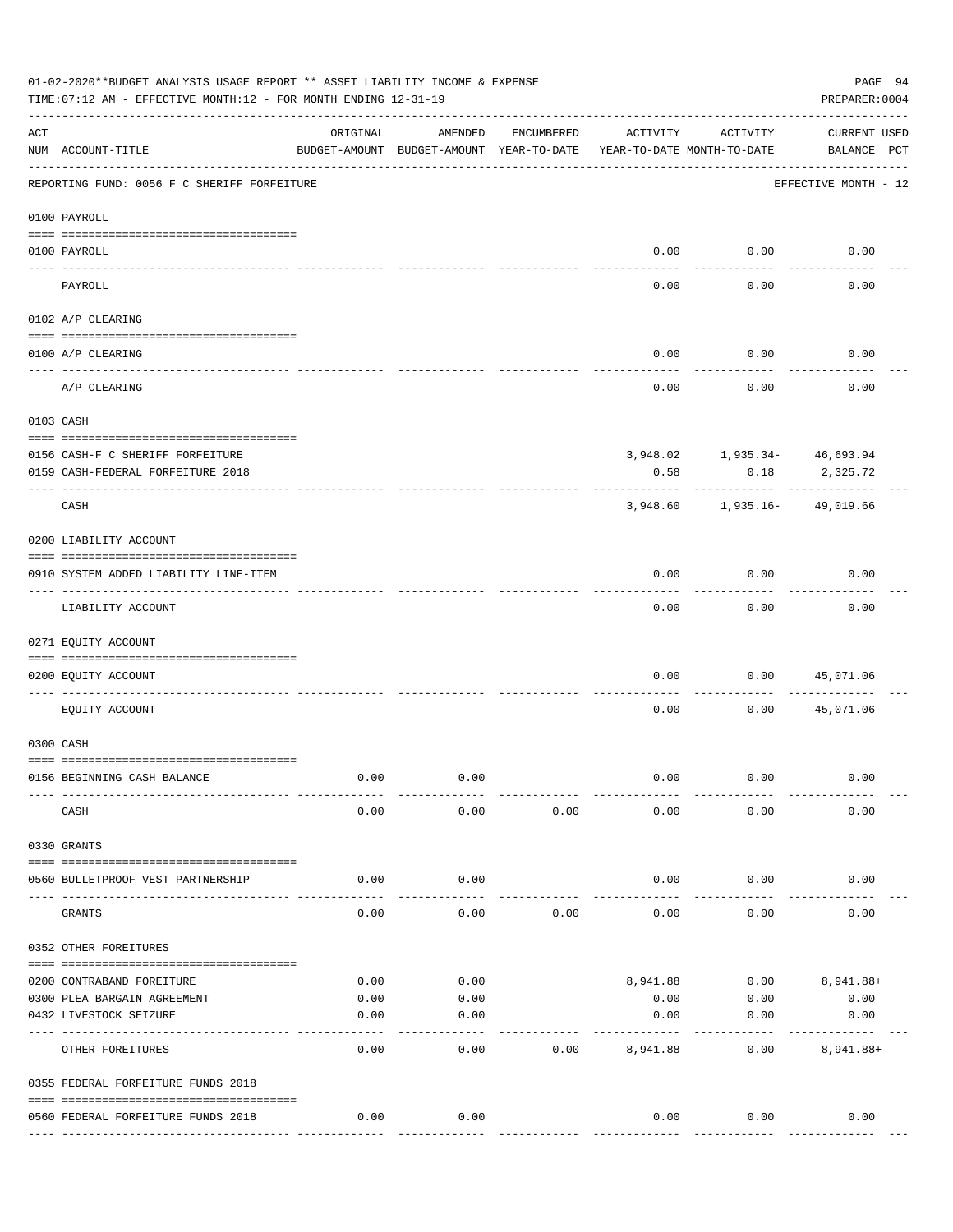| ACT<br>NUM      | ACCOUNT-TITLE                                                     | ORIGINAL<br>BUDGET-AMOUNT | AMENDED<br>BUDGET-AMOUNT YEAR-TO-DATE | ENCUMBERED          | ACTIVITY<br>YEAR-TO-DATE MONTH-TO-DATE   | ACTIVITY     | CURRENT USED<br>BALANCE<br>PCT |
|-----------------|-------------------------------------------------------------------|---------------------------|---------------------------------------|---------------------|------------------------------------------|--------------|--------------------------------|
|                 | REPORTING FUND: 0056 F C SHERIFF FORFEITURE                       |                           |                                       |                     |                                          |              | EFFECTIVE MONTH - 12           |
|                 | FEDERAL FORFEITURE FUNDS 2018                                     | 0.00                      | 0.00                                  | 0.00                | 0.00                                     | 0.00         | 0.00                           |
|                 | 0360 INTEREST EARNINGS                                            |                           |                                       |                     |                                          |              |                                |
|                 |                                                                   |                           |                                       |                     |                                          |              | $11.72+$                       |
|                 | 0100 INTEREST EARNINGS-SO FORFEITURE                              | 0.00                      | 0.00                                  |                     | 11.72<br>0.00                            | 3.84         |                                |
|                 | 0159 INTEREST EARNINGS-FEDERAL FORF 201                           | 0.00                      | 0.00                                  |                     |                                          | 0.00         | 0.00                           |
|                 | INTEREST EARNINGS                                                 | 0.00                      | 0.00                                  | 0.00                | 11.72                                    | 3.84         | $11.72+$                       |
|                 | 0370 MISCELLANEOUS                                                |                           |                                       |                     |                                          |              |                                |
|                 | 0108 FEDERAL OT REIMBURSEMENT                                     | 0.00                      | 0.00                                  |                     | 0.00                                     | 0.00         | 0.00                           |
|                 | 0130 REFUNDS & MISCELLANEOUS                                      | 0.00                      | 0.00                                  |                     | 1,620.00                                 |              | 540.00 1,620.00+               |
|                 | MISCELLANEOUS                                                     | 0.00                      | $- - - - -$<br>0.00                   | 0.00                | 1,620.00                                 | 540.00       | $1,620.00+$                    |
| 0390 TRANSFERS  |                                                                   |                           |                                       |                     |                                          |              |                                |
|                 |                                                                   |                           |                                       |                     |                                          |              |                                |
|                 | 0140 TRANSFERS IN                                                 | 0.00                      | 0.00                                  |                     | 0.00                                     | 0.00         | 0.00                           |
|                 | TRANSFERS                                                         | 0.00                      | 0.00                                  | 0.00                | 0.00                                     | 0.00         | 0.00                           |
|                 | 0560 F C SHERIFF FORFEITURE                                       |                           |                                       |                     |                                          |              |                                |
| 0108 SALARY     |                                                                   | 0.00                      | 0.00                                  | 0.00                | 0.00                                     | 0.00         | 0.00                           |
|                 | 0201 SOCIAL SECURITY TAXES                                        | 0.00                      | 0.00                                  | 0.00                | 0.00                                     | 0.00         | 0.00                           |
|                 | 0202 GROUP HEALTH INSURANCE                                       | 0.00                      | 0.00                                  | 0.00                | 0.00                                     | 0.00         | 0.00                           |
| 0203 RETIREMENT |                                                                   | 0.00                      | 0.00                                  | 0.00                | 0.00                                     | 0.00         | 0.00                           |
|                 | 0204 WORKERS COMPENSATION                                         | 0.00                      | 0.00                                  | 0.00                | 0.00                                     | 0.00         | 0.00                           |
|                 | 0205 MEDICARE TAX                                                 | 0.00                      | 0.00                                  | 0.00                | 0.00                                     | 0.00         | 0.00                           |
| 0310 SUPPLIES   |                                                                   | 0.00                      | 0.00                                  | 0.00                | 0.00                                     | 0.00         | 0.00                           |
|                 | 0316 EMPLOYEE AWARDS BANQUET                                      | 0.00                      | 0.00                                  | 0.00                | 0.00                                     | 0.00         | 0.00                           |
|                 | 0320 WEAPON SUPPLIES                                              | 0.00                      | 0.00                                  | 0.00                | 555.00                                   | 555.00       | $555.00 -$                     |
|                 | 0395 UNIFORMS/PROT.VESTS                                          | 0.00                      | 0.00                                  | 0.00                | 0.00                                     | 0.00         | 0.00                           |
|                 | 0423 INTERNET SERVICE                                             | 0.00                      | 0.00                                  | 0.00                | 0.00                                     | 0.00         | 0.00                           |
|                 | 0427 OUT OF COUNTY TRAVEL                                         | 0.00                      | 0.00                                  | 0.00                | 104.00                                   | 104.00       | $104.00 -$                     |
|                 | 0428 TRAINING & TUITION                                           | 0.00                      | 0.00                                  | 0.00                | 0.00                                     | 0.00         | 0.00                           |
|                 | 0452 R & M EQUIPMENT                                              | 0.00                      | 0.00                                  | 0.00                | 0.00                                     | 0.00         | 0.00                           |
| 0454 R&M AUTO   |                                                                   | 0.00                      | 0.00                                  | 0.00                | 0.00                                     | 0.00         | 0.00                           |
|                 | 0460 EQUIPMENT RENTAL/LEASE                                       | 0.00                      | 0.00                                  | 0.00                | 0.00                                     | 0.00         | 0.00                           |
|                 | 0490 MISCELLANEOUS                                                | 0.00                      | 0.00                                  | 0.00                | 0.00                                     | 0.00         | 0.00                           |
|                 | 0495 NARCOTICS AND/OR OTHER INVESTIGATI<br>0499 BANK SERVICE FEES | 0.00                      | 0.00                                  | 0.00                | 0.00                                     | 0.00         | 0.00                           |
|                 | 0571 AUTOMOBILES                                                  | 0.00<br>0.00              | 0.00<br>0.00                          | 0.00<br>0.00        | 0.00<br>0.00                             | 0.00<br>0.00 | 0.00<br>0.00                   |
|                 | 0572 OFFICE EQUIPMENT                                             | 0.00                      | 0.00                                  | 0.00                | 0.00                                     | 0.00         | 0.00                           |
|                 | 0573 TELEPHONE/RADIO EQUIPMENT                                    | 0.00                      | 0.00                                  | 0.00                | 0.00                                     | 0.00         | 0.00                           |
| 0574 TECHNOLOGY |                                                                   | 0.00                      | 0.00                                  | 0.00                | 2,018.00                                 | 0.00         | $2,018.00 -$                   |
| 0579 WEAPONS    |                                                                   | 0.00                      | 0.00                                  | 0.00                | 0.00                                     | 0.00         | 0.00                           |
|                 | 0580 INVESTIGATIVE EQUIPMENT                                      | 0.00                      | 0.00                                  | 0.00                | 3,948.00                                 | 1,820.00     | $3,948.00 -$<br>-------------  |
|                 | F C SHERIFF FORFEITURE                                            | -----<br>0.00             | --------<br>0.00                      | -----------<br>0.00 | ----------------------------<br>6,625.00 | 2,479.00     | $6,625.00 -$                   |
|                 | 0565 INVESTIGATOR CRIMES AGAINST CHILDR                           |                           |                                       |                     |                                          |              |                                |
| 0108 SALARY     |                                                                   | 0.00                      | 0.00                                  | 0.00                | 0.00                                     | 0.00         | 0.00                           |
|                 |                                                                   |                           |                                       |                     |                                          |              |                                |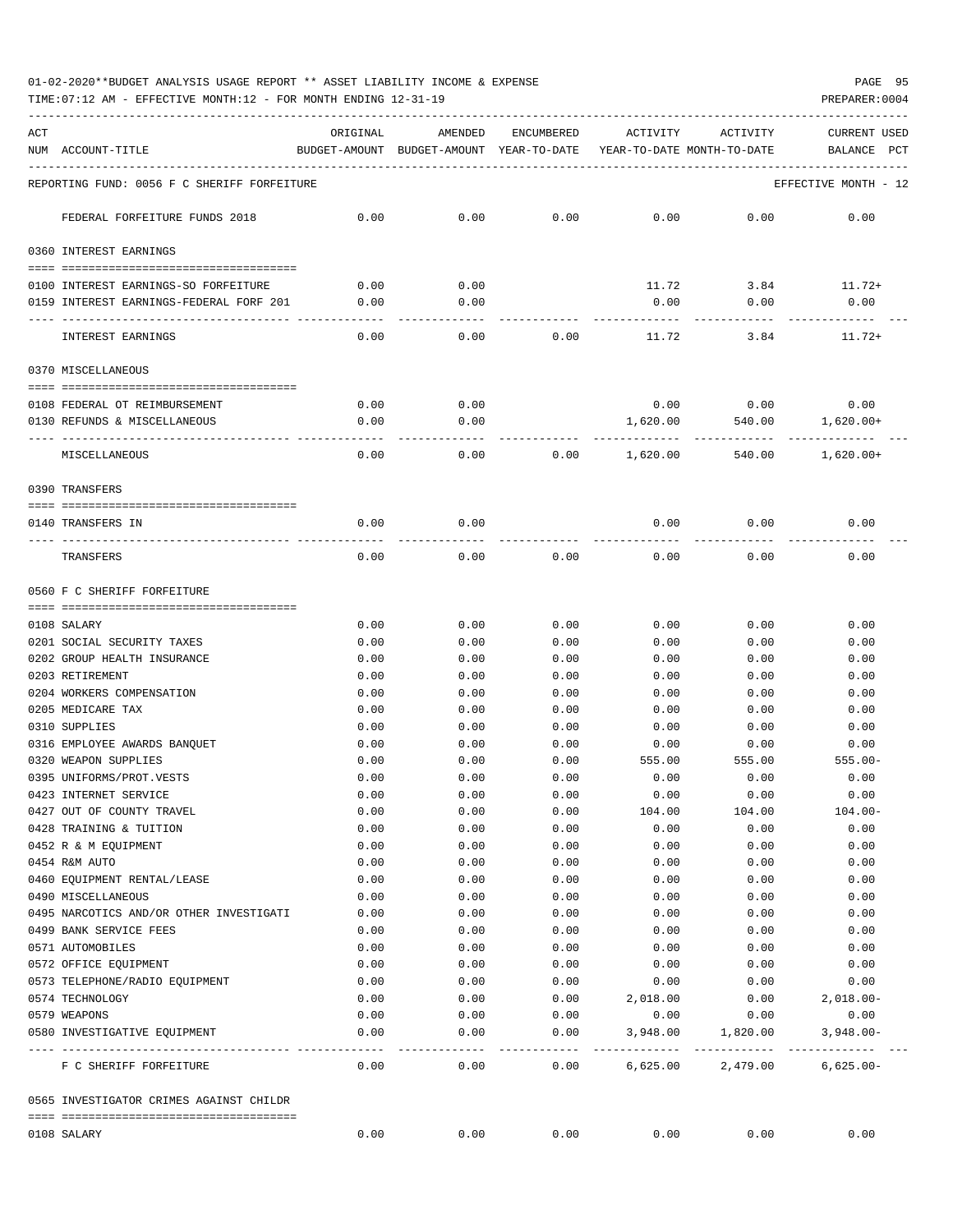| ACT |                                             | ORIGINAL | AMENDED |      | ENCUMBERED ACTIVITY                                                 | ACTIVITY                    | CURRENT USED         |
|-----|---------------------------------------------|----------|---------|------|---------------------------------------------------------------------|-----------------------------|----------------------|
|     | NUM ACCOUNT-TITLE                           |          |         |      | BUDGET-AMOUNT BUDGET-AMOUNT YEAR-TO-DATE YEAR-TO-DATE MONTH-TO-DATE |                             | BALANCE PCT          |
|     | REPORTING FUND: 0056 F C SHERIFF FORFEITURE |          |         |      |                                                                     |                             | EFFECTIVE MONTH - 12 |
|     | 0201 SOCIAL SECURITY TAXES                  | 0.00     | 0.00    | 0.00 | 0.00                                                                | 0.00                        | 0.00                 |
|     | 0202 GROUP HEALTH INSURANCE                 | 0.00     | 0.00    | 0.00 | 0.00                                                                | 0.00                        | 0.00                 |
|     | 0203 RETIREMENT                             | 0.00     | 0.00    | 0.00 | 0.00                                                                | 0.00                        | 0.00                 |
|     | 0204 WORKERS COMPENSATION                   | 0.00     | 0.00    | 0.00 | 0.00                                                                | 0.00                        | 0.00                 |
|     | 0205 MEDICARE TAX                           | 0.00     | 0.00    | 0.00 | 0.00                                                                | 0.00                        | 0.00                 |
|     | INVESTIGATOR CRIMES AGAINST CHILDR          | 0.00     | 0.00    | 0.00 | -----<br>0.00                                                       | ---------<br>0.00           | 0.00                 |
|     | 0570 FEDERAL FORFEITURE FUNDS 2018          |          |         |      |                                                                     |                             |                      |
|     |                                             |          |         |      |                                                                     |                             |                      |
|     | 0310 OFFICE & MISC. SUPPLIES                | 0.00     | 0.00    | 0.00 | 0.00                                                                | 0.00                        | 0.00                 |
|     | 0395 UNIFORMS/PROT. VESTS/BADGES            | 0.00     | 0.00    | 0.00 | 0.00                                                                | 0.00                        | 0.00                 |
|     | 0571 AUTOMOBILES                            | 0.00     | 0.00    | 0.00 | 0.00                                                                | 0.00                        | 0.00                 |
|     | 0572 EOUIPMENT                              | 0.00     | 0.00    | 0.00 | 0.00                                                                | 0.00                        | 0.00                 |
|     | 0574 TECHNOLOGY                             | 0.00     | 0.00    | 0.00 | 0.00                                                                | 0.00                        | 0.00                 |
|     | 0579 WEAPONS                                | 0.00     | 0.00    | 0.00 | 0.00                                                                | 0.00                        | 0.00                 |
|     | FEDERAL FORFEITURE FUNDS 2018               | 0.00     | 0.00    | 0.00 | 0.00                                                                | 0.00                        | 0.00                 |
|     | 0999 ACCOUNTS PAYABLE                       |          |         |      |                                                                     |                             |                      |
|     | 0100 A/P CLEARING ACCOUNT                   |          |         |      | 0.00                                                                | 0.00                        | 0.00                 |
|     | ACCOUNTS PAYABLE                            |          |         |      | 0.00                                                                | 0.00                        | 0.00                 |
|     | F C SHERIFF FORFEITURE                      |          |         |      |                                                                     |                             |                      |
|     | INCOME TOTALS                               | 0.00     | 0.00    |      |                                                                     | 10,573.60 543.84 10,573.60+ |                      |
|     | <b>EXPENSE TOTALS</b>                       | 0.00     | 0.00    | 0.00 | 6.625.00                                                            | 2,479.00                    | 6,625.00-            |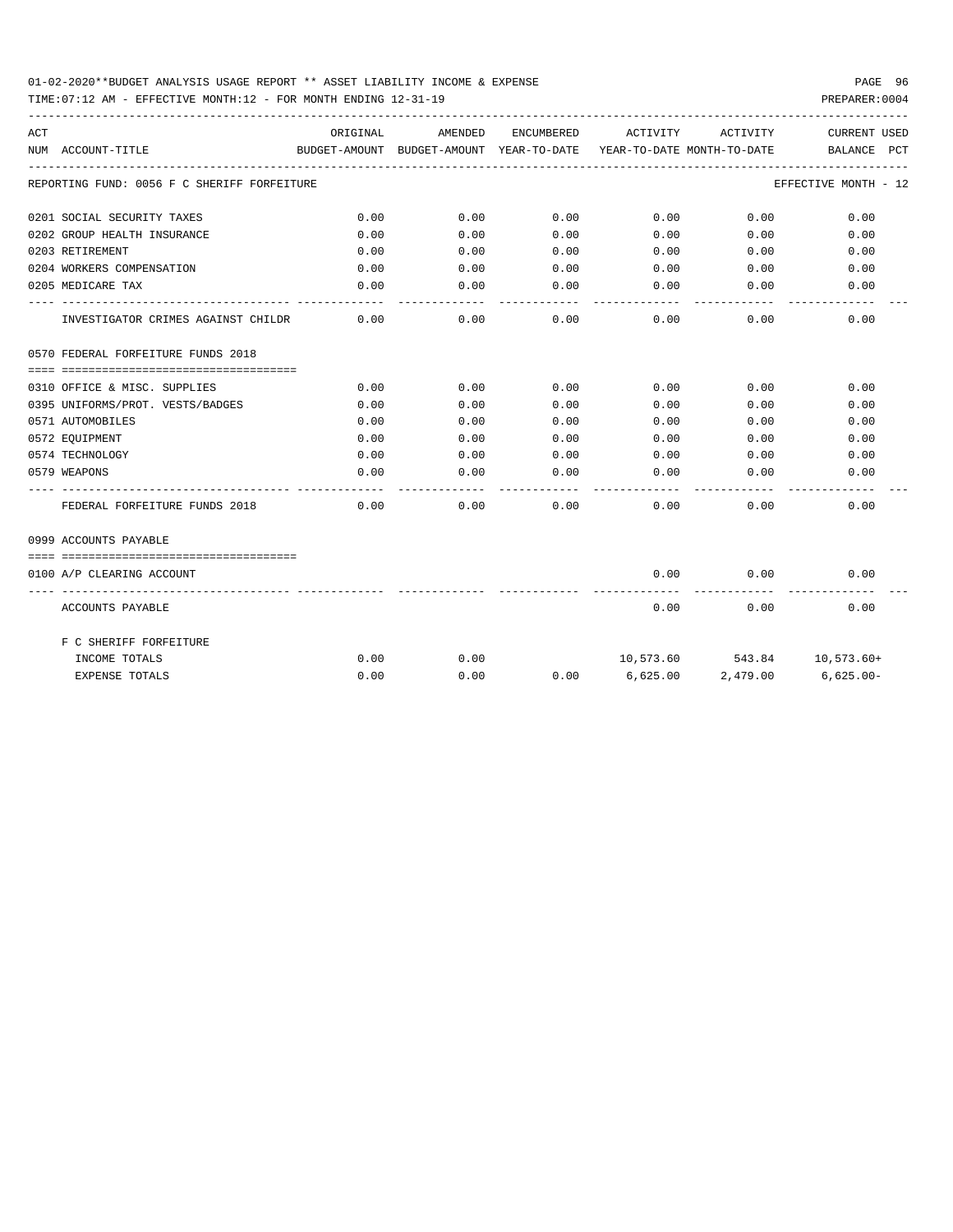|     | 01-02-2020**BUDGET ANALYSIS USAGE REPORT ** ASSET LIABILITY INCOME & EXPENSE<br>TIME: 07:12 AM - EFFECTIVE MONTH: 12 - FOR MONTH ENDING 12-31-19 |          |                                                     |              |                                        |          | PAGE 97<br>PREPARER: 0004   |
|-----|--------------------------------------------------------------------------------------------------------------------------------------------------|----------|-----------------------------------------------------|--------------|----------------------------------------|----------|-----------------------------|
| ACT | NUM ACCOUNT-TITLE                                                                                                                                | ORIGINAL | AMENDED<br>BUDGET-AMOUNT BUDGET-AMOUNT YEAR-TO-DATE | ENCUMBERED   | ACTIVITY<br>YEAR-TO-DATE MONTH-TO-DATE | ACTIVITY | CURRENT USED<br>BALANCE PCT |
|     | REPORTING FUND: 0057 SHERIFF K-9 UNIT                                                                                                            |          |                                                     |              |                                        |          | EFFECTIVE MONTH - 12        |
|     | 0103 CASH                                                                                                                                        |          |                                                     |              |                                        |          |                             |
|     |                                                                                                                                                  |          |                                                     |              |                                        |          |                             |
|     | 0100 SHERIFF K-9 UNIT-COMB. FUND CHECKIN                                                                                                         |          |                                                     |              | 0.00                                   | 0.00     | 49.11                       |
|     | CASH                                                                                                                                             |          |                                                     |              | 0.00                                   | 0.00     | 49.11                       |
|     | 0200 SYSTEM ADDED LIABILITY DEPARTMENT                                                                                                           |          |                                                     |              |                                        |          |                             |
|     | 0910 SYSTEM ADDED LIABILITY LINE-ITEM                                                                                                            |          |                                                     |              | 0.00                                   | 0.00     | 0.00                        |
|     | SYSTEM ADDED LIABILITY DEPARTMENT                                                                                                                |          |                                                     |              | 0.00                                   | 0.00     | 0.00                        |
|     | 0271 EQUITY ACCOUNT                                                                                                                              |          |                                                     |              |                                        |          |                             |
|     | 0200 EQUITY ACCOUNT                                                                                                                              |          |                                                     |              | 0.00                                   | 0.00     | 49.11                       |
|     | EQUITY ACCOUNT                                                                                                                                   |          |                                                     |              | 0.00                                   | 0.00     | 49.11                       |
|     | 0300 CASH                                                                                                                                        |          |                                                     |              |                                        |          |                             |
|     | 0157 BEGINNING CASH BALANCE                                                                                                                      | 0.00     | 0.00                                                |              | 0.00                                   | 0.00     | 0.00                        |
|     | CASH                                                                                                                                             | 0.00     | 0.00                                                | 0.00         | 0.00                                   | 0.00     | 0.00                        |
|     | 0360 INTEREST INCOME                                                                                                                             |          |                                                     |              |                                        |          |                             |
|     | 0100 INTEREST EARNINGS                                                                                                                           | 0.00     | 0.00                                                |              | 0.00                                   | 0.00     | 0.00                        |
|     | -----------------<br>INTEREST INCOME                                                                                                             | 0.00     | 0.00                                                | 0.00         | 0.00                                   | 0.00     | 0.00                        |
|     | 0370 MISCELLANEOUS INCOME                                                                                                                        |          |                                                     |              |                                        |          |                             |
|     |                                                                                                                                                  |          |                                                     |              |                                        |          |                             |
|     | 0560 SHERIFF K-9 UNIT                                                                                                                            | 0.00     | 0.00                                                |              | 0.00                                   | 0.00     | 0.00                        |
|     | MISCELLANEOUS INCOME                                                                                                                             | 0.00     | 0.00                                                | 0.00         | 0.00                                   | 0.00     | 0.00                        |
|     | 0560 SHERIFF K-9 UNIT                                                                                                                            |          |                                                     |              |                                        |          |                             |
|     | 0310 SUPPLIES                                                                                                                                    | 0.00     | 0.00                                                | 0.00         | 0.00                                   | 0.00     | 0.00                        |
|     | 0395 UNIFORMS                                                                                                                                    | 0.00     | 0.00                                                | 0.00         | 0.00                                   | 0.00     | 0.00                        |
|     | 0427 OUT OF COUNTY TRAVEL                                                                                                                        | 0.00     | 0.00                                                | 0.00         | 0.00                                   | 0.00     | 0.00                        |
|     | 0428 TRAINING/TUITION                                                                                                                            | 0.00     | 0.00                                                | 0.00         | 0.00                                   | 0.00     | 0.00                        |
|     | 0571 EQUIPMENT                                                                                                                                   | 0.00     | 0.00                                                | 0.00         | 0.00                                   | 0.00     | 0.00                        |
|     | 0580 PURCHASE OF ANIMAL                                                                                                                          | 0.00     | 0.00                                                | 0.00         | 0.00                                   | 0.00     | 0.00                        |
|     | SHERIFF K-9 UNIT                                                                                                                                 | 0.00     | ----<br>0.00                                        | ----<br>0.00 | 0.00                                   | 0.00     | 0.00                        |
|     | SHERIFF K-9 UNIT                                                                                                                                 |          |                                                     |              |                                        |          |                             |
|     | INCOME TOTALS                                                                                                                                    | 0.00     | 0.00                                                |              | 0.00                                   | 0.00     | 0.00                        |
|     | EXPENSE TOTALS                                                                                                                                   | 0.00     | 0.00                                                | 0.00         | 0.00                                   | 0.00     | 0.00                        |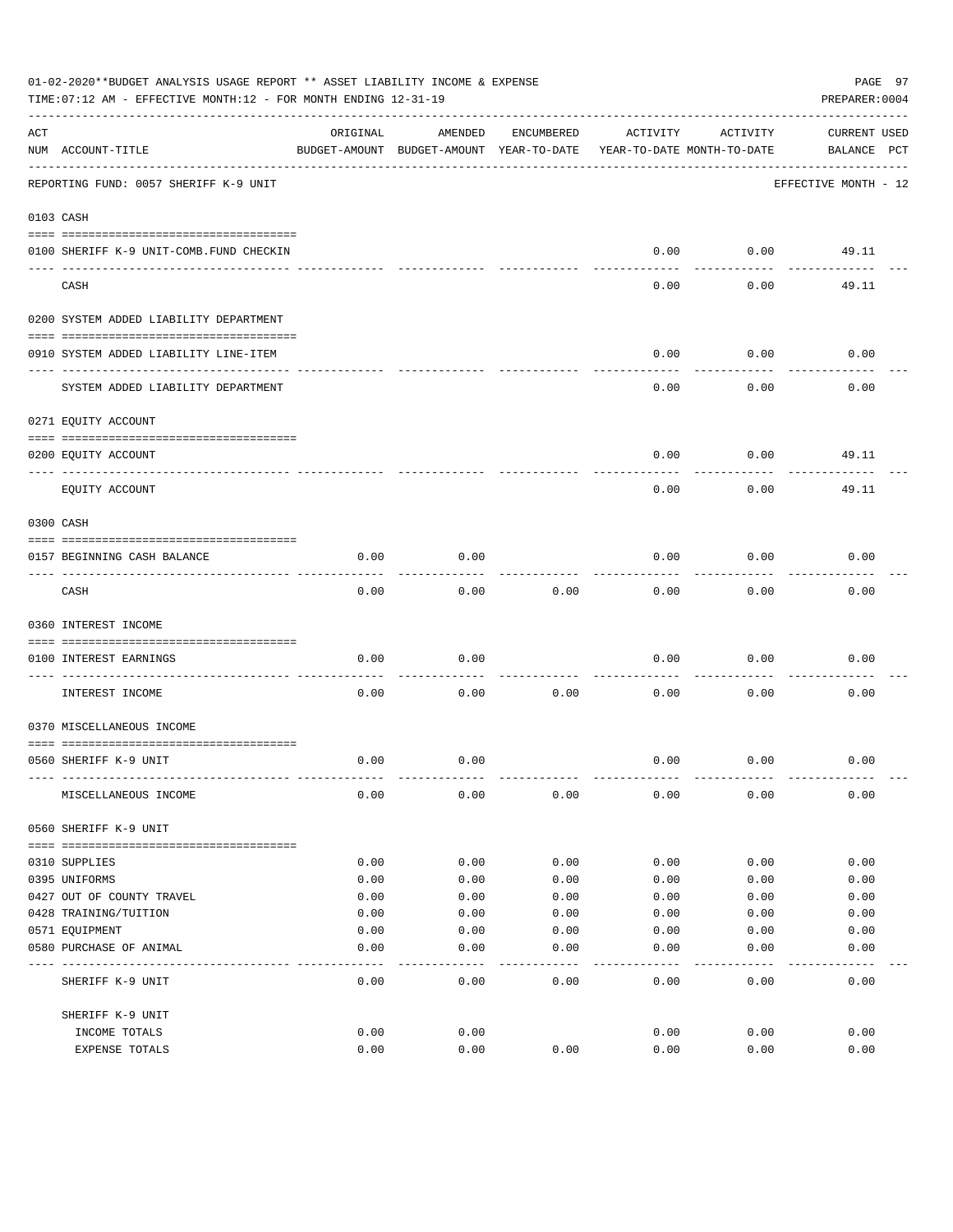| 01-02-2020**BUDGET ANALYSIS USAGE REPORT ** ASSET LIABILITY INCOME & EXPENSE<br>TIME: 07:12 AM - EFFECTIVE MONTH: 12 - FOR MONTH ENDING 12-31-19 |                                                          |          |                     |            |                                                                                 |                                                      |                                    |                |  |  |  |
|--------------------------------------------------------------------------------------------------------------------------------------------------|----------------------------------------------------------|----------|---------------------|------------|---------------------------------------------------------------------------------|------------------------------------------------------|------------------------------------|----------------|--|--|--|
| ACT                                                                                                                                              | NUM ACCOUNT-TITLE                                        | ORIGINAL | AMENDED             | ENCUMBERED | ACTIVITY<br>BUDGET-AMOUNT BUDGET-AMOUNT YEAR-TO-DATE YEAR-TO-DATE MONTH-TO-DATE | ACTIVITY                                             | <b>CURRENT USED</b><br>BALANCE PCT |                |  |  |  |
|                                                                                                                                                  | REPORTING FUND: 0059 DRUG COURT PROGRAM                  |          |                     |            |                                                                                 |                                                      | EFFECTIVE MONTH - 12               |                |  |  |  |
|                                                                                                                                                  | 0103 CASH                                                |          |                     |            |                                                                                 |                                                      |                                    |                |  |  |  |
|                                                                                                                                                  | 0100 DRUG COURT-COMBINED FUNDS                           |          |                     |            |                                                                                 | 1,394.08- 81.52 29,646.96                            |                                    |                |  |  |  |
|                                                                                                                                                  | CASH                                                     |          |                     |            |                                                                                 | __ ____________ _______<br>1,394.08- 81.52 29,646.96 |                                    |                |  |  |  |
|                                                                                                                                                  | 0120 RECEIVABLES                                         |          |                     |            |                                                                                 |                                                      |                                    |                |  |  |  |
|                                                                                                                                                  | 0313 DUE FROM OTHER FUNDS                                |          |                     |            | 0.00                                                                            | $0.00$ 324.05                                        |                                    |                |  |  |  |
|                                                                                                                                                  | RECEIVABLES                                              |          |                     |            | 0.00                                                                            | 0.00                                                 | 324.05                             |                |  |  |  |
|                                                                                                                                                  | 0200 SYSTEM ADDED LIABILITY DEPARTMENT                   |          |                     |            |                                                                                 |                                                      |                                    |                |  |  |  |
|                                                                                                                                                  | 0910 SYSTEM ADDED LIABILITY LINE-ITEM                    |          |                     |            |                                                                                 |                                                      | $1,642.50 - 0.00$ $1,642.50 -$     |                |  |  |  |
|                                                                                                                                                  | SYSTEM ADDED LIABILITY DEPARTMENT                        |          |                     |            | -----------------------<br>1,642.50-                                            | 0.00                                                 | -----------<br>1,642.50-           |                |  |  |  |
|                                                                                                                                                  | 0271 EQUITY ACCOUNT                                      |          |                     |            |                                                                                 |                                                      |                                    |                |  |  |  |
|                                                                                                                                                  | 0200 EQUITY ACCOUNT                                      |          |                     |            | 0.00                                                                            | $0.00$ $31,365.09$                                   |                                    |                |  |  |  |
|                                                                                                                                                  | EQUITY ACCOUNT                                           |          |                     |            | 0.00                                                                            | ---------                                            | .<br>$0.00$ 31,365.09              |                |  |  |  |
|                                                                                                                                                  | 0300 CASH                                                |          |                     |            |                                                                                 |                                                      |                                    |                |  |  |  |
|                                                                                                                                                  | 0159 BEGINNING CASH BALANCE                              | 0.00     | 0.00                |            | 0.00                                                                            | 0.00                                                 | 0.00                               |                |  |  |  |
|                                                                                                                                                  | CASH                                                     | 0.00     | 0.00                | 0.00       | 0.00                                                                            | 0.00                                                 | 0.00                               |                |  |  |  |
|                                                                                                                                                  | 0360 INTEREST EARNINGS                                   |          |                     |            |                                                                                 |                                                      |                                    |                |  |  |  |
|                                                                                                                                                  | 0100 INTEREST EARNINGS                                   | 0.00     | 0.00                |            |                                                                                 |                                                      | $21.37$ 6.84 21.37+                |                |  |  |  |
|                                                                                                                                                  | INTEREST EARNINGS                                        | 0.00     | 0.00                | 0.00       | 21.37                                                                           | 6.84                                                 | $21.37+$                           |                |  |  |  |
|                                                                                                                                                  | 0370 DRUG COURT INCOME                                   |          |                     |            |                                                                                 |                                                      |                                    |                |  |  |  |
|                                                                                                                                                  | 0425 DRUG COURT FEE                                      | 4,000.00 | 4,000.00            |            | 227.05                                                                          |                                                      | 74.68 3,772.95 06                  |                |  |  |  |
|                                                                                                                                                  | 0426 SPECIALTY COURT<br>------------------- ------------ | 0.00     | 0.00<br>----------- |            | 0.00                                                                            | 0.00<br>---------                                    | 0.00<br>------------               |                |  |  |  |
|                                                                                                                                                  | DRUG COURT INCOME                                        | 4,000.00 | 4,000.00            | 0.00       | 227.05                                                                          | 74.68                                                | 3,772.95                           | 06             |  |  |  |
|                                                                                                                                                  | 0425 DRUG COURT EXPENSE                                  |          |                     |            |                                                                                 |                                                      |                                    |                |  |  |  |
|                                                                                                                                                  | 0433 DRUG COURT PROGRAMS                                 |          | 600.00 600.00       | 0.00       |                                                                                 |                                                      | $0.00$ $0.00$ $600.00$             | 00             |  |  |  |
|                                                                                                                                                  | 0437 ATTORNEY FEES DRUG COURT                            |          | 3,400.00 3,400.00   | 0.00       | 0.00                                                                            | 0.00                                                 | 3,400.00                           | 0 <sub>0</sub> |  |  |  |
|                                                                                                                                                  | 0439 INVESTIGATOR EXPENSE                                | 0.00     | 0.00                | 0.00       | 0.00                                                                            | 0.00                                                 | 0.00                               |                |  |  |  |
|                                                                                                                                                  | DRUG COURT EXPENSE                                       | 4,000.00 | 4,000.00            | 0.00       | 0.00                                                                            | 0.00                                                 | 4,000.00 00                        |                |  |  |  |
|                                                                                                                                                  | DRUG COURT PROGRAM                                       |          |                     |            |                                                                                 |                                                      |                                    |                |  |  |  |
|                                                                                                                                                  | INCOME TOTALS                                            | 4,000.00 | 4,000.00            |            | 248.42                                                                          | 81.52                                                | 3,751.58                           | 06             |  |  |  |
|                                                                                                                                                  | EXPENSE TOTALS                                           | 4,000.00 | 4,000.00            | 0.00       | 0.00                                                                            | 0.00                                                 | 4,000.00                           | 0 <sub>0</sub> |  |  |  |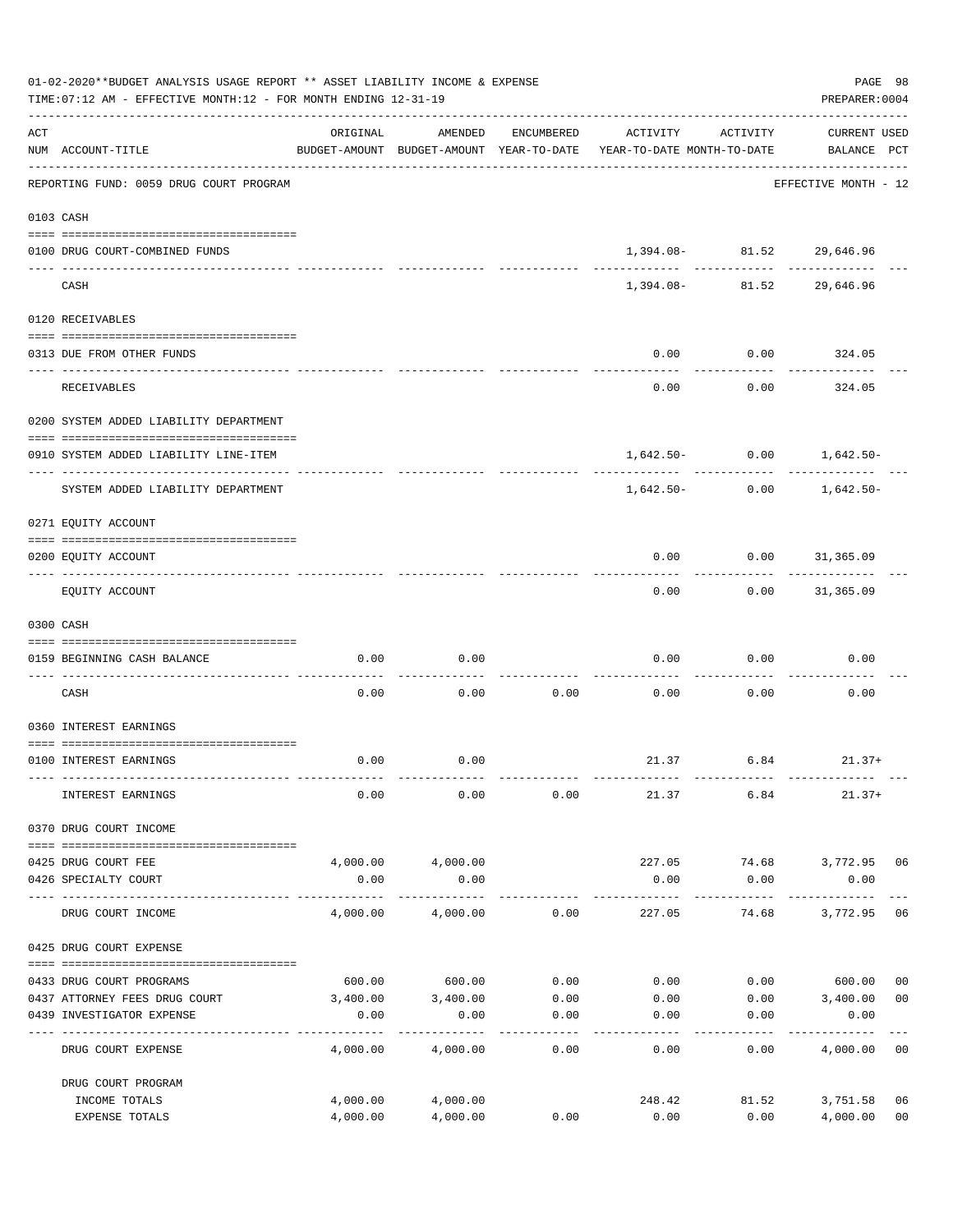|     | 01-02-2020**BUDGET ANALYSIS USAGE REPORT ** ASSET LIABILITY INCOME & EXPENSE<br>TIME: 07:12 AM - EFFECTIVE MONTH: 12 - FOR MONTH ENDING 12-31-19 |          |                       |            |                                                                                 |                                             | PAGE 99<br>PREPARER: 0004              |  |
|-----|--------------------------------------------------------------------------------------------------------------------------------------------------|----------|-----------------------|------------|---------------------------------------------------------------------------------|---------------------------------------------|----------------------------------------|--|
| ACT | NUM ACCOUNT-TITLE                                                                                                                                | ORIGINAL | AMENDED               | ENCUMBERED | ACTIVITY<br>BUDGET-AMOUNT BUDGET-AMOUNT YEAR-TO-DATE YEAR-TO-DATE MONTH-TO-DATE | ACTIVITY                                    | CURRENT USED<br>BALANCE PCT            |  |
|     | REPORTING FUND: 0060 SINKING FUND                                                                                                                |          |                       |            |                                                                                 |                                             | EFFECTIVE MONTH - 12                   |  |
|     | 0103 CASH                                                                                                                                        |          |                       |            |                                                                                 |                                             |                                        |  |
|     | 0100 SINKING-COMBINED FUND CHECKING<br>0175 TEXPOOL                                                                                              |          |                       |            | 0.00                                                                            | 34, 369.07- 134, 894.05 118, 341.80<br>0.00 | 0.00                                   |  |
|     | CASH                                                                                                                                             |          |                       |            |                                                                                 | 34,369.07- 134,894.05                       | 118,341.80                             |  |
|     | 0120 RECEIVABLES                                                                                                                                 |          |                       |            |                                                                                 |                                             |                                        |  |
|     |                                                                                                                                                  |          |                       |            | 0.00                                                                            | 0.00                                        | 10,269.92                              |  |
|     | 0311 TAXES RECEIVABLE<br>0312 DUE FROM OTHER GOVERNMENT                                                                                          |          |                       |            | 0.00                                                                            | 0.00                                        | 33.34                                  |  |
|     | 0313 DUE FROM OTHER FUNDS                                                                                                                        |          |                       |            | 0.00                                                                            | 0.00                                        | 0.00                                   |  |
|     |                                                                                                                                                  |          |                       |            |                                                                                 |                                             | ----------                             |  |
|     | RECEIVABLES                                                                                                                                      |          |                       |            | 0.00                                                                            | 0.00                                        | 10,303.26                              |  |
|     | 0200 LIABILITY ACCOUNT                                                                                                                           |          |                       |            |                                                                                 |                                             |                                        |  |
|     |                                                                                                                                                  |          |                       |            |                                                                                 |                                             |                                        |  |
|     | 0200 DEFERRED REVENUE                                                                                                                            |          |                       |            | 0.00                                                                            |                                             | $0.00$ 9,341.26                        |  |
|     | 0910 SYSTEM ADDED LIABILITY LINE-ITEM                                                                                                            |          |                       |            | 0.00                                                                            | 0.00                                        | 0.00                                   |  |
|     | LIABILITY ACCOUNT                                                                                                                                |          |                       |            | 0.00                                                                            | 0.00                                        | 9,341.26                               |  |
|     | 0207 DUE TO FUND                                                                                                                                 |          |                       |            |                                                                                 |                                             |                                        |  |
|     | 0990 DUE TO OTHERS                                                                                                                               |          |                       |            | 0.00                                                                            | 0.00                                        | 0.00                                   |  |
|     | DUE TO FUND                                                                                                                                      |          |                       |            | 0.00                                                                            | 0.00                                        | 0.00                                   |  |
|     | 0271 EOUITY ACCOUNT                                                                                                                              |          |                       |            |                                                                                 |                                             |                                        |  |
|     |                                                                                                                                                  |          |                       |            |                                                                                 |                                             |                                        |  |
|     | 0200 EQUITY ACCOUNT                                                                                                                              |          |                       |            | 0.00                                                                            | 0.00                                        | 153,672.87                             |  |
|     | EQUITY ACCOUNT                                                                                                                                   |          |                       |            | 0.00                                                                            | 0.00                                        | 153,672.87                             |  |
|     | 0300 CASH                                                                                                                                        |          |                       |            |                                                                                 |                                             |                                        |  |
|     | 0110 BEGINNING CASH BALANCE                                                                                                                      | 0.00     | 0.00                  |            |                                                                                 | $0.00$ 0.00                                 | 0.00                                   |  |
|     | CASH                                                                                                                                             | 0.00     | -----------<br>0.00   | 0.00       | _____________<br>0.00                                                           | ------------<br>0.00                        | 0.00                                   |  |
|     | 0310 PROPERTY TAXES                                                                                                                              |          |                       |            |                                                                                 |                                             |                                        |  |
|     |                                                                                                                                                  |          |                       |            |                                                                                 |                                             |                                        |  |
|     | 0110 CURRENT TAXES                                                                                                                               |          | 854,993.92 854,993.92 |            |                                                                                 |                                             | 200,978.81  134,141.11  654,015.11  24 |  |
|     | 0120 DELINQUENT TAXES                                                                                                                            | 500.00   | 500.00                |            | 2,394.60                                                                        | 752.94                                      | 1,894.60+ 479                          |  |
|     | PROPERTY TAXES                                                                                                                                   |          |                       |            | 855,493.92 855,493.92 0.00 203,373.41 134,894.05 652,120.51 24                  |                                             |                                        |  |
|     | 0318 OTHER TAXES                                                                                                                                 |          |                       |            |                                                                                 |                                             |                                        |  |
|     | 0120 PAY N LIEU TAX/GRASSLAND                                                                                                                    | 0.00     | 0.00                  |            | 0.00                                                                            | 0.00                                        | 0.00                                   |  |
|     | 0121 PAY N LIEU TAX/UPPER TRINITY                                                                                                                | 0.00     | 0.00                  |            | 144.00                                                                          | 0.00                                        | 144.00+                                |  |
|     |                                                                                                                                                  |          | . <u>.</u>            |            |                                                                                 | -----------                                 |                                        |  |
|     | OTHER TAXES                                                                                                                                      | 0.00     | 0.00                  | 0.00       | 144.00                                                                          | 0.00                                        | 144.00+                                |  |

0360 INTEREST EARNINGS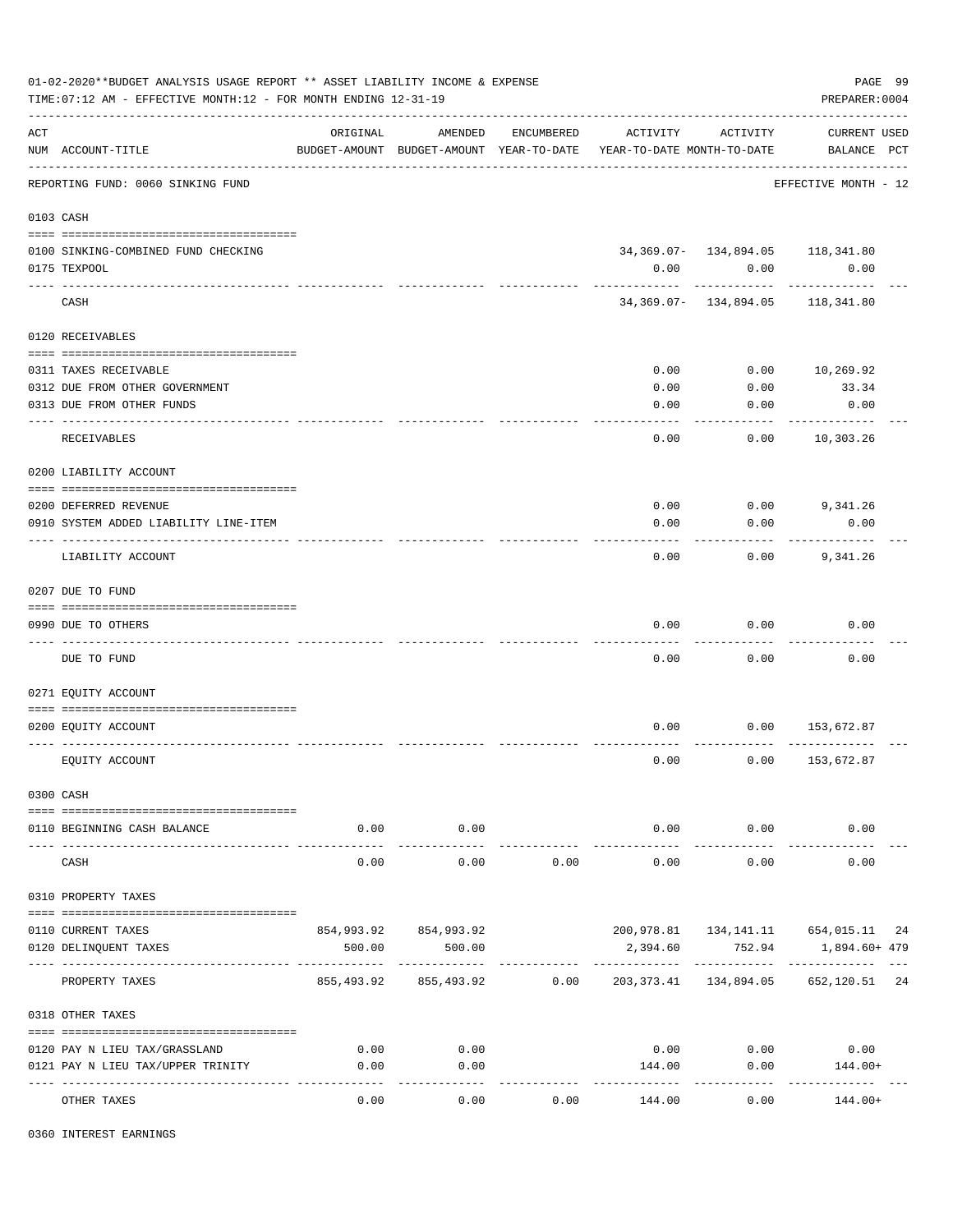| 01-02-2020**BUDGET ANALYSIS USAGE REPORT ** ASSET LIABILITY INCOME & EXPENSE |  |  |  |  | PAGE 100 |  |
|------------------------------------------------------------------------------|--|--|--|--|----------|--|
|                                                                              |  |  |  |  |          |  |

| ACT | NUM ACCOUNT-TITLE                                      | ORIGINAL<br>BUDGET-AMOUNT | AMENDED<br>BUDGET-AMOUNT | <b>ENCUMBERED</b><br>YEAR-TO-DATE | ACTIVITY   | ACTIVITY<br>YEAR-TO-DATE MONTH-TO-DATE | <b>CURRENT USED</b><br>BALANCE | PCT            |
|-----|--------------------------------------------------------|---------------------------|--------------------------|-----------------------------------|------------|----------------------------------------|--------------------------------|----------------|
|     | REPORTING FUND: 0060 SINKING FUND                      |                           |                          |                                   |            |                                        | EFFECTIVE MONTH - 12           |                |
|     |                                                        | 0.00                      | 0.00                     |                                   | 0.00       | 0.00                                   | 0.00                           |                |
|     | 0100 INTEREST EARNINGS<br>0200 INTEREST, 2017 GO BONDS | 0.00                      | 0.00                     |                                   | 0.00       | 0.00                                   | 0.00                           |                |
|     | 0300 INTEREST, 2018 GO BONDS                           | 0.00                      | 0.00                     |                                   | 0.00       | 0.00                                   | 0.00                           |                |
|     |                                                        |                           |                          |                                   |            |                                        |                                |                |
|     | INTEREST EARNINGS                                      | 0.00                      | 0.00                     | 0.00                              | 0.00       | 0.00                                   | 0.00                           |                |
|     | 0370 MISCELLANEOUS                                     |                           |                          |                                   |            |                                        |                                |                |
|     |                                                        |                           |                          |                                   |            |                                        |                                |                |
|     | 0130 REFUNDS & MISCELLANEOUS                           | 0.00                      | 0.00                     |                                   | 0.00       | 0.00                                   | 0.00                           |                |
|     | MISCELLANEOUS                                          | 0.00                      | 0.00                     | 0.00                              | 0.00       | 0.00                                   | 0.00                           |                |
|     | 0620 DEBT SERVICE                                      |                           |                          |                                   |            |                                        |                                |                |
|     |                                                        |                           |                          |                                   |            |                                        |                                |                |
|     | 0309 ANNUAL PAYING AGENT REGISTRAR FEES                | 500.00                    | 500.00                   | 0.00                              | 186.48     | 0.00                                   | 313.52                         | 37             |
|     | 0400 BOND LEGAL FEES                                   | 0.00                      | 0.00                     | 0.00                              | 0.00       | 0.00                                   | 0.00                           |                |
|     | 0401 CONTINUING DISCLOSURE FEES                        | 2,250.00                  | 2,250.00                 | 0.00                              | 0.00       | 0.00                                   | 2,250.00                       | 0 <sup>0</sup> |
|     | 0490 MISCELLANEOUS                                     | 83,118.92                 | 83,118.92                | 0.00                              | 0.00       | 0.00                                   | 83,118.92                      | 00             |
|     | 0627 PRINCIPAL, 2017 GO BONDS                          | 170,000.00                | 170,000.00               | 0.00                              | 0.00       | 0.00                                   | 170,000.00                     | 00             |
|     | 0630 PRINCIPAL, 2018 GO BONDS                          | 40,000.00                 | 40,000.00                | 0.00                              | 0.00       | 0.00                                   | 40,000.00                      | 00             |
|     | DEBT SERVICE                                           | 295,868.92                | 295,868.92               | 0.00                              | 186.48     | 0.00                                   | 295,682.44                     | 0 <sup>0</sup> |
|     | 0660 DEBT SERVICE INTEREST                             |                           |                          |                                   |            |                                        |                                |                |
|     | 0667 INTEREST, 2017 GO BONDS                           | 203,075.00                | 203,075.00               | 0.00                              | 0.00       | 0.00                                   | 203,075.00                     | 00             |
|     | 0670 INTEREST, 2018 GO BONDS                           | 356,550.00                | 356,550.00               | 0.00                              | 237,700.00 | 0.00                                   | 118,850.00                     | 67             |
|     |                                                        |                           |                          |                                   |            |                                        |                                |                |
|     | DEBT SERVICE INTEREST                                  | 559,625.00                | 559,625.00               | 0.00                              | 237,700.00 | 0.00                                   | 321,925.00                     | 42             |
|     | SINKING FUND                                           |                           |                          |                                   |            |                                        |                                |                |
|     | INCOME TOTALS                                          | 855,493.92                | 855,493.92               |                                   | 203,517.41 | 134,894.05                             | 651,976.51                     | 24             |
|     | EXPENSE TOTALS                                         | 855,493.92                | 855, 493.92              | 0.00                              | 237,886.48 | 0.00                                   | 617,607.44                     | 28             |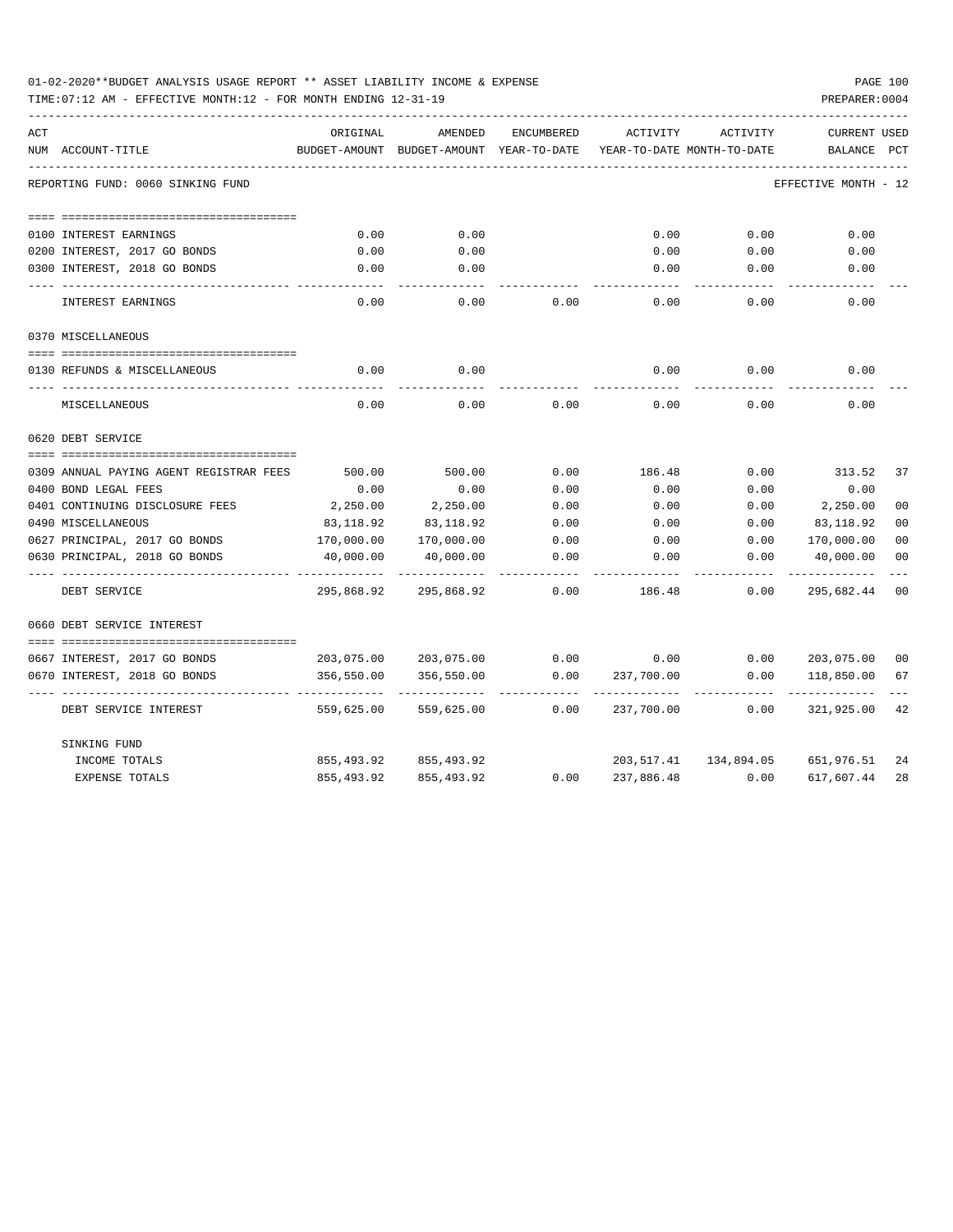|     | 01-02-2020**BUDGET ANALYSIS USAGE REPORT ** ASSET LIABILITY INCOME & EXPENSE<br>TIME: 07:12 AM - EFFECTIVE MONTH: 12 - FOR MONTH ENDING 12-31-19 |          |                                                     |                   |          |                                        | PAGE 101<br>PREPARER: 0004         |                |
|-----|--------------------------------------------------------------------------------------------------------------------------------------------------|----------|-----------------------------------------------------|-------------------|----------|----------------------------------------|------------------------------------|----------------|
| ACT | NUM ACCOUNT-TITLE                                                                                                                                | ORIGINAL | AMENDED<br>BUDGET-AMOUNT BUDGET-AMOUNT YEAR-TO-DATE | <b>ENCUMBERED</b> | ACTIVITY | ACTIVITY<br>YEAR-TO-DATE MONTH-TO-DATE | <b>CURRENT USED</b><br>BALANCE PCT |                |
|     | REPORTING FUND: 0061 DIST.CLK.CO.&DIST.CT.TECH.-COMB.FUN                                                                                         |          |                                                     |                   |          |                                        | EFFECTIVE MONTH - 12               |                |
|     | 0103 CASH                                                                                                                                        |          |                                                     |                   |          |                                        |                                    |                |
|     | 0100 DIST.CLK.CO.& DIST.CT.TECH.-COMBIN                                                                                                          |          |                                                     |                   | 83.47    |                                        | 28.27 3,376.62                     |                |
|     | CASH                                                                                                                                             |          |                                                     |                   | 83.47    | 28.27                                  | 3,376.62                           |                |
|     | 0120 RECEIVABLES                                                                                                                                 |          |                                                     |                   |          |                                        |                                    |                |
|     | 0313 DUE FROM OTHER FUNDS                                                                                                                        |          |                                                     |                   | 0.00     | 0.00                                   | 39.93                              |                |
|     | RECEIVABLES                                                                                                                                      |          |                                                     |                   | 0.00     | 0.00                                   | 39.93                              |                |
|     | 0271 EQUITY ACCOUNT                                                                                                                              |          |                                                     |                   |          |                                        |                                    |                |
|     | 0200 EQUITY ACCOUNT                                                                                                                              |          |                                                     |                   | 0.00     | 0.00                                   | 3,333.08                           |                |
|     | ---- ------------<br>EQUITY ACCOUNT                                                                                                              |          |                                                     |                   | 0.00     | 0.00                                   | 3,333.08                           |                |
|     | 0300 CASH                                                                                                                                        |          |                                                     |                   |          |                                        |                                    |                |
|     | 0161 BEGINNING CASH BALANCE                                                                                                                      | 2,800.00 | 2,800.00                                            |                   | 0.00     | 0.00                                   | 2,800.00                           | 0 <sub>0</sub> |
|     | CASH                                                                                                                                             | 2,800.00 | 2,800.00                                            | 0.00              | 0.00     | 0.00                                   | 2,800.00                           | 0 <sup>0</sup> |
|     | 0370 DIST.CLK.MISCELLANEOUS INCOME                                                                                                               |          |                                                     |                   |          |                                        |                                    |                |
|     | 0440 DIST.CLK.CO.& DIST.CT.TECHNOLOGY F                                                                                                          | 0.00     | 0.00                                                |                   | 83.47    | 28.27                                  | $83.47+$                           |                |
|     | DIST.CLK.MISCELLANEOUS INCOME                                                                                                                    | 0.00     | .<br>0.00                                           | 0.00              | 83.47    | 28.27                                  | $83.47+$                           |                |
|     | 0440 DIST.CLK.COURT TECHNOLOGY EQUIPMEN                                                                                                          |          |                                                     |                   |          |                                        |                                    |                |
|     | 0572 OFFICE EOUIPMENT                                                                                                                            | 2,800.00 | 2,800.00                                            | 0.00              | 0.00     | 0.00                                   | 2,800.00                           | 0 <sub>0</sub> |
|     | DIST.CLK.COURT TECHNOLOGY EQUIPMEN                                                                                                               | 2,800.00 | 2,800.00                                            | 0.00              | 0.00     | 0.00                                   | 2,800.00                           | 0 <sub>0</sub> |
|     | DIST.CLK.CO.&DIST.CT.TECH.-COMB.FU                                                                                                               |          |                                                     |                   |          |                                        |                                    |                |
|     | INCOME TOTALS                                                                                                                                    | 2,800.00 | 2,800.00                                            |                   | 83.47    | 28.27                                  | 2,716.53                           | 03             |
|     | <b>EXPENSE TOTALS</b>                                                                                                                            | 2,800.00 | 2,800.00                                            | 0.00              | 0.00     | 0.00                                   | 2,800.00                           | 0 <sub>0</sub> |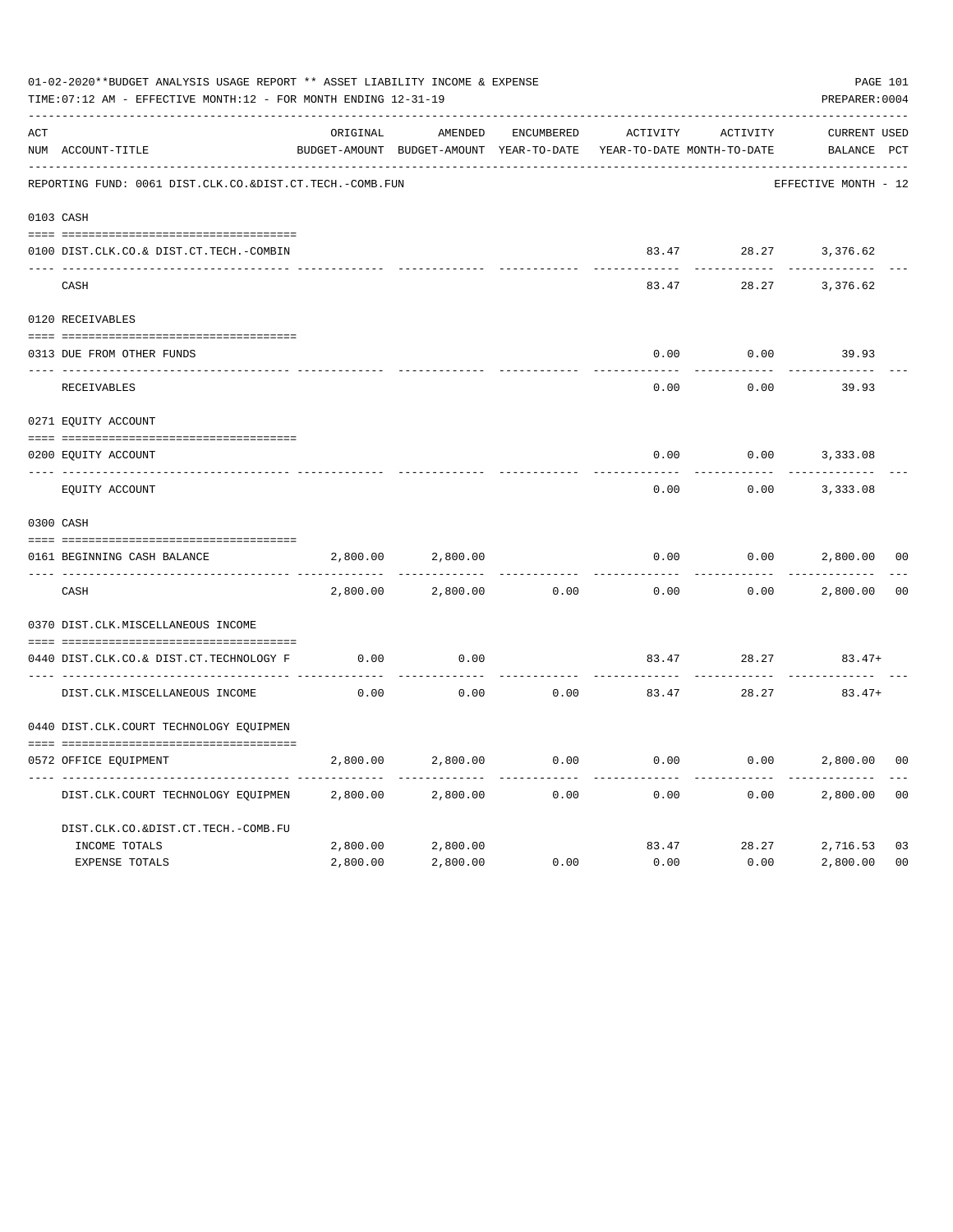|     | 01-02-2020**BUDGET ANALYSIS USAGE REPORT ** ASSET LIABILITY INCOME & EXPENSE<br>TIME:07:12 AM - EFFECTIVE MONTH:12 - FOR MONTH ENDING 12-31-19 |                        |                          |                      |                                                                                 |                                     | PAGE 102<br>PREPARER: 0004               |                      |
|-----|------------------------------------------------------------------------------------------------------------------------------------------------|------------------------|--------------------------|----------------------|---------------------------------------------------------------------------------|-------------------------------------|------------------------------------------|----------------------|
| ACT | NUM ACCOUNT-TITLE                                                                                                                              | ORIGINAL               | AMENDED                  | ENCUMBERED           | ACTIVITY<br>BUDGET-AMOUNT BUDGET-AMOUNT YEAR-TO-DATE YEAR-TO-DATE MONTH-TO-DATE | ACTIVITY                            | CURRENT USED<br>BALANCE PCT              |                      |
|     | REPORTING FUND: 0062 DIST.CLK.COURT RECORDS PRESERVATION                                                                                       |                        |                          |                      |                                                                                 |                                     | EFFECTIVE MONTH - 12                     |                      |
|     | 0103 CASH                                                                                                                                      |                        |                          |                      |                                                                                 |                                     |                                          |                      |
|     | 0100 DIST.CLK.COURT RECORDS PRESERVATIO                                                                                                        |                        |                          |                      |                                                                                 | 950.06 258.33 35,018.92             |                                          |                      |
|     | CASH                                                                                                                                           |                        |                          |                      | 950.06                                                                          | ------------                        | ___________<br>258.33 35,018.92          |                      |
|     | 0120 RECEIVABLES                                                                                                                               |                        |                          |                      |                                                                                 |                                     |                                          |                      |
|     | 0313 DUE FROM OTHER FUNDS                                                                                                                      |                        |                          |                      | 0.00                                                                            | $0.00$ 222.25                       |                                          |                      |
|     | RECEIVABLES                                                                                                                                    |                        |                          |                      | 0.00                                                                            | .                                   | . _ _ _ _ _ _ _ _ _ _ _<br>$0.00$ 222.25 |                      |
|     | 0271 EQUITY ACCOUNT                                                                                                                            |                        |                          |                      |                                                                                 |                                     |                                          |                      |
|     | 0200 EQUITY ACCOUNT                                                                                                                            |                        |                          |                      |                                                                                 | $0.00$ $0.00$ $34,291.11$           |                                          |                      |
|     | EQUITY ACCOUNT                                                                                                                                 |                        |                          |                      | $- - - - -$<br>0.00                                                             | -----------                         | -------------<br>$0.00$ $34,291.11$      |                      |
|     | 0300 CASH                                                                                                                                      |                        |                          |                      |                                                                                 |                                     |                                          |                      |
|     | 0162 BEGINNING CASH BALANCE                                                                                                                    |                        | 27,500.00 27,500.00      |                      |                                                                                 | $0.00$ $0.00$ $27,500.00$ $00$      |                                          |                      |
|     | CASH                                                                                                                                           |                        | 27,500.00 27,500.00 0.00 |                      | -------------                                                                   | $0.00$ $0.00$ $27,500.00$ 00        |                                          |                      |
|     | 0360 INTEREST EARNINGS                                                                                                                         |                        |                          |                      |                                                                                 |                                     |                                          |                      |
|     | 0100 INTEREST EARNINGS                                                                                                                         | 0.00                   | 0.00                     |                      |                                                                                 | $24.44$ 8.04 24.44+<br>------------ |                                          |                      |
|     | INTEREST EARNINGS                                                                                                                              | 0.00                   | 0.00                     | 0.00                 | ----------- --------------                                                      | 24.44 8.04                          | 24.44+                                   |                      |
|     | 0370 DIST.CLK.COURT MISCELLAEOUS INCOME                                                                                                        |                        |                          |                      |                                                                                 |                                     |                                          |                      |
|     | 0133 DIST.CLK.COURT RECORDS PRESERVATIO 2,500.00 2,500.00                                                                                      |                        |                          |                      |                                                                                 | 925.62 250.29 1,574.38 37           |                                          |                      |
|     | DIST.CLK.COURT MISCELLAEOUS INCOME                                                                                                             | 2,500.00               | 2,500.00                 | 0.00                 | 925.62                                                                          | 250.29                              | 1,574.38                                 | 37                   |
|     | 0449 DIST.CLK.RECORDS PRES.EQUIPMENT                                                                                                           |                        |                          |                      |                                                                                 |                                     |                                          |                      |
|     | 0572 OFFICE EQUIPMENT                                                                                                                          | 30,000.00              | 30,000.00                | 0.00                 | 0.00                                                                            | 0.00                                | 30,000.00 00                             |                      |
|     | DIST.CLK.RECORDS PRES.EQUIPMENT                                                                                                                | 30,000.00              | 30,000.00                | ------------<br>0.00 | ------------<br>0.00                                                            | ____________<br>0.00                | 30,000.00                                | 0 <sub>0</sub>       |
|     | DIST.CLK.COURT RECORDS PRESERVATIO                                                                                                             |                        |                          |                      |                                                                                 |                                     |                                          |                      |
|     | INCOME TOTALS<br>EXPENSE TOTALS                                                                                                                | 30,000.00<br>30,000.00 | 30,000.00<br>30,000.00   | 0.00                 | 950.06<br>0.00                                                                  | 258.33<br>0.00                      | 29,049.94<br>30,000.00                   | 03<br>0 <sub>0</sub> |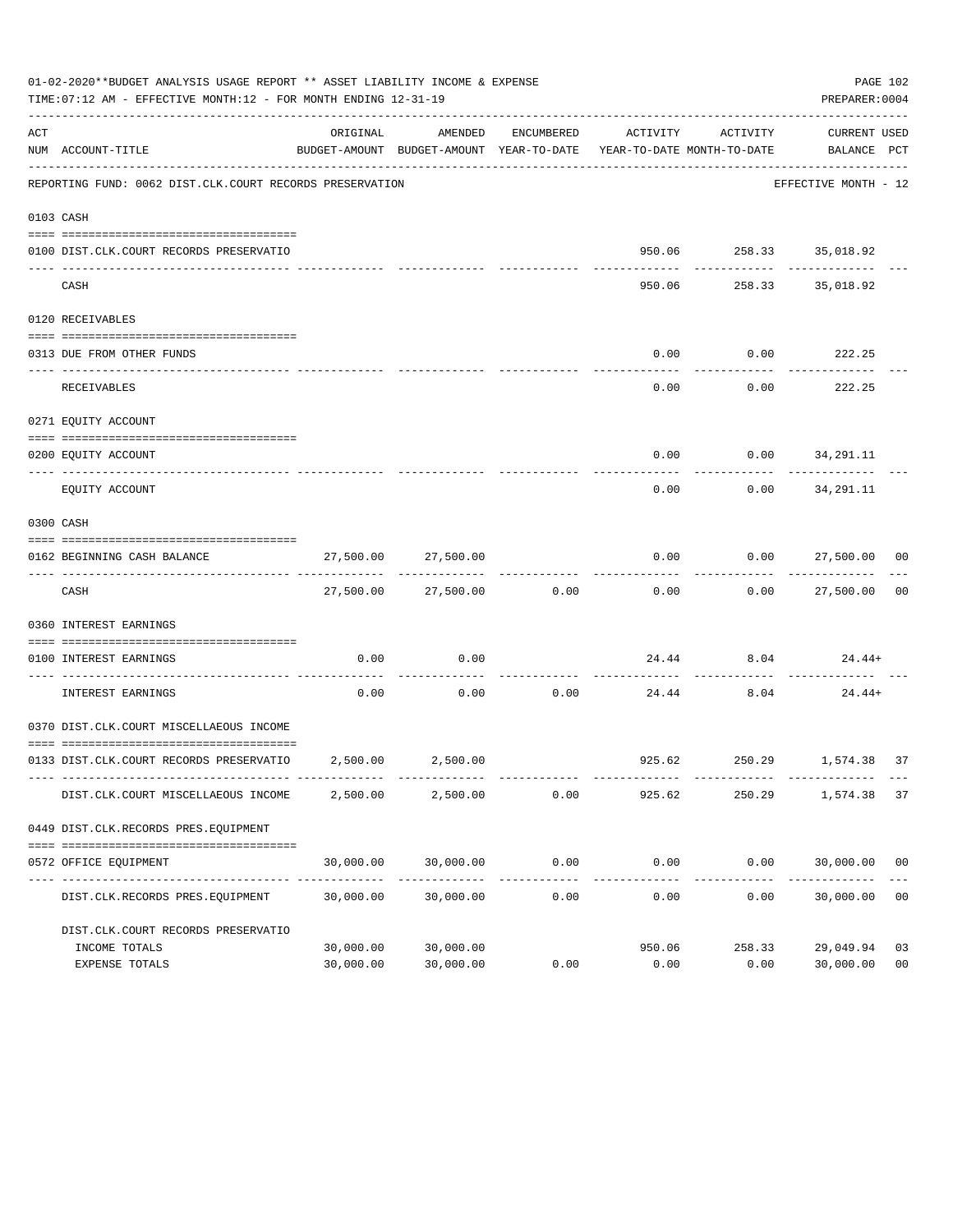|     | 01-02-2020**BUDGET ANALYSIS USAGE REPORT ** ASSET LIABILITY INCOME & EXPENSE<br>TIME:07:12 AM - EFFECTIVE MONTH:12 - FOR MONTH ENDING 12-31-19 |          |                                                     |            |                       |                                        | PREPARER: 0004              | PAGE 103       |
|-----|------------------------------------------------------------------------------------------------------------------------------------------------|----------|-----------------------------------------------------|------------|-----------------------|----------------------------------------|-----------------------------|----------------|
| ACT | NUM ACCOUNT-TITLE                                                                                                                              | ORIGINAL | AMENDED<br>BUDGET-AMOUNT BUDGET-AMOUNT YEAR-TO-DATE | ENCUMBERED | ACTIVITY              | ACTIVITY<br>YEAR-TO-DATE MONTH-TO-DATE | CURRENT USED<br>BALANCE PCT |                |
|     | REPORTING FUND: 0063 LAW ENF. EDUCATION CONST.#1                                                                                               |          |                                                     |            |                       |                                        | EFFECTIVE MONTH - 12        |                |
|     | 0103 CASH                                                                                                                                      |          |                                                     |            |                       |                                        |                             |                |
|     | 0100 LEOSE CONST.#1-COMBINED FUNDS CHEC                                                                                                        |          |                                                     |            |                       |                                        | $0.00$ $0.00$ $1,688.40$    |                |
|     | CASH                                                                                                                                           |          |                                                     |            | 0.00                  | 0.00                                   | 1,688.40                    |                |
|     | 0200 LIABILITY ACCOUNT                                                                                                                         |          |                                                     |            |                       |                                        |                             |                |
|     | 0910 SYSTEM ADDED LIABILITY LINE ITEM                                                                                                          |          |                                                     |            | 0.00                  | 0.00                                   | 0.00                        |                |
|     | LIABILITY ACCOUNT                                                                                                                              |          |                                                     |            | 0.00                  | 0.00                                   | 0.00                        |                |
|     | 0271 EQUITY ACCOUNT                                                                                                                            |          |                                                     |            |                       |                                        |                             |                |
|     | 0200 EQUITY ACCOUNT                                                                                                                            |          |                                                     |            |                       |                                        | $0.00$ $0.00$ $1,688.40$    |                |
|     | EQUITY ACCOUNT                                                                                                                                 |          |                                                     |            | 0.00                  | 0.00                                   | 1,688.40                    |                |
|     | 0300 CASH                                                                                                                                      |          |                                                     |            |                       |                                        |                             |                |
|     | 0151 BEGINNING CASH BALANCE                                                                                                                    | 0.00     | 0.00                                                |            | 0.00                  | 0.00                                   | 0.00                        |                |
|     | CASH                                                                                                                                           | 0.00     | 0.00                                                | 0.00       | 0.00                  | 0.00                                   | 0.00                        |                |
|     | 0370 MISCELLANEOUS INCOME                                                                                                                      |          |                                                     |            |                       |                                        |                             |                |
|     | 0130 REFUNDS & MISCELLANEOUS                                                                                                                   | 0.00     | 0.00                                                |            | 0.00                  | 0.00                                   | 0.00                        |                |
|     | 0160 PEACE OFFICER ALLOCATION                                                                                                                  | 678.30   | 678.30                                              |            | 0.00<br>------------- | 0.00<br>--------                       | 678.30<br>---------         | 00             |
|     | MISCELLANEOUS INCOME                                                                                                                           | 678.30   | 678.30                                              | 0.00       | 0.00                  | 0.00                                   | 678.30                      | 0 <sub>0</sub> |
|     | 0551 LAW ENFORCEMENT EDUCATION                                                                                                                 |          |                                                     |            |                       |                                        |                             |                |
|     | 0427 OUT OF COUNTY TRAVEL                                                                                                                      | 678.30   | 678.30                                              | 0.00       | 0.00                  | 0.00                                   | 678.30 00                   |                |
|     | 0428 TRAINING & TUITION                                                                                                                        | 0.00     | 0.00                                                | 0.00       | 0.00                  | 0.00                                   | 0.00                        |                |
|     | LAW ENFORCEMENT EDUCATION                                                                                                                      | 678.30   | 678.30                                              | 0.00       | 0.00                  | 0.00                                   | 678.30 00                   |                |
|     | LAW ENF. EDUCATION CONST. #1                                                                                                                   |          |                                                     |            |                       |                                        |                             |                |
|     | INCOME TOTALS                                                                                                                                  | 678.30   | 678.30                                              |            | 0.00                  | 0.00                                   | 678.30                      | 0 <sub>0</sub> |
|     | EXPENSE TOTALS                                                                                                                                 | 678.30   | 678.30                                              | 0.00       | 0.00                  | 0.00                                   | 678.30                      | 0 <sub>0</sub> |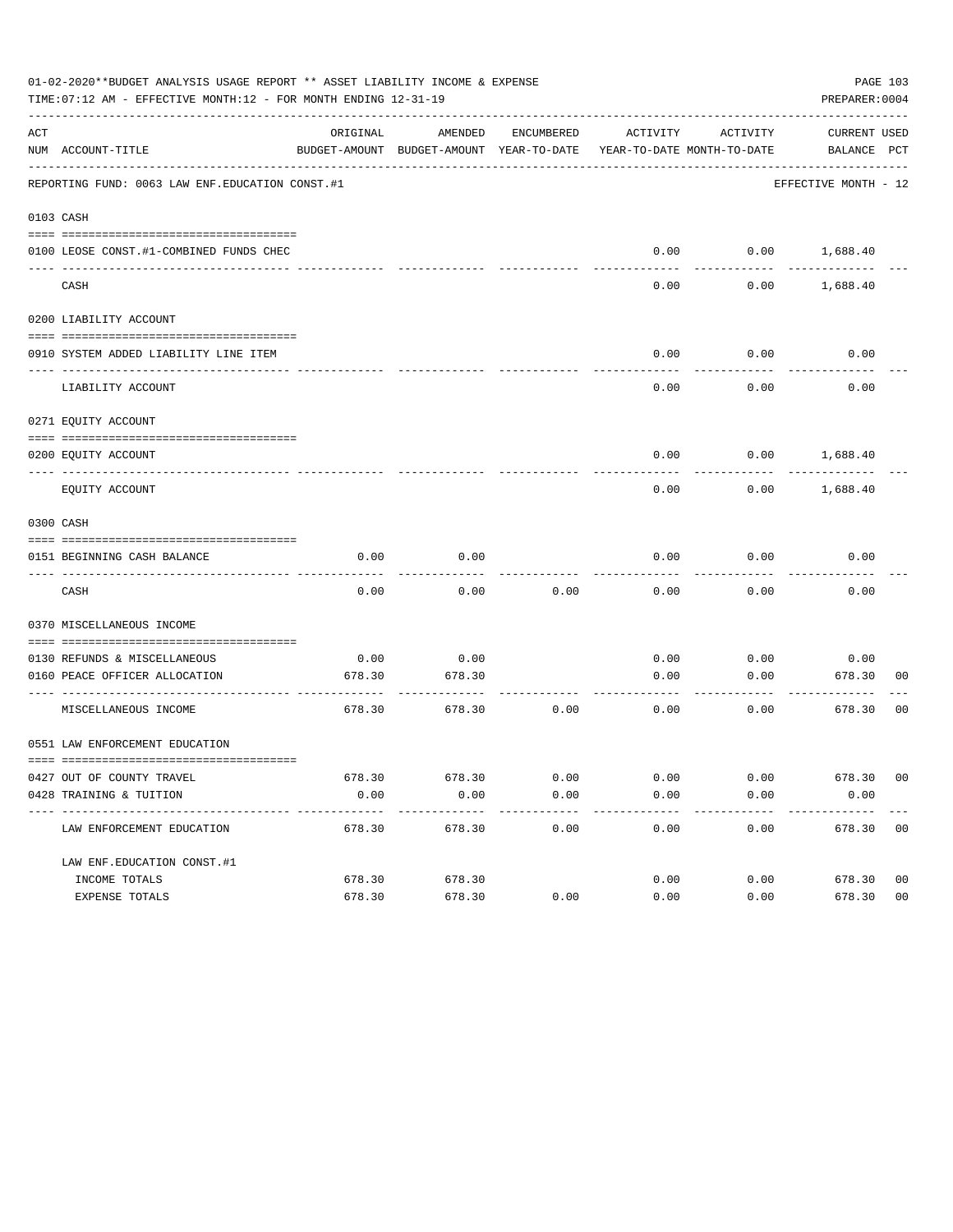|     | 01-02-2020**BUDGET ANALYSIS USAGE REPORT ** ASSET LIABILITY INCOME & EXPENSE<br>TIME:07:12 AM - EFFECTIVE MONTH:12 - FOR MONTH ENDING 12-31-19 |                |                                                                                |              |              |              | PREPARER: 0004              | PAGE 104       |
|-----|------------------------------------------------------------------------------------------------------------------------------------------------|----------------|--------------------------------------------------------------------------------|--------------|--------------|--------------|-----------------------------|----------------|
| ACT | NUM ACCOUNT-TITLE                                                                                                                              | ORIGINAL       | AMENDED<br>BUDGET-AMOUNT BUDGET-AMOUNT YEAR-TO-DATE YEAR-TO-DATE MONTH-TO-DATE | ENCUMBERED   | ACTIVITY     | ACTIVITY     | CURRENT USED<br>BALANCE PCT |                |
|     | REPORTING FUND: 0064 LAW ENF. EDUCATION CONST. #2                                                                                              |                |                                                                                |              |              |              | EFFECTIVE MONTH - 12        |                |
|     | 0103 CASH                                                                                                                                      |                |                                                                                |              |              |              |                             |                |
|     | 0100 LEOSE CONST.#2-COMBINED FUNDS CHEC                                                                                                        |                |                                                                                |              | 0.00         | 0.00         | 355.18                      |                |
|     | CASH                                                                                                                                           |                |                                                                                |              | 0.00         | 0.00         | 355.18                      |                |
|     | 0200 LIABILITY ACCOUNT                                                                                                                         |                |                                                                                |              |              |              |                             |                |
|     | 0910 SYSTEM ADDED LIABILITY LINE ITEM                                                                                                          |                |                                                                                |              | 0.00         | 0.00         | 0.00                        |                |
|     | LIABILITY ACCOUNT                                                                                                                              |                |                                                                                |              | 0.00         | 0.00         | 0.00                        |                |
|     | 0271 EQUITY ACCOUNT                                                                                                                            |                |                                                                                |              |              |              |                             |                |
|     | 0200 EOUITY ACCOUNT                                                                                                                            |                |                                                                                |              | 0.00         | 0.00         | 355.18                      |                |
|     | EQUITY ACCOUNT                                                                                                                                 |                |                                                                                |              | 0.00         | 0.00         | 355.18                      |                |
|     | 0300 CASH                                                                                                                                      |                |                                                                                |              |              |              |                             |                |
|     | 0152 BEGINNING CASH BALANCE                                                                                                                    | 0.00           | 0.00                                                                           |              | 0.00         | 0.00         | 0.00                        |                |
|     | CASH                                                                                                                                           | 0.00           | 0.00                                                                           | 0.00         | 0.00         | 0.00         | 0.00                        |                |
|     | 0370 MISCELLANEOUS INCOME                                                                                                                      |                |                                                                                |              |              |              |                             |                |
|     | 0130 REFUNDS & MISCELLANEOUS                                                                                                                   | 0.00           | 0.00                                                                           |              | 0.00         | 0.00         | 0.00                        |                |
|     | 0160 PEACE OFFICER ALLOCATION<br>----------------- --                                                                                          | 678.48         | 678.48                                                                         |              | 0.00         | 0.00         | 678.48<br>---------         | 00             |
|     | MISCELLANEOUS INCOME                                                                                                                           | 678.48         | ---------<br>678.48                                                            | 0.00         | 0.00         | 0.00         | 678.48                      | 00             |
|     | 0552 LAW ENFORCEMENT EDUCATION                                                                                                                 |                |                                                                                |              |              |              |                             |                |
|     |                                                                                                                                                |                |                                                                                |              |              |              |                             |                |
|     | 0427 OUT OF COUNTY TRAVEL<br>0428 TRAINING & TUITION                                                                                           | 678.48<br>0.00 | 678.48<br>0.00                                                                 | 0.00<br>0.00 | 0.00<br>0.00 | 0.00<br>0.00 | 678.48 00<br>0.00           |                |
|     | -----------------------------<br>LAW ENFORCEMENT EDUCATION                                                                                     | 678.48         | $- - - - - - - -$<br>678.48                                                    | 0.00         | 0.00         | 0.00         | 678.48 00                   |                |
|     | LAW ENF. EDUCATION CONST. #2                                                                                                                   |                |                                                                                |              |              |              |                             |                |
|     | INCOME TOTALS                                                                                                                                  | 678.48         | 678.48                                                                         |              | 0.00         | 0.00         | 678.48                      | 0 <sub>0</sub> |
|     | EXPENSE TOTALS                                                                                                                                 | 678.48         | 678.48                                                                         | 0.00         | 0.00         | 0.00         | 678.48                      | 0 <sub>0</sub> |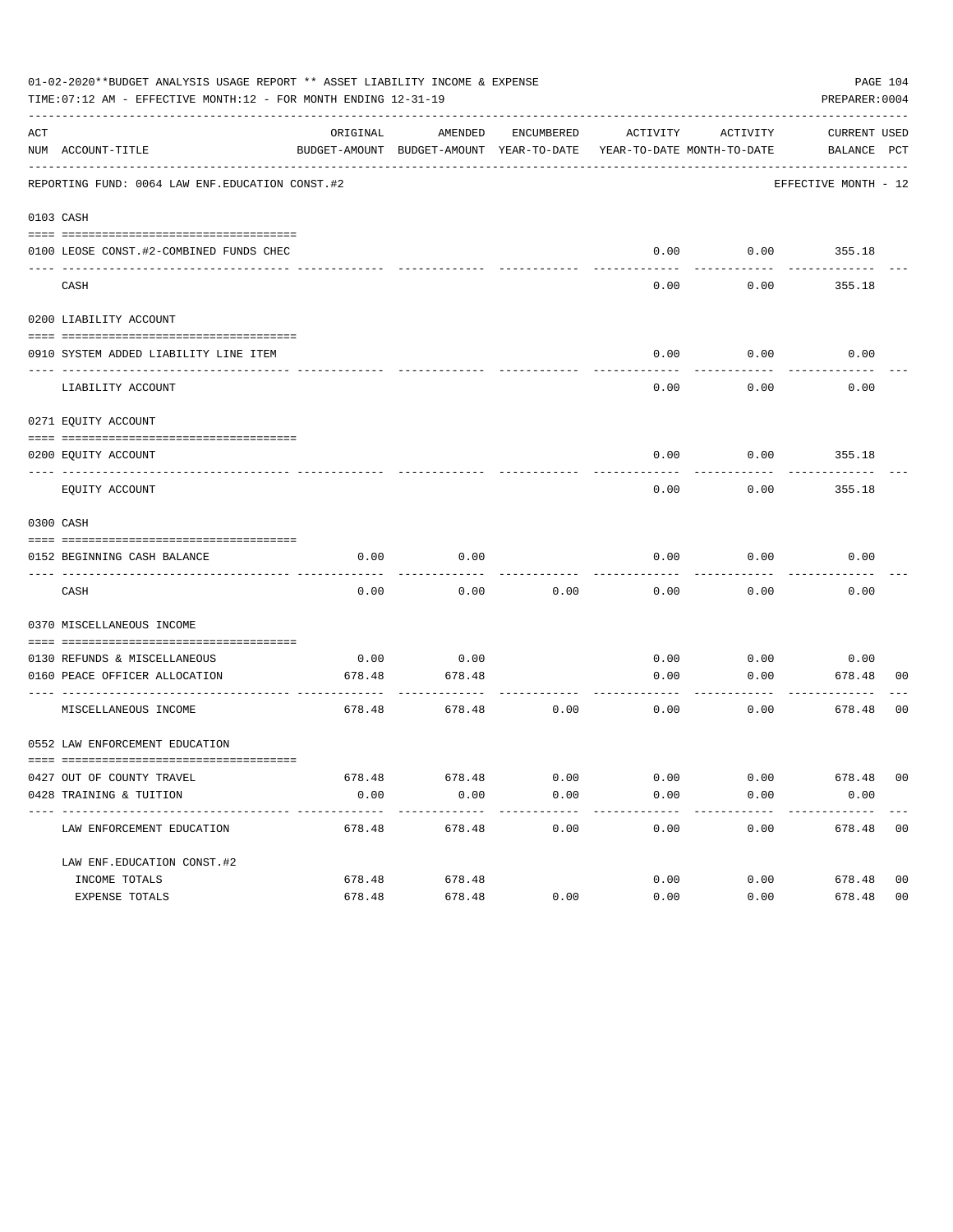| 01-02-2020**BUDGET ANALYSIS USAGE REPORT ** ASSET LIABILITY INCOME & EXPENSE<br>PAGE 105<br>TIME: 07:12 AM - EFFECTIVE MONTH: 12 - FOR MONTH ENDING 12-31-19<br>PREPARER: 0004 |                                                               |                |                                                                                |            |              |              |                             |                |
|--------------------------------------------------------------------------------------------------------------------------------------------------------------------------------|---------------------------------------------------------------|----------------|--------------------------------------------------------------------------------|------------|--------------|--------------|-----------------------------|----------------|
| ACT                                                                                                                                                                            | NUM ACCOUNT-TITLE                                             | ORIGINAL       | AMENDED<br>BUDGET-AMOUNT BUDGET-AMOUNT YEAR-TO-DATE YEAR-TO-DATE MONTH-TO-DATE | ENCUMBERED | ACTIVITY     | ACTIVITY     | CURRENT USED<br>BALANCE PCT |                |
|                                                                                                                                                                                | REPORTING FUND: 0065 LAW ENF. EDUCATION CONST. #3             |                |                                                                                |            |              |              | EFFECTIVE MONTH - 12        |                |
|                                                                                                                                                                                | 0103 CASH                                                     |                |                                                                                |            |              |              |                             |                |
|                                                                                                                                                                                | 0100 LEOSE CONST.#3-COMBINED FUNDS CHEC                       |                |                                                                                |            | 0.00         |              | $0.00$ 2,691.63             |                |
|                                                                                                                                                                                | CASH                                                          |                |                                                                                |            | 0.00         | 0.00         | 2,691.63                    |                |
|                                                                                                                                                                                | 0200 LIABILITY ACCOUNT                                        |                |                                                                                |            |              |              |                             |                |
|                                                                                                                                                                                | 0910 SYSTEM ADDED LIABILITY LINE ITEM                         |                |                                                                                |            | 0.00         | 0.00         | 0.00                        |                |
|                                                                                                                                                                                | LIABILITY ACCOUNT                                             |                |                                                                                |            | 0.00         | 0.00         | 0.00                        |                |
|                                                                                                                                                                                | 0271 EQUITY ACCOUNT                                           |                |                                                                                |            |              |              |                             |                |
|                                                                                                                                                                                | 0200 EOUITY ACCOUNT                                           |                |                                                                                |            | 0.00         |              | $0.00$ 2,691.63             |                |
|                                                                                                                                                                                | EQUITY ACCOUNT                                                |                |                                                                                |            | 0.00         | 0.00         | 2,691.63                    |                |
|                                                                                                                                                                                | 0300 CASH                                                     |                |                                                                                |            |              |              |                             |                |
|                                                                                                                                                                                | 0153 BEGINNING CASH BALANCE                                   | 0.00           | 0.00                                                                           |            | 0.00         | 0.00         | 0.00                        |                |
|                                                                                                                                                                                | CASH                                                          | 0.00           | 0.00                                                                           | 0.00       | 0.00         | 0.00         | 0.00                        |                |
|                                                                                                                                                                                | 0370 MISCELLANEOUS                                            |                |                                                                                |            |              |              |                             |                |
|                                                                                                                                                                                |                                                               |                |                                                                                |            |              |              |                             |                |
|                                                                                                                                                                                | 0130 REFUNDS & MISCELLANEOUS<br>0160 PEACE OFFICER ALLOCATION | 0.00<br>678.30 | 0.00<br>678.30                                                                 |            | 0.00<br>0.00 | 0.00<br>0.00 | 0.00<br>678.30              | 00             |
|                                                                                                                                                                                | MISCELLANEOUS                                                 | 678.30         | 678.30                                                                         | 0.00       | 0.00         | 0.00         | ---------<br>678.30         | 00             |
|                                                                                                                                                                                | 0553 LAW ENFORCEMENT EDUCATION                                |                |                                                                                |            |              |              |                             |                |
|                                                                                                                                                                                |                                                               |                |                                                                                |            |              |              |                             |                |
|                                                                                                                                                                                | 0427 OUT OF COUNTY TRAVEL                                     | 678.30         | 678.30                                                                         | 0.00       | 0.00         | 0.00         | 678.30 00                   |                |
|                                                                                                                                                                                | 0428 TRAINING & TUITION<br>----------------------------       | 0.00           | 0.00<br>-------                                                                | 0.00       | 0.00         | 0.00         | 0.00                        |                |
|                                                                                                                                                                                | LAW ENFORCEMENT EDUCATION                                     | 678.30         | 678.30                                                                         | 0.00       | 0.00         | 0.00         | 678.30                      | 00             |
|                                                                                                                                                                                | LAW ENF. EDUCATION CONST. #3                                  |                |                                                                                |            |              |              |                             |                |
|                                                                                                                                                                                | INCOME TOTALS                                                 | 678.30         | 678.30                                                                         |            | 0.00         | 0.00         | 678.30                      | 0 <sub>0</sub> |
|                                                                                                                                                                                | EXPENSE TOTALS                                                | 678.30         | 678.30                                                                         | 0.00       | 0.00         | 0.00         | 678.30                      | 0 <sub>0</sub> |
|                                                                                                                                                                                |                                                               |                |                                                                                |            |              |              |                             |                |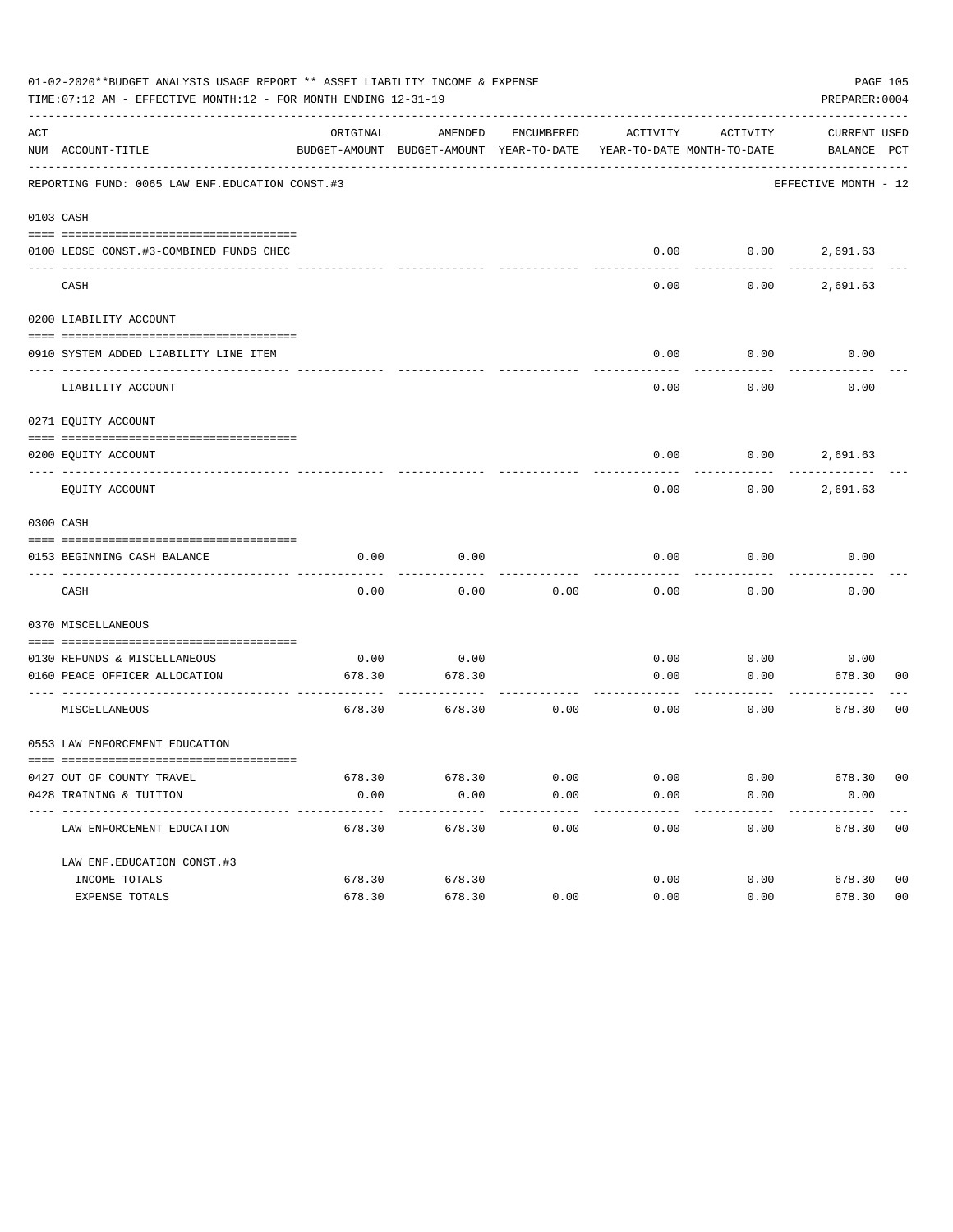|     | 01-02-2020**BUDGET ANALYSIS USAGE REPORT ** ASSET LIABILITY INCOME & EXPENSE<br>PAGE 106<br>TIME: 07:12 AM - EFFECTIVE MONTH: 12 - FOR MONTH ENDING 12-31-19<br>PREPARER: 0004 |              |                                                     |                                |                                            |                    |                                                       |                |
|-----|--------------------------------------------------------------------------------------------------------------------------------------------------------------------------------|--------------|-----------------------------------------------------|--------------------------------|--------------------------------------------|--------------------|-------------------------------------------------------|----------------|
| ACT | NUM ACCOUNT-TITLE                                                                                                                                                              | ORIGINAL     | AMENDED<br>BUDGET-AMOUNT BUDGET-AMOUNT YEAR-TO-DATE | ENCUMBERED                     | ACTIVITY<br>YEAR-TO-DATE MONTH-TO-DATE     | ACTIVITY           | <b>CURRENT USED</b><br>BALANCE PCT                    |                |
|     | REPORTING FUND: 0066 2017 GO BONDS-CONSTRUCTION FUND                                                                                                                           |              |                                                     |                                |                                            |                    | EFFECTIVE MONTH - 12                                  |                |
|     | 0103 CASH                                                                                                                                                                      |              |                                                     |                                |                                            |                    |                                                       |                |
|     | 0100 GO BONDS CONST.2017-COMBINED FUNDS                                                                                                                                        |              |                                                     |                                |                                            |                    | 774, 270.90 1, 056, 687.21 331, 471.49                |                |
|     | 0166 ICS DEPOSIT                                                                                                                                                               |              |                                                     |                                |                                            |                    | 2,686,595.93 - 2,695,621.10 - 2,474,899.04            |                |
|     | 0175 TEXPOOL                                                                                                                                                                   |              |                                                     |                                |                                            | $0.00$ $0.00$      | 0.00                                                  |                |
|     | CASH                                                                                                                                                                           |              |                                                     |                                |                                            |                    | 1,912,325.03 - 1,638,933.89 - 2,806,370.53            |                |
|     | 0200 LIABILITY ACCOUNT                                                                                                                                                         |              |                                                     |                                |                                            |                    |                                                       |                |
|     | 0910 SYSTEM ADDED LIABILITY LINE-ITEM                                                                                                                                          |              |                                                     |                                |                                            | $92,194.35 - 0.00$ | 92,194.35-                                            |                |
|     | LIABILITY ACCOUNT                                                                                                                                                              |              |                                                     |                                |                                            | 92,194.35- 0.00    | 92,194.35-                                            |                |
|     | 0207 DUE TO FUND                                                                                                                                                               |              |                                                     |                                |                                            |                    |                                                       |                |
|     | 0990 DUE TO OTHERS                                                                                                                                                             |              |                                                     |                                | 0.00                                       | 0.00               | 0.00                                                  |                |
|     | DUE TO FUND                                                                                                                                                                    |              |                                                     |                                | 0.00                                       | 0.00               | 0.00                                                  |                |
|     | 0231 2017 GO BONDS PAYABLE                                                                                                                                                     |              |                                                     |                                |                                            |                    |                                                       |                |
|     | 0200 2017 GO BONDS PAYABLE                                                                                                                                                     |              |                                                     |                                | 0.00                                       | 0.00               | 0.00                                                  |                |
|     | ---- ----------------                                                                                                                                                          |              |                                                     |                                |                                            |                    |                                                       |                |
|     | 2017 GO BONDS PAYABLE                                                                                                                                                          |              |                                                     |                                | 0.00                                       | 0.00               | 0.00                                                  |                |
|     | 0271 EQUITY ACCOUNT                                                                                                                                                            |              |                                                     |                                |                                            |                    |                                                       |                |
|     | 0200 EQUITY ACCOUNT                                                                                                                                                            |              |                                                     |                                | 0.00                                       |                    | $0.00 \quad 4,718,695.56$                             |                |
|     | EQUITY ACCOUNT                                                                                                                                                                 |              |                                                     |                                | 0.00                                       |                    | $0.00 \quad 4,718,695.56$                             |                |
|     | 0300 CASH                                                                                                                                                                      |              |                                                     |                                |                                            |                    |                                                       |                |
|     | 0166 BEGINNING CASH BALANCE                                                                                                                                                    |              | 5,099,948.00 5,099,948.00                           |                                |                                            |                    | $0.00$ 0.00 5,099,948.00                              | 0 <sub>0</sub> |
|     | CASH                                                                                                                                                                           |              | 5,099,948.00 5,099,948.00 0.00                      | ------------------------------ | 0.00                                       | ------------       | 0.00 5,099,948.00                                     | 0 <sub>0</sub> |
|     | 0360 INTEREST EARNINGS                                                                                                                                                         |              |                                                     |                                |                                            |                    |                                                       |                |
|     | --------------------------------------                                                                                                                                         |              |                                                     |                                |                                            |                    |                                                       |                |
|     | 0100 INTEREST EARNINGS LEGEND BANK<br>0166 INTEREST EARNINGS ICS                                                                                                               | 0.00<br>0.00 | 0.00<br>0.00                                        |                                |                                            |                    | $0.00$ $0.00$ $0.00$<br>13,404.07 4,378.90 13,404.07+ |                |
|     | ----------------------------                                                                                                                                                   |              | ----------                                          |                                | -------------                              | -----------        |                                                       |                |
|     | INTEREST EARNINGS                                                                                                                                                              | 0.00         | 0.00                                                |                                | $0.00$ $13,404.07$ $4,378.90$ $13,404.07+$ |                    |                                                       |                |
|     | 0370 MISCELLANEOUS                                                                                                                                                             |              |                                                     |                                |                                            |                    |                                                       |                |
|     | 0130 REFUNDS & MISCELLANEOUS                                                                                                                                                   | 0.00         | 0.00                                                |                                |                                            | $0.00$ $0.00$      | 0.00                                                  |                |
|     | MISCELLANEOUS                                                                                                                                                                  | 0.00         | 0.00                                                | 0.00                           | 0.00                                       | 0.00               | 0.00                                                  |                |
|     | 0509 CONTINGENCY                                                                                                                                                               |              |                                                     |                                |                                            |                    |                                                       |                |
|     | 0475 CONTINGENCY                                                                                                                                                               |              | 440,000.00  440,000.00  0.00                        |                                |                                            |                    | $0.00$ $0.00$ $440,000.00$                            | 00             |
|     |                                                                                                                                                                                |              |                                                     |                                |                                            |                    |                                                       |                |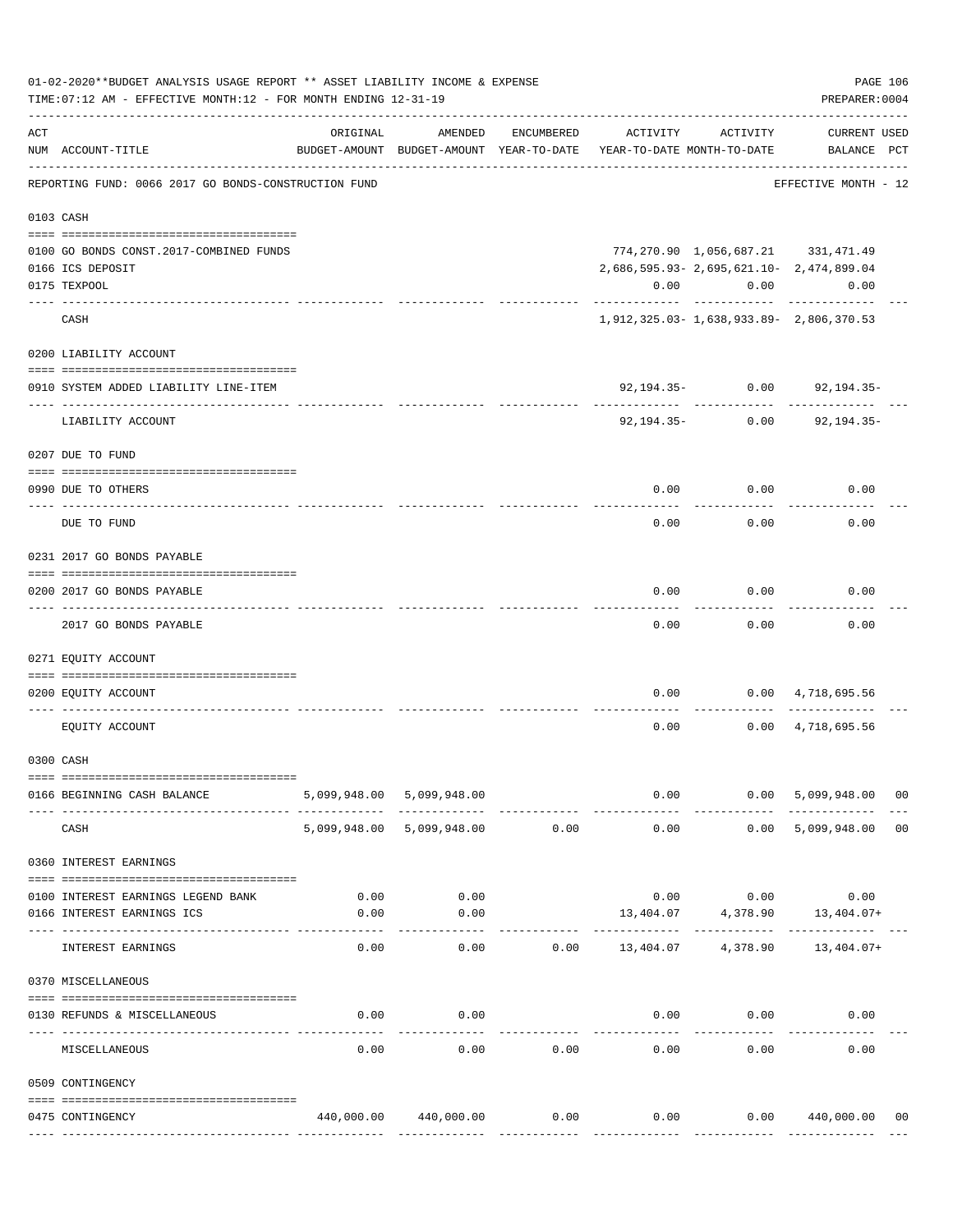TIME:07:12 AM - EFFECTIVE MONTH:12 - FOR MONTH ENDING 12-31-19 PREPARER:0004

| ACT |                                                                                           |                                                  |      |      | ORIGINAL AMENDED ENCUMBERED ACTIVITY ACTIVITY |                                                                                                                                                                                                                             | <b>CURRENT USED</b>                                      |
|-----|-------------------------------------------------------------------------------------------|--------------------------------------------------|------|------|-----------------------------------------------|-----------------------------------------------------------------------------------------------------------------------------------------------------------------------------------------------------------------------------|----------------------------------------------------------|
|     | NUM ACCOUNT-TITLE THE SUDGET-AMOUNT BUDGET-AMOUNT YEAR-TO-DATE YEAR-TO-DATE MONTH-TO-DATE |                                                  |      |      |                                               |                                                                                                                                                                                                                             | BALANCE PCT                                              |
|     | REPORTING FUND: 0066 2017 GO BONDS-CONSTRUCTION FUND                                      |                                                  |      |      |                                               |                                                                                                                                                                                                                             | EFFECTIVE MONTH - 12                                     |
|     | CONTINGENCY                                                                               |                                                  |      |      |                                               |                                                                                                                                                                                                                             | $440,000.00$ $440,000.00$ 0.00 0.00 0.00 $440,000.00$ 00 |
|     | 0666 COURTHOUSE CONSTRUCTION PHASE 1                                                      |                                                  |      |      |                                               |                                                                                                                                                                                                                             |                                                          |
|     |                                                                                           |                                                  |      |      |                                               |                                                                                                                                                                                                                             |                                                          |
|     | 0165 CONSTRUCTION                                                                         | 0.00                                             | 0.00 | 0.00 | 0.00                                          | 0.00                                                                                                                                                                                                                        | 0.00                                                     |
|     | 0400 ATTORNEY FEES                                                                        | 0.00                                             | 0.00 | 0.00 | 0.00                                          | 0.00                                                                                                                                                                                                                        | 0.00                                                     |
|     | 0402 ENGINEERING                                                                          | 0.00                                             | 0.00 | 0.00 |                                               | 0.00<br>0.00                                                                                                                                                                                                                | 0.00                                                     |
|     | 0403 ARCHITECTURAL FEES                                                                   | 0.00                                             | 0.00 | 0.00 | 0.00                                          | 0.00                                                                                                                                                                                                                        | 0.00                                                     |
|     | 0426 PROFESSIONAL FEES                                                                    | 0.00                                             | 0.00 | 0.00 | 0.00                                          | 0.00                                                                                                                                                                                                                        | 0.00                                                     |
|     | 0430 BIDS & NOTICES                                                                       | 0.00                                             | 0.00 | 0.00 | 0.00                                          | 0.00                                                                                                                                                                                                                        | 0.00                                                     |
|     | 0450 R & M BUILDINGS                                                                      | 0.00                                             | 0.00 | 0.00 | 0.00                                          | 0.00                                                                                                                                                                                                                        | 0.00                                                     |
|     | 0451 ASBESTOS ABATEMENT                                                                   | 0.00                                             | 0.00 | 0.00 | 0.00                                          | 0.00                                                                                                                                                                                                                        | 0.00                                                     |
|     | 0453 IT DESIGN/SECURITY DESIGN                                                            | 0.00                                             | 0.00 | 0.00 | 0.00                                          | 0.00                                                                                                                                                                                                                        | 0.00                                                     |
|     | 0482 DEMOLITION                                                                           | 0.00                                             | 0.00 | 0.00 | 0.00                                          | 0.00                                                                                                                                                                                                                        | 0.00                                                     |
|     | 0490 MISCELLANEOUS                                                                        | 0.00                                             | 0.00 | 0.00 | 0.00                                          | 0.00                                                                                                                                                                                                                        | 0.00                                                     |
|     | 0535 BUILDING                                                                             | 0.00                                             | 0.00 | 0.00 | 0.00                                          | 0.00                                                                                                                                                                                                                        | 0.00                                                     |
|     | 0574 TECHNOLOGY                                                                           | 0.00                                             | 0.00 | 0.00 |                                               | $0.00$ and $0.00$ and $0.00$ and $0.00$ and $0.00$ and $0.00$ and $0.00$ and $0.00$ and $0.00$ and $0.00$ and $0.00$ and $0.00$ and $0.00$ and $0.00$ and $0.00$ and $0.00$ and $0.00$ and $0.00$ and $0.00$ and $0.00$ and | 0.00<br>0.00                                             |
|     | 0695 SURVEYING                                                                            | 0.00                                             | 0.00 | 0.00 | $0.00$ 0.00                                   |                                                                                                                                                                                                                             | 0.00                                                     |
|     | COURTHOUSE CONSTRUCTION PHASE 1                                                           | $0.00$ $0.00$ $0.00$ $0.00$ $0.00$ $0.00$ $0.00$ |      |      | -------------                                 |                                                                                                                                                                                                                             | 0.00                                                     |
|     | 0667 COURTHOUSE CONSTRUCTION PHASE 2                                                      |                                                  |      |      |                                               |                                                                                                                                                                                                                             |                                                          |

==== =================================== 0165 CONSTRUCTION 3,917,448.00 3,495,957.13 8,740.00 1,210,146.71 1,091,630.41 2,277,070.42 35 0167 CONSTRUCTION MANAGER AGENT 726,000.00 726,000.00 0.00 201,897.17 151,458.71 524,102.83 28<br>0.00 100 0.00 100 0.00 398,374.90 0.00 398,374.90 0.00 0.00 100 0168 MASONRY AND STONE CONSUMER RESOURCE A LOS ON CORRESPONDENT SUBSERVED ON CONSUMING A LOS ON CONSUMING A LO<br>
0.00 398,374.90 398,374.90 398,374.90 398,374.90 398,374.90 398,374.90 398,374.90 0.00 100 0400 ATTORNEY FEES  $\begin{array}{cccccccc} 0.00 & 0.00 & 0.00 & 0.00 & 0.00 & 0.00 & 0.00 & 0.00 & 0.00 & 0.00 & 0.00 & 0.00 & 0.00 & 0.00 & 0.00 & 0.00 & 0.00 & 0.00 & 0.00 & 0.00 & 0.00 & 0.00 & 0.00 & 0.00 & 0.00 & 0.00 & 0.00 & 0.00 & 0.00 & 0.00 & 0.00 & 0.00 & 0$ 0403 ARCHITECTURAL FEES  $0.00 \t 8,125.00 \t 0.00 \t 8,125.00 \t 0.00 \t 0.00 \t 0.00 \t 0.00$ 0421 INTERNET SERVICES  $\begin{array}{cccc} 0.00 & 0.00 & 0.00 & 0.00 & 0.00 & 0.00 \end{array}$ 0426 PROFESSIONAL FEES  $0.00 \t 14,856.40 \t 0.00 \t 14,856.40 \t 1,714.20 \t 0.00 \t 100$ 0430 BIDS & NOTICES 0.00 0.00 0.00 0.00 0.00 0.00 0440 UTILITIES ELECTRICITY 0.00 0.00 0.00 0.00 0.00 0.00 0442 UTILITIES WATER 0.00 0.00 0.00 0.00 0.00 0.00 0443 TRASH PICK UP 0.00 0.00 88.14 0.00 88.14 88.14 0.00 0.00 100 0451 ASBESTOS & OTHER TESTING 16,500.00 16,500.00 0.00 0.00 0.00 16,500.00 00 0453 IT DESIGN/SECURITY DESIGN 0.00 0.00 0.00 0.00 0.00 0.00 0455 SECURITY 0.00 0.00 0.00 0.00 0.00 0.00 0470 OFFICE LEASE 0.00 0.00 0.00 0.00 0.00 0.00 0490 MISCELLANEOUS 0.00 46.43 0.00 46.43 46.43 0.00 100 0574 TECHNOLOGY 0.00 0.00 0.00 0.00 0.00 0.00 ---- ---------------------------------- ------------- ------------- ------------ ------------- ------------ ------------- --- COURTHOUSE CONSTRUCTION PHASE 2 4,659,948.00 4,659,948.00 8,740.00 1,833,534.75 1,643,312.79 2,817,673.25 40 2017 GO BONDS-CONSTRUCTION FUND INCOME TOTALS 5,099,948.00 5,099,948.00 13,404.07 4,378.90 5,086,543.93 00

EXPENSE TOTALS 5,099,948.00 5,099,948.00 8,740.00 1,833,534.75 1,643,312.79 3,257,673.25 36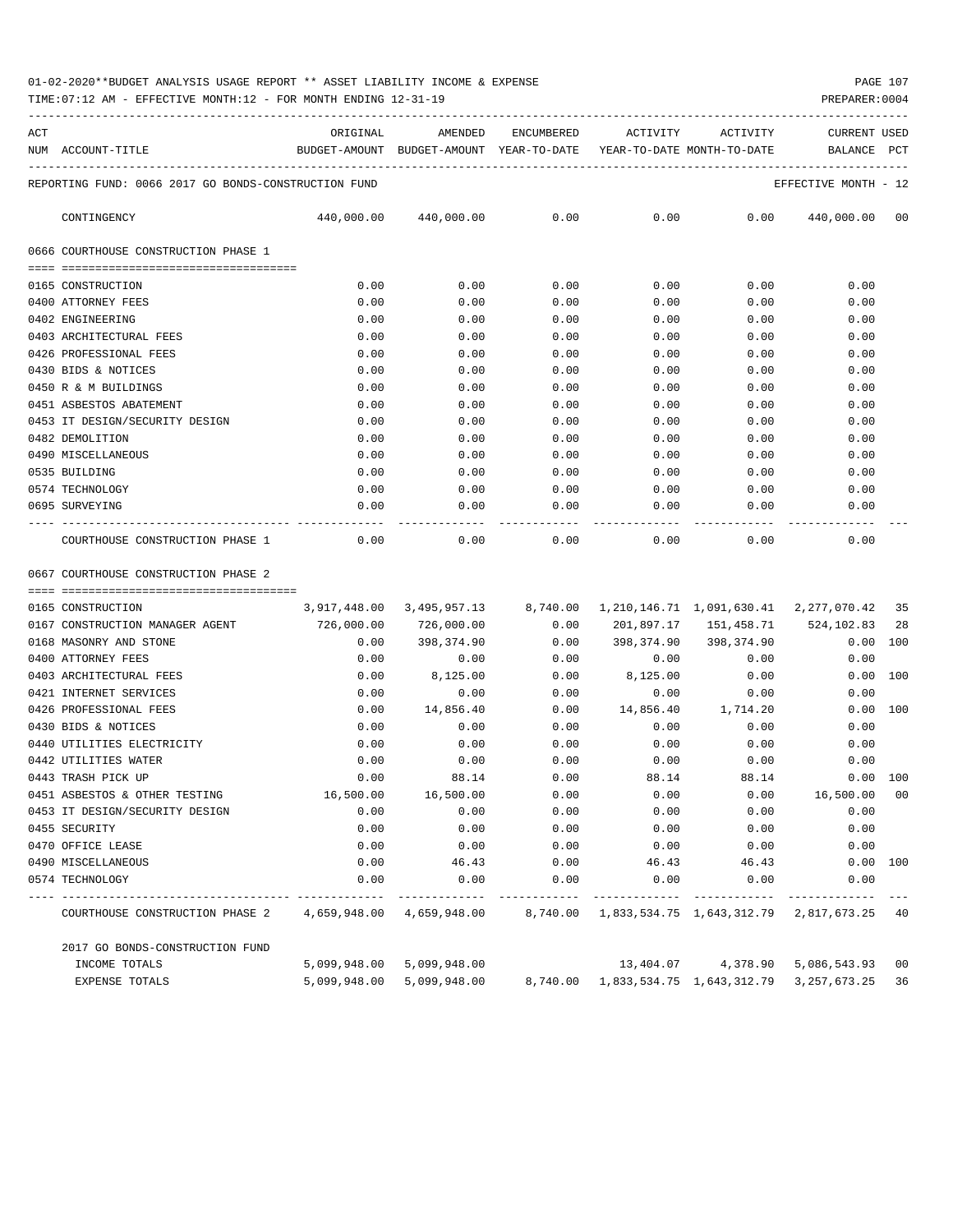|     | 01-02-2020**BUDGET ANALYSIS USAGE REPORT ** ASSET LIABILITY INCOME & EXPENSE<br>TIME: 07:12 AM - EFFECTIVE MONTH: 12 - FOR MONTH ENDING 12-31-19 |           |                       |            |                                                                                 |                                            |                             |                |  |  |  |
|-----|--------------------------------------------------------------------------------------------------------------------------------------------------|-----------|-----------------------|------------|---------------------------------------------------------------------------------|--------------------------------------------|-----------------------------|----------------|--|--|--|
| ACT | NUM ACCOUNT-TITLE                                                                                                                                | ORIGINAL  | AMENDED               | ENCUMBERED | ACTIVITY<br>BUDGET-AMOUNT BUDGET-AMOUNT YEAR-TO-DATE YEAR-TO-DATE MONTH-TO-DATE | ACTIVITY                                   | CURRENT USED<br>BALANCE PCT |                |  |  |  |
|     | REPORTING FUND: 0067 F.C. DETENTION CENTER ANNUAL PAYMEN                                                                                         |           |                       |            |                                                                                 |                                            | EFFECTIVE MONTH - 12        |                |  |  |  |
|     |                                                                                                                                                  |           |                       |            |                                                                                 |                                            |                             |                |  |  |  |
|     | 0103 CASH                                                                                                                                        |           |                       |            |                                                                                 |                                            |                             |                |  |  |  |
|     | 0100 ANNUAL PAYMENT-COMBINED FUND CKING                                                                                                          |           |                       |            |                                                                                 | 1,823.80- 703.80- 7,674.24                 | ____________                |                |  |  |  |
|     | CASH                                                                                                                                             |           |                       |            |                                                                                 | ------------<br>1,823.80- 703.80- 7,674.24 |                             |                |  |  |  |
|     | 0200 SYSTEM ADDED LIABILITY DEPARTMENT                                                                                                           |           |                       |            |                                                                                 |                                            |                             |                |  |  |  |
|     | 0910 SYSTEM ADDED LIABILITY LINE-ITEM                                                                                                            |           |                       |            |                                                                                 | $530.00 - 0.00$                            | 530.00-                     |                |  |  |  |
|     | SYSTEM ADDED LIABILITY DEPARTMENT                                                                                                                |           |                       |            | $530.00 -$                                                                      | 0.00                                       | $530.00 -$                  |                |  |  |  |
|     | 0271 EQUITY ACCOUNT                                                                                                                              |           |                       |            |                                                                                 |                                            |                             |                |  |  |  |
|     | 0200 EQUITY ACCOUNT                                                                                                                              |           |                       |            |                                                                                 | $0.00$ $0.00$ $9,498.04$                   |                             |                |  |  |  |
|     | EQUITY ACCOUNT                                                                                                                                   |           |                       |            | 0.00                                                                            | 0.00                                       | 9,498.04                    |                |  |  |  |
|     | 0300 CASH                                                                                                                                        |           |                       |            |                                                                                 |                                            |                             |                |  |  |  |
|     | 0110 UNENCUMBERED FUND BALANCE                                                                                                                   | 0.00      | 0.00                  |            | 0.00                                                                            | 0.00                                       | 0.00                        |                |  |  |  |
|     | CASH                                                                                                                                             | 0.00      | 0.00                  | 0.00       | 0.00                                                                            | 0.00                                       | 0.00                        |                |  |  |  |
|     | 0319 ANNUAL PAYMENT INCOME                                                                                                                       |           |                       |            |                                                                                 |                                            |                             |                |  |  |  |
|     | 0551 ANNUAL PAYMENT                                                                                                                              | 10,000.00 | 10,000.00             |            | 0.00                                                                            |                                            | 0.00 10,000.00              | 00             |  |  |  |
|     | ANNUAL PAYMENT INCOME                                                                                                                            |           | 10,000.00   10,000.00 |            | $0.00$ 0.00                                                                     | 0.00                                       | 10,000.00                   | 0 <sub>0</sub> |  |  |  |
|     | 0560 F.C. SHERIFF ANNUAL PAYMENT                                                                                                                 |           |                       |            |                                                                                 |                                            |                             |                |  |  |  |
|     | 0428 TRAINING & TUITION                                                                                                                          |           |                       |            | $10,000.00$ $10,000.00$ $0.00$ $1,293.80$ $703.80$ $8,706.20$ $13$              |                                            |                             |                |  |  |  |
|     | 0580 INVESTIGATIVE EQUIPMENT                                                                                                                     | 0.00      | 0.00                  | 0.00       | 0.00                                                                            | 0.00                                       | 0.00                        |                |  |  |  |
|     | F.C. SHERIFF ANNUAL PAYMENT                                                                                                                      | 10,000.00 | 10,000.00             | 0.00       | 1,293.80                                                                        | 703.80                                     | 8,706.20                    | 13             |  |  |  |
|     | F.C. DETENTION CENTER ANNUAL PAYME                                                                                                               |           |                       |            |                                                                                 |                                            |                             |                |  |  |  |
|     | INCOME TOTALS                                                                                                                                    | 10,000.00 | 10,000.00             |            | 0.00                                                                            | 0.00                                       | 10,000.00                   | 0 <sub>0</sub> |  |  |  |
|     | EXPENSE TOTALS                                                                                                                                   | 10,000.00 | 10,000.00             | 0.00       | 1,293.80                                                                        | 703.80                                     | 8,706.20                    | 13             |  |  |  |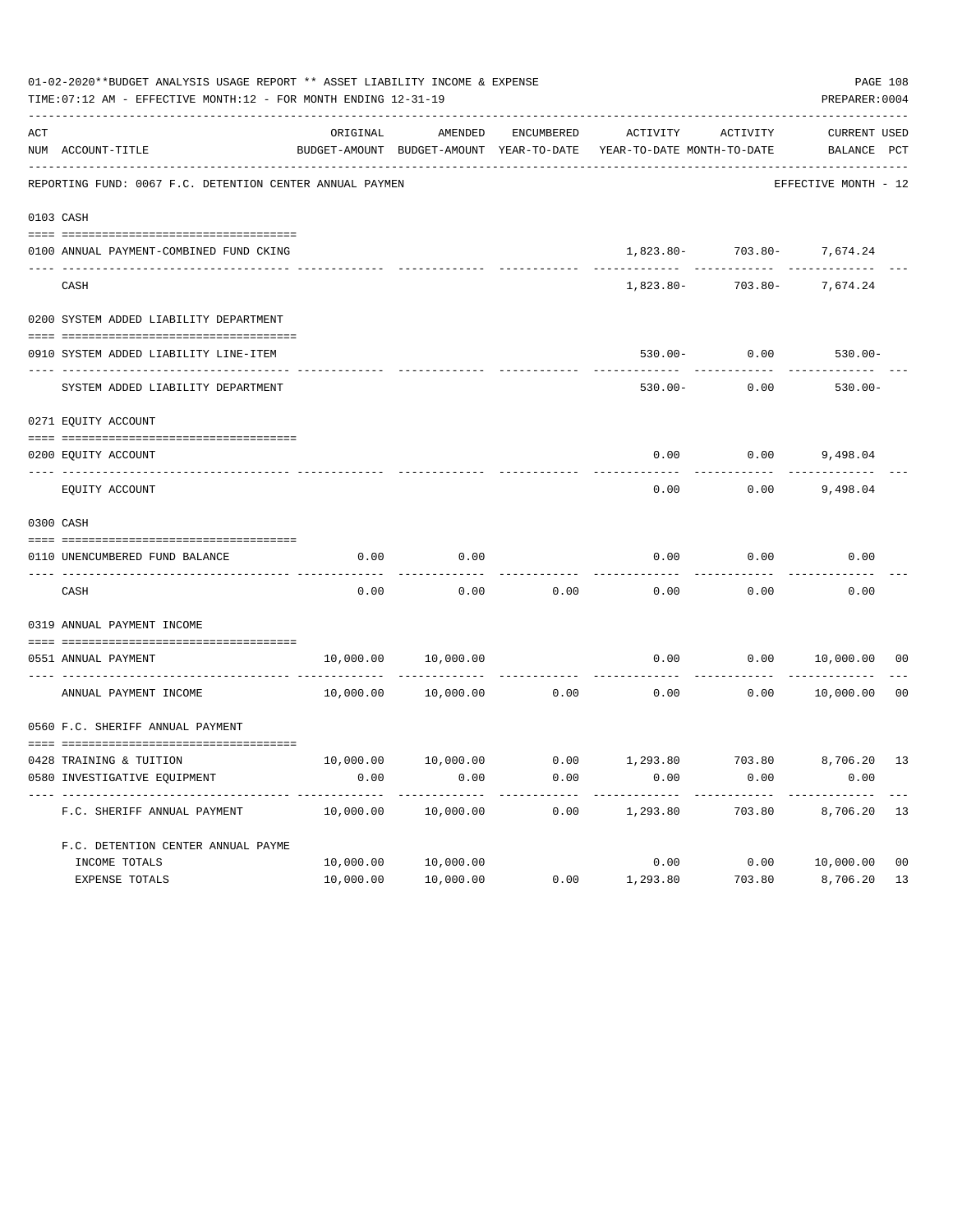|     | 01-02-2020**BUDGET ANALYSIS USAGE REPORT ** ASSET LIABILITY INCOME & EXPENSE<br>TIME: 07:12 AM - EFFECTIVE MONTH: 12 - FOR MONTH ENDING 12-31-19 |          |                                                     |            |           |                                        | PREPARER: 0004                     | PAGE 109 |
|-----|--------------------------------------------------------------------------------------------------------------------------------------------------|----------|-----------------------------------------------------|------------|-----------|----------------------------------------|------------------------------------|----------|
| ACT | NUM ACCOUNT-TITLE                                                                                                                                | ORIGINAL | AMENDED<br>BUDGET-AMOUNT BUDGET-AMOUNT YEAR-TO-DATE | ENCUMBERED | ACTIVITY  | ACTIVITY<br>YEAR-TO-DATE MONTH-TO-DATE | <b>CURRENT USED</b><br>BALANCE PCT |          |
|     | REPORTING FUND: 0068 2018 GO BONDS-CONSTRUCTION FUND                                                                                             |          |                                                     |            |           |                                        | EFFECTIVE MONTH - 12               |          |
|     | 0103 CASH                                                                                                                                        |          |                                                     |            |           |                                        |                                    |          |
|     |                                                                                                                                                  |          |                                                     |            |           |                                        |                                    |          |
|     | 0100 GO BONDS CONST. 2018-COMB. FUNDS CHE                                                                                                        |          |                                                     |            | 0.00      |                                        | 0.00<br>0.00                       |          |
|     | 0168 BUSINESS MONEY FUND ACCOUNT                                                                                                                 |          |                                                     |            | 32,789.98 |                                        | 9,663.77 6,359,395.97              |          |
|     | 0175 TEXPOOL                                                                                                                                     |          |                                                     |            | 0.00      | 0.00                                   | 0.00                               |          |
|     | CASH                                                                                                                                             |          |                                                     |            |           |                                        | 32,789.98 9,663.77 6,359,395.97    |          |
|     | 0200 LIABILITY ACCOUNT                                                                                                                           |          |                                                     |            |           |                                        |                                    |          |
|     |                                                                                                                                                  |          |                                                     |            |           |                                        |                                    |          |
|     | 0910 SYSTEM ADDED LIABILITY LINE -ITEM                                                                                                           |          |                                                     |            | 0.00      | 0.00                                   | 0.00                               |          |
|     | LIABILITY ACCOUNT                                                                                                                                |          |                                                     |            | 0.00      | 0.00                                   | 0.00                               |          |
|     | 0231 2018 GO BONDS PAYABLE                                                                                                                       |          |                                                     |            |           |                                        |                                    |          |
|     | 0200 2018 GO BONDS PAYABLE                                                                                                                       |          |                                                     |            | 0.00      |                                        | 0.00 6,250,000.00                  |          |
|     | 2018 GO BONDS PAYABLE                                                                                                                            |          |                                                     |            | 0.00      | . <u>.</u>                             | 0.00 6,250,000.00                  |          |
|     | 0271 EQUITY ACCOUNT                                                                                                                              |          |                                                     |            |           |                                        |                                    |          |
|     |                                                                                                                                                  |          |                                                     |            |           |                                        |                                    |          |
|     | 0200 EQUITY ACCOUNT<br>------------------- -------                                                                                               |          |                                                     |            | 0.00      |                                        | 0.00<br>76,605.99                  |          |
|     | EQUITY ACCOUNT                                                                                                                                   |          |                                                     |            | 0.00      | 0.00                                   | 76,605.99                          |          |
|     | 0300 CASH                                                                                                                                        |          |                                                     |            |           |                                        |                                    |          |
|     | 0168 BEGINNING CASH BALANCE                                                                                                                      | 0.00     | 0.00                                                |            | 0.00      | 0.00                                   | 0.00                               |          |
|     |                                                                                                                                                  |          |                                                     |            |           |                                        |                                    |          |
|     | CASH                                                                                                                                             | 0.00     | 0.00                                                | 0.00       | 0.00      | 0.00                                   | 0.00                               |          |
|     | 0360 INTEREST EARNINGS                                                                                                                           |          |                                                     |            |           |                                        |                                    |          |
|     |                                                                                                                                                  |          |                                                     |            |           |                                        |                                    |          |
|     | 0100 INTEREST EARNING LEGEND BANK                                                                                                                | 0.00     | 0.00                                                |            | 0.00      | 0.00                                   | 0.00                               |          |
|     | 0168 INTEREST EARNINGS BUSINESS MONEY F                                                                                                          | 0.00     | 0.00<br>$--- - -$                                   |            | 32,789.98 | 9,663.77                               | $32,789.98+$                       |          |
|     | INTEREST EARNINGS                                                                                                                                | 0.00     | 0.00                                                | 0.00       | 32,789.98 | 9,663.77                               | $32,789.98+$                       |          |
|     | 0370 MISCELLANEOUS                                                                                                                               |          |                                                     |            |           |                                        |                                    |          |
|     | 0130 REFUNDS & MISCELLANEOUS                                                                                                                     | 0.00     | 0.00                                                |            | 0.00      | 0.00                                   | 0.00                               |          |
|     | MISCELLANEOUS                                                                                                                                    | 0.00     | 0.00                                                | 0.00       | 0.00      | 0.00                                   | 0.00                               |          |
|     | 0509 CONTINGENCY                                                                                                                                 |          |                                                     |            |           |                                        |                                    |          |
|     |                                                                                                                                                  |          |                                                     |            |           |                                        |                                    |          |
|     | 0475 CONTINGENCY                                                                                                                                 | 0.00     | 0.00                                                | 0.00       | 0.00      | 0.00                                   | 0.00                               |          |
|     | CONTINGENCY                                                                                                                                      | 0.00     | 0.00                                                | 0.00       | 0.00      | 0.00                                   | 0.00                               |          |
|     | 0668 COURTHOUSE CONSTRUCTION PHASE 2                                                                                                             |          |                                                     |            |           |                                        |                                    |          |
|     | 0165 CONSTRUCTION                                                                                                                                | 0.00     | 0.00                                                | 0.00       | 0.00      | 0.00                                   | 0.00                               |          |
|     | 0400 ATTORNEY FEES                                                                                                                               | 0.00     | 0.00                                                | 0.00       | 0.00      | 0.00                                   | 0.00                               |          |
|     |                                                                                                                                                  |          |                                                     |            |           |                                        |                                    |          |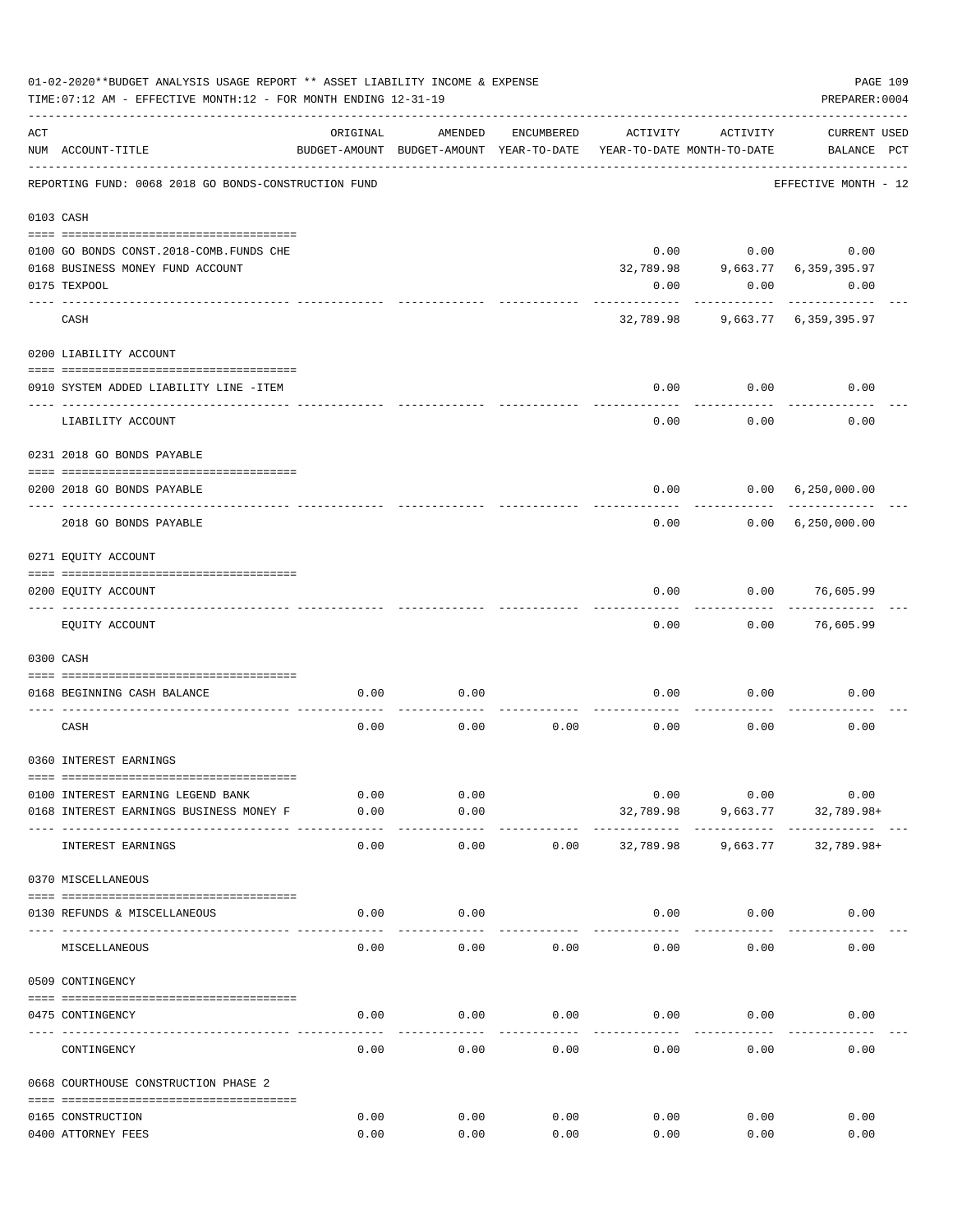| ACT |                                                      | ORIGINAL                    | AMENDED | ENCUMBERED   | ACTIVITY                   | ACTIVITY | <b>CURRENT USED</b>   |
|-----|------------------------------------------------------|-----------------------------|---------|--------------|----------------------------|----------|-----------------------|
| NUM | ACCOUNT-TITLE                                        | BUDGET-AMOUNT BUDGET-AMOUNT |         | YEAR-TO-DATE | YEAR-TO-DATE MONTH-TO-DATE |          | <b>BALANCE</b><br>PCT |
|     | REPORTING FUND: 0068 2018 GO BONDS-CONSTRUCTION FUND |                             |         |              |                            |          | EFFECTIVE MONTH - 12  |
|     | 0402 ENGINEERING                                     | 0.00                        | 0.00    | 0.00         | 0.00                       | 0.00     | 0.00                  |
|     | 0403 ARCHITECTURAL FEES                              | 0.00                        | 0.00    | 0.00         | 0.00                       | 0.00     | 0.00                  |
|     | 0426 PROFESSIONAL FEES                               | 0.00                        | 0.00    | 0.00         | 0.00                       | 0.00     | 0.00                  |
|     | 0430 BIDS & NOTICES                                  | 0.00                        | 0.00    | 0.00         | 0.00                       | 0.00     | 0.00                  |
|     | 0450 R & M BUILDINGS                                 | 0.00                        | 0.00    | 0.00         | 0.00                       | 0.00     | 0.00                  |
|     | 0490 MISCELLANEOUS                                   | 0.00                        | 0.00    | 0.00         | 0.00                       | 0.00     | 0.00                  |
|     | 0535 BUILDING                                        | 0.00                        | 0.00    | 0.00         | 0.00                       | 0.00     | 0.00                  |
|     | 0695 SURVEYING                                       | 0.00                        | 0.00    | 0.00         | 0.00                       | 0.00     | 0.00                  |
|     | COURTHOUSE CONSTRUCTION PHASE 2                      | 0.00                        | 0.00    | 0.00         | 0.00                       | 0.00     | 0.00                  |
|     | 2018 GO BONDS-CONSTRUCTION FUND                      |                             |         |              |                            |          |                       |
|     | INCOME TOTALS                                        | 0.00                        | 0.00    |              | 32,789.98                  |          | 9,663.77 32,789.98+   |
|     | <b>EXPENSE TOTALS</b>                                | 0.00                        | 0.00    | 0.00         | 0.00                       | 0.00     | 0.00                  |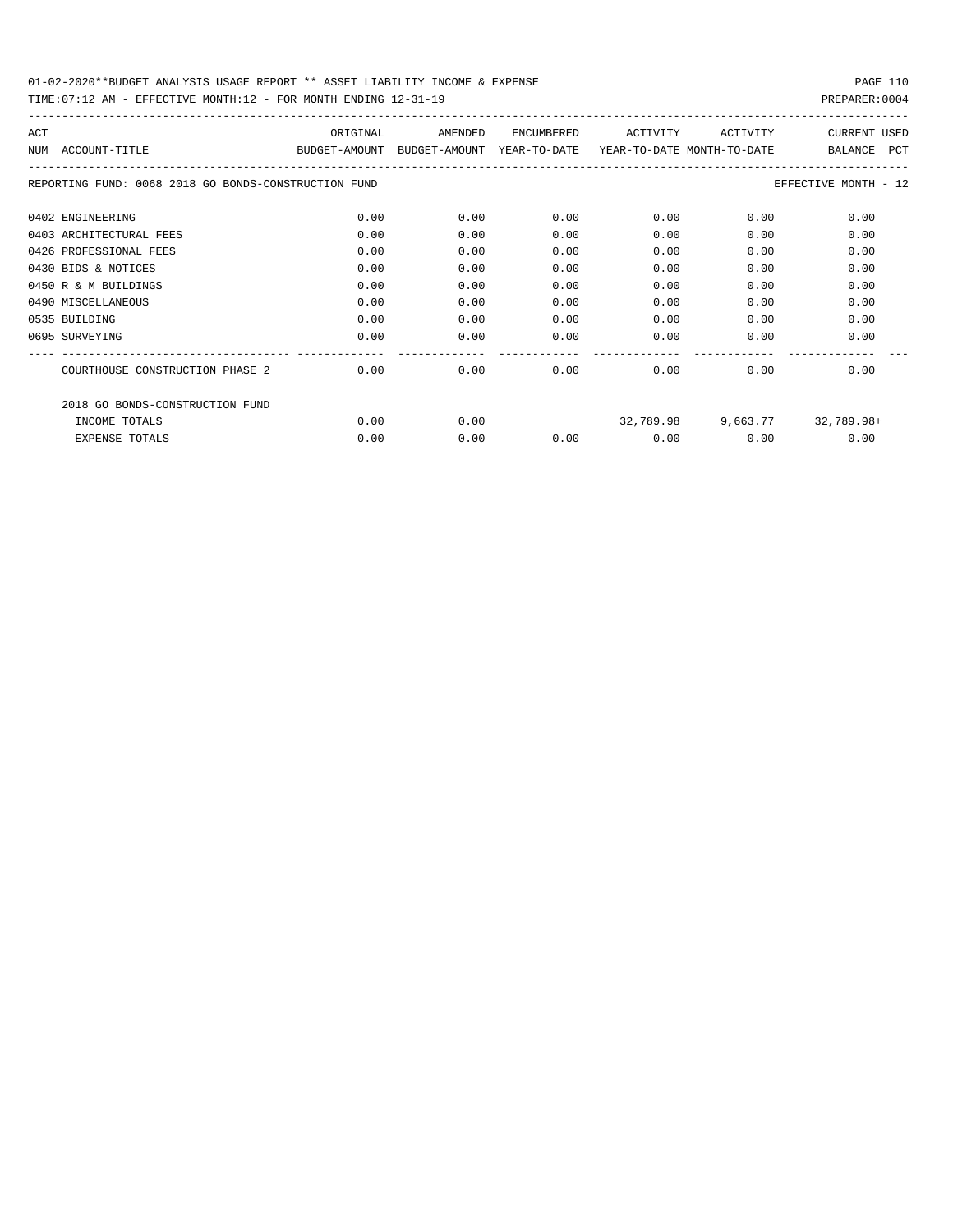|     | 01-02-2020**BUDGET ANALYSIS USAGE REPORT ** ASSET LIABILITY INCOME & EXPENSE<br>TIME: 07:12 AM - EFFECTIVE MONTH: 12 - FOR MONTH ENDING 12-31-19 |          |                      |            |                                                                                 |               | PAGE 111<br>PREPARER: 0004         |
|-----|--------------------------------------------------------------------------------------------------------------------------------------------------|----------|----------------------|------------|---------------------------------------------------------------------------------|---------------|------------------------------------|
| ACT | NUM ACCOUNT-TITLE                                                                                                                                | ORIGINAL | AMENDED              | ENCUMBERED | ACTIVITY<br>BUDGET-AMOUNT BUDGET-AMOUNT YEAR-TO-DATE YEAR-TO-DATE MONTH-TO-DATE | ACTIVITY      | <b>CURRENT USED</b><br>BALANCE PCT |
|     | REPORTING FUND: 0070 RIGHT OF WAY FUND                                                                                                           |          |                      |            |                                                                                 |               | EFFECTIVE MONTH - 12               |
|     | 0102 A/P CLEARING                                                                                                                                |          |                      |            |                                                                                 |               |                                    |
|     | 0100 A/P CLEARING                                                                                                                                |          |                      |            | 0.00                                                                            | 0.00          | 0.00                               |
|     | ---- --------<br>A/P CLEARING                                                                                                                    |          |                      |            | 0.00                                                                            | 0.00          | 0.00                               |
|     | 0103 CASH                                                                                                                                        |          |                      |            |                                                                                 |               |                                    |
|     | 0100 RIGHT OF WAY-COMBINED FUND CHECKIN                                                                                                          |          |                      |            | 11.50                                                                           | 3.78          | 16,096.81                          |
|     | 0170 RIGHT OF WAY CASH ACCT.                                                                                                                     |          |                      |            | 0.00                                                                            | 0.00          | 0.00                               |
|     | 0175 TEXPOOL                                                                                                                                     |          |                      |            | 402.02                                                                          | 116.16        | 84,368.09                          |
|     | CASH                                                                                                                                             |          |                      |            | 413.52                                                                          | 119.94        | 100,464.90                         |
|     | 0133 ADVANCE TO FUND                                                                                                                             |          |                      |            |                                                                                 |               |                                    |
|     | 0010 ADVANCE TO GENERAL                                                                                                                          |          |                      |            | 0.00                                                                            | 0.00          | 0.00                               |
|     | 0021 ADVANCE TO R&B #1                                                                                                                           |          |                      |            | 0.00                                                                            | 0.00          | 0.00                               |
|     | 0022 ADVANCE TO R&B #2                                                                                                                           |          |                      |            | 0.00                                                                            | 0.00          | 0.00                               |
|     | ADVANCE TO FUND                                                                                                                                  |          |                      |            | 0.00                                                                            | 0.00          | 0.00                               |
|     | 0200 LIABILITY ACCOUNT                                                                                                                           |          |                      |            |                                                                                 |               |                                    |
|     | 0900 SYSTEM ADDED LIABILITY LINE-ITEM                                                                                                            |          |                      |            | 0.00                                                                            | 0.00          | 0.00                               |
|     | 0910 SYSTEM ADDED LIABILITY LINE-ITEM                                                                                                            |          |                      |            | 0.00                                                                            | 0.00          | 0.00                               |
|     |                                                                                                                                                  |          |                      |            |                                                                                 |               |                                    |
|     | LIABILITY ACCOUNT                                                                                                                                |          |                      |            | 0.00                                                                            | 0.00          | 0.00                               |
|     | 0271 EQUITY ACCOUNT                                                                                                                              |          |                      |            |                                                                                 |               |                                    |
|     |                                                                                                                                                  |          |                      |            |                                                                                 |               |                                    |
|     | 0200 EQUITY ACCOUNT                                                                                                                              |          |                      |            | 0.00                                                                            |               | 0.00 100,051.38                    |
|     | EQUITY ACCOUNT                                                                                                                                   |          |                      |            | 0.00                                                                            |               | 0.00 100, 051.38                   |
|     | 0360 INTEREST EARNINGS                                                                                                                           |          |                      |            |                                                                                 |               |                                    |
|     | 0100 INTEREST EARNINGS                                                                                                                           | 0.00     | 0.00<br>------------ |            |                                                                                 | 413.52 119.94 | $413.52+$                          |
|     | INTEREST EARNINGS                                                                                                                                | 0.00     | 0.00                 | 0.00       | 413.52                                                                          | 119.94        | 413.52+                            |
|     | 0622 RIGHT OF WAY                                                                                                                                |          |                      |            |                                                                                 |               |                                    |
|     | 0399 CLAIM SETTLEMENTS                                                                                                                           | 0.00     | 0.00                 | 0.00       | 0.00                                                                            | 0.00          | 0.00                               |
|     | 0426 APPRAISAL FEES                                                                                                                              | 0.00     | 0.00                 | 0.00       | 0.00                                                                            | 0.00          | 0.00                               |
|     | 0429 RELOCATING UTILITIES                                                                                                                        | 0.00     | 0.00                 | 0.00       | 0.00                                                                            | 0.00          | 0.00                               |
|     | 0449 CONTRACT EXPENSES FOR FM87 R.O.W.                                                                                                           | 0.00     | 0.00                 | 0.00       | 0.00                                                                            | 0.00          | 0.00                               |
|     | RIGHT OF WAY                                                                                                                                     | 0.00     | 0.00                 | 0.00       | 0.00                                                                            | 0.00          | 0.00                               |
|     | 0629 RIGHT OF WAY                                                                                                                                |          |                      |            |                                                                                 |               |                                    |
|     | 0500 RIGHT OF WAY PUR HWY #82                                                                                                                    | 0.00     | 0.00                 | 0.00       | 0.00                                                                            | 0.00          | 0.00                               |
|     | 0501 RIGHT OF WAY PURCHASE FM #87                                                                                                                | 0.00     | 0.00                 | 0.00       | 0.00                                                                            | 0.00          | 0.00                               |
|     | 0502 RIGHT OF WAY PURCHASE HWY #121                                                                                                              | 0.00     | 0.00                 | 0.00       | 0.00                                                                            | 0.00          | 0.00                               |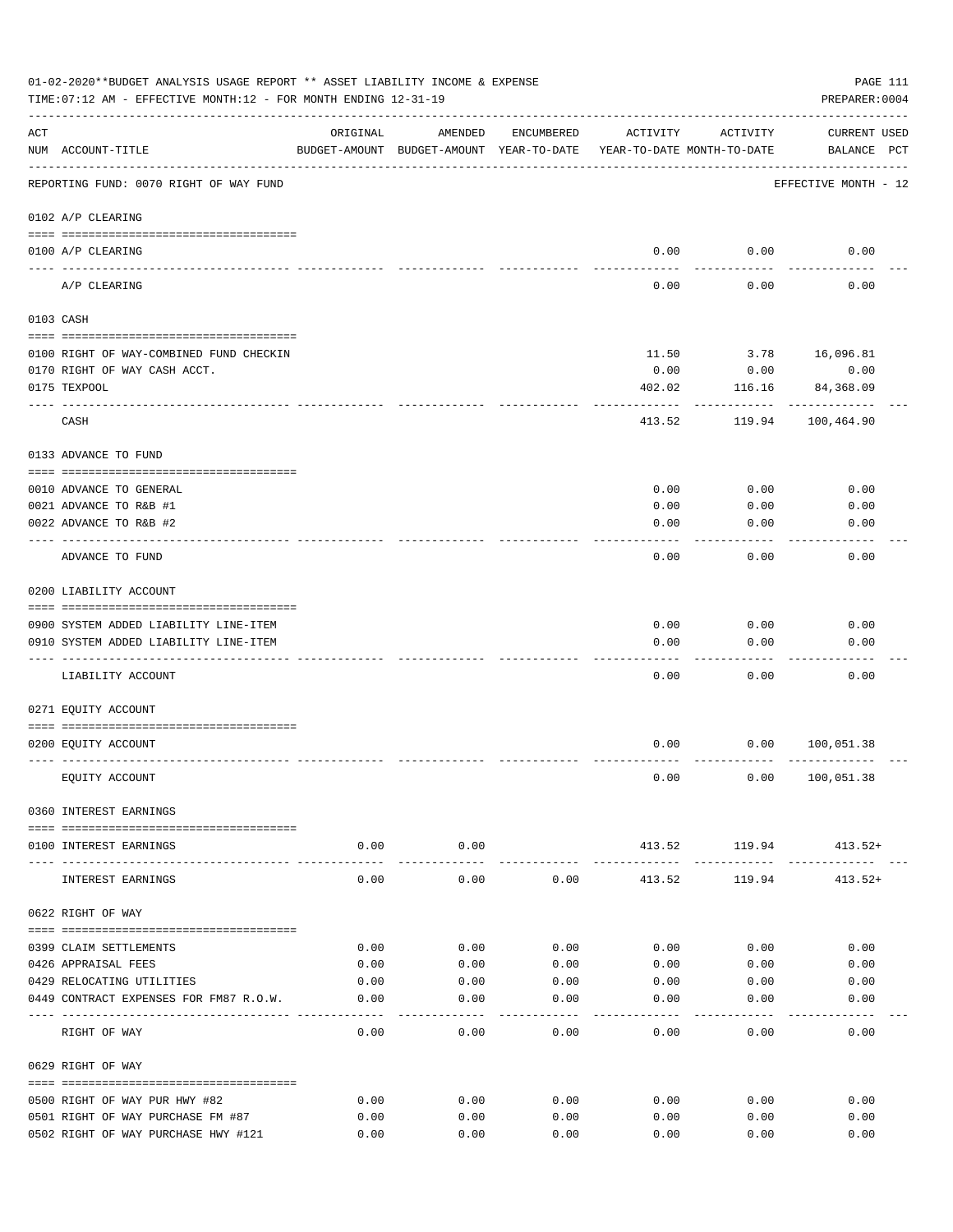| 01-02-2020**BUDGET ANALYSIS USAGE REPORT ** ASSET LIABILITY INCOME & EXPENSE             |          |         |            |                                    |                                   | PAGE 112             |
|------------------------------------------------------------------------------------------|----------|---------|------------|------------------------------------|-----------------------------------|----------------------|
| TIME: 07:12 AM - EFFECTIVE MONTH: 12 - FOR MONTH ENDING 12-31-19                         |          |         |            |                                    |                                   | PREPARER: 0004       |
| ACT                                                                                      | ORIGINAL | AMENDED | ENCUMBERED | ACTIVITY                           | ACTIVITY                          | <b>CURRENT USED</b>  |
| NUM ACCOUNT-TITLE<br>BUDGET-AMOUNT BUDGET-AMOUNT YEAR-TO-DATE YEAR-TO-DATE_MONTH-TO-DATE |          |         |            |                                    |                                   | BALANCE PCT          |
| REPORTING FUND: 0070 RIGHT OF WAY FUND                                                   |          |         |            |                                    |                                   | EFFECTIVE MONTH - 12 |
| 0503 RIGHT OF WAY PURCHASE HWY.78                                                        | 0.00     | 0.00    |            | $0.00$ $0.00$ $0.00$ $0.00$ $0.00$ |                                   |                      |
| RIGHT OF WAY                                                                             | 0.00     | 0.00    | 0.00       | $0.00$ 0.00                        |                                   | 0.00                 |
| 0999 ACCOUNTS PAYABLE                                                                    |          |         |            |                                    |                                   |                      |
| ==================================<br>0100 A/P CLEARING ACCOUNT                          |          |         |            |                                    | $0.00$ 0.00<br><u>uuuuuuuuuuu</u> | 0.00                 |
| ACCOUNTS PAYABLE                                                                         |          |         |            | 0.00                               |                                   | 0.00<br>0.00         |
| RIGHT OF WAY FUND                                                                        |          |         |            |                                    |                                   |                      |
| INCOME TOTALS                                                                            | 0.00     | 0.00    |            |                                    | $413.52$ 119.94 $413.52+$         |                      |
| <b>EXPENSE TOTALS</b>                                                                    | 0.00     | 0.00    | 0.00       | 0.00                               | 0.00                              | 0.00                 |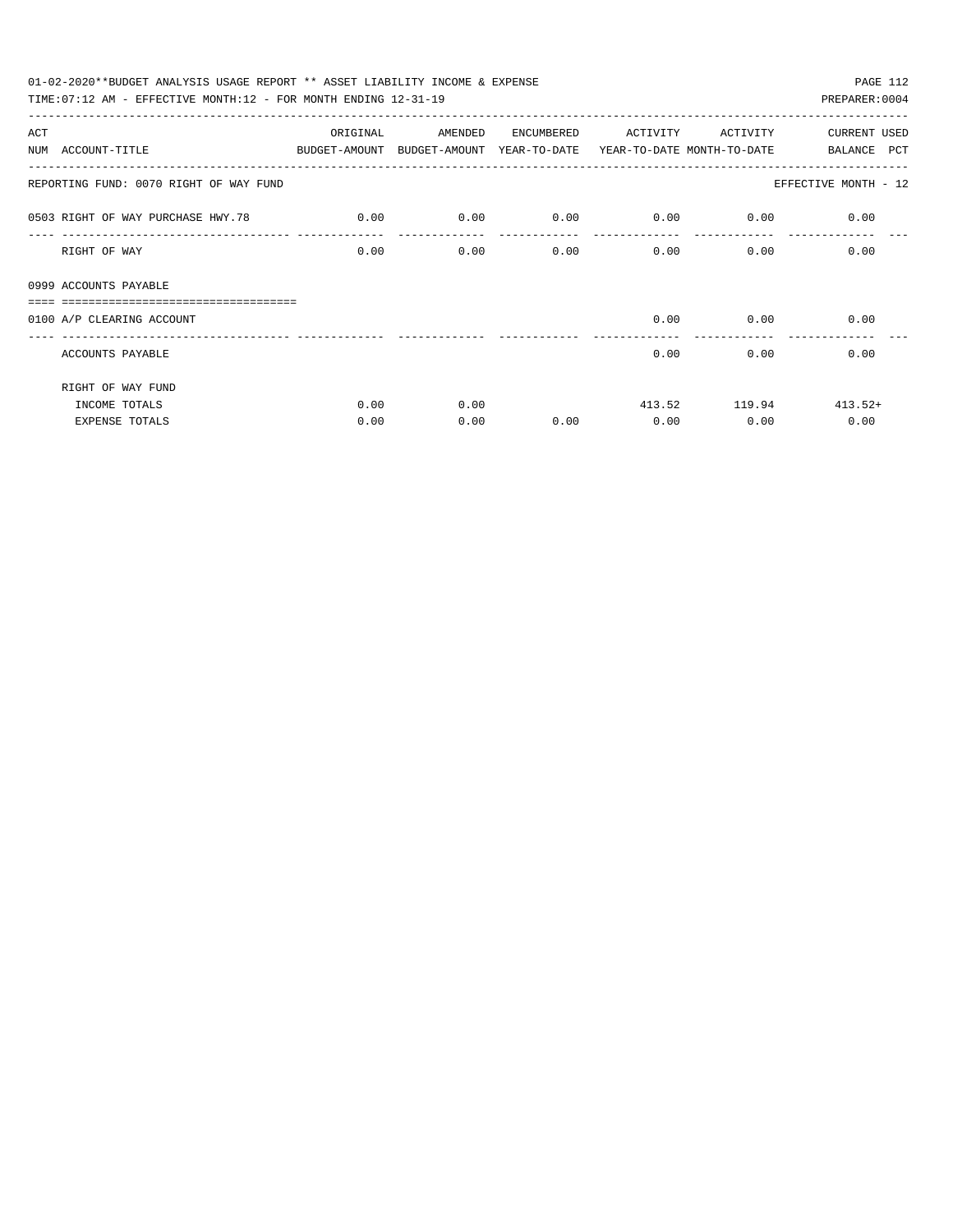|     | 01-02-2020**BUDGET ANALYSIS USAGE REPORT ** ASSET LIABILITY INCOME & EXPENSE<br>TIME: 07:12 AM - EFFECTIVE MONTH: 12 - FOR MONTH ENDING 12-31-19 |          |                                                     |            |          |                                        | PAGE 113<br>PREPARER: 0004         |
|-----|--------------------------------------------------------------------------------------------------------------------------------------------------|----------|-----------------------------------------------------|------------|----------|----------------------------------------|------------------------------------|
| ACT | NUM ACCOUNT-TITLE                                                                                                                                | ORIGINAL | AMENDED<br>BUDGET-AMOUNT BUDGET-AMOUNT YEAR-TO-DATE | ENCUMBERED | ACTIVITY | ACTIVITY<br>YEAR-TO-DATE MONTH-TO-DATE | <b>CURRENT USED</b><br>BALANCE PCT |
|     | REPORTING FUND: 0071 INVESTIGATOR CRIMES AGAINST WOMEN                                                                                           |          |                                                     |            |          |                                        | EFFECTIVE MONTH - 12               |
|     | 0100 PAYROLL                                                                                                                                     |          |                                                     |            |          |                                        |                                    |
|     | 0100 PAYROLL<br>---- ----                                                                                                                        |          |                                                     |            | 0.00     | 0.00                                   | 0.00                               |
|     | PAYROLL                                                                                                                                          |          |                                                     |            | 0.00     | 0.00                                   | 0.00                               |
|     | 0103 CASH                                                                                                                                        |          |                                                     |            |          |                                        |                                    |
|     | 0100 INV. CRIMES AGAINST WOMEN-COMB. FUND                                                                                                        |          |                                                     |            | 0.00     | 0.00                                   | 0.00                               |
|     | CASH                                                                                                                                             |          |                                                     |            | 0.00     | 0.00                                   | 0.00                               |
|     | 0120 RECEIVABLES                                                                                                                                 |          |                                                     |            |          |                                        |                                    |
|     | 0312 DUE FROM OTHER GOVERNMENTS                                                                                                                  |          |                                                     |            | 0.00     | 0.00                                   | 0.00                               |
|     | RECEIVABLES                                                                                                                                      |          |                                                     |            | 0.00     | 0.00                                   | 0.00                               |
|     | 0200 SYSTEM ADDED LIABILITY DEPARTMENT                                                                                                           |          |                                                     |            |          |                                        |                                    |
|     | 0910 SYSTEM ADDED LIABILITY LINE-ITEM                                                                                                            |          |                                                     |            | 0.00     | 0.00                                   | 0.00                               |
|     | SYSTEM ADDED LIABILITY DEPARTMENT                                                                                                                |          |                                                     |            | 0.00     | 0.00                                   | 0.00                               |
|     | 0271 EQUITY ACCOUNT                                                                                                                              |          |                                                     |            |          |                                        |                                    |
|     | 0200 EQUITY ACCOUNT                                                                                                                              |          |                                                     |            | 0.00     | 0.00                                   | 0.00                               |
|     | EQUITY ACCOUNT                                                                                                                                   |          |                                                     |            | 0.00     | 0.00                                   | 0.00                               |
|     | 0330 GRANT INCOME                                                                                                                                |          |                                                     |            |          |                                        |                                    |
|     | 0475 INVESTIGATOR CRIMES AGAINST WOMEN                                                                                                           | 0.00     | 0.00                                                |            | 0.00     | 0.00                                   | 0.00                               |
|     | GRANT INCOME                                                                                                                                     | 0.00     | 0.00                                                | 0.00       | 0.00     | 0.00                                   | 0.00                               |
|     | 0475 INVESTIGATOR CRIMES AGAINST WOMEN                                                                                                           |          |                                                     |            |          |                                        |                                    |
|     | 0108 SALARY                                                                                                                                      | 0.00     | 0.00                                                | 0.00       | 0.00     | 0.00                                   | 0.00                               |
|     | 0201 SOCIAL SECURITY TAXES                                                                                                                       | 0.00     | 0.00                                                | 0.00       | 0.00     | 0.00                                   | 0.00                               |
|     | 0202 GROUP HEALTH INSURANCE                                                                                                                      | 0.00     | 0.00                                                | 0.00       | 0.00     | 0.00                                   | 0.00                               |
|     | 0203 RETIREMENT                                                                                                                                  | 0.00     | 0.00                                                | 0.00       | 0.00     | 0.00                                   | 0.00                               |
|     | 0204 WORKERS COMPENSATION                                                                                                                        | 0.00     | 0.00                                                | 0.00       | 0.00     | 0.00                                   | 0.00                               |
|     | 0205 MEDICARE TAX                                                                                                                                | 0.00     | 0.00                                                | 0.00       | 0.00     | 0.00                                   | 0.00                               |
|     | INVESTIGATOR CRIMES AGAINST WOMEN                                                                                                                | 0.00     | 0.00                                                | 0.00       | 0.00     | 0.00                                   | 0.00                               |
|     | INVESTIGATOR CRIMES AGAINST WOMEN                                                                                                                |          |                                                     |            |          |                                        |                                    |
|     | INCOME TOTALS                                                                                                                                    | 0.00     | 0.00                                                |            | 0.00     | 0.00                                   | 0.00                               |
|     | EXPENSE TOTALS                                                                                                                                   | 0.00     | 0.00                                                | 0.00       | 0.00     | 0.00                                   | 0.00                               |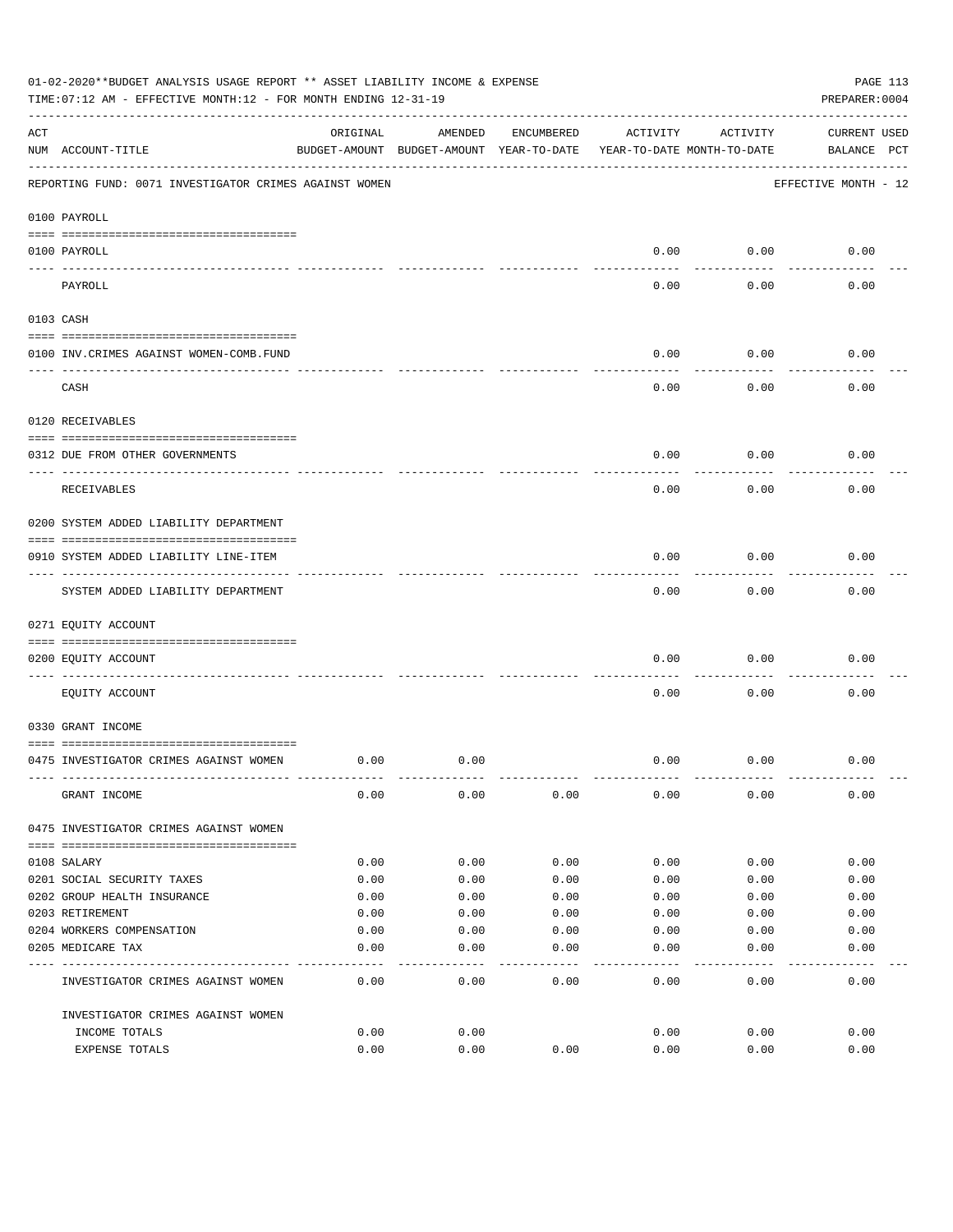|     | 01-02-2020**BUDGET ANALYSIS USAGE REPORT ** ASSET LIABILITY INCOME & EXPENSE<br>TIME: 07:12 AM - EFFECTIVE MONTH: 12 - FOR MONTH ENDING 12-31-19 |          |                                                     |            |                                        |          | PAGE 114<br>PREPARER: 0004         |
|-----|--------------------------------------------------------------------------------------------------------------------------------------------------|----------|-----------------------------------------------------|------------|----------------------------------------|----------|------------------------------------|
| ACT | NUM ACCOUNT-TITLE                                                                                                                                | ORIGINAL | AMENDED<br>BUDGET-AMOUNT BUDGET-AMOUNT YEAR-TO-DATE | ENCUMBERED | ACTIVITY<br>YEAR-TO-DATE MONTH-TO-DATE | ACTIVITY | <b>CURRENT USED</b><br>BALANCE PCT |
|     | REPORTING FUND: 0072 INVESTIGATOR CRIMES AGAINST CHILDRE                                                                                         |          |                                                     |            |                                        |          | EFFECTIVE MONTH - 12               |
|     | 0100 PAYROLL                                                                                                                                     |          |                                                     |            |                                        |          |                                    |
|     | 0100 PAYROLL<br>---- ----                                                                                                                        |          |                                                     |            | 0.00                                   | 0.00     | 0.00                               |
|     | PAYROLL                                                                                                                                          |          |                                                     |            | 0.00                                   | 0.00     | 0.00                               |
|     | 0103 CASH                                                                                                                                        |          |                                                     |            |                                        |          |                                    |
|     | 0100 INV. CRIMES AGAINST CHILDREN-COMB.F                                                                                                         |          |                                                     |            | 0.00                                   | 0.00     | 0.00                               |
|     | CASH                                                                                                                                             |          |                                                     |            | 0.00                                   | 0.00     | 0.00                               |
|     | 0120 RECEIVABLES                                                                                                                                 |          |                                                     |            |                                        |          |                                    |
|     | 0312 DUE FROM OTHER GOVERNMENTS                                                                                                                  |          |                                                     |            | 0.00                                   | 0.00     | 0.00                               |
|     | RECEIVABLES                                                                                                                                      |          |                                                     |            | 0.00                                   | 0.00     | 0.00                               |
|     | 0200 SYSTEM ADDED LIABILITY DEPARTMENT                                                                                                           |          |                                                     |            |                                        |          |                                    |
|     | 0910 SYSTEM ADDEND LIABILITY LINE-ITEM                                                                                                           |          |                                                     |            | 0.00                                   | 0.00     | 0.00                               |
|     | SYSTEM ADDED LIABILITY DEPARTMENT                                                                                                                |          |                                                     |            | 0.00                                   | 0.00     | 0.00                               |
|     | 0271 EQUITY ACCOUNT                                                                                                                              |          |                                                     |            |                                        |          |                                    |
|     | 0200 EQUITY ACCOUNT                                                                                                                              |          |                                                     |            | 0.00                                   | 0.00     | 0.00                               |
|     | EQUITY ACCOUNT                                                                                                                                   |          |                                                     |            | 0.00                                   | 0.00     | 0.00                               |
|     | 0330 GRANT INCOME                                                                                                                                |          |                                                     |            |                                        |          |                                    |
|     | 0560 INVESTIGATOR CRIMES AGAINST CHILDR                                                                                                          | 0.00     | 0.00                                                |            | 0.00                                   | 0.00     | 0.00                               |
|     | GRANT INCOME                                                                                                                                     | 0.00     | 0.00                                                | 0.00       | 0.00                                   | 0.00     | 0.00                               |
|     | 0560 INVESTIGATOR CRIMES AGAINST CHILDR                                                                                                          |          |                                                     |            |                                        |          |                                    |
|     | 0108 SALARY                                                                                                                                      | 0.00     | 0.00                                                | 0.00       | 0.00                                   | 0.00     | 0.00                               |
|     | 0201 SOCIAL SECURITY TAXES                                                                                                                       | 0.00     | 0.00                                                | 0.00       | 0.00                                   | 0.00     | 0.00                               |
|     | 0202 GROUP HEALTH INSURANCE                                                                                                                      | 0.00     | 0.00                                                | 0.00       | 0.00                                   | 0.00     | 0.00                               |
|     | 0203 RETIREMENT                                                                                                                                  | 0.00     | 0.00                                                | 0.00       | 0.00                                   | 0.00     | 0.00                               |
|     | 0204 WORKERS COMPENSATION                                                                                                                        | 0.00     | 0.00                                                | 0.00       | 0.00                                   | 0.00     | 0.00                               |
|     | 0205 MEDICARE TAX                                                                                                                                | 0.00     | 0.00                                                | 0.00       | 0.00                                   | 0.00     | 0.00                               |
|     | INVESTIGATOR CRIMES AGAINST CHILDR                                                                                                               | 0.00     | 0.00                                                | 0.00       | 0.00                                   | 0.00     | 0.00                               |
|     | INVESTIGATOR CRIMES AGAINST CHILDR                                                                                                               |          |                                                     |            |                                        |          |                                    |
|     | INCOME TOTALS                                                                                                                                    | 0.00     | 0.00                                                |            | 0.00                                   | 0.00     | 0.00                               |
|     | EXPENSE TOTALS                                                                                                                                   | 0.00     | 0.00                                                | 0.00       | 0.00                                   | 0.00     | 0.00                               |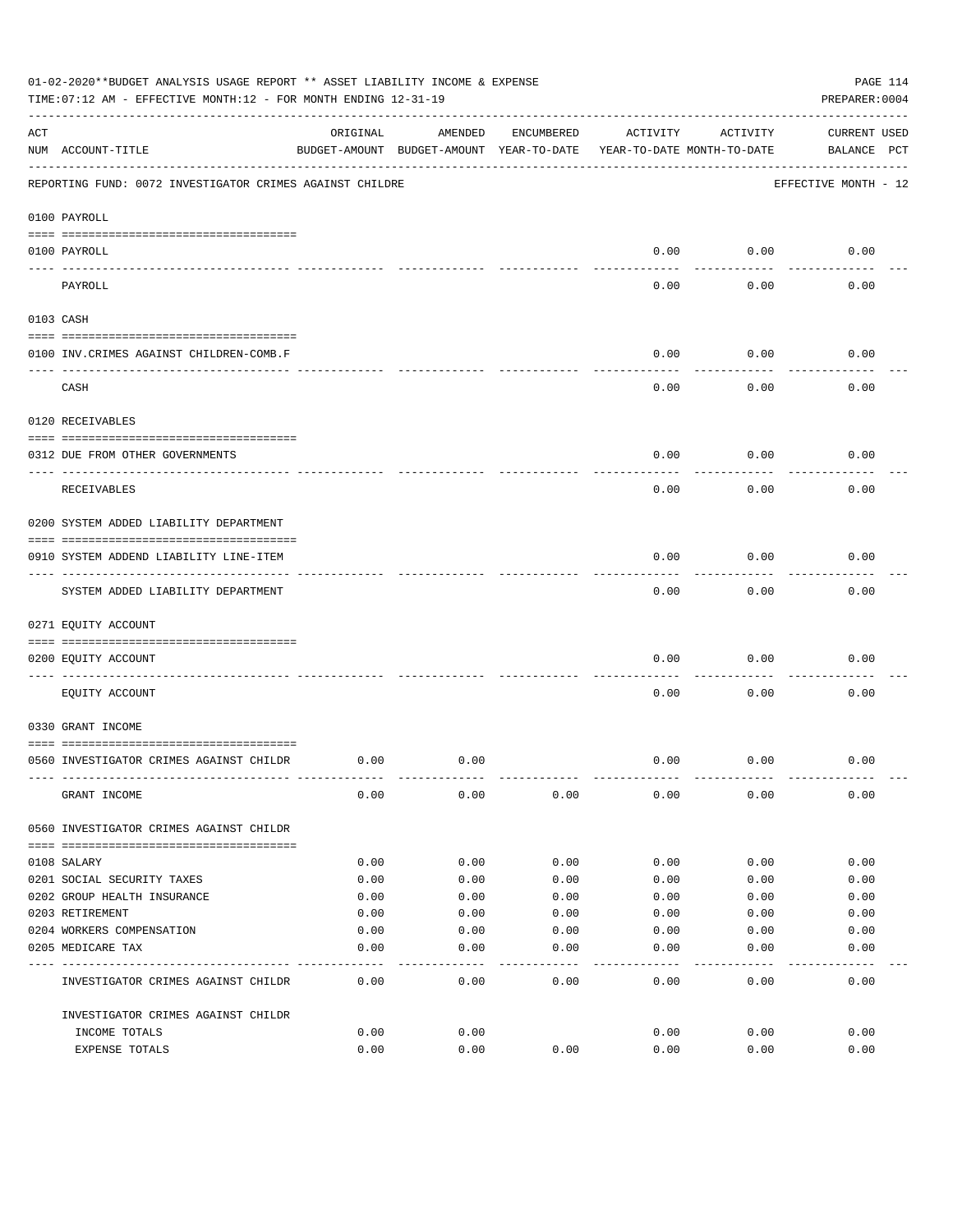|     | 01-02-2020**BUDGET ANALYSIS USAGE REPORT ** ASSET LIABILITY INCOME & EXPENSE<br>TIME: 07:12 AM - EFFECTIVE MONTH: 12 - FOR MONTH ENDING 12-31-19 |              |                                                     |                   |                                        |                                | PAGE 115<br>PREPARER: 0004         |  |
|-----|--------------------------------------------------------------------------------------------------------------------------------------------------|--------------|-----------------------------------------------------|-------------------|----------------------------------------|--------------------------------|------------------------------------|--|
| ACT | NUM ACCOUNT-TITLE                                                                                                                                | ORIGINAL     | AMENDED<br>BUDGET-AMOUNT BUDGET-AMOUNT YEAR-TO-DATE | <b>ENCUMBERED</b> | ACTIVITY<br>YEAR-TO-DATE MONTH-TO-DATE | ACTIVITY                       | <b>CURRENT USED</b><br>BALANCE PCT |  |
|     | REPORTING FUND: 0078 RAW WATER PIPELINE PCTS.2,3,4                                                                                               |              |                                                     |                   |                                        |                                | EFFECTIVE MONTH - 12               |  |
|     | 0103 CASH                                                                                                                                        |              |                                                     |                   |                                        |                                |                                    |  |
|     | 0100 RAW WATER PIPELINE-COMB.FUNDS CKIN                                                                                                          |              |                                                     |                   |                                        | 40,671.66-22,037.68-109,328.34 |                                    |  |
|     | CASH                                                                                                                                             |              |                                                     |                   | 40,671.66-                             | 22,037.68-                     | 109,328.34                         |  |
|     | 0200 SYSTEM ADDED LIABILITY DEPT.                                                                                                                |              |                                                     |                   |                                        |                                |                                    |  |
|     | 0910 SYSTEM ADDED LIABILITY LINE ITEM                                                                                                            |              |                                                     |                   | 0.00                                   | 0.00                           | 0.00                               |  |
|     | SYSTEM ADDED LIABILITY DEPT.                                                                                                                     |              |                                                     |                   | 0.00                                   | 0.00                           | 0.00                               |  |
|     | 0271 EQUITY ACCOUNT                                                                                                                              |              |                                                     |                   |                                        |                                |                                    |  |
|     | 0200 EQUITY ACCOUNT                                                                                                                              |              |                                                     |                   | 0.00                                   | 0.00                           | 150,000.00                         |  |
|     | ---- -----------<br>EQUITY ACCOUNT                                                                                                               |              |                                                     |                   | 0.00                                   | 0.00                           | 150,000.00                         |  |
|     | 0300 CASH                                                                                                                                        |              |                                                     |                   |                                        |                                |                                    |  |
|     | 0120 UNENCUMBERED FUND BALANCE                                                                                                                   | 0.00         | 0.00                                                |                   | 0.00                                   | 0.00                           | 0.00                               |  |
|     | CASH                                                                                                                                             | 0.00         | 0.00                                                | 0.00              | 0.00                                   | 0.00                           | 0.00                               |  |
|     | 0319 RAW WATER PIPELINE                                                                                                                          |              |                                                     |                   |                                        |                                |                                    |  |
|     | 0179 FOR MAINTENANCE OF ROADS                                                                                                                    | 0.00         | 0.00                                                | 0.00              | 0.00                                   | 0.00                           | 0.00                               |  |
|     | RAW WATER PIPELINE                                                                                                                               | 0.00         | 0.00                                                | 0.00              | 0.00                                   | 0.00                           | 0.00                               |  |
|     | 0628 ROAD & BRIDGE 2,3,4 EXPENSES                                                                                                                |              |                                                     |                   |                                        |                                |                                    |  |
|     | 0341 R & B MAT. ROCK & GRAVEL                                                                                                                    | 0.00         | 0.00                                                | 0.00              | 40,671.66                              | 22,037.68                      | $40,671.66 -$                      |  |
|     | ROAD & BRIDGE 2, 3, 4 EXPENSES                                                                                                                   | 0.00         | 0.00                                                | 0.00              | 40,671.66                              | 22,037.68                      | $40,671.66 -$                      |  |
|     | RAW WATER PIPELINE PCTS. 2, 3, 4                                                                                                                 |              |                                                     |                   |                                        |                                |                                    |  |
|     | INCOME TOTALS<br><b>EXPENSE TOTALS</b>                                                                                                           | 0.00<br>0.00 | 0.00<br>0.00                                        | 0.00              | 0.00<br>40,671.66                      | 0.00<br>22,037.68              | 0.00<br>40,671.66-                 |  |
|     |                                                                                                                                                  |              |                                                     |                   |                                        |                                |                                    |  |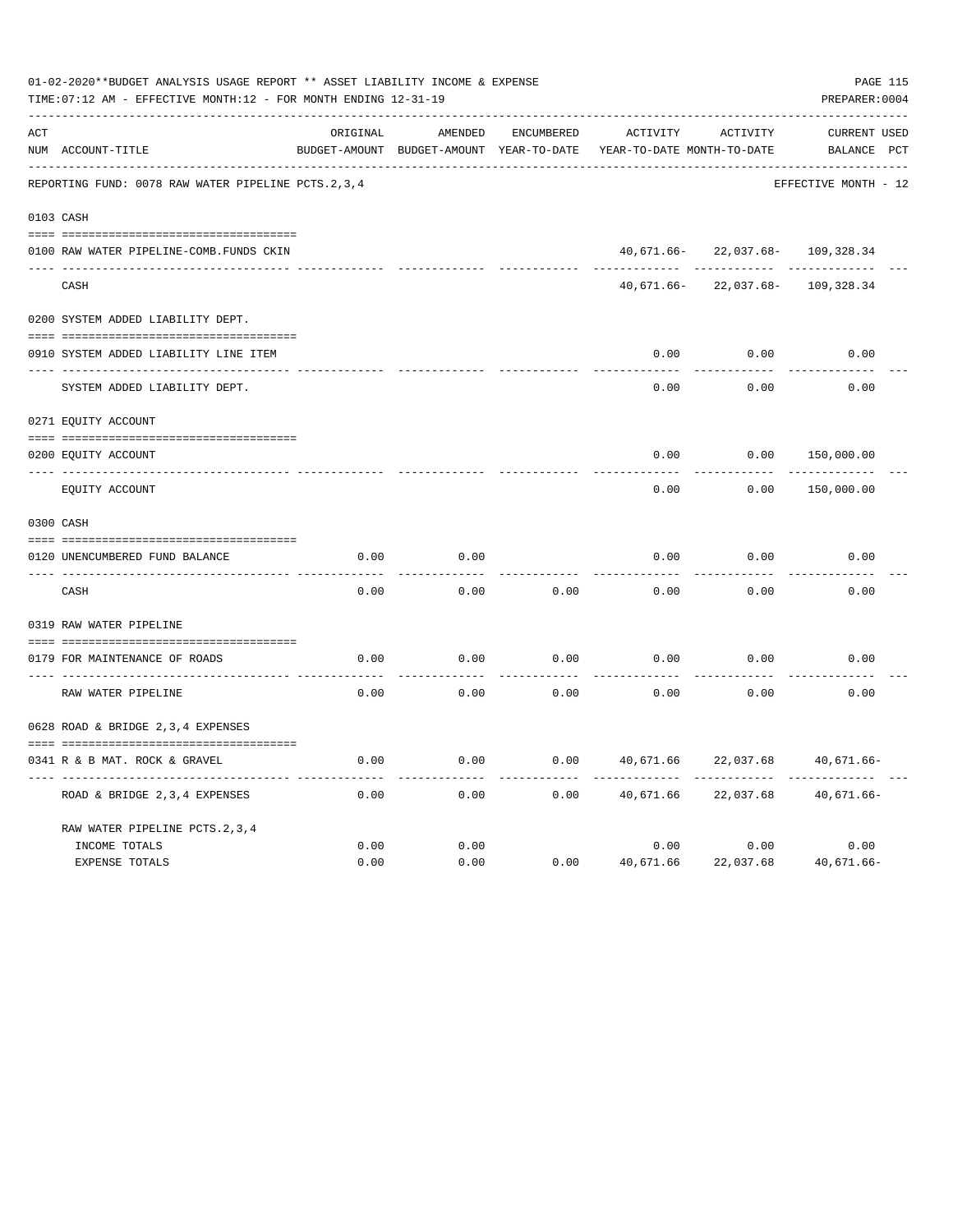|     | 01-02-2020**BUDGET ANALYSIS USAGE REPORT ** ASSET LIABILITY INCOME & EXPENSE<br>TIME: 07:12 AM - EFFECTIVE MONTH: 12 - FOR MONTH ENDING 12-31-19 |          |                                                     |                   |          |                                        | PAGE 116<br>PREPARER: 0004         |
|-----|--------------------------------------------------------------------------------------------------------------------------------------------------|----------|-----------------------------------------------------|-------------------|----------|----------------------------------------|------------------------------------|
| ACT | NUM ACCOUNT-TITLE                                                                                                                                | ORIGINAL | AMENDED<br>BUDGET-AMOUNT BUDGET-AMOUNT YEAR-TO-DATE | <b>ENCUMBERED</b> | ACTIVITY | ACTIVITY<br>YEAR-TO-DATE MONTH-TO-DATE | <b>CURRENT USED</b><br>BALANCE PCT |
|     | REPORTING FUND: 0079 RAW WATER PIPELINE FUND PCT 2                                                                                               |          |                                                     |                   |          |                                        | EFFECTIVE MONTH - 12               |
|     | 0103 CASH                                                                                                                                        |          |                                                     |                   |          |                                        |                                    |
|     | 0100 RAW WATER PIPELINE-COMBINED FUNDS                                                                                                           |          |                                                     |                   | 750.00   | 0.00                                   | 75,750.00                          |
|     | CASH                                                                                                                                             |          |                                                     |                   | 750.00   | 0.00                                   | 75,750.00                          |
|     | 0200 SYSTEM ADDED LIABILITY DEPT.                                                                                                                |          |                                                     |                   |          |                                        |                                    |
|     | 0910 SYSTEM ADD LIABILITY LINE ITEM                                                                                                              |          |                                                     |                   | 0.00     | 0.00                                   | 0.00                               |
|     | SYSTEM ADDED LIABILITY DEPT.                                                                                                                     |          |                                                     |                   | 0.00     | 0.00                                   | 0.00                               |
|     | 0271 EQUITY ACCOUNT                                                                                                                              |          |                                                     |                   |          |                                        |                                    |
|     | 0200 EQUITY ACCOUNT                                                                                                                              |          |                                                     |                   | 0.00     | 0.00                                   | 75,000.00                          |
|     | ---- ------------<br>EQUITY ACCOUNT                                                                                                              |          |                                                     |                   | 0.00     | 0.00                                   | 75,000.00                          |
|     | 0300 CASH                                                                                                                                        |          |                                                     |                   |          |                                        |                                    |
|     |                                                                                                                                                  | 0.00     | 0.00                                                |                   | 0.00     | 0.00                                   | 0.00                               |
|     | 0122 UNENCUMBERED FUND BALANCE                                                                                                                   |          |                                                     |                   |          |                                        |                                    |
|     | CASH                                                                                                                                             | 0.00     | 0.00                                                | 0.00              | 0.00     | 0.00                                   | 0.00                               |
|     | 0319 RAW WATER PIPELINE                                                                                                                          |          |                                                     |                   |          |                                        |                                    |
|     | 0179 FOR MAINTENANCE OF ROADS                                                                                                                    | 0.00     | 0.00                                                |                   | 750.00   | 0.00                                   | $750.00+$                          |
|     | RAW WATER PIPELINE                                                                                                                               | 0.00     | 0.00                                                | 0.00              | 750.00   | 0.00                                   | $750.00+$                          |
|     | 0622 ROAD & BRIDGE #2 RAW WATER PIPELIN                                                                                                          |          |                                                     |                   |          |                                        |                                    |
|     |                                                                                                                                                  |          |                                                     |                   |          |                                        |                                    |
|     | 0571 PURCHASE OF MACH/EOUIPMENT                                                                                                                  | 0.00     | 0.00                                                | 75,000.00         | 0.00     | 0.00                                   | $75,000.00 -$                      |
|     | ROAD & BRIDGE #2 RAW WATER PIPELIN                                                                                                               | 0.00     | 0.00                                                | 75,000.00         | 0.00     | 0.00                                   | $75,000.00-$                       |
|     | RAW WATER PIPELINE FUND PCT 2                                                                                                                    |          |                                                     |                   |          |                                        |                                    |
|     | INCOME TOTALS                                                                                                                                    | 0.00     | 0.00                                                |                   | 750.00   | 0.00                                   | $750.00+$                          |
|     | <b>EXPENSE TOTALS</b>                                                                                                                            | 0.00     | 0.00                                                | 75,000.00         | 0.00     | 0.00                                   | $75,000.00 -$                      |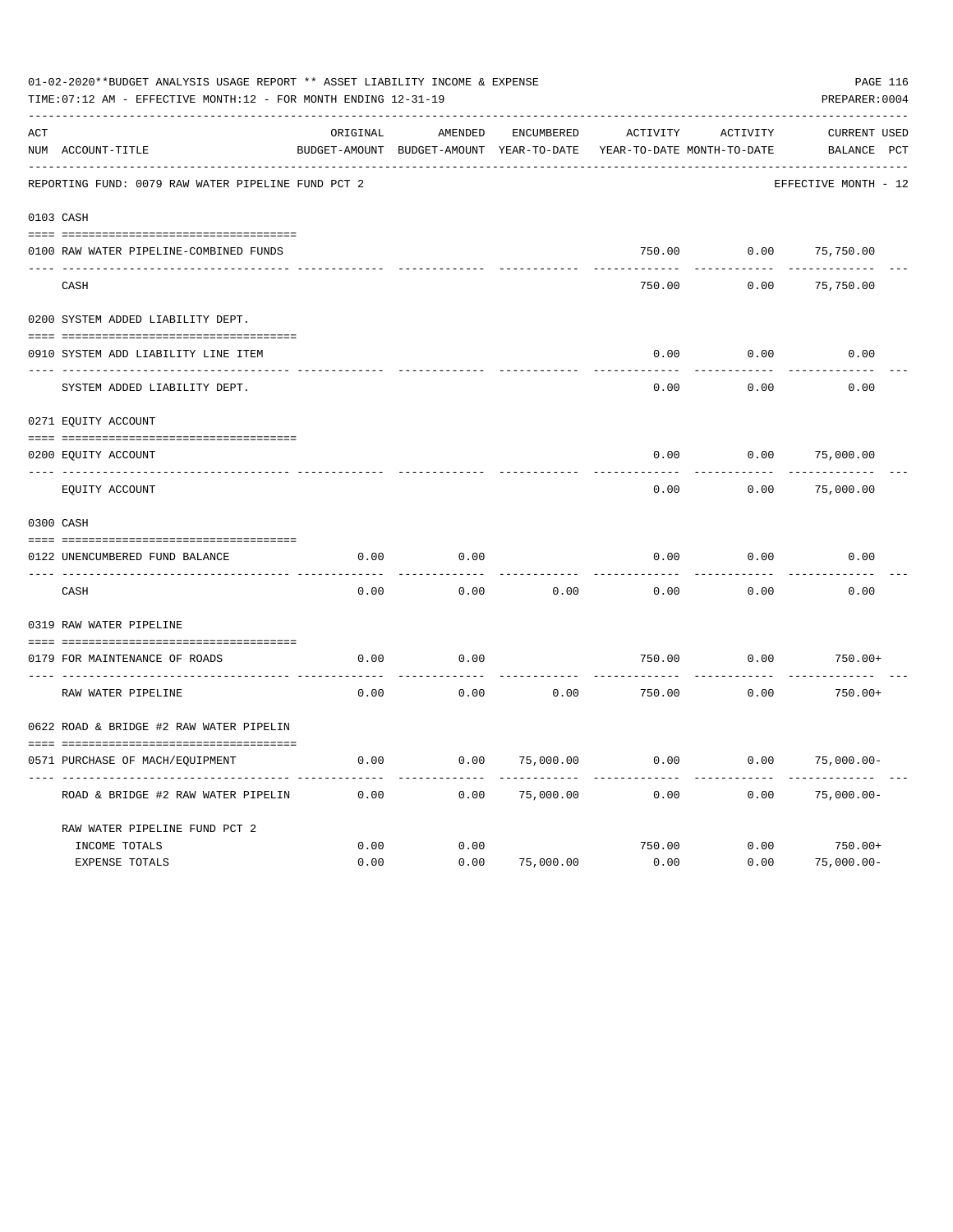|     | 01-02-2020**BUDGET ANALYSIS USAGE REPORT ** ASSET LIABILITY INCOME & EXPENSE<br>TIME: 07:12 AM - EFFECTIVE MONTH: 12 - FOR MONTH ENDING 12-31-19 |                                                                     |                 |            |          |          | PAGE 117<br>PREPARER: 0004 |
|-----|--------------------------------------------------------------------------------------------------------------------------------------------------|---------------------------------------------------------------------|-----------------|------------|----------|----------|----------------------------|
| ACT |                                                                                                                                                  | ORIGINAL                                                            | AMENDED         | ENCUMBERED | ACTIVITY | ACTIVITY | CURRENT USED               |
|     | NUM ACCOUNT-TITLE                                                                                                                                | BUDGET-AMOUNT BUDGET-AMOUNT YEAR-TO-DATE YEAR-TO-DATE MONTH-TO-DATE |                 |            |          |          | BALANCE PCT                |
|     | REPORTING FUND: 0080 VETERANS COURT PROGRAM                                                                                                      |                                                                     |                 |            |          |          | EFFECTIVE MONTH - 12       |
|     | 0103 CASH                                                                                                                                        |                                                                     |                 |            |          |          |                            |
|     | 0180 CASH-VETERANS COURT PROGRAM                                                                                                                 |                                                                     |                 |            | 0.00     |          | $0.00$ 600.00              |
|     | CASH                                                                                                                                             |                                                                     |                 |            | 0.00     | 0.00     | 600.00                     |
|     | 0200 LIABILITY ACCOUNT                                                                                                                           |                                                                     |                 |            |          |          |                            |
|     | 0910 SYSTEM ADDED LIABILITY LINE-ITEM                                                                                                            |                                                                     |                 |            | 0.00     | 0.00     | 0.00                       |
|     | LIABILITY ACCOUNT                                                                                                                                |                                                                     |                 |            | 0.00     | 0.00     | 0.00                       |
|     | 0271 EQUITY ACCOUNT                                                                                                                              |                                                                     |                 |            |          |          |                            |
|     | 0200 EQUITY ACCOUNT                                                                                                                              |                                                                     |                 |            | 0.00     | 0.00     | 600.00                     |
|     | EQUITY ACCOUNT                                                                                                                                   |                                                                     |                 |            | 0.00     | 0.00     | 600.00                     |
|     | 0300 CASH                                                                                                                                        |                                                                     |                 |            |          |          |                            |
|     | 0180 BEGINNING CASH BALANCE                                                                                                                      | 0.00                                                                | 0.00            |            | 0.00     | 0.00     | 0.00                       |
|     | CASH                                                                                                                                             | 0.00                                                                | 0.00            | 0.00       | 0.00     | 0.00     | 0.00                       |
|     | 0370 VETERANS COURT INCOME                                                                                                                       |                                                                     |                 |            |          |          |                            |
|     | 0130 MISCELLANEOUS                                                                                                                               | 0.00                                                                | 0.00            |            | 0.00     | 0.00     | 0.00                       |
|     | 0180 PROGRAM FEES<br>------------------------ -----                                                                                              | 0.00                                                                | 0.00<br>------- |            | 0.00     | 0.00     | 0.00                       |
|     | VETERANS COURT INCOME                                                                                                                            | 0.00                                                                | 0.00            | 0.00       | 0.00     | 0.00     | 0.00                       |
|     | 0570 VETERANS COURT EXPENSE                                                                                                                      |                                                                     |                 |            |          |          |                            |
|     | 0490 MISCELLANEOUS                                                                                                                               | 0.00                                                                | 0.00            | 0.00       | 0.00     | 0.00     | 0.00                       |
|     | VETERANS COURT EXPENSE                                                                                                                           | 0.00                                                                | 0.00            | 0.00       | 0.00     | 0.00     | 0.00                       |
|     | VETERANS COURT PROGRAM                                                                                                                           |                                                                     |                 |            |          |          |                            |
|     | INCOME TOTALS                                                                                                                                    | 0.00                                                                | 0.00            |            | 0.00     | 0.00     | 0.00                       |
|     | EXPENSE TOTALS                                                                                                                                   | 0.00                                                                | 0.00            | 0.00       | 0.00     | 0.00     | 0.00                       |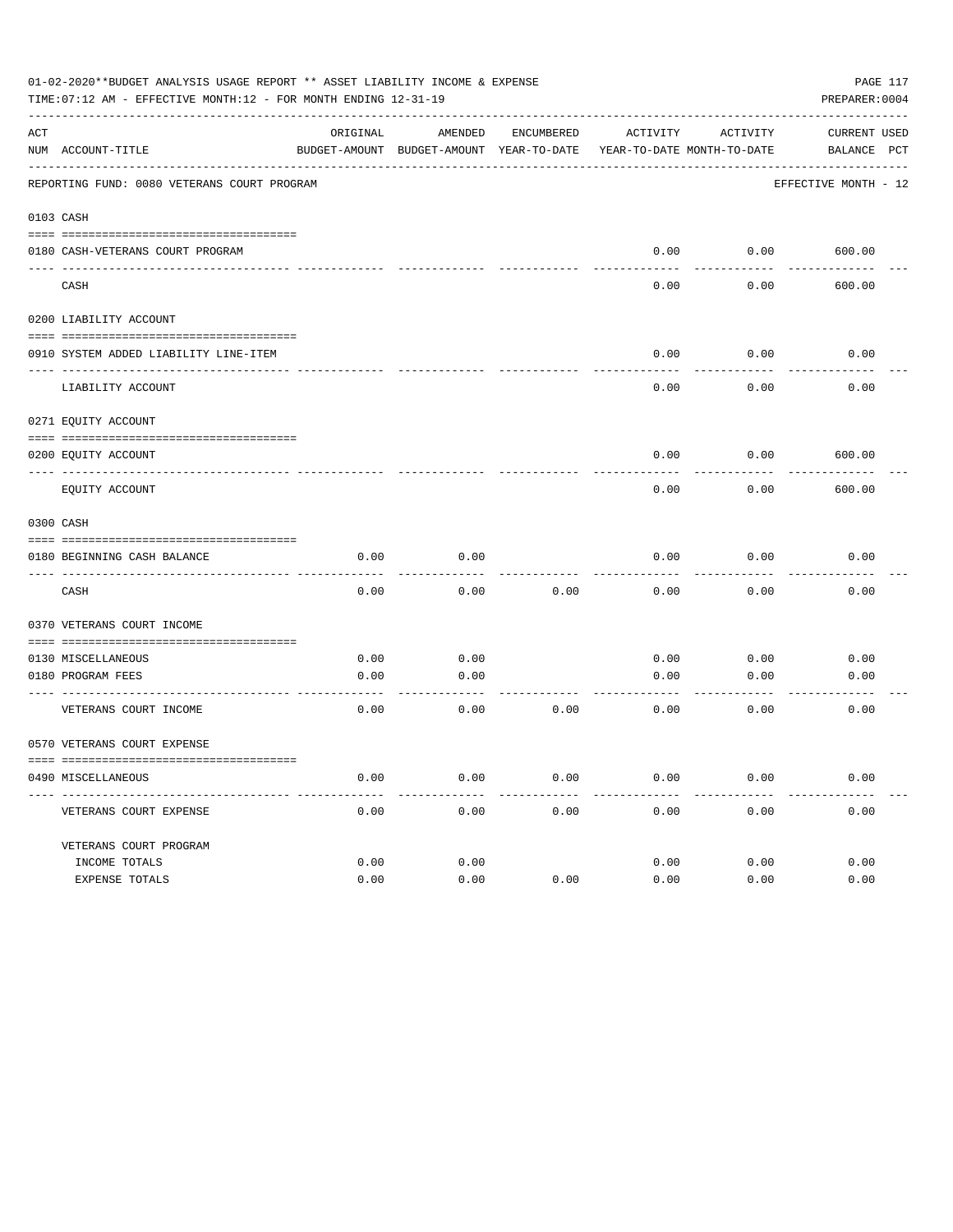|     | 01-02-2020**BUDGET ANALYSIS USAGE REPORT ** ASSET LIABILITY INCOME & EXPENSE<br>TIME: 07:12 AM - EFFECTIVE MONTH: 12 - FOR MONTH ENDING 12-31-19 |                    |                                                     |                   |                           |                                        | PREPARER: 0004                   | PAGE 118 |
|-----|--------------------------------------------------------------------------------------------------------------------------------------------------|--------------------|-----------------------------------------------------|-------------------|---------------------------|----------------------------------------|----------------------------------|----------|
| ACT | NUM ACCOUNT-TITLE                                                                                                                                | ORIGINAL           | AMENDED<br>BUDGET-AMOUNT BUDGET-AMOUNT YEAR-TO-DATE | ENCUMBERED        | ACTIVITY                  | ACTIVITY<br>YEAR-TO-DATE MONTH-TO-DATE | CURRENT USED<br>BALANCE PCT      |          |
|     | REPORTING FUND: 0081 LAKE ROAD IMPACT FUND                                                                                                       |                    |                                                     |                   |                           |                                        | EFFECTIVE MONTH - 12             |          |
|     | 0103 CASH                                                                                                                                        |                    |                                                     |                   |                           |                                        |                                  |          |
|     |                                                                                                                                                  |                    |                                                     |                   |                           |                                        |                                  |          |
|     | 0100 LAKE-COMBINED FUNDS CHECKING                                                                                                                |                    |                                                     |                   |                           |                                        | 100,000.00 100,000.00 104,021.21 |          |
|     | CASH                                                                                                                                             |                    |                                                     |                   |                           |                                        | 100,000.00 100,000.00 104,021.21 |          |
|     | 0200 SYSTEM ADDED LIABILITY DEPT.                                                                                                                |                    |                                                     |                   |                           |                                        |                                  |          |
|     |                                                                                                                                                  |                    |                                                     |                   |                           |                                        |                                  |          |
|     | 0910 SYSTEM ADDED LIABILITY LINE ITEM                                                                                                            |                    |                                                     |                   | 0.00                      | 0.00                                   | 0.00                             |          |
|     | SYSTEM ADDED LIABILITY DEPT.                                                                                                                     |                    |                                                     |                   | 0.00                      | 0.00                                   | 0.00                             |          |
|     | 0271 EQUITY ACCOUNT                                                                                                                              |                    |                                                     |                   |                           |                                        |                                  |          |
|     |                                                                                                                                                  |                    |                                                     |                   |                           |                                        |                                  |          |
|     | 0200 EQUITY ACCOUNT                                                                                                                              |                    |                                                     |                   |                           |                                        | $0.00$ $0.00$ $4,021.21$         |          |
|     | EQUITY ACCOUNT                                                                                                                                   |                    |                                                     |                   | 0.00                      | 0.00                                   | 4,021.21                         |          |
|     | 0300 CASH                                                                                                                                        |                    |                                                     |                   |                           |                                        |                                  |          |
|     | 0110 UNENCUMBERED FUND BALANCE                                                                                                                   | 0.00               | 0.00                                                |                   | 0.00                      | 0.00                                   | 0.00                             |          |
|     | CASH                                                                                                                                             | 0.00               | 0.00                                                | 0.00              | 0.00                      | 0.00                                   | 0.00                             |          |
|     | 0318 NORTH TEX MUNICIPAL WATER DIST                                                                                                              |                    |                                                     |                   |                           |                                        |                                  |          |
|     |                                                                                                                                                  |                    |                                                     |                   |                           |                                        |                                  |          |
|     | 0181 YEAR 1 PAYMENT                                                                                                                              | 0.00               | 0.00                                                |                   |                           | $0.00$ 0.00                            | 0.00                             |          |
|     | 0182 YEAR 2 PAYMENT                                                                                                                              |                    |                                                     |                   | $100,000.00$ $100,000.00$ | ------------                           | __________                       | 0.00 100 |
|     | NORTH TEX MUNICIPAL WATER DIST 100,000.00                                                                                                        |                    | 100,000.00 0.00                                     |                   | 100,000.00                | 100,000.00                             |                                  | 0.00 100 |
|     | 0590 MISCELLANEOUS                                                                                                                               |                    |                                                     |                   |                           |                                        |                                  |          |
|     |                                                                                                                                                  |                    |                                                     |                   |                           |                                        |                                  |          |
|     | 0490 MISCELLANEOUS                                                                                                                               | 100,000.00         | 100,000.00                                          | 0.00              | 0.00                      | 0.00                                   | 100,000.00                       | 00       |
|     | 0576 LUCAS CHEST COMPRESSION SYSTEM                                                                                                              | 0.00               | 0.00                                                | 0.00              | 0.00                      | 0.00                                   | 0.00                             |          |
|     | 0579 WEAPONS/TASERS                                                                                                                              | 0.00<br>---------- | 0.00                                                | 0.00<br>$- - - -$ | 0.00                      | 0.00                                   | 0.00<br>----------               |          |
|     | MISCELLANEOUS                                                                                                                                    | 100,000.00         | 100,000.00                                          | 0.00              | 0.00                      | 0.00                                   | 100,000.00 00                    |          |
|     | LAKE ROAD IMPACT FUND                                                                                                                            |                    |                                                     |                   |                           |                                        |                                  |          |
|     | INCOME TOTALS                                                                                                                                    | 100,000.00         | 100,000.00                                          |                   | 100,000.00                | 100,000.00                             |                                  | 0.00 100 |
|     | EXPENSE TOTALS                                                                                                                                   | 100,000.00         | 100,000.00                                          | 0.00              | 0.00                      | 0.00                                   | 100,000.00 00                    |          |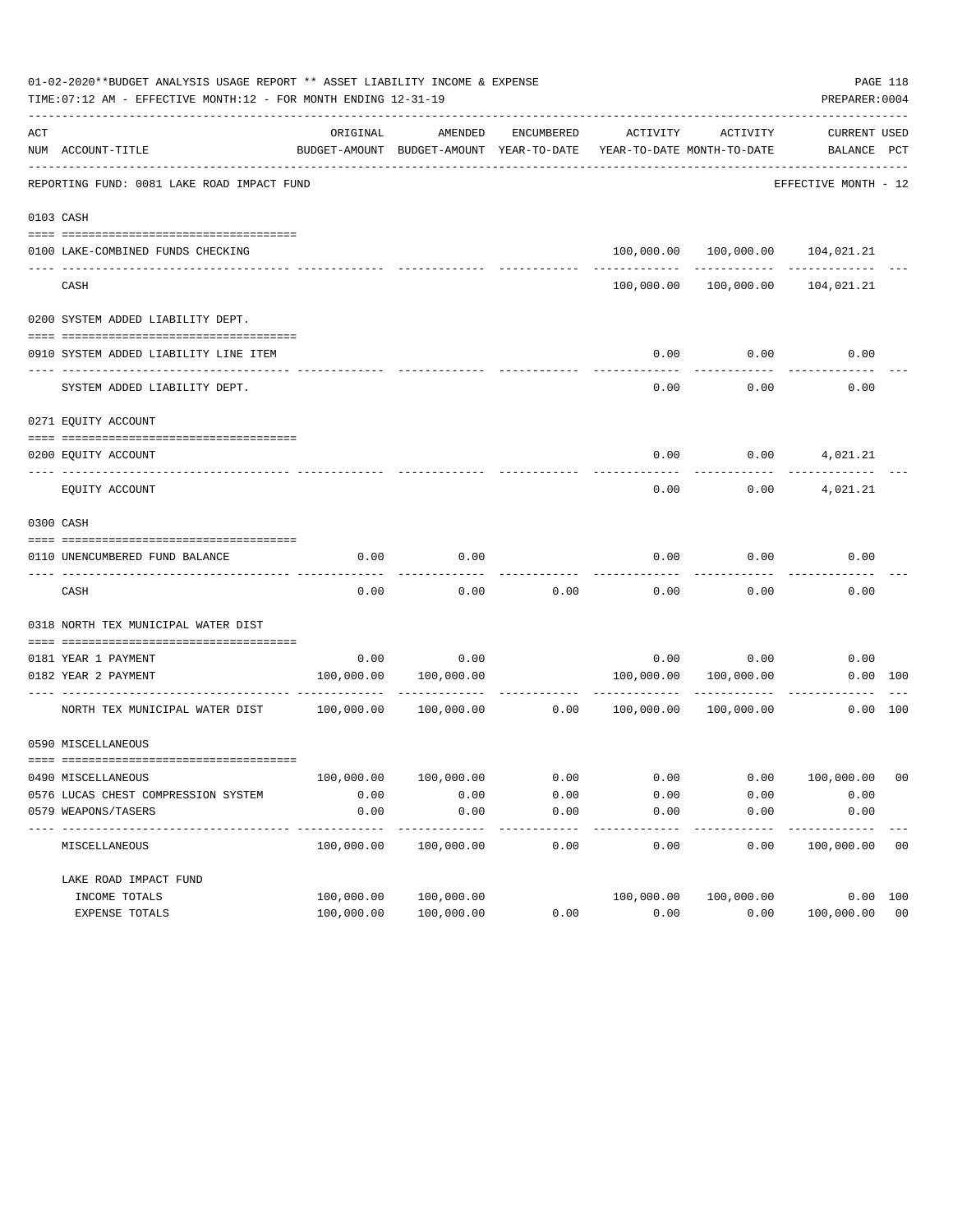|     | 01-02-2020**BUDGET ANALYSIS USAGE REPORT ** ASSET LIABILITY INCOME & EXPENSE<br>TIME: 07:12 AM - EFFECTIVE MONTH: 12 - FOR MONTH ENDING 12-31-19 |                                               |                                                     |                       |                                        |                                       | PREPARER: 0004              | PAGE 119       |
|-----|--------------------------------------------------------------------------------------------------------------------------------------------------|-----------------------------------------------|-----------------------------------------------------|-----------------------|----------------------------------------|---------------------------------------|-----------------------------|----------------|
| ACT | NUM ACCOUNT-TITLE                                                                                                                                | ORIGINAL                                      | AMENDED<br>BUDGET-AMOUNT BUDGET-AMOUNT YEAR-TO-DATE | ENCUMBERED            | ACTIVITY<br>YEAR-TO-DATE MONTH-TO-DATE | ACTIVITY                              | CURRENT USED<br>BALANCE PCT |                |
|     | REPORTING FUND: 0082 LAKE ROAD IMPACT FUND PCT.3                                                                                                 |                                               |                                                     |                       |                                        |                                       | EFFECTIVE MONTH - 12        |                |
|     | 0103 CASH                                                                                                                                        |                                               |                                                     |                       |                                        |                                       |                             |                |
|     |                                                                                                                                                  |                                               |                                                     |                       |                                        | 13, 325.00 - 10, 359.70 - 552, 053.74 |                             |                |
|     | 0100 LAKE PCT 3-COMBINED FUNDS CKING                                                                                                             |                                               |                                                     |                       |                                        | -------- ------------ --------        |                             |                |
|     | CASH                                                                                                                                             |                                               |                                                     |                       |                                        | 13, 325.00 - 10, 359.70 - 552, 053.74 |                             |                |
|     | 0200 SYSTEM ADDED LIABILITY DEPT.                                                                                                                |                                               |                                                     |                       |                                        |                                       |                             |                |
|     | 0910 SYSTEM ADDED LIABILITY LINE ITEM                                                                                                            |                                               |                                                     |                       | 0.00                                   | 0.00                                  | 0.00                        |                |
|     | SYSTEM ADDED LIABILITY DEPT.                                                                                                                     |                                               |                                                     |                       | 0.00                                   | 0.00                                  | 0.00                        |                |
|     | 0271 EQUITY ACCOUNT                                                                                                                              |                                               |                                                     |                       |                                        |                                       |                             |                |
|     |                                                                                                                                                  |                                               |                                                     |                       |                                        |                                       |                             |                |
|     | 0200 EQUITY ACCOUNT<br>---- ----------                                                                                                           |                                               |                                                     |                       | 0.00                                   | $0.00$ 565,378.74                     | ---------                   |                |
|     | EOUITY ACCOUNT                                                                                                                                   |                                               |                                                     |                       | 0.00                                   | 0.00                                  | 565,378.74                  |                |
|     | 0300 CASH                                                                                                                                        |                                               |                                                     |                       |                                        |                                       |                             |                |
|     | 0123 UNENCUMBERED FUND BALANCE                                                                                                                   | 461,338.00                                    | 461,338.00                                          |                       | 0.00                                   | 0.0000461,338.00                      |                             | 00             |
|     | CASH                                                                                                                                             | --------------                                | 461,338.00 461,338.00                               | 0.00                  | 0.00                                   | ---------                             | $0.00$ $461,338.00$         | 00             |
|     | 0318 NORTH TEX MUNICIPAL WATER DIST                                                                                                              |                                               |                                                     |                       |                                        |                                       |                             |                |
|     | 0182 YEAR 1 PAYMENT                                                                                                                              | 0.00                                          | 0.00                                                |                       | 0.00                                   | 0.00                                  | 0.00                        |                |
|     |                                                                                                                                                  |                                               |                                                     |                       |                                        |                                       |                             |                |
|     | NORTH TEX MUNICIPAL WATER DIST                                                                                                                   | 0.00                                          | 0.00                                                | 0.00                  | 0.00                                   | 0.00                                  | 0.00                        |                |
|     | 0319 RAW WATER PIPELINE                                                                                                                          |                                               |                                                     |                       |                                        |                                       |                             |                |
|     | 0182 FOR MAINTENANCE OF ROADS                                                                                                                    | 0.00                                          | 0.00                                                |                       |                                        | $0.00$ $0.00$                         | 0.00                        |                |
|     | RAW WATER PIPELINE                                                                                                                               | 0.00                                          | 0.00                                                | 0.00                  | 0.00                                   | 0.00                                  | 0.00                        |                |
|     | 0623 ROAD & BRIDGE #3 LAKE ROAD EXPENSE                                                                                                          |                                               |                                                     |                       |                                        |                                       |                             |                |
|     | 0341 R & B MAT. ROCK & GRAVEL                                                                                                                    |                                               | 50,000.00 50,000.00                                 | 0.00                  |                                        | 13,325.00    10,359.70    36,675.00   |                             | 27             |
|     | 0344 R & B MAT. ASPHALT/ROAD OIL                                                                                                                 | 0.00                                          | 0.00                                                | 0.00                  | 0.00                                   | 0.00                                  | 0.00                        |                |
|     | 0490 MISCELLANEOUS                                                                                                                               | 411,338.00<br>--- ------------- ------------- | 411,338.00                                          | 0.00<br>$- - - - - -$ | 0.00                                   | 0.00<br>----------                    | 411,338.00<br>-----------   | 0 <sub>0</sub> |
|     | ROAD & BRIDGE #3 LAKE ROAD EXPENSE                                                                                                               |                                               | 461,338.00 461,338.00                               |                       | $0.00$ 13,325.00 10,359.70 448,013.00  |                                       |                             | 03             |
|     | 0626 ROAD & BRIDGE #3 RAW WATER PIPELIN                                                                                                          |                                               |                                                     |                       |                                        |                                       |                             |                |
|     | 0457 R & M MACHINERY GAS & OIL                                                                                                                   | 0.00                                          | 0.00                                                |                       | $0.00$ 0.00                            | 0.00                                  | 0.00                        |                |
|     | 0458 R & M MACHINERY PARTS                                                                                                                       | 0.00                                          | 0.00                                                | 0.00                  | 0.00                                   | 0.00                                  | 0.00                        |                |
|     | 0460 EQUIPMENT RENTAL/LEASE                                                                                                                      | 0.00                                          | 0.00                                                | 0.00                  | 0.00                                   | 0.00                                  | 0.00                        |                |
|     | 0571 PURCHASE OF MACH/EQUIPMENT                                                                                                                  | 0.00                                          | 0.00                                                | 0.00                  | 0.00                                   | 0.00                                  | 0.00                        |                |
|     | ROAD & BRIDGE #3 RAW WATER PIPELIN                                                                                                               | 0.00                                          | $- - - -$<br>0.00                                   | $- - - - -$<br>0.00   | -----<br>0.00                          | 0.00                                  | 0.00                        |                |
|     | LAKE ROAD IMPACT FUND PCT.3                                                                                                                      |                                               |                                                     |                       |                                        |                                       |                             |                |
|     | INCOME TOTALS                                                                                                                                    |                                               | 461,338.00 461,338.00                               |                       | 0.00                                   |                                       | 0.00 461,338.00             | 00             |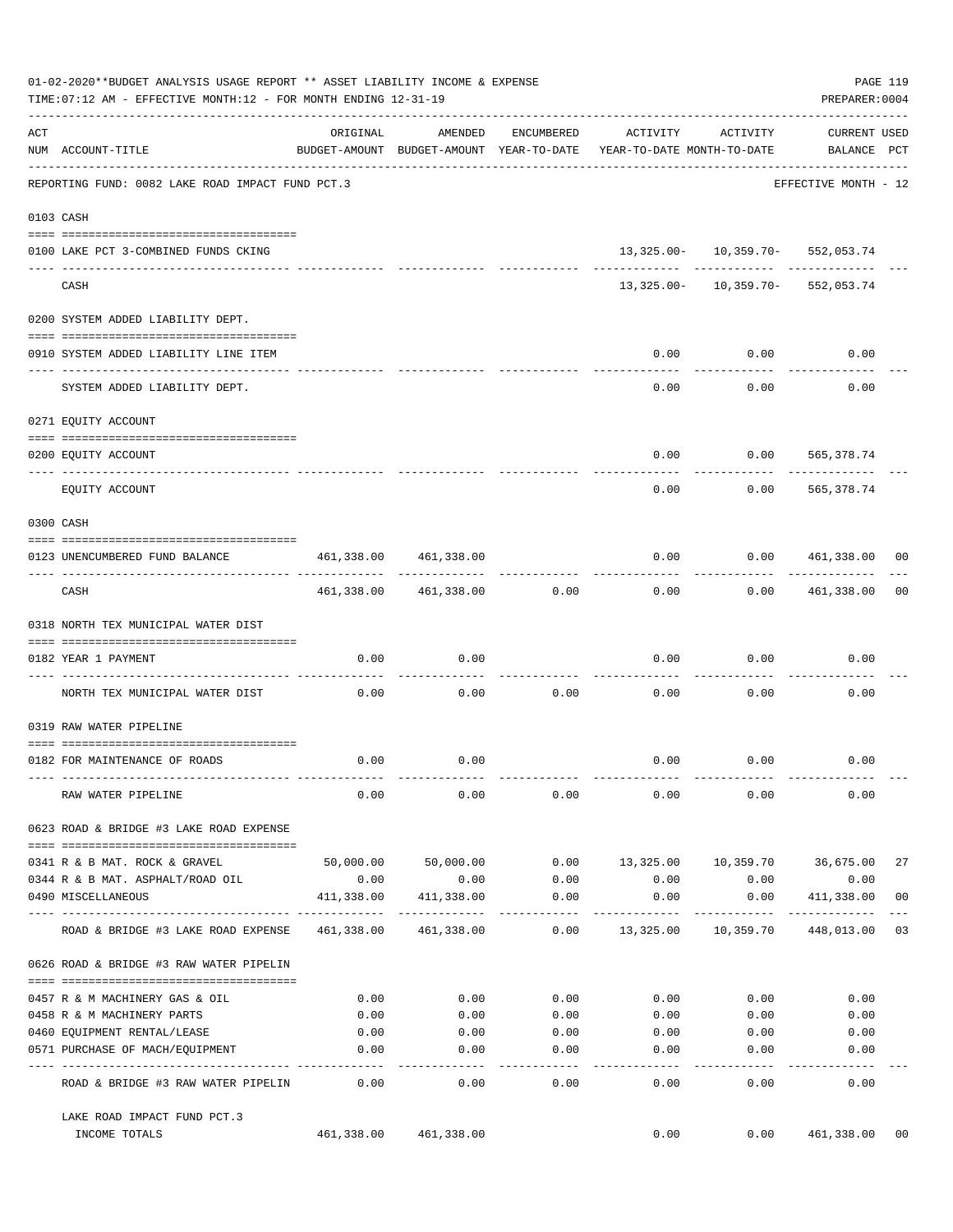| 01-02-2020**BUDGET ANALYSIS USAGE REPORT ** ASSET LIABILITY INCOME & EXPENSE<br>PAGE 120<br>TIME: 07:12 AM - EFFECTIVE MONTH: 12 - FOR MONTH ENDING 12-31-19<br>PREPARER: 0004 |                           |                          |                                   |           |                                        |                                |            |  |
|--------------------------------------------------------------------------------------------------------------------------------------------------------------------------------|---------------------------|--------------------------|-----------------------------------|-----------|----------------------------------------|--------------------------------|------------|--|
| ACT<br>NUM ACCOUNT-TITLE                                                                                                                                                       | ORIGINAL<br>BUDGET-AMOUNT | AMENDED<br>BUDGET-AMOUNT | <b>ENCUMBERED</b><br>YEAR-TO-DATE | ACTIVITY  | ACTIVITY<br>YEAR-TO-DATE MONTH-TO-DATE | <b>CURRENT USED</b><br>BALANCE | <b>PCT</b> |  |
| REPORTING FUND: 0082 LAKE ROAD IMPACT FUND PCT.3                                                                                                                               |                           |                          |                                   |           |                                        | EFFECTIVE MONTH - 12           |            |  |
| <b>EXPENSE TOTALS</b>                                                                                                                                                          | 461,338.00                | 461,338.00               | 0.00                              | 13,325.00 | 10,359.70                              | 448,013.00                     | 03         |  |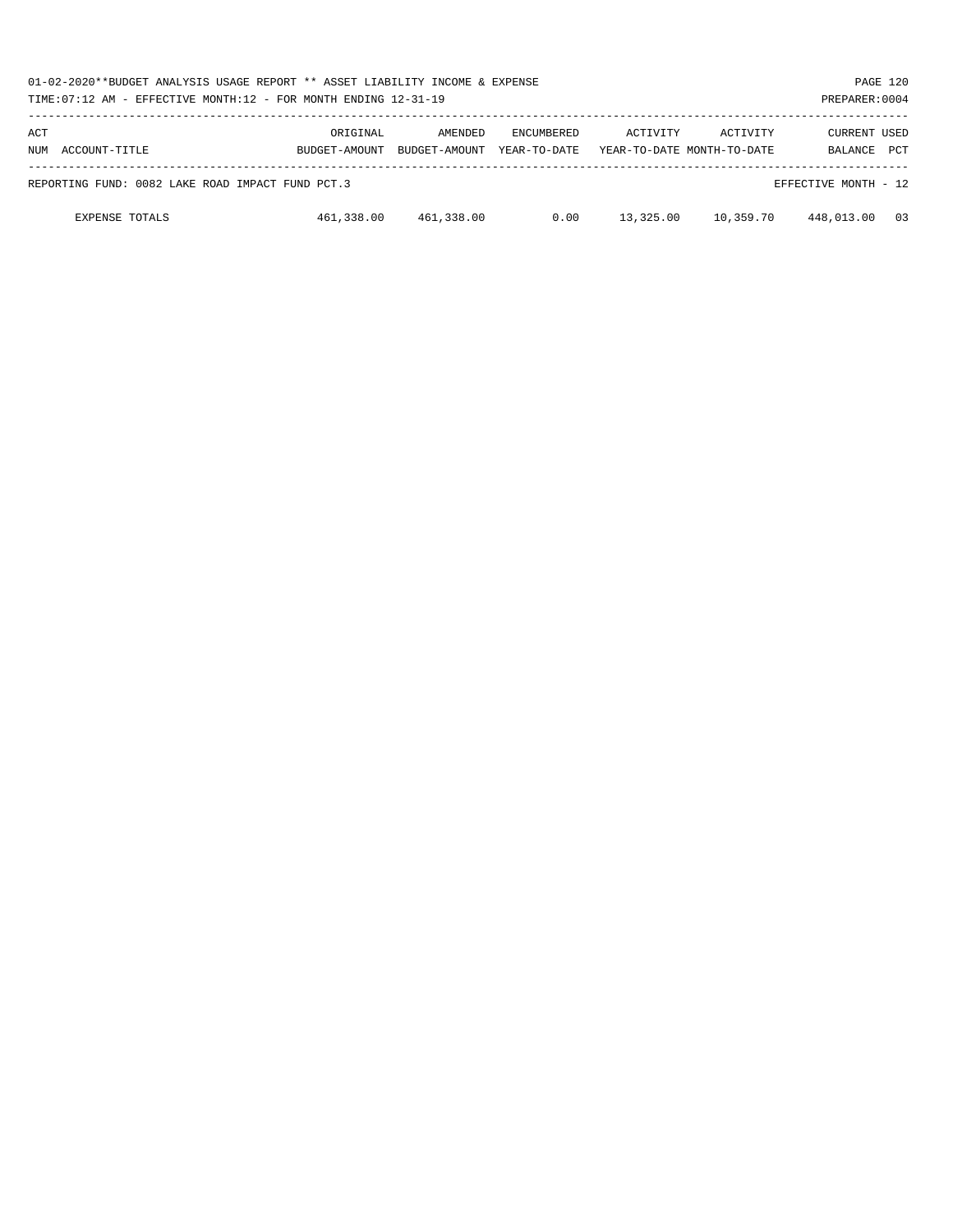|     | 01-02-2020**BUDGET ANALYSIS USAGE REPORT ** ASSET LIABILITY INCOME & EXPENSE<br>TIME: 07:12 AM - EFFECTIVE MONTH: 12 - FOR MONTH ENDING 12-31-19 |                             |                            |            |                                                                                 |                                      | PAGE 121<br>PREPARER: 0004         |                         |
|-----|--------------------------------------------------------------------------------------------------------------------------------------------------|-----------------------------|----------------------------|------------|---------------------------------------------------------------------------------|--------------------------------------|------------------------------------|-------------------------|
| ACT | NUM ACCOUNT-TITLE                                                                                                                                | ORIGINAL                    | AMENDED                    | ENCUMBERED | ACTIVITY<br>BUDGET-AMOUNT BUDGET-AMOUNT YEAR-TO-DATE YEAR-TO-DATE MONTH-TO-DATE | ACTIVITY                             | <b>CURRENT USED</b><br>BALANCE PCT |                         |
|     | REPORTING FUND: 0083 LAKE ROAD IMPACT FUND PCT.4                                                                                                 |                             |                            |            |                                                                                 |                                      | EFFECTIVE MONTH - 12               |                         |
|     | 0103 CASH                                                                                                                                        |                             |                            |            |                                                                                 |                                      |                                    |                         |
|     | 0100 LAKE PCT 4-COMBINED FUNDS CKING                                                                                                             |                             |                            |            |                                                                                 | 14, 230.82 - 7, 315.41 - 466, 882.23 |                                    |                         |
|     | CASH                                                                                                                                             |                             |                            |            |                                                                                 | $14,230.82 - 7,315.41 - 466,882.23$  |                                    |                         |
|     | 0200 SYSTEM ADDED LIABILITY DEPT.                                                                                                                |                             |                            |            |                                                                                 |                                      |                                    |                         |
|     | 0910 SYSTEM ADDED LIABILITY LINE ITEM                                                                                                            |                             |                            |            | 0.00                                                                            | 0.00                                 | 0.00                               |                         |
|     | SYSTEM ADDED LIABILITY DEPT.                                                                                                                     |                             |                            |            | 0.00                                                                            | 0.00                                 | 0.00                               |                         |
|     | 0271 EQUITY ACCOUNT                                                                                                                              |                             |                            |            |                                                                                 |                                      |                                    |                         |
|     | 0200 EQUITY ACCOUNT                                                                                                                              |                             |                            |            | 0.00                                                                            |                                      | 0.0000481,113.05                   |                         |
|     | EQUITY ACCOUNT                                                                                                                                   |                             |                            |            | -----<br>0.00                                                                   | ---------<br>0.00                    | ------------<br>481,113.05         |                         |
|     | 0300 CASH                                                                                                                                        |                             |                            |            |                                                                                 |                                      |                                    |                         |
|     | 0124 UNENCUMBERED FUND BALANCE                                                                                                                   | 336,148.00<br>------------- | 336,148.00                 |            | 0.00                                                                            |                                      | $0.00$ 336,148.00                  | 00                      |
|     | CASH                                                                                                                                             |                             | 336,148.00 336,148.00      | 0.00       | 0.00                                                                            |                                      | $0.00$ 336,148.00                  | 0 <sub>0</sub>          |
|     | 0318 NORTH TEXAS MUNICIPAL WATER DIST                                                                                                            |                             |                            |            |                                                                                 |                                      |                                    |                         |
|     | 0183 YEAR 1 PAYMENT                                                                                                                              | 0.00                        | 0.00                       | ---------  | 0.00                                                                            | 0.00                                 | 0.00                               |                         |
|     | NORTH TEXAS MUNICIPAL WATER DIST                                                                                                                 | 0.00                        | 0.00                       | 0.00       | 0.00                                                                            | 0.00                                 | 0.00                               |                         |
|     | 0319 RAW WATER PIPELINE                                                                                                                          |                             |                            |            |                                                                                 |                                      |                                    |                         |
|     | 0183 FOR MAINTENANCE OF ROADS                                                                                                                    | 0.00                        | 0.00                       |            |                                                                                 | $0.00$ $0.00$                        | 0.00                               |                         |
|     | RAW WATER PIPELINE                                                                                                                               | 0.00                        | 0.00                       | 0.00       | 0.00                                                                            | 0.00                                 | 0.00                               |                         |
|     | 0624 ROAD & BRIDGE #4 LAKE ROAD EXPENSE                                                                                                          |                             |                            |            |                                                                                 |                                      |                                    |                         |
|     | 0341 R & B MAT. ROCK & GRAVEL                                                                                                                    | 50,000.00                   | 50,000.00                  | 0.00       | 0.00                                                                            | 0.00                                 | 50,000.00                          | 0 <sub>0</sub>          |
|     | 0344 R & B MAT. ASPHALT/ROAD OIL                                                                                                                 | 20,000.00                   | 20,000.00                  | 0.00       | 0.00                                                                            | 0.00                                 | 20,000.00                          | 00                      |
|     | 0460 EQUIPMENT RENTAL/LEASE                                                                                                                      | 0.00                        | 6,515.41                   |            | $0.00$ $13,830.82$ $7,315.41$                                                   |                                      | 7,315.41- 212                      |                         |
|     | 0490 MISCELLANEOUS                                                                                                                               |                             | 216,148.00 209,632.59 0.00 |            | 400.00                                                                          |                                      | 0.00000209,232.59                  | 0 <sub>0</sub>          |
|     | 0571 PURCHASE OF MACH./EQUIP.                                                                                                                    |                             | 50,000.00 50,000.00        | 0.00       | 0.00<br>-------------                                                           | 0.00<br>------------                 | 50,000.00                          | 0 <sub>0</sub><br>$---$ |
|     | ROAD & BRIDGE #4 LAKE ROAD EXPENSE 336,148.00 336,148.00 0.00 14,230.82 7,315.41 321,917.18 04                                                   |                             |                            |            |                                                                                 |                                      |                                    |                         |
|     | 0627 ROAD & BRIDGE #4 RAW WATER PIPELIN                                                                                                          |                             |                            |            |                                                                                 |                                      |                                    |                         |
|     | 0106 SALARY PRECINCT EMPLOYEE                                                                                                                    | 0.00                        | 0.00                       | 0.00       | 0.00                                                                            | 0.00                                 | 0.00                               |                         |
|     | 0201 SOCIAL SECURITY TAXES                                                                                                                       | 0.00                        | 0.00                       | 0.00       | 0.00                                                                            | 0.00                                 | 0.00                               |                         |
|     | 0202 GROUP HEALTH INSURANCE                                                                                                                      | 0.00                        | 0.00                       | 0.00       | 0.00                                                                            | 0.00                                 | 0.00                               |                         |
|     | 0203 RETIREMENT                                                                                                                                  | 0.00                        | 0.00                       | 0.00       | 0.00                                                                            | 0.00                                 | 0.00                               |                         |
|     | 0204 WORKERS COMPENSATION                                                                                                                        | 0.00                        | 0.00                       | 0.00       | 0.00                                                                            | 0.00                                 | 0.00                               |                         |
|     | 0205 MEDICARE TAX                                                                                                                                | 0.00                        | 0.00                       | 0.00       | 0.00                                                                            | 0.00                                 | 0.00                               |                         |
|     | 0457 R & M MACHINERY GAS & OIL                                                                                                                   | 0.00                        | 0.00                       | 0.00       | 0.00                                                                            | 0.00                                 | 0.00                               |                         |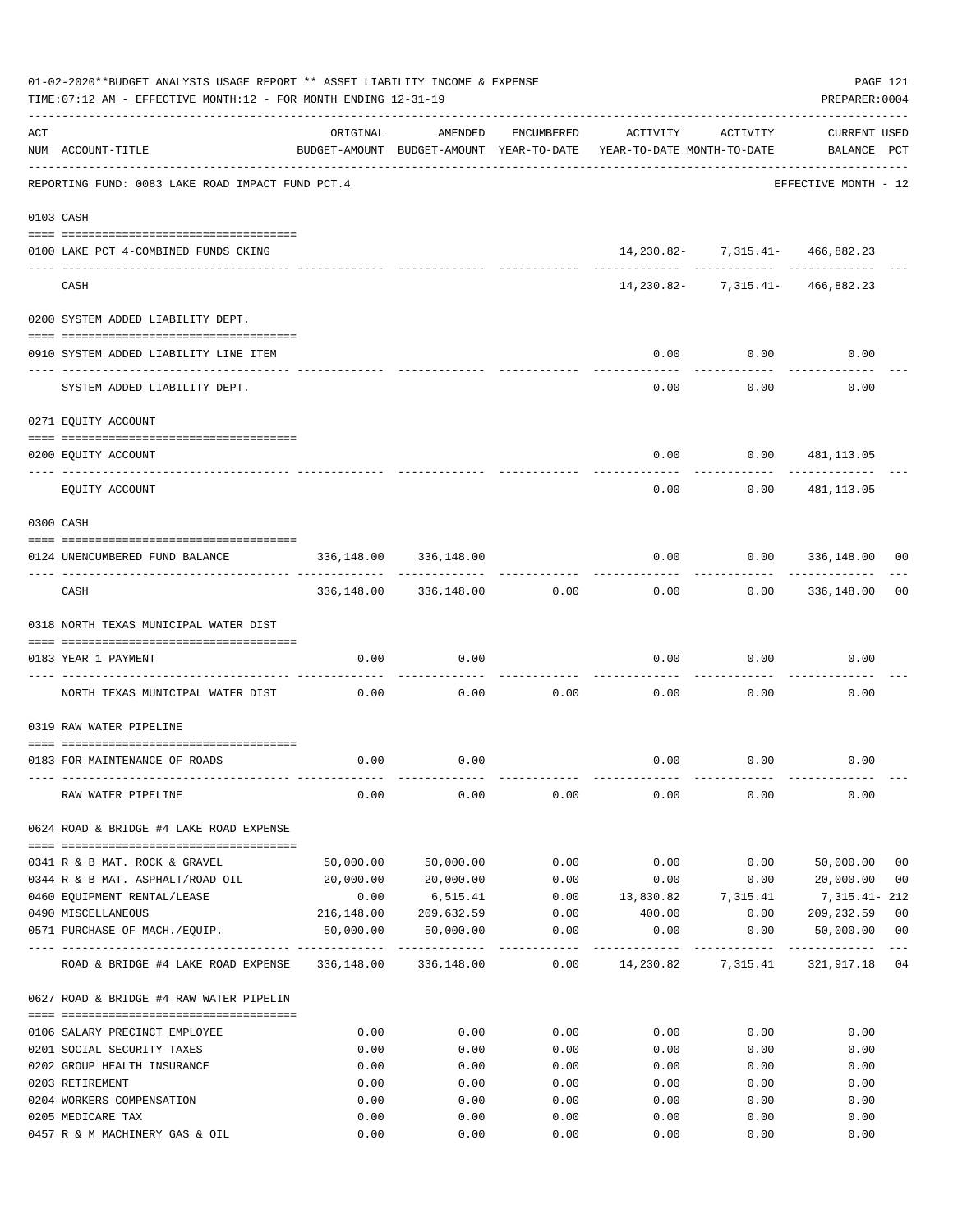| ACT |                                                  | ORIGINAL      | AMENDED       | ENCUMBERED   | ACTIVITY                   | ACTIVITY           | CURRENT USED         |    |
|-----|--------------------------------------------------|---------------|---------------|--------------|----------------------------|--------------------|----------------------|----|
| NUM | ACCOUNT-TITLE                                    | BUDGET-AMOUNT | BUDGET-AMOUNT | YEAR-TO-DATE | YEAR-TO-DATE MONTH-TO-DATE |                    | BALANCE PCT          |    |
|     |                                                  |               |               |              |                            |                    |                      |    |
|     | REPORTING FUND: 0083 LAKE ROAD IMPACT FUND PCT.4 |               |               |              |                            |                    | EFFECTIVE MONTH - 12 |    |
|     | 0458 R & M MACHINERY PARTS                       | 0.00          | 0.00          | 0.00         | 0.00                       | 0.00               | 0.00                 |    |
|     |                                                  |               |               |              |                            |                    |                      |    |
|     | 0460 EQUIPMENT RENTAL/LEASE                      | 0.00          | 0.00          | 0.00         | 0.00                       | 0.00               | 0.00                 |    |
|     | 0571 PURCHASE OF MACH/EQUIPMENT                  | 0.00          | 0.00          | 0.00         | 0.00                       | 0.00               | 0.00                 |    |
|     |                                                  |               |               |              |                            |                    |                      |    |
|     | ROAD & BRIDGE #4 RAW WATER PIPELIN               | 0.00          | 0.00          | 0.00         | 0.00                       | 0.00               | 0.00                 |    |
|     | LAKE ROAD IMPACT FUND PCT. 4                     |               |               |              |                            |                    |                      |    |
|     | INCOME TOTALS                                    | 336,148.00    | 336,148.00    |              | 0.00                       | 0.00               | 336,148.00           | 00 |
|     | <b>EXPENSE TOTALS</b>                            | 336,148.00    | 336,148.00    | 0.00         |                            | 14,230.82 7,315.41 | 321,917.18           | 04 |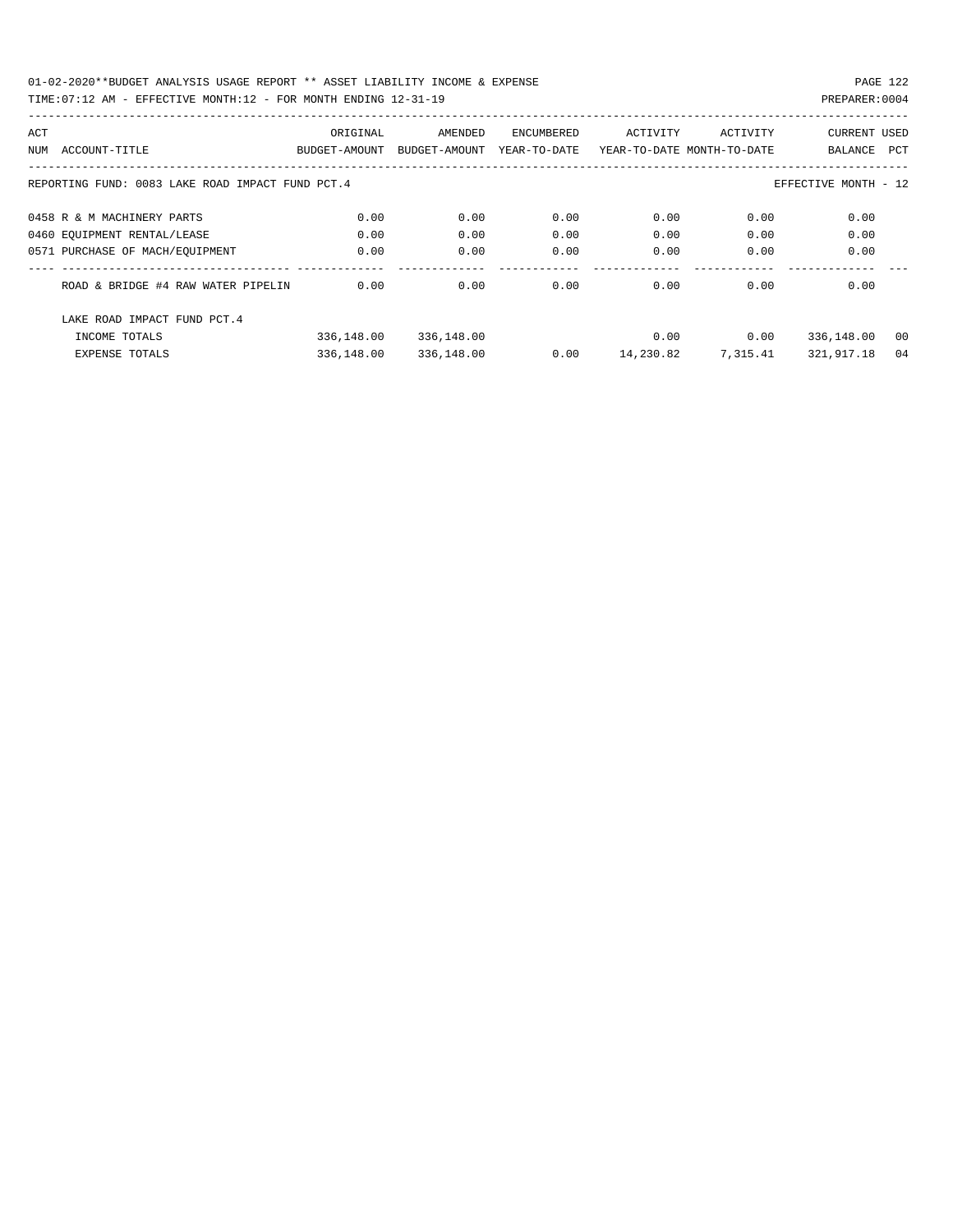|     | 01-02-2020**BUDGET ANALYSIS USAGE REPORT ** ASSET LIABILITY INCOME & EXPENSE<br>PAGE 123<br>TIME: 07:12 AM - EFFECTIVE MONTH: 12 - FOR MONTH ENDING 12-31-19<br>PREPARER: 0004 |            |                                                     |            |                                        |                           |                                   |                |  |  |  |  |
|-----|--------------------------------------------------------------------------------------------------------------------------------------------------------------------------------|------------|-----------------------------------------------------|------------|----------------------------------------|---------------------------|-----------------------------------|----------------|--|--|--|--|
| ACT | NUM ACCOUNT-TITLE                                                                                                                                                              | ORIGINAL   | AMENDED<br>BUDGET-AMOUNT BUDGET-AMOUNT YEAR-TO-DATE | ENCUMBERED | ACTIVITY<br>YEAR-TO-DATE MONTH-TO-DATE | ACTIVITY                  | CURRENT USED<br>BALANCE PCT       |                |  |  |  |  |
|     | REPORTING FUND: 0084 BOIS D'ARC LAKE RESERVOIR                                                                                                                                 |            |                                                     |            |                                        |                           | EFFECTIVE MONTH - 12              |                |  |  |  |  |
|     | 0100 PAYROLL                                                                                                                                                                   |            |                                                     |            |                                        |                           |                                   |                |  |  |  |  |
|     | 0100 PAYROLL                                                                                                                                                                   |            |                                                     |            | 0.00                                   | 0.00                      | 0.00                              |                |  |  |  |  |
|     | PAYROLL                                                                                                                                                                        |            |                                                     |            | 0.00                                   | 0.00                      | 0.00                              |                |  |  |  |  |
|     | 0103 CASH                                                                                                                                                                      |            |                                                     |            |                                        |                           |                                   |                |  |  |  |  |
|     | 0100 BOIS D'ARC-COMBINED FUNDS CHECKING                                                                                                                                        |            |                                                     |            |                                        |                           | 335,868.54- 11,360.02- 198,106.55 |                |  |  |  |  |
|     | CASH                                                                                                                                                                           |            |                                                     |            | ----------- -------------              |                           | 335,868.54- 11,360.02- 198,106.55 |                |  |  |  |  |
|     | 0200 SYSTEM ADDED LIABILITY DEPT.                                                                                                                                              |            |                                                     |            |                                        |                           |                                   |                |  |  |  |  |
|     | 0910 SYSTEM ADDED LIABILITY LINE ITEM                                                                                                                                          |            |                                                     |            |                                        |                           | $3,233.78 - 0.00$ $3,233.78 -$    |                |  |  |  |  |
|     | SYSTEM ADDED LIABILITY DEPT.                                                                                                                                                   |            |                                                     |            | 3,233.78-                              | 0.00                      | 3,233.78-                         |                |  |  |  |  |
|     | 0271 EQUITY ACCOUNT                                                                                                                                                            |            |                                                     |            |                                        |                           |                                   |                |  |  |  |  |
|     | 0200 EQUITY ACCOUNT                                                                                                                                                            |            |                                                     |            | 0.00                                   | 0.00                      | 533,975.09                        |                |  |  |  |  |
|     | EQUITY ACCOUNT                                                                                                                                                                 |            |                                                     |            | 0.00                                   | 0.00                      | 533,975.09                        |                |  |  |  |  |
|     | 0300 CASH                                                                                                                                                                      |            |                                                     |            |                                        |                           |                                   |                |  |  |  |  |
|     | 0110 UNENCUMBERED FUND BALANCE                                                                                                                                                 | 0.00       | 0.00                                                |            | 0.00                                   | 0.00                      | 0.00                              |                |  |  |  |  |
|     | CASH                                                                                                                                                                           | 0.00       | 0.00                                                | 0.00       | 0.00                                   | 0.00                      | 0.00                              |                |  |  |  |  |
|     | 0318 NORTH TEXAS MUNICIPAL WATER DIST                                                                                                                                          |            |                                                     |            |                                        |                           |                                   |                |  |  |  |  |
|     | 0184 PERSONNEL INCOME YEAR 1                                                                                                                                                   | 0.00       | 0.00                                                |            | 0.00                                   | 0.00                      | 0.00                              |                |  |  |  |  |
|     | 0185 EMERGENCY RADIO IMP. INC. YEAR 1                                                                                                                                          | 0.00       | 0.00                                                |            | 0.00                                   | 0.00                      | 0.00                              |                |  |  |  |  |
|     | 0186 VEHICLE OR SPEC EQUIP INC YEAR 1                                                                                                                                          | 0.00       | 0.00                                                |            | 0.00                                   | 0.00                      | 0.00                              |                |  |  |  |  |
|     | 0250 DRUG SCREENING/PSYCHOLOGICAL INC Y                                                                                                                                        | 0.00       | 0.00                                                |            | 0.00                                   | 0.00                      | 0.00                              |                |  |  |  |  |
|     | 0395 UNIFORMS INCOME YEAR 1                                                                                                                                                    | 0.00       | 0.00                                                |            | 0.00                                   | 0.00                      | 0.00                              |                |  |  |  |  |
|     | 0427 TRAINING INCOME YEAR 1                                                                                                                                                    | 0.00       | 0.00                                                |            | 0.00                                   | 0.00                      | 0.00                              |                |  |  |  |  |
|     | NORTH TEXAS MUNICIPAL WATER DIST                                                                                                                                               | 0.00       | ---------<br>0.00                                   | 0.00       | ----------<br>0.00                     | $- - - - - - - -$<br>0.00 | ----------<br>0.00                |                |  |  |  |  |
|     | 0319 NORTH TEXAS MUNICIPAL WATER DIST                                                                                                                                          |            |                                                     |            |                                        |                           |                                   |                |  |  |  |  |
|     | 0184 PERSONNEL INCOME YEAR 2                                                                                                                                                   | 108,852.00 | 108,852.00                                          |            | 0.00                                   | 0.00                      | 108,852.00                        | 00             |  |  |  |  |
|     | 0186 VEHICLE OR SPEC EQUIP INC YEAR 2                                                                                                                                          | 256,000.00 | 256,000.00                                          |            | 0.00                                   | 0.00                      | 256,000.00                        | 0 <sub>0</sub> |  |  |  |  |
|     | 0250 DRUG SCREEN/PSYCHOLOGICAL INC YE                                                                                                                                          | 600.00     | 600.00                                              |            | 0.00                                   | 0.00                      | 600.00                            | 0 <sub>0</sub> |  |  |  |  |
|     | 0395 UNIFORMS INCOME YEAR 2                                                                                                                                                    | 2,048.00   | 2,048.00                                            |            | 0.00                                   | 0.00                      | 2,048.00                          | 0 <sub>0</sub> |  |  |  |  |
|     | 0427 TRAINING INCOME YEAR 2                                                                                                                                                    | 10,000.00  | 10,000.00                                           |            | 0.00                                   | 0.00                      | 10,000.00                         | 0 <sub>0</sub> |  |  |  |  |
|     | 0454 R & M EQUIPMENT INCOME YEAR 2                                                                                                                                             | 20,000.00  | 20,000.00                                           |            | 0.00                                   | 0.00                      | 20,000.00                         | 0 <sub>0</sub> |  |  |  |  |
|     | NORTH TEXAS MUNICIPAL WATER DIST 397,500.00                                                                                                                                    |            | 397,500.00                                          | 0.00       | $-- - - - - - - -$<br>0.00             | --------<br>0.00          | -----------<br>397,500.00         | $- - -$<br>00  |  |  |  |  |
|     | 0370 COUNTY FUNDING                                                                                                                                                            |            |                                                     |            |                                        |                           |                                   |                |  |  |  |  |
|     | 0184 LOCAL FUNDING                                                                                                                                                             | 30,298.17  |                                                     |            | 0.00                                   | 0.00                      |                                   |                |  |  |  |  |
|     |                                                                                                                                                                                |            | 30,298.17                                           |            |                                        |                           | 30,298.17 00                      |                |  |  |  |  |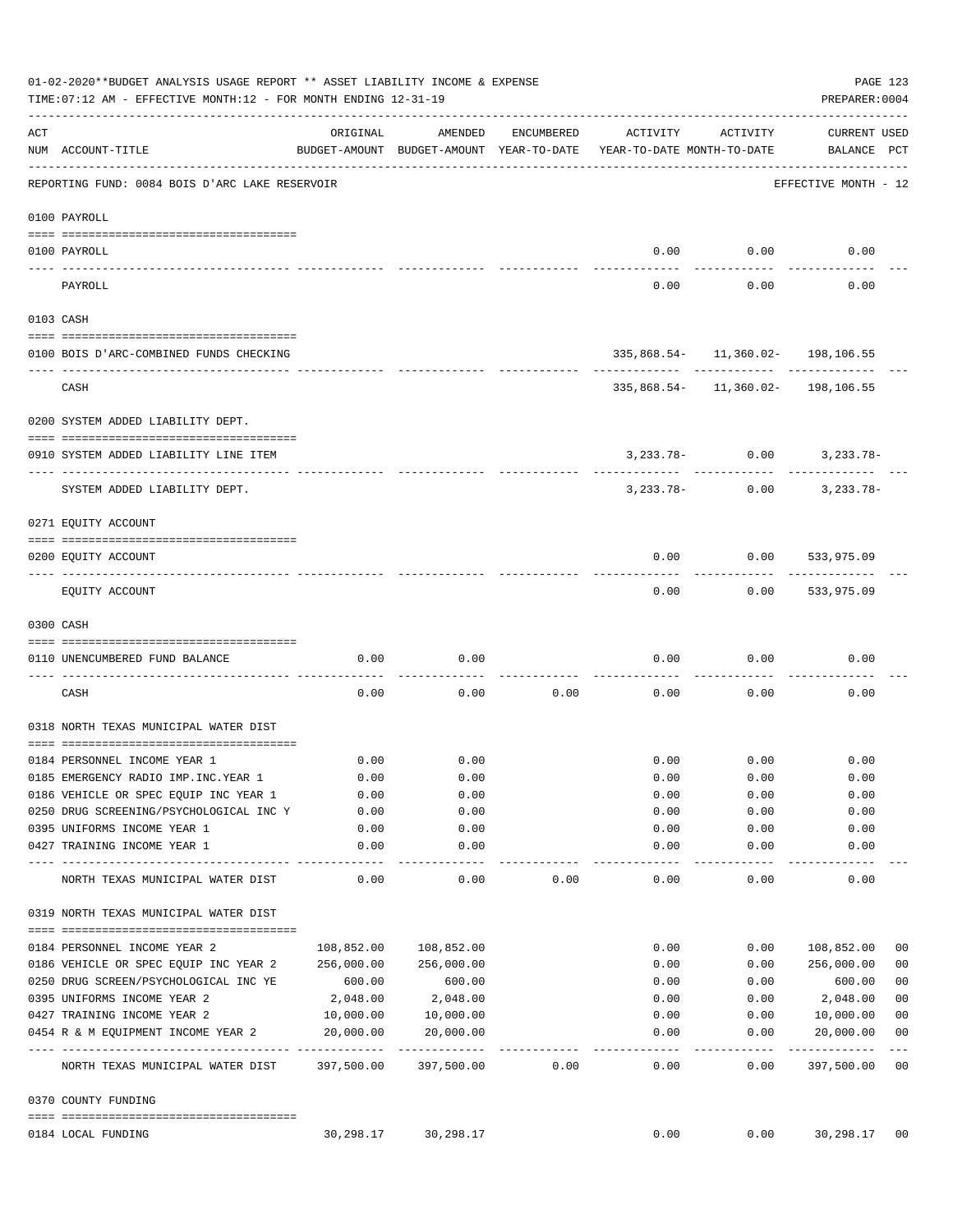| 01-02-2020**BUDGET ANALYSIS USAGE REPORT ** ASSET LIABILITY INCOME & EXPENSE |  |  |  | PAGE 124 |  |
|------------------------------------------------------------------------------|--|--|--|----------|--|
|                                                                              |  |  |  |          |  |

| ACT | NUM ACCOUNT-TITLE                              | ORIGINAL<br>BUDGET-AMOUNT BUDGET-AMOUNT YEAR-TO-DATE YEAR-TO-DATE MONTH-TO-DATE | AMENDED                                     | ENCUMBERED                       | ACTIVITY   | ACTIVITY                     | <b>CURRENT USED</b><br>BALANCE PCT |                |
|-----|------------------------------------------------|---------------------------------------------------------------------------------|---------------------------------------------|----------------------------------|------------|------------------------------|------------------------------------|----------------|
|     | REPORTING FUND: 0084 BOIS D'ARC LAKE RESERVOIR |                                                                                 |                                             |                                  |            |                              | EFFECTIVE MONTH - 12               |                |
|     | COUNTY FUNDING                                 |                                                                                 | 30,298.17 30,298.17                         | 0.00                             | 0.00       | 0.00                         | 30,298.17 00                       |                |
|     | 0560 BOIS D'ARC LAKE EXPENSES                  |                                                                                 |                                             |                                  |            |                              |                                    |                |
|     | 0104 SALARIES DEPUTIES                         |                                                                                 | 91,592.31 91,592.31                         | 0.00                             |            | 20,773.20 5,935.20 70,819.11 |                                    | 23             |
|     | 0201 SOCIAL SECURITY TAXES                     | 5,678.72                                                                        | 5,678.72                                    | 0.00                             | 1,283.54   | 366.48                       | 4,395.18                           | 23             |
|     | 0202 GROUP HEALTH INSURANCE                    | 23,741.76                                                                       | 23,741.76                                   | 0.00                             | 5,705.58   | 1,943.33                     | 18,036.18                          | 24             |
|     | 0203 RETIREMENT                                | 10,542.27                                                                       | 10,542.27                                   | 0.00                             | 2,370.19   | 677.20                       | 8,172.08                           | 22             |
|     | 0204 WORKERS' COMPENSATION                     | 2,015.03                                                                        | 2,015.03                                    | 0.00                             | 699.71     | 699.71                       | 1,315.32                           | 35             |
|     | 0205 MEDICARE TAX                              | 1,328.08                                                                        | 1,328.08                                    | 0.00                             | 300.14     | 85.70                        | 1,027.94                           | 23             |
|     | 0206 UNEMPLOYMENT EXPENSE                      | 0.00                                                                            | 0.00                                        | 0.00                             | 0.00       | 0.00                         | 0.00                               |                |
|     | 0250 EMPLOYEE PHYSICALS                        | 600.00                                                                          | 600.00                                      | 0.00                             | 0.00       | 0.00                         | 600.00                             | 0 <sup>0</sup> |
|     | 0320 WEAPONS SUPPLIES                          | 0.00                                                                            | 0.00                                        | 0.00                             | 0.00       | 0.00                         | 0.00                               |                |
|     | 0321 PATROL SUPPLIES                           | 0.00                                                                            | 0.00                                        | 0.00                             | 0.00       | 0.00                         | 0.00                               |                |
|     | 0395 UNIFORMS/OTHER                            | 2,000.00                                                                        | 2,000.00                                    | 0.00                             | 0.00       | 0.00                         | 2,000.00                           | 0 <sup>0</sup> |
|     | 0421 CELL PHONE                                | 300.00                                                                          | 300.00                                      | 0.00                             | 0.00       | 0.00                         | 300.00                             | 0 <sup>0</sup> |
|     | 0422 R & M RADIO                               | 0.00                                                                            | 0.00                                        | 0.00                             | 0.00       | 0.00                         | 0.00                               |                |
|     | 0427 TRAVEL AND TRAINING                       | 10,000.00                                                                       | 10,000.00                                   | 0.00                             | 0.00       | 0.00                         | 10,000.00                          | 0 <sup>0</sup> |
|     | 0452 R & M EOUIPMENT                           | 24,000.00                                                                       | 24,000.00                                   | 0.00                             | 0.00       | 0.00                         | 24,000.00                          | 00             |
|     | 0453 TYLER/CAD MAINTENANCE                     | 0.00                                                                            | 0.00                                        | 0.00                             | 0.00       | 0.00                         | 0.00                               |                |
|     | 0454 R & M AUTO, BOATS, ATV                    | 0.00                                                                            | 0.00                                        | 0.00                             | 0.00       | 0.00                         | 0.00                               |                |
|     | 0487 AUTO & OTHER EQUIPMENT INSURANCE          | 0.00                                                                            | 0.00                                        | 0.00                             | 0.00       | 0.00                         | 0.00                               |                |
|     | 0488 LAW ENFORCEMENT INSURANCE                 | 0.00                                                                            | 0.00                                        | 0.00                             | 0.00       | 0.00                         | 0.00                               |                |
|     | 0573 EMERGENCY RADIO IMPROVEMENTS              | 0.00                                                                            | 0.00                                        | 99,950.00                        | 299,850.00 | 0.00                         | $399,800.00 -$                     |                |
|     | 0574 TECHNOLOGY                                | 0.00                                                                            | 0.00                                        | 0.00                             | 0.00       | 0.00                         | 0.00                               |                |
|     | 0575 PURCHASE AUTOS, BOATS, ATV'S 256,000.00   |                                                                                 | 256,000.00                                  | 47,293.57                        | 1,652.40   | 1,652.40                     | 207,054.03 19                      |                |
|     | 0579 WEAPONS                                   | 0.00                                                                            | 0.00                                        | 0.00                             | 0.00       | 0.00                         | 0.00                               |                |
|     | BOIS D'ARC LAKE EXPENSES                       |                                                                                 | 427,798.17 427,798.17 147,243.57 332,634.76 |                                  |            | 11,360.02                    | 52,080.16- 112                     |                |
|     | BOIS D'ARC LAKE RESERVOIR                      |                                                                                 |                                             |                                  |            |                              |                                    |                |
|     | INCOME TOTALS                                  |                                                                                 | 427,798.17 427,798.17                       |                                  |            |                              | $0.00$ $0.00$ $427,798.17$ 00      |                |
|     | EXPENSE TOTALS                                 | 427,798.17                                                                      |                                             | 427,798.17 147,243.57 332,634.76 |            | 11,360.02                    | 52,080.16- 112                     |                |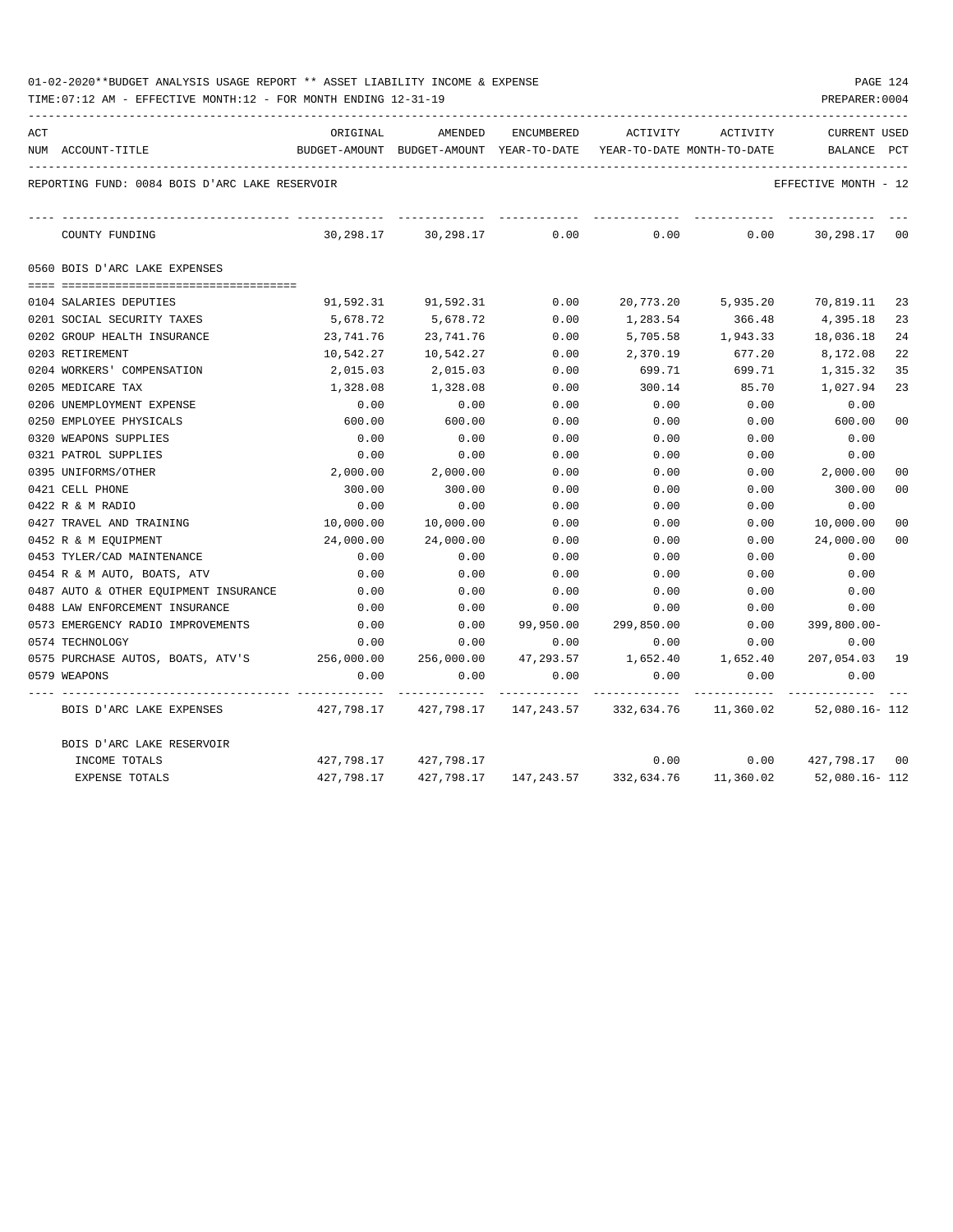|     | 01-02-2020**BUDGET ANALYSIS USAGE REPORT ** ASSET LIABILITY INCOME & EXPENSE<br>TIME: 07:12 AM - EFFECTIVE MONTH: 12 - FOR MONTH ENDING 12-31-19 |          |          |            |                                                                                 |                            | PREPARER: 0004              | PAGE 125       |
|-----|--------------------------------------------------------------------------------------------------------------------------------------------------|----------|----------|------------|---------------------------------------------------------------------------------|----------------------------|-----------------------------|----------------|
| ACT | NUM ACCOUNT-TITLE                                                                                                                                | ORIGINAL | AMENDED  | ENCUMBERED | ACTIVITY<br>BUDGET-AMOUNT BUDGET-AMOUNT YEAR-TO-DATE YEAR-TO-DATE MONTH-TO-DATE | ACTIVITY                   | CURRENT USED<br>BALANCE PCT |                |
|     | REPORTING FUND: 0085 LAKE FANNIN                                                                                                                 |          |          |            |                                                                                 |                            | EFFECTIVE MONTH - 12        |                |
|     | 0103 CASH                                                                                                                                        |          |          |            |                                                                                 |                            |                             |                |
|     | 0100 LAKE FANNIN-COMBINED FUNDS CHECKIN                                                                                                          |          |          |            |                                                                                 | 2,366.54- 166.98- 1,218.50 |                             |                |
|     | CASH                                                                                                                                             |          |          |            |                                                                                 | 2,366.54- 166.98- 1,218.50 |                             |                |
|     | 0200 SYSTEM ADDED LIABILITY DEPARTMENT                                                                                                           |          |          |            |                                                                                 |                            |                             |                |
|     | 0910 SYSTEM ADDED LIABILITY LINE-ITEM                                                                                                            |          |          |            |                                                                                 | $388.75 - 0.00$            | 388.75-                     |                |
|     | SYSTEM ADDED LIABILITY DEPARTMENT                                                                                                                |          |          |            |                                                                                 | $388.75 - 0.00$            | 388.75-                     |                |
|     | 0271 EQUITY ACCOUNT                                                                                                                              |          |          |            |                                                                                 |                            |                             |                |
|     | 0200 EQUITY ACCOUNT                                                                                                                              |          |          |            | 0.00                                                                            | 0.00                       | 3,585.04                    |                |
|     | EQUITY ACCOUNT                                                                                                                                   |          |          |            | 0.00                                                                            | 0.00                       | 3,585.04                    |                |
|     | 0300 CASH                                                                                                                                        |          |          |            |                                                                                 |                            |                             |                |
|     | 0110 UNENCUMBERED FUND BALANCE                                                                                                                   | 0.00     | 0.00     |            | 0.00                                                                            | 0.00                       | 0.00                        |                |
|     | CASH                                                                                                                                             | 0.00     | 0.00     | 0.00       | 0.00                                                                            | 0.00                       | 0.00                        |                |
|     | 0370 MISCELLANEOUS                                                                                                                               |          |          |            |                                                                                 |                            |                             |                |
|     | 0150 DONATIONS                                                                                                                                   | 2,000.00 | 2,000.00 |            | 0.00                                                                            | 0.00                       | 2,000.00                    | 00             |
|     | 0183 VOLUNTEER MEMBERSHIP FEES                                                                                                                   | 0.00     | 0.00     |            | 60.00                                                                           | 0.00                       | $60.00+$                    |                |
|     | 0184 LOCAL FUNDING                                                                                                                               | 5,000.00 | 5,000.00 |            | 0.00                                                                            | 0.00                       | 5,000.00                    | 0 <sub>0</sub> |
|     | 0185 RENTAL FEE                                                                                                                                  | 1,000.00 | 1,000.00 |            | 662.50                                                                          | 0.00                       | 337.50                      | 66             |
|     | 0186 DEPOSIT FEE                                                                                                                                 | 1,000.00 | 1,000.00 |            | 300.00                                                                          | 0.00                       | 700.00                      | 30             |
|     | MISCELLANEOUS                                                                                                                                    | 9.000.00 | 9,000.00 | 0.00       | 1,022.50                                                                        | 0.00                       | 7,977.50                    | 11             |
|     | 0520 LAKE FANNIN EXPENSES                                                                                                                        |          |          |            |                                                                                 |                            |                             |                |
|     | 0186 DEPOSIT REFUND                                                                                                                              | 1,000.00 | 1,000.00 | 0.00       | 450.00                                                                          | 0.00                       | 550.00                      | 45             |
|     | 0341 R & M ROADS                                                                                                                                 | 0.00     | 0.00     | 0.00       | 0.00                                                                            | 0.00                       | 0.00                        |                |
|     | 0342 R & M CAMPGROUNDS                                                                                                                           | 875.00   | 875.00   | 0.00       | 0.00                                                                            | 0.00                       | 875.00                      | 0 <sub>0</sub> |
|     | 0343 R & M DAM                                                                                                                                   | 2,000.00 | 2,000.00 | 0.00       | 0.00                                                                            | 0.00                       | 2,000.00                    | 0 <sub>0</sub> |
|     | 0440 UTILITIES ELECTRICITY                                                                                                                       | 300.00   | 300.00   | 0.00       | 116.15                                                                          | 75.09                      | 183.85                      | 39             |
|     | 0442 UTILITIES WATER                                                                                                                             | 600.00   | 586.99   | 0.00       | 75.23                                                                           | 26.89                      | 511.76                      | 13             |
|     | 0443 TRASH PICK-UP                                                                                                                               | 0.00     | 86.25    | 0.00       | 86.25                                                                           | 65.00                      | 0.00                        | 100            |
|     | 0450 R & M BUILDINGS                                                                                                                             | 2,000.00 | 2,000.00 | 0.00       | 120.90                                                                          | 0.00                       | 1,879.10                    | 06             |
|     | 0484 GENERAL LIABILITY INSURANCE                                                                                                                 | 2,225.00 | 2,104.00 | 0.00       | 2,104.00                                                                        | 0.00                       | 0.00 100                    |                |
|     | 0490 MISCELLANEOUS EXPENSE                                                                                                                       | 0.00     | 47.76    | 0.00       | 47.76                                                                           | 0.00                       | 0.00 100                    |                |
|     | LAKE FANNIN EXPENSES                                                                                                                             | 9,000.00 | 9,000.00 | 0.00       | 3,000.29                                                                        | 166.98                     | 5,999.71 33                 |                |
|     | LAKE FANNIN                                                                                                                                      |          |          |            |                                                                                 |                            |                             |                |
|     | INCOME TOTALS                                                                                                                                    | 9,000.00 | 9,000.00 |            | 1,022.50                                                                        | 0.00                       | 7,977.50                    | 11             |
|     | EXPENSE TOTALS                                                                                                                                   | 9,000.00 | 9,000.00 | 0.00       | 3,000.29                                                                        | 166.98                     | 5,999.71                    | 33             |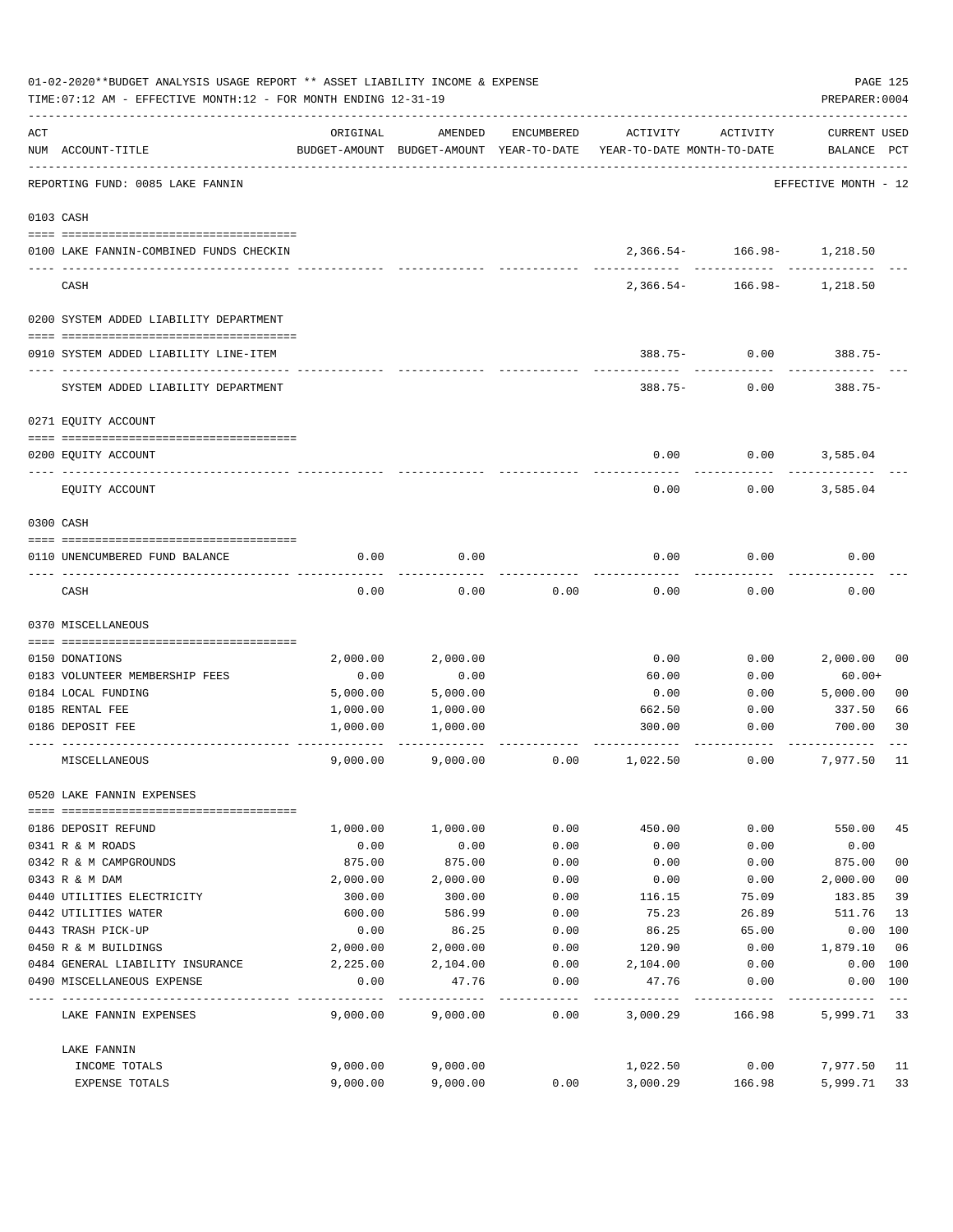|           | 01-02-2020**BUDGET ANALYSIS USAGE REPORT ** ASSET LIABILITY INCOME & EXPENSE<br>PAGE 126<br>TIME: 07:12 AM - EFFECTIVE MONTH: 12 - FOR MONTH ENDING 12-31-19<br>PREPARER: 0004 |              |                        |                      |                                                                                 |                              |                             |  |  |  |  |  |
|-----------|--------------------------------------------------------------------------------------------------------------------------------------------------------------------------------|--------------|------------------------|----------------------|---------------------------------------------------------------------------------|------------------------------|-----------------------------|--|--|--|--|--|
| ACT       | NUM ACCOUNT-TITLE                                                                                                                                                              | ORIGINAL     | AMENDED                | ENCUMBERED           | ACTIVITY<br>BUDGET-AMOUNT BUDGET-AMOUNT YEAR-TO-DATE YEAR-TO-DATE MONTH-TO-DATE | ACTIVITY                     | CURRENT USED<br>BALANCE PCT |  |  |  |  |  |
|           | REPORTING FUND: 0086 SHERIFF'S OFFICE TECHNOLOGY                                                                                                                               |              |                        |                      |                                                                                 |                              | EFFECTIVE MONTH - 12        |  |  |  |  |  |
| 0103 CASH |                                                                                                                                                                                |              |                        |                      |                                                                                 |                              |                             |  |  |  |  |  |
|           | 0100 TECHNOLOGY FUNDS CHECKING                                                                                                                                                 |              |                        |                      |                                                                                 | $2,884.60 - 0.00$ $2,351.32$ |                             |  |  |  |  |  |
|           | CASH                                                                                                                                                                           |              |                        |                      | 2,884.60-                                                                       |                              | $0.00$ 2,351.32             |  |  |  |  |  |
|           | 0200 SYSTEM ADDED LIABILITY DEPT.                                                                                                                                              |              |                        |                      |                                                                                 |                              |                             |  |  |  |  |  |
|           | 0910 SYSTEM ADDED LIABILITY ITEM                                                                                                                                               |              |                        |                      | 0.00                                                                            | 0.00                         | 0.00                        |  |  |  |  |  |
|           | SYSTEM ADDED LIABILITY DEPT.                                                                                                                                                   |              |                        |                      | 0.00                                                                            | 0.00                         | 0.00                        |  |  |  |  |  |
|           | 0271 EQUITY ACCOUNT                                                                                                                                                            |              |                        |                      |                                                                                 |                              |                             |  |  |  |  |  |
|           | 0200 EQUITY ACCOUNT                                                                                                                                                            |              |                        |                      | 0.00                                                                            | $0.00$ 5,235.92              |                             |  |  |  |  |  |
|           | EQUITY ACCOUNT                                                                                                                                                                 |              |                        |                      | -----<br>0.00                                                                   |                              | $0.00$ 5,235.92             |  |  |  |  |  |
| 0300 CASH |                                                                                                                                                                                |              |                        |                      |                                                                                 |                              |                             |  |  |  |  |  |
|           | 0110 UNENCUMBERED FUND BALANCE                                                                                                                                                 | 0.00         | 2,884.60               |                      | 0.00                                                                            | $0.00$ 2,884.60 00           |                             |  |  |  |  |  |
|           | CASH                                                                                                                                                                           | 0.00         |                        | 2,884.60 0.00        | 0.00                                                                            |                              | $0.00$ 2,884.60 00          |  |  |  |  |  |
|           | 0319 TECHNOLOGY                                                                                                                                                                |              |                        |                      |                                                                                 |                              |                             |  |  |  |  |  |
|           | 0420 SECURUS SIGNING BONUS                                                                                                                                                     | 0.00         | 0.00                   |                      | 0.00                                                                            | $0.00$ 0.00                  |                             |  |  |  |  |  |
|           | TECHNOLOGY                                                                                                                                                                     | 0.00         | 0.00                   | 0.00                 | ---------- -------------<br>0.00                                                | 0.00                         | 0.00                        |  |  |  |  |  |
|           | 0370 MISCELLANEOUS                                                                                                                                                             |              |                        |                      |                                                                                 |                              |                             |  |  |  |  |  |
|           | 0130 REFUNDS & MISCELLANEOUS                                                                                                                                                   | 0.00         | 0.00                   |                      |                                                                                 | $0.00$ $0.00$ $0.00$ $0.00$  |                             |  |  |  |  |  |
|           | MISCELLANEOUS                                                                                                                                                                  | 0.00         | 0.00                   | 0.00                 | 0.00                                                                            | 0.00                         | 0.00                        |  |  |  |  |  |
|           | 0560 SHERIFF'S OFFICE TECHNOLOGY                                                                                                                                               |              |                        |                      |                                                                                 |                              |                             |  |  |  |  |  |
|           | 0573 EMERGENCY RADIOS                                                                                                                                                          | 0.00         | 2,884.60<br>---------- | 0.00<br>------------ | ------------- ------------                                                      | 2,884.60 0.00                | 0.00 100<br>. <u>.</u>      |  |  |  |  |  |
|           | SHERIFF'S OFFICE TECHNOLOGY                                                                                                                                                    | 0.00         | 2,884.60               | 0.00                 | 2,884.60                                                                        | 0.00                         | 0.00 100                    |  |  |  |  |  |
|           | SHERIFF'S OFFICE TECHNOLOGY                                                                                                                                                    |              |                        |                      |                                                                                 |                              |                             |  |  |  |  |  |
|           | INCOME TOTALS<br>EXPENSE TOTALS                                                                                                                                                | 0.00<br>0.00 | 2,884.60<br>2,884.60   | 0.00                 | 0.00<br>2,884.60                                                                | 0.00<br>0.00                 | 2,884.60 00<br>0.00 100     |  |  |  |  |  |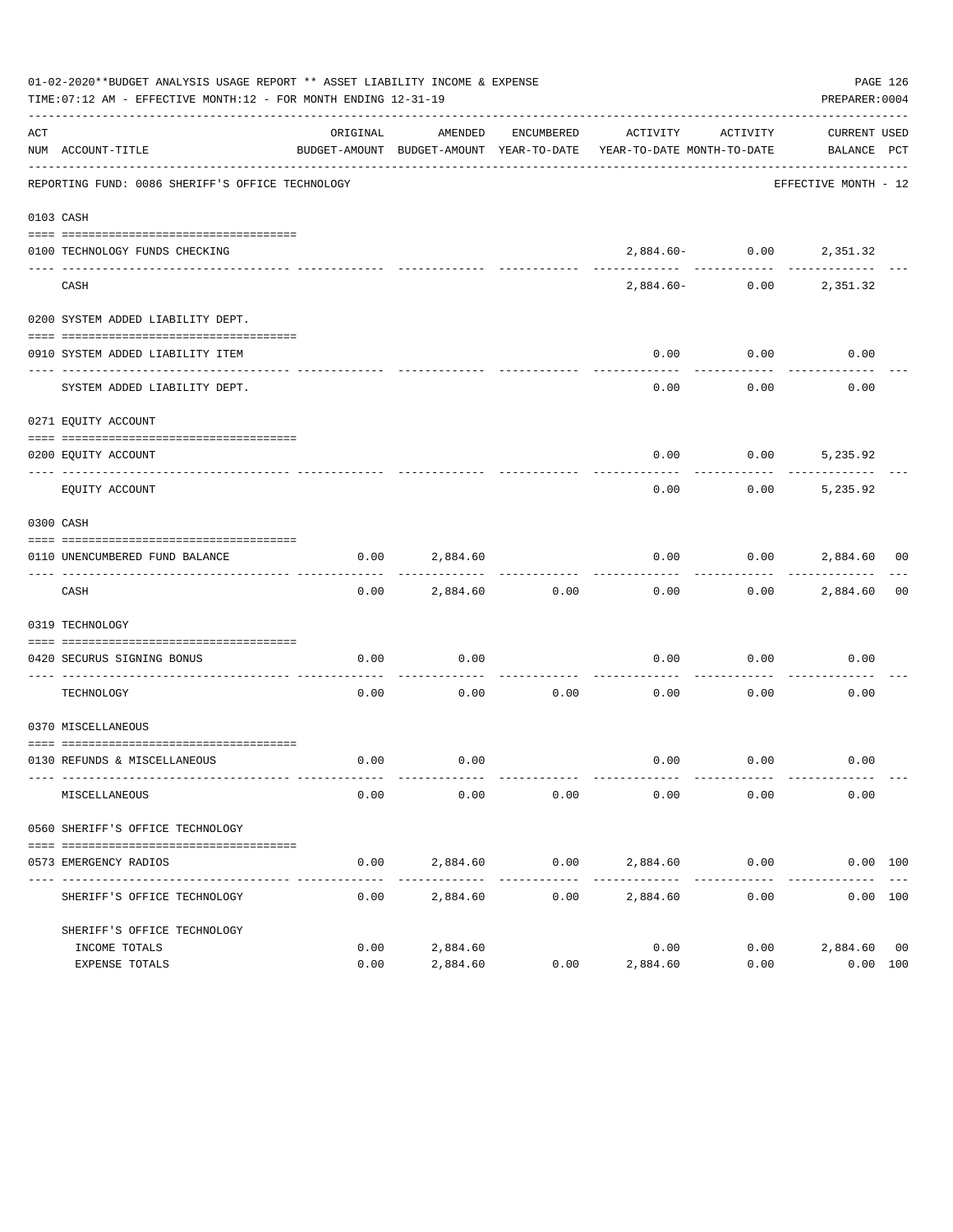|     | 01-02-2020**BUDGET ANALYSIS USAGE REPORT ** ASSET LIABILITY INCOME & EXPENSE<br>TIME: 07:12 AM - EFFECTIVE MONTH: 12 - FOR MONTH ENDING 12-31-19 |              |                                                     |            |                                        |             | PAGE 127<br>PREPARER: 0004  |                |
|-----|--------------------------------------------------------------------------------------------------------------------------------------------------|--------------|-----------------------------------------------------|------------|----------------------------------------|-------------|-----------------------------|----------------|
| ACT | NUM ACCOUNT-TITLE                                                                                                                                | ORIGINAL     | AMENDED<br>BUDGET-AMOUNT BUDGET-AMOUNT YEAR-TO-DATE | ENCUMBERED | ACTIVITY<br>YEAR-TO-DATE MONTH-TO-DATE | ACTIVITY    | CURRENT USED<br>BALANCE PCT |                |
|     | _________________________________<br>REPORTING FUND: 0087 JUVENILE PROBATION                                                                     |              |                                                     |            |                                        |             | EFFECTIVE MONTH - 12        |                |
|     | 0103 CASH                                                                                                                                        |              |                                                     |            |                                        |             |                             |                |
|     |                                                                                                                                                  |              |                                                     |            |                                        |             |                             |                |
|     | 0187 CASH-JUVENILE PROBATION                                                                                                                     |              |                                                     |            |                                        | ----------- | 209.28 124.76 2,545.05      |                |
|     | CASH                                                                                                                                             |              |                                                     |            | 209.28                                 | 124.76      | 2,545.05                    |                |
|     | 0200 SYSTEM ADDED LIABILITY DEPARTMENT                                                                                                           |              |                                                     |            |                                        |             |                             |                |
|     |                                                                                                                                                  |              |                                                     |            |                                        |             |                             |                |
|     | 0910 SYSTEM ADDED LIABILITY LINE-ITEM                                                                                                            |              |                                                     |            | 0.00                                   | 0.00        | 0.00                        |                |
|     | SYSTEM ADDED LIABILITY DEPARTMENT                                                                                                                |              |                                                     |            | 0.00                                   | 0.00        | 0.00                        |                |
|     | 0202 ACCOUNTS PAYABLE                                                                                                                            |              |                                                     |            |                                        |             |                             |                |
|     |                                                                                                                                                  |              |                                                     |            |                                        |             |                             |                |
|     | 0319 A/P RESTITUTION-JUVENILE PROBATION                                                                                                          |              |                                                     |            | 0.00                                   | 0.00        | 0.00                        |                |
|     | ACCOUNTS PAYABLE                                                                                                                                 |              |                                                     |            | 0.00                                   | 0.00        | 0.00                        |                |
|     | 0271 EQUITY                                                                                                                                      |              |                                                     |            |                                        |             |                             |                |
|     |                                                                                                                                                  |              |                                                     |            |                                        |             |                             |                |
|     | 0200 EQUITY ACCOUNT                                                                                                                              |              |                                                     |            | 0.00                                   | 0.00        | 2,335.77                    |                |
|     | EQUITY                                                                                                                                           |              |                                                     |            | 0.00                                   | 0.00        | 2,335.77                    |                |
|     | 0340 FEES OF OFFICE                                                                                                                              |              |                                                     |            |                                        |             |                             |                |
|     |                                                                                                                                                  |              |                                                     |            |                                        |             |                             |                |
|     | 0575 JUVENILE PROBATION FEES                                                                                                                     | 1,500.00     | 1,500.00                                            |            | 230.00                                 | 105.00      | 1,270.00                    | 15             |
|     | 0576 JUVENILE PROBATION RESTITUTION                                                                                                              | 2,000.00     | 2,000.00                                            |            | 513.00                                 | 202.00      | 1,487.00                    | 26             |
|     | 0577 JUVENILE PROBATION COURT COSTS                                                                                                              | 800.00       | 800.00                                              |            | 20.00                                  | 0.00        | 780.00                      | 03             |
|     | 0578 FEES RECEIVED FOR OTHER COUNTIES<br>0579 REIMBURSEMENT OF MEDICAL EXPENSES                                                                  | 0.00<br>0.00 | 0.00                                                |            | 0.00                                   | 0.00        | 0.00                        |                |
|     |                                                                                                                                                  |              | 0.00                                                |            | 70.00                                  | 0.00        | 70.00+                      |                |
|     | FEES OF OFFICE                                                                                                                                   | 4,300.00     | 4,300.00                                            | 0.00       | 833.00                                 | 307.00      | 3,467.00                    | 19             |
|     | 0575 JUVENILE PROBATION                                                                                                                          |              |                                                     |            |                                        |             |                             |                |
|     | 0310 OFFICE SUPP./MISC.                                                                                                                          | 1,400.00     | 1,400.00                                            | 0.00       | 130.72                                 | 20.24       | 1,269.28                    | 09             |
|     | 0319 RESTITUTION                                                                                                                                 | 1,000.00     | 1,000.00                                            | 0.00       | 473.00                                 | 162.00      | 527.00                      | 47             |
|     | 0320 COURT COSTS                                                                                                                                 | 260.00       | 260.00                                              | 0.00       | 20.00                                  | 0.00        | 240.00                      | 08             |
|     | 0321 REIMBURSEMENT OF FEES FOR OTHER CO                                                                                                          | 0.00         | 0.00                                                | 0.00       | 0.00                                   | 0.00        | 0.00                        |                |
|     | 0353 COMPUTER EXPENSE                                                                                                                            | 1,640.00     | 1,640.00                                            | 0.00       | 0.00                                   | 0.00        | 1,640.00                    | 0 <sub>0</sub> |
|     | 0416 STRUCTURAL FAMILY THERAPY                                                                                                                   | 0.00         | 0.00                                                | 0.00       | 0.00                                   | 0.00        | 0.00                        |                |
|     | 0427 TRAVEL AND TRAINING                                                                                                                         | 0.00         | 0.00                                                | 0.00       | 0.00                                   | 0.00        | 0.00                        |                |
|     | JUVENILE PROBATION                                                                                                                               | 4,300.00     | 4,300.00                                            | 0.00       | 623.72                                 | 182.24      | 3,676.28                    | 15             |
|     | JUVENILE PROBATION                                                                                                                               |              |                                                     |            |                                        |             |                             |                |
|     | INCOME TOTALS                                                                                                                                    | 4,300.00     | 4,300.00                                            |            | 833.00                                 | 307.00      | 3,467.00                    | 19             |
|     | EXPENSE TOTALS                                                                                                                                   | 4,300.00     | 4,300.00                                            | 0.00       | 623.72                                 | 182.24      | 3,676.28                    | 15             |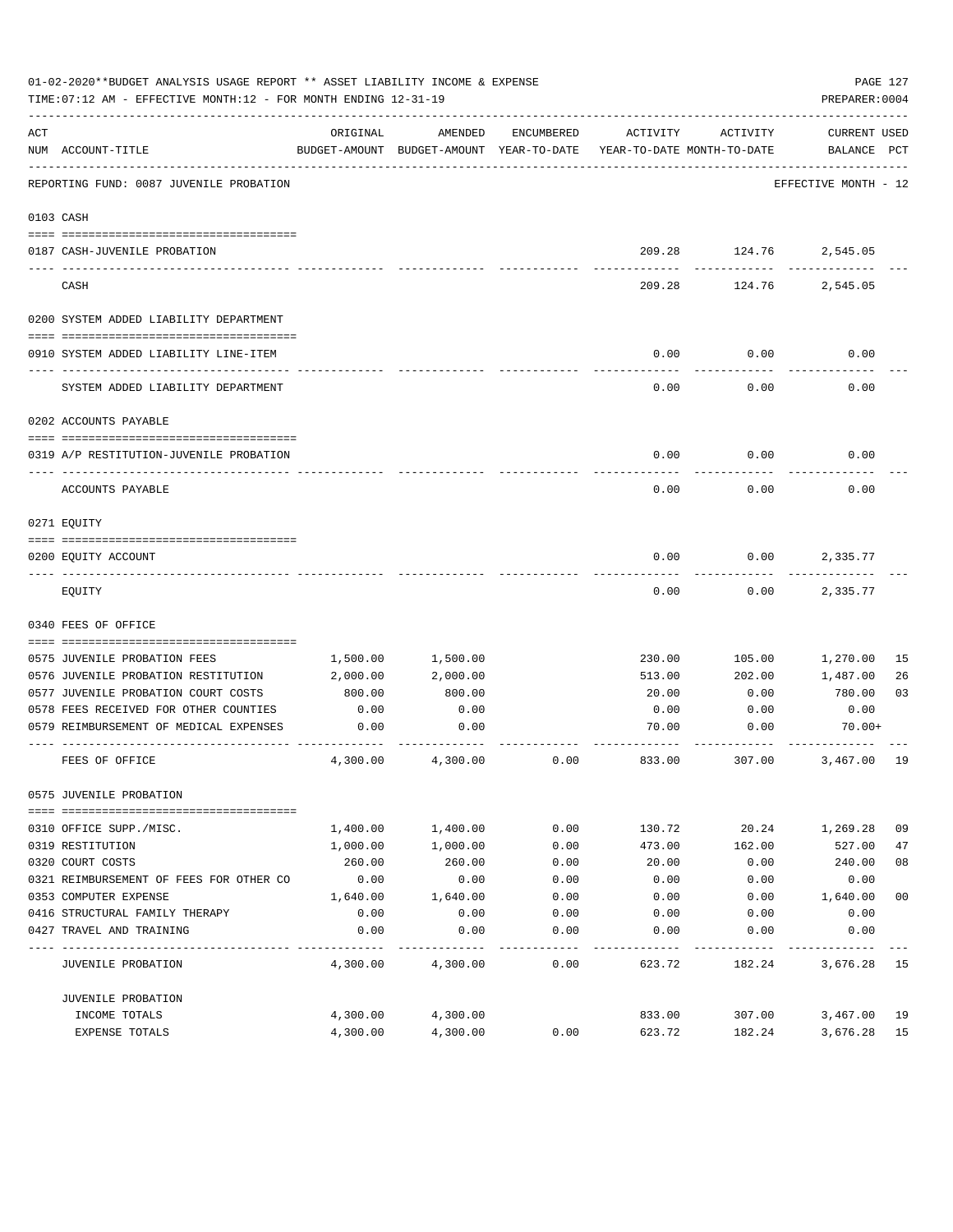|     | 01-02-2020**BUDGET ANALYSIS USAGE REPORT ** ASSET LIABILITY INCOME & EXPENSE<br>TIME: 07:12 AM - EFFECTIVE MONTH: 12 - FOR MONTH ENDING 12-31-19 |          |                                                                   |      |              |                                        | PAGE 128<br>PREPARER: 0004         |
|-----|--------------------------------------------------------------------------------------------------------------------------------------------------|----------|-------------------------------------------------------------------|------|--------------|----------------------------------------|------------------------------------|
| ACT | NUM ACCOUNT-TITLE                                                                                                                                | ORIGINAL | ENCUMBERED<br>AMENDED<br>BUDGET-AMOUNT BUDGET-AMOUNT YEAR-TO-DATE |      | ACTIVITY     | ACTIVITY<br>YEAR-TO-DATE MONTH-TO-DATE | <b>CURRENT USED</b><br>BALANCE PCT |
|     | REPORTING FUND: 0088 IHC NEEDS/OR OTHER RELATED HEALTHCA                                                                                         |          |                                                                   |      |              |                                        | EFFECTIVE MONTH - 12               |
|     | 0103 CASH                                                                                                                                        |          |                                                                   |      |              |                                        |                                    |
|     | 0100 IHC - COMBINED FUNDS CHECKING                                                                                                               |          |                                                                   |      | 0.00         | 0.00                                   | 0.00                               |
|     | CASH                                                                                                                                             |          |                                                                   |      | 0.00         | 0.00                                   | 0.00                               |
|     | 0271 EQUITY ACCOUNT                                                                                                                              |          |                                                                   |      |              |                                        |                                    |
|     |                                                                                                                                                  |          |                                                                   |      |              |                                        |                                    |
|     | 0200 EQUITY ACCOUNT                                                                                                                              |          |                                                                   |      | 0.00         | 0.00                                   | 0.00                               |
|     | EQUITY ACCOUNT                                                                                                                                   |          |                                                                   |      | 0.00         | 0.00                                   | 0.00                               |
|     | 0367 HOSPITAL AUTHORITY - IHC                                                                                                                    |          |                                                                   |      |              |                                        |                                    |
|     |                                                                                                                                                  |          |                                                                   |      |              |                                        |                                    |
|     | 0100 HOSPITAL QUARTERLY PAYMENT                                                                                                                  | 0.00     | 0.00                                                              |      | 0.00         | 0.00                                   | 0.00                               |
|     | HOSPITAL AUTHORITY - IHC                                                                                                                         | 0.00     | 0.00                                                              | 0.00 | 0.00         | 0.00                                   | 0.00                               |
|     | 0645 INDIGENT CARE                                                                                                                               |          |                                                                   |      |              |                                        |                                    |
|     |                                                                                                                                                  |          |                                                                   |      |              |                                        |                                    |
|     | 0409 DIABETIC SUPPLIES                                                                                                                           | 0.00     | 0.00                                                              | 0.00 | 0.00         | 0.00                                   | 0.00                               |
|     | 0410 CERT. REG. NURSE ANES.                                                                                                                      | 0.00     | 0.00                                                              | 0.00 | 0.00         | 0.00                                   | 0.00                               |
|     | 0411 PHYSICIAN, NON-EMERGENCY                                                                                                                    | 0.00     | 0.00                                                              | 0.00 | 0.00         | 0.00                                   | 0.00                               |
|     | 0412 PRESCRIPTIONS, DRUGS                                                                                                                        | 0.00     | 0.00                                                              | 0.00 | 0.00         | 0.00                                   | 0.00                               |
|     | 0413 HOSPITAL, INPATIENT                                                                                                                         | 0.00     | 0.00                                                              | 0.00 | 0.00         | 0.00                                   | 0.00                               |
|     | 0414 HOSPITAL, OUTPATIENT                                                                                                                        | 0.00     | 0.00                                                              | 0.00 | 0.00         | 0.00                                   | 0.00                               |
|     | 0415 LABORATORY/X-RAY                                                                                                                            | 0.00     | 0.00                                                              | 0.00 | 0.00         | 0.00                                   | 0.00                               |
|     | 0418 FED. QUALIFIED HEALTH CENTER                                                                                                                | 0.00     | 0.00                                                              | 0.00 | 0.00         | 0.00                                   | 0.00                               |
|     | 0420 RURAL HEALTH CLINIC                                                                                                                         | 0.00     | 0.00                                                              | 0.00 | 0.00         | 0.00                                   | 0.00                               |
|     | 0422 AMBULATORY SURGICAL CENTER                                                                                                                  | 0.00     | 0.00                                                              | 0.00 | 0.00         | 0.00                                   | 0.00                               |
|     | 0423 MEDICAL EQUIP. PURCHASE                                                                                                                     | 0.00     | 0.00                                                              | 0.00 | 0.00         | 0.00                                   | 0.00                               |
|     | INDIGENT CARE                                                                                                                                    | 0.00     | 0.00                                                              | 0.00 | ----<br>0.00 | $- - - -$<br>0.00                      | -----<br>0.00                      |
|     | IHC NEEDS/OR OTHER RELATED HEALTHC                                                                                                               |          |                                                                   |      |              |                                        |                                    |
|     | INCOME TOTALS                                                                                                                                    | 0.00     | 0.00                                                              |      | 0.00         | 0.00                                   | 0.00                               |
|     | <b>EXPENSE TOTALS</b>                                                                                                                            | 0.00     | 0.00                                                              | 0.00 | 0.00         | 0.00                                   | 0.00                               |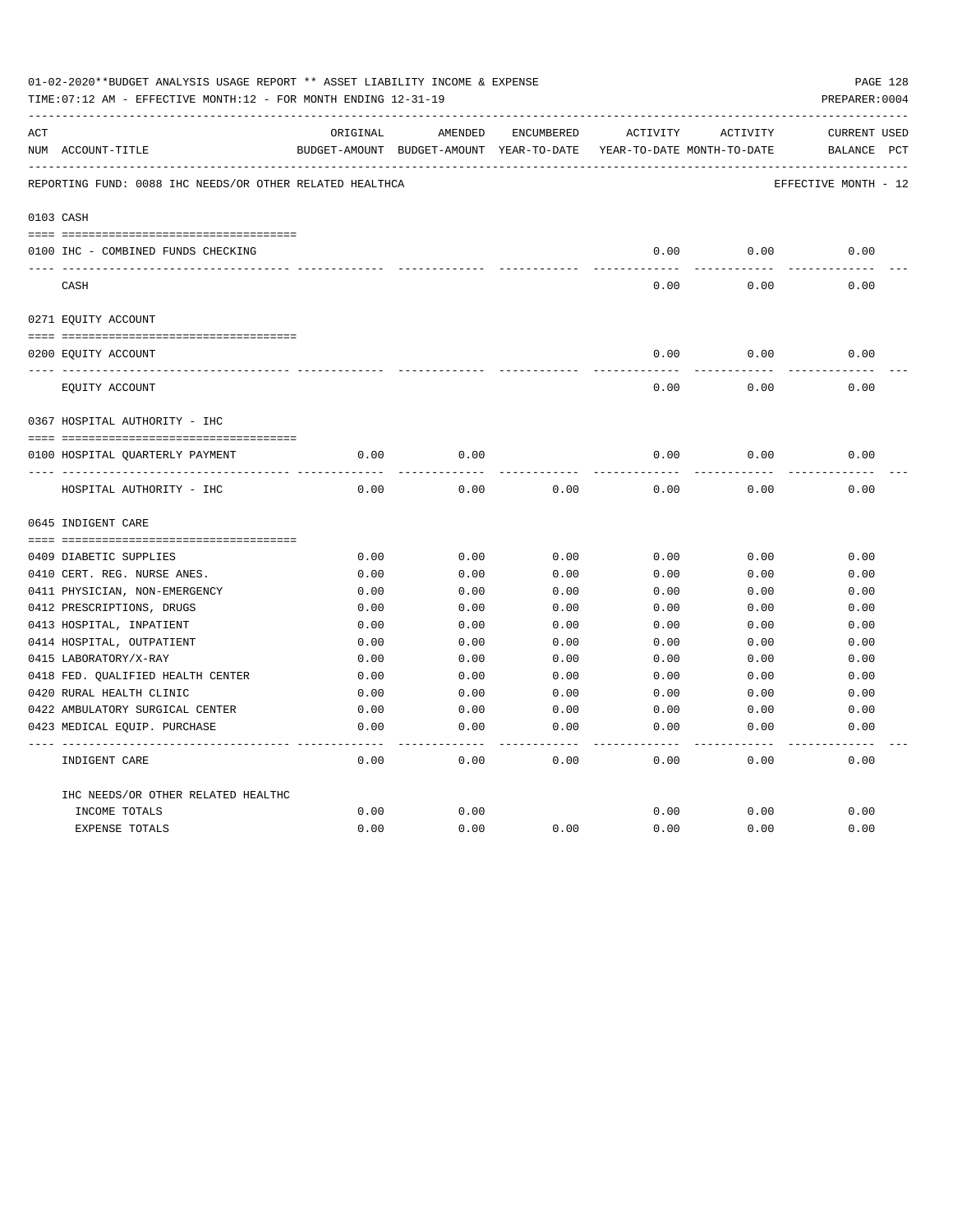|                | 01-02-2020**BUDGET ANALYSIS USAGE REPORT ** ASSET LIABILITY INCOME & EXPENSE<br>TIME: 07:12 AM - EFFECTIVE MONTH: 12 - FOR MONTH ENDING 12-31-19 |             |                                                     |            |                                        |                                     | PREPARER: 0004                     | PAGE 129 |
|----------------|--------------------------------------------------------------------------------------------------------------------------------------------------|-------------|-----------------------------------------------------|------------|----------------------------------------|-------------------------------------|------------------------------------|----------|
| $\mathtt{ACT}$ | NUM ACCOUNT-TITLE                                                                                                                                | ORIGINAL    | AMENDED<br>BUDGET-AMOUNT BUDGET-AMOUNT YEAR-TO-DATE | ENCUMBERED | ACTIVITY<br>YEAR-TO-DATE MONTH-TO-DATE | ACTIVITY                            | <b>CURRENT USED</b><br>BALANCE PCT |          |
|                | REPORTING FUND: 0089 TEXAS JUVENILE JUSTICE DEPT.                                                                                                |             |                                                     |            |                                        |                                     | EFFECTIVE MONTH - 12               |          |
|                | 0100 PAYROLL                                                                                                                                     |             |                                                     |            |                                        |                                     |                                    |          |
|                |                                                                                                                                                  |             |                                                     |            |                                        |                                     |                                    |          |
|                | 0100 PAYROLL                                                                                                                                     |             |                                                     |            | 0.00                                   | 0.00                                | 0.00                               |          |
|                | PAYROLL                                                                                                                                          |             |                                                     |            | 0.00                                   | 0.00                                | 0.00                               |          |
|                | 0103 CASH                                                                                                                                        |             |                                                     |            |                                        |                                     |                                    |          |
|                | 0689 CASH-STRUCTURAL FAM.THER.GRANT OOG                                                                                                          |             |                                                     |            | 0.00                                   | 25,000.00                           | 0.00                               |          |
|                | 0988 CASH-LOCAL FUNDS CARRIED FORWARD                                                                                                            |             |                                                     |            | 4,371.84-                              | 0.00                                | 17,366.04                          |          |
|                | 0992 CASH-INTEREST INCOME                                                                                                                        |             |                                                     |            | 14.84                                  | 2.63                                | 13,229.46                          |          |
|                | 0993 CASH-BASIC PROBATION SUPERVISION                                                                                                            |             |                                                     |            | 11,723.37-                             | $9,173.96 -$                        | 967.77                             |          |
|                | 0994 CASH-COMMUNITY PROGRAMS                                                                                                                     |             |                                                     |            |                                        | $7,779.63 - 6,110.40 -$             | $557.03 -$                         |          |
|                | 0995 CASH-LOCAL FUNDING FY 2020                                                                                                                  |             |                                                     |            |                                        | 159,942.88 182,786.14               |                                    |          |
|                |                                                                                                                                                  |             |                                                     |            |                                        |                                     | 159,251.62                         |          |
|                | 0996 CASH-PRE/POST ADJUDICATION                                                                                                                  |             |                                                     |            | 617.43-                                | 485.16-                             | 43.59-                             |          |
|                | 0997 CASH-COMMITMENT DIVERSION                                                                                                                   |             |                                                     |            | 973.72-                                | 763.96-                             | 70.68-                             |          |
|                | 0998 CASH-MENTAL HEALTH SERVICES                                                                                                                 |             |                                                     |            | 1,158.33-                              | 330.50-                             | 590.17                             |          |
|                | 0999 CASH-REGIONALS DIVERSIONS ALTERNAT                                                                                                          |             |                                                     |            | $3,000.00-$<br>-----------             | 0.00<br>------------                | 0.00                               |          |
|                | CASH                                                                                                                                             |             |                                                     |            |                                        | 130, 333.40 190, 924.79 190, 733.76 |                                    |          |
|                | 0220 DEFERRED REVENUE                                                                                                                            |             |                                                     |            |                                        |                                     |                                    |          |
|                |                                                                                                                                                  |             |                                                     |            |                                        |                                     |                                    |          |
|                | 0189 DEFERRED REVENUE<br>---- ------------                                                                                                       |             |                                                     |            | 0.00                                   | 0.00                                | 0.00                               |          |
|                | DEFERRED REVENUE                                                                                                                                 |             |                                                     |            | 0.00                                   | 0.00                                | 0.00                               |          |
|                | 0271 EQUITY ACCOUNT                                                                                                                              |             |                                                     |            |                                        |                                     |                                    |          |
|                | 0200 EQUITY ACCOUNT                                                                                                                              |             |                                                     |            | 0.00                                   | 0.00                                | 60,400.36                          |          |
|                |                                                                                                                                                  |             |                                                     |            |                                        |                                     |                                    |          |
|                | EQUITY ACCOUNT                                                                                                                                   |             |                                                     |            | 0.00                                   | 0.00                                | 60,400.36                          |          |
|                | 0300 CASH                                                                                                                                        |             |                                                     |            |                                        |                                     |                                    |          |
|                | 0110 UNENCUMBERED FUND BALANCE                                                                                                                   | 0.00        | 0.00                                                |            | 0.00                                   | 0.00                                | 0.00                               |          |
|                |                                                                                                                                                  |             |                                                     |            |                                        |                                     |                                    |          |
|                | CASH                                                                                                                                             | 0.00        | 0.00                                                | 0.00       | 0.00                                   | 0.00                                | 0.00                               |          |
|                | 0330 GRANTS                                                                                                                                      |             |                                                     |            |                                        |                                     |                                    |          |
|                | 0908 STRUCTURAL FAM.THER.GRANT OOG                                                                                                               | 0.00        | 25,000.00                                           |            | 25,000.00                              | 25,000.00                           | 0.00 100                           |          |
|                | 0915 BASIC PROBATION SUPERVISION                                                                                                                 | 129,929.00  | 129,929.00                                          |            | 21,655.00                              | 0.00                                | 108,274.00                         | 17       |
|                | 0916 COMMUNITY PROGRAMS                                                                                                                          | 80,000.00   | 80,000.00                                           |            | 13,334.00                              | 0.00                                | 66,666.00                          | 17       |
|                | 0917 PRE/POST ADJUDICATION                                                                                                                       | 6,354.00    | 6,354.00                                            |            | 1,059.00                               | 0.00                                | 5,295.00                           | 17       |
|                | 0918 COMMITMENT DIVERSION                                                                                                                        | 10,000.00   | 10,000.00                                           |            | 1,666.00                               | 0.00                                | 8,334.00                           | 17       |
|                | 0919 MENTAL HEALTH SERVICES                                                                                                                      | 11,754.00   | 11,754.00                                           |            | 1,959.00                               | 0.00                                | 9,795.00                           | 17       |
|                | 0920 REGIONAL DIVERSIONS ALTERNATIVES                                                                                                            | 0.00        | 0.00                                                |            | 0.00                                   | 0.00                                | 0.00                               |          |
|                |                                                                                                                                                  | ___________ | -----------                                         |            | ---------                              |                                     | ----------                         |          |
|                | GRANTS                                                                                                                                           | 238,037.00  | 263,037.00                                          | 0.00       | 64,673.00                              | 25,000.00                           | 198,364.00                         | 25       |
|                | 0360 INTEREST INCOME                                                                                                                             |             |                                                     |            |                                        |                                     |                                    |          |
|                | 0189 INTEREST INCOME                                                                                                                             | 0.00        | 0.00                                                |            | 14.84                                  | 2.63                                | 14.84+                             |          |
|                |                                                                                                                                                  |             |                                                     |            |                                        |                                     |                                    |          |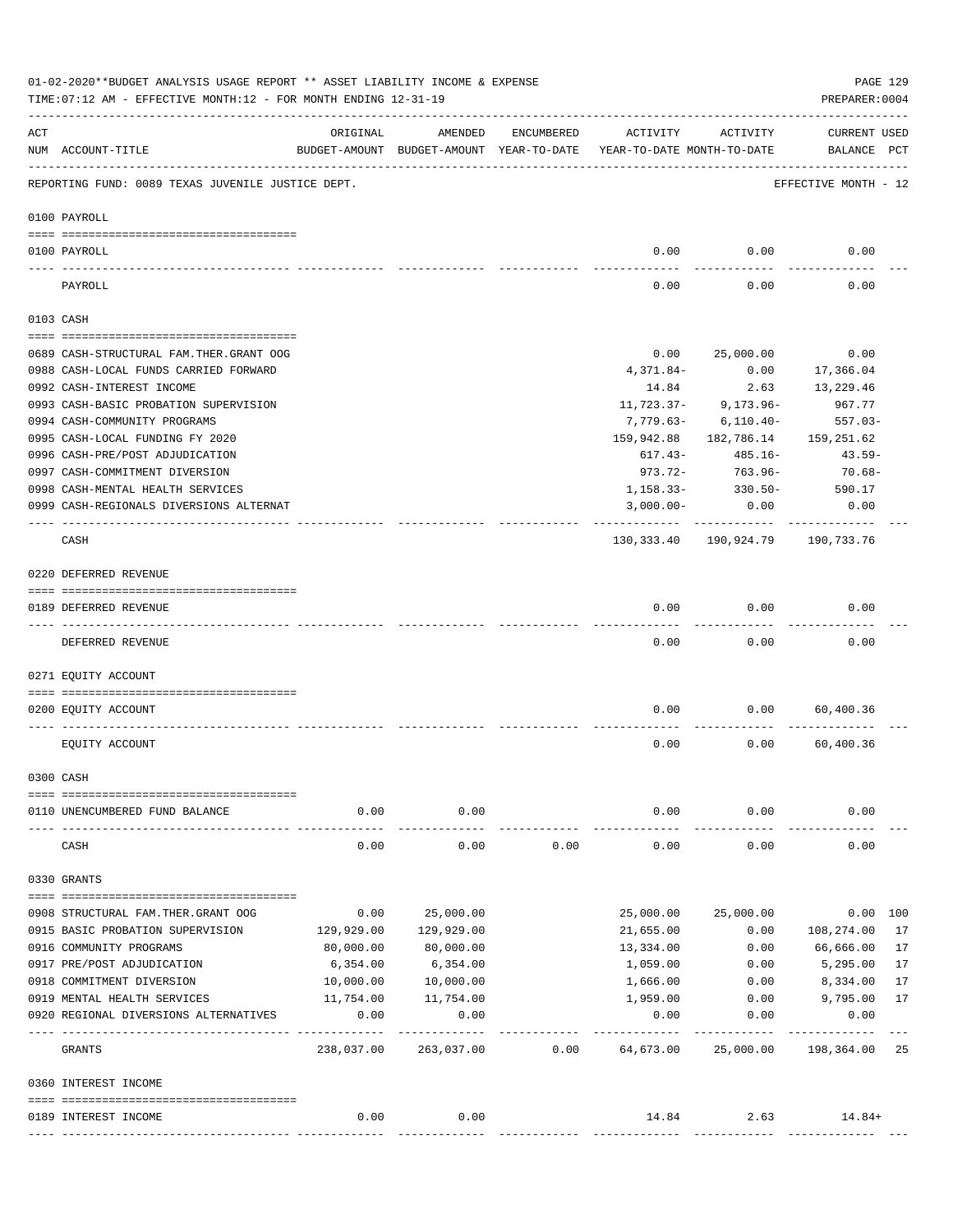|  |  |  | 01-02-2020**BUDGET ANALYSIS USAGE REPORT ** ASSET LIABILITY INCOME & EXPENSE |  | PAGE 130 |
|--|--|--|------------------------------------------------------------------------------|--|----------|
|  |  |  |                                                                              |  |          |

|     | TIME: 07:12 AM - EFFECTIVE MONTH: 12 - FOR MONTH ENDING 12-31-19 |                                          |                                                                         |              |                            |                               | PREPARER: 0004       |              |
|-----|------------------------------------------------------------------|------------------------------------------|-------------------------------------------------------------------------|--------------|----------------------------|-------------------------------|----------------------|--------------|
| ACT |                                                                  | ORIGINAL                                 | AMENDED                                                                 | ENCUMBERED   | ACTIVITY                   | ACTIVITY                      | CURRENT USED         |              |
|     | NUM ACCOUNT-TITLE                                                | BUDGET-AMOUNT BUDGET-AMOUNT YEAR-TO-DATE |                                                                         |              | YEAR-TO-DATE MONTH-TO-DATE |                               | BALANCE              | $_{\rm PCT}$ |
|     | REPORTING FUND: 0089 TEXAS JUVENILE JUSTICE DEPT.                |                                          |                                                                         |              |                            |                               | EFFECTIVE MONTH - 12 |              |
|     | INTEREST INCOME                                                  | 0.00                                     | 0.00                                                                    | 0.00         | 14.84                      | 2.63                          | 14.84+               |              |
|     | 0370 MISCELLANEOUS                                               |                                          |                                                                         |              |                            |                               |                      |              |
|     |                                                                  |                                          |                                                                         |              |                            |                               |                      |              |
|     | 0130 REFUNDS & MISCELLANEOUS                                     | 0.00                                     | 0.00                                                                    |              |                            | $0.00$ 0.00                   | 0.00                 |              |
|     | 0988 LOCAL FUNDS CARRIED FORWARD                                 | 0.00                                     | 0.00                                                                    |              |                            | 8,540.00  4,200.00  8,540.00+ |                      |              |
|     | 0995 LOCAL FUNDING                                               |                                          | 184,000.00  184,000.00                                                  |              |                            | 184,000.00 184,000.00         | $0.00$ 100           |              |
|     | MISCELLANEOUS                                                    |                                          | $184,000.00$ $184,000.00$ 0.00 $192,540.00$ $188,200.00$ $8,540.00+105$ |              |                            |                               |                      |              |
|     | 0581 STRUCTURAL FAMILY THERAPY OOG                               |                                          |                                                                         |              |                            |                               |                      |              |
|     |                                                                  |                                          |                                                                         |              |                            |                               |                      |              |
|     | 0416 STRUCTURAL FAMILY THERAPY                                   |                                          | $0.00$ 25,000.00 0.00                                                   |              |                            | 25,000.00 0.00                | 0.00 100             |              |
|     | STRUCTURAL FAMILY THERAPY OOG                                    | 0.00                                     | 25,000.00                                                               | 0.00         | 25,000.00                  | 0.00                          | 0.00 100             |              |
|     | 0588 INTEREST INCOME EXPENSE                                     |                                          |                                                                         |              |                            |                               |                      |              |
|     |                                                                  |                                          |                                                                         |              |                            |                               |                      |              |
|     | 0103 SALARY COMM.CORR.OFFICERS<br>0201 SOCIAL SECURITY TAX       | 0.00<br>0.00                             | 0.00<br>0.00                                                            | 0.00<br>0.00 | 0.00<br>0.00               | 0.00<br>0.00                  | 0.00<br>0.00         |              |
|     | 0202 GROUP HEALTH INSURANCE                                      | 0.00                                     | 0.00                                                                    | 0.00         | 0.00                       | 0.00                          | 0.00                 |              |
|     | 0203 RETIREMENT                                                  | 0.00                                     | 0.00                                                                    | 0.00         | 0.00                       | 0.00                          | 0.00                 |              |
|     | 0204 WORKERS COMPENSATION                                        | 0.00                                     | 0.00                                                                    | 0.00         | 0.00                       | 0.00                          | 0.00                 |              |
|     | 0205 MEDICARE TAX                                                | 0.00                                     | 0.00                                                                    | 0.00         | 0.00                       | 0.00                          | 0.00                 |              |
|     | 0310 OFFICE SUPPLIES                                             | 0.00                                     | 0.00                                                                    | 0.00         | 0.00                       | 0.00                          | 0.00                 |              |
|     | 0574 COMPUTER EQUIPMENT                                          | 0.00                                     | 0.00                                                                    | 0.00         | 0.00                       | 0.00                          | 0.00                 |              |
|     | INTEREST INCOME EXPENSE                                          | 0.00                                     | 0.00                                                                    | 0.00         | 0.00                       | 0.00                          | 0.00                 |              |
|     | 0589 REGIONAL DIVERSIONS ALTERNATIVES                            |                                          |                                                                         |              |                            |                               |                      |              |
|     |                                                                  |                                          |                                                                         |              |                            |                               |                      |              |
|     | 0416 STRUCTURAL FAMILY THERAPY                                   | 0.00                                     | 0.00                                                                    | 0.00         | 0.00                       | 0.00                          | 0.00                 |              |
|     | 0453 COMPUTER SOFTWARE<br>0469 UNEXPENDED FUNDS                  | 0.00                                     | 0.00<br>0.00                                                            | 0.00<br>0.00 | 3,000.00<br>0.00           | 0.00<br>0.00                  | $3,000.00-$<br>0.00  |              |
|     |                                                                  | 0.00                                     |                                                                         |              |                            |                               |                      |              |
|     | REGIONAL DIVERSIONS ALTERNATIVES                                 | 0.00                                     | 0.00                                                                    | 0.00         | 3,000.00                   | 0.00                          | $3,000.00-$          |              |
|     | 0590 BASIC PROBATION SUPERVISION                                 |                                          |                                                                         |              |                            |                               |                      |              |
|     |                                                                  |                                          |                                                                         |              |                            |                               |                      |              |
|     | 0102 SALARY APPOINTED OFFICIAL                                   | 35,556.13                                | 35,556.13                                                               | 0.00         | 9,572.78                   | 2,735.08                      | 25,983.35            | 27           |
|     | 0103 SALARY COMM.CORR.OFFICERS                                   | 44,290.98                                | 44,290.98                                                               | 0.00         |                            | 11,924.50 3,407.00            | 32,366.48            | 27           |
|     | 0201 SOCIAL SECURITY TAX                                         | 4,950.52                                 | 4,950.52                                                                | 0.00         | 1,301.99                   | 370.92                        | 3,648.53             | 26           |
|     | 0202 GROUP HEALTH INSURANCE                                      | 18,730.26                                | 18,730.26                                                               | 0.00         | 4,450.14                   | 1,483.38                      | 14,280.12            | 24           |
|     | 0203 RETIREMENT                                                  | 9,302.19                                 | 9,302.19                                                                | 0.00         | 2,452.94                   | 700.84                        | 6,849.25<br>667.26   | 26           |
|     | 0204 WORKERS COMPENSATION                                        | 1,012.14                                 | 1,012.14<br>1,157.78                                                    | 0.00         | 344.88                     | 0.00                          | 853.30               | 34           |
|     | 0205 MEDICARE TAX<br>0310 OFFICE SUPPLIES                        | 1,157.78<br>1,704.00                     | 1,704.00                                                                | 0.00<br>0.00 | 304.48<br>0.00             | 86.74<br>0.00                 | 1,704.00             | 26<br>00     |
|     | 0311 POSTAGE                                                     | 200.00                                   | 200.00                                                                  | 0.00         | 0.00                       | 0.00                          | 200.00               | 00           |
|     | 0420 PHONE/INTERNET                                              | 1,500.00                                 | 1,500.00                                                                | 0.00         | 280.75                     | 115.37                        | 1,219.25             | 19           |
|     | 0421 CELL PHONE                                                  | 400.00                                   | 400.00                                                                  | 0.00         | 65.32                      | 0.00                          | 334.68               | 16           |
|     | 0427 TRAVEL AND TRAINING                                         | 10,000.00                                | 10,000.00                                                               | 0.00         | 2,680.59                   | 274.63                        | 7,319.41             | 27           |
|     | 0435 PRINTING                                                    | 600.00                                   | 600.00                                                                  | 0.00         | 0.00                       | 0.00                          | 600.00               | 00           |
|     | 0469 UNEXPENDED FUNDS                                            | 0.00                                     | 0.00                                                                    | 0.00         | 0.00                       | 0.00                          | 0.00                 |              |
|     | 0499 BANK SERVICE FEES                                           | 525.00                                   | 525.00                                                                  | 0.00         | 0.00                       | 0.00                          | 525.00               | 00           |
|     |                                                                  |                                          |                                                                         |              |                            |                               |                      |              |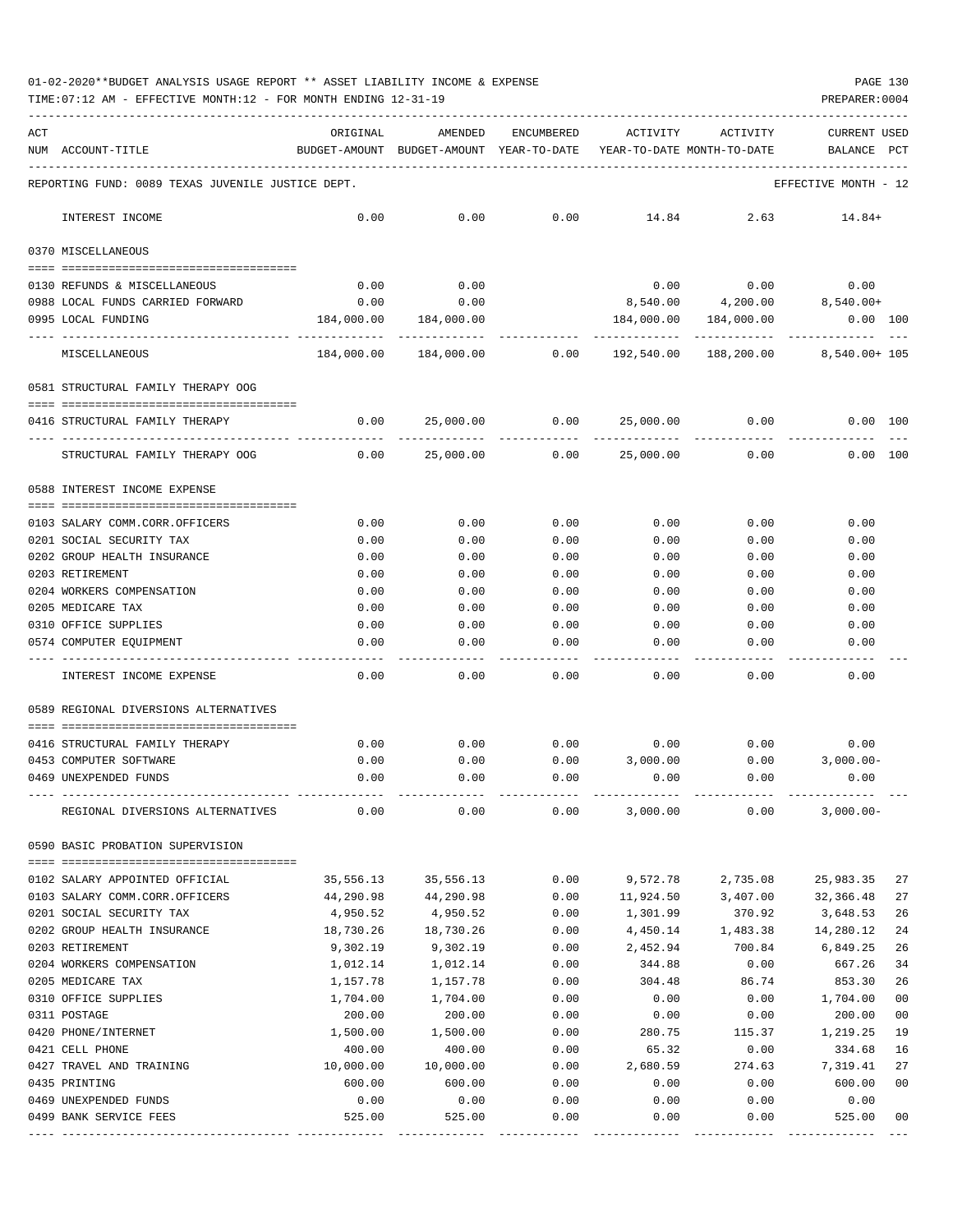TIME:07:12 AM - EFFECTIVE MONTH:12 - FOR MONTH ENDING 12-31-19 PREPARER:0004

| ACT |                                                   | ORIGINAL           | AMENDED                                  | <b>ENCUMBERED</b>   | ACTIVITY         | ACTIVITY                   | CURRENT USED         |          |
|-----|---------------------------------------------------|--------------------|------------------------------------------|---------------------|------------------|----------------------------|----------------------|----------|
|     | NUM ACCOUNT-TITLE                                 |                    | BUDGET-AMOUNT BUDGET-AMOUNT YEAR-TO-DATE |                     |                  | YEAR-TO-DATE MONTH-TO-DATE | BALANCE              | PCT      |
|     | REPORTING FUND: 0089 TEXAS JUVENILE JUSTICE DEPT. |                    |                                          |                     |                  |                            | EFFECTIVE MONTH - 12 |          |
|     | BASIC PROBATION SUPERVISION                       | 129,929.00         | 129,929.00                               | 0.00                | 33,378.37        | 9,173.96                   | 96,550.63            | -26      |
|     | 0591 COMMUNITY PROGRAMS                           |                    |                                          |                     |                  |                            |                      |          |
|     | 0102 SALARY APPOINTED OFFICIAL                    | 24,734.70          | 24,734.70                                | 0.00                | 6,659.31         | 1,902.66                   | 18,075.39            | 27       |
|     | 0103 SALARY COMM.CORR.OFFICERS                    | 30,811.11          | 30,811.11                                | 0.00                | 8,295.28         | 2,370.08                   | 22,515.83            | 27       |
|     | 0201 SOCIAL SECURITY TAX                          | 3,443.84           | 3,443.84                                 | 0.00                | 905.62           | 258.00                     | 2,538.22             | 26       |
|     | 0202 GROUP HEALTH INSURANCE                       | 13,111.18          | 13, 111. 18                              | 0.00                | 3,095.46         | 1,031.82                   | 10,015.72            | 24       |
|     | 0203 RETIREMENT                                   | 6,471.09           | 6,471.09                                 | 0.00                | 1,706.25         | 487.50                     | 4,764.84             | 26       |
|     | 0204 WORKERS COMPENSATION                         | 622.67             | 622.67                                   | 0.00                | 239.91           | 0.00                       | 382.76               | 39       |
|     | 0205 MEDICARE TAX                                 | 805.41             | 805.41                                   | 0.00                | 211.80           | 60.34                      | 593.61               | 26       |
|     | 0469 UNEXPENDED FUNDS                             | 0.00               | 0.00                                     | 0.00<br>$- - - - -$ | 0.00<br>.        | 0.00                       | 0.00                 |          |
|     | COMMUNITY PROGRAMS                                | 80,000.00          | 80,000.00                                | 0.00                | 21,113.63        | 6,110.40                   | 58,886.37            | 26       |
|     | 0592 PRE/POST ADJUDICATION FACILITIES             |                    |                                          |                     |                  |                            |                      |          |
|     | 0102 SALARY APPOINTED OFFICIAL                    | 1,964.55           | 1,964.55                                 | 0.00                | 528.92           | 151.12                     | 1,435.63             | 27       |
|     | 0103 SALARY COMM.CORR.OFFICERS                    | 2,447.17           | 2,447.17                                 | 0.00                | 658.84           | 188.24                     | 1,788.33             | 27       |
|     | 0201 SOCIAL SECURITY TAX                          | 273.53             | 273.53                                   | 0.00                | 71.82            | 20.46                      | 201.71               | 26       |
|     | 0202 GROUP HEALTH INSURANCE                       | 1,055.87           | 1,055.87                                 | 0.00                | 245.70           | 81.90                      | 810.17               | 23       |
|     | 0203 RETIREMENT                                   | 513.97             | 513.97                                   | 0.00                | 135.31           | 38.66                      | 378.66               | 26       |
|     | 0204 WORKERS COMPENSATION                         | 34.94              | 34.94                                    | 0.00                | 19.06            | 0.00                       | 15.88                | 55       |
|     | 0205 MEDICARE TAX                                 | 63.97              | 63.97                                    | 0.00                | 16.78            | 4.78                       | 47.19                | 26       |
|     | 0408 DETENTION                                    | 0.00               | 0.00                                     | 0.00                | 0.00             | 0.00                       | 0.00                 |          |
|     | 0469 UNEXPENDED FUNDS                             | 0.00               | 0.00                                     | 0.00                | 0.00             | 0.00                       | 0.00                 |          |
|     | PRE/POST ADJUDICATION FACILITIES                  | 6,354.00           | 6,354.00                                 | 0.00                | 1,676.43         | 485.16                     | 4,677.57             | 26       |
|     | 0593 COMMITMENT DIVERSION                         |                    |                                          |                     |                  |                            |                      |          |
|     |                                                   |                    |                                          |                     |                  |                            |                      |          |
|     | 0102 SALARY APPOINTED OFFICIAL                    | 3,091.84           | 3,091.84                                 | 0.00                | 832.44           | 237.84                     | 2,259.40             | 27       |
|     | 0103 SALARY COMM.CORR.OFFICERS                    | 3,851.39           | 3,851.39                                 | 0.00                | 1,036.91         | 296.26                     | 2,814.48             | 27       |
|     | 0201 SOCIAL SECURITY TAX                          | 430.48<br>1,498.41 | 430.48                                   | 0.00                | 113.24           | 32.26                      | 317.24               | 26<br>26 |
|     | 0202 GROUP HEALTH INSURANCE<br>0203 RETIREMENT    | 808.89             | 1,498.41<br>808.89                       | 0.00<br>0.00        | 387.18<br>213.43 | 129.06<br>60.98            | 1,111.23<br>595.46   | 26       |
|     | 0204 WORKERS COMPENSATION                         | 218.31             | 218.31                                   | 0.00                | 29.99            | 0.00                       | 188.32               | 14       |
|     | 0205 MEDICARE TAX                                 | 100.68             | 100.68                                   | 0.00                | 26.53            | 7.56                       | 74.15                | 26       |
|     | 0415 RESIDENTIAL PLACEMENT                        | 0.00               | 0.00                                     | 0.00                | 0.00             | 0.00                       | 0.00                 |          |
|     | 0469 UNEXPENDED FUNDS                             | 0.00               | 0.00                                     | 0.00                | 0.00             | 0.00                       | 0.00                 |          |
|     | COMMITMENT DIVERSION                              | 10,000.00          | 10,000.00                                | 0.00                | 2,639.72         | 763.96                     | 7,360.28             | 26       |
|     | 0594 MENTAL HEALTH SERVICES                       |                    |                                          |                     |                  |                            |                      |          |
|     |                                                   |                    |                                          |                     |                  |                            |                      |          |
|     | 0102 SALARY APPOINTED OFFICIAL                    | 851.49             | 851.49                                   | 0.00                | 229.25           | 65.50                      | 622.24               | 27       |
|     | 0103 SALARY COMM.CORR.OFFICERS                    | 1,060.67           | 1,060.67                                 | 0.00                | 285.60           | 81.60                      | 775.07               | 27       |
|     | 0201 SOCIAL SECURITY TAX                          | 118.55             | 118.55                                   | 0.00                | 31.31            | 8.92                       | 87.24                | 26       |
|     | 0202 GROUP HEALTH INSURANCE                       | 374.61             | 374.61                                   | 0.00                | 106.74           | 35.58                      | 267.87               | 28       |
|     | 0203 RETIREMENT                                   | 222.77             | 222.77                                   | 0.00                | 58.80            | 16.80                      | 163.97               | 26       |
|     | 0204 WORKERS COMPENSATION<br>0205 MEDICARE TAX    | 98.18<br>27.73     | 98.18<br>27.73                           | 0.00<br>0.00        | 8.26<br>7.37     | 0.00<br>2.10               | 89.92<br>20.36       | 08<br>27 |
|     | 0413 PSYCHOLOGICAL                                | 4,500.00           | 4,500.00                                 | 0.00                | 2,150.00         | 0.00                       | 2,350.00             | 48       |
|     | 0414 COUNSELING                                   | 4,500.00           | 4,500.00                                 | 0.00                | 240.00           | 120.00                     | 4,260.00             | 05       |
|     |                                                   |                    |                                          |                     |                  |                            |                      |          |

0415 RESIDENTIAL PLACEMENT 0.00 0.00 0.00 0.00 0.00 0.00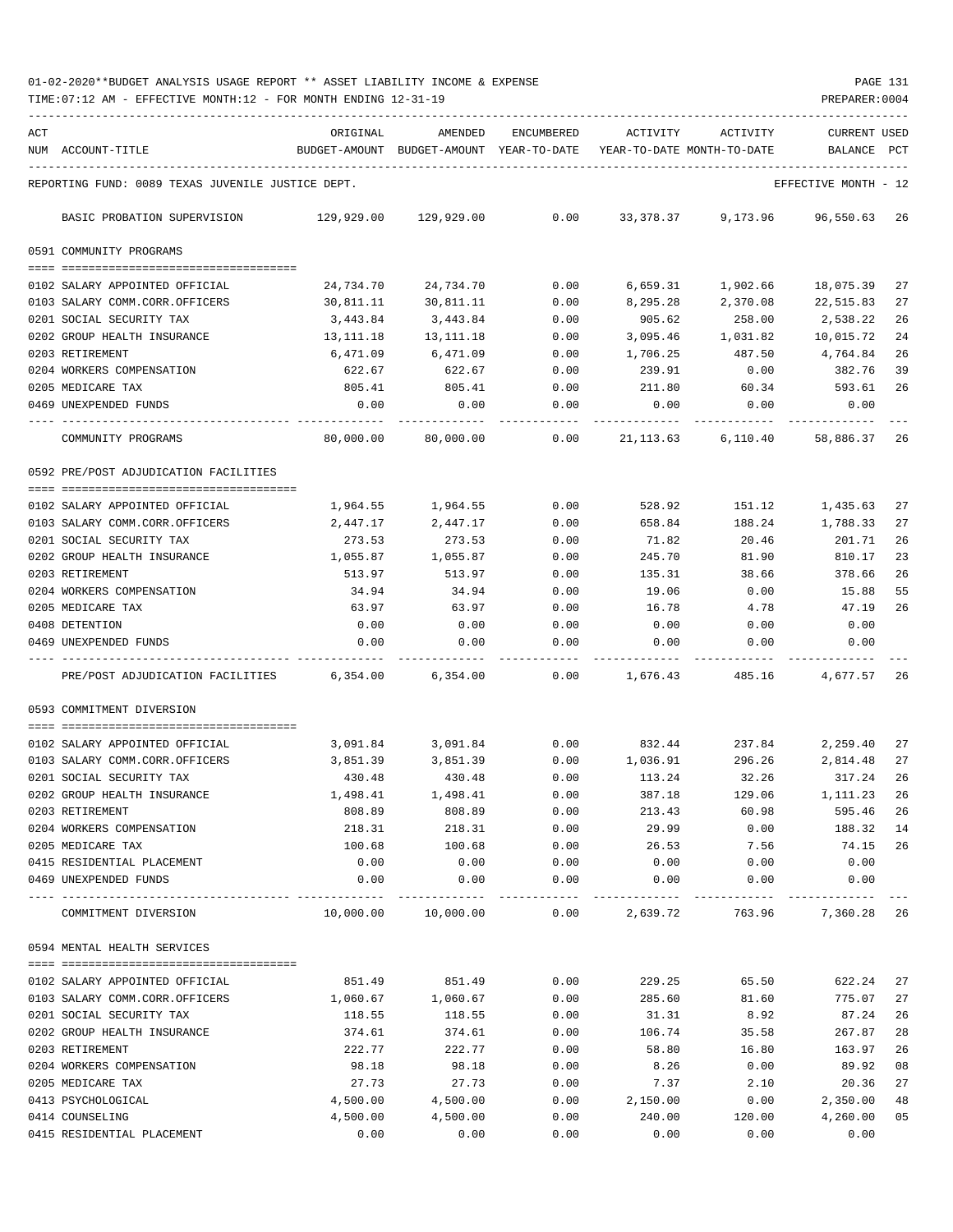| ACT |                                                   | ORIGINAL      | AMENDED       | ENCUMBERED   | ACTIVITY                   | ACTIVITY           | CURRENT USED         |                |
|-----|---------------------------------------------------|---------------|---------------|--------------|----------------------------|--------------------|----------------------|----------------|
|     | NUM ACCOUNT-TITLE                                 | BUDGET-AMOUNT | BUDGET-AMOUNT | YEAR-TO-DATE | YEAR-TO-DATE MONTH-TO-DATE |                    | <b>BALANCE</b>       | PCT            |
|     | REPORTING FUND: 0089 TEXAS JUVENILE JUSTICE DEPT. |               |               |              |                            |                    | EFFECTIVE MONTH - 12 |                |
|     | 0469 UNEXPENDED FUNDS                             | 0.00          | 0.00          | 0.00         | 0.00                       | 0.00               | 0.00                 |                |
|     | MENTAL HEALTH SERVICES                            | 11,754.00     | 11,754.00     | 0.00         | 3,117.33                   | 330.50             | 8,636.67 27          |                |
|     | 0994 LOCAL FUNDS CARRIED FORWARD                  |               |               |              |                            |                    |                      |                |
|     |                                                   |               |               |              |                            |                    |                      |                |
|     | 0415 RESIDENTIAL PLACEMENT                        | 0.00          | 0.00          | 0.00         |                            | 12,740.00 4,200.00 | 12,740.00-           |                |
|     | 0488 LAW ENFORCEMENT INSURANCE                    | 0.00          | 0.00          | 0.00         | 694.44                     | 0.00               | 694.44-              |                |
|     | LOCAL FUNDS CARRIED FORWARD                       | 0.00          | 0.00          | 0.00         | 13,434.44                  | 4,200.00           | $13,434.44-$         |                |
|     | 0995 LOCAL FUNDING                                |               |               |              |                            |                    |                      |                |
|     |                                                   |               |               |              |                            |                    |                      |                |
|     | 0102 SALARY APPOINTED OFFICIAL                    | 4,913.55      | 4,913.55      | 0.00         | 1,322.86                   | 377.96             | 3,590.69             | 27             |
|     | 0103 SALARY COMM.CORR.OFFICERS                    | 6,120.63      | 6,120.63      | 0.00         | 1,647.87                   | 470.82             | 4,472.76             | 27             |
|     | 0105 OFFICE MANAGER                               | 0.00          | 0.00          | 0.00         | 0.00                       | 0.00               | 0.00                 |                |
|     | 0201 SOCIAL SECURITY TAX                          | 684.12        | 684.12        | 0.00         | 179.86                     | 51.24              | 504.26               | 26             |
|     | 0202 GROUP HEALTH INSURANCE                       | 2,622.24      | 2,622.24      | 0.00         | 615.06                     | 205.02             | 2,007.18             | 23             |
|     | 0203 RETIREMENT                                   | 1,285.48      | 1,285.48      | 0.00         | 338.94                     | 96.84              | 946.54               | 26             |
|     | 0204 WORKERS COMPENSATION                         | 105.98        | 105.98        | 0.00         | 47.66                      | 0.00               | 58.32                | 45             |
|     | 0205 MEDICARE TAX                                 | 160.00        | 160.00        | 0.00         | 42.05                      | 11.98              | 117.95               | 26             |
|     | 0401 AUDIT EXPENSE                                | 6,000.00      | 6,000.00      | 0.00         | 0.00                       | 0.00               | 6,000.00             | 0 <sup>0</sup> |
|     | 0404 DETENTION OPERATING COST FY20                | 152,108.00    | 152,108.00    | 0.00         | 19,340.22                  | 0.00               | 132,767.78           | 13             |
|     | 0405 DETENTION OPERATING COST FY19                | 0.00          | 0.00          | 0.00         | 0.00                       | 0.00               | 0.00                 |                |
|     | 0414 COUNSELING                                   | 0.00          | 0.00          | 0.00         | 0.00                       | 0.00               | 0.00                 |                |
|     | 0415 RESIDENTIAL PLACEMENT                        | 10,000.00     | 10,000.00     | 0.00         | 0.00                       | 0.00               | 10,000.00            | 0 <sup>0</sup> |
|     | 0416 STRUCTURAL FAMILY THERAPY                    | 0.00          | 0.00          | 0.00         | 0.00                       | 0.00               | 0.00                 |                |
|     | 0427 TRAVEL AND TRAINING                          | 0.00          | 0.00          | 0.00         | 0.00                       | 0.00               | 0.00                 |                |
|     | 0453 COMPUTER SOFTWARE                            | 0.00          | 0.00          | 0.00         | 0.00                       | 0.00               | 0.00                 |                |
|     | LOCAL FUNDING                                     | 184,000.00    | 184,000.00    | 0.00         | 23,534.52                  | 1,213.86           | 160,465.48           | 13             |
|     | TEXAS JUVENILE JUSTICE DEPT.                      |               |               |              |                            |                    |                      |                |
|     | INCOME TOTALS                                     | 422,037.00    | 447,037.00    |              | 257,227.84                 | 213,202.63         | 189,809.16           | 58             |
|     | <b>EXPENSE TOTALS</b>                             | 422,037.00    | 447,037.00    | 0.00         | 126,894.44                 | 22, 277, 84        | 320, 142.56          | 28             |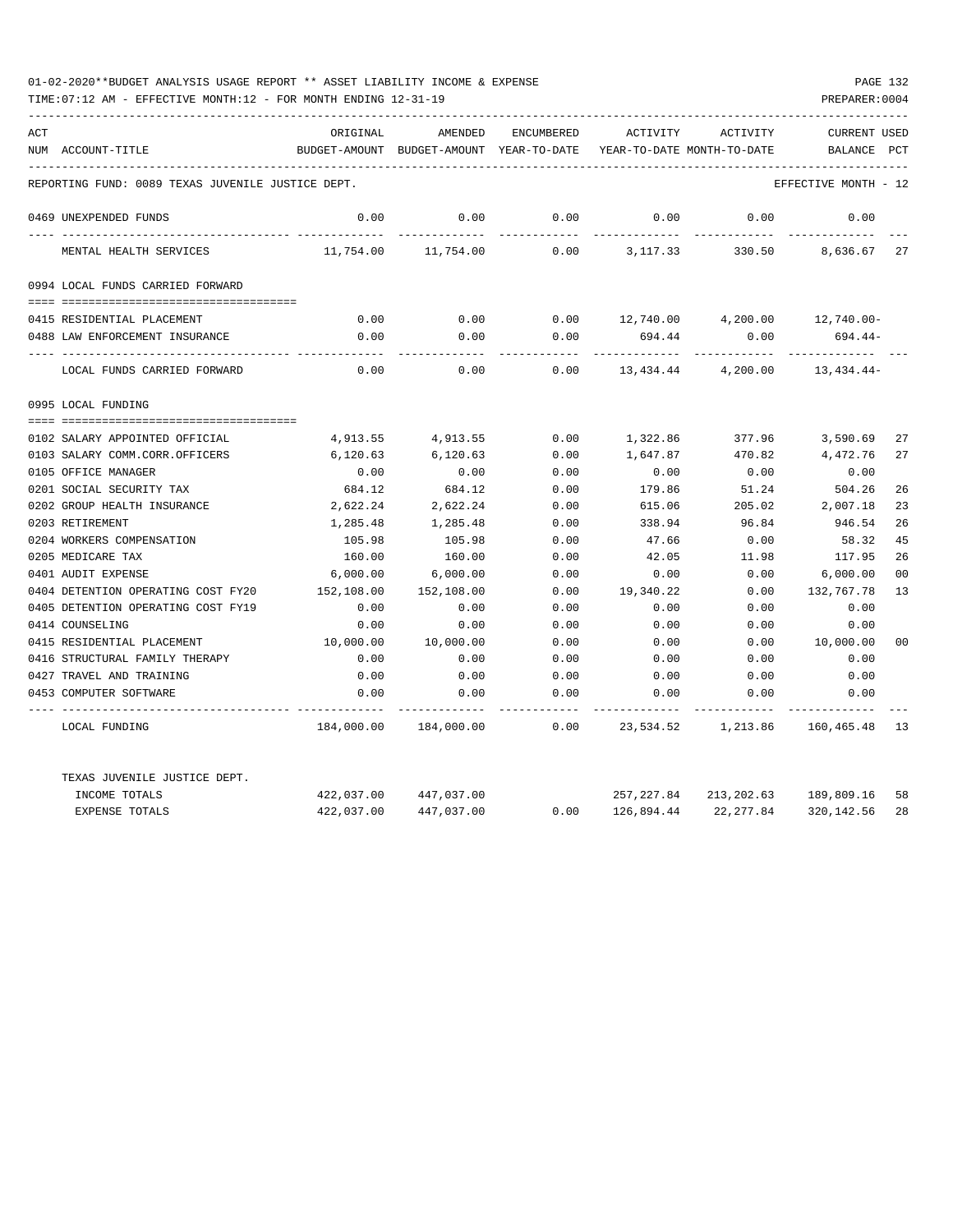|     | 01-02-2020**BUDGET ANALYSIS USAGE REPORT ** ASSET LIABILITY INCOME & EXPENSE<br>PAGE 133<br>TIME: 07:12 AM - EFFECTIVE MONTH: 12 - FOR MONTH ENDING 12-31-19<br>PREPARER: 0004 |                |                                                     |               |                                        |              |                                    |                |  |  |
|-----|--------------------------------------------------------------------------------------------------------------------------------------------------------------------------------|----------------|-----------------------------------------------------|---------------|----------------------------------------|--------------|------------------------------------|----------------|--|--|
| ACT | NUM ACCOUNT-TITLE                                                                                                                                                              | ORIGINAL       | AMENDED<br>BUDGET-AMOUNT BUDGET-AMOUNT YEAR-TO-DATE | ENCUMBERED    | ACTIVITY<br>YEAR-TO-DATE MONTH-TO-DATE | ACTIVITY     | <b>CURRENT USED</b><br>BALANCE PCT |                |  |  |
|     | REPORTING FUND: 0092 STATZER FUND                                                                                                                                              |                |                                                     |               |                                        |              | EFFECTIVE MONTH - 12               |                |  |  |
|     | 0103 CASH                                                                                                                                                                      |                |                                                     |               |                                        |              |                                    |                |  |  |
|     | 0100 STATZER-COMBINED FUNDS CHECKING                                                                                                                                           |                |                                                     |               | 3.74                                   |              | 1.20 5,316.43                      |                |  |  |
|     | 0175 TEXPOOL                                                                                                                                                                   |                |                                                     |               | 196.14                                 | 56.65        | 41,152.45                          |                |  |  |
|     | CASH                                                                                                                                                                           |                |                                                     |               | 199.88                                 | 57.85        | 46,468.88                          |                |  |  |
|     | 0200 SYSTEM ADDED LIABILITY DEPARTMENT                                                                                                                                         |                |                                                     |               |                                        |              |                                    |                |  |  |
|     |                                                                                                                                                                                |                |                                                     |               |                                        |              |                                    |                |  |  |
|     | 0900 SYSTEM ADDED LIABILITY LINE-ITEM<br>0910 SYSTEM ADDED LIABILITY LINE-ITEM                                                                                                 |                |                                                     |               | 0.00<br>0.00                           | 0.00<br>0.00 | 0.00<br>0.00                       |                |  |  |
|     |                                                                                                                                                                                |                |                                                     |               |                                        |              |                                    |                |  |  |
|     | SYSTEM ADDED LIABILITY DEPARTMENT                                                                                                                                              |                |                                                     |               | 0.00                                   | 0.00         | 0.00                               |                |  |  |
|     | 0271 EQUITY ACCOUNT                                                                                                                                                            |                |                                                     |               |                                        |              |                                    |                |  |  |
|     | 0200 EQUITY ACCOUNT                                                                                                                                                            |                |                                                     |               | 0.00                                   | 0.00         | 46,269.00                          |                |  |  |
|     | EQUITY ACCOUNT                                                                                                                                                                 |                |                                                     |               | 0.00                                   | 0.00         | 46,269.00                          |                |  |  |
|     | 0360 INTEREST EARNINGS                                                                                                                                                         |                |                                                     |               |                                        |              |                                    |                |  |  |
|     | 0100 INTEREST EARNINGS                                                                                                                                                         | 50.00          | 50.00                                               |               | 199.88                                 | 57.85        | 149.88+ 400                        |                |  |  |
|     | 0350 GOV. COMMODITY PROG. ASCS                                                                                                                                                 | 0.00           | 0.00                                                |               | 0.00                                   | 0.00         | 0.00                               |                |  |  |
|     | INTEREST EARNINGS                                                                                                                                                              | 50.00          | 50.00                                               | 0.00          | 199.88                                 | 57.85        | 149.88+ 400                        |                |  |  |
|     | 0370 RENT                                                                                                                                                                      |                |                                                     |               |                                        |              |                                    |                |  |  |
|     |                                                                                                                                                                                |                |                                                     |               |                                        |              |                                    |                |  |  |
|     | 0100 RENT<br>0130 REFUNDS & MISCELLANEOUS                                                                                                                                      | 757.85<br>0.00 | 757.85<br>0.00                                      |               | 0.00<br>0.00                           | 0.00<br>0.00 | 757.85<br>0.00                     | 0 <sub>0</sub> |  |  |
|     |                                                                                                                                                                                |                |                                                     |               |                                        |              |                                    |                |  |  |
|     | RENT                                                                                                                                                                           | 757.85         | 757.85                                              | 0.00          | 0.00                                   | 0.00         | 757.85                             | 0 <sub>0</sub> |  |  |
|     | 0700 STATZER FARM                                                                                                                                                              |                |                                                     |               |                                        |              |                                    |                |  |  |
|     | 0310 OFFICE SUPPLIES                                                                                                                                                           | 0.00           | 0.00                                                | 0.00          | 0.00                                   | 0.00         | 0.00                               |                |  |  |
|     | 0430 BIDS AND NOTICES                                                                                                                                                          | 110.00         | 110.00                                              | 0.00          | 0.00                                   | 0.00         | 110.00                             | 00             |  |  |
|     | 0484 APPRAISALS                                                                                                                                                                | 0.00           | 0.00                                                | 0.00          | 0.00                                   | 0.00         | 0.00                               |                |  |  |
|     | 0490 LITERACY COUNCIL DONATION                                                                                                                                                 | 697.85         | 697.85                                              | 0.00<br>$---$ | 0.00                                   | 0.00         | 697.85<br>$- - - - - - -$          | 0 <sub>0</sub> |  |  |
|     | STATZER FARM                                                                                                                                                                   | 807.85         | 807.85                                              | 0.00          | 0.00                                   | 0.00         | 807.85                             | 00             |  |  |
|     | 0999 ACCOUNTS PAYABLE                                                                                                                                                          |                |                                                     |               |                                        |              |                                    |                |  |  |
|     | 0100 A/P CLEARING ACCOUNT                                                                                                                                                      |                |                                                     |               | 0.00                                   | 0.00         | 0.00                               |                |  |  |
|     | ACCOUNTS PAYABLE                                                                                                                                                               |                |                                                     |               | 0.00                                   | 0.00         | 0.00                               |                |  |  |
|     | STATZER FUND                                                                                                                                                                   |                |                                                     |               |                                        |              |                                    |                |  |  |
|     | INCOME TOTALS                                                                                                                                                                  | 807.85         | 807.85                                              |               | 199.88                                 | 57.85        | 607.97                             | 25             |  |  |
|     | EXPENSE TOTALS                                                                                                                                                                 | 807.85         | 807.85                                              | 0.00          | 0.00                                   | 0.00         | 807.85                             | 0 <sub>0</sub> |  |  |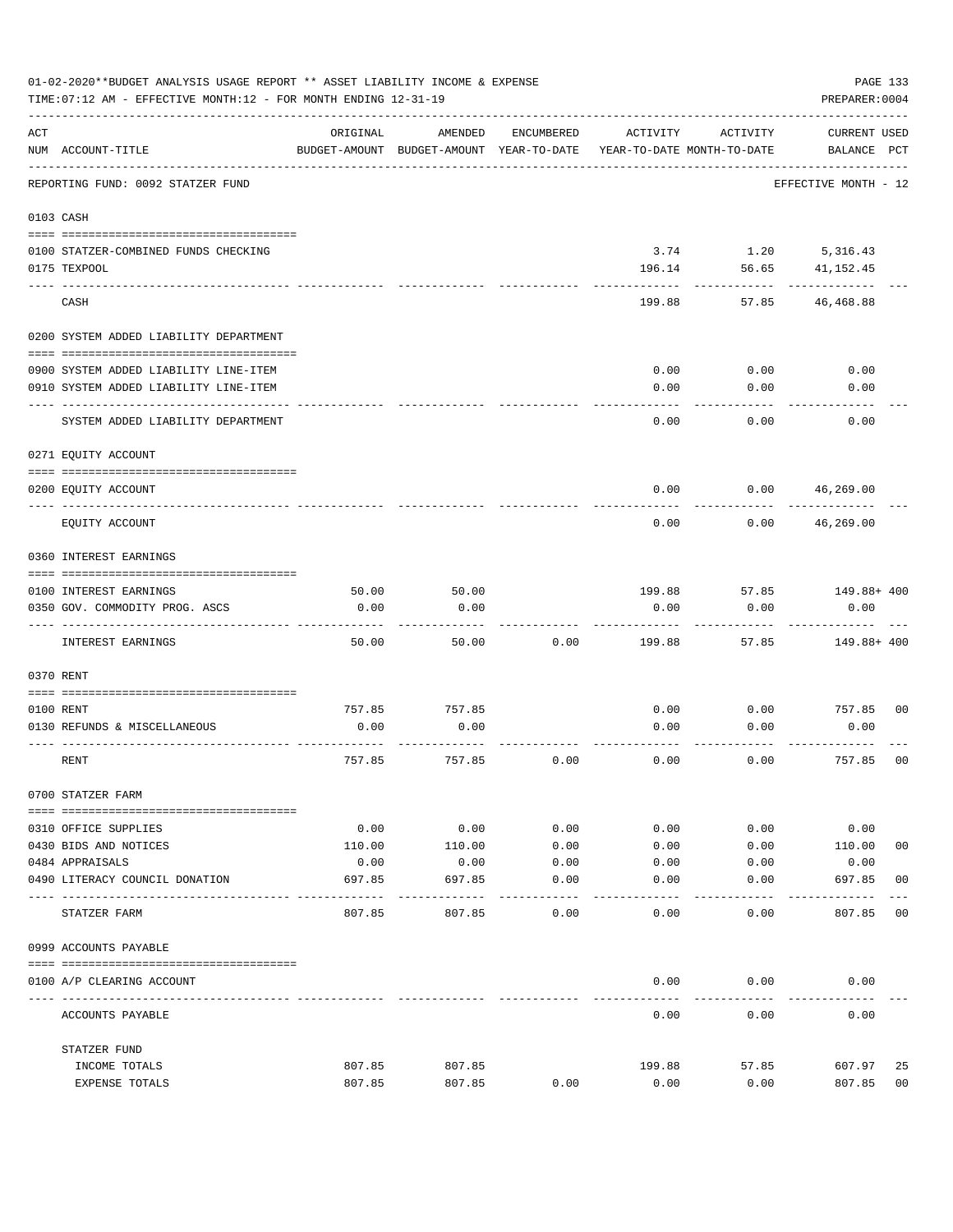| 01-02-2020**BUDGET ANALYSIS USAGE REPORT ** ASSET LIABILITY INCOME & EXPENSE<br>PAGE 134<br>TIME: 07:12 AM - EFFECTIVE MONTH: 12 - FOR MONTH ENDING 12-31-19<br>PREPARER: 0004 |                                                             |          |                                          |            |                            |           |                      |  |
|--------------------------------------------------------------------------------------------------------------------------------------------------------------------------------|-------------------------------------------------------------|----------|------------------------------------------|------------|----------------------------|-----------|----------------------|--|
| ACT                                                                                                                                                                            |                                                             | ORIGINAL | AMENDED                                  | ENCUMBERED | ACTIVITY                   | ACTIVITY  | CURRENT USED         |  |
|                                                                                                                                                                                | NUM ACCOUNT-TITLE                                           |          | BUDGET-AMOUNT BUDGET-AMOUNT YEAR-TO-DATE |            | YEAR-TO-DATE MONTH-TO-DATE |           | BALANCE PCT          |  |
|                                                                                                                                                                                | REPORTING FUND: 0093 TX. COMM. DEVELOPMENT PGM              |          |                                          |            |                            |           | EFFECTIVE MONTH - 12 |  |
|                                                                                                                                                                                | 0103 CASH                                                   |          |                                          |            |                            |           |                      |  |
|                                                                                                                                                                                |                                                             |          |                                          |            |                            |           |                      |  |
|                                                                                                                                                                                | 0909 CASH- #713169 RANDOLPH                                 |          |                                          |            | 0.00                       | --------- | $0.00$ 100.00        |  |
|                                                                                                                                                                                | CASH                                                        |          |                                          |            | 0.00                       | 0.00      | 100.00               |  |
|                                                                                                                                                                                | 0120 RECEIVABLES                                            |          |                                          |            |                            |           |                      |  |
|                                                                                                                                                                                | 0312 DUE FROM OTHER GOVERNMENT                              |          |                                          |            | 0.00                       | 0.00      | 0.00                 |  |
|                                                                                                                                                                                |                                                             |          |                                          |            |                            | --------  |                      |  |
|                                                                                                                                                                                | RECEIVABLES                                                 |          |                                          |            | 0.00                       | 0.00      | 0.00                 |  |
|                                                                                                                                                                                | 0200 LIABILITY ACCOUNT                                      |          |                                          |            |                            |           |                      |  |
|                                                                                                                                                                                | 0910 SYSTEM ADDED LIABILITY                                 |          |                                          |            | 0.00                       | 0.00      | 0.00                 |  |
|                                                                                                                                                                                | LIABILITY ACCOUNT                                           |          |                                          |            | 0.00                       | 0.00      | 0.00                 |  |
|                                                                                                                                                                                | 0271 EQUITY ACCOUNT                                         |          |                                          |            |                            |           |                      |  |
|                                                                                                                                                                                | 0200 EQUITY ACCOUNT                                         |          |                                          |            | 0.00                       | 0.00      | 100.00               |  |
|                                                                                                                                                                                | EQUITY ACCOUNT                                              |          |                                          |            | 0.00                       | 0.00      | 100.00               |  |
|                                                                                                                                                                                | 0330 GRANT INCOME                                           |          |                                          |            |                            |           |                      |  |
|                                                                                                                                                                                |                                                             |          |                                          |            |                            |           |                      |  |
|                                                                                                                                                                                | 0909 GRANT #713169 RANDOLPH<br>---------------------- ----- | 0.00     | 0.00                                     |            | 0.00                       | 0.00      | 0.00                 |  |
|                                                                                                                                                                                | GRANT INCOME                                                | 0.00     | 0.00                                     | 0.00       | 0.00                       | 0.00      | 0.00                 |  |
|                                                                                                                                                                                | 0370 REFUNDS & MISCELLANEOUS                                |          |                                          |            |                            |           |                      |  |
|                                                                                                                                                                                |                                                             |          |                                          |            |                            |           |                      |  |
|                                                                                                                                                                                | 0130 REFUNDS & MISCELLANEOUS                                | 0.00     | 0.00                                     |            | 0.00                       | 0.00      | 0.00                 |  |
|                                                                                                                                                                                | REFUNDS & MISCELLANEOUS                                     | 0.00     | 0.00                                     | 0.00       | 0.00                       | 0.00      | 0.00                 |  |
|                                                                                                                                                                                | 0909 GRANT #713169 RANDOLPH                                 |          |                                          |            |                            |           |                      |  |
|                                                                                                                                                                                |                                                             |          |                                          |            |                            |           |                      |  |
|                                                                                                                                                                                | 0414 GRANT ADMINISTRATION                                   | 0.00     | 0.00                                     | 0.00       | 0.00                       | 0.00      | 0.00                 |  |
|                                                                                                                                                                                | 0415 CONSTRUCTION EXPENSE                                   | 0.00     | 0.00                                     | 0.00       | 0.00                       | 0.00      | 0.00                 |  |
|                                                                                                                                                                                | 0416 ENGINEERING                                            | 0.00     | 0.00                                     | 0.00       | 0.00                       | 0.00      | 0.00                 |  |
|                                                                                                                                                                                | GRANT #713169 RANDOLPH                                      | 0.00     | 0.00                                     | 0.00       | 0.00                       | 0.00      | 0.00                 |  |
|                                                                                                                                                                                | TX. COMM. DEVELOPMENT PGM                                   |          |                                          |            |                            |           |                      |  |
|                                                                                                                                                                                | INCOME TOTALS                                               | 0.00     | 0.00                                     |            | 0.00                       | 0.00      | 0.00                 |  |
|                                                                                                                                                                                | EXPENSE TOTALS                                              | 0.00     | 0.00                                     | 0.00       | 0.00                       | 0.00      | 0.00                 |  |
|                                                                                                                                                                                |                                                             |          |                                          |            |                            |           |                      |  |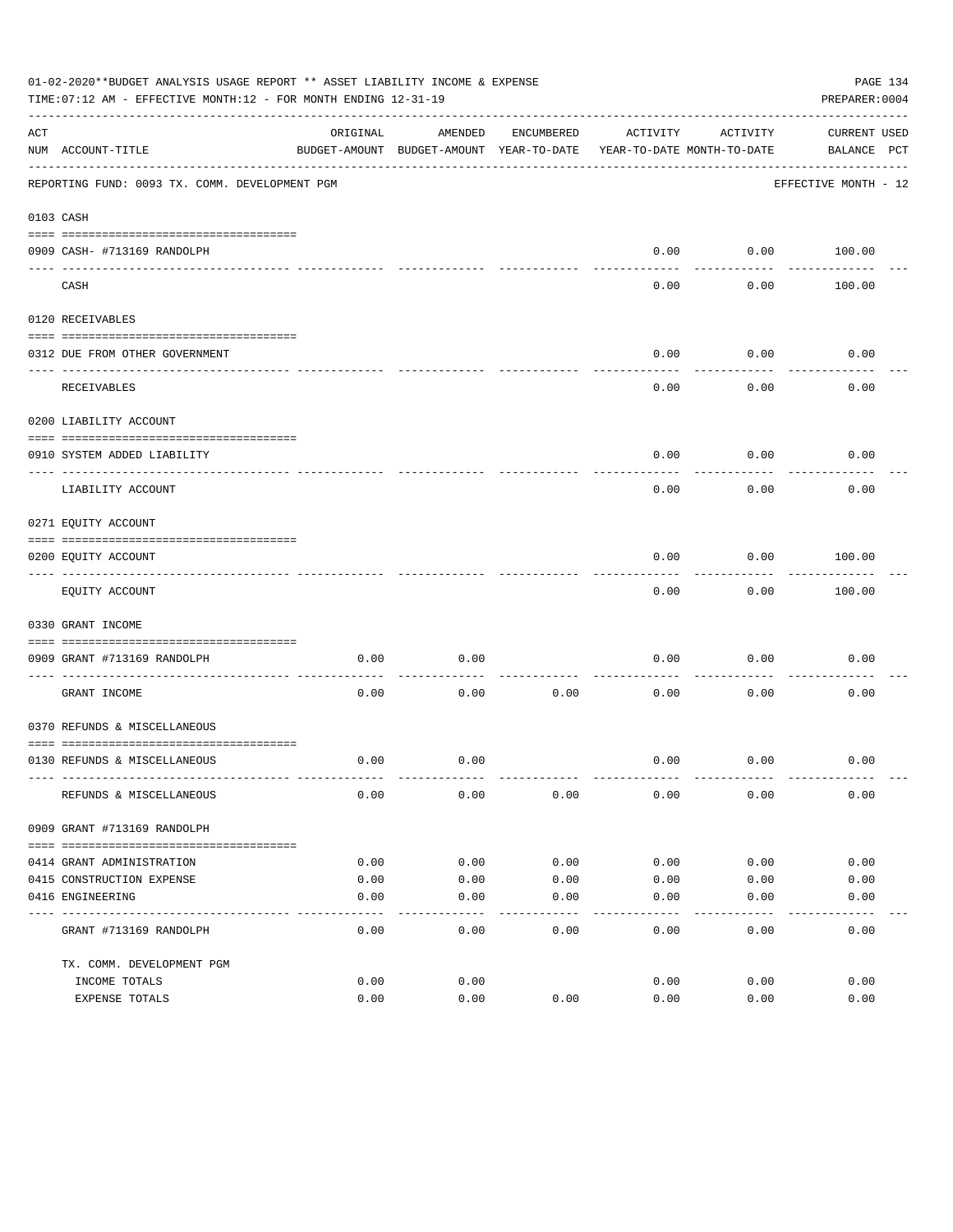|     | 01-02-2020**BUDGET ANALYSIS USAGE REPORT ** ASSET LIABILITY INCOME & EXPENSE<br>PAGE 135<br>PREPARER: 0004<br>TIME: 07:12 AM - EFFECTIVE MONTH: 12 - FOR MONTH ENDING 12-31-19 |          |                                                                                |            |                  |                  |                                    |  |  |  |  |
|-----|--------------------------------------------------------------------------------------------------------------------------------------------------------------------------------|----------|--------------------------------------------------------------------------------|------------|------------------|------------------|------------------------------------|--|--|--|--|
| ACT | NUM ACCOUNT-TITLE                                                                                                                                                              | ORIGINAL | AMENDED<br>BUDGET-AMOUNT BUDGET-AMOUNT YEAR-TO-DATE YEAR-TO-DATE MONTH-TO-DATE | ENCUMBERED | ACTIVITY         | ACTIVITY         | <b>CURRENT USED</b><br>BALANCE PCT |  |  |  |  |
|     | ----------------------------<br>REPORTING FUND: 0095 PAYROLL                                                                                                                   |          |                                                                                |            |                  |                  | EFFECTIVE MONTH - 12               |  |  |  |  |
|     | 0100 PAYROLL CLEARING ACCOUNT                                                                                                                                                  |          |                                                                                |            |                  |                  |                                    |  |  |  |  |
|     | 0100 PAYROLL CASH                                                                                                                                                              |          |                                                                                |            | 0.04<br>-------- | 0.00<br>.        | 20.68                              |  |  |  |  |
|     | PAYROLL CLEARING ACCOUNT                                                                                                                                                       |          |                                                                                |            | 0.04             | 0.00             | 20.68                              |  |  |  |  |
|     | 0200 SYSTEM ADDED LIABILITY DEPARTMENT                                                                                                                                         |          |                                                                                |            |                  |                  |                                    |  |  |  |  |
|     | 0910 SYSTEM ADDED LIABILITY LINE-ITEM                                                                                                                                          |          |                                                                                |            | 0.00             | 0.00<br>-------- | 0.00                               |  |  |  |  |
|     | SYSTEM ADDED LIABILITY DEPARTMENT                                                                                                                                              |          |                                                                                |            | 0.00             | 0.00             | 0.00                               |  |  |  |  |
|     | 0271 EQUITY ACCOUNT                                                                                                                                                            |          |                                                                                |            |                  |                  |                                    |  |  |  |  |
|     | 0200 DEPOSITS                                                                                                                                                                  |          |                                                                                |            | 0.00             | 0.00             | 20.64                              |  |  |  |  |
|     | EQUITY ACCOUNT                                                                                                                                                                 |          |                                                                                |            | 0.00             | 0.00             | 20.64                              |  |  |  |  |
|     | 0360 INTEREST EARNINGS                                                                                                                                                         |          |                                                                                |            |                  |                  |                                    |  |  |  |  |
|     | 0100 INTEREST EARNINGS<br>---- ---------------                                                                                                                                 | 0.00     | 0.00                                                                           |            | 0.00             | 0.00             | 0.00                               |  |  |  |  |
|     | INTEREST EARNINGS                                                                                                                                                              | 0.00     | 0.00                                                                           | 0.00       | 0.00             | 0.00             | 0.00                               |  |  |  |  |
|     | 0370 MISCELLANEOUS                                                                                                                                                             |          |                                                                                |            |                  |                  |                                    |  |  |  |  |
|     | 0125 AFLAC FSA CLEARING                                                                                                                                                        | 0.00     | 0.00                                                                           |            | 0.00             | 0.00             | 0.00                               |  |  |  |  |
|     | 0130 REFUNDS & MISCELLANEOUS                                                                                                                                                   | 0.00     | 0.00<br>----                                                                   |            | 0.04<br>-----    | 0.00<br>-----    | $0.04+$                            |  |  |  |  |
|     | MISCELLANEOUS                                                                                                                                                                  | 0.00     | 0.00                                                                           | 0.00       | 0.04             | 0.00             | $0.04+$                            |  |  |  |  |
|     | PAYROLL                                                                                                                                                                        |          |                                                                                |            |                  |                  |                                    |  |  |  |  |
|     | INCOME TOTALS                                                                                                                                                                  | 0.00     | 0.00                                                                           |            | 0.04             | 0.00             | $0.04+$                            |  |  |  |  |
|     | <b>EXPENSE TOTALS</b>                                                                                                                                                          | 0.00     | 0.00                                                                           | 0.00       | 0.00             | 0.00             | 0.00                               |  |  |  |  |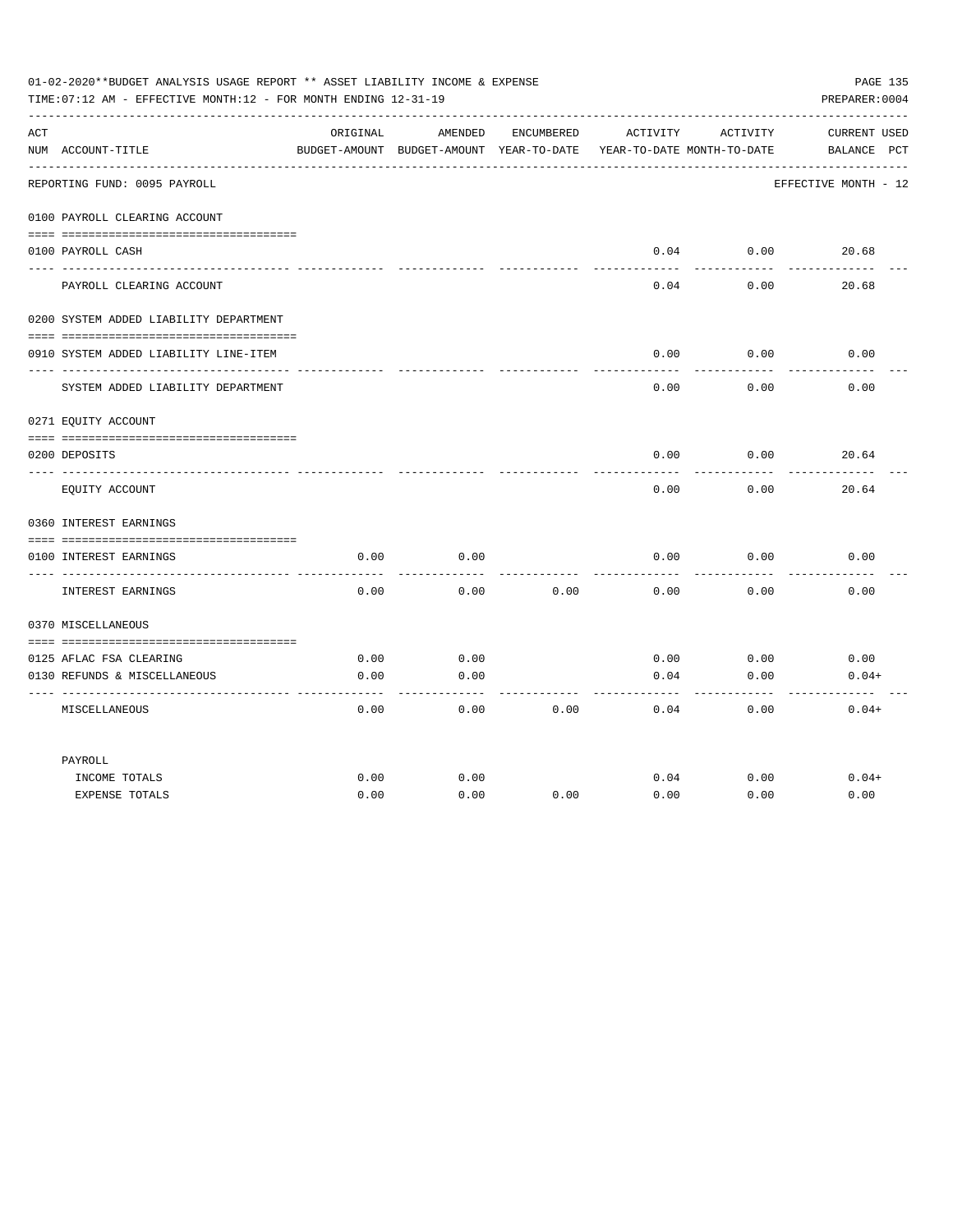| 01-02-2020**BUDGET ANALYSIS USAGE REPORT ** ASSET LIABILITY INCOME & EXPENSE<br>TIME: 07:12 AM - EFFECTIVE MONTH: 12 - FOR MONTH ENDING 12-31-19 |                                        |          |                                                                     |            |          |          |                                            |  |  |
|--------------------------------------------------------------------------------------------------------------------------------------------------|----------------------------------------|----------|---------------------------------------------------------------------|------------|----------|----------|--------------------------------------------|--|--|
| ACT                                                                                                                                              |                                        | ORIGINAL | AMENDED                                                             | ENCUMBERED | ACTIVITY | ACTIVITY | <b>CURRENT USED</b>                        |  |  |
|                                                                                                                                                  | NUM ACCOUNT-TITLE                      |          | BUDGET-AMOUNT BUDGET-AMOUNT YEAR-TO-DATE YEAR-TO-DATE MONTH-TO-DATE |            |          |          | BALANCE PCT                                |  |  |
|                                                                                                                                                  | REPORTING FUND: 0098 CAPITAL ASSETS    |          |                                                                     |            |          |          | EFFECTIVE MONTH - 12                       |  |  |
|                                                                                                                                                  | 0160 CAPITAL ASSETS                    |          |                                                                     |            |          |          |                                            |  |  |
|                                                                                                                                                  |                                        |          |                                                                     |            |          |          |                                            |  |  |
|                                                                                                                                                  | 0100 LAND                              |          |                                                                     |            | 0.00     | 0.00     | 341,561.30                                 |  |  |
|                                                                                                                                                  | 0200 BUILDINGS                         |          |                                                                     |            | 0.00     | 0.00     | 4,737,000.00                               |  |  |
|                                                                                                                                                  | 0201 ACCUM.DEPRECIATION-BUILDINGS      |          |                                                                     |            | 0.00     | 0.00     | $3,494,444.40-$                            |  |  |
|                                                                                                                                                  | 0210 AUTOMOBILES AND TRUCKS            |          |                                                                     |            | 0.00     | 0.00     | 2,289,535.41                               |  |  |
|                                                                                                                                                  | 0211 ACCUM.DEPR.AUTOS AND TRUCKS       |          |                                                                     |            | 0.00     | 0.00     | $1,392,369.10-$                            |  |  |
|                                                                                                                                                  | 0215 COMPUTER EQUIPMENT                |          |                                                                     |            | 0.00     | 0.00     | 753,474.11                                 |  |  |
|                                                                                                                                                  | 0216 ACCUM.DEPR.-COMPUTER EQUIPMENT    |          |                                                                     |            | 0.00     | 0.00     | 657,090.62-                                |  |  |
|                                                                                                                                                  | 0220 OFFICE EQUIPMENT                  |          |                                                                     |            | 0.00     | 0.00     | 164,640.04                                 |  |  |
|                                                                                                                                                  | 0221 ACCUM. DEPR. - OFFICE EQUIPMENT   |          |                                                                     |            | 0.00     | 0.00     | $100, 426.88 -$                            |  |  |
|                                                                                                                                                  | 0225 RADIO EQUIPMENT                   |          |                                                                     |            | 0.00     | 0.00     | 213, 359.45                                |  |  |
|                                                                                                                                                  | 0226 ACCUM.DEPR.-RADIO EQUIPMENT       |          |                                                                     |            | 0.00     | 0.00     | 208,278.09-                                |  |  |
|                                                                                                                                                  | 0227 SECURITY EQUIPMENT                |          |                                                                     |            | 0.00     | 0.00     | 111,850.36                                 |  |  |
|                                                                                                                                                  | 0228 ACCUM.DEP. - SECURITY EQUIPMENT   |          |                                                                     |            | 0.00     | 0.00     | $20,036.23-$                               |  |  |
|                                                                                                                                                  | 0230 ROADS                             |          |                                                                     |            | 0.00     | 0.00     | 17,841,000.74                              |  |  |
|                                                                                                                                                  | 0231 ACCUM. DEPRECIATION-ROADS         |          |                                                                     |            | 0.00     | 0.00     | 14, 422, 516.81-                           |  |  |
|                                                                                                                                                  | 0235 BRIDGES                           |          |                                                                     |            | 0.00     |          | 0.00 10,580,176.85                         |  |  |
|                                                                                                                                                  | 0236 ACCUM. DEPRECIATION-BRIDGES       |          |                                                                     |            | 0.00     | 0.00     | 3,673,811.72-                              |  |  |
|                                                                                                                                                  | 0300 ROAD EQUIPMENT                    |          |                                                                     |            | 0.00     | 0.00     | 3,707,840.28                               |  |  |
|                                                                                                                                                  | 0301 ACCUM.DEPRECIATION-ROAD EQUIPMENT |          |                                                                     |            | 0.00     | 0.00     | 2,812,298.86-                              |  |  |
|                                                                                                                                                  | 0400 CONSTRUCTION IN PROGRESS          |          |                                                                     |            | 0.00     | 0.00     | 1,149,461.29                               |  |  |
|                                                                                                                                                  |                                        |          |                                                                     |            |          |          |                                            |  |  |
|                                                                                                                                                  | CAPITAL ASSETS                         |          |                                                                     |            | 0.00     |          | $0.00 \quad 15,108,627.12$                 |  |  |
|                                                                                                                                                  | 0271 EQUITY ACCOUNT                    |          |                                                                     |            |          |          |                                            |  |  |
|                                                                                                                                                  |                                        |          |                                                                     |            |          |          |                                            |  |  |
|                                                                                                                                                  | 0200 EQUITY ACCOUNT                    |          |                                                                     |            | 0.00     |          | $0.00 \quad 15,108,627.12 -$<br>---------- |  |  |
|                                                                                                                                                  | EQUITY ACCOUNT                         |          |                                                                     |            | 0.00     |          | $0.00 \quad 15,108,627.12 -$               |  |  |
|                                                                                                                                                  | CAPITAL ASSETS                         |          |                                                                     |            |          |          |                                            |  |  |
|                                                                                                                                                  | INCOME TOTALS                          | 0.00     | 0.00                                                                |            | 0.00     | 0.00     | 0.00                                       |  |  |
|                                                                                                                                                  | <b>EXPENSE TOTALS</b>                  | 0.00     | 0.00                                                                | 0.00       | 0.00     | 0.00     | 0.00                                       |  |  |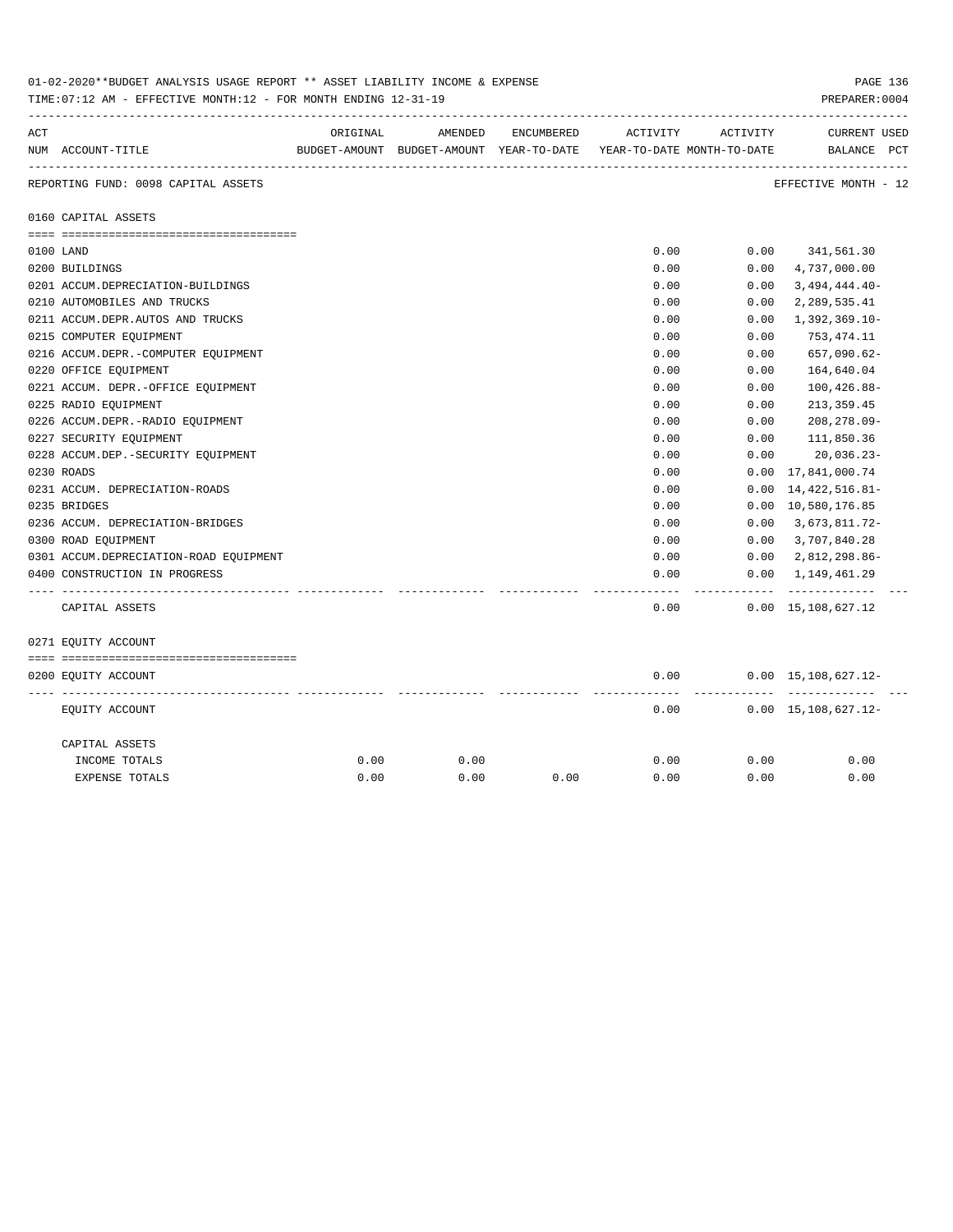|     | PAGE 137<br>01-02-2020**BUDGET ANALYSIS USAGE REPORT ** ASSET LIABILITY INCOME & EXPENSE<br>TIME: 07:12 AM - EFFECTIVE MONTH: 12 - FOR MONTH ENDING 12-31-19<br>PREPARER: 0004 |          |         |            |                                                                     |                 |                               |  |  |  |  |  |
|-----|--------------------------------------------------------------------------------------------------------------------------------------------------------------------------------|----------|---------|------------|---------------------------------------------------------------------|-----------------|-------------------------------|--|--|--|--|--|
| ACT |                                                                                                                                                                                | ORIGINAL | AMENDED | ENCUMBERED | ACTIVITY                                                            | ACTIVITY        | <b>CURRENT USED</b>           |  |  |  |  |  |
|     | NUM ACCOUNT-TITLE                                                                                                                                                              |          |         |            | BUDGET-AMOUNT BUDGET-AMOUNT YEAR-TO-DATE YEAR-TO-DATE MONTH-TO-DATE |                 | BALANCE PCT                   |  |  |  |  |  |
|     | REPORTING FUND: 0099 GOVERNMENTAL DEBT                                                                                                                                         |          |         |            |                                                                     |                 | EFFECTIVE MONTH - 12          |  |  |  |  |  |
|     | 0170 DEFERRED PENSION OUTFLOW                                                                                                                                                  |          |         |            |                                                                     |                 |                               |  |  |  |  |  |
|     |                                                                                                                                                                                |          |         |            |                                                                     |                 |                               |  |  |  |  |  |
|     | 0200 DEFERRED PENSION OUTFLOW                                                                                                                                                  |          |         |            | 0.00<br>-----                                                       | --------        | $0.00 \quad 1,424,804.00$     |  |  |  |  |  |
|     | DEFERRED PENSION OUTFLOW                                                                                                                                                       |          |         |            | 0.00                                                                |                 | $0.00 \quad 1,424,804.00$     |  |  |  |  |  |
|     | 0200 GOVERNMENTAL DEBT                                                                                                                                                         |          |         |            |                                                                     |                 |                               |  |  |  |  |  |
|     |                                                                                                                                                                                |          |         |            |                                                                     |                 |                               |  |  |  |  |  |
|     | 0240 ACCRUED INTEREST                                                                                                                                                          |          |         |            | 0.00                                                                | 0.00            | 61,179.00                     |  |  |  |  |  |
|     | 0250 GENERAL OBLIGATION BOND                                                                                                                                                   |          |         |            | 0.00                                                                | 0.00            | 5,930,000.00                  |  |  |  |  |  |
|     | 0251 GOB-CURRENT PORTION                                                                                                                                                       |          |         |            | 0.00                                                                | 0.00            | 160,000.00                    |  |  |  |  |  |
|     | 0255 BOND DISCOUNT CURRENT                                                                                                                                                     |          |         |            | 0.00                                                                | 0.00            | 2,699.60-                     |  |  |  |  |  |
|     | 0256 BOND DISCOUNT                                                                                                                                                             |          |         |            | 0.00                                                                | 0.00            | $60,741.09 -$                 |  |  |  |  |  |
|     | 0257 BOND PREMIUM CURRENT                                                                                                                                                      |          |         |            | 0.00                                                                | 0.00            | 10,976.99                     |  |  |  |  |  |
|     | 0258 BOND PREMIUM                                                                                                                                                              |          |         |            | 0.00                                                                | 0.00            | 246,982.37                    |  |  |  |  |  |
|     | 0275 NOTES PAYABLE                                                                                                                                                             |          |         |            | 0.00                                                                | 0.00            | 0.00                          |  |  |  |  |  |
|     | 0277 NOTE #16240648-SHERIFF                                                                                                                                                    |          |         |            | 0.00                                                                | 0.00            | 0.00                          |  |  |  |  |  |
|     | 0278 NOTE #16308936-SHERIFF                                                                                                                                                    |          |         |            | 0.00                                                                | 0.00            | 0.00                          |  |  |  |  |  |
|     | 0279 NOTE #16291000-R&B#3                                                                                                                                                      |          |         |            | 0.00                                                                | 0.00            | 0.00                          |  |  |  |  |  |
|     | 0280 NOTE #16295968-R&B#3                                                                                                                                                      |          |         |            | 0.00                                                                | 0.00            | 0.00                          |  |  |  |  |  |
|     | 0281 ODYSSEY #16235752-GENERAL                                                                                                                                                 |          |         |            | 0.00                                                                | 0.00            | 0.00                          |  |  |  |  |  |
|     | 0310 CAPITAL LEASE-CURRENT PORTION                                                                                                                                             |          |         |            | 0.00                                                                | 0.00            | 0.00                          |  |  |  |  |  |
|     | 0350 ACCRUED COMPENSATION                                                                                                                                                      |          |         |            | 0.00                                                                | 0.00            | 199,433.20                    |  |  |  |  |  |
|     | 0400 NET PENSION LIABILITY                                                                                                                                                     |          |         |            | 0.00                                                                | 0.00            | 897,879.00                    |  |  |  |  |  |
|     | 0450 DEFERRED PENSION IN FLOW                                                                                                                                                  |          |         |            | 0.00                                                                | 0.00            | 1,225,677.00                  |  |  |  |  |  |
|     | GOVERNMENTAL DEBT                                                                                                                                                              |          |         |            | -----<br>0.00                                                       | -------<br>0.00 | -------------<br>8,668,686.87 |  |  |  |  |  |
|     | 0271 EOUITY                                                                                                                                                                    |          |         |            |                                                                     |                 |                               |  |  |  |  |  |
|     |                                                                                                                                                                                |          |         |            |                                                                     |                 |                               |  |  |  |  |  |
|     | 0200 EQUITY ACCOUNT                                                                                                                                                            |          |         |            | 0.00                                                                |                 | $0.00$ 7, 243, 882.87-        |  |  |  |  |  |
|     | EQUITY                                                                                                                                                                         |          |         |            | 0.00                                                                | -------         | $0.00$ 7, 243, 882.87-        |  |  |  |  |  |
|     | GOVERNMENTAL DEBT                                                                                                                                                              |          |         |            |                                                                     |                 |                               |  |  |  |  |  |
|     | INCOME TOTALS                                                                                                                                                                  | 0.00     | 0.00    |            | 0.00                                                                | 0.00            | 0.00                          |  |  |  |  |  |
|     | <b>EXPENSE TOTALS</b>                                                                                                                                                          | 0.00     | 0.00    | 0.00       | 0.00                                                                | 0.00            | 0.00                          |  |  |  |  |  |